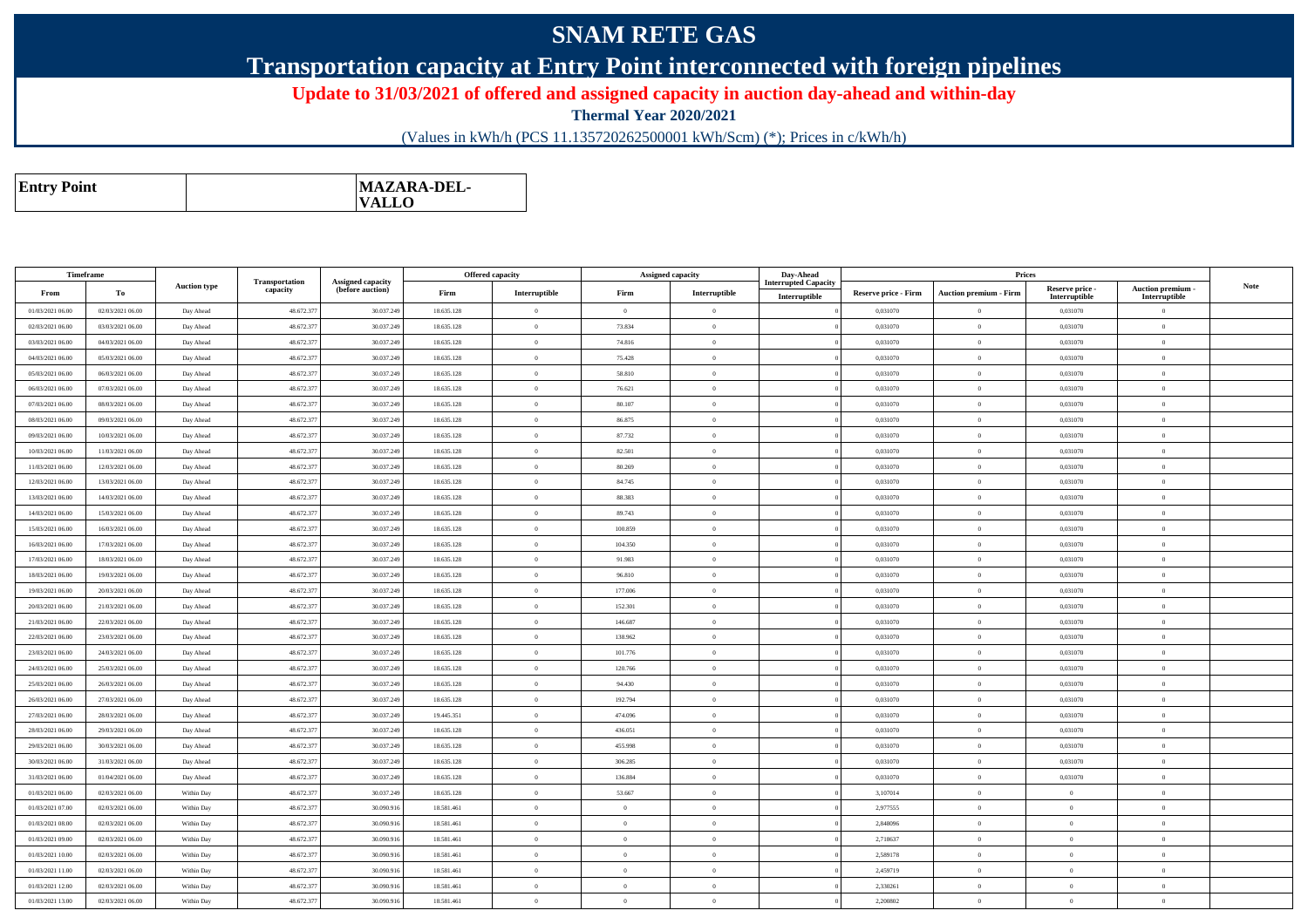| 01/03/2021 14:00 | 02/03/2021 06:00 | Within Day | 48.672.377 | 30.090.916 | 18.581.461 | $\,0\,$                         | $\bf{0}$       | $\bf{0}$       |                | 2,071343 | $\,$ 0 $\,$    | $\overline{0}$ | $\bf{0}$       |  |
|------------------|------------------|------------|------------|------------|------------|---------------------------------|----------------|----------------|----------------|----------|----------------|----------------|----------------|--|
| 01/03/2021 15:00 | 02/03/2021 06:00 | Within Day | 48.672.377 | 30,090.91  | 18.581.461 | $\overline{0}$                  | 140.000        | $\overline{0}$ |                | 1,941884 | $\theta$       | $\overline{0}$ | $\overline{0}$ |  |
| 01/03/2021 16:00 | 02/03/2021 06:00 | Within Day | 48.672.377 | 30.230.916 | 18,441,461 | $\mathbf{0}$                    | $\overline{0}$ | $\overline{0}$ |                | 1,812425 | $\theta$       | $\overline{0}$ | $\overline{0}$ |  |
| 01/03/2021 17:00 | 02/03/2021 06:00 | Within Day | 48.672.377 | 30.230.916 | 18.441.461 | $\bf{0}$                        | $\overline{0}$ | $\bf{0}$       |                | 1,682966 | $\bf{0}$       | $\overline{0}$ | $\bf{0}$       |  |
| 01/03/2021 18:00 | 02/03/2021 06:00 | Within Day | 48.672.377 | 30.230.916 | 18.441.461 | $\bf{0}$                        | $\overline{0}$ | $\overline{0}$ |                | 1,553507 | $\bf{0}$       | $\bf{0}$       | $\bf{0}$       |  |
| 01/03/2021 20:00 | 02/03/2021 06:00 | Within Day | 48.672.377 | 30.230.916 | 18.441.461 | $\mathbf{0}$                    | $\overline{0}$ | $\overline{0}$ |                | 1,294589 | $\theta$       | $\overline{0}$ | $\theta$       |  |
|                  |                  |            |            |            |            | $\mathbf{0}$                    | $\overline{0}$ | $\overline{0}$ |                |          | $\bf{0}$       | $\overline{0}$ | $\theta$       |  |
| 01/03/2021 21:00 | 02/03/2021 06:00 | Within Day | 48.672.377 | 30.230.916 | 18.441.461 |                                 |                |                |                | 1,165130 |                |                |                |  |
| 01/03/2021 22:00 | 02/03/2021 06:00 | Within Day | 48.672.377 | 30.230.916 | 18.441.461 | $\overline{0}$                  | $\mathbf{0}$   | $\overline{0}$ |                | 1,035671 | $\,$ 0 $\,$    | $\overline{0}$ | $\theta$       |  |
| 01/03/2021 23:00 | 02/03/2021 06:00 | Within Day | 48.672.377 | 30.230.916 | 18.441.461 | $\mathbf{0}$                    | $\overline{0}$ | $\overline{0}$ |                | 0,906212 | $\theta$       | $\overline{0}$ | $\overline{0}$ |  |
| 02/03/2021 00:00 | 02/03/2021 06:00 | Within Day | 48.672.377 | 30.230.916 | 18.441.461 | $\bf{0}$                        | $\overline{0}$ | $\overline{0}$ |                | 0,776754 | $\bf{0}$       | $\overline{0}$ | $\bf{0}$       |  |
| 02/03/2021 01:00 | 02/03/2021 06:00 | Within Day | 48.672.377 | 30.230.916 | 18.441.461 | $\bf{0}$                        | $\overline{0}$ | $\overline{0}$ |                | 0,647295 | $\bf{0}$       | $\theta$       | $\theta$       |  |
| 02/03/2021 02:00 | 02/03/2021 06:00 | Within Day | 48.672.377 | 30.230.916 | 18,441,461 | $\mathbf{0}$                    | $\overline{0}$ | $\overline{0}$ |                | 0,517836 | $\theta$       | $\overline{0}$ | $\overline{0}$ |  |
| 02/03/2021 03:00 | 02/03/2021 06:00 | Within Day | 48.672.377 | 30.230.916 | 18.441.461 | $\,0\,$                         | $\overline{0}$ | $\overline{0}$ |                | 0,388377 | $\bf{0}$       | $\overline{0}$ | $\bf{0}$       |  |
| 02/03/2021 04:00 | 02/03/2021 06:00 | Within Day | 48.672.377 | 30.230.916 | 18.441.461 | $\bf{0}$                        | $\overline{0}$ | $\overline{0}$ |                | 0,258918 | $\,$ 0 $\,$    | $\overline{0}$ | $\theta$       |  |
| 02/03/2021 05:00 | 02/03/2021 06:00 | Within Day | 48.672.377 | 30.230.916 | 18.441.461 | $\mathbf{0}$                    | $\overline{0}$ | $\overline{0}$ |                | 0,129459 | $\theta$       | $\overline{0}$ | $\overline{0}$ |  |
| 02/03/2021 06:00 | 03/03/2021 06:00 | Within Day | 48.672.377 | 30.111.083 | 18.561.294 | $\,0\,$                         | $\overline{0}$ | $\overline{0}$ |                | 3,107014 | $\bf{0}$       | $\overline{0}$ | $\bf{0}$       |  |
| 02/03/2021 07:00 | 03/03/2021 06:00 | Within Day | 48.672.377 | 30.111.083 | 18.561.294 | $\bf{0}$                        | $\overline{0}$ | $\overline{0}$ |                | 2,977555 | $\bf{0}$       | $\overline{0}$ | $\overline{0}$ |  |
| 02/03/2021 08:00 | 03/03/2021 06:00 | Within Day | 48.672.377 | 30.111.083 | 18.561.294 | $\mathbf{0}$                    | $\overline{0}$ | $\overline{0}$ |                | 2,848096 | $\theta$       | $\overline{0}$ | $\overline{0}$ |  |
| 02/03/2021 09:00 | 03/03/2021 06:00 | Within Day | 48.672.377 | 30.111.083 | 18.561.294 | $\bf{0}$                        | $\overline{0}$ | $\bf{0}$       |                | 2,718637 | $\bf{0}$       | $\overline{0}$ | $\bf{0}$       |  |
| 02/03/2021 10:00 | 03/03/2021 06:00 | Within Day | 48.672.377 | 30.111.083 | 18.561.294 | $\bf{0}$                        | $\overline{0}$ | $\overline{0}$ |                | 2,589178 | $\,$ 0 $\,$    | $\overline{0}$ | $\bf{0}$       |  |
| 02/03/2021 11:00 | 03/03/2021 06:00 | Within Day | 48.672.377 | 30.111.083 | 18.561.294 | $\overline{0}$                  | $\overline{0}$ | $\overline{0}$ |                | 2,459719 | $\theta$       | $\overline{0}$ | $\overline{0}$ |  |
| 02/03/2021 12:00 | 03/03/2021 06:00 | Within Day | 48.672.377 | 30.111.083 | 18.561.294 | $\mathbf{0}$                    | $\overline{0}$ | $\overline{0}$ |                | 2,330261 | $\bf{0}$       | $\overline{0}$ | $\theta$       |  |
| 02/03/2021 13:00 | 03/03/2021 06:00 | Within Day | 48.672.377 | 30.111.083 | 18.561.294 | $\overline{0}$                  | $\overline{0}$ | $\overline{0}$ |                | 2,200802 | $\,$ 0 $\,$    | $\overline{0}$ | $\overline{0}$ |  |
| 02/03/2021 14:00 | 03/03/2021 06:00 | Within Day | 48.672.377 | 30.111.083 | 18.561.294 | $\mathbf{0}$                    | $\overline{0}$ | $\overline{0}$ |                | 2,071343 | $\theta$       | $\overline{0}$ | $\overline{0}$ |  |
| 02/03/2021 15:00 | 03/03/2021 06:00 | Within Day | 48.672.377 | 30.111.083 | 18.561.294 | $\bf{0}$                        | $\overline{0}$ | $\overline{0}$ |                | 1,941884 | $\bf{0}$       | $\overline{0}$ | $\bf{0}$       |  |
| 02/03/2021 16:00 | 03/03/2021 06:00 | Within Day | 48.672.377 | 30.111.083 | 18.561.294 | $\bf{0}$                        | $\overline{0}$ | $\overline{0}$ |                | 1,812425 | $\,$ 0 $\,$    | $\overline{0}$ | $\bf{0}$       |  |
| 02/03/2021 17:00 | 03/03/2021 06:00 | Within Day | 48.672.377 | 30.111.083 | 18.561.294 | $\mathbf{0}$                    | $\overline{0}$ | $\overline{0}$ |                | 1,682966 | $\theta$       | $\overline{0}$ | $\overline{0}$ |  |
| 02/03/2021 18:00 | 03/03/2021 06:00 | Within Day | 48.672.377 | 30.111.083 | 18.561.294 | $\,0\,$                         | 173.000        | $\bf{0}$       |                | 1,553507 | $\bf{0}$       | $\overline{0}$ | $\bf{0}$       |  |
|                  |                  |            | 48.672.377 |            |            |                                 | $\overline{0}$ |                |                |          | $\,$ 0 $\,$    | $\overline{0}$ | $\overline{0}$ |  |
| 02/03/2021 19:00 | 03/03/2021 06:00 | Within Day |            | 30.284,083 | 18.388.294 | $\overline{0}$                  |                | $\overline{0}$ |                | 1,424048 |                |                |                |  |
| 02/03/2021 20:00 | 03/03/2021 06:00 | Within Day | 48.672.377 | 30.284.083 | 18.388.294 | $\mathbf{0}$                    | $\overline{0}$ | $\overline{0}$ |                | 1,294589 | $\theta$       | $\overline{0}$ | $\overline{0}$ |  |
| 02/03/2021 21:00 | 03/03/2021 06:00 | Within Day | 48.672.377 | 30.284.083 | 18.388.294 | $\mathbf{0}$                    | $\overline{0}$ | $\overline{0}$ |                | 1,165130 | $\,$ 0 $\,$    | $\overline{0}$ | $\theta$       |  |
| 02/03/2021 22:00 | 03/03/2021 06:00 | Within Day | 48.672.377 | 30.284,083 | 18.388.294 | $\bf{0}$                        | $\overline{0}$ | $\overline{0}$ |                | 1,035671 | $\bf{0}$       | $\bf{0}$       | $\overline{0}$ |  |
| 02/03/2021 23:00 | 03/03/2021 06:00 | Within Day | 48.672.377 | 30.284.083 | 18.388.294 | $\mathbf{0}$                    | $\overline{0}$ | $\overline{0}$ |                | 0,906212 | $\theta$       | $\overline{0}$ | $\overline{0}$ |  |
| 03/03/2021 00:00 | 03/03/2021 06:00 | Within Day | 48.672.377 | 30.284.083 | 18.388.294 | $\mathbf{0}$                    | $\overline{0}$ | $\overline{0}$ |                | 0,776754 | $\,$ 0 $\,$    | $\overline{0}$ | $\theta$       |  |
| 03/03/2021 01:00 | 03/03/2021 06:00 | Within Day | 48.672.377 | 30.284,083 | 18.388.294 | $\overline{0}$                  | $\overline{0}$ | $\overline{0}$ |                | 0,647295 | $\,$ 0 $\,$    | $\overline{0}$ | $\overline{0}$ |  |
| 03/03/2021 02:00 | 03/03/2021 06:00 | Within Day | 48.672.377 | 30.284.083 | 18.388.294 | $\mathbf{0}$                    | $\overline{0}$ | $\overline{0}$ |                | 0,517836 | $\theta$       | $\overline{0}$ | $\overline{0}$ |  |
| 03/03/2021 03:00 | 03/03/2021 06:00 | Within Day | 48.672.377 | 30.284.083 | 18.388.294 | $\mathbf{0}$                    | $\overline{0}$ | $\theta$       |                | 0,388377 | $\,$ 0 $\,$    | $\overline{0}$ | $\theta$       |  |
| 03/03/2021 04:00 | 03/03/2021 06:00 | Within Day | 48.672.377 | 30.284,083 | 18.388.294 | $\bf{0}$                        | $\overline{0}$ | $\overline{0}$ |                | 0,258918 | $\bf{0}$       | $\overline{0}$ | $\overline{0}$ |  |
| 03/03/2021 05:00 | 03/03/2021 06:00 | Within Day | 48.672.377 | 30.284.083 | 18.388.294 | $\mathbf{0}$                    | $\overline{0}$ | $\overline{0}$ |                | 0,129459 | $\theta$       | $\overline{0}$ | $\overline{0}$ |  |
| 03/03/2021 06:00 | 04/03/2021 06:00 | Within Day | 48.672.377 | 30.112.064 | 18.560.312 | $\mathbf{0}$                    | $\overline{0}$ | $\bf{0}$       |                | 3,107014 | $\,$ 0 $\,$    | $\overline{0}$ | $\theta$       |  |
| 03/03/2021 07:00 | 04/03/2021 06:00 | Within Day | 48.672.377 | 30.112.064 | 18.560.312 | $\bf{0}$                        | $\overline{0}$ | $\overline{0}$ |                | 2,977555 | $\bf{0}$       | $\overline{0}$ | $\bf{0}$       |  |
| 03/03/2021 08:00 | 04/03/2021 06:00 | Within Day | 48.672.377 | 30.112.064 | 18.560.312 | $\mathbf{0}$                    | $\overline{0}$ | $\overline{0}$ |                | 2,848096 | $\theta$       | $\overline{0}$ | $\overline{0}$ |  |
| 03/03/2021 09:00 | 04/03/2021 06:00 | Within Day | 48.672.377 | 30.112.064 | 18.560.312 | $\mathbf{0}$                    | $\overline{0}$ | $\overline{0}$ |                | 2,718637 | $\,$ 0 $\,$    | $\overline{0}$ | $\theta$       |  |
| 03/03/2021 10:00 | 04/03/2021 06:00 | Within Day | 48.672.377 | 30.112.064 | 18.560.312 | $\bf{0}$                        | $\overline{0}$ | $\overline{0}$ |                | 2,589178 | $\,$ 0 $\,$    | $\overline{0}$ | $\bf{0}$       |  |
| 03/03/2021 11:00 | 04/03/2021 06:00 | Within Day | 48.672.377 | 30.112.064 | 18.560.312 | $\bf{0}$                        | $\overline{0}$ | $\Omega$       |                | 2,459719 | $\overline{0}$ | $^{\circ}$     | $\theta$       |  |
| 03/03/2021 12:00 | 04/03/2021 06:00 | Within Day | 48.672.377 | 30.112.064 | 18.560.312 | $\,$ 0 $\,$                     | $\overline{0}$ | $\overline{0}$ |                | 2,330261 | $\,$ 0 $\,$    | $\overline{0}$ | $\theta$       |  |
| 03/03/2021 13:00 | 04/03/2021 06:00 | Within Day | 48.672.377 | 30.112.064 | 18.560.312 | $\mathbf{0}$                    | $\overline{0}$ | $\overline{0}$ |                | 2,200802 | $\overline{0}$ | $\overline{0}$ | $\overline{0}$ |  |
| 03/03/2021 14:00 | 04/03/2021 06:00 | Within Day | 48.672.377 | 30.112.064 | 18.560.312 | $\mathbf{0}$                    | $\overline{0}$ | $\overline{0}$ |                | 2,071343 | $\mathbf{0}$   | $\overline{0}$ | $\overline{0}$ |  |
| 03/03/2021 15:00 | 04/03/2021 06:00 | Within Day | 48.672.377 | 30.112.064 | 18.560.312 | $\,$ 0                          | $\overline{0}$ | $\bf{0}$       | $\overline{0}$ | 1,941884 | $\,$ 0 $\,$    | $\bf{0}$       | $\theta$       |  |
| 03/03/2021 16:00 | 04/03/2021 06:00 | Within Day | 48.672.377 | 30.112.064 | 18.560.312 | $\hspace{0.1cm}0\hspace{0.1cm}$ | 147.000        | $\overline{0}$ |                | 1,812425 | $\,$ 0 $\,$    | $\overline{0}$ | $\overline{0}$ |  |
| 03/03/2021 17:00 | 04/03/2021 06:00 | Within Day | 48.672.377 | 30.259.064 | 18.413.312 | $\mathbf{0}$                    | $\overline{0}$ | $\overline{0}$ |                | 1,682966 | $\overline{0}$ | $\overline{0}$ | $\overline{0}$ |  |
| 03/03/2021 18:00 | 04/03/2021 06:00 | Within Day | 48.672.377 | 30.259.064 | 18.413.312 | $\,$ 0 $\,$                     | $\overline{0}$ | $\bf{0}$       |                | 1,553507 | $\,$ 0 $\,$    | $\overline{0}$ | $\overline{0}$ |  |
| 03/03/2021 19:00 | 04/03/2021 06:00 | Within Day | 48.672.377 | 30.259.064 | 18.413.312 | $\overline{0}$                  | $\overline{0}$ | $\overline{0}$ |                | 1,424048 | $\overline{0}$ | $\overline{0}$ | $\overline{0}$ |  |
| 03/03/2021 20:00 | 04/03/2021 06:00 | Within Day | 48.672.377 | 30.259.064 | 18.413.312 | $\mathbf{0}$                    | $\overline{0}$ | $\overline{0}$ |                | 1,294589 | $\mathbf{0}$   | $\overline{0}$ | $\overline{0}$ |  |
| 03/03/2021 21:00 | 04/03/2021 06:00 | Within Day | 48.672.377 | 30.259.064 | 18.413.312 | $\,$ 0 $\,$                     | $\overline{0}$ | $\bf{0}$       |                | 1,165130 | $\,$ 0 $\,$    | $\bf{0}$       | $\,$ 0 $\,$    |  |
| 03/03/2021 22.00 | 04/03/2021 06:00 | Within Day | 48.672.377 | 30.259.064 | 18.413.312 | $\bf{0}$                        | $\overline{0}$ | $\overline{0}$ |                | 1,035671 | $\,$ 0 $\,$    | $\overline{0}$ | $\overline{0}$ |  |
| 03/03/2021 23:00 | 04/03/2021 06:00 | Within Day | 48.672.377 | 30.259.064 | 18.413.312 | $\overline{0}$                  | $\overline{0}$ | $\overline{0}$ |                | 0,906212 | $\mathbf{0}$   | $\overline{0}$ | $\overline{0}$ |  |
|                  |                  |            |            |            |            |                                 |                |                |                |          |                |                |                |  |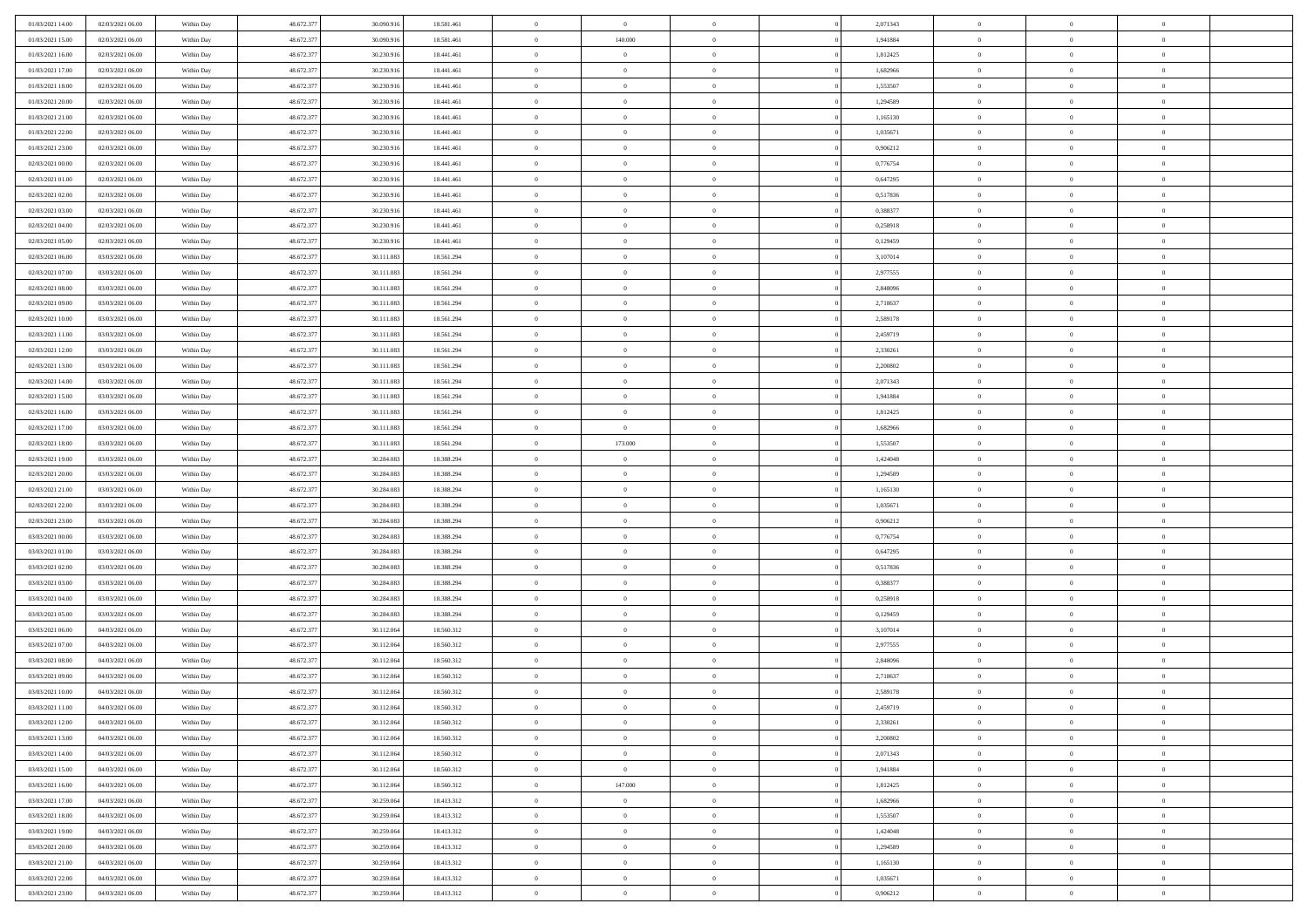| 04/03/2021 00:00 | 04/03/2021 06:00 | Within Day               | 48.672.377 | 30.259.064 | 18.413.312 | $\,0\,$                | $\overline{0}$ | $\bf{0}$       |                | 0,776754             | $\,$ 0 $\,$    | $\overline{0}$ | $\bf{0}$       |  |
|------------------|------------------|--------------------------|------------|------------|------------|------------------------|----------------|----------------|----------------|----------------------|----------------|----------------|----------------|--|
| 04/03/2021 01:00 | 04/03/2021 06:00 | Within Day               | 48.672.377 | 30.259.064 | 18.413.312 | $\overline{0}$         | $\overline{0}$ | $\overline{0}$ |                | 0,647295             | $\theta$       | $\overline{0}$ | $\theta$       |  |
| 04/03/2021 02:00 | 04/03/2021 06:00 | Within Day               | 48.672.377 | 30.259.064 | 18.413.312 | $\mathbf{0}$           | $\overline{0}$ | $\overline{0}$ |                | 0,517836             | $\theta$       | $\overline{0}$ | $\overline{0}$ |  |
| 04/03/2021 03:00 | 04/03/2021 06:00 | Within Day               | 48.672.377 | 30.259.064 | 18.413.312 | $\bf{0}$               | $\overline{0}$ | $\bf{0}$       |                | 0,388377             | $\bf{0}$       | $\overline{0}$ | $\bf{0}$       |  |
| 04/03/2021 04:00 | 04/03/2021 06:00 |                          | 48.672.377 | 30.259.064 | 18.413.312 | $\bf{0}$               | $\overline{0}$ | $\overline{0}$ |                | 0,258918             | $\bf{0}$       | $\bf{0}$       | $\bf{0}$       |  |
| 04/03/2021 05:00 | 04/03/2021 06:00 | Within Day<br>Within Day | 48.672.377 | 30.259.064 | 18.413.312 | $\mathbf{0}$           | $\overline{0}$ | $\overline{0}$ |                | 0,129459             | $\theta$       | $\overline{0}$ | $\theta$       |  |
|                  |                  |                          |            |            |            |                        |                |                |                |                      |                |                |                |  |
| 04/03/2021 06:00 | 05/03/2021 06:00 | Within Day               | 48.672.377 | 30.112.676 | 18.559.700 | $\mathbf{0}$           | $\overline{0}$ | $\overline{0}$ |                | 3,107014             | $\bf{0}$       | $\overline{0}$ | $\theta$       |  |
| 04/03/2021 07:00 | 05/03/2021 06:00 | Within Day               | 48.672.377 | 30.112.676 | 18.559.700 | $\overline{0}$         | $\Omega$       | $\overline{0}$ |                | 2,977555             | $\,$ 0 $\,$    | $\overline{0}$ | $\theta$       |  |
| 04/03/2021 08:00 | 05/03/2021 06:00 | Within Day               | 48.672.377 | 30.112.676 | 18.559.700 | $\mathbf{0}$           | $\overline{0}$ | $\overline{0}$ |                | 2,848096             | $\theta$       | $\overline{0}$ | $\theta$       |  |
| 04/03/2021 09:00 | 05/03/2021 06:00 | Within Day               | 48.672.377 | 30.112.676 | 18.559.700 | $\bf{0}$               | $\overline{0}$ | $\bf{0}$       |                | 2,718637             | $\bf{0}$       | $\overline{0}$ | $\bf{0}$       |  |
| 04/03/2021 10:00 | 05/03/2021 06:00 | Within Day               | 48.672.377 | 30.112.676 | 18.559.700 | $\bf{0}$               | $\overline{0}$ | $\overline{0}$ |                | 2,589178             | $\bf{0}$       | $\theta$       | $\theta$       |  |
| 04/03/2021 11:00 | 05/03/2021 06:00 | Within Day               | 48.672.377 | 30.112.676 | 18.559.700 | $\mathbf{0}$           | $\overline{0}$ | $\overline{0}$ |                | 2,459719             | $\theta$       | $\overline{0}$ | $\overline{0}$ |  |
| 04/03/2021 12:00 | 05/03/2021 06:00 | Within Day               | 48.672.377 | 30.112.676 | 18.559.700 | $\,0\,$                | $\overline{0}$ | $\bf{0}$       |                | 2,330261             | $\bf{0}$       | $\overline{0}$ | $\bf{0}$       |  |
| 04/03/2021 13:00 | 05/03/2021 06:00 | Within Day               | 48.672.377 | 30.112.676 | 18.559.700 | $\bf{0}$               | $\overline{0}$ | $\overline{0}$ |                | 2,200802             | $\,$ 0 $\,$    | $\overline{0}$ | $\theta$       |  |
| 04/03/2021 14:00 | 05/03/2021 06:00 | Within Day               | 48.672.377 | 30.112.676 | 18.559.700 | $\mathbf{0}$           | $\overline{0}$ | $\overline{0}$ |                | 2,071343             | $\theta$       | $\overline{0}$ | $\overline{0}$ |  |
| 04/03/2021 15:00 | 05/03/2021 06:00 | Within Day               | 48.672.377 | 30.112.676 | 18.559.700 | $\mathbf{0}$           | 139.000        | $\overline{0}$ |                | 1,941884             | $\bf{0}$       | $\overline{0}$ | $\bf{0}$       |  |
| 04/03/2021 16:00 | 05/03/2021 06:00 | Within Day               | 48.672.377 | 30.251.676 | 18.420.700 | $\bf{0}$               | $\overline{0}$ | $\overline{0}$ |                | 1,812425             | $\bf{0}$       | $\overline{0}$ | $\overline{0}$ |  |
| 04/03/2021 17:00 | 05/03/2021 06:00 | Within Day               | 48.672.377 | 30.251.676 | 18.420.700 | $\mathbf{0}$           | $\overline{0}$ | $\overline{0}$ |                | 1,682966             | $\theta$       | $\overline{0}$ | $\overline{0}$ |  |
| 04/03/2021 18:00 | 05/03/2021 06:00 | Within Day               | 48.672.377 | 30.251.676 | 18.420.700 | $\,0\,$                | $\overline{0}$ | $\bf{0}$       |                | 1,553507             | $\bf{0}$       | $\overline{0}$ | $\bf{0}$       |  |
| 04/03/2021 19:00 | 05/03/2021 06:00 | Within Day               | 48.672.377 | 30.251.676 | 18.420.700 | $\bf{0}$               | $\overline{0}$ | $\overline{0}$ |                | 1,424048             | $\,$ 0 $\,$    | $\overline{0}$ | $\bf{0}$       |  |
| 04/03/2021 20:00 | 05/03/2021 06:00 | Within Day               | 48.672.377 | 30.251.676 | 18.420.700 | $\mathbf{0}$           | $\overline{0}$ | $\overline{0}$ |                | 1,294589             | $\theta$       | $\overline{0}$ | $\overline{0}$ |  |
| 04/03/2021 21:00 | 05/03/2021 06:00 | Within Day               | 48.672.377 | 30.251.676 | 18.420.700 | $\mathbf{0}$           | $\overline{0}$ | $\overline{0}$ |                | 1,165130             | $\bf{0}$       | $\overline{0}$ | $\theta$       |  |
| 04/03/2021 22:00 | 05/03/2021 06:00 | Within Day               | 48.672.377 | 30.251.676 | 18.420.700 | $\overline{0}$         | $\overline{0}$ | $\overline{0}$ |                | 1.035671             | $\,$ 0 $\,$    | $\overline{0}$ | $\overline{0}$ |  |
| 04/03/2021 23:00 | 05/03/2021 06:00 | Within Day               | 48.672.377 | 30.251.676 | 18.420.700 | $\mathbf{0}$           | $\overline{0}$ | $\overline{0}$ |                | 0,906212             | $\theta$       | $\overline{0}$ | $\overline{0}$ |  |
| 05/03/2021 00:00 | 05/03/2021 06:00 | Within Day               | 48.672.377 | 30.251.676 | 18.420.700 | $\bf{0}$               | $\overline{0}$ | $\overline{0}$ |                | 0,776754             | $\bf{0}$       | $\overline{0}$ | $\bf{0}$       |  |
| 05/03/2021 01:00 | 05/03/2021 06:00 | Within Day               | 48.672.377 | 30.251.676 | 18.420.700 | $\bf{0}$               | $\overline{0}$ | $\overline{0}$ |                | 0,647295             | $\,$ 0         | $\mathbf{0}$   | $\bf{0}$       |  |
| 05/03/2021 02:00 | 05/03/2021 06:00 | Within Day               | 48.672.377 | 30.251.676 | 18.420.700 | $\mathbf{0}$           | $\overline{0}$ | $\overline{0}$ |                | 0,517836             | $\theta$       | $\overline{0}$ | $\overline{0}$ |  |
| 05/03/2021 03:00 | 05/03/2021 06:00 | Within Day               | 48.672.377 | 30.251.676 | 18.420.700 | $\,0\,$                | $\overline{0}$ | $\bf{0}$       |                | 0,388377             | $\bf{0}$       | $\overline{0}$ | $\bf{0}$       |  |
| 05/03/2021 04:00 | 05/03/2021 06:00 | Within Day               | 48.672.377 | 30.251.676 | 18.420.700 | $\bf{0}$               | $\overline{0}$ | $\overline{0}$ |                | 0,258918             | $\,$ 0 $\,$    | $\overline{0}$ | $\overline{0}$ |  |
| 05/03/2021 05:00 | 05/03/2021 06:00 | Within Day               | 48.672.377 | 30.251.676 | 18.420.700 | $\mathbf{0}$           | $\overline{0}$ | $\overline{0}$ |                | 0,129459             | $\theta$       | $\overline{0}$ | $\overline{0}$ |  |
| 05/03/2021 06:00 | 06/03/2021 06:00 |                          | 48.672.377 | 30.096.059 | 18.576.318 | $\mathbf{0}$           | $\overline{0}$ | $\theta$       |                | 3,107014             | $\,$ 0 $\,$    | $\overline{0}$ | $\theta$       |  |
| 05/03/2021 07:00 | 06/03/2021 06:00 | Within Day               | 48.672.377 | 30.096.059 | 18.576.318 | $\bf{0}$               | $\overline{0}$ | $\overline{0}$ |                |                      | $\bf{0}$       | $\mathbf{0}$   | $\bf{0}$       |  |
| 05/03/2021 08:00 | 06/03/2021 06:00 | Within Day<br>Within Day | 48.672.377 | 30.096.059 | 18.576.318 | $\mathbf{0}$           | $\overline{0}$ | $\overline{0}$ |                | 2,977555<br>2,848096 | $\theta$       | $\overline{0}$ | $\overline{0}$ |  |
|                  |                  |                          |            |            |            |                        |                |                |                |                      |                |                |                |  |
| 05/03/2021 09:00 | 06/03/2021 06:00 | Within Day               | 48.672.377 | 30.096.059 | 18.576.318 | $\mathbf{0}$           | $\overline{0}$ | $\overline{0}$ |                | 2,718637             | $\,$ 0 $\,$    | $\overline{0}$ | $\theta$       |  |
| 05/03/2021 10:00 | 06/03/2021 06:00 | Within Day               | 48.672.377 | 30,096,059 | 18.576.318 | $\overline{0}$         | $\overline{0}$ | $\overline{0}$ |                | 2,589178             | $\,$ 0 $\,$    | $\overline{0}$ | $\bf{0}$       |  |
| 05/03/2021 11:00 | 06/03/2021 06:00 | Within Day               | 48.672.377 | 30.096.059 | 18.576.318 | $\mathbf{0}$           | $\overline{0}$ | $\overline{0}$ |                | 2,459719             | $\theta$       | $\overline{0}$ | $\overline{0}$ |  |
| 05/03/2021 12:00 | 06/03/2021 06:00 | Within Day               | 48.672.377 | 30.096.059 | 18.576.318 | $\mathbf{0}$           | $\overline{0}$ | $\theta$       |                | 2,330261             | $\,$ 0 $\,$    | $\overline{0}$ | $\theta$       |  |
| 05/03/2021 13:00 | 06/03/2021 06:00 | Within Day               | 48.672.377 | 30,096,059 | 18.576.318 | $\bf{0}$               | $\overline{0}$ | $\overline{0}$ |                | 2,200802             | $\bf{0}$       | $\overline{0}$ | $\overline{0}$ |  |
| 05/03/2021 14:00 | 06/03/2021 06:00 | Within Day               | 48.672.377 | 30.096.059 | 18.576.318 | $\mathbf{0}$           | $\overline{0}$ | $\overline{0}$ |                | 2,071343             | $\theta$       | $\overline{0}$ | $\overline{0}$ |  |
| 05/03/2021 15:00 | 06/03/2021 06:00 | Within Day               | 48.672.377 | 30.096.059 | 18.576.318 | $\mathbf{0}$           | $\overline{0}$ | $\bf{0}$       |                | 1,941884             | $\,$ 0 $\,$    | $\overline{0}$ | $\theta$       |  |
| 05/03/2021 16:00 | 06/03/2021 06:00 | Within Day               | 48.672.377 | 30,096,059 | 18.576.318 | $\bf{0}$               | $\overline{0}$ | $\overline{0}$ |                | 1,812425             | $\bf{0}$       | $\overline{0}$ | $\bf{0}$       |  |
| 05/03/2021 20:00 | 06/03/2021 06:00 | Within Day               | 48.672.377 | 30.096.059 | 18.431.318 | $\mathbf{0}$           | $\overline{0}$ | $\overline{0}$ |                | 1,294589             | $\theta$       | $\overline{0}$ | $\overline{0}$ |  |
| 05/03/2021 21:00 | 06/03/2021 06:00 | Within Day               | 48.672.377 | 30.096.059 | 18.431.318 | $\mathbf{0}$           | $\overline{0}$ | $\overline{0}$ |                | 1,165130             | $\,$ 0 $\,$    | $\overline{0}$ | $\theta$       |  |
| 05/03/2021 22:00 | 06/03/2021 06:00 | Within Day               | 48.672.377 | 30,096,059 | 18.431.318 | $\bf{0}$               | $\overline{0}$ | $\overline{0}$ |                | 1,035671             | $\,$ 0 $\,$    | $\overline{0}$ | $\bf{0}$       |  |
| 05/03/2021 23:00 | 06/03/2021 06:00 | Within Day               | 48.672.377 | 30.096.059 | 18.431.318 | $\bf{0}$               | $\overline{0}$ | $\Omega$       |                | 0,906212             | $\overline{0}$ | $^{\circ}$     | $\theta$       |  |
| 06/03/2021 00:00 | 06/03/2021 06:00 | Within Day               | 48.672.377 | 30.096.059 | 18.431.318 | $\,$ 0 $\,$            | $\overline{0}$ | $\overline{0}$ |                | 0,776754             | $\,$ 0 $\,$    | $\overline{0}$ | $\theta$       |  |
| 06/03/2021 01:00 | 06/03/2021 06:00 | Within Day               | 48.672.377 | 30,096,059 | 18.431.318 | $\mathbf{0}$           | $\overline{0}$ | $\overline{0}$ |                | 0,647295             | $\overline{0}$ | $\overline{0}$ | $\overline{0}$ |  |
| 06/03/2021 02:00 | 06/03/2021 06:00 | Within Day               | 48.672.377 | 30.096.059 | 18.431.318 | $\mathbf{0}$           | $\overline{0}$ | $\overline{0}$ |                | 0,517836             | $\mathbf{0}$   | $\overline{0}$ | $\overline{0}$ |  |
| 06/03/2021 03:00 | 06/03/2021 06:00 | Within Day               | 48.672.377 | 30.096.059 | 18.431.318 | $\,$ 0                 | $\overline{0}$ | $\bf{0}$       | $\overline{0}$ | 0,388377             | $\,$ 0 $\,$    | $\bf{0}$       | $\theta$       |  |
| 06/03/2021 04:00 | 06/03/2021 06:00 | Within Day               | 48.672.377 | 30.096.059 | 18.431.318 | $\hspace{0.1mm}\bm{0}$ | $\overline{0}$ | $\overline{0}$ |                | 0,258918             | $\,$ 0 $\,$    | $\overline{0}$ | $\overline{0}$ |  |
| 06/03/2021 05:00 | 06/03/2021 06:00 | Within Day               | 48.672.377 | 30.096.059 | 18.431.318 | $\mathbf{0}$           | $\overline{0}$ | $\overline{0}$ |                | 0,129459             | $\overline{0}$ | $\overline{0}$ | $\overline{0}$ |  |
| 06/03/2021 06:00 | 07/03/2021 06:00 | Within Day               | 48.672.377 | 30.113.870 | 18.558.507 | $\,$ 0 $\,$            | $\overline{0}$ | $\overline{0}$ |                | 3,107014             | $\,$ 0 $\,$    | $\overline{0}$ | $\theta$       |  |
| 06/03/2021 07:00 | 07/03/2021 06:00 | Within Day               | 48.672.377 | 30.113.870 | 18.558.507 | $\overline{0}$         | $\overline{0}$ | $\overline{0}$ |                | 2,977555             | $\overline{0}$ | $\overline{0}$ | $\bf{0}$       |  |
| 06/03/2021 08:00 | 07/03/2021 06:00 | Within Day               | 48.672.377 | 30.113.870 | 18.558.507 | $\mathbf{0}$           | $\overline{0}$ | $\overline{0}$ |                | 2,848096             | $\mathbf{0}$   | $\overline{0}$ | $\mathbf{0}$   |  |
| 06/03/2021 09:00 | 07/03/2021 06:00 | Within Day               | 48.672.377 | 30.113.870 | 18.558.507 | $\,$ 0 $\,$            | $\overline{0}$ | $\bf{0}$       |                | 2,718637             | $\,$ 0 $\,$    | $\bf{0}$       | $\,$ 0 $\,$    |  |
| 06/03/2021 10:00 | 07/03/2021 06:00 | Within Day               | 48.672.377 | 30.113.870 | 18.558.507 | $\overline{0}$         | $\overline{0}$ | $\overline{0}$ |                | 2,589178             | $\,$ 0 $\,$    | $\mathbf{0}$   | $\bf{0}$       |  |
| 06/03/2021 11:00 | 07/03/2021 06:00 | Within Day               | 48.672.377 | 30.113.870 | 18.558.507 | $\overline{0}$         | $\overline{0}$ | $\overline{0}$ |                | 2,459719             | $\mathbf{0}$   | $\overline{0}$ | $\overline{0}$ |  |
|                  |                  |                          |            |            |            |                        |                |                |                |                      |                |                |                |  |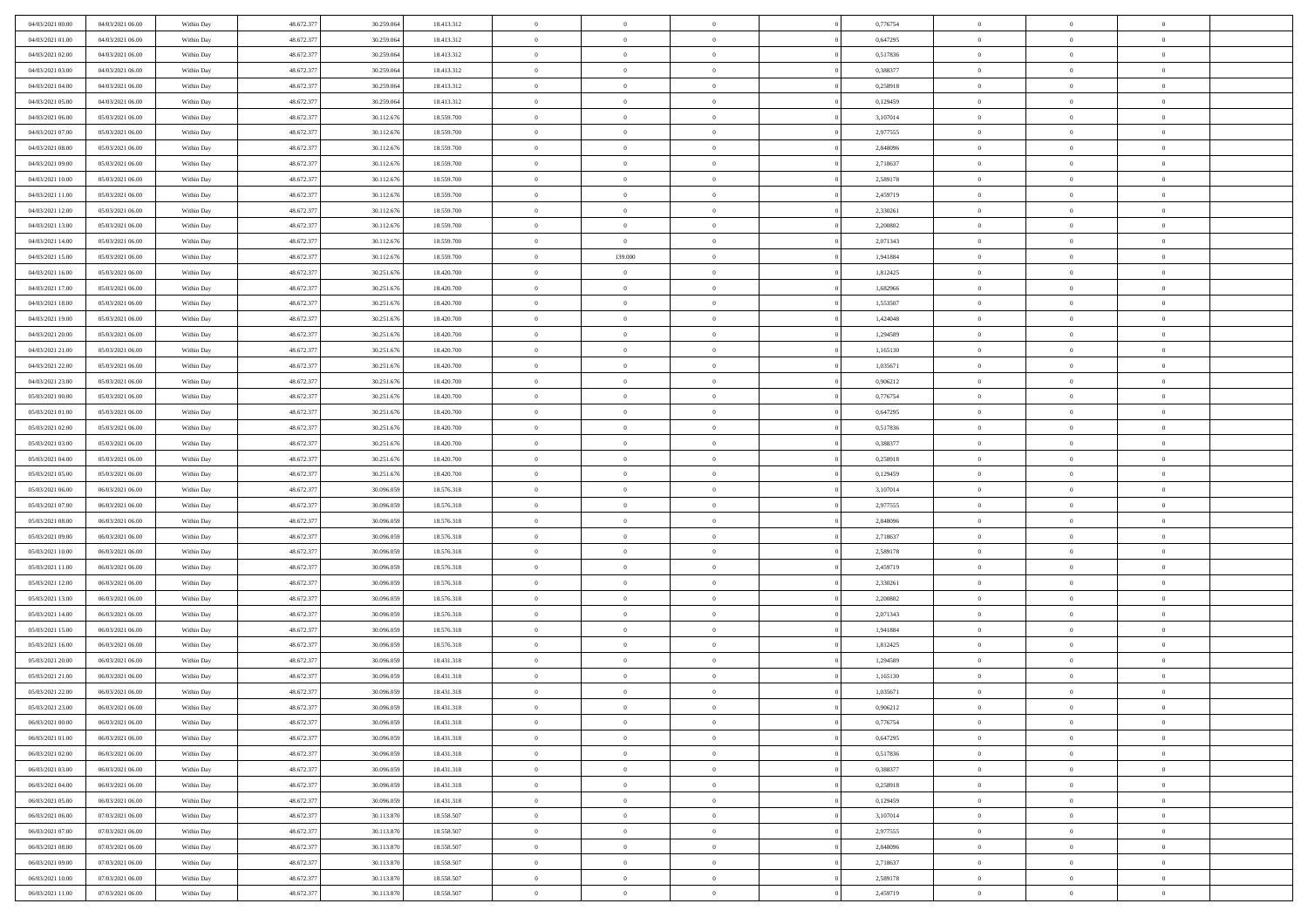| 06/03/2021 12:00                     | 07/03/2021 06:00 | Within Day | 48.672.377               | 30.113.870               | 18.558.507               | $\,$ 0                  | $\bf{0}$       | $\theta$       |          | 2,330261             | $\bf{0}$       | $\overline{0}$             | $\,0\,$        |  |
|--------------------------------------|------------------|------------|--------------------------|--------------------------|--------------------------|-------------------------|----------------|----------------|----------|----------------------|----------------|----------------------------|----------------|--|
| 06/03/2021 13:00                     | 07/03/2021 06:00 | Within Day | 48.672.377               | 30.113.870               | 18.558.507               | $\overline{0}$          | $\overline{0}$ | $\Omega$       |          | 2,200802             | $\overline{0}$ | $\overline{0}$             | $\theta$       |  |
| 06/03/2021 14:00                     | 07/03/2021 06:00 | Within Dav | 48.672.377               | 30.113.870               | 18.558.507               | $\mathbf{0}$            | $\overline{0}$ | $\overline{0}$ |          | 2,071343             | $\mathbf{0}$   | $\overline{0}$             | $\overline{0}$ |  |
| 06/03/2021 15:00                     | 07/03/2021 06:00 | Within Day | 48.672.377               | 30.113.870               | 18.558.507               | $\bf{0}$                | $\overline{0}$ | $\bf{0}$       |          | 1,941884             | $\bf{0}$       | $\overline{0}$             | $\,0\,$        |  |
| 06/03/2021 16:00                     | 07/03/2021 06:00 | Within Day | 48.672.377               | 30.113.870               | 18.558.507               | $\bf{0}$                | $\overline{0}$ | $\overline{0}$ |          | 1,812425             | $\bf{0}$       | $\theta$                   | $\theta$       |  |
| 06/03/2021 17:00                     | 07/03/2021 06:00 | Within Dav | 48.672.377               | 30.113.870               | 18.558.507               | $\mathbf{0}$            | $\overline{0}$ | $\overline{0}$ |          | 1,682966             | $\mathbf{0}$   | $\overline{0}$             | $\overline{0}$ |  |
| 06/03/2021 18:00                     | 07/03/2021 06:00 | Within Day | 48.672.377               | 30.113.870               | 18.558.507               | $\bf{0}$                | $\bf{0}$       | $\overline{0}$ |          | 1,553507             | $\bf{0}$       | $\overline{0}$             | $\,0\,$        |  |
| 06/03/2021 19:00                     | 07/03/2021 06:00 | Within Day | 48.672.377               | 30.113.870               | 18.558.507               | $\overline{0}$          | $\overline{0}$ | $\overline{0}$ |          | 1,424048             | $\mathbf{0}$   | $\overline{0}$             | $\theta$       |  |
| 06/03/2021 20:00                     | 07/03/2021 06:00 | Within Day | 48.672.377               | 30.113.870               | 18.558.507               | $\mathbf{0}$            | 210.632        | $\overline{0}$ |          | 1,294589             | $\mathbf{0}$   | $\bf{0}$                   | $\overline{0}$ |  |
| 06/03/2021 21:00                     | 07/03/2021 06:00 |            | 48.672.377               | 30.324.502               | 18.347.875               | $\bf{0}$                | $\bf{0}$       | $\overline{0}$ |          | 1,165130             | $\bf{0}$       | $\overline{0}$             | $\,0\,$        |  |
|                                      |                  | Within Day |                          |                          |                          | $\overline{0}$          | $\overline{0}$ |                |          |                      |                | $\mathbf{0}$               | $\theta$       |  |
| 06/03/2021 22.00<br>06/03/2021 23:00 | 07/03/2021 06:00 | Within Day | 48.672.377               | 30.324.502               | 18.347.875               |                         |                | $\overline{0}$ |          | 1,035671             | $\bf{0}$       |                            |                |  |
|                                      | 07/03/2021 06:00 | Within Dav | 48.672.377               | 30.324.502               | 18.347.875               | $\mathbf{0}$            | $\overline{0}$ | $\overline{0}$ |          | 0,906212             | $\mathbf{0}$   | $\overline{0}$             | $\overline{0}$ |  |
| 07/03/2021 00:00                     | 07/03/2021 06:00 | Within Day | 48.672.377               | 30.324.502               | 18.347.875               | $\bf{0}$                | $\overline{0}$ | $\bf{0}$       |          | 0,776754             | $\bf{0}$       | $\overline{0}$             | $\,0\,$        |  |
| 07/03/2021 01:00                     | 07/03/2021 06:00 | Within Day | 48.672.377               | 30.324.502               | 18.347.875               | $\bf{0}$                | $\overline{0}$ | $\overline{0}$ |          | 0,647295             | $\bf{0}$       | $\theta$                   | $\,0\,$        |  |
| 07/03/2021 02:00                     | 07/03/2021 06:00 | Within Dav | 48.672.377               | 30.324.502               | 18.347.875               | $\mathbf{0}$            | $\overline{0}$ | $\overline{0}$ |          | 0,517836             | $\mathbf{0}$   | $\overline{0}$             | $\overline{0}$ |  |
| 07/03/2021 03:00                     | 07/03/2021 06:00 | Within Day | 48.672.377               | 30.324.502               | 18.347.875               | $\bf{0}$                | $\overline{0}$ | $\overline{0}$ |          | 0,388377             | $\bf{0}$       | $\overline{0}$             | $\,0\,$        |  |
| 07/03/2021 04:00                     | 07/03/2021 06:00 | Within Day | 48.672.377               | 30.324.502               | 18.347.875               | $\overline{0}$          | $\overline{0}$ | $\overline{0}$ |          | 0,258918             | $\bf{0}$       | $\overline{0}$             | $\theta$       |  |
| 07/03/2021 05:00                     | 07/03/2021 06:00 | Within Day | 48.672.377               | 30.324.502               | 18.347.875               | $\mathbf{0}$            | $\overline{0}$ | $\overline{0}$ |          | 0,129459             | $\mathbf{0}$   | $\overline{0}$             | $\overline{0}$ |  |
| 07/03/2021 06:00                     | 08/03/2021 06:00 | Within Day | 48.672.377               | 30.117.356               | 18.555.021               | $\,$ 0                  | $\bf{0}$       | $\overline{0}$ |          | 3,107014             | $\bf{0}$       | $\overline{0}$             | $\,0\,$        |  |
| 07/03/2021 07:00                     | 08/03/2021 06:00 | Within Day | 48.672.377               | 30.117.356               | 18.555.021               | $\overline{0}$          | $\overline{0}$ | $\overline{0}$ |          | 2,977555             | $\bf{0}$       | $\mathbf{0}$               | $\overline{0}$ |  |
| 07/03/2021 08:00                     | 08/03/2021 06:00 | Within Dav | 48.672.377               | 30.117.356               | 18.555.021               | $\mathbf{0}$            | $\overline{0}$ | $\overline{0}$ |          | 2,848096             | $\mathbf{0}$   | $\overline{0}$             | $\overline{0}$ |  |
| 07/03/2021 09:00                     | 08/03/2021 06:00 | Within Day | 48.672.377               | 30.117.356               | 18.555.021               | $\bf{0}$                | $\bf{0}$       | $\bf{0}$       |          | 2,718637             | $\bf{0}$       | $\overline{0}$             | $\,0\,$        |  |
| 07/03/2021 11:00                     | 08/03/2021 06:00 | Within Day | 48.672.377               | 30.117.356               | 18.555.021               | $\bf{0}$                | $\bf{0}$       | $\overline{0}$ |          | 2,459719             | $\bf{0}$       | $\theta$                   | $\,0\,$        |  |
| 07/03/2021 12:00                     | 08/03/2021 06:00 | Within Dav | 48.672.377               | 30.117.356               | 18.555.021               | $\mathbf{0}$            | $\overline{0}$ | $\overline{0}$ |          | 2,330261             | $\mathbf{0}$   | $\overline{0}$             | $\theta$       |  |
| 07/03/2021 13:00                     | 08/03/2021 06:00 | Within Day | 48.672.377               | 30.117.356               | 18.555.021               | $\bf{0}$                | $\bf{0}$       | $\overline{0}$ |          | 2,200802             | $\bf{0}$       | $\overline{0}$             | $\,0\,$        |  |
| 07/03/2021 14:00                     | 08/03/2021 06:00 | Within Day | 48.672.377               | 30.117.356               | 18.555.021               | $\overline{0}$          | $\overline{0}$ | $\overline{0}$ |          | 2,071343             | $\bf{0}$       | $\overline{0}$             | $\overline{0}$ |  |
| 07/03/2021 15:00                     | 08/03/2021 06:00 | Within Dav | 48.672.377               | 30.117.356               | 18.555.021               | $\mathbf{0}$            | $\overline{0}$ | $\overline{0}$ |          | 1,941884             | $\mathbf{0}$   | $\bf{0}$                   | $\overline{0}$ |  |
| 07/03/2021 16:00                     | 08/03/2021 06:00 | Within Day | 48.672.377               | 30.117.356               | 18.555.021               | $\bf{0}$                | $\bf{0}$       | $\overline{0}$ |          | 1,812425             | $\bf{0}$       | $\overline{0}$             | $\,0\,$        |  |
| 07/03/2021 17:00                     | 08/03/2021 06:00 | Within Day | 48.672.377               | 30.117.356               | 18.555.021               | $\bf{0}$                | $\overline{0}$ | $\overline{0}$ |          | 1,682966             | $\bf{0}$       | $\mathbf{0}$               | $\overline{0}$ |  |
| 07/03/2021 18:00                     | 08/03/2021 06:00 | Within Dav | 48.672.377               | 30.117.356               | 18.555.021               | $\mathbf{0}$            | $\overline{0}$ | $\overline{0}$ |          | 1,553507             | $\mathbf{0}$   | $\overline{0}$             | $\overline{0}$ |  |
| 07/03/2021 19:00                     | 08/03/2021 06:00 | Within Day | 48.672.377               | 30.117.356               | 18.555.021               | $\bf{0}$                | $\overline{0}$ | $\overline{0}$ |          | 1,424048             | $\,$ 0         | $\overline{0}$             | $\theta$       |  |
| 07/03/2021 20:00                     | 08/03/2021 06:00 | Within Day | 48.672.377               | 30.117.356               | 18.555.021               | $\bf{0}$                | 210.248        | $\overline{0}$ |          | 1,294589             | $\bf{0}$       | $\mathbf{0}$               | $\overline{0}$ |  |
| 07/03/2021 21:00                     | 08/03/2021 06:00 | Within Dav | 48.672.377               | 30.327.604               | 18.344.773               | $\mathbf{0}$            | $\overline{0}$ | $\overline{0}$ |          | 1,165130             | $\mathbf{0}$   | $\bf{0}$                   | $\overline{0}$ |  |
| 07/03/2021 22:00                     | 08/03/2021 06:00 | Within Day | 48.672.377               | 30.327.604               | 18.344.773               | $\bf{0}$                | $\overline{0}$ | $\overline{0}$ |          | 1,035671             | $\,$ 0         | $\overline{0}$             | $\theta$       |  |
| 07/03/2021 23:00                     | 08/03/2021 06:00 | Within Day | 48.672.377               | 30.327.604               | 18.344.773               | $\overline{0}$          | $\overline{0}$ | $\overline{0}$ |          | 0,906212             | $\bf{0}$       | $\overline{0}$             | $\overline{0}$ |  |
| 08/03/2021 00:00                     | 08/03/2021 06:00 | Within Day | 48.672.377               | 30.327.604               | 18.344.773               | $\mathbf{0}$            | $\overline{0}$ | $\overline{0}$ |          | 0,776754             | $\mathbf{0}$   | $\overline{0}$             | $\overline{0}$ |  |
| 08/03/2021 01:00                     | 08/03/2021 06:00 | Within Day | 48.672.377               | 30.327.604               | 18.344.773               | $\bf{0}$                | $\overline{0}$ | $\overline{0}$ |          | 0,647295             | $\,$ 0         | $\overline{0}$             | $\theta$       |  |
| 08/03/2021 02:00                     | 08/03/2021 06:00 | Within Day | 48.672.377               | 30.327.604               | 18.344.773               | $\bf{0}$                | $\overline{0}$ | $\overline{0}$ |          | 0,517836             | $\bf{0}$       | $\mathbf{0}$               | $\bf{0}$       |  |
| 08/03/2021 03:00                     | 08/03/2021 06:00 | Within Dav | 48.672.377               | 30.327.604               | 18.344.773               | $\mathbf{0}$            | $\overline{0}$ | $\overline{0}$ |          | 0,388377             | $\mathbf{0}$   | $\overline{0}$             | $\overline{0}$ |  |
| 08/03/2021 04:00                     | 08/03/2021 06:00 | Within Day | 48.672.377               | 30.327.604               | 18.344.773               | $\bf{0}$                | $\overline{0}$ | $\overline{0}$ |          | 0,258918             | $\,$ 0         | $\overline{0}$             | $\theta$       |  |
| 08/03/2021 05:00                     | 08/03/2021 06:00 | Within Day | 48.672.377               | 30.327.604               | 18.344.773               | $\bf{0}$                | $\overline{0}$ | $\overline{0}$ |          | 0,129459             | $\bf{0}$       | $\overline{0}$             | $\bf{0}$       |  |
| 08/03/2021 06:00                     | 09/03/2021 06:00 | Within Dav | 48.672.377               | 30.124.124               | 18.548.253               | $\mathbf{0}$            | $\overline{0}$ | $\overline{0}$ |          | 3,107014             | $\mathbf{0}$   | $\overline{0}$             | $\theta$       |  |
| 08/03/2021 07:00                     | 09/03/2021 06:00 | Within Day | 48.672.377               | 30.124.124               | 18.548.253               | $\bf{0}$                | $\overline{0}$ | $\overline{0}$ |          | 2,977555             | $\,$ 0         | $\overline{0}$             | $\theta$       |  |
| 08/03/2021 08:00                     | 09/03/2021 06:00 | Within Day | 48.672.377               | 30.124.124               | 18.548.253               | $\bf{0}$                | $\overline{0}$ | $\overline{0}$ |          | 2,848096             | $\bf{0}$       | $\overline{0}$             | $\overline{0}$ |  |
| 08/03/2021 09:00                     | 09/03/2021 06:00 | Within Day | 48.672.377               | 30.124.124               | 18.548.253               | $\overline{0}$          | $\overline{0}$ |                |          | 2,718637             | $\overline{0}$ | $^{\circ}$                 | $\theta$       |  |
| 08/03/2021 10:00                     | 09/03/2021 06:00 | Within Day | 48.672.377               | 30.124.124               | 18.548.253               | $\,0\,$                 | $\overline{0}$ | $\overline{0}$ |          | 2,589178             | $\,$ 0 $\,$    | $\overline{0}$             | $\theta$       |  |
| 08/03/2021 11:00                     | 09/03/2021 06:00 | Within Day | 48.672.377               | 30.124.124               | 18.548.253               | $\overline{0}$          | $\overline{0}$ | $\overline{0}$ |          | 2,459719             | $\overline{0}$ | $\overline{0}$             | $\overline{0}$ |  |
| 08/03/2021 12:00                     | 09/03/2021 06:00 | Within Day | 48.672.377               | 30.124.124               | 18.548.253               | $\bf{0}$                | $\overline{0}$ | $\overline{0}$ |          | 2,330261             | $\overline{0}$ | $\bf{0}$                   | $\mathbf{0}$   |  |
|                                      |                  |            |                          |                          |                          |                         |                |                |          |                      |                |                            |                |  |
| 08/03/2021 13:00                     | 09/03/2021 06:00 | Within Day | 48.672.377<br>48.672.377 | 30.124.124<br>30.124.124 | 18.548.253<br>18.548.253 | $\,$ 0 $\,$<br>$\bf{0}$ | $\overline{0}$ | $\overline{0}$ | $\theta$ | 2,200802<br>2,071343 | $\,$ 0 $\,$    | $\bf{0}$<br>$\overline{0}$ | $\,$ 0 $\,$    |  |
| 08/03/2021 14:00                     | 09/03/2021 06:00 | Within Day |                          |                          |                          |                         | 132.000        | $\overline{0}$ |          |                      | $\,$ 0 $\,$    |                            | $\overline{0}$ |  |
| 08/03/2021 15:00                     | 09/03/2021 06:00 | Within Day | 48.672.377               | 30.256.124               | 18.416.253               | $\bf{0}$                | $\overline{0}$ | $\overline{0}$ |          | 1,941884             | $\mathbf{0}$   | $\overline{0}$             | $\overline{0}$ |  |
| 08/03/2021 16:00                     | 09/03/2021 06:00 | Within Day | 48.672.377               | 30.256.124               | 18.416.253               | $\,0\,$                 | $\overline{0}$ | $\mathbf{0}$   | $\theta$ | 1,812425             | $\,$ 0 $\,$    | $\overline{0}$             | $\overline{0}$ |  |
| 08/03/2021 17:00                     | 09/03/2021 06:00 | Within Day | 48.672.377               | 30.256.124               | 18.416.253               | $\bf{0}$                | $\overline{0}$ | $\overline{0}$ |          | 1,682966             | $\overline{0}$ | $\overline{0}$             | $\overline{0}$ |  |
| 08/03/2021 18:00                     | 09/03/2021 06:00 | Within Day | 48.672.377               | 30.256.124               | 18.416.253               | $\bf{0}$                | $\overline{0}$ | $\overline{0}$ |          | 1,553507             | $\mathbf{0}$   | $\overline{0}$             | $\mathbf{0}$   |  |
| 08/03/2021 19:00                     | 09/03/2021 06:00 | Within Day | 48.672.377               | 30.256.124               | 18.416.253               | $\,0\,$                 | $\overline{0}$ | $\overline{0}$ |          | 1,424048             | $\,$ 0 $\,$    | $\mathbf{0}$               | $\theta$       |  |
| 08/03/2021 20:00                     | 09/03/2021 06:00 | Within Day | 48.672.377               | 30.256.124               | 18.416.253               | $\bf{0}$                | $\overline{0}$ | $\overline{0}$ |          | 1,294589             | $\bf{0}$       | $\mathbf{0}$               | $\overline{0}$ |  |
| 08/03/2021 21:00                     | 09/03/2021 06:00 | Within Day | 48.672.377               | 30.256.124               | 18.416.253               | $\overline{0}$          | $\overline{0}$ | $\overline{0}$ |          | 1,165130             | $\mathbf{0}$   | $\overline{0}$             | $\overline{0}$ |  |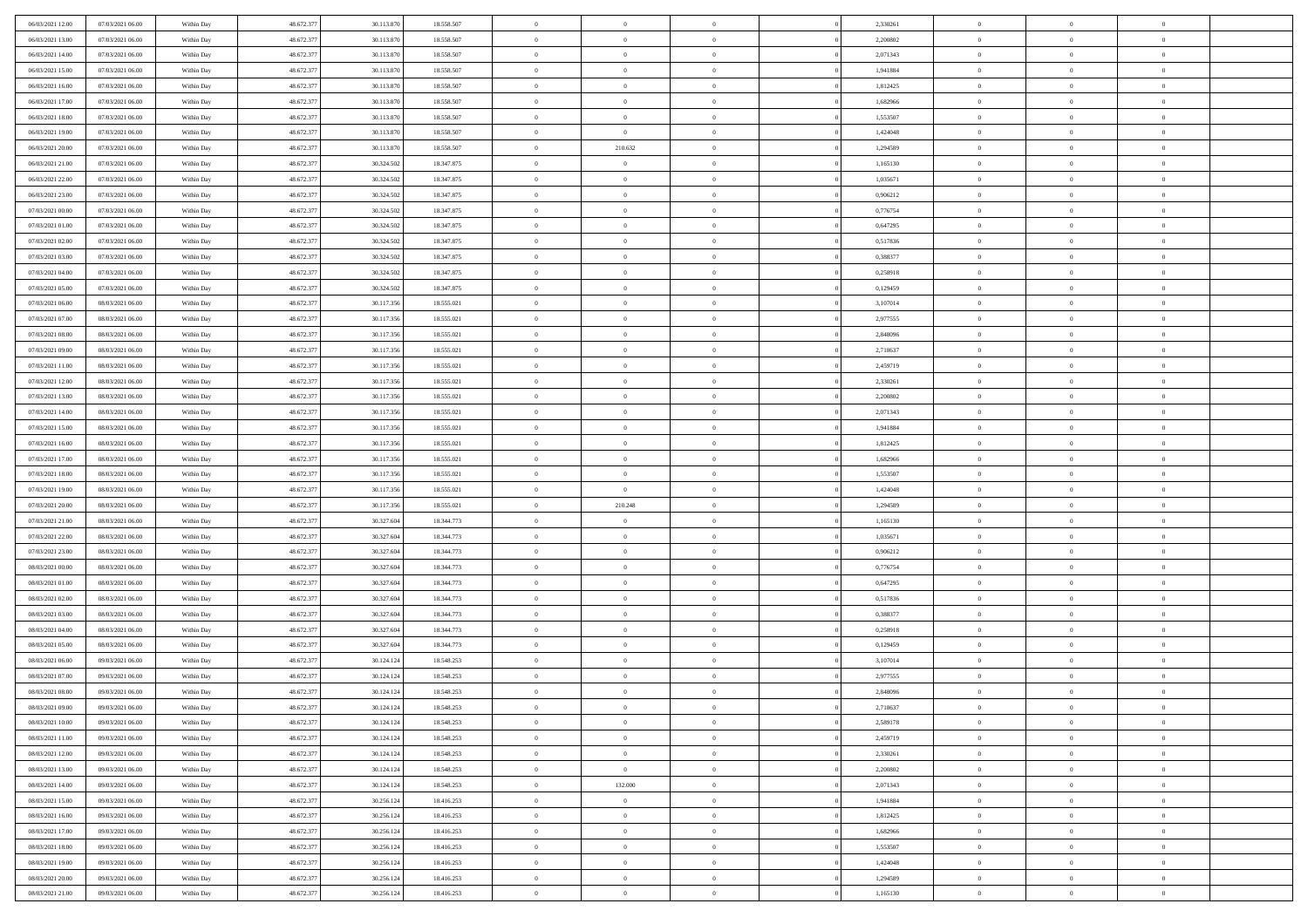| 08/03/2021 22.00                     | 09/03/2021 06:00                     | Within Day               | 48.672.377               | 30.256.124               | 18.416.253               | $\,$ 0               | $\bf{0}$                         | $\overline{0}$             |          | 1,035671             | $\bf{0}$                 | $\overline{0}$                   | $\,0\,$                          |  |
|--------------------------------------|--------------------------------------|--------------------------|--------------------------|--------------------------|--------------------------|----------------------|----------------------------------|----------------------------|----------|----------------------|--------------------------|----------------------------------|----------------------------------|--|
| 08/03/2021 23:00                     | 09/03/2021 06:00                     | Within Day               | 48.672.377               | 30.256.124               | 18.416.253               | $\overline{0}$       | $\overline{0}$                   | $\Omega$                   |          | 0.906212             | $\overline{0}$           | $\overline{0}$                   | $\theta$                         |  |
| 09/03/2021 00:00                     | 09/03/2021 06:00                     | Within Dav               | 48.672.377               | 30.256.124               | 18.416.253               | $\mathbf{0}$         | $\overline{0}$                   | $\overline{0}$             |          | 0,776754             | $\mathbf{0}$             | $\overline{0}$                   | $\overline{0}$                   |  |
| 09/03/2021 01:00                     | 09/03/2021 06:00                     | Within Day               | 48.672.377               | 30.256.124               | 18.416.253               | $\bf{0}$             | $\overline{0}$                   | $\bf{0}$                   |          | 0,647295             | $\bf{0}$                 | $\overline{0}$                   | $\bf{0}$                         |  |
| 09/03/2021 02:00                     | 09/03/2021 06:00                     | Within Day               | 48.672.377               | 30.256.124               | 18.416.253               | $\bf{0}$             | $\bf{0}$                         | $\overline{0}$             |          | 0,517836             | $\bf{0}$                 | $\theta$                         | $\theta$                         |  |
| 09/03/2021 03:00                     | 09/03/2021 06:00                     | Within Dav               | 48.672.377               | 30.256.124               | 18.416.253               | $\mathbf{0}$         | $\overline{0}$                   | $\overline{0}$             |          | 0,388377             | $\mathbf{0}$             | $\overline{0}$                   | $\overline{0}$                   |  |
|                                      |                                      |                          |                          |                          |                          |                      |                                  |                            |          |                      |                          |                                  |                                  |  |
| 09/03/2021 04:00                     | 09/03/2021 06:00                     | Within Day               | 48.672.377               | 30.256.124               | 18.416.253               | $\bf{0}$             | $\bf{0}$                         | $\overline{0}$             |          | 0,258918             | $\bf{0}$                 | $\overline{0}$                   | $\,0\,$                          |  |
| 09/03/2021 05:00                     | 09/03/2021 06:00                     | Within Day               | 48.672.377               | 30.256.124               | 18.416.253               | $\overline{0}$       | $\overline{0}$                   | $\overline{0}$             |          | 0,129459             | $\,$ 0 $\,$              | $\overline{0}$                   | $\theta$                         |  |
| 09/03/2021 06:00                     | 10/03/2021 06:00                     | Within Day               | 48.672.377               | 30.124.981               | 18.547.396               | $\mathbf{0}$         | $\overline{0}$                   | $\overline{0}$             |          | 3,107014             | $\mathbf{0}$             | $\overline{0}$                   | $\overline{0}$                   |  |
| 09/03/2021 07:00                     | 10/03/2021 06:00                     | Within Day               | 48.672.377               | 30.124.981               | 18.547.396               | $\bf{0}$             | $\bf{0}$                         | $\overline{0}$             |          | 2,977555             | $\bf{0}$                 | $\overline{0}$                   | $\,0\,$                          |  |
| 09/03/2021 08:00                     | 10/03/2021 06:00                     | Within Day               | 48.672.377               | 30.124.981               | 18.547.396               | $\overline{0}$       | $\overline{0}$                   | $\overline{0}$             |          | 2,848096             | $\bf{0}$                 | $\mathbf{0}$                     | $\theta$                         |  |
| 09/03/2021 09:00                     | 10/03/2021 06:00                     | Within Dav               | 48.672.377               | 30.124.981               | 18.547.396               | $\mathbf{0}$         | $\overline{0}$                   | $\overline{0}$             |          | 2,718637             | $\mathbf{0}$             | $\overline{0}$                   | $\overline{0}$                   |  |
| 09/03/2021 10:00                     | 10/03/2021 06:00                     | Within Day               | 48.672.377               | 30.124.981               | 18.547.396               | $\bf{0}$             | $\overline{0}$                   | $\bf{0}$                   |          | 2,589178             | $\bf{0}$                 | $\overline{0}$                   | $\,0\,$                          |  |
| 09/03/2021 11:00                     | 10/03/2021 06:00                     | Within Day               | 48.672.377               | 30.124.981               | 18.547.396               | $\bf{0}$             | $\overline{0}$                   | $\overline{0}$             |          | 2,459719             | $\bf{0}$                 | $\theta$                         | $\,0\,$                          |  |
| 09/03/2021 12:00                     | 10/03/2021 06:00                     | Within Dav               | 48.672.377               | 30.124.981               | 18.547.396               | $\mathbf{0}$         | $\overline{0}$                   | $\overline{0}$             |          | 2,330261             | $\mathbf{0}$             | $\overline{0}$                   | $\overline{0}$                   |  |
| 09/03/2021 13:00                     | 10/03/2021 06:00                     | Within Day               | 48.672.377               | 30.124.981               | 18.547.396               | $\bf{0}$             | $\overline{0}$                   | $\overline{0}$             |          | 2,200802             | $\bf{0}$                 | $\overline{0}$                   | $\,0\,$                          |  |
| 09/03/2021 14:00                     | 10/03/2021 06:00                     | Within Day               | 48.672.377               | 30.124.981               | 18.547.396               | $\overline{0}$       | $\overline{0}$                   | $\overline{0}$             |          | 2,071343             | $\bf{0}$                 | $\overline{0}$                   | $\theta$                         |  |
| 09/03/2021 15:00                     | 10/03/2021 06:00                     | Within Day               | 48.672.377               | 30.124.981               | 18.547.396               | $\mathbf{0}$         | $\overline{0}$                   | $\overline{0}$             |          | 1,941884             | $\mathbf{0}$             | $\overline{0}$                   | $\overline{0}$                   |  |
| 09/03/2021 16:00                     | 10/03/2021 06:00                     | Within Day               | 48.672.377               | 30.124.981               | 18.547.396               | $\bf{0}$             | 152.000                          | $\overline{0}$             |          | 1,812425             | $\bf{0}$                 | $\overline{0}$                   | $\,0\,$                          |  |
| 09/03/2021 17:00                     | 10/03/2021 06:00                     | Within Day               | 48.672.377               | 30.276.981               | 18.395.396               | $\overline{0}$       | $\bf{0}$                         | $\overline{0}$             |          | 1,682966             | $\bf{0}$                 | $\overline{0}$                   | $\overline{0}$                   |  |
| 09/03/2021 18:00                     | 10/03/2021 06:00                     | Within Dav               | 48.672.377               | 30.276.981               | 18.395.396               | $\mathbf{0}$         | $\overline{0}$                   | $\overline{0}$             |          | 1,553507             | $\mathbf{0}$             | $\overline{0}$                   | $\overline{0}$                   |  |
| 09/03/2021 19:00                     | 10/03/2021 06:00                     | Within Day               | 48.672.377               | 30.276.981               | 18.395.396               | $\bf{0}$             | $\overline{0}$                   | $\bf{0}$                   |          | 1,424048             | $\bf{0}$                 | $\overline{0}$                   | $\bf{0}$                         |  |
| 09/03/2021 20:00                     | 10/03/2021 06:00                     | Within Day               | 48.672.377               | 30.276.981               | 18.395.396               | $\bf{0}$             | $\bf{0}$                         | $\overline{0}$             |          | 1,294589             | $\bf{0}$                 | $\overline{0}$                   | $\,0\,$                          |  |
| 09/03/2021 21:00                     | 10/03/2021 06:00                     | Within Dav               | 48.672.377               | 30.276.981               | 18.395.396               | $\mathbf{0}$         | $\overline{0}$                   | $\overline{0}$             |          | 1,165130             | $\mathbf{0}$             | $\overline{0}$                   | $\overline{0}$                   |  |
| 09/03/2021 22.00                     | 10/03/2021 06:00                     | Within Day               | 48.672.377               | 30.276.981               | 18.395.396               | $\bf{0}$             | $\bf{0}$                         | $\overline{0}$             |          | 1,035671             | $\bf{0}$                 | $\overline{0}$                   | $\,0\,$                          |  |
| 09/03/2021 23:00                     | 10/03/2021 06:00                     | Within Day               | 48.672.377               | 30.276.981               | 18.395.396               | $\overline{0}$       | $\overline{0}$                   | $\overline{0}$             |          | 0,906212             | $\bf{0}$                 | $\overline{0}$                   | $\overline{0}$                   |  |
| 10/03/2021 00:00                     | 10/03/2021 06:00                     | Within Day               | 48.672.377               | 30.276.981               | 18.395.396               | $\mathbf{0}$         | $\overline{0}$                   | $\overline{0}$             |          | 0,776754             | $\mathbf{0}$             | $\overline{0}$                   | $\overline{0}$                   |  |
| 10/03/2021 01:00                     | 10/03/2021 06:00                     | Within Day               | 48.672.377               | 30.276.981               | 18.395.396               | $\bf{0}$             | $\bf{0}$                         | $\overline{0}$             |          | 0,647295             | $\bf{0}$                 | $\overline{0}$                   | $\,0\,$                          |  |
| 10/03/2021 02:00                     | 10/03/2021 06:00                     | Within Day               | 48.672.377               | 30.276.981               | 18.395.396               | $\bf{0}$             | $\overline{0}$                   | $\overline{0}$             |          | 0,517836             | $\bf{0}$                 | $\mathbf{0}$                     | $\overline{0}$                   |  |
| 10/03/2021 03:00                     | 10/03/2021 06:00                     | Within Dav               | 48.672.377               | 30.276.981               | 18.395.396               | $\mathbf{0}$         | $\overline{0}$                   | $\overline{0}$             |          | 0,388377             | $\mathbf{0}$             | $\overline{0}$                   | $\overline{0}$                   |  |
| 10/03/2021 04:00                     | 10/03/2021 06:00                     | Within Day               | 48.672.377               | 30.276.981               | 18.395.396               | $\bf{0}$             | $\overline{0}$                   | $\theta$                   |          | 0,258918             | $\,$ 0                   | $\overline{0}$                   | $\theta$                         |  |
| 10/03/2021 05:00                     | 10/03/2021 06:00                     | Within Day               | 48.672.377               | 30.276.981               | 18.395.396               | $\bf{0}$             | $\overline{0}$                   | $\overline{0}$             |          | 0,129459             | $\bf{0}$                 | $\mathbf{0}$                     | $\overline{0}$                   |  |
| 10/03/2021 06:00                     | 11/03/2021 06:00                     | Within Dav               | 48.672.377               | 30.119.750               | 18.552.627               | $\mathbf{0}$         | $\overline{0}$                   | $\overline{0}$             |          | 3,107014             | $\mathbf{0}$             | $\overline{0}$                   | $\overline{0}$                   |  |
| 10/03/2021 07:00                     | 11/03/2021 06:00                     | Within Day               | 48.672.377               | 30.119.750               | 18.552.627               | $\bf{0}$             | $\overline{0}$                   | $\theta$                   |          | 2,977555             | $\,$ 0                   | $\overline{0}$                   | $\theta$                         |  |
| 10/03/2021 08:00                     | 11/03/2021 06:00                     | Within Day               | 48.672.377               | 30.119.750               | 18.552.627               | $\overline{0}$       | $\overline{0}$                   | $\overline{0}$             |          | 2,848096             | $\bf{0}$                 | $\overline{0}$                   | $\overline{0}$                   |  |
| 10/03/2021 09:00                     | 11/03/2021 06:00                     | Within Day               | 48.672.377               | 30.119.750               | 18.552.627               | $\mathbf{0}$         | $\overline{0}$                   | $\overline{0}$             |          | 2,718637             | $\mathbf{0}$             | $\overline{0}$                   | $\overline{0}$                   |  |
| 10/03/2021 10:00                     | 11/03/2021 06:00                     | Within Day               | 48.672.377               | 30.119.750               | 18.552.627               | $\bf{0}$             | $\overline{0}$                   | $\theta$                   |          | 2,589178             | $\,$ 0                   | $\overline{0}$                   | $\theta$                         |  |
| 10/03/2021 11:00                     | 11/03/2021 06:00                     | Within Day               | 48.672.377               | 30.119.750               | 18.552.627               | $\bf{0}$             | $\overline{0}$                   | $\overline{0}$             |          | 2,459719             | $\bf{0}$                 | $\mathbf{0}$                     | $\overline{0}$                   |  |
| 10/03/2021 12:00                     | 11/03/2021 06:00                     | Within Dav               | 48.672.377               | 30.119.750               | 18.552.627               | $\mathbf{0}$         | $\overline{0}$                   | $\overline{0}$             |          | 2,330261             | $\mathbf{0}$             | $\overline{0}$                   | $\overline{0}$                   |  |
|                                      |                                      |                          |                          |                          |                          |                      |                                  |                            |          |                      |                          |                                  | $\theta$                         |  |
| 10/03/2021 13:00                     | 11/03/2021 06:00                     | Within Day               | 48.672.377<br>48.672.377 | 30.119.750               | 18.552.627               | $\bf{0}$<br>$\bf{0}$ | $\overline{0}$<br>$\overline{0}$ | $\theta$                   |          | 2,200802<br>2,071343 | $\,$ 0                   | $\overline{0}$<br>$\overline{0}$ |                                  |  |
| 10/03/2021 14:00<br>10/03/2021 15:00 | 11/03/2021 06:00<br>11/03/2021 06:00 | Within Day<br>Within Dav | 48.672.377               | 30.119.750<br>30.119.750 | 18.552.627<br>18.552.627 | $\mathbf{0}$         | $\overline{0}$                   | $\overline{0}$             |          | 1,941884             | $\bf{0}$<br>$\mathbf{0}$ | $\overline{0}$                   | $\overline{0}$<br>$\overline{0}$ |  |
| 10/03/2021 16:00                     | 11/03/2021 06:00                     | Within Day               | 48.672.377               | 30.119.750               | 18.552.627               | $\bf{0}$             | $\overline{0}$                   | $\overline{0}$<br>$\theta$ |          | 1,812425             | $\,$ 0                   | $\overline{0}$                   | $\theta$                         |  |
|                                      |                                      |                          | 48.672.377               |                          |                          | $\bf{0}$             | 160.000                          |                            |          |                      | $\,$ 0 $\,$              | $\overline{0}$                   |                                  |  |
| 10/03/2021 17:00<br>10/03/2021 18:00 | 11/03/2021 06:00<br>11/03/2021 06:00 | Within Day               | 48.672.377               | 30.119.750<br>30.279.750 | 18.552.627<br>18.392.627 |                      | $\overline{0}$                   | $\overline{0}$             |          | 1,682966<br>1,553507 |                          |                                  | $\overline{0}$                   |  |
|                                      |                                      | Within Day               |                          |                          |                          | $\bf{0}$             |                                  | $\Omega$                   |          |                      | $\overline{0}$           | $\theta$                         | $\theta$                         |  |
| 10/03/2021 19:00                     | 11/03/2021 06:00                     | Within Day               | 48.672.377               | 30.279.750               | 18.392.627               | $\,0\,$              | $\overline{0}$                   | $\theta$                   |          | 1,424048             | $\,$ 0 $\,$              | $\bf{0}$                         | $\theta$                         |  |
| 10/03/2021 20:00                     | 11/03/2021 06:00                     | Within Day               | 48.672.377               | 30.279.750               | 18.392.627               | $\overline{0}$       | $\overline{0}$                   | $\overline{0}$             |          | 1,294589             | $\overline{0}$           | $\overline{0}$                   | $\overline{0}$                   |  |
| 10/03/2021 21:00                     | 11/03/2021 06:00                     | Within Day               | 48.672.377               | 30.279.750               | 18.392.627               | $\bf{0}$             | $\overline{0}$                   | $\overline{0}$             |          | 1,165130             | $\overline{0}$           | $\bf{0}$                         | $\mathbf{0}$                     |  |
| 10/03/2021 22:00                     | 11/03/2021 06:00                     | Within Day               | 48.672.377               | 30.279.750               | 18.392.627               | $\bf{0}$             | $\overline{0}$                   | $\overline{0}$             | $\theta$ | 1,035671             | $\mathbf{0}$             | $\bf{0}$                         | $\,$ 0 $\,$                      |  |
| 10/03/2021 23:00                     | 11/03/2021 06:00                     | Within Day               | 48.672.377               | 30.279.750               | 18.392.627               | $\bf{0}$             | $\overline{0}$                   | $\overline{0}$             |          | 0,906212             | $\,$ 0 $\,$              | $\overline{0}$                   | $\overline{0}$                   |  |
| 11/03/2021 00:00                     | 11/03/2021 06:00                     | Within Day               | 48.672.377               | 30.279.750               | 18.392.627               | $\bf{0}$             | $\overline{0}$                   | $\overline{0}$             |          | 0,776754             | $\mathbf{0}$             | $\overline{0}$                   | $\overline{0}$                   |  |
| 11/03/2021 01:00                     | 11/03/2021 06:00                     | Within Day               | 48.672.377               | 30.279.750               | 18.392.627               | $\,0\,$              | $\overline{0}$                   | $\overline{0}$             | $\theta$ | 0,647295             | $\,$ 0 $\,$              | $\overline{0}$                   | $\overline{0}$                   |  |
| 11/03/2021 02:00                     | 11/03/2021 06:00                     | Within Day               | 48.672.377               | 30.279.750               | 18.392.627               | $\bf{0}$             | $\overline{0}$                   | $\overline{0}$             |          | 0,517836             | $\overline{0}$           | $\overline{0}$                   | $\overline{0}$                   |  |
| 11/03/2021 03:00                     | 11/03/2021 06:00                     | Within Day               | 48.672.377               | 30.279.750               | 18.392.627               | $\bf{0}$             | $\overline{0}$                   | $\overline{0}$             |          | 0,388377             | $\mathbf{0}$             | $\bf{0}$                         | $\overline{0}$                   |  |
| 11/03/2021 04:00                     | 11/03/2021 06:00                     | Within Day               | 48.672.377               | 30.279.750               | 18.392.627               | $\,0\,$              | $\overline{0}$                   | $\overline{0}$             |          | 0,258918             | $\mathbf{0}$             | $\mathbf{0}$                     | $\overline{0}$                   |  |
| 11/03/2021 05:00                     | 11/03/2021 06:00                     | Within Day               | 48.672.377               | 30.279.750               | 18.392.627               | $\overline{0}$       | $\overline{0}$                   | $\overline{0}$             |          | 0,129459             | $\mathbf{0}$             | $\mathbf{0}$                     | $\overline{0}$                   |  |
| 11/03/2021 06:00                     | 12/03/2021 06:00                     | Within Day               | 48.672.377               | 30.117.518               | 18.554.859               | $\mathbf{0}$         | $\overline{0}$                   | $\overline{0}$             |          | 3,107014             | $\mathbf{0}$             | $\overline{0}$                   | $\overline{0}$                   |  |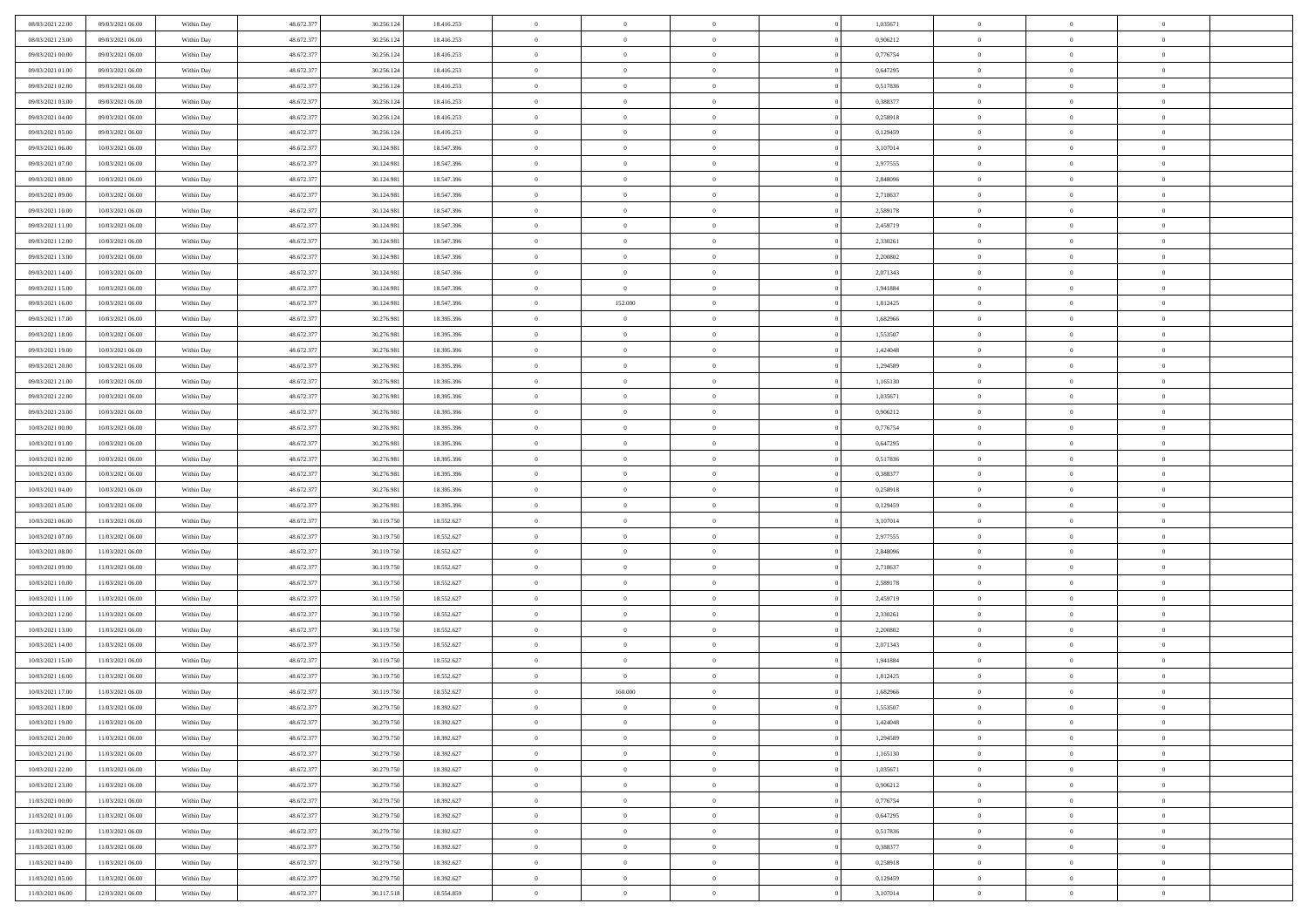| 11/03/2021 07:00 | 12/03/2021 06:00 | Within Day | 48.672.377 | 30.117.518 | 18.554.859 | $\,$ 0         | $\bf{0}$       | $\theta$       |                | 2,977555 | $\bf{0}$       | $\overline{0}$ | $\theta$       |  |
|------------------|------------------|------------|------------|------------|------------|----------------|----------------|----------------|----------------|----------|----------------|----------------|----------------|--|
| 11/03/2021 08:00 | 12/03/2021 06:00 | Within Day | 48.672.377 | 30.117.518 | 18.554.859 | $\overline{0}$ | $\overline{0}$ | $\overline{0}$ |                | 2,848096 | $\theta$       | $\theta$       | $\overline{0}$ |  |
| 11/03/2021 09:00 | 12/03/2021 06:00 | Within Day | 48.672.377 | 30.117.518 | 18.554.859 | $\mathbf{0}$   | $\overline{0}$ | $\overline{0}$ |                | 2,718637 | $\theta$       | $\overline{0}$ | $\theta$       |  |
| 11/03/2021 10:00 | 12/03/2021 06:00 | Within Day | 48.672.377 | 30.117.518 | 18.554.859 | $\bf{0}$       | $\overline{0}$ | $\bf{0}$       |                | 2,589178 | $\bf{0}$       | $\overline{0}$ | $\bf{0}$       |  |
| 11/03/2021 11:00 | 12/03/2021 06:00 | Within Day | 48.672.377 | 30.117.518 | 18.554.859 | $\bf{0}$       | $\bf{0}$       | $\overline{0}$ |                | 2,459719 | $\bf{0}$       | $\Omega$       | $\bf{0}$       |  |
| 11/03/2021 12:00 | 12/03/2021 06:00 | Within Day | 48.672.377 | 30.117.518 | 18.554.859 | $\overline{0}$ | $\overline{0}$ | $\overline{0}$ |                | 2,330261 | $\theta$       | $\overline{0}$ | $\theta$       |  |
| 11/03/2021 13:00 | 12/03/2021 06:00 | Within Day | 48.672.377 | 30.117.518 | 18.554.859 | $\bf{0}$       | $\bf{0}$       | $\overline{0}$ |                | 2,200802 | $\bf{0}$       | $\overline{0}$ | $\theta$       |  |
| 11/03/2021 14:00 | 12/03/2021 06:00 | Within Day | 48.672.377 | 30.117.518 | 18.554.859 | $\overline{0}$ | $\overline{0}$ | $\overline{0}$ |                | 2,071343 | $\,$ 0 $\,$    | $\overline{0}$ | $\overline{0}$ |  |
| 11/03/2021 15:00 | 12/03/2021 06:00 | Within Day | 48.672.377 | 30.117.518 | 18.554.859 | $\mathbf{0}$   | $\overline{0}$ | $\overline{0}$ |                | 1,941884 | $\theta$       | $\overline{0}$ | $\theta$       |  |
| 11/03/2021 16:00 | 12/03/2021 06:00 | Within Day | 48.672.377 | 30.117.518 | 18.554.859 | $\bf{0}$       | $\bf{0}$       | $\overline{0}$ |                | 1,812425 | $\bf{0}$       | $\overline{0}$ | $\theta$       |  |
| 11/03/2021 17:00 | 12/03/2021 06:00 | Within Day | 48.672.377 | 30.117.518 | 18.554.859 | $\bf{0}$       | 159.000        | $\overline{0}$ |                | 1,682966 | $\bf{0}$       | $\theta$       | $\overline{0}$ |  |
| 11/03/2021 18:00 | 12/03/2021 06:00 | Within Day | 48.672.377 | 30.276.518 | 18.395.859 | $\mathbf{0}$   | $\overline{0}$ | $\overline{0}$ |                | 1,553507 | $\theta$       | $\overline{0}$ | $\theta$       |  |
| 11/03/2021 19:00 | 12/03/2021 06:00 | Within Day | 48.672.377 | 30.276.518 | 18.395.859 | $\bf{0}$       | $\overline{0}$ | $\bf{0}$       |                | 1,424048 | $\bf{0}$       | $\overline{0}$ | $\bf{0}$       |  |
| 11/03/2021 20:00 | 12/03/2021 06:00 | Within Day | 48.672.377 | 30.276.518 | 18.395.859 | $\bf{0}$       | $\overline{0}$ | $\overline{0}$ |                | 1,294589 | $\bf{0}$       | $\Omega$       | $\bf{0}$       |  |
| 11/03/2021 21:00 | 12/03/2021 06:00 | Within Day | 48.672.377 | 30.276.518 | 18.395.859 | $\overline{0}$ | $\overline{0}$ | $\overline{0}$ |                | 1,165130 | $\theta$       | $\overline{0}$ | $\theta$       |  |
| 11/03/2021 22:00 | 12/03/2021 06:00 | Within Day | 48.672.377 | 30.276.518 | 18.395.859 | $\bf{0}$       | $\bf{0}$       | $\overline{0}$ |                | 1,035671 | $\bf{0}$       | $\overline{0}$ | $\theta$       |  |
| 11/03/2021 23:00 | 12/03/2021 06:00 | Within Day | 48.672.377 | 30.276.518 | 18.395.859 | $\bf{0}$       | $\overline{0}$ | $\overline{0}$ |                | 0,906212 | $\,$ 0 $\,$    | $\overline{0}$ | $\overline{0}$ |  |
| 12/03/2021 00:00 | 12/03/2021 06:00 | Within Day | 48.672.377 | 30.276.518 | 18.395.859 | $\mathbf{0}$   | $\overline{0}$ | $\overline{0}$ |                | 0,776754 | $\theta$       | $\overline{0}$ | $\theta$       |  |
| 12/03/2021 01:00 | 12/03/2021 06:00 | Within Day | 48.672.377 | 30.276.518 | 18.395.859 | $\bf{0}$       | $\bf{0}$       | $\overline{0}$ |                | 0,647295 | $\bf{0}$       | $\overline{0}$ | $\theta$       |  |
| 12/03/2021 02:00 | 12/03/2021 06:00 | Within Day | 48.672.377 | 30.276.518 | 18.395.859 | $\bf{0}$       | $\overline{0}$ | $\overline{0}$ |                | 0,517836 | $\bf{0}$       | $\theta$       | $\overline{0}$ |  |
| 12/03/2021 03:00 | 12/03/2021 06:00 | Within Day | 48.672.377 | 30.276.518 | 18.395.859 | $\mathbf{0}$   | $\overline{0}$ | $\overline{0}$ |                | 0,388377 | $\theta$       | $\overline{0}$ | $\theta$       |  |
| 12/03/2021 04:00 | 12/03/2021 06:00 | Within Day | 48.672.377 | 30.276.518 | 18.395.859 | $\bf{0}$       | $\bf{0}$       | $\bf{0}$       |                | 0,258918 | $\bf{0}$       | $\overline{0}$ | $\bf{0}$       |  |
| 12/03/2021 05:00 | 12/03/2021 06:00 | Within Day | 48.672.377 | 30.276.518 | 18.395.859 | $\bf{0}$       | $\bf{0}$       | $\overline{0}$ |                | 0,129459 | $\bf{0}$       | $\overline{0}$ | $\bf{0}$       |  |
| 12/03/2021 06:00 | 13/03/2021 06:00 | Within Day | 48.672.377 | 30.121.994 | 18.550.383 | $\mathbf{0}$   | $\overline{0}$ | $\overline{0}$ |                | 3,107014 | $\theta$       | $\overline{0}$ | $\theta$       |  |
| 12/03/2021 07:00 | 13/03/2021 06:00 | Within Day | 48.672.377 | 30.121.994 | 18.550.383 | $\bf{0}$       | $\overline{0}$ | $\overline{0}$ |                | 2,977555 | $\bf{0}$       | $\overline{0}$ | $\theta$       |  |
| 12/03/2021 08:00 | 13/03/2021 06:00 | Within Day | 48.672.377 | 30.121.994 | 18.550.383 | $\bf{0}$       | $\overline{0}$ | $\overline{0}$ |                | 2,848096 | $\,$ 0 $\,$    | $\overline{0}$ | $\overline{0}$ |  |
| 12/03/2021 09:00 | 13/03/2021 06:00 | Within Day | 48.672.377 | 30.121.994 | 18.550.383 | $\mathbf{0}$   | $\overline{0}$ | $\overline{0}$ |                | 2,718637 | $\theta$       | $\overline{0}$ | $\theta$       |  |
| 12/03/2021 10:00 | 13/03/2021 06:00 | Within Day | 48.672.377 | 30.121.994 | 18.550.383 | $\bf{0}$       | $\overline{0}$ | $\overline{0}$ |                | 2,589178 | $\bf{0}$       | $\overline{0}$ | $\theta$       |  |
| 12/03/2021 11:00 | 13/03/2021 06:00 | Within Day | 48.672.377 | 30.121.994 | 18.550.383 | $\bf{0}$       | $\overline{0}$ | $\overline{0}$ |                | 2,459719 | $\bf{0}$       | $\theta$       | $\bf{0}$       |  |
| 12/03/2021 12:00 | 13/03/2021 06:00 | Within Day | 48.672.377 | 30.121.994 | 18.550.383 | $\mathbf{0}$   | $\overline{0}$ | $\overline{0}$ |                | 2,330261 | $\theta$       | $\overline{0}$ | $\theta$       |  |
| 12/03/2021 13:00 | 13/03/2021 06:00 | Within Day | 48.672.377 | 30.121.994 | 18.550.383 | $\bf{0}$       | $\overline{0}$ | $\overline{0}$ |                | 2,200802 | $\,0\,$        | $\overline{0}$ | $\theta$       |  |
| 12/03/2021 14:00 | 13/03/2021 06:00 | Within Day | 48.672.377 | 30.121.994 | 18.550.383 | $\bf{0}$       | $\overline{0}$ | $\overline{0}$ |                | 2,071343 | $\bf{0}$       | $\overline{0}$ | $\bf{0}$       |  |
| 12/03/2021 15:00 | 13/03/2021 06:00 | Within Day | 48.672.377 | 30.121.994 | 18.550.383 | $\mathbf{0}$   | $\overline{0}$ | $\overline{0}$ |                | 1,941884 | $\theta$       | $\overline{0}$ | $\theta$       |  |
| 12/03/2021 16:00 | 13/03/2021 06:00 | Within Day | 48.672.377 | 30.121.994 | 18.550.383 | $\bf{0}$       | 149.000        | $\theta$       |                | 1,812425 | $\,0\,$        | $\overline{0}$ | $\theta$       |  |
| 12/03/2021 17:00 | 13/03/2021 06:00 | Within Day | 48.672.377 | 30.270.994 | 18.401.383 | $\overline{0}$ | $\overline{0}$ | $\overline{0}$ |                | 1,682966 | $\bf{0}$       | $\overline{0}$ | $\bf{0}$       |  |
| 12/03/2021 18:00 | 13/03/2021 06:00 | Within Day | 48.672.377 | 30.270.994 | 18.401.383 | $\mathbf{0}$   | $\overline{0}$ | $\overline{0}$ |                | 1,553507 | $\theta$       | $\overline{0}$ | $\theta$       |  |
| 12/03/2021 19:00 | 13/03/2021 06:00 | Within Day | 48.672.377 | 30.270.994 | 18.401.383 | $\bf{0}$       | $\overline{0}$ | $\theta$       |                | 1,424048 | $\,0\,$        | $\overline{0}$ | $\theta$       |  |
| 12/03/2021 20:00 | 13/03/2021 06:00 | Within Day | 48.672.377 | 30.270.994 | 18.401.383 | $\bf{0}$       | $\overline{0}$ | $\overline{0}$ |                | 1,294589 | $\bf{0}$       | $\theta$       | $\bf{0}$       |  |
| 12/03/2021 21:00 | 13/03/2021 06:00 | Within Day | 48.672.377 | 30.270.994 | 18.401.383 | $\mathbf{0}$   | $\overline{0}$ | $\overline{0}$ |                | 1,165130 | $\theta$       | $\overline{0}$ | $\theta$       |  |
| 12/03/2021 22:00 | 13/03/2021 06:00 | Within Day | 48.672.377 | 30.270.994 | 18.401.383 | $\,0\,$        | $\overline{0}$ | $\theta$       |                | 1,035671 | $\,0\,$        | $\overline{0}$ | $\theta$       |  |
| 12/03/2021 23:00 | 13/03/2021 06:00 | Within Day | 48.672.377 | 30.270.994 | 18.401.383 | $\bf{0}$       | $\overline{0}$ | $\overline{0}$ |                | 0,906212 | $\bf{0}$       | $\overline{0}$ | $\bf{0}$       |  |
| 13/03/2021 00:00 | 13/03/2021 06:00 | Within Day | 48.672.377 | 30.270.994 | 18.401.383 | $\mathbf{0}$   | $\overline{0}$ | $\overline{0}$ |                | 0,776754 | $\theta$       | $\overline{0}$ | $\overline{0}$ |  |
| 13/03/2021 01:00 | 13/03/2021 06:00 | Within Day | 48.672.377 | 30.270.994 | 18.401.383 | $\bf{0}$       | $\overline{0}$ | $\theta$       |                | 0,647295 | $\,0\,$        | $\overline{0}$ | $\theta$       |  |
| 13/03/2021 02:00 | 13/03/2021 06:00 | Within Day | 48.672.377 | 30.270.994 | 18.401.383 | $\bf{0}$       | $\overline{0}$ | $\overline{0}$ |                | 0,517836 | $\,$ 0 $\,$    | $\overline{0}$ | $\bf{0}$       |  |
| 13/03/2021 03:00 | 13/03/2021 06:00 | Within Day | 48.672.377 | 30.270.994 | 18.401.383 | $\bf{0}$       | $\overline{0}$ |                |                | 0,388377 | $\bf{0}$       | $\Omega$       | $\Omega$       |  |
| 13/03/2021 04:00 | 13/03/2021 06:00 | Within Day | 48.672.377 | 30.270.994 | 18.401.383 | $\,0\,$        | $\overline{0}$ | $\theta$       |                | 0,258918 | $\,$ 0 $\,$    | $\overline{0}$ | $\theta$       |  |
| 13/03/2021 05:00 | 13/03/2021 06:00 | Within Day | 48.672.377 | 30.270.994 | 18.401.383 | $\overline{0}$ | $\overline{0}$ | $\overline{0}$ |                | 0,129459 | $\overline{0}$ | $\overline{0}$ | $\overline{0}$ |  |
| 13/03/2021 06:00 | 14/03/2021 06:00 | Within Day | 48.672.377 | 30.125.631 | 18.546.745 | $\mathbf{0}$   | $\overline{0}$ | $\overline{0}$ |                | 3,107014 | $\mathbf{0}$   | $\overline{0}$ | $\overline{0}$ |  |
| 13/03/2021 07:00 | 14/03/2021 06:00 | Within Day | 48.672.377 | 30.125.631 | 18.546.745 | $\,$ 0 $\,$    | $\overline{0}$ | $\overline{0}$ | $\overline{0}$ | 2,977555 | $\,$ 0 $\,$    | $\overline{0}$ | $\,$ 0         |  |
| 13/03/2021 08:00 | 14/03/2021 06:00 | Within Day | 48.672.377 | 30.125.631 | 18.546.745 | $\,$ 0 $\,$    | $\overline{0}$ | $\overline{0}$ |                | 2,848096 | $\,$ 0 $\,$    | $\overline{0}$ | $\overline{0}$ |  |
| 13/03/2021 09:00 | 14/03/2021 06:00 | Within Day | 48.672.377 | 30.125.631 | 18.546.745 | $\mathbf{0}$   | $\overline{0}$ | $\overline{0}$ |                | 2,718637 | $\overline{0}$ | $\overline{0}$ | $\overline{0}$ |  |
| 13/03/2021 10:00 | 14/03/2021 06:00 | Within Day | 48.672.377 | 30.125.631 | 18.546.745 | $\,$ 0 $\,$    | $\overline{0}$ | $\overline{0}$ | $\theta$       | 2,589178 | $\,$ 0 $\,$    | $\overline{0}$ | $\theta$       |  |
| 13/03/2021 11:00 | 14/03/2021 06:00 | Within Day | 48.672.377 | 30.125.631 | 18.546.745 | $\bf{0}$       | $\overline{0}$ | $\overline{0}$ |                | 2,459719 | $\overline{0}$ | $\overline{0}$ | $\overline{0}$ |  |
| 13/03/2021 12:00 | 14/03/2021 06:00 | Within Day | 48.672.377 | 30.125.631 | 18.546.745 | $\mathbf{0}$   | $\overline{0}$ | $\overline{0}$ |                | 2,330261 | $\mathbf{0}$   | $\overline{0}$ | $\overline{0}$ |  |
| 13/03/2021 13:00 | 14/03/2021 06:00 | Within Day | 48.672.377 | 30.125.631 | 18.546.745 | $\,0\,$        | $\overline{0}$ | $\overline{0}$ |                | 2,200802 | $\,$ 0 $\,$    | $\overline{0}$ | $\,$ 0 $\,$    |  |
| 13/03/2021 14:00 | 14/03/2021 06:00 | Within Day | 48.672.377 | 30.125.631 | 18.546.745 | $\bf{0}$       | $\bf{0}$       | $\overline{0}$ |                | 2,071343 | $\bf{0}$       | $\overline{0}$ | $\overline{0}$ |  |
| 13/03/2021 15:00 | 14/03/2021 06:00 | Within Day | 48.672.377 | 30.125.631 | 18.546.745 | $\mathbf{0}$   | $\overline{0}$ | $\overline{0}$ |                | 1,941884 | $\mathbf{0}$   | $\overline{0}$ | $\overline{0}$ |  |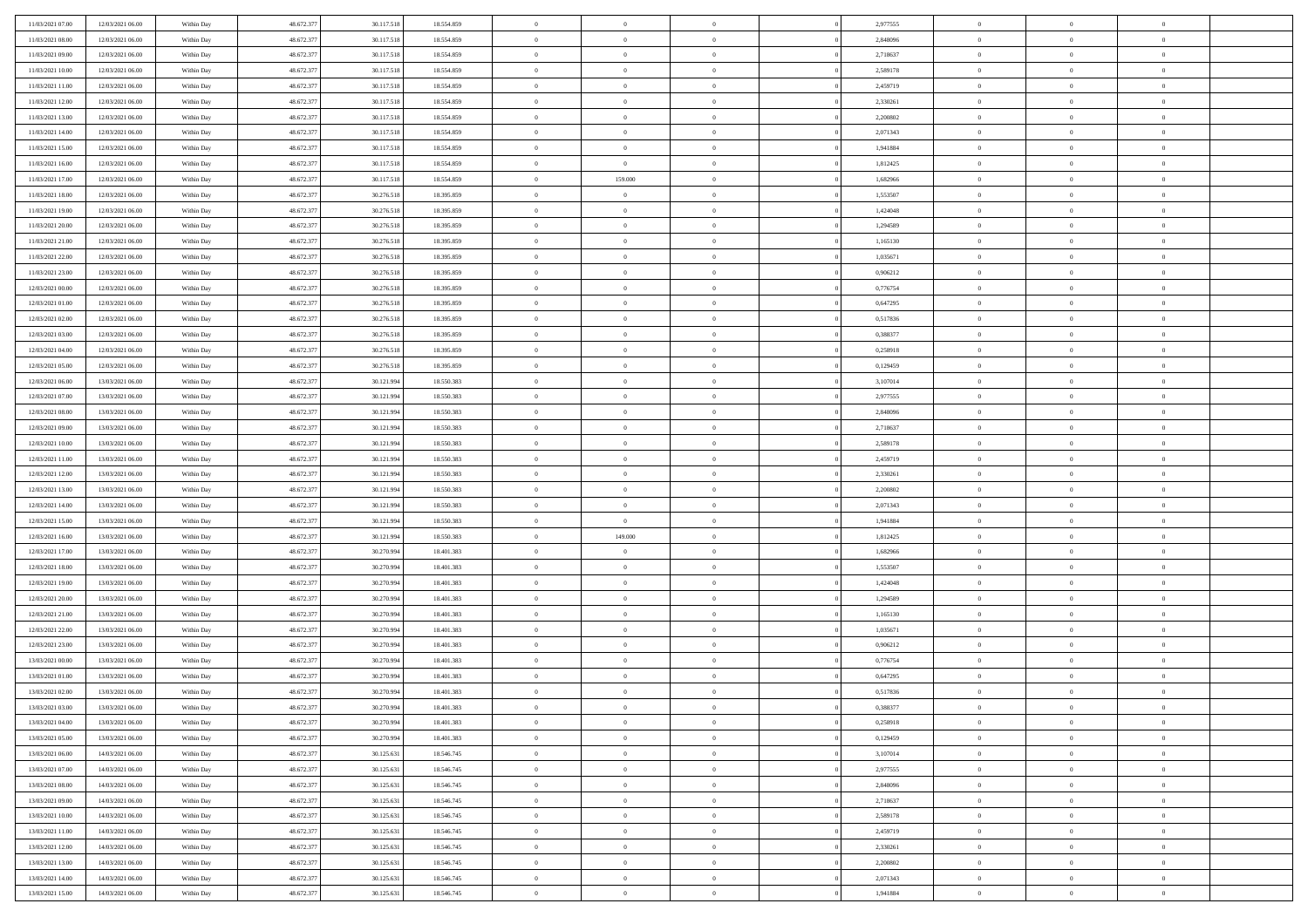| 13/03/2021 16:00                     | 14/03/2021 06:00                     | Within Day               | 48.672.377               | 30.125.631               | 18.546.745               | $\bf{0}$                       | $\bf{0}$                         | $\theta$                         |                | 1,812425             | $\bf{0}$             | $\overline{0}$                   | $\theta$                   |  |
|--------------------------------------|--------------------------------------|--------------------------|--------------------------|--------------------------|--------------------------|--------------------------------|----------------------------------|----------------------------------|----------------|----------------------|----------------------|----------------------------------|----------------------------|--|
| 13/03/2021 17:00                     | 14/03/2021 06:00                     | Within Day               | 48.672.377               | 30.125.631               | 18.546.745               | $\overline{0}$                 | $\overline{0}$                   | $\overline{0}$                   |                | 1,682966             | $\theta$             | $\theta$                         | $\overline{0}$             |  |
| 13/03/2021 18:00                     | 14/03/2021 06:00                     | Within Dav               | 48.672.377               | 30.125.631               | 18.546.745               | $\mathbf{0}$                   | $\overline{0}$                   | $\overline{0}$                   |                | 1,553507             | $\theta$             | $\overline{0}$                   | $\theta$                   |  |
| 13/03/2021 19:00                     | 14/03/2021 06:00                     | Within Day               | 48.672.377               | 30.125.631               | 18.546.745               | $\bf{0}$                       | $\overline{0}$                   | $\bf{0}$                         |                | 1,424048             | $\bf{0}$             | $\overline{0}$                   | $\bf{0}$                   |  |
| 13/03/2021 20:00                     | 14/03/2021 06:00                     | Within Day               | 48.672.377               | 30.125.631               | 18.546.745               | $\bf{0}$                       | 402.807                          | $\bf{0}$                         |                | 1,294589             | $\bf{0}$             | $\Omega$                         | $\bf{0}$                   |  |
| 13/03/2021 21:00                     | 14/03/2021 06:00                     | Within Dav               | 48.672.377               | 30.528.438               | 18.143.938               | $\overline{0}$                 | $\overline{0}$                   | $\overline{0}$                   |                | 1,165130             | $\theta$             | $\overline{0}$                   | $\theta$                   |  |
| 13/03/2021 22:00                     | 14/03/2021 06:00                     | Within Day               | 48.672.377               | 30.528.438               | 18.143.938               | $\bf{0}$                       | $\bf{0}$                         | $\overline{0}$                   |                | 1,035671             | $\bf{0}$             | $\overline{0}$                   | $\theta$                   |  |
| 13/03/2021 23:00                     | 14/03/2021 06:00                     | Within Day               | 48.672.377               | 30.528.438               | 18.143.938               | $\overline{0}$                 | $\overline{0}$                   | $\overline{0}$                   |                | 0,906212             | $\,$ 0 $\,$          | $\overline{0}$                   | $\overline{0}$             |  |
| 14/03/2021 00:00                     | 14/03/2021 06:00                     | Within Day               | 48.672.377               | 30.528.438               | 18.143.938               | $\mathbf{0}$                   | $\overline{0}$                   | $\overline{0}$                   |                | 0,776754             | $\theta$             | $\overline{0}$                   | $\theta$                   |  |
| 14/03/2021 01:00                     | 14/03/2021 06:00                     | Within Day               | 48.672.377               | 30.528.438               | 18.143.938               | $\bf{0}$                       | $\bf{0}$                         | $\overline{0}$                   |                | 0,647295             | $\bf{0}$             | $\overline{0}$                   | $\theta$                   |  |
| 14/03/2021 02:00                     | 14/03/2021 06:00                     | Within Day               | 48.672.377               | 30.528.438               | 18.143.938               | $\bf{0}$                       | $\overline{0}$                   | $\overline{0}$                   |                | 0,517836             | $\bf{0}$             | $\theta$                         | $\overline{0}$             |  |
| 14/03/2021 03:00                     | 14/03/2021 06:00                     | Within Dav               | 48.672.377               | 30.528.438               | 18.143.938               | $\mathbf{0}$                   | $\overline{0}$                   | $\overline{0}$                   |                | 0,388377             | $\theta$             | $\overline{0}$                   | $\theta$                   |  |
| 14/03/2021 04:00                     | 14/03/2021 06:00                     | Within Day               | 48.672.377               | 30.528.438               | 18.143.938               | $\bf{0}$                       | $\overline{0}$                   | $\bf{0}$                         |                | 0,258918             | $\bf{0}$             | $\overline{0}$                   | $\bf{0}$                   |  |
| 14/03/2021 05:00                     | 14/03/2021 06:00                     | Within Day               | 48.672.377               | 30.528.438               | 18.143.938               | $\bf{0}$                       | $\overline{0}$                   | $\overline{0}$                   |                | 0,129459             | $\bf{0}$             | $\Omega$                         | $\bf{0}$                   |  |
| 14/03/2021 06:00                     | 15/03/2021 06:00                     | Within Dav               | 48.672.377               | 30.126.991               | 18.545.385               | $\overline{0}$                 | $\overline{0}$                   | $\overline{0}$                   |                | 3,107014             | $\theta$             | $\overline{0}$                   | $\theta$                   |  |
| 14/03/2021 07:00                     | 15/03/2021 06:00                     | Within Day               | 48.672.377               | 30.126.991               | 18.545.385               | $\bf{0}$                       | $\overline{0}$                   | $\overline{0}$                   |                | 2,977555             | $\bf{0}$             | $\overline{0}$                   | $\theta$                   |  |
| 14/03/2021 08:00                     | 15/03/2021 06:00                     | Within Day               | 48.672.377               | 30.126.991               | 18.545.385               | $\bf{0}$                       | $\overline{0}$                   | $\overline{0}$                   |                | 2,848096             | $\,$ 0 $\,$          | $\overline{0}$                   | $\overline{0}$             |  |
| 14/03/2021 09:00                     | 15/03/2021 06:00                     | Within Day               | 48.672.377               | 30.126.991               | 18.545.385               | $\mathbf{0}$                   | $\overline{0}$                   | $\overline{0}$                   |                | 2,718637             | $\theta$             | $\overline{0}$                   | $\theta$                   |  |
| 14/03/2021 11:00                     | 15/03/2021 06:00                     | Within Day               | 48.672.377               | 30.126.991               | 18.545.385               | $\bf{0}$                       | $\overline{0}$                   | $\overline{0}$                   |                | 2,459719             | $\bf{0}$             | $\overline{0}$                   | $\theta$                   |  |
| 14/03/2021 12:00                     | 15/03/2021 06:00                     |                          | 48.672.377               | 30.126.991               | 18.545.385               | $\bf{0}$                       | $\overline{0}$                   | $\overline{0}$                   |                | 2,330261             | $\bf{0}$             | $\theta$                         | $\overline{0}$             |  |
| 14/03/2021 13:00                     | 15/03/2021 06:00                     | Within Day<br>Within Dav | 48.672.377               | 30.126.991               | 18.545.385               | $\mathbf{0}$                   | $\overline{0}$                   | $\overline{0}$                   |                | 2,200802             | $\theta$             | $\overline{0}$                   | $\theta$                   |  |
| 14/03/2021 14:00                     | 15/03/2021 06:00                     | Within Day               | 48.672.377               | 30.126.991               | 18.545.385               | $\bf{0}$                       | $\overline{0}$                   | $\bf{0}$                         |                | 2,071343             | $\bf{0}$             | $\overline{0}$                   | $\bf{0}$                   |  |
|                                      |                                      |                          | 48.672.377               |                          |                          | $\bf{0}$                       | $\overline{0}$                   | $\overline{0}$                   |                | 1,941884             | $\bf{0}$             | $\overline{0}$                   | $\bf{0}$                   |  |
| 14/03/2021 15:00<br>14/03/2021 16:00 | 15/03/2021 06:00<br>15/03/2021 06:00 | Within Day<br>Within Dav | 48.672.377               | 30.126.991<br>30.126.991 | 18.545.385<br>18.545.385 | $\mathbf{0}$                   | $\overline{0}$                   | $\overline{0}$                   |                | 1,812425             | $\theta$             | $\overline{0}$                   | $\theta$                   |  |
| 14/03/2021 17:00                     | 15/03/2021 06:00                     | Within Day               | 48.672.377               |                          | 18.545.385               | $\bf{0}$                       | $\overline{0}$                   | $\overline{0}$                   |                | 1,682966             | $\bf{0}$             | $\overline{0}$                   | $\theta$                   |  |
|                                      |                                      |                          | 48.672.377               | 30.126.991               |                          | $\bf{0}$                       | $\overline{0}$                   | $\overline{0}$                   |                |                      | $\,$ 0 $\,$          | $\overline{0}$                   | $\bf{0}$                   |  |
| 14/03/2021 18:00<br>14/03/2021 19:00 | 15/03/2021 06:00<br>15/03/2021 06:00 | Within Day               |                          | 30.126.991               | 18.545.385               | $\mathbf{0}$                   |                                  |                                  |                | 1,553507             | $\theta$             |                                  |                            |  |
|                                      |                                      | Within Day               | 48.672.377               | 30.126.991               | 18.545.385               |                                | 191.813                          | $\overline{0}$<br>$\overline{0}$ |                | 1,424048             |                      | $\overline{0}$<br>$\overline{0}$ | $\theta$<br>$\theta$       |  |
| 14/03/2021 20:00                     | 15/03/2021 06:00                     | Within Day               | 48.672.377               | 30.318.804               | 18.353.572               | $\bf{0}$                       | $\overline{0}$                   |                                  |                | 1,294589             | $\bf{0}$             |                                  |                            |  |
| 14/03/2021 21:00                     | 15/03/2021 06:00                     | Within Day               | 48.672.377               | 30.318.804               | 18.353.572               | $\bf{0}$<br>$\mathbf{0}$       | $\overline{0}$                   | $\overline{0}$                   |                | 1,165130             | $\bf{0}$<br>$\theta$ | $\theta$                         | $\bf{0}$<br>$\theta$       |  |
| 14/03/2021 22:00                     | 15/03/2021 06:00                     | Within Dav               | 48.672.377               | 30.318.804               | 18.353.572               |                                | $\overline{0}$                   | $\overline{0}$                   |                | 1,035671             |                      | $\overline{0}$                   |                            |  |
| 14/03/2021 23:00                     | 15/03/2021 06:00                     | Within Day               | 48.672.377               | 30.318.804               | 18.353.572               | $\bf{0}$                       | $\overline{0}$                   | $\overline{0}$                   |                | 0,906212             | $\,0\,$              | $\overline{0}$                   | $\theta$                   |  |
| 15/03/2021 00:00                     | 15/03/2021 06:00                     | Within Day               | 48.672.377               | 30.318.804               | 18.353.572               | $\bf{0}$<br>$\mathbf{0}$       | $\bf{0}$                         | $\overline{0}$                   |                | 0,776754             | $\bf{0}$<br>$\theta$ | $\overline{0}$                   | $\bf{0}$                   |  |
| 15/03/2021 01:00                     | 15/03/2021 06:00                     | Within Day               | 48.672.377               | 30.318.804               | 18.353.572               | $\bf{0}$                       | $\overline{0}$                   | $\overline{0}$                   |                | 0,647295             |                      | $\overline{0}$                   | $\theta$<br>$\theta$       |  |
| 15/03/2021 02:00                     | 15/03/2021 06:00                     | Within Day               | 48.672.377               | 30.318.804               | 18.353.572               |                                | $\overline{0}$<br>$\overline{0}$ | $\overline{0}$<br>$\overline{0}$ |                | 0,517836<br>0.388377 | $\,0\,$              | $\overline{0}$                   |                            |  |
| 15/03/2021 03:00<br>15/03/2021 04:00 | 15/03/2021 06:00<br>15/03/2021 06:00 | Within Day<br>Within Day | 48.672.377<br>48.672.377 | 30.318.804<br>30.318.804 | 18.353.572<br>18.353.572 | $\overline{0}$<br>$\mathbf{0}$ | $\overline{0}$                   |                                  |                | 0,258918             | $\bf{0}$<br>$\theta$ | $\overline{0}$                   | $\bf{0}$<br>$\theta$       |  |
|                                      |                                      |                          |                          |                          |                          | $\bf{0}$                       |                                  | $\overline{0}$                   |                |                      |                      | $\overline{0}$                   | $\theta$                   |  |
| 15/03/2021 05:00                     | 15/03/2021 06:00                     | Within Day               | 48.672.377               | 30.318.804               | 18.353.572               |                                | $\overline{0}$<br>$\overline{0}$ | $\overline{0}$                   |                | 0,129459             | $\,0\,$              | $\overline{0}$<br>$\theta$       |                            |  |
| 15/03/2021 06:00                     | 16/03/2021 06:00                     | Within Day               | 48.672.377               | 30.138.108               | 18.534.269               | $\bf{0}$<br>$\mathbf{0}$       |                                  | $\overline{0}$                   |                | 3,107014             | $\bf{0}$<br>$\theta$ |                                  | $\bf{0}$<br>$\theta$       |  |
| 15/03/2021 07:00                     | 16/03/2021 06:00                     | Within Day               | 48.672.377               | 30.138.108               | 18.534.269               |                                | $\overline{0}$                   | $\overline{0}$                   |                | 2,977555             |                      | $\overline{0}$                   |                            |  |
| 15/03/2021 08:00                     | 16/03/2021 06:00                     | Within Day               | 48.672.377               | 30.138.108               | 18.534.269               | $\,0\,$                        | $\overline{0}$                   | $\overline{0}$                   |                | 2,848096             | $\,0\,$              | $\overline{0}$                   | $\theta$                   |  |
| 15/03/2021 09:00<br>15/03/2021 10:00 | 16/03/2021 06:00<br>16/03/2021 06:00 | Within Day<br>Within Day | 48.672.377<br>48.672.377 | 30.138.108<br>30.138.108 | 18.534.269<br>18.534.269 | $\bf{0}$<br>$\mathbf{0}$       | $\bf{0}$<br>$\overline{0}$       | $\overline{0}$                   |                | 2,718637<br>2,589178 | $\bf{0}$<br>$\theta$ | $\overline{0}$                   | $\bf{0}$<br>$\overline{0}$ |  |
| 15/03/2021 11:00                     | 16/03/2021 06:00                     | Within Day               | 48.672.377               | 30.138.108               | 18.534.269               | $\bf{0}$                       | $\overline{0}$                   | $\overline{0}$<br>$\overline{0}$ |                | 2,459719             | $\,0\,$              | $\overline{0}$<br>$\overline{0}$ | $\theta$                   |  |
| 15/03/2021 12:00                     | 16/03/2021 06:00                     | Within Day               | 48.672.377               | 30.138.108               | 18.534.269               | $\bf{0}$                       | $\overline{0}$                   | $\overline{0}$                   |                | 2,330261             | $\,$ 0 $\,$          | $\overline{0}$                   | $\bf{0}$                   |  |
| 15/03/2021 13:00                     | 16/03/2021 06:00                     | Within Day               | 48.672.377               | 30.138.108               | 18.534.269               | $\bf{0}$                       | $\overline{0}$                   |                                  |                | 2,200802             | $\bf{0}$             | $\Omega$                         | $\Omega$                   |  |
|                                      |                                      |                          |                          |                          |                          |                                |                                  |                                  |                |                      |                      | $\overline{0}$                   |                            |  |
| 15/03/2021 14:00                     | 16/03/2021 06:00                     | Within Day               | 48.672.377               | 30.138.108<br>30.274.108 | 18.534.269               | $\,0\,$                        | 136.000                          | $\overline{0}$                   |                | 2,071343             | $\,$ 0 $\,$          | $\overline{0}$                   | $\theta$                   |  |
| 15/03/2021 15:00                     | 16/03/2021 06:00<br>16/03/2021 06:00 | Within Day               | 48.672.377               |                          | 18.398.269               | $\overline{0}$                 | $\bf{0}$                         | $\overline{0}$                   |                | 1,941884             | $\overline{0}$       |                                  | $\overline{0}$             |  |
| 15/03/2021 16:00                     |                                      | Within Day               | 48.672.377               | 30.274.108               | 18.398.269               | $\mathbf{0}$                   | $\overline{0}$                   | $\overline{0}$                   |                | 1,812425             | $\mathbf{0}$         | $\overline{0}$                   | $\overline{0}$             |  |
| 15/03/2021 17:00                     | 16/03/2021 06:00                     | Within Day               | 48.672.377               | 30.274.108               | 18.398.269               | $\,$ 0 $\,$                    | $\overline{0}$                   | $\overline{0}$                   | $\overline{0}$ | 1,682966             | $\,$ 0 $\,$          | $\overline{0}$                   | $\,$ 0                     |  |
| 15/03/2021 18:00                     | 16/03/2021 06:00<br>16/03/2021 06:00 | Within Day               | 48.672.377               | 30.274.108               | 18.398.269               | $\,$ 0 $\,$                    | $\overline{0}$                   | $\overline{0}$                   |                | 1,553507             | $\,$ 0 $\,$          | $\overline{0}$                   | $\overline{0}$             |  |
| 15/03/2021 19:00                     |                                      | Within Day               | 48.672.377               | 30.274.108               | 18.398.269               | $\overline{0}$                 | $\overline{0}$                   | $\overline{0}$                   |                | 1,424048             | $\overline{0}$       | $\overline{0}$                   | $\overline{0}$             |  |
| 15/03/2021 20:00                     | 16/03/2021 06:00                     | Within Day               | 48.672.377               | 30.274.108               | 18.398.269               | $\,$ 0 $\,$                    | $\overline{0}$                   | $\overline{0}$                   |                | 1,294589             | $\,$ 0 $\,$          | $\overline{0}$                   | $\theta$                   |  |
| 15/03/2021 21:00                     | 16/03/2021 06:00                     | Within Day               | 48.672.377               | 30.274.108               | 18.398.269               | $\bullet$                      | $\overline{0}$                   | $\overline{0}$                   |                | 1,165130             | $\overline{0}$       | $\overline{0}$                   | $\overline{0}$             |  |
| 15/03/2021 22:00                     | 16/03/2021 06:00                     | Within Day               | 48.672.377               | 30.274.108               | 18.398.269               | $\overline{0}$                 | $\overline{0}$                   | $\overline{0}$                   |                | 1,035671             | $\mathbf{0}$         | $\overline{0}$                   | $\overline{0}$             |  |
| 15/03/2021 23:00                     | 16/03/2021 06:00                     | Within Day               | 48.672.377               | 30.274.108               | 18.398.269               | $\,0\,$                        | $\overline{0}$                   | $\overline{0}$                   |                | 0,906212             | $\,$ 0 $\,$          | $\overline{0}$                   | $\,$ 0 $\,$                |  |
| 16/03/2021 00:00                     | 16/03/2021 06:00                     | Within Day               | 48.672.377               | 30.274.108               | 18.398.269               | $\bf{0}$                       | $\overline{0}$                   | $\overline{0}$                   |                | 0,776754             | $\bf{0}$             | $\overline{0}$                   | $\overline{0}$             |  |
| 16/03/2021 01:00                     | 16/03/2021 06:00                     | Within Day               | 48.672.377               | 30.274.108               | 18.398.269               | $\mathbf{0}$                   | $\overline{0}$                   | $\overline{0}$                   |                | 0,647295             | $\overline{0}$       | $\overline{0}$                   | $\overline{0}$             |  |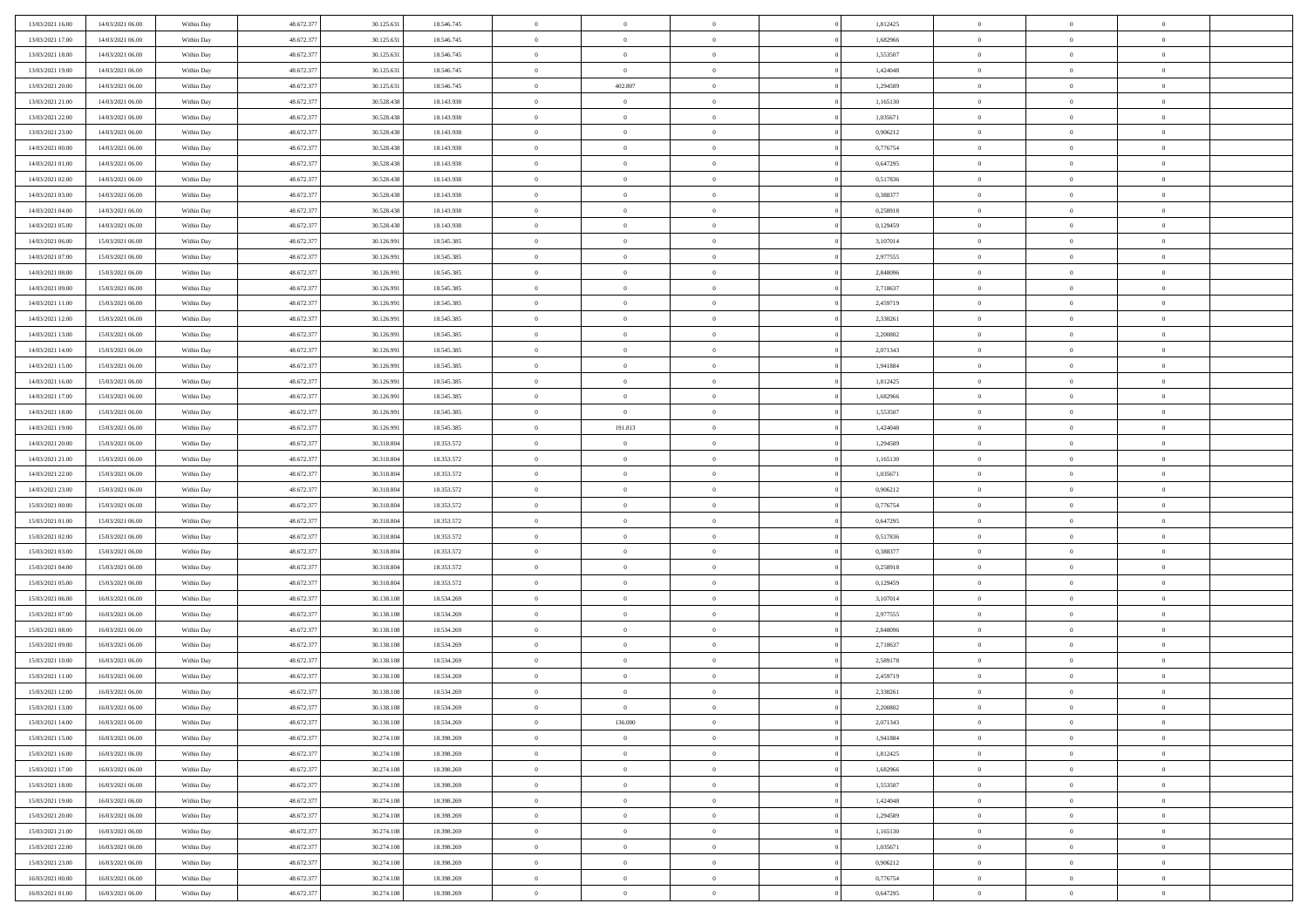| 16/03/2021 02:00                     | 16/03/2021 06:00                     | Within Day               | 48.672.377 | 30.274.108 | 18.398.269 | $\,$ 0         | $\overline{0}$ | $\overline{0}$ |          | 0,517836 | $\bf{0}$       | $\overline{0}$ | $\,0\,$        |  |
|--------------------------------------|--------------------------------------|--------------------------|------------|------------|------------|----------------|----------------|----------------|----------|----------|----------------|----------------|----------------|--|
| 16/03/2021 03:00                     | 16/03/2021 06:00                     | Within Day               | 48.672.377 | 30.274.108 | 18.398.269 | $\overline{0}$ | $\overline{0}$ | $\overline{0}$ |          | 0.388377 | $\overline{0}$ | $\overline{0}$ | $\theta$       |  |
| 16/03/2021 04:00                     | 16/03/2021 06:00                     | Within Dav               | 48.672.377 | 30.274.108 | 18.398.269 | $\mathbf{0}$   | $\overline{0}$ | $\overline{0}$ |          | 0,258918 | $\mathbf{0}$   | $\overline{0}$ | $\overline{0}$ |  |
| 16/03/2021 05:00                     | 16/03/2021 06:00                     | Within Day               | 48.672.377 | 30.274.108 | 18.398.269 | $\bf{0}$       | $\overline{0}$ | $\bf{0}$       |          | 0,129459 | $\bf{0}$       | $\overline{0}$ | $\bf{0}$       |  |
| 16/03/2021 06:00                     | 17/03/2021 06:00                     | Within Day               | 48.672.377 | 30.141.599 | 18.530.778 | $\bf{0}$       | $\overline{0}$ | $\overline{0}$ |          | 3,107014 | $\bf{0}$       | $\bf{0}$       | $\,0\,$        |  |
| 16/03/2021 07:00                     | 17/03/2021 06:00                     | Within Dav               | 48.672.377 | 30.141.599 | 18.530.778 | $\mathbf{0}$   | $\overline{0}$ | $\overline{0}$ |          | 2,977555 | $\mathbf{0}$   | $\overline{0}$ | $\overline{0}$ |  |
| 16/03/2021 08:00                     | 17/03/2021 06:00                     | Within Day               | 48.672.377 | 30.141.599 | 18.530.778 | $\bf{0}$       | $\overline{0}$ | $\overline{0}$ |          | 2,848096 | $\bf{0}$       | $\overline{0}$ | $\,0\,$        |  |
| 16/03/2021 09:00                     | 17/03/2021 06:00                     | Within Day               | 48.672.377 | 30.141.599 | 18.530.778 | $\overline{0}$ | $\overline{0}$ | $\overline{0}$ |          | 2,718637 | $\,$ 0 $\,$    | $\overline{0}$ | $\overline{0}$ |  |
| 16/03/2021 10:00                     | 17/03/2021 06:00                     | Within Day               | 48.672.377 | 30.141.599 | 18.530.778 | $\mathbf{0}$   | $\overline{0}$ | $\overline{0}$ |          | 2,589178 | $\mathbf{0}$   | $\overline{0}$ | $\overline{0}$ |  |
| 16/03/2021 11:00                     | 17/03/2021 06:00                     | Within Day               | 48.672.377 | 30.141.599 | 18.530.778 | $\bf{0}$       | $\overline{0}$ | $\overline{0}$ |          | 2,459719 | $\bf{0}$       | $\overline{0}$ | $\,0\,$        |  |
| 16/03/2021 12:00                     | 17/03/2021 06:00                     |                          | 48.672.377 | 30.141.599 | 18.530.778 | $\overline{0}$ | $\overline{0}$ | $\overline{0}$ |          | 2,330261 | $\bf{0}$       | $\overline{0}$ | $\theta$       |  |
| 16/03/2021 13:00                     | 17/03/2021 06:00                     | Within Day<br>Within Dav | 48.672.377 | 30.141.599 | 18.530.778 | $\mathbf{0}$   | $\overline{0}$ | $\overline{0}$ |          | 2,200802 | $\mathbf{0}$   | $\overline{0}$ | $\overline{0}$ |  |
|                                      | 17/03/2021 06:00                     |                          |            |            |            | $\bf{0}$       |                |                |          |          | $\bf{0}$       |                |                |  |
| 16/03/2021 14:00                     |                                      | Within Day               | 48.672.377 | 30.141.599 | 18.530.778 |                | $\overline{0}$ | $\bf{0}$       |          | 2,071343 |                | $\overline{0}$ | $\overline{0}$ |  |
| 16/03/2021 15:00                     | 17/03/2021 06:00                     | Within Day               | 48.672.377 | 30.141.599 | 18.530.778 | $\bf{0}$       | $\overline{0}$ | $\overline{0}$ |          | 1,941884 | $\bf{0}$       | $\mathbf{0}$   | $\,0\,$        |  |
| 16/03/2021 16:00                     | 17/03/2021 06:00                     | Within Dav               | 48.672.377 | 30.141.599 | 18.530.778 | $\overline{0}$ | $\overline{0}$ | $\overline{0}$ |          | 1,812425 | $\mathbf{0}$   | $\overline{0}$ | $\overline{0}$ |  |
| 16/03/2021 17:00                     | 17/03/2021 06:00                     | Within Day               | 48.672.377 | 30.141.599 | 18.530.778 | $\bf{0}$       | 169.000        | $\overline{0}$ |          | 1,682966 | $\bf{0}$       | $\overline{0}$ | $\bf{0}$       |  |
| 16/03/2021 18:00                     | 17/03/2021 06:00                     | Within Day               | 48.672.377 | 30.310.599 | 18.361.778 | $\overline{0}$ | $\overline{0}$ | $\overline{0}$ |          | 1,553507 | $\bf{0}$       | $\overline{0}$ | $\theta$       |  |
| 16/03/2021 19:00                     | 17/03/2021 06:00                     | Within Day               | 48.672.377 | 30.310.599 | 18.361.778 | $\mathbf{0}$   | $\overline{0}$ | $\overline{0}$ |          | 1,424048 | $\mathbf{0}$   | $\overline{0}$ | $\overline{0}$ |  |
| 16/03/2021 20:00                     | 17/03/2021 06:00                     | Within Day               | 48.672.377 | 30.310.599 | 18.361.778 | $\bf{0}$       | $\bf{0}$       | $\overline{0}$ |          | 1,294589 | $\bf{0}$       | $\overline{0}$ | $\,0\,$        |  |
| 16/03/2021 21:00                     | 17/03/2021 06:00                     | Within Day               | 48.672.377 | 30.310.599 | 18.361.778 | $\overline{0}$ | $\overline{0}$ | $\overline{0}$ |          | 1,165130 | $\bf{0}$       | $\overline{0}$ | $\overline{0}$ |  |
| 16/03/2021 22:00                     | 17/03/2021 06:00                     | Within Dav               | 48.672.377 | 30.310.599 | 18.361.778 | $\mathbf{0}$   | $\overline{0}$ | $\overline{0}$ |          | 1,035671 | $\mathbf{0}$   | $\overline{0}$ | $\overline{0}$ |  |
| 16/03/2021 23:00                     | 17/03/2021 06:00                     | Within Day               | 48.672.377 | 30.310.599 | 18.361.778 | $\bf{0}$       | $\overline{0}$ | $\overline{0}$ |          | 0,906212 | $\bf{0}$       | $\overline{0}$ | $\bf{0}$       |  |
| 17/03/2021 00:00                     | 17/03/2021 06:00                     | Within Day               | 48.672.377 | 30.310.599 | 18.361.778 | $\bf{0}$       | $\bf{0}$       | $\overline{0}$ |          | 0,776754 | $\bf{0}$       | $\overline{0}$ | $\,0\,$        |  |
| 17/03/2021 01:00                     | 17/03/2021 06:00                     | Within Dav               | 48.672.377 | 30.310.599 | 18.361.778 | $\mathbf{0}$   | $\overline{0}$ | $\overline{0}$ |          | 0,647295 | $\mathbf{0}$   | $\overline{0}$ | $\overline{0}$ |  |
| 17/03/2021 02:00                     | 17/03/2021 06:00                     | Within Day               | 48.672.377 | 30.310.599 | 18.361.778 | $\bf{0}$       | $\bf{0}$       | $\overline{0}$ |          | 0,517836 | $\bf{0}$       | $\overline{0}$ | $\,0\,$        |  |
| 17/03/2021 03:00                     | 17/03/2021 06:00                     | Within Day               | 48.672.377 | 30.310.599 | 18.361.778 | $\overline{0}$ | $\overline{0}$ | $\overline{0}$ |          | 0.388377 | $\bf{0}$       | $\overline{0}$ | $\overline{0}$ |  |
| 17/03/2021 04:00                     | 17/03/2021 06:00                     | Within Day               | 48.672.377 | 30.310.599 | 18.361.778 | $\mathbf{0}$   | $\overline{0}$ | $\overline{0}$ |          | 0,258918 | $\mathbf{0}$   | $\overline{0}$ | $\overline{0}$ |  |
| 17/03/2021 05:00                     | 17/03/2021 06:00                     | Within Day               | 48.672.377 | 30.310.599 | 18.361.778 | $\bf{0}$       | $\bf{0}$       | $\overline{0}$ |          | 0,129459 | $\bf{0}$       | $\overline{0}$ | $\,0\,$        |  |
| 17/03/2021 06:00                     | 18/03/2021 06:00                     | Within Day               | 48.672.377 | 30.129.232 | 18.543.145 | $\bf{0}$       | $\bf{0}$       | $\overline{0}$ |          | 3,107014 | $\bf{0}$       | $\bf{0}$       | $\overline{0}$ |  |
| 17/03/2021 07:00                     | 18/03/2021 06:00                     | Within Dav               | 48.672.377 | 30.129.232 | 18.543.145 | $\mathbf{0}$   | $\overline{0}$ | $\overline{0}$ |          | 2,977555 | $\mathbf{0}$   | $\overline{0}$ | $\overline{0}$ |  |
| 17/03/2021 08:00                     | 18/03/2021 06:00                     | Within Day               | 48.672.377 | 30.129.232 | 18.543.145 | $\bf{0}$       | $\overline{0}$ | $\theta$       |          | 2,848096 | $\,$ 0         | $\overline{0}$ | $\theta$       |  |
| 17/03/2021 09:00                     | 18/03/2021 06:00                     | Within Day               | 48.672.377 | 30.129.232 | 18.543.145 | $\bf{0}$       | $\bf{0}$       | $\overline{0}$ |          | 2,718637 | $\bf{0}$       | $\mathbf{0}$   | $\overline{0}$ |  |
| 17/03/2021 10:00                     | 18/03/2021 06:00                     | Within Dav               | 48.672.377 | 30.129.232 | 18.543.145 | $\overline{0}$ | $\overline{0}$ | $\overline{0}$ |          | 2,589178 | $\mathbf{0}$   | $\overline{0}$ | $\overline{0}$ |  |
| 17/03/2021 11:00                     | 18/03/2021 06:00                     | Within Day               | 48.672.377 | 30.129.232 | 18.543.145 | $\bf{0}$       | $\overline{0}$ | $\theta$       |          | 2,459719 | $\,$ 0         | $\overline{0}$ | $\theta$       |  |
| 17/03/2021 12:00                     | 18/03/2021 06:00                     | Within Day               | 48.672.377 | 30.129.232 | 18.543.145 | $\overline{0}$ | $\overline{0}$ | $\overline{0}$ |          | 2,330261 | $\bf{0}$       | $\overline{0}$ | $\overline{0}$ |  |
| 17/03/2021 13:00                     | 18/03/2021 06:00                     | Within Day               | 48.672.377 | 30.129.232 | 18.543.145 | $\mathbf{0}$   | $\overline{0}$ | $\overline{0}$ |          | 2,200802 | $\mathbf{0}$   | $\overline{0}$ | $\overline{0}$ |  |
| 17/03/2021 14:00                     | 18/03/2021 06:00                     | Within Day               | 48.672.377 | 30.129.232 | 18.543.145 | $\bf{0}$       | $\overline{0}$ | $\theta$       |          | 2,071343 | $\,$ 0         | $\overline{0}$ | $\theta$       |  |
| 17/03/2021 15:00                     | 18/03/2021 06:00                     | Within Day               | 48.672.377 | 30.129.232 | 18.543.145 | $\bf{0}$       | 141.600        | $\overline{0}$ |          | 1,941884 | $\bf{0}$       | $\mathbf{0}$   | $\overline{0}$ |  |
| 17/03/2021 16:00                     | 18/03/2021 06:00                     | Within Dav               | 48.672.377 | 30.270.832 | 18.401.545 | $\mathbf{0}$   | $\overline{0}$ | $\overline{0}$ |          | 1,812425 | $\mathbf{0}$   | $\overline{0}$ | $\overline{0}$ |  |
| 17/03/2021 17:00                     | 18/03/2021 06:00                     | Within Day               | 48.672.377 | 30.270.832 | 18.401.545 | $\,0\,$        | $\overline{0}$ | $\theta$       |          | 1,682966 | $\,$ 0         | $\overline{0}$ | $\theta$       |  |
| 17/03/2021 18:00                     | 18/03/2021 06:00                     | Within Day               | 48.672.377 | 30.270.832 | 18.401.545 | $\bf{0}$       | $\overline{0}$ | $\overline{0}$ |          | 1,553507 | $\bf{0}$       | $\overline{0}$ | $\overline{0}$ |  |
| 17/03/2021 19:00                     | 18/03/2021 06:00                     | Within Dav               | 48.672.377 | 30.270.832 | 18.401.545 | $\mathbf{0}$   | $\overline{0}$ | $\overline{0}$ |          | 1,424048 | $\mathbf{0}$   | $\overline{0}$ | $\overline{0}$ |  |
| 17/03/2021 20:00                     | 18/03/2021 06:00                     | Within Day               | 48.672.377 | 30.270.832 | 18.401.545 | $\bf{0}$       | $\overline{0}$ | $\theta$       |          | 1,294589 | $\,$ 0         | $\overline{0}$ | $\theta$       |  |
| 17/03/2021 21:00                     | 18/03/2021 06:00                     | Within Day               | 48.672.377 | 30.270.832 | 18.401.545 | $\bf{0}$       | $\overline{0}$ | $\overline{0}$ |          | 1,165130 | $\bf{0}$       | $\overline{0}$ | $\overline{0}$ |  |
| 17/03/2021 22:00                     | 18/03/2021 06:00                     | Within Day               | 48.672.377 | 30.270.832 | 18.401.545 | $\bf{0}$       | $\overline{0}$ |                |          | 1,035671 | $\overline{0}$ | $\theta$       | $\theta$       |  |
| 17/03/2021 23:00                     | 18/03/2021 06:00                     | Within Day               | 48.672.377 | 30.270.832 | 18.401.545 | $\,0\,$        | $\overline{0}$ | $\theta$       |          | 0,906212 | $\,$ 0 $\,$    | $\overline{0}$ | $\theta$       |  |
| 18/03/2021 00:00                     | 18/03/2021 06:00                     | Within Day               | 48.672.377 | 30.270.832 | 18.401.545 | $\overline{0}$ | $\overline{0}$ | $\overline{0}$ |          | 0,776754 | $\overline{0}$ | $\overline{0}$ | $\overline{0}$ |  |
| 18/03/2021 01:00                     | 18/03/2021 06:00                     | Within Day               | 48.672.377 | 30.270.832 | 18.401.545 | $\bf{0}$       | $\overline{0}$ | $\overline{0}$ |          | 0,647295 | $\overline{0}$ | $\bf{0}$       | $\mathbf{0}$   |  |
| 18/03/2021 02:00                     | 18/03/2021 06:00                     | Within Day               | 48.672.377 | 30.270.832 | 18.401.545 | $\bf{0}$       | $\overline{0}$ | $\overline{0}$ | $\theta$ | 0,517836 | $\,$ 0 $\,$    | $\bf{0}$       | $\,$ 0 $\,$    |  |
| 18/03/2021 03:00                     | 18/03/2021 06:00                     | Within Day               | 48.672.377 | 30.270.832 | 18.401.545 | $\bf{0}$       | $\overline{0}$ | $\overline{0}$ |          | 0,388377 | $\,$ 0 $\,$    | $\overline{0}$ | $\overline{0}$ |  |
| 18/03/2021 04:00                     | 18/03/2021 06:00                     | Within Day               | 48.672.377 | 30.270.832 | 18.401.545 | $\bf{0}$       | $\overline{0}$ | $\overline{0}$ |          | 0,258918 | $\mathbf{0}$   | $\overline{0}$ | $\overline{0}$ |  |
| 18/03/2021 05:00                     | 18/03/2021 06:00                     | Within Day               | 48.672.377 | 30.270.832 |            | $\,0\,$        | $\overline{0}$ | $\overline{0}$ | $\theta$ | 0,129459 | $\,$ 0 $\,$    | $\overline{0}$ | $\overline{0}$ |  |
|                                      |                                      |                          | 48.672.377 | 30.134.058 | 18.401.545 | $\bf{0}$       | $\overline{0}$ | $\overline{0}$ |          | 3,107014 | $\overline{0}$ | $\overline{0}$ |                |  |
| 18/03/2021 06:00<br>18/03/2021 07:00 | 19/03/2021 06:00<br>19/03/2021 06:00 | Within Day               | 48.672.377 |            | 18.538.318 |                |                |                |          |          |                |                | $\overline{0}$ |  |
|                                      |                                      | Within Day               |            | 30.134.058 | 18.538.318 | $\bf{0}$       | $\overline{0}$ | $\overline{0}$ |          | 2,977555 | $\mathbf{0}$   | $\overline{0}$ | $\overline{0}$ |  |
| 18/03/2021 08:00                     | 19/03/2021 06:00                     | Within Day               | 48.672.377 | 30.134.058 | 18.538.318 | $\,0\,$        | $\overline{0}$ | $\overline{0}$ |          | 2,848096 | $\,$ 0 $\,$    | $\overline{0}$ | $\overline{0}$ |  |
| 18/03/2021 09:00                     | 19/03/2021 06:00                     | Within Day               | 48.672.377 | 30.134.058 | 18.538.318 | $\bf{0}$       | $\overline{0}$ | $\overline{0}$ |          | 2,718637 | $\bf{0}$       | $\mathbf{0}$   | $\overline{0}$ |  |
| 18/03/2021 10:00                     | 19/03/2021 06:00                     | Within Day               | 48.672.377 | 30.134.058 | 18.538.318 | $\mathbf{0}$   | $\overline{0}$ | $\overline{0}$ |          | 2,589178 | $\mathbf{0}$   | $\overline{0}$ | $\overline{0}$ |  |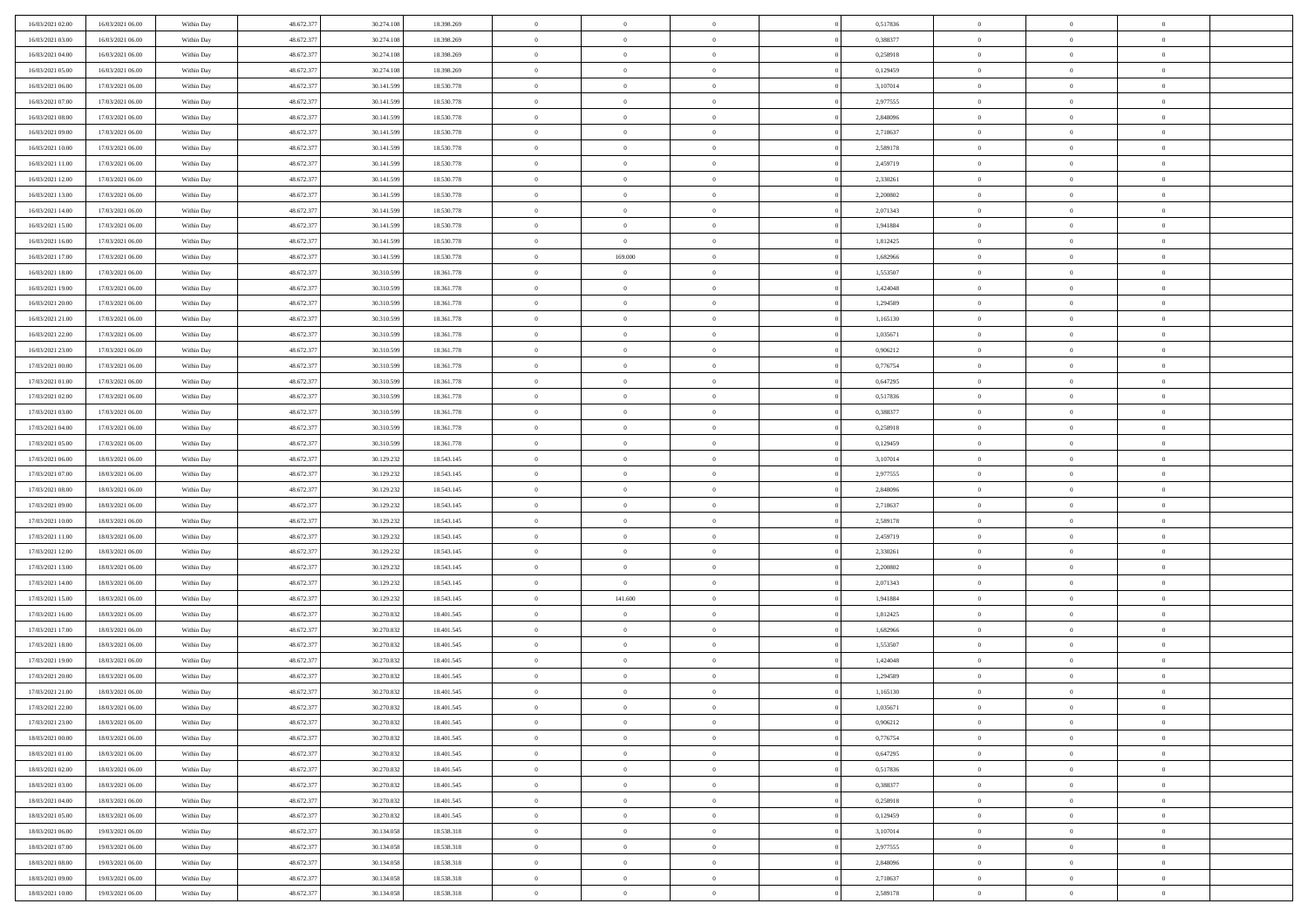| 18/03/2021 11:00                     | 19/03/2021 06:00 | Within Day | 48.672.377 | 30.134.058 | 18.538.318 | $\bf{0}$       | $\overline{0}$ | $\theta$       |          | 2,459719 | $\bf{0}$       | $\overline{0}$ | $\,0\,$        |  |
|--------------------------------------|------------------|------------|------------|------------|------------|----------------|----------------|----------------|----------|----------|----------------|----------------|----------------|--|
| 18/03/2021 12:00                     | 19/03/2021 06:00 | Within Day | 48.672.377 | 30.134.058 | 18.538.318 | $\overline{0}$ | $\overline{0}$ | $\Omega$       |          | 2,330261 | $\overline{0}$ | $\overline{0}$ | $\theta$       |  |
| 18/03/2021 13:00                     | 19/03/2021 06:00 | Within Dav | 48.672.377 | 30.134.058 | 18.538.318 | $\overline{0}$ | 126.500        | $\overline{0}$ |          | 2,200802 | $\mathbf{0}$   | $\overline{0}$ | $\overline{0}$ |  |
| 18/03/2021 14:00                     | 19/03/2021 06:00 | Within Day | 48.672.377 | 30.260.558 | 18.411.818 | $\bf{0}$       | $\overline{0}$ | $\bf{0}$       |          | 2,071343 | $\bf{0}$       | $\overline{0}$ | $\bf{0}$       |  |
| 18/03/2021 15:00                     | 19/03/2021 06:00 | Within Day | 48.672.377 | 30.260.558 | 18.411.818 | $\bf{0}$       | $\overline{0}$ | $\overline{0}$ |          | 1,941884 | $\bf{0}$       | $\theta$       | $\,0\,$        |  |
| 18/03/2021 16:00                     | 19/03/2021 06:00 | Within Dav | 48.672.377 | 30.260.558 | 18.411.818 | $\overline{0}$ | $\overline{0}$ | $\overline{0}$ |          | 1,812425 | $\mathbf{0}$   | $\overline{0}$ | $\overline{0}$ |  |
| 18/03/2021 17:00                     | 19/03/2021 06:00 | Within Day | 48.672.377 | 30.260.558 | 18.411.818 | $\bf{0}$       | 95.594         | $\overline{0}$ |          | 1,682966 | $\bf{0}$       | $\overline{0}$ | $\,0\,$        |  |
| 18/03/2021 18:00                     | 19/03/2021 06:00 | Within Day | 48.672.377 | 30.356.152 | 18.316.224 | $\overline{0}$ | $\overline{0}$ | $\overline{0}$ |          | 1,553507 | $\,$ 0 $\,$    | $\overline{0}$ | $\overline{0}$ |  |
| 18/03/2021 19:00                     | 19/03/2021 06:00 | Within Dav | 48.672.377 | 30.356.152 | 18.316.224 | $\mathbf{0}$   | $\overline{0}$ | $\overline{0}$ |          | 1,424048 | $\mathbf{0}$   | $\bf{0}$       | $\overline{0}$ |  |
| 18/03/2021 20:00                     | 19/03/2021 06:00 | Within Day | 48.672.377 | 30.356.152 | 18.316.224 | $\bf{0}$       | $\bf{0}$       | $\overline{0}$ |          | 1,294589 | $\bf{0}$       | $\overline{0}$ | $\,0\,$        |  |
|                                      |                  |            | 48.672.377 |            |            | $\bf{0}$       | $\overline{0}$ | $\overline{0}$ |          | 1,165130 | $\bf{0}$       | $\mathbf{0}$   | $\theta$       |  |
| 18/03/2021 21:00<br>18/03/2021 22:00 | 19/03/2021 06:00 | Within Day |            | 30.356.152 | 18.316.224 | $\mathbf{0}$   |                |                |          |          | $\mathbf{0}$   |                | $\overline{0}$ |  |
|                                      | 19/03/2021 06:00 | Within Dav | 48.672.377 | 30.356.152 | 18.316.224 |                | $\overline{0}$ | $\overline{0}$ |          | 1,035671 |                | $\overline{0}$ |                |  |
| 18/03/2021 23:00                     | 19/03/2021 06:00 | Within Day | 48.672.377 | 30.356.152 | 18.316.224 | $\bf{0}$       | $\overline{0}$ | $\bf{0}$       |          | 0,906212 | $\bf{0}$       | $\overline{0}$ | $\,0\,$        |  |
| 19/03/2021 00:00                     | 19/03/2021 06:00 | Within Day | 48.672.377 | 30.356.152 | 18.316.224 | $\bf{0}$       | $\overline{0}$ | $\overline{0}$ |          | 0,776754 | $\bf{0}$       | $\theta$       | $\,0\,$        |  |
| 19/03/2021 01:00                     | 19/03/2021 06:00 | Within Dav | 48.672.377 | 30.356.152 | 18.316.224 | $\overline{0}$ | $\overline{0}$ | $\overline{0}$ |          | 0,647295 | $\mathbf{0}$   | $\overline{0}$ | $\overline{0}$ |  |
| 19/03/2021 02:00                     | 19/03/2021 06:00 | Within Day | 48.672.377 | 30.356.152 | 18.316.224 | $\bf{0}$       | $\bf{0}$       | $\overline{0}$ |          | 0,517836 | $\bf{0}$       | $\overline{0}$ | $\,0\,$        |  |
| 19/03/2021 03:00                     | 19/03/2021 06:00 | Within Day | 48.672.377 | 30.356.152 | 18.316.224 | $\overline{0}$ | $\overline{0}$ | $\overline{0}$ |          | 0.388377 | $\bf{0}$       | $\overline{0}$ | $\theta$       |  |
| 19/03/2021 04:00                     | 19/03/2021 06:00 | Within Day | 48.672.377 | 30.356.152 | 18.316.224 | $\mathbf{0}$   | $\overline{0}$ | $\overline{0}$ |          | 0,258918 | $\mathbf{0}$   | $\overline{0}$ | $\overline{0}$ |  |
| 19/03/2021 05:00                     | 19/03/2021 06:00 | Within Day | 48.672.377 | 30.356.152 | 18.316.224 | $\bf{0}$       | $\bf{0}$       | $\overline{0}$ |          | 0,129459 | $\bf{0}$       | $\overline{0}$ | $\,0\,$        |  |
| 19/03/2021 06:00                     | 20/03/2021 06:00 | Within Day | 48.672.377 | 30.214.255 | 18.458.122 | $\overline{0}$ | $\overline{0}$ | $\overline{0}$ |          | 3,107014 | $\bf{0}$       | $\overline{0}$ | $\overline{0}$ |  |
| 19/03/2021 07:00                     | 20/03/2021 06:00 | Within Dav | 48.672.377 | 30.214.255 | 18.458.122 | $\overline{0}$ | $\overline{0}$ | $\overline{0}$ |          | 2,977555 | $\mathbf{0}$   | $\overline{0}$ | $\overline{0}$ |  |
| 19/03/2021 08:00                     | 20/03/2021 06:00 | Within Day | 48.672.377 | 30.214.255 | 18.458.122 | $\bf{0}$       | $\bf{0}$       | $\bf{0}$       |          | 2,848096 | $\bf{0}$       | $\overline{0}$ | $\bf{0}$       |  |
| 19/03/2021 09:00                     | 20/03/2021 06:00 | Within Day | 48.672.377 | 30.214.255 | 18.458.122 | $\bf{0}$       | $\bf{0}$       | $\overline{0}$ |          | 2,718637 | $\bf{0}$       | $\bf{0}$       | $\,0\,$        |  |
| 19/03/2021 10:00                     | 20/03/2021 06:00 | Within Dav | 48.672.377 | 30.214.255 | 18.458.122 | $\mathbf{0}$   | $\overline{0}$ | $\overline{0}$ |          | 2,589178 | $\mathbf{0}$   | $\overline{0}$ | $\theta$       |  |
| 19/03/2021 11:00                     | 20/03/2021 06:00 | Within Day | 48.672.377 | 30.214.255 | 18.458.122 | $\bf{0}$       | $\bf{0}$       | $\overline{0}$ |          | 2,459719 | $\bf{0}$       | $\overline{0}$ | $\,0\,$        |  |
| 19/03/2021 12:00                     | 20/03/2021 06:00 | Within Day | 48.672.377 | 30.214.255 | 18.458.122 | $\overline{0}$ | $\overline{0}$ | $\overline{0}$ |          | 2,330261 | $\bf{0}$       | $\overline{0}$ | $\overline{0}$ |  |
| 19/03/2021 13:00                     | 20/03/2021 06:00 | Within Dav | 48.672.377 | 30.214.255 | 18.458.122 | $\mathbf{0}$   | $\overline{0}$ | $\overline{0}$ |          | 2,200802 | $\mathbf{0}$   | $\bf{0}$       | $\overline{0}$ |  |
| 19/03/2021 14:00                     | 20/03/2021 06:00 | Within Day | 48.672.377 | 30.214.255 | 18.458.122 | $\bf{0}$       | 137.280        | $\overline{0}$ |          | 2,071343 | $\bf{0}$       | $\overline{0}$ | $\,0\,$        |  |
| 19/03/2021 15:00                     | 20/03/2021 06:00 | Within Day | 48.672.377 | 30.351.535 | 18.320.842 | $\bf{0}$       | $\overline{0}$ | $\overline{0}$ |          | 1,941884 | $\bf{0}$       | $\mathbf{0}$   | $\overline{0}$ |  |
| 19/03/2021 16:00                     | 20/03/2021 06:00 | Within Day | 48.672.377 | 30.351.535 | 18.320.842 | $\mathbf{0}$   | $\overline{0}$ | $\overline{0}$ |          | 1,812425 | $\mathbf{0}$   | $\overline{0}$ | $\overline{0}$ |  |
| 19/03/2021 17:00                     | 20/03/2021 06:00 | Within Day | 48.672.377 | 30.351.535 | 18.320.842 | $\bf{0}$       | $\overline{0}$ | $\overline{0}$ |          | 1,682966 | $\,$ 0         | $\overline{0}$ | $\theta$       |  |
| 19/03/2021 18:00                     | 20/03/2021 06:00 | Within Day | 48.672.377 | 30.351.535 | 18.320.842 | $\bf{0}$       | $\overline{0}$ | $\overline{0}$ |          | 1,553507 | $\bf{0}$       | $\mathbf{0}$   | $\overline{0}$ |  |
| 19/03/2021 19:00                     | 20/03/2021 06:00 | Within Dav | 48.672.377 | 30.351.535 | 18.320.842 | $\overline{0}$ | $\overline{0}$ | $\overline{0}$ |          | 1,424048 | $\mathbf{0}$   | $\overline{0}$ | $\overline{0}$ |  |
| 19/03/2021 20:00                     | 20/03/2021 06:00 | Within Day | 48.672.377 | 30.351.535 | 18.320.842 | $\bf{0}$       | $\overline{0}$ | $\overline{0}$ |          | 1,294589 | $\,$ 0         | $\overline{0}$ | $\theta$       |  |
| 19/03/2021 21:00                     | 20/03/2021 06:00 | Within Day | 48.672.377 | 30.351.535 | 18.320.842 | $\bf{0}$       | $\overline{0}$ | $\overline{0}$ |          | 1,165130 | $\bf{0}$       | $\overline{0}$ | $\overline{0}$ |  |
| 19/03/2021 22:00                     | 20/03/2021 06:00 | Within Day | 48.672.377 | 30.351.535 | 18.320.842 | $\mathbf{0}$   | $\overline{0}$ | $\overline{0}$ |          | 1,035671 | $\mathbf{0}$   | $\overline{0}$ | $\overline{0}$ |  |
| 19/03/2021 23:00                     | 20/03/2021 06:00 | Within Day | 48.672.377 | 30.351.535 | 18.320.842 | $\bf{0}$       | $\overline{0}$ | $\overline{0}$ |          | 0,906212 | $\,$ 0         | $\overline{0}$ | $\theta$       |  |
| 20/03/2021 00:00                     | 20/03/2021 06:00 | Within Day | 48.672.377 | 30.351.535 | 18.320.842 | $\bf{0}$       | $\overline{0}$ | $\overline{0}$ |          | 0,776754 | $\bf{0}$       | $\mathbf{0}$   | $\overline{0}$ |  |
| 20/03/2021 01:00                     | 20/03/2021 06:00 | Within Dav | 48.672.377 | 30.351.535 | 18.320.842 | $\mathbf{0}$   | $\overline{0}$ | $\overline{0}$ |          | 0,647295 | $\mathbf{0}$   | $\overline{0}$ | $\overline{0}$ |  |
| 20/03/2021 02:00                     | 20/03/2021 06:00 | Within Day | 48.672.377 | 30.351.535 | 18.320.842 | $\bf{0}$       | $\overline{0}$ | $\overline{0}$ |          | 0,517836 | $\,$ 0         | $\overline{0}$ | $\theta$       |  |
| 20/03/2021 03:00                     | 20/03/2021 06:00 | Within Day | 48.672.377 | 30.351.535 | 18.320.842 | $\bf{0}$       | $\overline{0}$ | $\overline{0}$ |          | 0,388377 | $\bf{0}$       | $\overline{0}$ | $\overline{0}$ |  |
| 20/03/2021 04:00                     | 20/03/2021 06:00 | Within Dav | 48.672.377 | 30.351.535 | 18.320.842 | $\mathbf{0}$   | $\overline{0}$ | $\overline{0}$ |          | 0,258918 | $\mathbf{0}$   | $\overline{0}$ | $\theta$       |  |
| 20/03/2021 05:00                     | 20/03/2021 06:00 | Within Day | 48.672.377 | 30.351.535 | 18.320.842 | $\bf{0}$       | $\overline{0}$ | $\overline{0}$ |          | 0,129459 | $\,$ 0         | $\overline{0}$ | $\theta$       |  |
| 20/03/2021 06:00                     | 21/03/2021 06:00 | Within Day | 48.672.377 | 30.189.550 | 18.482.827 | $\bf{0}$       | $\overline{0}$ | $\overline{0}$ |          | 3,107014 | $\,$ 0 $\,$    | $\overline{0}$ | $\overline{0}$ |  |
| 20/03/2021 07:00                     | 21/03/2021 06:00 | Within Day | 48.672.377 | 30.189.550 | 18.482.827 | $\overline{0}$ | $\overline{0}$ |                |          | 2,977555 | $\overline{0}$ | $\theta$       | $\theta$       |  |
| 20/03/2021 08:00                     | 21/03/2021 06:00 | Within Day | 48.672.377 | 30.189.550 | 18.482.827 | $\,0\,$        | $\overline{0}$ | $\overline{0}$ |          | 2,848096 | $\,$ 0 $\,$    | $\bf{0}$       | $\theta$       |  |
| 20/03/2021 09:00                     | 21/03/2021 06:00 | Within Day | 48.672.377 | 30.189.550 | 18.482.827 | $\overline{0}$ | $\overline{0}$ | $\overline{0}$ |          | 2,718637 | $\overline{0}$ | $\overline{0}$ | $\overline{0}$ |  |
| 20/03/2021 10:00                     | 21/03/2021 06:00 | Within Day | 48.672.377 | 30.189.550 | 18.482.827 | $\bf{0}$       | $\overline{0}$ | $\overline{0}$ |          | 2,589178 | $\overline{0}$ | $\bf{0}$       | $\mathbf{0}$   |  |
| 20/03/2021 11:00                     | 21/03/2021 06:00 | Within Day | 48.672.377 | 30.189.550 | 18.482.827 | $\bf{0}$       | $\overline{0}$ | $\overline{0}$ | $\theta$ | 2,459719 | $\,$ 0 $\,$    | $\bf{0}$       | $\,$ 0 $\,$    |  |
| 20/03/2021 12:00                     | 21/03/2021 06:00 | Within Day | 48.672.377 | 30.189.550 | 18.482.827 | $\bf{0}$       | $\overline{0}$ | $\overline{0}$ |          | 2,330261 | $\,$ 0 $\,$    | $\overline{0}$ | $\overline{0}$ |  |
| 20/03/2021 13:00                     | 21/03/2021 06:00 | Within Day | 48.672.377 | 30.189.550 | 18.482.827 | $\bf{0}$       | $\overline{0}$ | $\overline{0}$ |          | 2,200802 | $\mathbf{0}$   | $\overline{0}$ | $\overline{0}$ |  |
|                                      |                  |            |            |            |            |                |                |                |          |          |                |                |                |  |
| 20/03/2021 14:00                     | 21/03/2021 06:00 | Within Day | 48.672.377 | 30.189.550 | 18.482.827 | $\,0\,$        | $\overline{0}$ | $\overline{0}$ | $\theta$ | 2,071343 | $\,$ 0 $\,$    | $\overline{0}$ | $\overline{0}$ |  |
| 20/03/2021 15:00                     | 21/03/2021 06:00 | Within Day | 48.672.377 | 30.189.550 | 18.482.827 | $\bf{0}$       | $\overline{0}$ | $\overline{0}$ |          | 1,941884 | $\overline{0}$ | $\overline{0}$ | $\overline{0}$ |  |
| 20/03/2021 16:00                     | 21/03/2021 06:00 | Within Day | 48.672.377 | 30.189.550 | 18.482.827 | $\bf{0}$       | $\overline{0}$ | $\overline{0}$ |          | 1,812425 | $\mathbf{0}$   | $\overline{0}$ | $\overline{0}$ |  |
| 20/03/2021 17:00                     | 21/03/2021 06:00 | Within Day | 48.672.377 | 30.189.550 | 18.482.827 | $\,0\,$        | $\overline{0}$ | $\overline{0}$ |          | 1,682966 | $\,$ 0 $\,$    | $\overline{0}$ | $\overline{0}$ |  |
| 20/03/2021 18:00                     | 21/03/2021 06:00 | Within Day | 48.672.377 | 30.189.550 | 18.482.827 | $\bf{0}$       | $\overline{0}$ | $\overline{0}$ |          | 1,553507 | $\bf{0}$       | $\mathbf{0}$   | $\overline{0}$ |  |
| 20/03/2021 19:00                     | 21/03/2021 06:00 | Within Day | 48.672.377 | 30.189.550 | 18.482.827 | $\bf{0}$       | 197.000        | $\overline{0}$ |          | 1,424048 | $\mathbf{0}$   | $\overline{0}$ | $\overline{0}$ |  |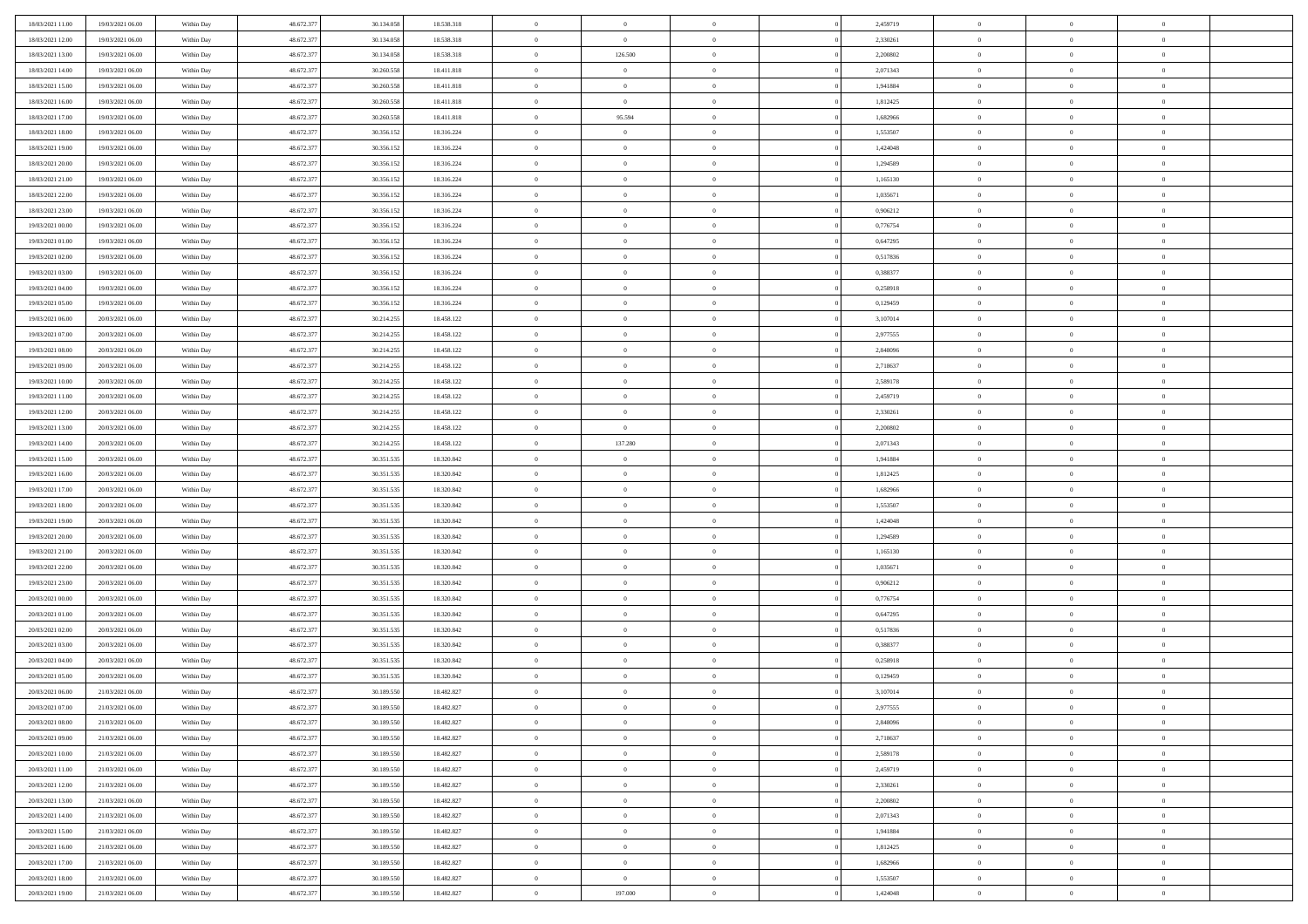| 20/03/2021 20:00 | 21/03/2021 06:00 | Within Day | 48.672.377 | 30.386.550 | 18.285.827 | $\,$ 0         | $\overline{0}$ | $\overline{0}$ |          | 1,294589 | $\bf{0}$       | $\overline{0}$ | $\,0\,$        |  |
|------------------|------------------|------------|------------|------------|------------|----------------|----------------|----------------|----------|----------|----------------|----------------|----------------|--|
| 20/03/2021 21:00 | 21/03/2021 06:00 | Within Day | 48.672.377 | 30.386.550 | 18.285.827 | $\overline{0}$ | $\overline{0}$ | $\overline{0}$ |          | 1,165130 | $\overline{0}$ | $\overline{0}$ | $\theta$       |  |
| 20/03/2021 22:00 | 21/03/2021 06:00 | Within Dav | 48.672.377 | 30.386.550 | 18.285.827 | $\mathbf{0}$   | $\overline{0}$ | $\overline{0}$ |          | 1,035671 | $\mathbf{0}$   | $\overline{0}$ | $\overline{0}$ |  |
| 20/03/2021 23:00 | 21/03/2021 06:00 | Within Day | 48.672.377 | 30.386.550 | 18.285.827 | $\bf{0}$       | $\overline{0}$ | $\bf{0}$       |          | 0,906212 | $\bf{0}$       | $\overline{0}$ | $\bf{0}$       |  |
| 21/03/2021 00:00 | 21/03/2021 06:00 | Within Day | 48.672.377 | 30.386.550 | 18.285.827 | $\bf{0}$       | $\overline{0}$ | $\overline{0}$ |          | 0,776754 | $\bf{0}$       | $\bf{0}$       | $\,0\,$        |  |
| 21/03/2021 01:00 | 21/03/2021 06:00 | Within Dav | 48.672.377 | 30.386.550 | 18.285.827 | $\mathbf{0}$   | $\overline{0}$ | $\overline{0}$ |          | 0,647295 | $\mathbf{0}$   | $\overline{0}$ | $\overline{0}$ |  |
|                  |                  |            |            |            |            |                |                |                |          |          |                |                |                |  |
| 21/03/2021 02:00 | 21/03/2021 06:00 | Within Day | 48.672.377 | 30.386.550 | 18.285.827 | $\bf{0}$       | $\bf{0}$       | $\overline{0}$ |          | 0,517836 | $\bf{0}$       | $\overline{0}$ | $\,0\,$        |  |
| 21/03/2021 03:00 | 21/03/2021 06:00 | Within Day | 48.672.377 | 30.386.550 | 18.285.827 | $\overline{0}$ | $\overline{0}$ | $\overline{0}$ |          | 0.388377 | $\,$ 0 $\,$    | $\overline{0}$ | $\theta$       |  |
| 21/03/2021 04:00 | 21/03/2021 06:00 | Within Dav | 48.672.377 | 30.386.550 | 18.285.827 | $\mathbf{0}$   | $\overline{0}$ | $\overline{0}$ |          | 0,258918 | $\mathbf{0}$   | $\overline{0}$ | $\overline{0}$ |  |
| 21/03/2021 05:00 | 21/03/2021 06:00 | Within Day | 48.672.377 | 30.386.550 | 18.285.827 | $\bf{0}$       | $\bf{0}$       | $\overline{0}$ |          | 0,129459 | $\bf{0}$       | $\overline{0}$ | $\,0\,$        |  |
| 21/03/2021 06:00 | 22/03/2021 06:00 | Within Day | 48.672.377 | 30.183.936 | 18.488.441 | $\bf{0}$       | $\overline{0}$ | $\overline{0}$ |          | 3,107014 | $\bf{0}$       | $\mathbf{0}$   | $\theta$       |  |
| 21/03/2021 07:00 | 22/03/2021 06:00 | Within Dav | 48.672.377 | 30.183.936 | 18.488.441 | $\mathbf{0}$   | $\overline{0}$ | $\overline{0}$ |          | 2,977555 | $\mathbf{0}$   | $\overline{0}$ | $\overline{0}$ |  |
| 21/03/2021 08:00 | 22/03/2021 06:00 | Within Day | 48.672.377 | 30.183.936 | 18.488.441 | $\bf{0}$       | $\overline{0}$ | $\bf{0}$       |          | 2,848096 | $\bf{0}$       | $\overline{0}$ | $\bf{0}$       |  |
| 21/03/2021 09:00 | 22/03/2021 06:00 | Within Day | 48.672.377 | 30.183.936 | 18.488.441 | $\bf{0}$       | $\overline{0}$ | $\overline{0}$ |          | 2,718637 | $\bf{0}$       | $\mathbf{0}$   | $\,0\,$        |  |
| 21/03/2021 11:00 | 22/03/2021 06:00 | Within Dav | 48.672.377 | 30.183.936 | 18.488.441 | $\overline{0}$ | $\overline{0}$ | $\overline{0}$ |          | 2,459719 | $\mathbf{0}$   | $\overline{0}$ | $\overline{0}$ |  |
| 21/03/2021 12:00 | 22/03/2021 06:00 | Within Day | 48.672.377 | 30.183.936 | 18.488.441 | $\bf{0}$       | $\bf{0}$       | $\overline{0}$ |          | 2,330261 | $\bf{0}$       | $\overline{0}$ | $\bf{0}$       |  |
| 21/03/2021 13:00 | 22/03/2021 06:00 | Within Day | 48.672.377 | 30.183.936 | 18.488.441 | $\overline{0}$ | $\overline{0}$ | $\overline{0}$ |          | 2,200802 | $\bf{0}$       | $\overline{0}$ | $\theta$       |  |
| 21/03/2021 14:00 | 22/03/2021 06:00 | Within Day | 48.672.377 | 30.183.936 | 18.488.441 | $\mathbf{0}$   | $\overline{0}$ | $\overline{0}$ |          | 2,071343 | $\mathbf{0}$   | $\overline{0}$ | $\overline{0}$ |  |
| 21/03/2021 15:00 | 22/03/2021 06:00 | Within Day | 48.672.377 | 30.183.936 | 18.488.441 | $\bf{0}$       | $\bf{0}$       | $\overline{0}$ |          | 1,941884 | $\bf{0}$       | $\overline{0}$ | $\,0\,$        |  |
| 21/03/2021 16:00 | 22/03/2021 06:00 | Within Day | 48.672.377 | 30.183.936 | 18.488.441 | $\bf{0}$       | $\overline{0}$ | $\overline{0}$ |          | 1,812425 | $\bf{0}$       | $\overline{0}$ | $\overline{0}$ |  |
| 21/03/2021 17:00 | 22/03/2021 06:00 | Within Dav | 48.672.377 | 30.183.936 | 18.488.441 | $\mathbf{0}$   | $\overline{0}$ | $\overline{0}$ |          | 1,682966 | $\mathbf{0}$   | $\overline{0}$ | $\overline{0}$ |  |
| 21/03/2021 18:00 | 22/03/2021 06:00 | Within Day | 48.672.377 | 30.183.936 | 18.488.441 | $\bf{0}$       | $\overline{0}$ | $\bf{0}$       |          | 1,553507 | $\bf{0}$       | $\overline{0}$ | $\bf{0}$       |  |
| 21/03/2021 19:00 | 22/03/2021 06:00 | Within Day | 48.672.377 | 30.183.936 | 18.488.441 | $\bf{0}$       | 196.000        | $\overline{0}$ |          | 1,424048 | $\bf{0}$       | $\overline{0}$ | $\,0\,$        |  |
| 21/03/2021 20:00 | 22/03/2021 06:00 | Within Dav | 48.672.377 | 30.379.936 | 18.292.441 | $\mathbf{0}$   | $\overline{0}$ | $\overline{0}$ |          | 1,294589 | $\mathbf{0}$   | $\overline{0}$ | $\overline{0}$ |  |
| 21/03/2021 21:00 | 22/03/2021 06:00 | Within Day | 48.672.377 | 30.379.936 | 18.292.441 | $\bf{0}$       | $\bf{0}$       | $\overline{0}$ |          | 1,165130 | $\bf{0}$       | $\overline{0}$ | $\,0\,$        |  |
| 21/03/2021 22:00 | 22/03/2021 06:00 | Within Day | 48.672.377 | 30.379.936 | 18.292.441 | $\bf{0}$       | $\overline{0}$ | $\overline{0}$ |          | 1,035671 | $\bf{0}$       | $\overline{0}$ | $\overline{0}$ |  |
| 21/03/2021 23:00 | 22/03/2021 06:00 | Within Dav | 48.672.377 | 30.379.936 | 18.292.441 | $\mathbf{0}$   | $\overline{0}$ | $\overline{0}$ |          | 0,906212 | $\mathbf{0}$   | $\overline{0}$ | $\overline{0}$ |  |
|                  |                  |            |            |            |            |                |                | $\overline{0}$ |          |          |                | $\overline{0}$ |                |  |
| 22/03/2021 00:00 | 22/03/2021 06:00 | Within Day | 48.672.377 | 30.379.936 | 18.292.441 | $\bf{0}$       | $\bf{0}$       |                |          | 0,776754 | $\bf{0}$       |                | $\,0\,$        |  |
| 22/03/2021 01:00 | 22/03/2021 06:00 | Within Day | 48.672.377 | 30.379.936 | 18.292.441 | $\bf{0}$       | $\bf{0}$       | $\overline{0}$ |          | 0,647295 | $\bf{0}$       | $\overline{0}$ | $\overline{0}$ |  |
| 22/03/2021 02:00 | 22/03/2021 06:00 | Within Dav | 48.672.377 | 30.379.936 | 18.292.441 | $\mathbf{0}$   | $\overline{0}$ | $\overline{0}$ |          | 0,517836 | $\mathbf{0}$   | $\overline{0}$ | $\overline{0}$ |  |
| 22/03/2021 03:00 | 22/03/2021 06:00 | Within Day | 48.672.377 | 30.379.936 | 18.292.441 | $\bf{0}$       | $\overline{0}$ | $\theta$       |          | 0,388377 | $\,$ 0         | $\overline{0}$ | $\theta$       |  |
| 22/03/2021 04:00 | 22/03/2021 06:00 | Within Day | 48.672.377 | 30.379.936 | 18.292.441 | $\bf{0}$       | $\overline{0}$ | $\overline{0}$ |          | 0,258918 | $\bf{0}$       | $\overline{0}$ | $\overline{0}$ |  |
| 22/03/2021 05:00 | 22/03/2021 06:00 | Within Dav | 48.672.377 | 30.379.936 | 18.292.441 | $\mathbf{0}$   | $\overline{0}$ | $\overline{0}$ |          | 0,129459 | $\mathbf{0}$   | $\overline{0}$ | $\overline{0}$ |  |
| 22/03/2021 06:00 | 23/03/2021 06:00 | Within Day | 48.672.377 | 30.176.211 | 18.496.166 | $\bf{0}$       | $\overline{0}$ | $\theta$       |          | 3,107014 | $\,$ 0         | $\overline{0}$ | $\theta$       |  |
| 22/03/2021 07:00 | 23/03/2021 06:00 | Within Day | 48.672.377 | 30.176.211 | 18.496.166 | $\bf{0}$       | $\overline{0}$ | $\overline{0}$ |          | 2,977555 | $\bf{0}$       | $\overline{0}$ | $\overline{0}$ |  |
| 22/03/2021 08:00 | 23/03/2021 06:00 | Within Day | 48.672.377 | 30.176.211 | 18.496.166 | $\mathbf{0}$   | $\overline{0}$ | $\overline{0}$ |          | 2,848096 | $\mathbf{0}$   | $\overline{0}$ | $\overline{0}$ |  |
| 22/03/2021 09:00 | 23/03/2021 06:00 | Within Day | 48.672.377 | 30.176.211 | 18.496.166 | $\bf{0}$       | $\overline{0}$ | $\theta$       |          | 2,718637 | $\,$ 0         | $\overline{0}$ | $\theta$       |  |
| 22/03/2021 10:00 | 23/03/2021 06:00 | Within Day | 48.672.377 | 30.176.211 | 18.496.166 | $\bf{0}$       | $\overline{0}$ | $\overline{0}$ |          | 2,589178 | $\bf{0}$       | $\overline{0}$ | $\overline{0}$ |  |
| 22/03/2021 11:00 | 23/03/2021 06:00 | Within Dav | 48.672.377 | 30.176.211 | 18.496.166 | $\mathbf{0}$   | $\overline{0}$ | $\overline{0}$ |          | 2,459719 | $\mathbf{0}$   | $\overline{0}$ | $\overline{0}$ |  |
| 22/03/2021 12:00 | 23/03/2021 06:00 | Within Day | 48.672.377 | 30.176.211 | 18.496.166 | $\,0\,$        | $\overline{0}$ | $\theta$       |          | 2,330261 | $\,$ 0         | $\overline{0}$ | $\theta$       |  |
| 22/03/2021 13:00 | 23/03/2021 06:00 | Within Day | 48.672.377 | 30.176.211 | 18.496.166 | $\bf{0}$       | $\overline{0}$ | $\overline{0}$ |          | 2,200802 | $\bf{0}$       | $\overline{0}$ | $\overline{0}$ |  |
| 22/03/2021 14:00 | 23/03/2021 06:00 | Within Dav | 48.672.377 | 30.176.211 | 18,496,166 | $\mathbf{0}$   | $\overline{0}$ | $\overline{0}$ |          | 2,071343 | $\mathbf{0}$   | $\overline{0}$ | $\overline{0}$ |  |
| 22/03/2021 15:00 | 23/03/2021 06:00 | Within Day | 48.672.377 | 30.176.211 | 18.496.166 | $\bf{0}$       | $\overline{0}$ | $\theta$       |          | 1,941884 | $\,$ 0         | $\overline{0}$ | $\theta$       |  |
| 22/03/2021 16:00 | 23/03/2021 06:00 | Within Day | 48.672.377 | 30.176.211 | 18.496.166 | $\bf{0}$       | $\overline{0}$ | $\overline{0}$ |          | 1,812425 | $\,$ 0 $\,$    | $\overline{0}$ | $\overline{0}$ |  |
| 22/03/2021 17:00 | 23/03/2021 06:00 | Within Day | 48.672.377 | 30.176.211 | 18.496.166 | $\bf{0}$       | $\overline{0}$ | $\Omega$       |          | 1,682966 | $\overline{0}$ | $\theta$       | $\theta$       |  |
| 22/03/2021 18:00 | 23/03/2021 06:00 | Within Day | 48.672.377 | 30.176.211 | 18.496.166 | $\,0\,$        | $\overline{0}$ | $\theta$       |          | 1,553507 | $\,$ 0 $\,$    | $\bf{0}$       | $\theta$       |  |
| 22/03/2021 19:00 | 23/03/2021 06:00 | Within Day | 48.672.377 | 30.176.211 | 18.496.166 | $\overline{0}$ | 194.000        | $\overline{0}$ |          | 1,424048 | $\overline{0}$ | $\overline{0}$ | $\overline{0}$ |  |
| 22/03/2021 20:00 | 23/03/2021 06:00 | Within Day | 48.672.377 | 30.370.211 | 18.302.166 | $\bf{0}$       | $\overline{0}$ | $\overline{0}$ |          | 1,294589 | $\overline{0}$ | $\bf{0}$       | $\mathbf{0}$   |  |
| 22/03/2021 21:00 | 23/03/2021 06:00 | Within Day | 48.672.377 | 30.370.211 | 18.302.166 | $\bf{0}$       | $\overline{0}$ | $\overline{0}$ | $\theta$ | 1,165130 | $\mathbf{0}$   | $\bf{0}$       | $\,$ 0 $\,$    |  |
| 22/03/2021 22:00 | 23/03/2021 06:00 | Within Day | 48.672.377 | 30.370.211 | 18.302.166 | $\bf{0}$       | $\overline{0}$ | $\overline{0}$ |          | 1,035671 | $\,$ 0 $\,$    | $\overline{0}$ | $\overline{0}$ |  |
| 22/03/2021 23:00 | 23/03/2021 06:00 | Within Day | 48.672.377 | 30.370.211 | 18.302.166 | $\bf{0}$       | $\overline{0}$ | $\overline{0}$ |          | 0,906212 | $\mathbf{0}$   | $\overline{0}$ | $\overline{0}$ |  |
| 23/03/2021 00:00 | 23/03/2021 06:00 | Within Day | 48.672.377 | 30.370.211 | 18.302.166 | $\,0\,$        | $\overline{0}$ | $\overline{0}$ | $\theta$ | 0,776754 | $\,$ 0 $\,$    | $\overline{0}$ | $\overline{0}$ |  |
| 23/03/2021 01:00 | 23/03/2021 06:00 | Within Day | 48.672.377 | 30.370.211 | 18.302.166 | $\bf{0}$       | $\overline{0}$ | $\overline{0}$ |          | 0,647295 | $\overline{0}$ | $\overline{0}$ | $\overline{0}$ |  |
| 23/03/2021 02:00 | 23/03/2021 06:00 | Within Day | 48.672.377 | 30.370.211 | 18.302.166 | $\bf{0}$       | $\overline{0}$ | $\overline{0}$ |          | 0,517836 | $\mathbf{0}$   | $\bf{0}$       | $\overline{0}$ |  |
| 23/03/2021 03:00 | 23/03/2021 06:00 | Within Day | 48.672.377 | 30.370.211 | 18.302.166 | $\,0\,$        | $\overline{0}$ | $\overline{0}$ |          | 0,388377 | $\,$ 0 $\,$    | $\mathbf{0}$   | $\overline{0}$ |  |
| 23/03/2021 04:00 | 23/03/2021 06:00 | Within Day | 48.672.377 | 30.370.211 | 18.302.166 | $\overline{0}$ | $\bf{0}$       | $\overline{0}$ |          | 0,258918 |                | $\mathbf{0}$   | $\overline{0}$ |  |
|                  |                  |            |            |            |            |                |                |                |          |          | $\bf{0}$       |                |                |  |
| 23/03/2021 05:00 | 23/03/2021 06:00 | Within Day | 48.672.377 | 30.370.211 | 18.302.166 | $\bf{0}$       | $\overline{0}$ | $\overline{0}$ |          | 0,129459 | $\mathbf{0}$   | $\overline{0}$ | $\overline{0}$ |  |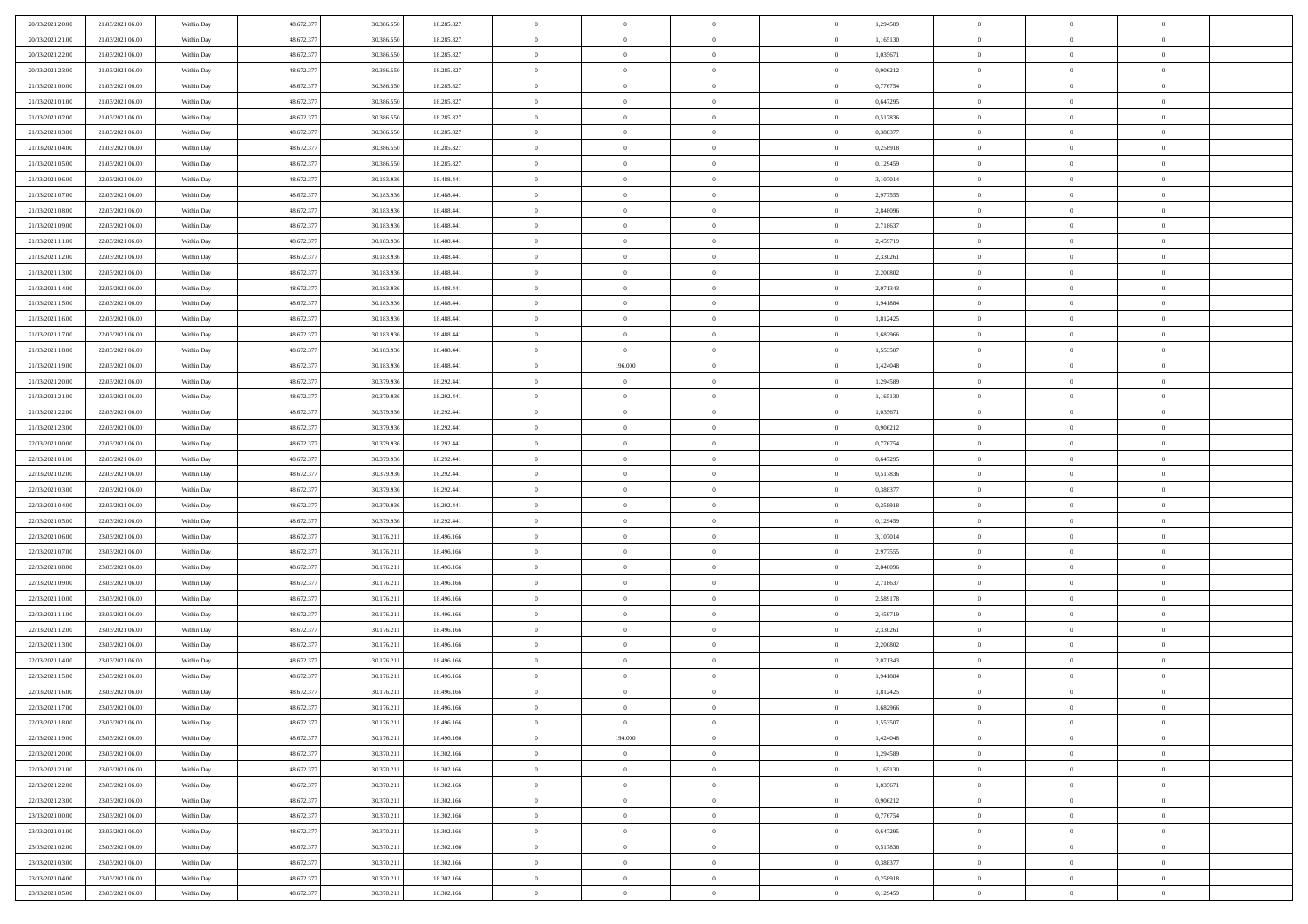| 23/03/2021 06:00                     | 24/03/2021 06:00 | Within Day               | 48.672.377 | 30.139.025 | 18.533.352               | $\bf{0}$       | $\bf{0}$       | $\theta$       |          | 3,107014             | $\bf{0}$       | $\overline{0}$ | $\,0\,$        |  |
|--------------------------------------|------------------|--------------------------|------------|------------|--------------------------|----------------|----------------|----------------|----------|----------------------|----------------|----------------|----------------|--|
| 23/03/2021 07:00                     | 24/03/2021 06:00 | Within Day               | 48.672.377 | 30.139.025 | 18.533.352               | $\overline{0}$ | $\overline{0}$ | $\overline{0}$ |          | 2,977555             | $\overline{0}$ | $\overline{0}$ | $\theta$       |  |
| 23/03/2021 08:00                     | 24/03/2021 06:00 | Within Dav               | 48.672.377 | 30.139.025 | 18.533.352               | $\mathbf{0}$   | $\overline{0}$ | $\overline{0}$ |          | 2,848096             | $\mathbf{0}$   | $\overline{0}$ | $\overline{0}$ |  |
| 23/03/2021 09:00                     | 24/03/2021 06:00 | Within Day               | 48.672.377 | 30.139.025 | 18.533.352               | $\bf{0}$       | $\overline{0}$ | $\bf{0}$       |          | 2,718637             | $\bf{0}$       | $\overline{0}$ | $\bf{0}$       |  |
| 23/03/2021 10:00                     | 24/03/2021 06:00 | Within Day               | 48.672.377 | 30.139.025 | 18.533.352               | $\bf{0}$       | $\bf{0}$       | $\overline{0}$ |          | 2,589178             | $\bf{0}$       | $\bf{0}$       | $\,0\,$        |  |
| 23/03/2021 11:00                     | 24/03/2021 06:00 | Within Dav               | 48.672.377 | 30.139.025 | 18.533.352               | $\overline{0}$ | $\overline{0}$ | $\overline{0}$ |          | 2,459719             | $\mathbf{0}$   | $\overline{0}$ | $\overline{0}$ |  |
|                                      |                  |                          |            |            |                          |                |                |                |          |                      |                |                |                |  |
| 23/03/2021 12:00                     | 24/03/2021 06:00 | Within Day               | 48.672.377 | 30.139.025 | 18.533.352               | $\bf{0}$       | $\bf{0}$       | $\overline{0}$ |          | 2,330261             | $\bf{0}$       | $\overline{0}$ | $\,0\,$        |  |
| 23/03/2021 13:00                     | 24/03/2021 06:00 | Within Day               | 48.672.377 | 30.139.025 | 18.533.352               | $\overline{0}$ | $\overline{0}$ | $\overline{0}$ |          | 2,200802             | $\,$ 0 $\,$    | $\overline{0}$ | $\overline{0}$ |  |
| 23/03/2021 14:00                     | 24/03/2021 06:00 | Within Day               | 48.672.377 | 30.139.025 | 18.533.352               | $\mathbf{0}$   | $\overline{0}$ | $\overline{0}$ |          | 2,071343             | $\mathbf{0}$   | $\overline{0}$ | $\overline{0}$ |  |
| 23/03/2021 15:00                     | 24/03/2021 06:00 | Within Day               | 48.672.377 | 30.139.025 | 18.533.352               | $\bf{0}$       | $\bf{0}$       | $\overline{0}$ |          | 1,941884             | $\bf{0}$       | $\overline{0}$ | $\,0\,$        |  |
| 23/03/2021 16:00                     | 24/03/2021 06:00 | Within Day               | 48.672.377 | 30.139.025 | 18.533.352               | $\bf{0}$       | $\overline{0}$ | $\overline{0}$ |          | 1,812425             | $\bf{0}$       | $\overline{0}$ | $\theta$       |  |
| 23/03/2021 17:00                     | 24/03/2021 06:00 | Within Dav               | 48.672.377 | 30.139.025 | 18.533.352               | $\mathbf{0}$   | 160.000        | $\overline{0}$ |          | 1,682966             | $\mathbf{0}$   | $\overline{0}$ | $\overline{0}$ |  |
| 23/03/2021 18:00                     | 24/03/2021 06:00 | Within Day               | 48.672.377 | 30.299.025 | 18.373.352               | $\bf{0}$       | $\overline{0}$ | $\bf{0}$       |          | 1,553507             | $\bf{0}$       | $\overline{0}$ | $\bf{0}$       |  |
| 23/03/2021 19:00                     | 24/03/2021 06:00 | Within Day               | 48.672.377 | 30.299.025 | 18.373.352               | $\bf{0}$       | $\overline{0}$ | $\overline{0}$ |          | 1,424048             | $\bf{0}$       | $\theta$       | $\,0\,$        |  |
| 23/03/2021 20:00                     | 24/03/2021 06:00 | Within Dav               | 48.672.377 | 30.299.025 | 18.373.352               | $\overline{0}$ | $\overline{0}$ | $\overline{0}$ |          | 1,294589             | $\mathbf{0}$   | $\overline{0}$ | $\overline{0}$ |  |
| 23/03/2021 21:00                     | 24/03/2021 06:00 | Within Day               | 48.672.377 | 30.299.025 | 18.373.352               | $\bf{0}$       | $\bf{0}$       | $\overline{0}$ |          | 1,165130             | $\bf{0}$       | $\overline{0}$ | $\bf{0}$       |  |
| 23/03/2021 22:00                     | 24/03/2021 06:00 | Within Day               | 48.672.377 | 30.299.025 | 18.373.352               | $\overline{0}$ | $\overline{0}$ | $\overline{0}$ |          | 1,035671             | $\bf{0}$       | $\overline{0}$ | $\theta$       |  |
| 23/03/2021 23:00                     | 24/03/2021 06:00 | Within Day               | 48.672.377 | 30.299.025 | 18.373.352               | $\mathbf{0}$   | $\overline{0}$ | $\overline{0}$ |          | 0,906212             | $\mathbf{0}$   | $\overline{0}$ | $\overline{0}$ |  |
| 24/03/2021 00:00                     | 24/03/2021 06:00 | Within Day               | 48.672.377 | 30.299.025 | 18.373.352               | $\bf{0}$       | $\bf{0}$       | $\overline{0}$ |          | 0,776754             | $\bf{0}$       | $\overline{0}$ | $\,0\,$        |  |
| 24/03/2021 01:00                     | 24/03/2021 06:00 | Within Day               | 48.672.377 | 30.299.025 | 18.373.352               | $\bf{0}$       | $\overline{0}$ | $\overline{0}$ |          | 0,647295             | $\bf{0}$       | $\overline{0}$ | $\overline{0}$ |  |
| 24/03/2021 02:00                     | 24/03/2021 06:00 | Within Dav               | 48.672.377 | 30.299.025 | 18.373.352               | $\mathbf{0}$   | $\overline{0}$ | $\overline{0}$ |          | 0,517836             | $\mathbf{0}$   | $\overline{0}$ | $\overline{0}$ |  |
| 24/03/2021 03:00                     | 24/03/2021 06:00 | Within Day               | 48.672.377 | 30.299.025 | 18.373.352               | $\bf{0}$       | $\overline{0}$ | $\overline{0}$ |          | 0,388377             | $\bf{0}$       | $\overline{0}$ | $\bf{0}$       |  |
| 24/03/2021 04:00                     | 24/03/2021 06:00 | Within Day               | 48.672.377 | 30.299.025 | 18.373.352               | $\bf{0}$       | $\overline{0}$ | $\overline{0}$ |          | 0,258918             | $\bf{0}$       | $\bf{0}$       | $\,0\,$        |  |
| 24/03/2021 05:00                     | 24/03/2021 06:00 | Within Dav               | 48.672.377 | 30.299.025 | 18.373.352               | $\mathbf{0}$   | $\overline{0}$ | $\overline{0}$ |          | 0,129459             | $\mathbf{0}$   | $\overline{0}$ | $\overline{0}$ |  |
| 24/03/2021 06:00                     | 25/03/2021 06:00 | Within Day               | 48.672.377 | 30.158.015 | 18.514.362               | $\bf{0}$       | $\overline{0}$ | $\overline{0}$ |          | 3,107014             | $\bf{0}$       | $\overline{0}$ | $\,0\,$        |  |
| 24/03/2021 07:00                     | 25/03/2021 06:00 | Within Day               | 48.672.377 | 30.158.015 | 18.514.362               | $\overline{0}$ | $\overline{0}$ | $\overline{0}$ |          | 2,977555             | $\bf{0}$       | $\overline{0}$ | $\overline{0}$ |  |
| 24/03/2021 08:00                     | 25/03/2021 06:00 | Within Dav               | 48.672.377 | 30.158.015 | 18.514.362               | $\mathbf{0}$   | $\overline{0}$ | $\overline{0}$ |          | 2,848096             | $\mathbf{0}$   | $\overline{0}$ | $\overline{0}$ |  |
| 24/03/2021 09:00                     | 25/03/2021 06:00 | Within Day               | 48.672.377 | 30.158.015 | 18.514.362               | $\bf{0}$       | $\overline{0}$ | $\overline{0}$ |          | 2,718637             | $\bf{0}$       | $\overline{0}$ | $\,0\,$        |  |
| 24/03/2021 10:00                     | 25/03/2021 06:00 | Within Day               | 48.672.377 | 30.158.015 | 18.514.362               | $\bf{0}$       | $\overline{0}$ | $\overline{0}$ |          | 2,589178             | $\bf{0}$       | $\bf{0}$       | $\overline{0}$ |  |
| 24/03/2021 11:00                     | 25/03/2021 06:00 | Within Dav               | 48.672.377 | 30.158.015 | 18.514.362               | $\mathbf{0}$   | $\overline{0}$ | $\overline{0}$ |          | 2,459719             | $\mathbf{0}$   | $\overline{0}$ | $\overline{0}$ |  |
| 24/03/2021 12:00                     | 25/03/2021 06:00 |                          | 48.672.377 | 30.158.015 | 18.514.362               | $\bf{0}$       | $\overline{0}$ | $\overline{0}$ |          | 2,330261             | $\,$ 0         | $\overline{0}$ | $\theta$       |  |
|                                      | 25/03/2021 06:00 | Within Day               | 48.672.377 | 30.158.015 |                          | $\bf{0}$       | $\overline{0}$ | $\overline{0}$ |          |                      | $\bf{0}$       | $\bf{0}$       | $\overline{0}$ |  |
| 24/03/2021 13:00<br>24/03/2021 14:00 | 25/03/2021 06:00 | Within Day<br>Within Dav | 48.672.377 | 30.158.015 | 18.514.362<br>18.514.362 | $\overline{0}$ | 133.500        | $\overline{0}$ |          | 2,200802<br>2,071343 | $\mathbf{0}$   | $\overline{0}$ | $\overline{0}$ |  |
|                                      |                  |                          |            |            |                          | $\bf{0}$       |                |                |          |                      |                |                | $\theta$       |  |
| 24/03/2021 15:00                     | 25/03/2021 06:00 | Within Day               | 48.672.377 | 30.291.515 | 18.380.862               |                | $\overline{0}$ | $\overline{0}$ |          | 1,941884             | $\,$ 0         | $\overline{0}$ |                |  |
| 24/03/2021 16:00                     | 25/03/2021 06:00 | Within Day               | 48.672.377 | 30.291.515 | 18.380.862               | $\bf{0}$       | $\overline{0}$ | $\overline{0}$ |          | 1,812425             | $\bf{0}$       | $\overline{0}$ | $\overline{0}$ |  |
| 24/03/2021 17:00                     | 25/03/2021 06:00 | Within Day               | 48.672.377 | 30.291.515 | 18.380.862               | $\mathbf{0}$   | $\overline{0}$ | $\overline{0}$ |          | 1,682966             | $\mathbf{0}$   | $\overline{0}$ | $\overline{0}$ |  |
| 24/03/2021 18:00                     | 25/03/2021 06:00 | Within Day               | 48.672.377 | 30.291.515 | 18.380.862               | $\bf{0}$       | $\overline{0}$ | $\overline{0}$ |          | 1,553507             | $\,$ 0         | $\overline{0}$ | $\theta$       |  |
| 24/03/2021 19:00                     | 25/03/2021 06:00 | Within Day               | 48.672.377 | 30.291.515 | 18.380.862               | $\bf{0}$       | 2.000          | $\overline{0}$ |          | 1,424048             | $\bf{0}$       | $\bf{0}$       | $\overline{0}$ |  |
| 24/03/2021 20:00                     | 25/03/2021 06:00 | Within Dav               | 48.672.377 | 30.293.515 | 18.378.862               | $\mathbf{0}$   | 7.918          | $\overline{0}$ |          | 1,294589             | $\mathbf{0}$   | $\overline{0}$ | $\overline{0}$ |  |
| 24/03/2021 21:00                     | 25/03/2021 06:00 | Within Day               | 48.672.377 | 30.301.433 | 18.370.944               | $\,0\,$        | $\overline{0}$ | $\overline{0}$ |          | 1,165130             | $\,$ 0         | $\overline{0}$ | $\theta$       |  |
| 24/03/2021 22:00                     | 25/03/2021 06:00 | Within Day               | 48.672.377 | 30.301.433 | 18.370.944               | $\bf{0}$       | $\overline{0}$ | $\overline{0}$ |          | 1,035671             | $\bf{0}$       | $\overline{0}$ | $\overline{0}$ |  |
| 24/03/2021 23:00                     | 25/03/2021 06:00 | Within Dav               | 48.672.377 | 30.301.433 | 18.370.944               | $\mathbf{0}$   | $\overline{0}$ | $\overline{0}$ |          | 0,906212             | $\mathbf{0}$   | $\overline{0}$ | $\overline{0}$ |  |
| 25/03/2021 00:00                     | 25/03/2021 06:00 | Within Day               | 48.672.377 | 30.301.433 | 18.370.944               | $\bf{0}$       | $\overline{0}$ | $\overline{0}$ |          | 0,776754             | $\,$ 0         | $\overline{0}$ | $\theta$       |  |
| 25/03/2021 01:00                     | 25/03/2021 06:00 | Within Day               | 48.672.377 | 30.301.433 | 18.370.944               | $\bf{0}$       | $\overline{0}$ | $\overline{0}$ |          | 0,647295             | $\,$ 0 $\,$    | $\overline{0}$ | $\overline{0}$ |  |
| 25/03/2021 02:00                     | 25/03/2021 06:00 | Within Day               | 48.672.377 | 30.301.433 | 18.370.944               | $\bf{0}$       | $\overline{0}$ |                |          | 0,517836             | $\overline{0}$ | $\theta$       | $\theta$       |  |
| 25/03/2021 03:00                     | 25/03/2021 06:00 | Within Day               | 48.672.377 | 30.301.433 | 18.370.944               | $\,0\,$        | $\overline{0}$ | $\overline{0}$ |          | 0,388377             | $\,$ 0 $\,$    | $\bf{0}$       | $\theta$       |  |
| 25/03/2021 04:00                     | 25/03/2021 06:00 | Within Day               | 48.672.377 | 30.301.433 | 18.370.944               | $\overline{0}$ | $\overline{0}$ | $\overline{0}$ |          | 0,258918             | $\overline{0}$ | $\overline{0}$ | $\overline{0}$ |  |
| 25/03/2021 05:00                     | 25/03/2021 06:00 | Within Day               | 48.672.377 | 30.301.433 | 18.370.944               | $\bf{0}$       | $\overline{0}$ | $\overline{0}$ |          | 0,129459             | $\overline{0}$ | $\bf{0}$       | $\mathbf{0}$   |  |
| 25/03/2021 06:00                     | 26/03/2021 06:00 | Within Day               | 48.672.377 | 30.131.679 | 18.540.698               | $\bf{0}$       | $\overline{0}$ | $\overline{0}$ | $\theta$ | 3,107014             | $\mathbf{0}$   | $\bf{0}$       | $\,$ 0 $\,$    |  |
| 25/03/2021 07:00                     | 26/03/2021 06:00 | Within Day               | 48.672.377 | 30.131.679 | 18.540.698               | $\bf{0}$       | $\overline{0}$ | $\overline{0}$ |          | 2,977555             | $\,$ 0 $\,$    | $\overline{0}$ | $\overline{0}$ |  |
| 25/03/2021 08:00                     | 26/03/2021 06:00 | Within Day               | 48.672.377 | 30.131.679 | 18.540.698               | $\bf{0}$       | $\overline{0}$ | $\overline{0}$ |          | 2,848096             | $\mathbf{0}$   | $\overline{0}$ | $\overline{0}$ |  |
| 25/03/2021 09:00                     | 26/03/2021 06:00 | Within Day               | 48.672.377 | 30.131.679 | 18.540.698               | $\,0\,$        | $\overline{0}$ | $\overline{0}$ | $\theta$ | 2,718637             | $\,$ 0 $\,$    | $\overline{0}$ | $\overline{0}$ |  |
| 25/03/2021 10:00                     | 26/03/2021 06:00 | Within Day               | 48.672.377 | 30.131.679 | 18.540.698               | $\bf{0}$       | $\overline{0}$ | $\overline{0}$ |          | 2,589178             | $\overline{0}$ | $\overline{0}$ | $\overline{0}$ |  |
| 25/03/2021 11:00                     | 26/03/2021 06:00 | Within Day               | 48.672.377 | 30.131.679 | 18.540.698               | $\bf{0}$       | $\overline{0}$ | $\overline{0}$ |          | 2,459719             | $\mathbf{0}$   | $\overline{0}$ | $\overline{0}$ |  |
| 25/03/2021 12:00                     | 26/03/2021 06:00 | Within Day               | 48.672.377 | 30.131.679 | 18.540.698               | $\,0\,$        | $\overline{0}$ | $\overline{0}$ |          | 2,330261             | $\,$ 0 $\,$    | $\mathbf{0}$   | $\overline{0}$ |  |
| 25/03/2021 13:00                     | 26/03/2021 06:00 | Within Day               | 48.672.377 | 30.131.679 | 18.540.698               | $\bf{0}$       | $\bf{0}$       | $\overline{0}$ |          | 2,200802             | $\bf{0}$       | $\mathbf{0}$   | $\overline{0}$ |  |
| 25/03/2021 14:00                     | 26/03/2021 06:00 | Within Day               | 48.672.377 | 30.131.679 | 18.540.698               | $\bf{0}$       | $\overline{0}$ | $\overline{0}$ |          | 2,071343             | $\mathbf{0}$   | $\overline{0}$ | $\overline{0}$ |  |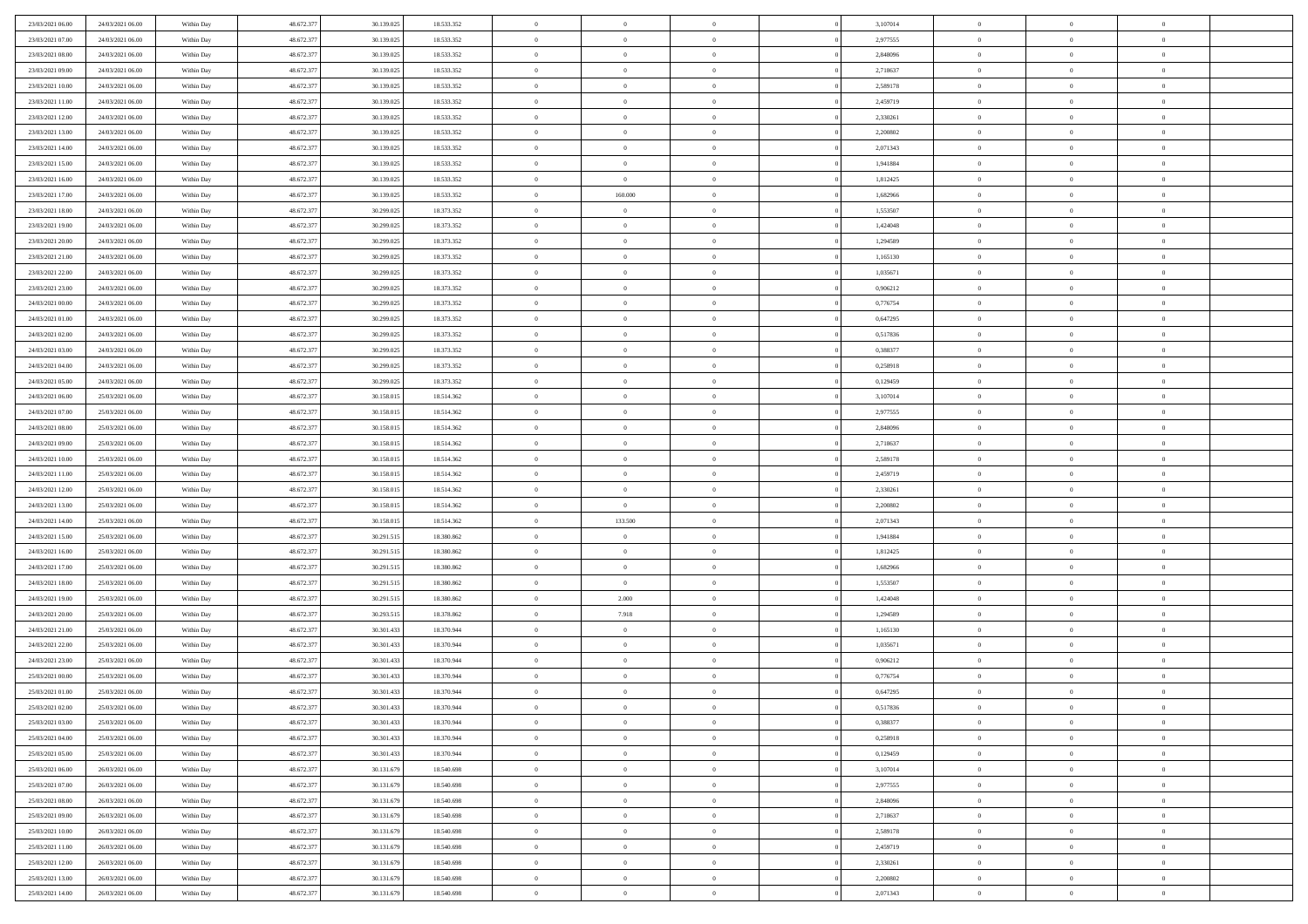| 25/03/2021 15:00                     | 26/03/2021 06:00                     | Within Day | 48.672.377 | 30.131.679 | 18.540.698 | $\,$ 0         | $\bf{0}$       | $\overline{0}$ |          | 1,941884 | $\bf{0}$       | $\overline{0}$ | $\,0\,$        |  |
|--------------------------------------|--------------------------------------|------------|------------|------------|------------|----------------|----------------|----------------|----------|----------|----------------|----------------|----------------|--|
| 25/03/2021 16:00                     | 26/03/2021 06:00                     | Within Day | 48.672.377 | 30.131.679 | 18.540.698 | $\overline{0}$ | $\overline{0}$ | $\overline{0}$ |          | 1,812425 | $\overline{0}$ | $\overline{0}$ | $\theta$       |  |
| 25/03/2021 17:00                     | 26/03/2021 06:00                     | Within Dav | 48.672.377 | 30.131.679 | 18.540.698 | $\mathbf{0}$   | $\overline{0}$ | $\overline{0}$ |          | 1,682966 | $\mathbf{0}$   | $\overline{0}$ | $\overline{0}$ |  |
| 25/03/2021 18:00                     | 26/03/2021 06:00                     | Within Day | 48.672.377 | 30.131.679 | 18.540.698 | $\bf{0}$       | $\overline{0}$ | $\bf{0}$       |          | 1,553507 | $\bf{0}$       | $\overline{0}$ | $\bf{0}$       |  |
| 25/03/2021 19:00                     | 26/03/2021 06:00                     | Within Day | 48.672.377 | 30.131.679 | 18.540.698 | $\bf{0}$       | 191.000        | $\overline{0}$ |          | 1,424048 | $\bf{0}$       | $\bf{0}$       | $\,0\,$        |  |
| 25/03/2021 20:00                     | 26/03/2021 06:00                     | Within Dav | 48.672.377 | 30.322.679 | 18.349.698 | $\mathbf{0}$   | $\overline{0}$ | $\overline{0}$ |          | 1,294589 | $\mathbf{0}$   | $\overline{0}$ | $\overline{0}$ |  |
| 25/03/2021 21:00                     | 26/03/2021 06:00                     | Within Day | 48.672.377 | 30.322.679 | 18.349.698 | $\bf{0}$       | $\bf{0}$       | $\overline{0}$ |          | 1,165130 | $\bf{0}$       | $\overline{0}$ | $\,0\,$        |  |
| 25/03/2021 22:00                     | 26/03/2021 06:00                     | Within Day | 48.672.377 | 30.322.679 | 18.349.698 | $\overline{0}$ | $\overline{0}$ | $\overline{0}$ |          | 1,035671 | $\,$ 0 $\,$    | $\overline{0}$ | $\theta$       |  |
| 25/03/2021 23:00                     | 26/03/2021 06:00                     | Within Dav | 48.672.377 | 30.322.679 | 18.349.698 | $\mathbf{0}$   | $\overline{0}$ | $\overline{0}$ |          | 0,906212 | $\mathbf{0}$   | $\overline{0}$ | $\overline{0}$ |  |
| 26/03/2021 00:00                     | 26/03/2021 06:00                     |            | 48.672.377 |            | 18.349.698 | $\bf{0}$       | $\bf{0}$       | $\overline{0}$ |          | 0,776754 | $\bf{0}$       | $\overline{0}$ | $\,0\,$        |  |
|                                      |                                      | Within Day | 48.672.377 | 30.322.679 |            | $\bf{0}$       | $\overline{0}$ | $\overline{0}$ |          |          | $\bf{0}$       | $\overline{0}$ | $\theta$       |  |
| 26/03/2021 01:00<br>26/03/2021 02:00 | 26/03/2021 06:00<br>26/03/2021 06:00 | Within Day |            | 30.322.679 | 18.349.698 | $\mathbf{0}$   |                |                |          | 0,647295 | $\mathbf{0}$   |                | $\overline{0}$ |  |
|                                      |                                      | Within Dav | 48.672.377 | 30.322.679 | 18.349.698 |                | $\overline{0}$ | $\overline{0}$ |          | 0,517836 |                | $\overline{0}$ |                |  |
| 26/03/2021 03:00                     | 26/03/2021 06:00                     | Within Day | 48.672.377 | 30.322.679 | 18.349.698 | $\bf{0}$       | $\overline{0}$ | $\bf{0}$       |          | 0,388377 | $\bf{0}$       | $\overline{0}$ | $\bf{0}$       |  |
| 26/03/2021 04:00                     | 26/03/2021 06:00                     | Within Day | 48.672.377 | 30.322.679 | 18.349.698 | $\bf{0}$       | $\overline{0}$ | $\overline{0}$ |          | 0,258918 | $\bf{0}$       | $\mathbf{0}$   | $\,0\,$        |  |
| 26/03/2021 05:00                     | 26/03/2021 06:00                     | Within Dav | 48.672.377 | 30.322.679 | 18.349.698 | $\overline{0}$ | $\overline{0}$ | $\overline{0}$ |          | 0,129459 | $\mathbf{0}$   | $\overline{0}$ | $\overline{0}$ |  |
| 26/03/2021 06:00                     | 27/03/2021 06:00                     | Within Day | 48.672.377 | 30.230.043 | 18.442.334 | $\bf{0}$       | $\overline{0}$ | $\overline{0}$ |          | 3,107014 | $\bf{0}$       | $\overline{0}$ | $\bf{0}$       |  |
| 26/03/2021 07:00                     | 27/03/2021 06:00                     | Within Day | 48.672.377 | 30.230.043 | 18.442.334 | $\overline{0}$ | $\overline{0}$ | $\overline{0}$ |          | 2,977555 | $\bf{0}$       | $\overline{0}$ | $\theta$       |  |
| 26/03/2021 08:00                     | 27/03/2021 06:00                     | Within Day | 48.672.377 | 30.230.043 | 18.442.334 | $\mathbf{0}$   | $\overline{0}$ | $\overline{0}$ |          | 2,848096 | $\mathbf{0}$   | $\overline{0}$ | $\overline{0}$ |  |
| 26/03/2021 09:00                     | 27/03/2021 06:00                     | Within Day | 48.672.377 | 30.230.043 | 18.442.334 | $\bf{0}$       | $\overline{0}$ | $\overline{0}$ |          | 2,718637 | $\bf{0}$       | $\overline{0}$ | $\,0\,$        |  |
| 26/03/2021 10:00                     | 27/03/2021 06:00                     | Within Day | 48.672.377 | 30.230.043 | 18.442.334 | $\bf{0}$       | $\overline{0}$ | $\overline{0}$ |          | 2,589178 | $\bf{0}$       | $\overline{0}$ | $\overline{0}$ |  |
| 26/03/2021 11:00                     | 27/03/2021 06:00                     | Within Dav | 48.672.377 | 30.230.043 | 18.442.334 | $\mathbf{0}$   | $\overline{0}$ | $\overline{0}$ |          | 2,459719 | $\mathbf{0}$   | $\overline{0}$ | $\overline{0}$ |  |
| 26/03/2021 12:00                     | 27/03/2021 06:00                     | Within Day | 48.672.377 | 30.230.043 | 18.442.334 | $\bf{0}$       | $\overline{0}$ | $\bf{0}$       |          | 2,330261 | $\bf{0}$       | $\overline{0}$ | $\bf{0}$       |  |
| 26/03/2021 13:00                     | 27/03/2021 06:00                     | Within Day | 48.672.377 | 30.230.043 | 18.442.334 | $\bf{0}$       | $\overline{0}$ | $\overline{0}$ |          | 2,200802 | $\bf{0}$       | $\overline{0}$ | $\,0\,$        |  |
| 26/03/2021 14:00                     | 27/03/2021 06:00                     | Within Dav | 48.672.377 | 30.230.043 | 18.442.334 | $\mathbf{0}$   | $\overline{0}$ | $\overline{0}$ |          | 2,071343 | $\mathbf{0}$   | $\overline{0}$ | $\overline{0}$ |  |
| 26/03/2021 15:00                     | 27/03/2021 06:00                     | Within Day | 48.672.377 | 30.230.043 | 18.442.334 | $\bf{0}$       | $\overline{0}$ | $\overline{0}$ |          | 1,941884 | $\bf{0}$       | $\overline{0}$ | $\,0\,$        |  |
| 26/03/2021 16:00                     | 27/03/2021 06:00                     | Within Day | 48.672.377 | 30.230.043 | 18.442.334 | $\overline{0}$ | 158,000        | $\overline{0}$ |          | 1,812425 | $\bf{0}$       | $\mathbf{0}$   | $\overline{0}$ |  |
| 26/03/2021 17:00                     | 27/03/2021 06:00                     | Within Dav | 48.672.377 | 30.388.043 | 18.284.334 | $\mathbf{0}$   | 178.089        | $\overline{0}$ |          | 1,682966 | $\mathbf{0}$   | $\overline{0}$ | $\overline{0}$ |  |
| 26/03/2021 18:00                     | 27/03/2021 06:00                     | Within Day | 48.672.377 | 30.566.132 | 18.106.245 | $\bf{0}$       | $\overline{0}$ | $\overline{0}$ |          | 1,553507 | $\bf{0}$       | $\overline{0}$ | $\,0\,$        |  |
| 26/03/2021 19:00                     | 27/03/2021 06:00                     | Within Day | 48.672.377 | 30.566.132 | 18.106.245 | $\bf{0}$       | $\overline{0}$ | $\overline{0}$ |          | 1,424048 | $\bf{0}$       | $\overline{0}$ | $\overline{0}$ |  |
| 26/03/2021 20:00                     | 27/03/2021 06:00                     | Within Dav | 48.672.377 | 30.566.132 | 18.106.245 | $\mathbf{0}$   | $\overline{0}$ | $\overline{0}$ |          | 1,294589 | $\mathbf{0}$   | $\overline{0}$ | $\overline{0}$ |  |
| 26/03/2021 21:00                     | 27/03/2021 06:00                     | Within Day | 48.672.377 | 30.566.132 | 18.106.245 | $\bf{0}$       | $\overline{0}$ | $\theta$       |          | 1,165130 | $\,$ 0         | $\overline{0}$ | $\theta$       |  |
| 26/03/2021 22:00                     | 27/03/2021 06:00                     | Within Day | 48.672.377 | 30.566.132 | 18.106.245 | $\bf{0}$       | $\overline{0}$ | $\overline{0}$ |          | 1,035671 | $\bf{0}$       | $\overline{0}$ | $\overline{0}$ |  |
| 26/03/2021 23:00                     | 27/03/2021 06:00                     | Within Dav | 48.672.377 | 30.566.132 | 18.106.245 | $\overline{0}$ | $\overline{0}$ | $\overline{0}$ |          | 0,906212 | $\mathbf{0}$   | $\overline{0}$ | $\overline{0}$ |  |
| 27/03/2021 00:00                     | 27/03/2021 06:00                     | Within Day | 48.672.377 | 30.566.132 | 18.106.245 | $\bf{0}$       | $\overline{0}$ | $\theta$       |          | 0,776754 | $\,$ 0         | $\overline{0}$ | $\theta$       |  |
| 27/03/2021 01:00                     | 27/03/2021 06:00                     | Within Day | 48.672.377 | 30.566.132 | 18.106.245 | $\bf{0}$       | $\overline{0}$ | $\overline{0}$ |          | 0,647295 | $\bf{0}$       | $\overline{0}$ | $\overline{0}$ |  |
| 27/03/2021 02:00                     | 27/03/2021 06:00                     | Within Day | 48.672.377 | 30.566.132 | 18.106.245 | $\mathbf{0}$   | $\overline{0}$ | $\overline{0}$ |          | 0,517836 | $\mathbf{0}$   | $\overline{0}$ | $\overline{0}$ |  |
| 27/03/2021 03:00                     | 27/03/2021 06:00                     | Within Day | 48.672.377 | 30.566.132 | 18.106.245 | $\bf{0}$       | $\overline{0}$ | $\theta$       |          | 0,388377 | $\,$ 0         | $\overline{0}$ | $\theta$       |  |
| 27/03/2021 04:00                     | 27/03/2021 06:00                     | Within Day | 48.672.377 | 30.566.132 | 18.106.245 | $\bf{0}$       | $\overline{0}$ | $\overline{0}$ |          | 0,258918 | $\bf{0}$       | $\overline{0}$ | $\bf{0}$       |  |
| 27/03/2021 05:00                     | 27/03/2021 06:00                     | Within Dav | 48.672.377 | 30.566.132 | 18.106.245 | $\mathbf{0}$   | $\overline{0}$ | $\overline{0}$ |          | 0,129459 | $\mathbf{0}$   | $\overline{0}$ | $\overline{0}$ |  |
| 27/03/2021 06:00                     | 28/03/2021 06:00                     | Within Day | 50.788.568 | 31.817.312 | 18.971.255 | $\,0\,$        | $\overline{0}$ | $\theta$       |          | 3,107014 | $\,$ 0         | $\overline{0}$ | $\theta$       |  |
| 27/03/2021 07:00                     | 28/03/2021 06:00                     | Within Day | 50.788.568 | 31.817.312 | 18.971.255 | $\bf{0}$       | $\overline{0}$ | $\overline{0}$ |          | 2,971926 | $\bf{0}$       | $\overline{0}$ | $\bf{0}$       |  |
| 27/03/2021 08:00                     | 28/03/2021 06:00                     | Within Dav | 50.788.568 | 31.817.312 | 18.971.255 | $\mathbf{0}$   | $\overline{0}$ | $\overline{0}$ |          | 2,836839 | $\mathbf{0}$   | $\overline{0}$ | $\overline{0}$ |  |
| 27/03/2021 09:00                     | 28/03/2021 06:00                     | Within Day | 50.788.568 | 31.817.312 | 18.971.255 | $\bf{0}$       | $\overline{0}$ | $\theta$       |          | 2,701751 | $\,$ 0         | $\overline{0}$ | $\theta$       |  |
| 27/03/2021 10:00                     | 28/03/2021 06:00                     | Within Day | 50.788.568 | 31.817.312 | 18.971.255 | $\bf{0}$       | $\overline{0}$ | $\overline{0}$ |          | 2,566664 | $\,$ 0 $\,$    | $\overline{0}$ | $\bf{0}$       |  |
| 27/03/2021 11:00                     | 28/03/2021 06:00                     | Within Day | 50.788.568 | 31.817.312 | 18.971.255 | $\bf{0}$       | $\overline{0}$ |                |          | 2,431576 | $\overline{0}$ | $\theta$       | $\theta$       |  |
| 27/03/2021 12:00                     | 28/03/2021 06:00                     | Within Day | 50.788.568 | 31.817.312 | 18.971.255 | $\,0\,$        | $\overline{0}$ | $\theta$       |          | 2,296489 | $\,$ 0 $\,$    | $\bf{0}$       | $\theta$       |  |
| 27/03/2021 13:00                     | 28/03/2021 06:00                     | Within Day | 50.788.568 | 31.817.312 | 18.971.255 | $\overline{0}$ | $\overline{0}$ | $\overline{0}$ |          | 2,161401 | $\overline{0}$ | $\overline{0}$ | $\overline{0}$ |  |
| 27/03/2021 14:00                     | 28/03/2021 06:00                     | Within Day | 50.788.568 | 31.817.312 | 18.971.255 | $\bf{0}$       | $\overline{0}$ | $\overline{0}$ |          | 2,026313 | $\overline{0}$ | $\bf{0}$       | $\overline{0}$ |  |
| 27/03/2021 15:00                     | 28/03/2021 06:00                     | Within Day | 50.788.568 | 31.817.312 | 18.971.255 | $\bf{0}$       | 10.734         | $\overline{0}$ | $\theta$ | 1,891226 | $\,$ 0 $\,$    | $\bf{0}$       | $\,$ 0 $\,$    |  |
| 27/03/2021 16:00                     | 28/03/2021 06:00                     | Within Day | 50.788.568 | 31.828.046 | 18.960.521 | $\bf{0}$       | $\overline{0}$ | $\overline{0}$ |          | 1,756138 | $\,$ 0 $\,$    | $\overline{0}$ | $\overline{0}$ |  |
| 27/03/2021 17:00                     | 28/03/2021 06:00                     | Within Day | 50.788.568 | 31.828.046 | 18.960.521 | $\bf{0}$       | $\overline{0}$ | $\overline{0}$ |          | 1,621051 | $\mathbf{0}$   | $\overline{0}$ | $\overline{0}$ |  |
|                                      |                                      |            |            |            |            |                |                |                |          |          |                |                |                |  |
| 27/03/2021 18:00                     | 28/03/2021 06:00                     | Within Day | 50.788.568 | 31.828.046 | 18.960.521 | $\,$ 0 $\,$    | $\overline{0}$ | $\overline{0}$ | $\theta$ | 1,485963 | $\,$ 0 $\,$    | $\mathbf{0}$   | $\overline{0}$ |  |
| 27/03/2021 19:00                     | 28/03/2021 06:00                     | Within Day | 50.788.568 | 31.828.046 | 18.960.521 | $\bf{0}$       | 238.715        | $\overline{0}$ |          | 1,350876 | $\overline{0}$ | $\overline{0}$ | $\overline{0}$ |  |
| 27/03/2021 20:00                     | 28/03/2021 06:00                     | Within Day | 50.788.568 | 32.066.761 | 18.721.806 | $\bf{0}$       | $\overline{0}$ | $\overline{0}$ |          | 1,215788 | $\overline{0}$ | $\bf{0}$       | $\overline{0}$ |  |
| 27/03/2021 21:00                     | 28/03/2021 06:00                     | Within Day | 50.788.568 | 32.066.761 | 18.721.806 | $\,0\,$        | $\overline{0}$ | $\overline{0}$ |          | 1,080701 | $\,$ 0 $\,$    | $\mathbf{0}$   | $\overline{0}$ |  |
| 27/03/2021 22.00                     | 28/03/2021 06:00                     | Within Day | 50.788.568 | 32.066.761 | 18.721.806 | $\overline{0}$ | $\bf{0}$       | $\overline{0}$ |          | 0.945613 | $\mathbf{0}$   | $\overline{0}$ | $\overline{0}$ |  |
| 27/03/2021 23:00                     | 28/03/2021 06:00                     | Within Day | 50.788.568 | 32.066.761 | 18.721.806 | $\overline{0}$ | $\overline{0}$ | $\overline{0}$ |          | 0,810525 | $\mathbf{0}$   | $\overline{0}$ | $\overline{0}$ |  |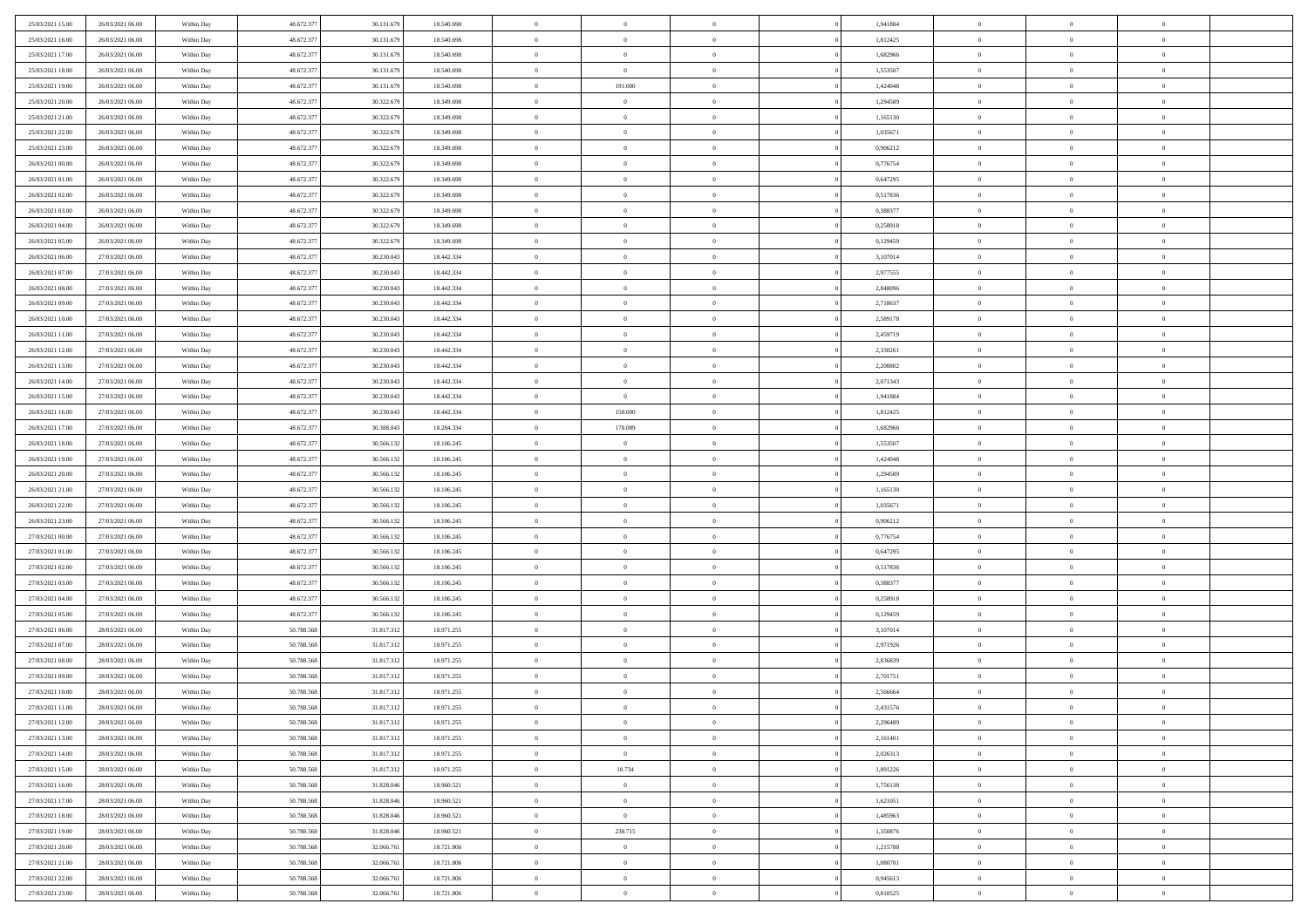| 28/03/2021 00:00 | 28/03/2021 06:00 | Within Day | 50.788.568 | 32.066.761 | 18.721.806 | $\bf{0}$       | $\bf{0}$       | $\theta$       |          | 0,675438 | $\bf{0}$       | $\overline{0}$ | $\,0\,$        |  |
|------------------|------------------|------------|------------|------------|------------|----------------|----------------|----------------|----------|----------|----------------|----------------|----------------|--|
| 28/03/2021 01:00 | 28/03/2021 06:00 | Within Day | 50.788.568 | 32.066.761 | 18.721.806 | $\overline{0}$ | $\overline{0}$ | $\overline{0}$ |          | 0.540350 | $\overline{0}$ | $\overline{0}$ | $\theta$       |  |
| 28/03/2021 03:00 | 28/03/2021 06:00 | Within Dav | 50.788.568 | 32.066.761 | 18.721.806 | $\mathbf{0}$   | $\overline{0}$ | $\overline{0}$ |          | 0,405263 | $\mathbf{0}$   | $\overline{0}$ | $\overline{0}$ |  |
| 28/03/2021 04:00 | 28/03/2021 06:00 | Within Day | 50.788.568 | 32.066.761 | 18.721.806 | $\bf{0}$       | $\overline{0}$ | $\bf{0}$       |          | 0,270175 | $\bf{0}$       | $\overline{0}$ | $\bf{0}$       |  |
| 28/03/2021 05:00 | 28/03/2021 06:00 | Within Day | 50.788.568 | 32.066.761 | 18.721.806 | $\bf{0}$       | $\overline{0}$ | $\overline{0}$ |          | 0,135088 | $\bf{0}$       | $\bf{0}$       | $\,0\,$        |  |
| 28/03/2021 06:00 | 29/03/2021 06:00 | Within Dav | 48.672.377 | 30.473.300 | 18.199.077 | $\mathbf{0}$   | $\overline{0}$ | $\overline{0}$ |          | 3,107014 | $\mathbf{0}$   | $\overline{0}$ | $\overline{0}$ |  |
|                  |                  |            |            |            |            | $\bf{0}$       |                | $\overline{0}$ |          |          | $\bf{0}$       | $\overline{0}$ | $\,0\,$        |  |
| 28/03/2021 07:00 | 29/03/2021 06:00 | Within Day | 48.672.377 | 30.473.300 | 18.199.077 |                | $\overline{0}$ |                |          | 2,977555 |                |                |                |  |
| 28/03/2021 08:00 | 29/03/2021 06:00 | Within Day | 48.672.377 | 30.473.300 | 18.199.077 | $\overline{0}$ | $\overline{0}$ | $\overline{0}$ |          | 2,848096 | $\,$ 0 $\,$    | $\overline{0}$ | $\theta$       |  |
| 28/03/2021 09:00 | 29/03/2021 06:00 | Within Dav | 48.672.377 | 30.473.300 | 18.199.077 | $\mathbf{0}$   | $\overline{0}$ | $\overline{0}$ |          | 2,718637 | $\mathbf{0}$   | $\overline{0}$ | $\overline{0}$ |  |
| 28/03/2021 10:00 | 29/03/2021 06:00 | Within Day | 48.672.377 | 30.473.300 | 18.199.077 | $\bf{0}$       | $\overline{0}$ | $\overline{0}$ |          | 2,589178 | $\bf{0}$       | $\overline{0}$ | $\,0\,$        |  |
| 28/03/2021 11:00 | 29/03/2021 06:00 | Within Day | 48.672.377 | 30.473.300 | 18.199.077 | $\overline{0}$ | $\overline{0}$ | $\overline{0}$ |          | 2,459719 | $\bf{0}$       | $\overline{0}$ | $\theta$       |  |
| 28/03/2021 12:00 | 29/03/2021 06:00 | Within Dav | 48.672.377 | 30.473.300 | 18.199.077 | $\mathbf{0}$   | $\overline{0}$ | $\overline{0}$ |          | 2,330261 | $\mathbf{0}$   | $\overline{0}$ | $\overline{0}$ |  |
| 28/03/2021 13:00 | 29/03/2021 06:00 | Within Day | 48.672.377 | 30.473.300 | 18.199.077 | $\bf{0}$       | $\overline{0}$ | $\bf{0}$       |          | 2,200802 | $\bf{0}$       | $\overline{0}$ | $\overline{0}$ |  |
| 28/03/2021 14:00 | 29/03/2021 06:00 | Within Day | 48.672.377 | 30.473.300 | 18.199.077 | $\bf{0}$       | $\overline{0}$ | $\overline{0}$ |          | 2,071343 | $\bf{0}$       | $\theta$       | $\,0\,$        |  |
| 28/03/2021 15:00 | 29/03/2021 06:00 | Within Dav | 48.672.377 | 30.473.300 | 18.199.077 | $\overline{0}$ | $\overline{0}$ | $\overline{0}$ |          | 1,941884 | $\mathbf{0}$   | $\overline{0}$ | $\overline{0}$ |  |
| 28/03/2021 16:00 | 29/03/2021 06:00 | Within Day | 48.672.377 | 30.473.300 | 18.199.077 | $\bf{0}$       | $\overline{0}$ | $\overline{0}$ |          | 1,812425 | $\bf{0}$       | $\overline{0}$ | $\bf{0}$       |  |
| 28/03/2021 17:00 | 29/03/2021 06:00 | Within Day | 48.672.377 | 30.473.300 | 18.199.077 | $\overline{0}$ | $\overline{0}$ | $\overline{0}$ |          | 1,682966 | $\bf{0}$       | $\overline{0}$ | $\theta$       |  |
| 28/03/2021 18:00 | 29/03/2021 06:00 | Within Day | 48.672.377 | 30.473.300 | 18.199.077 | $\mathbf{0}$   | $\overline{0}$ | $\overline{0}$ |          | 1,553507 | $\mathbf{0}$   | $\overline{0}$ | $\overline{0}$ |  |
| 28/03/2021 19:00 | 29/03/2021 06:00 | Within Day | 48.672.377 | 30.473.300 | 18.199.077 | $\bf{0}$       | $\overline{0}$ | $\overline{0}$ |          | 1,424048 | $\bf{0}$       | $\overline{0}$ | $\,0\,$        |  |
| 28/03/2021 20:00 | 29/03/2021 06:00 | Within Day | 48.672.377 | 30.473.300 | 18.199.077 | $\bf{0}$       | 242.103        | $\overline{0}$ |          | 1,294589 | $\bf{0}$       | $\overline{0}$ | $\overline{0}$ |  |
| 28/03/2021 21:00 | 29/03/2021 06:00 | Within Dav | 48.672.377 | 30.715.403 | 17.956.974 | $\mathbf{0}$   | $\overline{0}$ | $\overline{0}$ |          | 1,165130 | $\mathbf{0}$   | $\overline{0}$ | $\overline{0}$ |  |
| 28/03/2021 22:00 | 29/03/2021 06:00 | Within Day | 48.672.377 | 30.715.403 | 17.956.974 | $\bf{0}$       | $\overline{0}$ | $\bf{0}$       |          | 1,035671 | $\bf{0}$       | $\overline{0}$ | $\bf{0}$       |  |
| 28/03/2021 23:00 | 29/03/2021 06:00 | Within Day | 48.672.377 | 30.715.403 | 17.956.974 | $\bf{0}$       | $\overline{0}$ | $\overline{0}$ |          | 0,906212 | $\bf{0}$       | $\bf{0}$       | $\,0\,$        |  |
| 29/03/2021 00:00 | 29/03/2021 06:00 | Within Dav | 48.672.377 | 30.715.403 | 17.956.974 | $\mathbf{0}$   | $\overline{0}$ | $\overline{0}$ |          | 0,776754 | $\mathbf{0}$   | $\overline{0}$ | $\overline{0}$ |  |
| 29/03/2021 01:00 | 29/03/2021 06:00 | Within Day | 48.672.377 | 30.715.403 | 17.956.974 | $\bf{0}$       | $\overline{0}$ | $\overline{0}$ |          | 0,647295 | $\bf{0}$       | $\overline{0}$ | $\,0\,$        |  |
| 29/03/2021 02:00 | 29/03/2021 06:00 | Within Day | 48.672.377 | 30.715.403 | 17.956.974 | $\overline{0}$ | $\overline{0}$ | $\overline{0}$ |          | 0,517836 | $\bf{0}$       | $\overline{0}$ | $\overline{0}$ |  |
| 29/03/2021 03:00 | 29/03/2021 06:00 | Within Dav | 48.672.377 | 30.715.403 | 17.956.974 | $\mathbf{0}$   | $\overline{0}$ | $\overline{0}$ |          | 0,388377 | $\mathbf{0}$   | $\overline{0}$ | $\overline{0}$ |  |
| 29/03/2021 04:00 | 29/03/2021 06:00 |            | 48.672.377 | 30.715.403 | 17.956.974 | $\bf{0}$       | $\bf{0}$       | $\overline{0}$ |          | 0,258918 | $\bf{0}$       | $\overline{0}$ | $\,0\,$        |  |
|                  |                  | Within Day |            |            |            |                |                |                |          |          |                |                | $\overline{0}$ |  |
| 29/03/2021 05:00 | 29/03/2021 06:00 | Within Day | 48.672.377 | 30.715.403 | 17.956.974 | $\bf{0}$       | $\bf{0}$       | $\overline{0}$ |          | 0,129459 | $\bf{0}$       | $\bf{0}$       |                |  |
| 29/03/2021 06:00 | 30/03/2021 06:00 | Within Dav | 48.672.377 | 30.493.247 | 18.179.130 | $\mathbf{0}$   | $\overline{0}$ | $\overline{0}$ |          | 3,107014 | $\mathbf{0}$   | $\overline{0}$ | $\overline{0}$ |  |
| 29/03/2021 07:00 | 30/03/2021 06:00 | Within Day | 48.672.377 | 30.493.247 | 18.179.130 | $\bf{0}$       | $\overline{0}$ | $\theta$       |          | 2,977555 | $\,$ 0         | $\overline{0}$ | $\theta$       |  |
| 29/03/2021 08:00 | 30/03/2021 06:00 | Within Day | 48.672.377 | 30.493.247 | 18.179.130 | $\bf{0}$       | $\bf{0}$       | $\overline{0}$ |          | 2,848096 | $\bf{0}$       | $\bf{0}$       | $\bf{0}$       |  |
| 29/03/2021 09:00 | 30/03/2021 06:00 | Within Dav | 48.672.377 | 30.493.247 | 18.179.130 | $\mathbf{0}$   | $\overline{0}$ | $\overline{0}$ |          | 2,718637 | $\mathbf{0}$   | $\overline{0}$ | $\overline{0}$ |  |
| 29/03/2021 10:00 | 30/03/2021 06:00 | Within Day | 48.672.377 | 30.493.247 | 18.179.130 | $\bf{0}$       | $\overline{0}$ | $\theta$       |          | 2,589178 | $\,$ 0         | $\overline{0}$ | $\theta$       |  |
| 29/03/2021 11:00 | 30/03/2021 06:00 | Within Day | 48.672.377 | 30.493.247 | 18.179.130 | $\overline{0}$ | $\overline{0}$ | $\overline{0}$ |          | 2,459719 | $\bf{0}$       | $\overline{0}$ | $\overline{0}$ |  |
| 29/03/2021 12:00 | 30/03/2021 06:00 | Within Day | 48.672.377 | 30.493.247 | 18.179.130 | $\mathbf{0}$   | $\overline{0}$ | $\overline{0}$ |          | 2,330261 | $\mathbf{0}$   | $\overline{0}$ | $\overline{0}$ |  |
| 29/03/2021 13:00 | 30/03/2021 06:00 | Within Day | 48.672.377 | 30.493.247 | 18.179.130 | $\bf{0}$       | $\overline{0}$ | $\theta$       |          | 2,200802 | $\,$ 0         | $\overline{0}$ | $\theta$       |  |
| 29/03/2021 14:00 | 30/03/2021 06:00 | Within Day | 48.672.377 | 30.493.247 | 18.179.130 | $\bf{0}$       | $\overline{0}$ | $\overline{0}$ |          | 2,071343 | $\bf{0}$       | $\bf{0}$       | $\bf{0}$       |  |
| 29/03/2021 15:00 | 30/03/2021 06:00 | Within Dav | 48.672.377 | 30.493.247 | 18.179.130 | $\mathbf{0}$   | 162.000        | $\overline{0}$ |          | 1,941884 | $\mathbf{0}$   | $\overline{0}$ | $\overline{0}$ |  |
| 29/03/2021 16:00 | 30/03/2021 06:00 | Within Day | 48.672.377 | 30.655.247 | 18.017.130 | $\bf{0}$       | $\overline{0}$ | $\theta$       |          | 1,812425 | $\,$ 0         | $\overline{0}$ | $\theta$       |  |
| 29/03/2021 17:00 | 30/03/2021 06:00 | Within Day | 48.672.377 | 30.655.247 | 18.017.130 | $\bf{0}$       | $\overline{0}$ | $\overline{0}$ |          | 1,682966 | $\bf{0}$       | $\overline{0}$ | $\bf{0}$       |  |
| 29/03/2021 18:00 | 30/03/2021 06:00 | Within Dav | 48.672.377 | 30.655.247 | 18.017.130 | $\mathbf{0}$   | $\overline{0}$ | $\overline{0}$ |          | 1,553507 | $\mathbf{0}$   | $\overline{0}$ | $\overline{0}$ |  |
| 29/03/2021 19:00 | 30/03/2021 06:00 | Within Day | 48.672.377 | 30.655.247 | 18.017.130 | $\bf{0}$       | $\overline{0}$ | $\theta$       |          | 1,424048 | $\,$ 0         | $\overline{0}$ | $\theta$       |  |
| 29/03/2021 20:00 | 30/03/2021 06:00 | Within Day | 48.672.377 | 30.655.247 | 18.017.130 | $\bf{0}$       | $\overline{0}$ | $\overline{0}$ |          | 1,294589 | $\,$ 0 $\,$    | $\overline{0}$ | $\overline{0}$ |  |
| 29/03/2021 21:00 | 30/03/2021 06:00 | Within Day | 48.672.377 | 30.655.247 | 18.017.130 | $\bf{0}$       | $\overline{0}$ |                |          | 1,165130 | $\overline{0}$ | $\theta$       | $\theta$       |  |
| 29/03/2021 22:00 | 30/03/2021 06:00 | Within Day | 48.672.377 | 30.655.247 | 18.017.130 | $\,0\,$        | $\overline{0}$ | $\theta$       |          | 1,035671 | $\,$ 0 $\,$    | $\bf{0}$       | $\theta$       |  |
| 29/03/2021 23:00 | 30/03/2021 06:00 | Within Day | 48.672.377 | 30.655.247 | 18.017.130 | $\overline{0}$ | $\overline{0}$ | $\overline{0}$ |          | 0,906212 | $\overline{0}$ | $\overline{0}$ | $\overline{0}$ |  |
| 30/03/2021 00:00 | 30/03/2021 06:00 | Within Day | 48.672.377 | 30.655.247 | 18.017.130 | $\bf{0}$       | $\overline{0}$ | $\overline{0}$ |          | 0,776754 | $\overline{0}$ | $\bf{0}$       | $\mathbf{0}$   |  |
| 30/03/2021 01:00 | 30/03/2021 06:00 | Within Day | 48.672.377 | 30.655.247 | 18.017.130 | $\bf{0}$       | $\overline{0}$ | $\overline{0}$ | $\theta$ | 0,647295 | $\,$ 0 $\,$    | $\bf{0}$       | $\,$ 0 $\,$    |  |
| 30/03/2021 02:00 | 30/03/2021 06:00 | Within Day | 48.672.377 | 30.655.247 | 18.017.130 | $\bf{0}$       | $\overline{0}$ | $\overline{0}$ |          | 0,517836 | $\,$ 0 $\,$    | $\overline{0}$ | $\overline{0}$ |  |
| 30/03/2021 03:00 | 30/03/2021 06:00 | Within Day | 48.672.377 | 30.655.247 | 18.017.130 | $\bf{0}$       | $\overline{0}$ | $\overline{0}$ |          | 0,388377 | $\mathbf{0}$   | $\overline{0}$ | $\overline{0}$ |  |
| 30/03/2021 04:00 | 30/03/2021 06:00 | Within Day | 48.672.377 | 30.655.247 | 18.017.130 | $\,0\,$        | $\overline{0}$ | $\overline{0}$ | $\theta$ | 0,258918 | $\,$ 0 $\,$    | $\overline{0}$ | $\overline{0}$ |  |
| 30/03/2021 05:00 | 30/03/2021 06:00 | Within Day | 48.672.377 | 30.655.247 | 18.017.130 | $\bf{0}$       | $\overline{0}$ | $\overline{0}$ |          | 0,129459 | $\overline{0}$ | $\overline{0}$ | $\overline{0}$ |  |
| 30/03/2021 06:00 | 31/03/2021 06:00 | Within Day | 48.672.377 | 30.343.534 | 18.328.843 | $\bf{0}$       | $\overline{0}$ | $\overline{0}$ |          | 3,107014 | $\mathbf{0}$   | $\overline{0}$ | $\overline{0}$ |  |
| 30/03/2021 07:00 | 31/03/2021 06:00 | Within Day | 48.672.377 | 30.343.534 | 18.328.843 | $\,0\,$        | $\overline{0}$ | $\overline{0}$ |          | 2,977555 | $\,$ 0 $\,$    | $\overline{0}$ | $\overline{0}$ |  |
| 30/03/2021 08:00 | 31/03/2021 06:00 | Within Day | 48.672.377 | 30.343.534 | 18.328.843 | $\bf{0}$       | $\overline{0}$ | $\overline{0}$ |          | 2,848096 | $\bf{0}$       | $\mathbf{0}$   | $\overline{0}$ |  |
| 30/03/2021 09:00 | 31/03/2021 06:00 | Within Day | 48.672.377 | 30.343.534 | 18.328.843 | $\bf{0}$       | $\overline{0}$ | $\overline{0}$ |          | 2,718637 | $\mathbf{0}$   | $\overline{0}$ | $\overline{0}$ |  |
|                  |                  |            |            |            |            |                |                |                |          |          |                |                |                |  |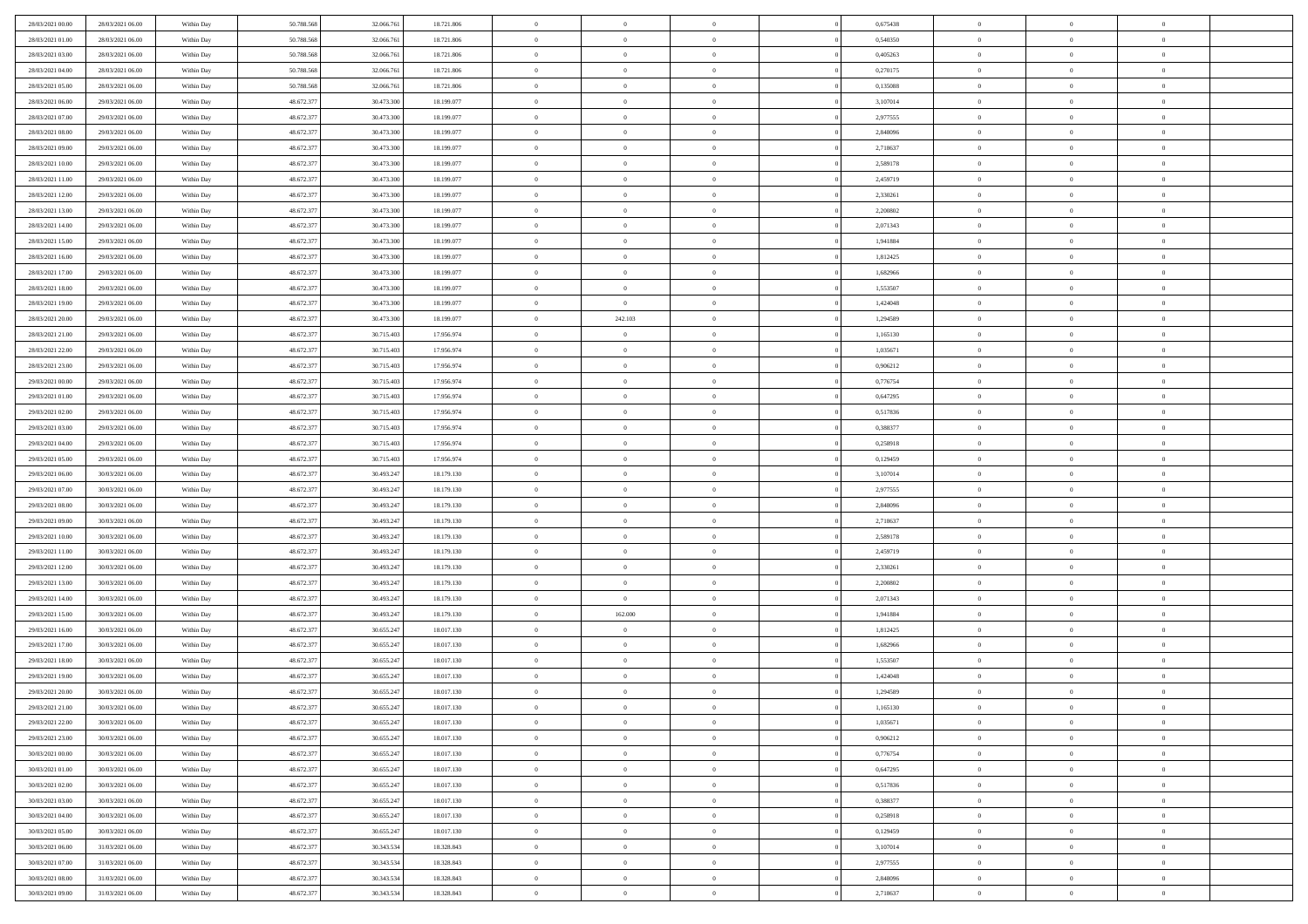| 30/03/2021 10:00 | 31/03/2021 06:00 | Within Day | 48.672.377 | 30, 343, 534 | 18.328.843 | $\theta$       |         | $\Omega$ | 2,589178 | $\Omega$       | $\Omega$   | $\Omega$ |  |
|------------------|------------------|------------|------------|--------------|------------|----------------|---------|----------|----------|----------------|------------|----------|--|
| 30/03/2021 11:00 | 31/03/2021 06:00 | Within Day | 48.672.377 | 30.343.534   | 18.328.843 | $\theta$       |         | $\Omega$ | 2,459719 | $\Omega$       | $\Omega$   | $\Omega$ |  |
| 30/03/2021 12:00 | 31/03/2021 06:00 | Within Day | 48.672.377 | 30.343.534   | 18.328.843 | $\theta$       |         | $\Omega$ | 2,330261 | $\Omega$       |            | $\Omega$ |  |
| 30/03/2021 13:00 | 31/03/2021 06:00 | Within Day | 48.672.377 | 30.343.534   | 18.328.843 | $\theta$       |         | $\Omega$ | 2,200802 | $\Omega$       |            | $\Omega$ |  |
| 30/03/2021 14:00 | 31/03/2021 06:00 | Within Day | 48.672.377 | 30, 343, 534 | 18.328.843 | $\theta$       |         | $\Omega$ | 2.071343 | $\Omega$       |            | $\Omega$ |  |
| 30/03/2021 15:00 | 31/03/2021 06:00 | Within Day | 48.672.377 | 30.343.534   | 18.328.843 | $\theta$       |         | $\Omega$ | 1,941884 | $\Omega$       |            | $\Omega$ |  |
| 30/03/2021 16:00 | 31/03/2021 06:00 | Within Day | 48.672.377 | 30.343.534   | 18.328.843 | $\overline{0}$ |         | $\Omega$ | 1,812425 | $\overline{0}$ | $\Omega$   | $\Omega$ |  |
| 30/03/2021 17:00 | 31/03/2021 06:00 | Within Day | 48.672.377 | 30.343.534   | 18.328.843 | $\theta$       |         | $\Omega$ | 1,682966 | $\Omega$       |            | $\Omega$ |  |
| 30/03/2021 18:00 | 31/03/2021 06:00 | Within Day | 48.672.377 | 30.343.534   | 18.328.843 | $\theta$       |         | $\Omega$ | 1,553507 | $\Omega$       |            | $\Omega$ |  |
| 30/03/2021 19:00 | 31/03/2021 06:00 | Within Day | 48.672.377 | 30.343.534   | 18.328.843 | $\overline{0}$ | 218.000 | $\Omega$ | 1,424048 | $\overline{0}$ |            | $\Omega$ |  |
| 30/03/2021 20:00 | 31/03/2021 06:00 | Within Day | 48.672.377 | 30.561.534   | 18.110.843 | $\theta$       | 143,483 | $\Omega$ | 1.294589 | $\Omega$       |            | $\Omega$ |  |
| 30/03/2021 21:00 | 31/03/2021 06:00 | Within Day | 48.672.377 | 30,705,017   | 17.967.360 | $\theta$       |         | $\Omega$ | 1,165130 | $\Omega$       | $\Omega$   | $\Omega$ |  |
| 30/03/2021 22.00 | 31/03/2021 06:00 | Within Day | 48.672.377 | 30.705.017   | 17.967.360 | $\overline{0}$ |         | $\Omega$ | 1,035671 | $\Omega$       | $\Omega$   | $\Omega$ |  |
| 30/03/2021 23:00 | 31/03/2021 06:00 | Within Day | 48.672.377 | 30.705.017   | 17.967.360 | $\theta$       |         | $\Omega$ | 0,906212 | $\Omega$       |            | $\Omega$ |  |
| 31/03/2021 00:00 | 31/03/2021 06:00 | Within Day | 48.672.377 | 30.705.017   | 17.967.360 | $\theta$       |         | $\Omega$ | 0,776754 | $\Omega$       |            | $\Omega$ |  |
| 31/03/2021 01:00 | 31/03/2021 06:00 | Within Day | 48.672.377 | 30.705.017   | 17.967.360 | $\overline{0}$ |         | $\Omega$ | 0,647295 | $\Omega$       |            | $\Omega$ |  |
| 31/03/2021 02:00 | 31/03/2021 06:00 | Within Day | 48.672.377 | 30,705,017   | 17.967.360 | $\theta$       |         | $\Omega$ | 0.517836 | $\Omega$       |            | $\theta$ |  |
| 31/03/2021 03:00 | 31/03/2021 06:00 | Within Day | 48.672.377 | 30,705,017   | 17.967.360 | $\theta$       |         | $\Omega$ | 0.388377 | $\Omega$       | $\sqrt{2}$ | $\Omega$ |  |
| 31/03/2021 04:00 | 31/03/2021 06:00 | Within Day | 48.672.377 | 30.705.017   | 17.967.360 | $\overline{0}$ |         | $\Omega$ | 0,258918 | $\Omega$       | $\Omega$   | $\Omega$ |  |
| 31/03/2021 06:00 | 01/04/2021 06:00 | Within Day | 48.672.377 | 30.174.133   | 18.498.244 | $\theta$       |         | $\Omega$ | 3,107014 | $\theta$       |            | $\Omega$ |  |

(\*) GCV used for the purpose of the conversion does not corresponding to the actual GCV of the Gas Day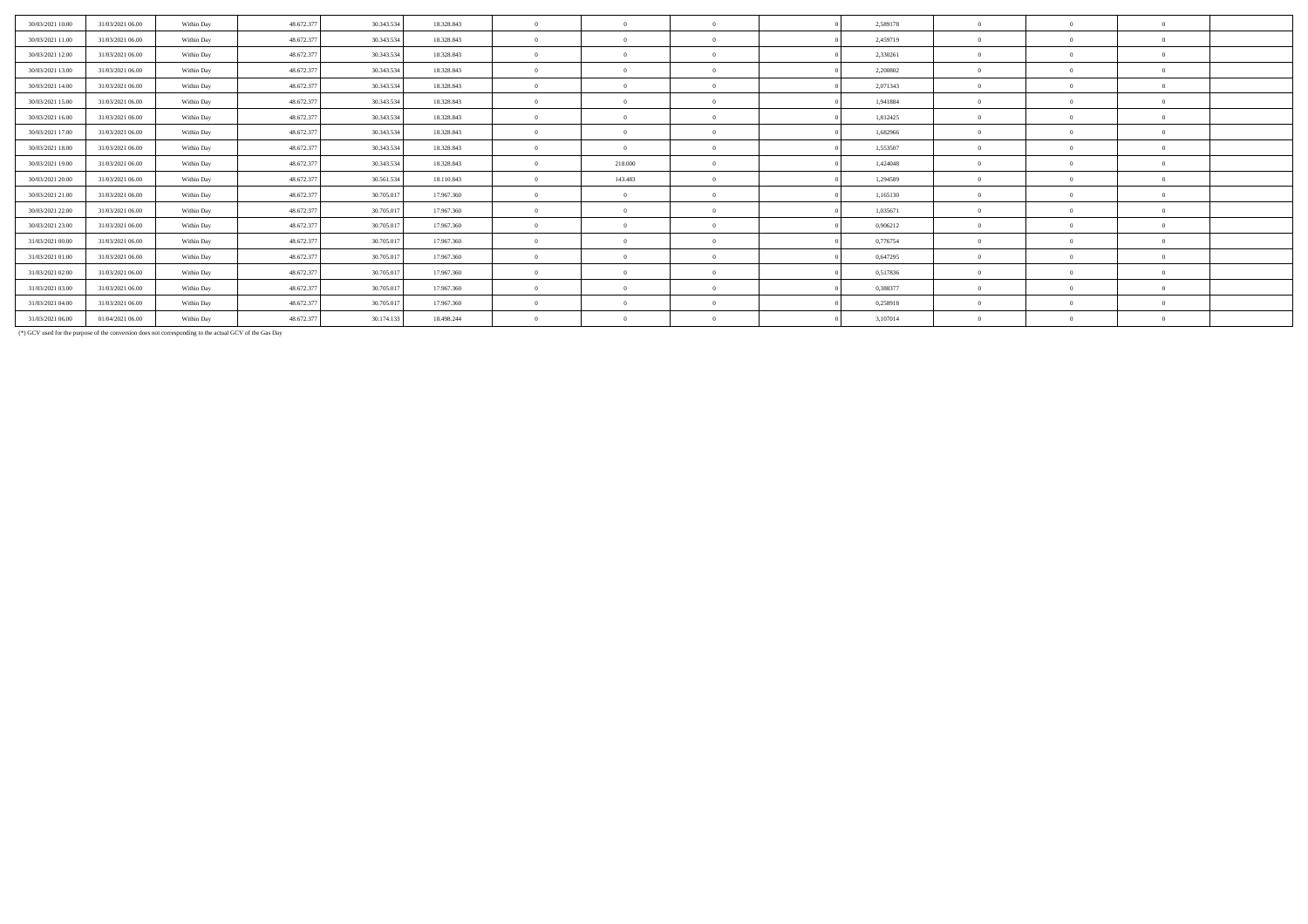## **SNAM RETE GAS**

**Transportation capacity at Entry Point interconnected with foreign pipelines**

**Update to 31/03/2021 of offered and assigned capacity in auction day-ahead and within-day**

**Thermal Year 2020/2021**

(Values in Scm/day (15° C; 1,01325 bar); Prices in c/Scm)

| <b>Entry Point</b> | MAZARA-DEL-<br>$\mathbf{VALLO}$ |
|--------------------|---------------------------------|
|--------------------|---------------------------------|

| Timeframe        |                  |                     |                            |                                              |            | <b>Offered capacity</b> |                | <b>Assigned capacity</b> | Day-Ahead                   |                             | Prices                          |                           |                                 |             |
|------------------|------------------|---------------------|----------------------------|----------------------------------------------|------------|-------------------------|----------------|--------------------------|-----------------------------|-----------------------------|---------------------------------|---------------------------|---------------------------------|-------------|
| From             | To               | <b>Auction type</b> | Transportation<br>capacity | <b>Assigned capacity</b><br>(before auction) | Firm       | Interruptible           | Firm           | Interruptible            | <b>Interrupted Capacity</b> | <b>Reserve price - Firm</b> | <b>Auction premium - Firm</b>   | Reserve price -           | Auction premium -               | <b>Note</b> |
| 01/03/2021 06:00 | 02/03/2021 06:00 | Day Ahead           | 104.900.000                | 64.737.07                                    | 40.162.923 | $\overline{0}$          | $\overline{0}$ | $\overline{0}$           | Interruptible               | 0,014416                    | $\theta$                        | Interruptible<br>0,014416 | Interruptible<br>$\overline{0}$ |             |
| 02/03/2021 06:00 | 03/03/2021 06:00 | Day Ahead           | 104,900,000                | 64.737.07                                    | 40.162.923 | $\overline{0}$          | 159.129        | $\Omega$                 |                             | 0.014416                    | $\theta$                        | 0.014416                  | $\overline{0}$                  |             |
| 03/03/2021 06:00 | 04/03/2021 06:00 | Day Ahead           | 104.900.00                 | 64.737.07                                    | 40.162.923 | $\overline{0}$          | 161.245        | $\overline{0}$           |                             | 0,014416                    | $\overline{0}$                  | 0,014416                  | $\overline{0}$                  |             |
| 04/03/2021 06:00 | 05/03/2021 06:00 | Day Ahead           | 104,900,000                | 64.737.077                                   | 40.162.923 | $\alpha$                | 162.564        | $\Omega$                 |                             | 0.014416                    | $\bf{0}$                        | 0,014416                  | $\theta$                        |             |
| 05/03/2021 06:00 | 06/03/2021 06:00 | Day Ahead           | 104.900.000                | 64.737.07                                    | 40.162.923 | $\overline{0}$          | 126.749        | $\overline{0}$           |                             | 0,014416                    | $\overline{0}$                  | 0,014416                  | $\overline{0}$                  |             |
| 06/03/2021 06:00 | 07/03/2021 06:00 | Day Ahead           | 104,900,000                | 64.737.077                                   | 40.162.923 | $\overline{0}$          | 165.136        | $\theta$                 |                             | 0.014416                    | $\bf{0}$                        | 0.014416                  | $\overline{0}$                  |             |
| 07/03/2021 06:00 | 08/03/2021 06:00 | Day Ahead           | 104.900.000                | 64.737.077                                   | 40.162.923 | $\theta$                | 172.649        | $\mathbf{0}$             |                             | 0,014416                    | $\overline{0}$                  | 0,014416                  | $\theta$                        |             |
| 08/03/2021 06:00 | 09/03/2021 06:00 | Day Ahead           | 104.900.000                | 64.737.077                                   | 40.162.923 | $\overline{0}$          | 187.235        | $\overline{0}$           |                             | 0,014416                    | $\bf{0}$                        | 0,014416                  | $\overline{0}$                  |             |
| 09/03/2021 06:00 | 10/03/2021 06:00 | Day Ahead           | 104.900.000                | 64.737.077                                   | 40.162.923 | $\overline{0}$          | 189.082        | $\theta$                 |                             | 0,014416                    | $\overline{0}$                  | 0,014416                  | $\overline{0}$                  |             |
| 10/03/2021 06:00 | 11/03/2021 06:00 | Day Ahead           | 104.900.000                | 64.737.077                                   | 40.162.923 | $\overline{0}$          | 177.808        | $\theta$                 |                             | 0,014416                    | $\overline{0}$                  | 0,014416                  | $\overline{0}$                  |             |
| 11/03/2021 06:00 | 12/03/2021 06:00 | Day Ahead           | 104,900,000                | 64.737.07                                    | 40.162.923 | $\theta$                | 172.998        | $\Omega$                 |                             | 0.014416                    | $\theta$                        | 0.014416                  | $\theta$                        |             |
| 12/03/2021 06:00 | 13/03/2021 06:00 | Day Ahead           | 104.900.000                | 64.737.077                                   | 40.162.923 | $\overline{0}$          | 182.645        | $\mathbf{0}$             |                             | 0,014416                    | $\,$ 0 $\,$                     | 0,014416                  | $\overline{0}$                  |             |
| 13/03/2021 06:00 | 14/03/2021 06:00 | Day Ahead           | 104,900,000                | 64.737.07                                    | 40.162.923 | $\overline{0}$          | 190.485        | $\Omega$                 |                             | 0.014416                    | $\bf{0}$                        | 0.014416                  | $\overline{0}$                  |             |
| 14/03/2021 06:00 | 15/03/2021 06:00 | Day Ahead           | 104.900.000                | 64.737.07                                    | 40.162.923 | $\overline{0}$          | 193.416        | $\theta$                 |                             | 0,014416                    | $\bf{0}$                        | 0,014416                  | $\overline{0}$                  |             |
| 15/03/2021 06:00 | 16/03/2021 06:00 | Day Ahead           | 104,900,000                | 64.737.07                                    | 40.162.923 | $\overline{0}$          | 217.374        | $\overline{0}$           |                             | 0.014416                    | $\overline{0}$                  | 0.014416                  | $\overline{0}$                  |             |
| 16/03/2021 06:00 | 17/03/2021 06:00 | Day Ahead           | 104.900.000                | 64.737.077                                   | 40.162.923 | $\overline{0}$          | 224.898        | $\mathbf{0}$             |                             | 0,014416                    | $\overline{0}$                  | 0,014416                  | $\overline{0}$                  |             |
| 17/03/2021 06:00 | 18/03/2021 06:00 | Day Ahead           | 104,900,000                | 64.737.077                                   | 40.162.923 | $\overline{0}$          | 198.244        | $\theta$                 |                             | 0.014416                    | $\overline{0}$                  | 0.014416                  | $\overline{0}$                  |             |
| 18/03/2021 06:00 | 19/03/2021 06:00 | Day Ahead           | 104.900.000                | 64.737.077                                   | 40.162.923 | $\overline{0}$          | 208.647        | $\mathbf{0}$             |                             | 0,014416                    | $\theta$                        | 0,014416                  | $\overline{0}$                  |             |
| 19/03/2021 06:00 | 20/03/2021 06:00 | Day Ahead           | 104,900,000                | 64.737.077                                   | 40.162.923 | $\overline{0}$          | 381.488        | $\Omega$                 |                             | 0.014416                    | $\theta$                        | 0.014416                  | $\overline{0}$                  |             |
| 20/03/2021 06:00 | 21/03/2021 06:00 | Day Ahead           | 104.900.00                 | 64.737.07                                    | 40.162.923 | $\Omega$                | 328.243        | $\theta$                 |                             | 0,014416                    | $\theta$                        | 0,014416                  | $\theta$                        |             |
| 21/03/2021 06:00 | 22/03/2021 06:00 | Day Ahead           | 104,900,000                | 64.737.077                                   | 40.162.923 | $\overline{0}$          | 316.144        | $\theta$                 |                             | 0,014416                    | $\hspace{0.1mm}0\hspace{0.1mm}$ | 0,014416                  | $\overline{0}$                  |             |
| 22/03/2021 06:00 | 23/03/2021 06:00 | Day Ahead           | 104,900,000                | 64,737.07                                    | 40.162.923 | $\theta$                | 299.495        | $\Omega$                 |                             | 0,014416                    | $\overline{0}$                  | 0,014416                  | $\overline{0}$                  |             |
| 23/03/2021 06:00 | 24/03/2021 06:00 | Day Ahead           | 104,900,000                | 64.737.07                                    | 40.162.923 | $\overline{0}$          | 219.350        | $\theta$                 |                             | 0.014416                    | $\bf{0}$                        | 0,014416                  | $\overline{0}$                  |             |
| 24/03/2021 06:00 | 25/03/2021 06:00 | Day Ahead           | 104.900.00                 | 64.737.07                                    | 40.162.923 | $\overline{0}$          | 260.278        | $\overline{0}$           |                             | 0,014416                    | $\overline{0}$                  | 0,014416                  | $\overline{0}$                  |             |
| 25/03/2021 06:00 | 26/03/2021 06:00 | Day Ahead           | 104,900,000                | 64.737.077                                   | 40.162.923 | $\overline{0}$          | 203.518        | $\mathbf{0}$             |                             | 0,014416                    | $\,$ 0 $\,$                     | 0,014416                  | $\overline{0}$                  |             |
| 26/03/2021 06:00 | 27/03/2021 06:00 | Day Ahead           | 104.900.000                | 64.737.077                                   | 40.162.923 | $\theta$                | 415.515        | $\theta$                 |                             | 0,014416                    | $\overline{0}$                  | 0,014416                  | $\overline{0}$                  |             |
| 27/03/2021 06:00 | 28/03/2021 06:00 | Day Ahead           | 104,900,000                | 64.737.077                                   | 41.909.137 | $\alpha$                | 979.210        | $\Omega$                 |                             | 0.014416                    | $\theta$                        | 0.014416                  | $\theta$                        |             |
| 28/03/2021 06:00 | 29/03/2021 06:00 | Day Ahead           | 104.900.000                | 64.737.07                                    | 40.162.923 | $\theta$                | 939.789        | $\overline{0}$           |                             | 0,014416                    | $\overline{0}$                  | 0,014416                  | $\theta$                        |             |
| 29/03/2021 06:00 | 30/03/2021 06:00 | Day Ahead           | 104.900.000                | 64.737.07                                    | 40.162.923 | $\overline{0}$          | 982.779        | $\theta$                 |                             | 0,014416                    | $\bf{0}$                        | 0,014416                  | $\overline{0}$                  |             |
| 30/03/2021 06:00 | 31/03/2021 06:00 | Day Ahead           | 104.900.000                | 64.737.07                                    | 40.162.923 | $\theta$                | 660.114        | $\theta$                 |                             | 0,014416                    | $\bf{0}$                        | 0,014416                  | $\overline{0}$                  |             |
| 31/03/2021 06:00 | 01/04/2021 06:00 | Day Ahead           | 104.900.000                | 64.737.07                                    | 40.162.923 | $\overline{0}$          | 295.016        | $\theta$                 |                             | 0,014416                    | $\overline{0}$                  | 0,014416                  | $\overline{0}$                  |             |
| 01/03/2021 06:00 | 02/03/2021 06:00 | Within Day          | 104,900,000                | 64.737.077                                   | 40.162.922 | $\overline{0}$          | 115.665        | $\Omega$                 |                             | 1.441618                    | $\bf{0}$                        | $\theta$                  | $\overline{0}$                  |             |
| 01/03/2021 07:00 | 02/03/2021 06:00 | Within Day          | 104.900.000                | 64.852.741                                   | 38.378.622 | $\theta$                | $\overline{0}$ | $\,$ 0 $\,$              |                             | 1,441618                    | $\bf{0}$                        | $\overline{0}$            | $\overline{0}$                  |             |
| 01/03/2021 08:00 | 02/03/2021 06:00 | Within Day          | 104,900,000                | 64.852.741                                   | 36,709,986 | $\overline{0}$          | $\overline{0}$ | $\Omega$                 |                             | 1.441618                    | $\overline{0}$                  | $\theta$                  | $\overline{0}$                  |             |
| 01/03/2021 09:00 | 02/03/2021 06:00 | Within Day          | 104.900.000                | 64.852.741                                   | 35.041.350 | $\overline{0}$          | $\Omega$       | $\overline{0}$           |                             | 1,441618                    | $\theta$                        | $\overline{0}$            | $\overline{0}$                  |             |
| 01/03/2021 10:00 | 02/03/2021 06:00 | Within Day          | 104,900,000                | 64.852.741                                   | 33.372.715 | $\theta$                | $\Omega$       | $\Omega$                 |                             | 1.441618                    | $\theta$                        | $\Omega$                  | $\overline{0}$                  |             |
| 01/03/2021 11:00 | 02/03/2021 06:00 | Within Day          | 104.900.000                | 64.852.74                                    | 31.704.079 | $\overline{0}$          | $\theta$       | $\overline{0}$           |                             | 1,441618                    | $\theta$                        | $\overline{0}$            | $\Omega$                        |             |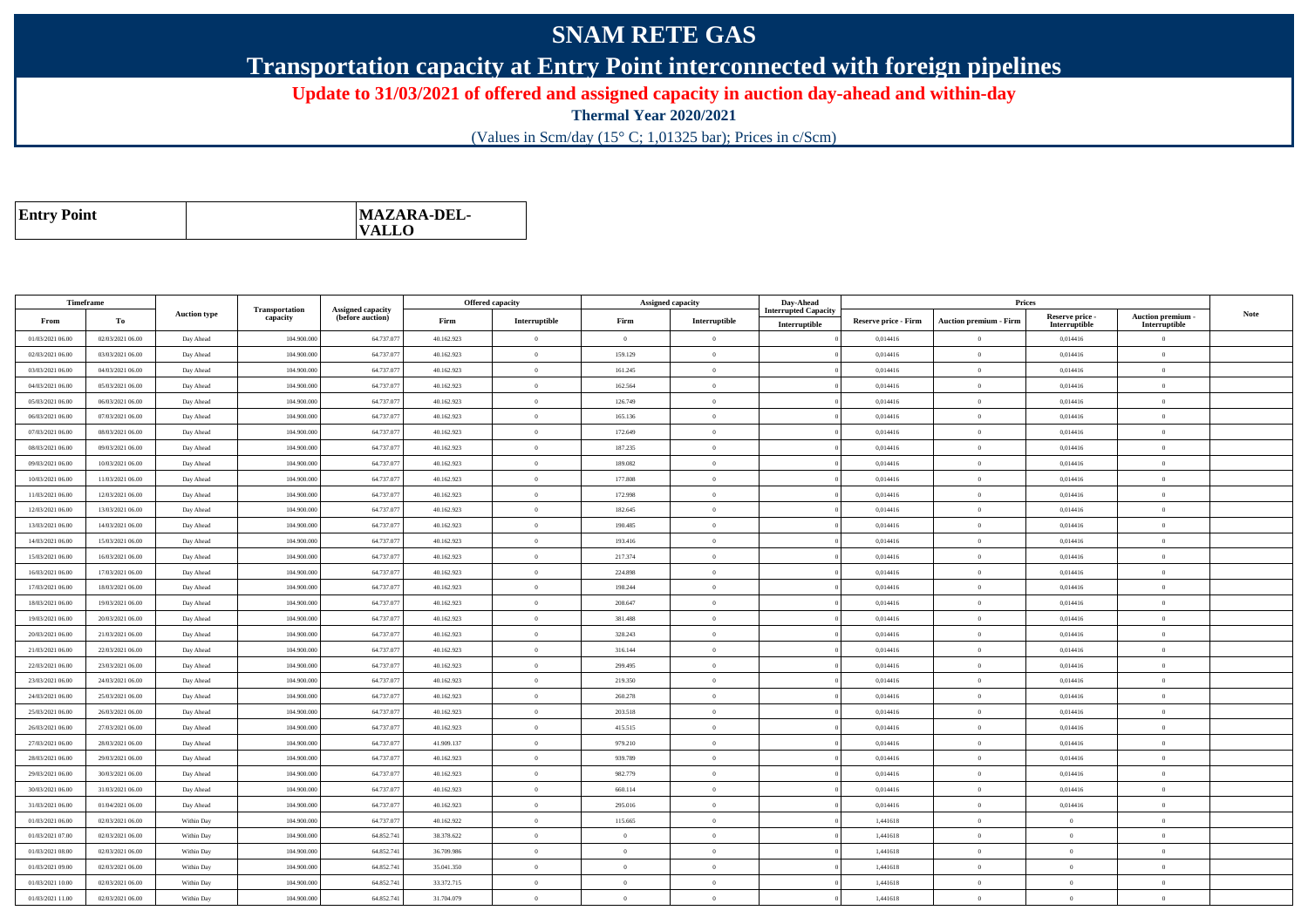| 01/03/2021 12:00                     | 02/03/2021 06:00                     | Within Day               | 104.900.000                | 64.852.741               | 30.035.443               | $\,$ 0                   | $\bf{0}$                   | $\theta$                         |          | 1,441619             | $\bf{0}$                 | $\overline{0}$                 | $\,0\,$                          |  |
|--------------------------------------|--------------------------------------|--------------------------|----------------------------|--------------------------|--------------------------|--------------------------|----------------------------|----------------------------------|----------|----------------------|--------------------------|--------------------------------|----------------------------------|--|
| 01/03/2021 13:00                     | 02/03/2021 06:00                     | Within Day               | 104,900,000                | 64.852.741               | 28.366.807               | $\overline{0}$           | $\overline{0}$             | $\Omega$                         |          | 1,441619             | $\overline{0}$           | $\overline{0}$                 | $\theta$                         |  |
| 01/03/2021 14:00                     | 02/03/2021 06:00                     | Within Dav               | 104.900.000                | 64.852.741               | 26.698.172               | $\mathbf{0}$             | $\overline{0}$             | $\overline{0}$                   |          | 1,441619             | $\mathbf{0}$             | $\overline{0}$                 | $\overline{0}$                   |  |
| 01/03/2021 15:00                     | 02/03/2021 06:00                     | Within Day               | 104.900.000                | 64.852.741               | 25.029.536               | $\bf{0}$                 | 188.582                    | $\bf{0}$                         |          | 1,441618             | $\bf{0}$                 | $\overline{0}$                 | $\,0\,$                          |  |
| 01/03/2021 16:00                     | 02/03/2021 06:00                     | Within Day               | 104,900,000                | 65.041.323               | 23.184.890               | $\bf{0}$                 | $\bf{0}$                   | $\overline{0}$                   |          | 1,441618             | $\bf{0}$                 | $\bf{0}$                       | $\,0\,$                          |  |
| 01/03/2021 17:00                     | 02/03/2021 06:00                     | Within Dav               | 104.900.000                | 65.041.323               | 21.528.826               | $\mathbf{0}$             | $\overline{0}$             | $\overline{0}$                   |          | 1,441618             | $\mathbf{0}$             | $\overline{0}$                 | $\theta$                         |  |
| 01/03/2021 18:00                     | 02/03/2021 06:00                     | Within Day               | 104.900.000                | 65.041.323               | 19.872.763               | $\bf{0}$                 | $\bf{0}$                   | $\overline{0}$                   |          | 1,441618             | $\bf{0}$                 | $\overline{0}$                 | $\,0\,$                          |  |
| 01/03/2021 20:00                     | 02/03/2021 06:00                     | Within Day               | 104,900,000                | 65.041.323               | 16.560.636               | $\overline{0}$           | $\overline{0}$             | $\overline{0}$                   |          | 1,441618             | $\,$ 0 $\,$              | $\overline{0}$                 | $\theta$                         |  |
| 01/03/2021 21:00                     | 02/03/2021 06:00                     | Within Dav               | 104.900.000                | 65.041.323               | 14.904.572               | $\mathbf{0}$             | $\overline{0}$             | $\overline{0}$                   |          | 1,441618             | $\mathbf{0}$             | $\overline{0}$                 | $\overline{0}$                   |  |
| 01/03/2021 22.00                     | 02/03/2021 06:00                     |                          | 104.900.000                | 65.041.323               | 13.248.508               | $\bf{0}$                 | $\bf{0}$                   | $\overline{0}$                   |          | 1,441618             | $\bf{0}$                 | $\overline{0}$                 | $\,0\,$                          |  |
|                                      |                                      | Within Day               | 104,900,000                | 65.041.323               |                          | $\overline{0}$           | $\overline{0}$             |                                  |          |                      |                          | $\mathbf{0}$                   | $\theta$                         |  |
| 01/03/2021 23:00                     | 02/03/2021 06:00                     | Within Day               |                            |                          | 11.592.445               | $\mathbf{0}$             |                            | $\overline{0}$                   |          | 1,441618             | $\bf{0}$<br>$\mathbf{0}$ |                                | $\overline{0}$                   |  |
| 02/03/2021 00:00                     | 02/03/2021 06:00                     | Within Dav               | 104.900.000                | 65.041.323               | 9.936.381                |                          | $\overline{0}$             | $\overline{0}$                   |          | 1,441619             |                          | $\overline{0}$                 |                                  |  |
| 02/03/2021 01:00                     | 02/03/2021 06:00                     | Within Day               | 104.900.000                | 65.041.323               | 8.280.318                | $\bf{0}$                 | $\overline{0}$             | $\bf{0}$                         |          | 1,441619             | $\bf{0}$                 | $\overline{0}$                 | $\bf{0}$                         |  |
| 02/03/2021 02:00                     | 02/03/2021 06:00                     | Within Day               | 104.900.000                | 65.041.32                | 6.624.254                | $\bf{0}$                 | $\overline{0}$             | $\overline{0}$                   |          | 1,441619             | $\bf{0}$                 | $\theta$                       | $\,0\,$                          |  |
| 02/03/2021 03:00                     | 02/03/2021 06:00                     | Within Dav               | 104.900.000                | 65.041.323               | 4.968.190                | $\overline{0}$           | $\overline{0}$             | $\overline{0}$                   |          | 1,441619             | $\mathbf{0}$             | $\overline{0}$                 | $\overline{0}$                   |  |
| 02/03/2021 04:00                     | 02/03/2021 06:00                     | Within Day               | 104.900.000                | 65.041.323               | 3.312.127                | $\bf{0}$                 | $\bf{0}$                   | $\overline{0}$                   |          | 1,441619             | $\bf{0}$                 | $\overline{0}$                 | $\,0\,$                          |  |
| 02/03/2021 05:00                     | 02/03/2021 06:00                     | Within Day               | 104,900,000                | 65.041.323               | 1.656.063                | $\overline{0}$           | $\overline{0}$             | $\overline{0}$                   |          | 1,441619             | $\bf{0}$                 | $\overline{0}$                 | $\theta$                         |  |
| 02/03/2021 06:00                     | 03/03/2021 06:00                     | Within Day               | 104.900.000                | 64.896.206               | 40.003.793               | $\mathbf{0}$             | $\overline{0}$             | $\overline{0}$                   |          | 1,441618             | $\mathbf{0}$             | $\overline{0}$                 | $\overline{0}$                   |  |
| 02/03/2021 07:00                     | 03/03/2021 06:00                     | Within Day               | 104.900.000                | 64.896.206               | 38.336.968               | $\bf{0}$                 | $\bf{0}$                   | $\overline{0}$                   |          | 1,441618             | $\bf{0}$                 | $\overline{0}$                 | $\,0\,$                          |  |
| 02/03/2021 08:00                     | 03/03/2021 06:00                     | Within Day               | 104,900,000                | 64.896.206               | 36.670.144               | $\overline{0}$           | $\overline{0}$             | $\overline{0}$                   |          | 1,441618             | $\bf{0}$                 | $\overline{0}$                 | $\overline{0}$                   |  |
| 02/03/2021 09:00                     | 03/03/2021 06:00                     | Within Dav               | 104.900.000                | 64.896.206               | 35.003.319               | $\mathbf{0}$             | $\overline{0}$             | $\overline{0}$                   |          | 1,441618             | $\mathbf{0}$             | $\overline{0}$                 | $\overline{0}$                   |  |
| 02/03/2021 10:00                     | 03/03/2021 06:00                     | Within Day               | 104.900.000                | 64.896.206               | 33.336.494               | $\bf{0}$                 | $\overline{0}$             | $\bf{0}$                         |          | 1,441618             | $\bf{0}$                 | $\overline{0}$                 | $\bf{0}$                         |  |
| 02/03/2021 11:00                     | 03/03/2021 06:00                     | Within Day               | 104,900,000                | 64.896.206               | 31.669.670               | $\bf{0}$                 | $\bf{0}$                   | $\overline{0}$                   |          | 1,441618             | $\bf{0}$                 | $\overline{0}$                 | $\,0\,$                          |  |
| 02/03/2021 12:00                     | 03/03/2021 06:00                     | Within Dav               | 104.900.000                | 64.896.206               | 30.002.845               | $\mathbf{0}$             | $\overline{0}$             | $\overline{0}$                   |          | 1,441619             | $\mathbf{0}$             | $\overline{0}$                 | $\overline{0}$                   |  |
| 02/03/2021 13:00                     | 03/03/2021 06:00                     | Within Day               | 104.900.000                | 64.896.206               | 28.336.020               | $\bf{0}$                 | $\bf{0}$                   | $\overline{0}$                   |          | 1,441619             | $\bf{0}$                 | $\overline{0}$                 | $\,0\,$                          |  |
| 02/03/2021 14:00                     | 03/03/2021 06:00                     | Within Day               | 104,900,000                | 64.896.206               | 26.669.195               | $\overline{0}$           | $\overline{0}$             | $\overline{0}$                   |          | 1,441619             | $\bf{0}$                 | $\overline{0}$                 | $\overline{0}$                   |  |
| 02/03/2021 15:00                     | 03/03/2021 06:00                     | Within Dav               | 104.900.000                | 64.896.206               | 25.002.371               | $\mathbf{0}$             | $\overline{0}$             | $\overline{0}$                   |          | 1,441618             | $\mathbf{0}$             | $\overline{0}$                 | $\overline{0}$                   |  |
| 02/03/2021 16:00                     | 03/03/2021 06:00                     | Within Day               | 104.900.000                | 64.896.206               | 23.335.546               | $\bf{0}$                 | $\bf{0}$                   | $\overline{0}$                   |          | 1,441618             | $\bf{0}$                 | $\overline{0}$                 | $\,0\,$                          |  |
| 02/03/2021 17:00                     | 03/03/2021 06:00                     | Within Day               | 104,900,000                | 64.896.206               | 21.668.721               | $\bf{0}$                 | $\overline{0}$             | $\overline{0}$                   |          | 1,441618             | $\bf{0}$                 | $\overline{0}$                 | $\overline{0}$                   |  |
|                                      |                                      |                          |                            |                          |                          |                          |                            |                                  |          |                      |                          |                                |                                  |  |
| 02/03/2021 18:00                     | 03/03/2021 06:00                     | Within Dav               | 104.900.000                | 64.896.206               | 20.001.896               | $\mathbf{0}$             | 186.427                    | $\overline{0}$                   |          | 1,441618             | $\mathbf{0}$             | $\overline{0}$                 | $\overline{0}$                   |  |
| 02/03/2021 19:00                     | 03/03/2021 06:00                     | Within Day               | 104.900.000                | 65.082.633               | 18.164.180               | $\bf{0}$                 | $\overline{0}$             | $\theta$                         |          | 1,441618             | $\,$ 0                   | $\overline{0}$                 | $\theta$                         |  |
| 02/03/2021 20:00                     | 03/03/2021 06:00                     | Within Day               | 104,900,000                | 65.082.633               | 16.512.891               | $\bf{0}$                 | $\bf{0}$                   | $\overline{0}$                   |          | 1,441618             | $\bf{0}$                 | $\mathbf{0}$                   | $\overline{0}$                   |  |
| 02/03/2021 21:00                     | 03/03/2021 06:00                     | Within Dav               | 104.900.000                | 65.082.633               | 14.861.602               | $\overline{0}$           | $\overline{0}$             | $\overline{0}$                   |          | 1,441618             | $\mathbf{0}$             | $\overline{0}$                 | $\overline{0}$                   |  |
| 02/03/2021 22:00                     | 03/03/2021 06:00                     | Within Day               | 104.900.000                | 65.082.633               | 13.210.313               | $\bf{0}$                 | $\overline{0}$             | $\theta$                         |          | 1,441618             | $\,$ 0                   | $\overline{0}$                 | $\theta$                         |  |
| 02/03/2021 23:00                     | 03/03/2021 06:00                     | Within Day               | 104,900,000                | 65.082.633               | 11.559.024               | $\overline{0}$           | $\overline{0}$             | $\overline{0}$                   |          | 1,441618             | $\bf{0}$                 | $\overline{0}$                 | $\overline{0}$                   |  |
| 03/03/2021 00:00                     | 03/03/2021 06:00                     | Within Day               | 104.900.000                | 65.082.633               | 9.907.734                | $\mathbf{0}$             | $\overline{0}$             | $\overline{0}$                   |          | 1,441619             | $\mathbf{0}$             | $\overline{0}$                 | $\overline{0}$                   |  |
| 03/03/2021 01:00                     | 03/03/2021 06:00                     | Within Day               | 104.900.000                | 65.082.633               | 8.256.445                | $\bf{0}$                 | $\overline{0}$             | $\theta$                         |          | 1,441619             | $\,$ 0                   | $\overline{0}$                 | $\theta$                         |  |
| 03/03/2021 02:00                     | 03/03/2021 06:00                     | Within Day               | 104,900,000                | 65.082.633               | 6.605.156                | $\bf{0}$                 | $\bf{0}$                   | $\overline{0}$                   |          | 1,441619             | $\bf{0}$                 | $\mathbf{0}$                   | $\overline{0}$                   |  |
| 03/03/2021 03:00                     | 03/03/2021 06:00                     | Within Dav               | 104.900.000                | 65.082.633               | 4.953.867                | $\mathbf{0}$             | $\overline{0}$             | $\overline{0}$                   |          | 1,441619             | $\mathbf{0}$             | $\overline{0}$                 | $\overline{0}$                   |  |
| 03/03/2021 04:00                     | 03/03/2021 06:00                     | Within Day               | 104.900.000                | 65.082.633               | 3.302.578                | $\,0\,$                  | $\overline{0}$             | $\theta$                         |          | 1,441619             | $\,$ 0                   | $\overline{0}$                 | $\theta$                         |  |
| 03/03/2021 05:00                     | 03/03/2021 06:00                     | Within Day               | 104,900,000                | 65.082.633               | 1.651.289                | $\bf{0}$                 | $\bf{0}$                   | $\overline{0}$                   |          | 1,441619             | $\bf{0}$                 | $\overline{0}$                 | $\overline{0}$                   |  |
| 03/03/2021 06:00                     | 04/03/2021 06:00                     | Within Dav               | 104.900.000                | 64.898.322               | 40.001.677               | $\mathbf{0}$             | $\overline{0}$             | $\overline{0}$                   |          | 1,441618             | $\overline{0}$           | $\overline{0}$                 | $\overline{0}$                   |  |
|                                      |                                      |                          |                            |                          |                          | $\bf{0}$                 |                            | $\theta$                         |          |                      |                          | $\overline{0}$                 | $\theta$                         |  |
| 03/03/2021 07:00                     | 04/03/2021 06:00<br>04/03/2021 06:00 | Within Day               | 104.900.000<br>104,900,000 | 64.898.322               | 38.334.940               |                          | $\overline{0}$             | $\overline{0}$                   |          | 1,441618             | $\,$ 0                   | $\overline{0}$                 |                                  |  |
| 03/03/2021 08:00                     |                                      | Within Day               |                            | 64.898.322               | 36.668.204               | $\bf{0}$                 | $\overline{0}$             |                                  |          | 1,441618             | $\,$ 0 $\,$              | $\theta$                       | $\overline{0}$                   |  |
| 03/03/2021 09:00                     | 04/03/2021 06:00                     | Within Day               | 104.900.000                | 64.898.322               | 35.001.467               | $\bf{0}$                 | $\overline{0}$             |                                  |          | 1,441618             | $\overline{0}$           |                                | $\theta$                         |  |
| 03/03/2021 10:00                     | 04/03/2021 06:00                     | Within Day               | 104.900.000                | 64.898.322               | 33.334.731               | $\,0\,$                  | $\overline{0}$             | $\theta$                         |          | 1,441618             | $\,$ 0 $\,$              | $\overline{0}$                 | $\theta$                         |  |
| 03/03/2021 11:00                     | 04/03/2021 06:00                     | Within Day               | 104.900.000                | 64.898.322               | 31.667.994               | $\overline{0}$           | $\overline{0}$             | $\overline{0}$                   |          | 1,441618             | $\overline{0}$           | $\overline{0}$                 | $\overline{0}$                   |  |
| 03/03/2021 12:00                     | 04/03/2021 06:00                     | Within Day               | 104.900.000                | 64.898.322               | 30.001.257               | $\bf{0}$                 | $\overline{0}$             | $\overline{0}$                   |          | 1,441619             | $\overline{0}$           | $\bf{0}$                       | $\mathbf{0}$                     |  |
| 03/03/2021 13:00                     | 04/03/2021 06:00                     | Within Day               | 104.900.000                | 64.898.322               | 28.334.521               | $\bf{0}$                 | $\overline{0}$             | $\overline{0}$                   | $\theta$ | 1,441619             | $\,$ 0 $\,$              | $\mathbf{0}$                   | $\,$ 0 $\,$                      |  |
| 03/03/2021 14:00                     | 04/03/2021 06:00                     | Within Day               | 104.900.000                | 64.898.322               | 26.667.784               | $\bf{0}$                 | $\overline{0}$             | $\overline{0}$                   |          | 1,441619             | $\,$ 0 $\,$              | $\overline{0}$                 | $\overline{0}$                   |  |
| 03/03/2021 15:00                     | 04/03/2021 06:00                     | Within Day               | 104.900.000                | 64.898.322               | 25.001.048               | $\bf{0}$                 | $\overline{0}$             | $\overline{0}$                   |          | 1,441618             | $\mathbf{0}$             | $\overline{0}$                 | $\overline{0}$                   |  |
| 03/03/2021 16:00                     | 04/03/2021 06:00                     | Within Day               | 104.900.000                | 64.898.322               | 23.334.311               | $\,0\,$                  | 184.811                    | $\overline{0}$                   | $\theta$ | 1,441618             | $\,$ 0 $\,$              | $\overline{0}$                 | $\overline{0}$                   |  |
| 03/03/2021 17:00                     | 04/03/2021 06:00                     | Within Day               | 104.900.000                | 65.083.132               | 21.495.965               | $\bf{0}$                 | $\overline{0}$             | $\overline{0}$                   |          | 1,441618             | $\overline{0}$           | $\overline{0}$                 | $\overline{0}$                   |  |
| 03/03/2021 18:00                     | 04/03/2021 06:00                     | Within Day               | 104.900.000                | 65.083.132               | 19.842.429               | $\bf{0}$                 | $\overline{0}$             | $\overline{0}$                   |          | 1,441618             | $\mathbf{0}$             | $\overline{0}$                 | $\mathbf{0}$                     |  |
| 03/03/2021 19:00                     | 04/03/2021 06:00                     | Within Day               | 104.900.000                | 65.083.132               | 18.188.893               | $\,0\,$                  | $\overline{0}$             | $\overline{0}$                   |          | 1,441618             | $\,$ 0 $\,$              | $\overline{0}$                 | $\theta$                         |  |
| 03/03/2021 20:00<br>03/03/2021 21:00 | 04/03/2021 06:00<br>04/03/2021 06:00 | Within Day<br>Within Day | 104,900,000<br>104.900.000 | 65.083.132<br>65.083.132 | 16.535.357<br>14.881.822 | $\bf{0}$<br>$\mathbf{0}$ | $\bf{0}$<br>$\overline{0}$ | $\overline{0}$<br>$\overline{0}$ |          | 1,441618<br>1,441618 | $\bf{0}$<br>$\mathbf{0}$ | $\mathbf{0}$<br>$\overline{0}$ | $\overline{0}$<br>$\overline{0}$ |  |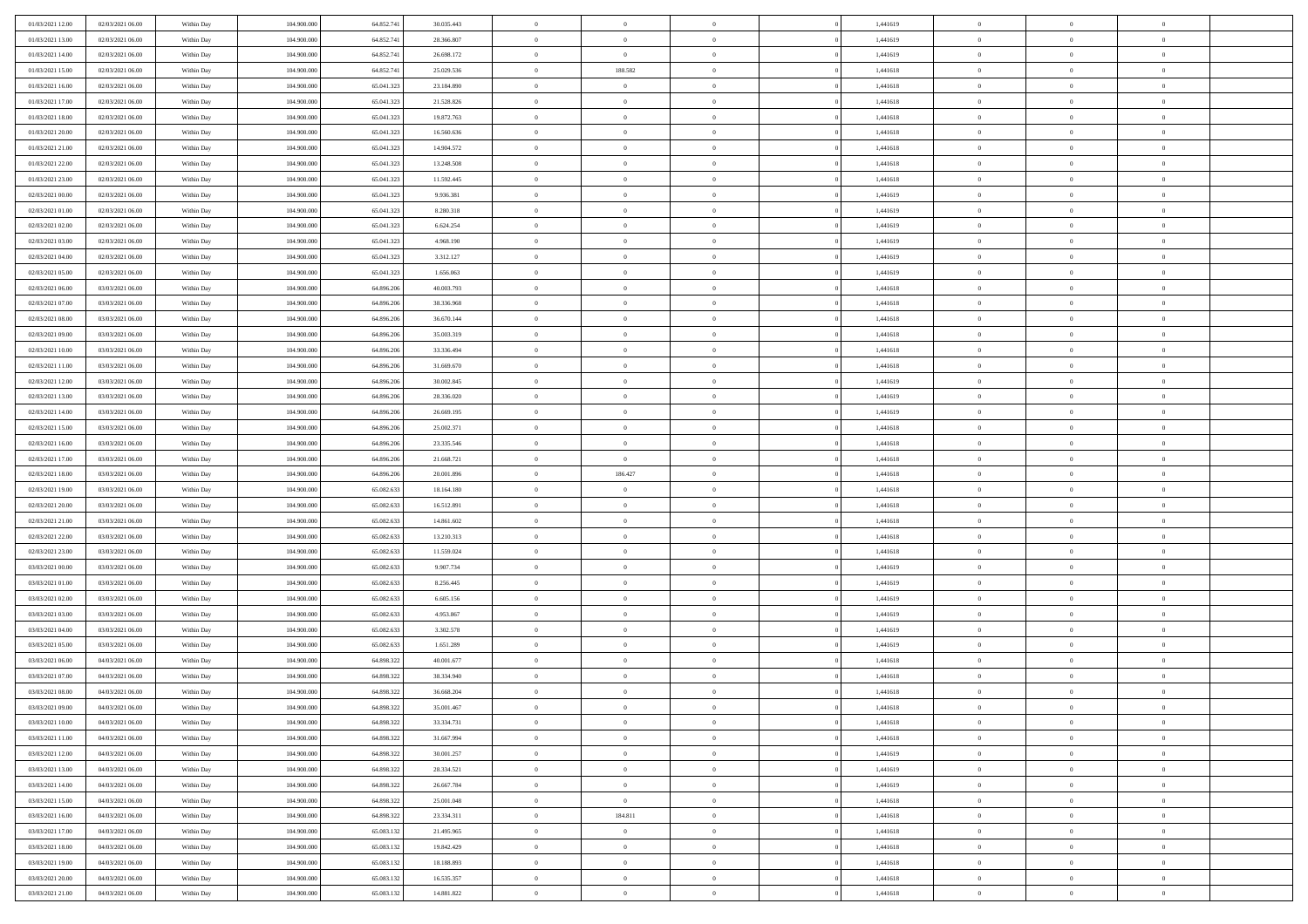| 03/03/2021 22:00 | 04/03/2021 06:00 | Within Day | 104,900,000 | 65.083.132 | 13.228.286 | $\overline{0}$ | $\overline{0}$ | $\Omega$       | 1,441618 | $\bf{0}$       | $\mathbf{0}$   | $\bf{0}$       |  |
|------------------|------------------|------------|-------------|------------|------------|----------------|----------------|----------------|----------|----------------|----------------|----------------|--|
| 03/03/2021 23:00 | 04/03/2021 06:00 | Within Day | 104.900.000 | 65.083.132 | 11.574.750 | $\mathbf{0}$   | $\overline{0}$ | $\overline{0}$ | 1,441618 | $\overline{0}$ | $\overline{0}$ | $\theta$       |  |
| 04/03/2021 00:00 | 04/03/2021 06:00 | Within Day | 104.900.000 | 65.083.132 | 9.921.214  | $\,$ 0         | $\overline{0}$ | $\bf{0}$       | 1,441619 | $\,$ 0         | $\overline{0}$ | $\,$ 0 $\,$    |  |
| 04/03/2021 01:00 | 04/03/2021 06:00 | Within Day | 104,900,000 | 65.083.132 | 8.267.678  | $\bf{0}$       | $\overline{0}$ | $\Omega$       | 1,441619 | $\bf{0}$       | $\mathbf{0}$   | $\theta$       |  |
| 04/03/2021 02:00 | 04/03/2021 06:00 | Within Dav | 104.900.000 | 65.083.132 | 6.614.143  | $\bf{0}$       | $\overline{0}$ | $\overline{0}$ | 1,441619 | $\mathbf{0}$   | $\overline{0}$ | $\overline{0}$ |  |
| 04/03/2021 03:00 | 04/03/2021 06:00 | Within Day | 104.900.000 | 65.083.132 | 4.960.607  | $\bf{0}$       | $\overline{0}$ | $\bf{0}$       | 1,441619 | $\,$ 0         | $\overline{0}$ | $\,$ 0 $\,$    |  |
| 04/03/2021 04:00 | 04/03/2021 06:00 | Within Day | 104,900,000 | 65.083.132 | 3.307.071  | $\bf{0}$       | $\overline{0}$ | $\overline{0}$ | 1,441619 | $\overline{0}$ | $\overline{0}$ | $\theta$       |  |
| 04/03/2021 05:00 | 04/03/2021 06:00 | Within Dav | 104.900.000 | 65.083.132 | 1.653.535  | $\overline{0}$ | $\overline{0}$ | $\overline{0}$ | 1,441619 | $\mathbf{0}$   | $\overline{0}$ | $\overline{0}$ |  |
| 04/03/2021 06:00 | 05/03/2021 06:00 | Within Day | 104.900.000 | 64.899.641 | 40.000.358 | $\bf{0}$       | $\overline{0}$ | $\bf{0}$       | 1,441618 | $\,$ 0         | $\overline{0}$ | $\,$ 0 $\,$    |  |
| 04/03/2021 07:00 | 05/03/2021 06:00 | Within Day | 104,900,000 | 64.899.641 | 38.333.676 | $\bf{0}$       | $\overline{0}$ | $\Omega$       | 1,441618 | $\theta$       | $\mathbf{0}$   | $\theta$       |  |
| 04/03/2021 08:00 | 05/03/2021 06:00 | Within Day | 104.900.000 | 64.899.641 | 36.666.995 | $\overline{0}$ | $\overline{0}$ | $\overline{0}$ | 1,441618 | $\overline{0}$ | $\overline{0}$ | $\overline{0}$ |  |
| 04/03/2021 09:00 | 05/03/2021 06:00 | Within Day | 104.900.000 | 64.899.641 | 35.000.313 | $\,$ 0         | $\overline{0}$ | $\bf{0}$       | 1,441618 | $\,$ 0         | $\overline{0}$ | $\,$ 0 $\,$    |  |
| 04/03/2021 10:00 | 05/03/2021 06:00 | Within Day | 104,900,000 | 64.899.641 | 33.333.631 | $\bf{0}$       | $\overline{0}$ | $\Omega$       | 1,441618 | $\overline{0}$ | $\theta$       | $\theta$       |  |
| 04/03/2021 11:00 | 05/03/2021 06:00 | Within Dav | 104.900.000 | 64.899.641 | 31.666.950 | $\overline{0}$ | $\overline{0}$ | $\overline{0}$ | 1,441618 | $\mathbf{0}$   | $\overline{0}$ | $\overline{0}$ |  |
| 04/03/2021 12:00 | 05/03/2021 06:00 | Within Day | 104.900.000 | 64.899.641 | 30.000.268 | $\bf{0}$       | $\overline{0}$ | $\bf{0}$       | 1,441619 | $\,$ 0         | $\overline{0}$ | $\,$ 0 $\,$    |  |
| 04/03/2021 13:00 | 05/03/2021 06:00 | Within Day | 104,900,000 | 64.899.641 | 28.333.587 | $\bf{0}$       | $\overline{0}$ | $\overline{0}$ | 1,441619 | $\bf{0}$       | $\mathbf{0}$   | $\bf{0}$       |  |
| 04/03/2021 14:00 | 05/03/2021 06:00 | Within Day | 104.900.000 | 64.899.641 | 26.666.905 | $\overline{0}$ | $\overline{0}$ | $\overline{0}$ | 1,441619 | $\mathbf{0}$   | $\overline{0}$ | $\overline{0}$ |  |
| 04/03/2021 15:00 | 05/03/2021 06:00 | Within Day | 104.900.000 | 64.899.641 | 25.000.223 | $\bf{0}$       | 187.235        | $\bf{0}$       | 1,441618 | $\,$ 0         | $\overline{0}$ | $\,0\,$        |  |
| 04/03/2021 16:00 | 05/03/2021 06:00 | Within Day | 104,900,000 | 65,086,876 | 23.158.789 | $\bf{0}$       | $\overline{0}$ | $\Omega$       | 1,441618 | $\overline{0}$ | $\mathbf{0}$   | $\theta$       |  |
| 04/03/2021 17:00 | 05/03/2021 06:00 | Within Day | 104.900.000 | 65.086.876 | 21.504.590 | $\overline{0}$ | $\overline{0}$ | $\overline{0}$ | 1,441618 | $\overline{0}$ | $\overline{0}$ | $\overline{0}$ |  |
| 04/03/2021 18:00 | 05/03/2021 06:00 | Within Day | 104.900.000 | 65.086.876 | 19.850.390 | $\bf{0}$       | $\overline{0}$ | $\bf{0}$       | 1,441618 | $\,$ 0         | $\overline{0}$ | $\,$ 0 $\,$    |  |
| 04/03/2021 19:00 | 05/03/2021 06:00 | Within Day | 104,900,000 | 65,086,876 | 18.196.191 | $\bf{0}$       | $\overline{0}$ | $\Omega$       | 1,441618 | $\overline{0}$ | $\theta$       | $\theta$       |  |
| 04/03/2021 20:00 | 05/03/2021 06:00 | Within Dav | 104.900.000 | 65.086.876 | 16.541.992 | $\overline{0}$ | $\overline{0}$ | $\overline{0}$ | 1,441618 | $\mathbf{0}$   | $\overline{0}$ | $\overline{0}$ |  |
| 04/03/2021 21:00 | 05/03/2021 06:00 | Within Day | 104.900.000 | 65.086.876 | 14.887.793 | $\bf{0}$       | $\overline{0}$ | $\bf{0}$       | 1,441618 | $\,$ 0         | $\overline{0}$ | $\,$ 0 $\,$    |  |
| 04/03/2021 22.00 | 05/03/2021 06:00 | Within Day | 104,900,000 | 65.086.876 | 13.233.593 | $\bf{0}$       | $\overline{0}$ | $\overline{0}$ | 1,441618 | $\bf{0}$       | $\overline{0}$ | $\bf{0}$       |  |
| 04/03/2021 23:00 | 05/03/2021 06:00 | Within Day | 104.900.000 | 65.086.876 | 11.579.394 | $\overline{0}$ | $\overline{0}$ | $\overline{0}$ | 1,441618 | $\overline{0}$ | $\overline{0}$ | $\overline{0}$ |  |
| 05/03/2021 00:00 | 05/03/2021 06:00 | Within Day | 104.900.000 | 65.086.876 | 9.925.195  | $\bf{0}$       | $\overline{0}$ | $\bf{0}$       | 1,441619 | $\,$ 0         | $\overline{0}$ | $\,$ 0 $\,$    |  |
| 05/03/2021 01:00 | 05/03/2021 06:00 | Within Day | 104,900,000 | 65.086.876 | 8.270.996  | $\bf{0}$       | $\overline{0}$ | $\Omega$       | 1,441619 | $\theta$       | $\mathbf{0}$   | $\theta$       |  |
| 05/03/2021 02:00 | 05/03/2021 06:00 | Within Day | 104.900.000 | 65.086.876 | 6.616.796  | $\overline{0}$ | $\overline{0}$ | $\overline{0}$ | 1,441619 | $\mathbf{0}$   | $\overline{0}$ | $\overline{0}$ |  |
| 05/03/2021 03:00 | 05/03/2021 06:00 | Within Day | 104.900.000 | 65.086.876 | 4.962.597  | $\bf{0}$       | $\overline{0}$ | $\bf{0}$       | 1,441619 | $\,$ 0         | $\overline{0}$ | $\,$ 0 $\,$    |  |
| 05/03/2021 04:00 | 05/03/2021 06:00 | Within Day | 104.900.000 | 65.086.876 | 3.308.398  | $\,$ 0         | $\bf{0}$       | $\overline{0}$ | 1,441619 | $\bf{0}$       | $\overline{0}$ | $\,0\,$        |  |
| 05/03/2021 05:00 | 05/03/2021 06:00 | Within Dav | 104.900.000 | 65.086.876 | 1.654.199  | $\overline{0}$ | $\overline{0}$ | $\overline{0}$ | 1,441619 | $\mathbf{0}$   | $\overline{0}$ | $\overline{0}$ |  |
| 05/03/2021 06:00 | 06/03/2021 06:00 | Within Day | 104.900.000 | 64.863.826 | 40.036.173 | $\bf{0}$       | $\overline{0}$ | $\bf{0}$       | 1,441618 | $\,$ 0         | $\overline{0}$ | $\,$ 0 $\,$    |  |
| 05/03/2021 07:00 | 06/03/2021 06:00 | Within Day | 104.900.000 | 64.863.826 | 38.367.999 | $\bf{0}$       | $\bf{0}$       | $\bf{0}$       | 1,441618 | $\bf{0}$       | $\overline{0}$ | $\,0\,$        |  |
| 05/03/2021 08:00 | 06/03/2021 06:00 | Within Day | 104.900.000 | 64.863.826 | 36.699.825 | $\overline{0}$ | $\overline{0}$ | $\overline{0}$ | 1,441618 | $\overline{0}$ | $\overline{0}$ | $\overline{0}$ |  |
| 05/03/2021 09:00 | 06/03/2021 06:00 | Within Day | 104.900.000 | 64.863.826 | 35.031.652 | $\bf{0}$       | $\overline{0}$ | $\bf{0}$       | 1,441618 | $\,$ 0         | $\overline{0}$ | $\,$ 0 $\,$    |  |
| 05/03/2021 10:00 | 06/03/2021 06:00 | Within Day | 104.900.000 | 64.863.826 | 33.363.478 | $\bf{0}$       | $\bf{0}$       | $\overline{0}$ | 1,441618 | $\bf{0}$       | $\overline{0}$ | $\,0\,$        |  |
| 05/03/2021 11:00 | 06/03/2021 06:00 | Within Day | 104.900.000 | 64.863.826 | 31.695.304 | $\overline{0}$ | $\overline{0}$ | $\overline{0}$ | 1,441618 | $\mathbf{0}$   | $\overline{0}$ | $\overline{0}$ |  |
| 05/03/2021 12:00 | 06/03/2021 06:00 | Within Day | 104.900.000 | 64.863.826 | 30.027.130 | $\bf{0}$       | $\overline{0}$ | $\bf{0}$       | 1,441619 | $\,$ 0         | $\overline{0}$ | $\,$ 0 $\,$    |  |
| 05/03/2021 13:00 | 06/03/2021 06:00 | Within Day | 104.900.000 | 64.863.826 | 28.358.956 | $\bf{0}$       | $\bf{0}$       | $\overline{0}$ | 1,441619 | $\bf{0}$       | $\overline{0}$ | $\,0\,$        |  |
| 05/03/2021 14:00 | 06/03/2021 06:00 | Within Dav | 104.900.000 | 64.863.826 | 26.690.782 | $\overline{0}$ | $\overline{0}$ | $\overline{0}$ | 1,441619 | $\overline{0}$ | $\overline{0}$ | $\overline{0}$ |  |
| 05/03/2021 15:00 | 06/03/2021 06:00 | Within Day | 104.900.000 | 64.863.826 | 25.022.608 | $\bf{0}$       | $\overline{0}$ | $\bf{0}$       | 1,441618 | $\,$ 0         | $\overline{0}$ | $\,$ 0 $\,$    |  |
| 05/03/2021 16:00 | 06/03/2021 06:00 | Within Day | 104.900.000 | 64.863.826 | 23.354.434 | $\bf{0}$       | $\bf{0}$       | $\bf{0}$       | 1,441618 | $\bf{0}$       | $\overline{0}$ | $\,0\,$        |  |
| 05/03/2021 20:00 | 06/03/2021 06:00 | Within Day | 104.900.000 | 64.863.826 | 16.551.527 | $\mathbf{0}$   | $\overline{0}$ | $\overline{0}$ | 1,441618 | $\overline{0}$ | $\overline{0}$ | $\overline{0}$ |  |
| 05/03/2021 21:00 | 06/03/2021 06:00 | Within Day | 104.900.000 | 64.863.826 | 14.896.374 | $\bf{0}$       | $\overline{0}$ | $\theta$       | 1,441618 | $\overline{0}$ | $\theta$       | $\theta$       |  |
| 05/03/2021 22.00 | 06/03/2021 06:00 | Within Day | 104.900.000 | 64.863.826 | 13.241.221 | $\bf{0}$       | $\bf{0}$       | $\bf{0}$       | 1,441618 | $\bf{0}$       | $\overline{0}$ | $\,0\,$        |  |
| 05/03/2021 23:00 | 06/03/2021 06:00 | Within Day | 104.900.000 | 64.863.826 | 11.586.069 | $\overline{0}$ | $\overline{0}$ | $\overline{0}$ | 1,441618 | $\overline{0}$ | $\bf{0}$       | $\overline{0}$ |  |
| 06/03/2021 00:00 | 06/03/2021 06:00 | Within Day | 104.900.000 | 64.863.826 | 9.930.916  | $\,$ 0 $\,$    | $\overline{0}$ | $\overline{0}$ | 1,441619 | $\,$ 0 $\,$    | $\overline{0}$ | $\,$ 0 $\,$    |  |
| 06/03/2021 01:00 | 06/03/2021 06:00 | Within Day | 104.900.000 | 64.863.826 | 8.275.763  | $\bf{0}$       | $\bf{0}$       | $\overline{0}$ | 1,441619 | $\mathbf{0}$   | $\overline{0}$ | $\bf{0}$       |  |
| 06/03/2021 02:00 | 06/03/2021 06:00 | Within Day | 104.900.000 | 64.863.826 | 6.620.610  | $\bf{0}$       | $\overline{0}$ | $\overline{0}$ | 1,441619 | $\overline{0}$ | $\overline{0}$ | $\overline{0}$ |  |
| 06/03/2021 03:00 | 06/03/2021 06:00 | Within Day | 104.900.000 | 64.863.826 | 4.965.458  | $\,$ 0 $\,$    | $\overline{0}$ | $\overline{0}$ | 1,441619 | $\,$ 0 $\,$    | $\overline{0}$ | $\,$ 0 $\,$    |  |
| 06/03/2021 04:00 | 06/03/2021 06:00 | Within Day | 104.900.000 | 64.863.826 | 3.310.305  | $\bf{0}$       | $\overline{0}$ | $\overline{0}$ | 1,441619 | $\bf{0}$       | $\overline{0}$ | $\overline{0}$ |  |
| 06/03/2021 05:00 | 06/03/2021 06:00 | Within Day | 104.900.000 | 64.863.826 | 1.655.152  | $\overline{0}$ | $\overline{0}$ | $\overline{0}$ | 1,441619 | $\overline{0}$ | $\overline{0}$ | $\overline{0}$ |  |
| 06/03/2021 06:00 | 07/03/2021 06:00 | Within Day | 104.900.000 | 64.902.213 | 39.997.787 | $\,$ 0 $\,$    | $\overline{0}$ | $\overline{0}$ | 1,441618 | $\,$ 0 $\,$    | $\overline{0}$ | $\,$ 0 $\,$    |  |
| 06/03/2021 07:00 | 07/03/2021 06:00 | Within Day | 104.900.000 | 64.902.213 | 38.331.212 | $\bf{0}$       | $\bf{0}$       | $\overline{0}$ | 1,441618 | $\mathbf{0}$   | $\overline{0}$ | $\bf{0}$       |  |
| 06/03/2021 08:00 | 07/03/2021 06:00 | Within Day | 104.900.000 | 64.902.213 | 36.664.638 | $\bf{0}$       | $\overline{0}$ | $\overline{0}$ | 1,441618 | $\overline{0}$ | $\bf{0}$       | $\overline{0}$ |  |
| 06/03/2021 09:00 | 07/03/2021 06:00 | Within Day | 104.900.000 | 64.902.213 | 34.998.063 | $\,0\,$        | $\overline{0}$ | $\bf{0}$       | 1,441618 | $\,$ 0         | $\overline{0}$ | $\,$ 0 $\,$    |  |
|                  |                  |            |             |            |            |                |                |                |          |                |                |                |  |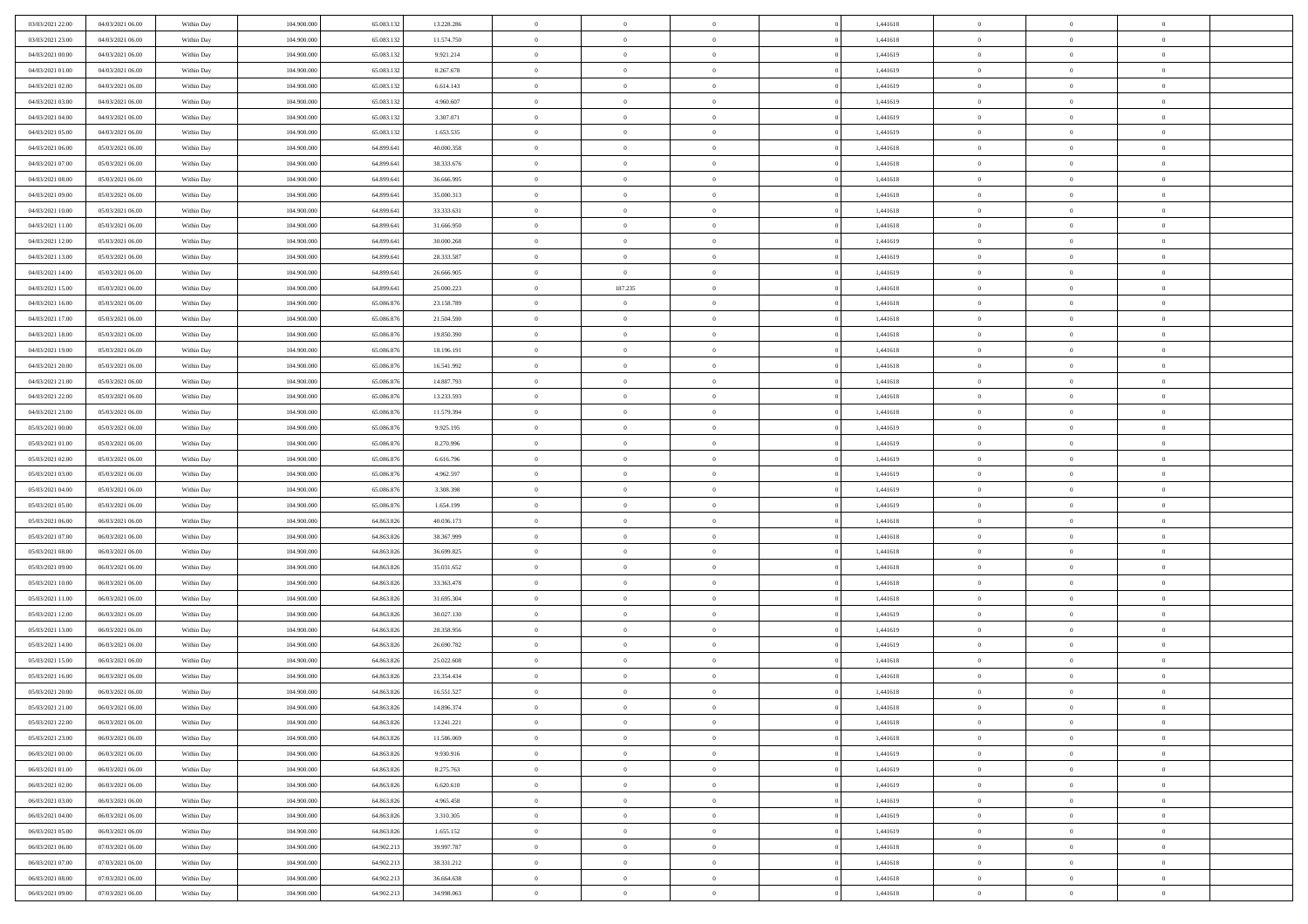| 06/03/2021 10:00                     | 07/03/2021 06:00 | Within Day               | 104.900.000 | 64.902.213 | 33.331.489 | $\,$ 0         | $\bf{0}$       | $\theta$                         |          | 1,441618             | $\bf{0}$       | $\overline{0}$ | $\,0\,$        |  |
|--------------------------------------|------------------|--------------------------|-------------|------------|------------|----------------|----------------|----------------------------------|----------|----------------------|----------------|----------------|----------------|--|
| 06/03/2021 11:00                     | 07/03/2021 06:00 | Within Day               | 104,900,000 | 64.902.213 | 31.664.914 | $\overline{0}$ | $\overline{0}$ | $\overline{0}$                   |          | 1,441618             | $\overline{0}$ | $\overline{0}$ | $\theta$       |  |
| 06/03/2021 12:00                     | 07/03/2021 06:00 | Within Dav               | 104.900.000 | 64.902.213 | 29.998.340 | $\mathbf{0}$   | $\overline{0}$ | $\overline{0}$                   |          | 1,441619             | $\mathbf{0}$   | $\overline{0}$ | $\overline{0}$ |  |
| 06/03/2021 13:00                     | 07/03/2021 06:00 | Within Day               | 104.900.000 | 64.902.213 | 28.331.765 | $\bf{0}$       | $\overline{0}$ | $\bf{0}$                         |          | 1,441619             | $\bf{0}$       | $\overline{0}$ | $\,0\,$        |  |
| 06/03/2021 14:00                     | 07/03/2021 06:00 | Within Day               | 104,900,000 | 64.902.213 | 26.665.191 | $\bf{0}$       | $\bf{0}$       | $\overline{0}$                   |          | 1,441619             | $\bf{0}$       | $\bf{0}$       | $\,0\,$        |  |
| 06/03/2021 15:00                     | 07/03/2021 06:00 | Within Dav               | 104.900.000 | 64.902.213 | 24.998.616 | $\mathbf{0}$   | $\overline{0}$ | $\overline{0}$                   |          | 1,441618             | $\mathbf{0}$   | $\overline{0}$ | $\theta$       |  |
| 06/03/2021 16:00                     | 07/03/2021 06:00 | Within Day               | 104.900.000 | 64.902.213 | 23.332.042 | $\bf{0}$       | $\bf{0}$       | $\overline{0}$                   |          | 1,441618             | $\bf{0}$       | $\overline{0}$ | $\,0\,$        |  |
| 06/03/2021 17:00                     | 07/03/2021 06:00 | Within Day               | 104,900,000 | 64.902.213 | 21.665.467 | $\overline{0}$ | $\overline{0}$ | $\overline{0}$                   |          | 1,441618             | $\,$ 0 $\,$    | $\overline{0}$ | $\theta$       |  |
| 06/03/2021 18:00                     | 07/03/2021 06:00 | Within Day               | 104.900.000 | 64.902.213 | 19.998.893 | $\mathbf{0}$   | $\overline{0}$ | $\overline{0}$                   |          | 1,441618             | $\mathbf{0}$   | $\overline{0}$ | $\overline{0}$ |  |
| 06/03/2021 19:00                     | 07/03/2021 06:00 | Within Day               | 104.900.000 | 64.902.213 | 18.332.319 | $\bf{0}$       | $\bf{0}$       | $\theta$                         |          | 1,441618             | $\bf{0}$       | $\overline{0}$ | $\,0\,$        |  |
| 06/03/2021 20:00                     | 07/03/2021 06:00 |                          | 104,900,000 | 64.902.213 | 16.665.744 | $\overline{0}$ | 189.150        | $\overline{0}$                   |          | 1,441618             | $\bf{0}$       | $\mathbf{0}$   | $\theta$       |  |
| 06/03/2021 21:00                     | 07/03/2021 06:00 | Within Day<br>Within Dav | 104.900.000 | 65.091.362 | 14.828.935 | $\mathbf{0}$   | $\overline{0}$ | $\overline{0}$                   |          | 1,441618             | $\mathbf{0}$   | $\overline{0}$ | $\overline{0}$ |  |
| 06/03/2021 22.00                     | 07/03/2021 06:00 | Within Day               | 104.900.000 | 65.091.362 | 13.181.275 | $\bf{0}$       | $\overline{0}$ | $\bf{0}$                         |          | 1,441618             | $\bf{0}$       | $\overline{0}$ | $\bf{0}$       |  |
|                                      | 07/03/2021 06:00 |                          | 104.900.000 | 65.091.362 | 11.533.616 | $\bf{0}$       | $\overline{0}$ | $\overline{0}$                   |          |                      | $\bf{0}$       | $\theta$       | $\,0\,$        |  |
| 06/03/2021 23:00<br>07/03/2021 00:00 | 07/03/2021 06:00 | Within Day<br>Within Dav | 104.900.000 | 65.091.362 | 9.885.956  | $\overline{0}$ | $\overline{0}$ |                                  |          | 1,441618<br>1,441619 | $\mathbf{0}$   | $\overline{0}$ | $\overline{0}$ |  |
|                                      |                  |                          |             |            |            |                |                | $\overline{0}$<br>$\overline{0}$ |          |                      |                | $\overline{0}$ |                |  |
| 07/03/2021 01:00                     | 07/03/2021 06:00 | Within Day               | 104.900.000 | 65.091.362 | 8.238.297  | $\bf{0}$       | $\bf{0}$       |                                  |          | 1,441619             | $\bf{0}$       | $\overline{0}$ | $\,0\,$        |  |
| 07/03/2021 02:00                     | 07/03/2021 06:00 | Within Day               | 104,900,000 | 65.091.362 | 6.590.637  | $\overline{0}$ | $\overline{0}$ | $\overline{0}$                   |          | 1,441619             | $\bf{0}$       |                | $\theta$       |  |
| 07/03/2021 03:00                     | 07/03/2021 06:00 | Within Day               | 104.900.000 | 65.091.362 | 4.942.978  | $\mathbf{0}$   | $\overline{0}$ | $\overline{0}$                   |          | 1,441619             | $\mathbf{0}$   | $\overline{0}$ | $\overline{0}$ |  |
| 07/03/2021 04:00                     | 07/03/2021 06:00 | Within Day               | 104.900.000 | 65.091.362 | 3.295.318  | $\bf{0}$       | $\bf{0}$       | $\overline{0}$                   |          | 1,441619             | $\bf{0}$       | $\overline{0}$ | $\,0\,$        |  |
| 07/03/2021 05:00                     | 07/03/2021 06:00 | Within Day               | 104,900,000 | 65.091.362 | 1.647.659  | $\overline{0}$ | $\overline{0}$ | $\overline{0}$                   |          | 1,441619             | $\bf{0}$       | $\overline{0}$ | $\overline{0}$ |  |
| 07/03/2021 06:00                     | 08/03/2021 06:00 | Within Dav               | 104.900.000 | 64.909.726 | 39.990.273 | $\mathbf{0}$   | $\overline{0}$ | $\overline{0}$                   |          | 1,441618             | $\mathbf{0}$   | $\overline{0}$ | $\overline{0}$ |  |
| 07/03/2021 07:00                     | 08/03/2021 06:00 | Within Day               | 104.900.000 | 64.909.726 | 38.324.012 | $\bf{0}$       | $\overline{0}$ | $\bf{0}$                         |          | 1,441618             | $\bf{0}$       | $\overline{0}$ | $\bf{0}$       |  |
| 07/03/2021 08:00                     | 08/03/2021 06:00 | Within Day               | 104,900,000 | 64.909.726 | 36.657.751 | $\bf{0}$       | $\bf{0}$       | $\overline{0}$                   |          | 1,441618             | $\bf{0}$       | $\overline{0}$ | $\,0\,$        |  |
| 07/03/2021 09:00                     | 08/03/2021 06:00 | Within Dav               | 104.900.000 | 64.909.726 | 34.991.489 | $\mathbf{0}$   | $\overline{0}$ | $\overline{0}$                   |          | 1,441618             | $\mathbf{0}$   | $\overline{0}$ | $\theta$       |  |
| 07/03/2021 11:00                     | 08/03/2021 06:00 | Within Day               | 104.900.000 | 64.909.726 | 31.658.966 | $\bf{0}$       | $\bf{0}$       | $\overline{0}$                   |          | 1,441618             | $\bf{0}$       | $\overline{0}$ | $\,0\,$        |  |
| 07/03/2021 12:00                     | 08/03/2021 06:00 | Within Day               | 104,900,000 | 64.909.726 | 29.992.705 | $\overline{0}$ | $\overline{0}$ | $\overline{0}$                   |          | 1,441619             | $\bf{0}$       | $\overline{0}$ | $\overline{0}$ |  |
| 07/03/2021 13:00                     | 08/03/2021 06:00 | Within Dav               | 104.900.000 | 64.909.726 | 28.326.444 | $\mathbf{0}$   | $\overline{0}$ | $\overline{0}$                   |          | 1,441619             | $\mathbf{0}$   | $\overline{0}$ | $\overline{0}$ |  |
| 07/03/2021 14:00                     | 08/03/2021 06:00 | Within Day               | 104.900.000 | 64.909.726 | 26.660.182 | $\bf{0}$       | $\bf{0}$       | $\overline{0}$                   |          | 1,441619             | $\bf{0}$       | $\overline{0}$ | $\,0\,$        |  |
| 07/03/2021 15:00                     | 08/03/2021 06:00 | Within Day               | 104,900,000 | 64.909.726 | 24.993.921 | $\bf{0}$       | $\bf{0}$       | $\overline{0}$                   |          | 1,441618             | $\bf{0}$       | $\bf{0}$       | $\overline{0}$ |  |
| 07/03/2021 16:00                     | 08/03/2021 06:00 | Within Dav               | 104.900.000 | 64.909.726 | 23.327.659 | $\mathbf{0}$   | $\overline{0}$ | $\overline{0}$                   |          | 1,441618             | $\mathbf{0}$   | $\overline{0}$ | $\overline{0}$ |  |
| 07/03/2021 17:00                     | 08/03/2021 06:00 | Within Day               | 104.900.000 | 64.909.726 | 21.661.398 | $\bf{0}$       | $\overline{0}$ | $\theta$                         |          | 1,441618             | $\,$ 0         | $\overline{0}$ | $\theta$       |  |
| 07/03/2021 18:00                     | 08/03/2021 06:00 | Within Day               | 104.900.000 | 64.909.72  | 19.995.136 | $\bf{0}$       | $\bf{0}$       | $\overline{0}$                   |          | 1,441618             | $\bf{0}$       | $\mathbf{0}$   | $\overline{0}$ |  |
| 07/03/2021 19:00                     | 08/03/2021 06:00 | Within Dav               | 104.900.000 | 64.909.726 | 18.328.875 | $\mathbf{0}$   | $\overline{0}$ | $\overline{0}$                   |          | 1,441618             | $\mathbf{0}$   | $\overline{0}$ | $\overline{0}$ |  |
| 07/03/2021 20:00                     | 08/03/2021 06:00 | Within Day               | 104.900.000 | 64.909.726 | 16.662.614 | $\bf{0}$       | 188.805        | $\theta$                         |          | 1,441618             | $\,$ 0         | $\overline{0}$ | $\theta$       |  |
| 07/03/2021 21:00                     | 08/03/2021 06:00 | Within Day               | 104,900,000 | 65.098.531 | 14.826.428 | $\bf{0}$       | $\overline{0}$ | $\overline{0}$                   |          | 1,441618             | $\bf{0}$       | $\overline{0}$ | $\overline{0}$ |  |
| 07/03/2021 22:00                     | 08/03/2021 06:00 | Within Day               | 104.900.000 | 65.098.531 | 13.179.047 | $\mathbf{0}$   | $\overline{0}$ | $\overline{0}$                   |          | 1,441618             | $\mathbf{0}$   | $\overline{0}$ | $\overline{0}$ |  |
| 07/03/2021 23:00                     | 08/03/2021 06:00 | Within Day               | 104.900.000 | 65.098.531 | 11.531.666 | $\bf{0}$       | $\overline{0}$ | $\theta$                         |          | 1,441618             | $\,$ 0         | $\overline{0}$ | $\theta$       |  |
| 08/03/2021 00:00                     | 08/03/2021 06:00 | Within Day               | 104,900,000 | 65.098.531 | 9.884.285  | $\bf{0}$       | $\bf{0}$       | $\overline{0}$                   |          | 1,441619             | $\bf{0}$       | $\mathbf{0}$   | $\overline{0}$ |  |
| 08/03/2021 01:00                     | 08/03/2021 06:00 | Within Dav               | 104.900.000 | 65.098.531 | 8.236.904  | $\mathbf{0}$   | $\overline{0}$ | $\overline{0}$                   |          | 1,441619             | $\mathbf{0}$   | $\overline{0}$ | $\overline{0}$ |  |
| 08/03/2021 02:00                     | 08/03/2021 06:00 | Within Day               | 104.900.000 | 65.098.531 | 6.589.523  | $\,0\,$        | $\overline{0}$ | $\theta$                         |          | 1,441619             | $\,$ 0         | $\overline{0}$ | $\theta$       |  |
| 08/03/2021 03:00                     | 08/03/2021 06:00 | Within Day               | 104,900,000 | 65.098.531 | 4.942.142  | $\bf{0}$       | $\bf{0}$       | $\overline{0}$                   |          | 1,441619             | $\bf{0}$       | $\overline{0}$ | $\overline{0}$ |  |
| 08/03/2021 04:00                     | 08/03/2021 06:00 | Within Dav               | 104.900.000 | 65.098.531 | 3.294.761  | $\mathbf{0}$   | $\overline{0}$ | $\overline{0}$                   |          | 1,441619             | $\mathbf{0}$   | $\overline{0}$ | $\overline{0}$ |  |
| 08/03/2021 05:00                     | 08/03/2021 06:00 | Within Day               | 104.900.000 | 65.098.531 | 1.647.380  | $\bf{0}$       | $\overline{0}$ | $\theta$                         |          | 1,441619             | $\,$ 0         | $\overline{0}$ | $\theta$       |  |
| 08/03/2021 06:00                     | 09/03/2021 06:00 | Within Day               | 104,900,000 | 64.924.312 | 39.975.687 | $\bf{0}$       | $\overline{0}$ | $\overline{0}$                   |          | 1,441618             | $\,$ 0 $\,$    | $\overline{0}$ | $\overline{0}$ |  |
| 08/03/2021 07:00                     | 09/03/2021 06:00 | Within Day               | 104.900.000 | 64.924.312 | 38.310.033 | $\bf{0}$       | $\overline{0}$ |                                  |          | 1,441618             | $\overline{0}$ | $\theta$       | $\theta$       |  |
| 08/03/2021 08:00                     | 09/03/2021 06:00 | Within Day               | 104.900.000 | 64.924.312 | 36.644.380 | $\,0\,$        | $\overline{0}$ | $\theta$                         |          | 1,441618             | $\,$ 0 $\,$    | $\overline{0}$ | $\theta$       |  |
| 08/03/2021 09:00                     | 09/03/2021 06:00 | Within Day               | 104.900.000 | 64.924.312 | 34.978.726 | $\overline{0}$ | $\overline{0}$ | $\overline{0}$                   |          | 1,441618             | $\overline{0}$ | $\overline{0}$ | $\overline{0}$ |  |
| 08/03/2021 10:00                     | 09/03/2021 06:00 | Within Day               | 104.900.000 | 64.924.312 | 33.313.072 | $\bf{0}$       | $\overline{0}$ | $\overline{0}$                   |          | 1,441618             | $\overline{0}$ | $\bf{0}$       | $\mathbf{0}$   |  |
| 08/03/2021 11:00                     | 09/03/2021 06:00 | Within Day               | 104.900.000 | 64.924.312 | 31.647.419 | $\bf{0}$       | $\overline{0}$ | $\overline{0}$                   | $\theta$ | 1,441618             | $\,$ 0 $\,$    | $\mathbf{0}$   | $\,$ 0 $\,$    |  |
| 08/03/2021 12:00                     | 09/03/2021 06:00 | Within Day               | 104.900.000 | 64.924.312 | 29.981.765 | $\bf{0}$       | $\overline{0}$ | $\overline{0}$                   |          | 1,441619             | $\,$ 0 $\,$    | $\overline{0}$ | $\overline{0}$ |  |
| 08/03/2021 13:00                     | 09/03/2021 06:00 | Within Day               | 104.900.000 | 64.924.312 | 28.316.111 | $\bf{0}$       | $\overline{0}$ | $\overline{0}$                   |          | 1,441619             | $\mathbf{0}$   | $\overline{0}$ | $\overline{0}$ |  |
| 08/03/2021 14:00                     | 09/03/2021 06:00 | Within Day               | 104.900.000 | 64.924.312 | 26.650.458 | $\,0\,$        | 189.660        | $\mathbf{0}$                     | $\theta$ | 1,441619             | $\,$ 0 $\,$    | $\overline{0}$ | $\overline{0}$ |  |
| 08/03/2021 15:00                     | 09/03/2021 06:00 | Within Day               | 104.900.000 | 65.113.971 | 24.806.998 | $\bf{0}$       | $\overline{0}$ | $\overline{0}$                   |          | 1,441618             | $\overline{0}$ | $\overline{0}$ | $\overline{0}$ |  |
| 08/03/2021 16:00                     | 09/03/2021 06:00 | Within Day               | 104.900.000 | 65.113.971 | 23.153.198 | $\bf{0}$       | $\overline{0}$ | $\overline{0}$                   |          | 1,441618             | $\mathbf{0}$   | $\overline{0}$ | $\mathbf{0}$   |  |
| 08/03/2021 17:00                     | 09/03/2021 06:00 | Within Day               | 104.900.000 | 65.113.971 | 21.499.398 | $\,0\,$        | $\overline{0}$ | $\overline{0}$                   |          | 1,441618             | $\,$ 0 $\,$    | $\overline{0}$ | $\theta$       |  |
| 08/03/2021 18:00                     | 09/03/2021 06:00 | Within Day               | 104,900,000 | 65.113.971 | 19.845.598 | $\bf{0}$       | $\bf{0}$       | $\overline{0}$                   |          | 1,441618             | $\mathbf{0}$   | $\mathbf{0}$   | $\overline{0}$ |  |
| 08/03/2021 19:00                     | 09/03/2021 06:00 | Within Day               | 104.900.000 | 65.113.971 | 18.191.798 | $\mathbf{0}$   | $\overline{0}$ | $\overline{0}$                   |          | 1,441618             | $\mathbf{0}$   | $\overline{0}$ | $\overline{0}$ |  |
|                                      |                  |                          |             |            |            |                |                |                                  |          |                      |                |                |                |  |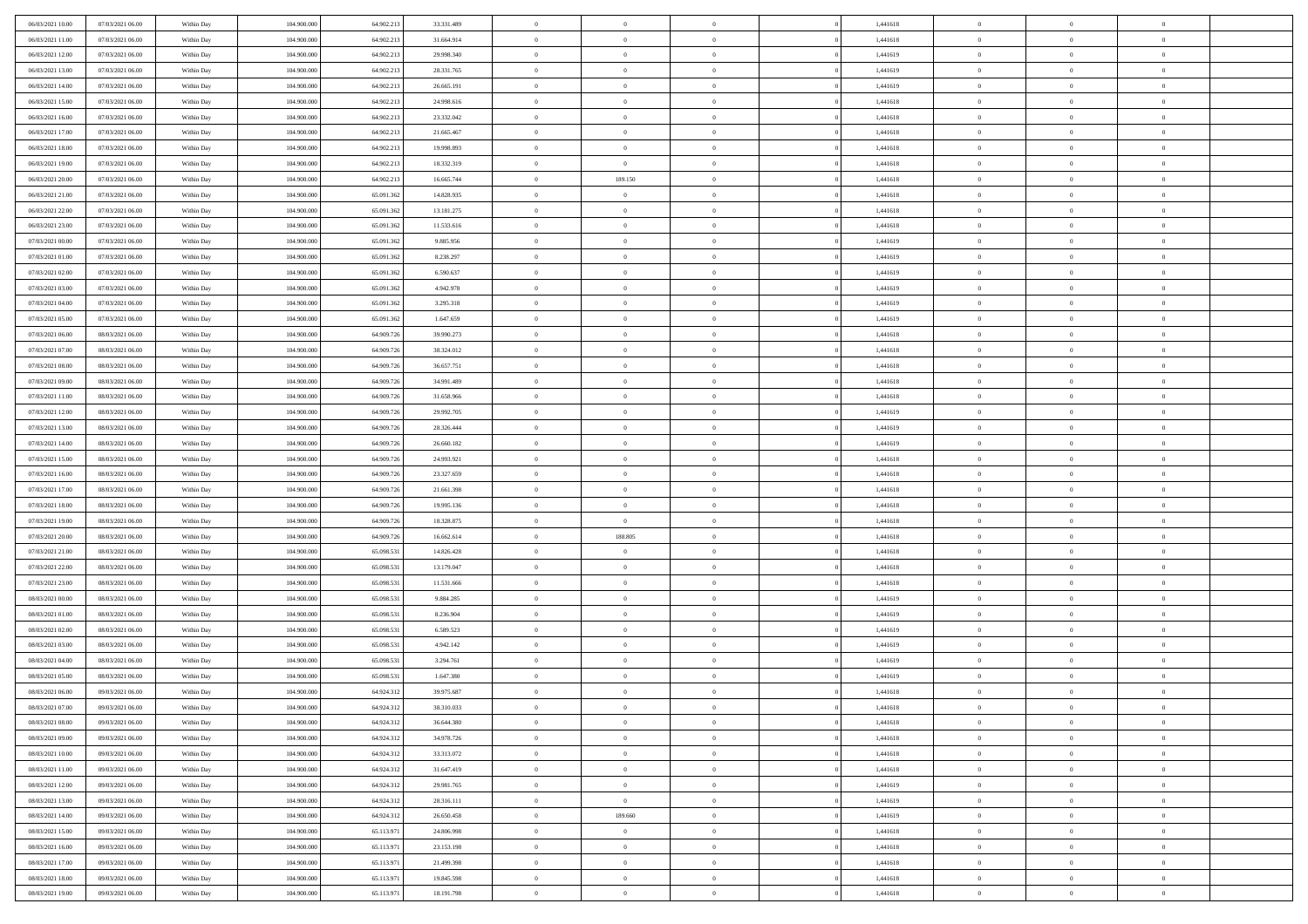| 08/03/2021 20:00                     | 09/03/2021 06:00                     | Within Day | 104,900,000                | 65.113.971               | 16.537.998               | $\overline{0}$             | $\overline{0}$             | $\Omega$                   | 1,441618             | $\bf{0}$                 | $\mathbf{0}$   | $\bf{0}$                  |  |
|--------------------------------------|--------------------------------------|------------|----------------------------|--------------------------|--------------------------|----------------------------|----------------------------|----------------------------|----------------------|--------------------------|----------------|---------------------------|--|
| 08/03/2021 21:00                     | 09/03/2021 06:00                     | Within Day | 104.900.000                | 65.113.971               | 14.884.199               | $\mathbf{0}$               | $\overline{0}$             | $\overline{0}$             | 1,441618             | $\overline{0}$           | $\overline{0}$ | $\theta$                  |  |
| 08/03/2021 22:00                     | 09/03/2021 06:00                     | Within Day | 104.900.000                | 65.113.971               | 13.230.399               | $\,$ 0                     | $\overline{0}$             | $\bf{0}$                   | 1,441618             | $\,$ 0                   | $\overline{0}$ | $\,$ 0 $\,$               |  |
| 08/03/2021 23:00                     | 09/03/2021 06:00                     | Within Day | 104,900,000                | 65.113.971               | 11.576.599               | $\bf{0}$                   | $\overline{0}$             | $\Omega$                   | 1,441618             | $\bf{0}$                 | $\mathbf{0}$   | $\theta$                  |  |
| 09/03/2021 00:00                     | 09/03/2021 06:00                     | Within Dav | 104.900.000                | 65.113.971               | 9.922.799                | $\bf{0}$                   | $\overline{0}$             | $\overline{0}$             | 1,441619             | $\mathbf{0}$             | $\overline{0}$ | $\overline{0}$            |  |
| 09/03/2021 01:00                     | 09/03/2021 06:00                     | Within Day | 104.900.000                | 65.113.971               | 8.268.999                | $\bf{0}$                   | $\overline{0}$             | $\bf{0}$                   | 1,441619             | $\,$ 0                   | $\overline{0}$ | $\,$ 0 $\,$               |  |
|                                      |                                      |            | 104,900,000                |                          |                          |                            |                            | $\overline{0}$             |                      | $\overline{0}$           | $\mathbf{0}$   | $\theta$                  |  |
| 09/03/2021 02:00                     | 09/03/2021 06:00                     | Within Day |                            | 65.113.971               | 6.615.199                | $\bf{0}$                   | $\overline{0}$             |                            | 1,441619             |                          |                |                           |  |
| 09/03/2021 03:00                     | 09/03/2021 06:00                     | Within Dav | 104.900.000                | 65.113.971               | 4.961.399                | $\overline{0}$             | $\overline{0}$             | $\overline{0}$             | 1,441619             | $\mathbf{0}$             | $\overline{0}$ | $\overline{0}$            |  |
| 09/03/2021 04:00                     | 09/03/2021 06:00                     | Within Day | 104.900.000                | 65.113.971               | 3.307.599                | $\bf{0}$                   | $\overline{0}$             | $\bf{0}$                   | 1,441619             | $\,$ 0                   | $\overline{0}$ | $\,$ 0 $\,$               |  |
| 09/03/2021 05:00                     | 09/03/2021 06:00                     | Within Day | 104,900,000                | 65.113.971               | 1.653.799                | $\bf{0}$                   | $\overline{0}$             | $\Omega$                   | 1,441619             | $\bf{0}$                 | $\mathbf{0}$   | $\theta$                  |  |
| 09/03/2021 06:00                     | 10/03/2021 06:00                     | Within Day | 104.900.000                | 64.926.159               | 39.973.840               | $\overline{0}$             | $\overline{0}$             | $\overline{0}$             | 1,441618             | $\overline{0}$           | $\overline{0}$ | $\overline{0}$            |  |
| 09/03/2021 07:00                     | 10/03/2021 06:00                     | Within Day | 104.900.000                | 64.926.159               | 38.308.263               | $\,$ 0                     | $\overline{0}$             | $\bf{0}$                   | 1,441618             | $\,$ 0                   | $\overline{0}$ | $\,$ 0 $\,$               |  |
| 09/03/2021 08:00                     | 10/03/2021 06:00                     | Within Day | 104,900,000                | 64.926.159               | 36.642.686               | $\bf{0}$                   | $\overline{0}$             | $\Omega$                   | 1,441618             | $\overline{0}$           | $\mathbf{0}$   | $\theta$                  |  |
| 09/03/2021 09:00                     | 10/03/2021 06:00                     | Within Dav | 104.900.000                | 64.926.159               | 34.977.110               | $\overline{0}$             | $\overline{0}$             | $\overline{0}$             | 1,441618             | $\mathbf{0}$             | $\overline{0}$ | $\overline{0}$            |  |
| 09/03/2021 10:00                     | 10/03/2021 06:00                     | Within Day | 104.900.000                | 64.926.159               | 33.311.533               | $\bf{0}$                   | $\overline{0}$             | $\bf{0}$                   | 1,441618             | $\,$ 0                   | $\overline{0}$ | $\,$ 0 $\,$               |  |
| 09/03/2021 11:00                     | 10/03/2021 06:00                     | Within Day | 104,900,000                | 64.926.159               | 31.645.956               | $\bf{0}$                   | $\overline{0}$             | $\overline{0}$             | 1,441618             | $\bf{0}$                 | $\mathbf{0}$   | $\bf{0}$                  |  |
| 09/03/2021 12:00                     | 10/03/2021 06:00                     | Within Day | 104.900.000                | 64.926.159               | 29.980.380               | $\overline{0}$             | $\overline{0}$             | $\overline{0}$             | 1,441619             | $\mathbf{0}$             | $\overline{0}$ | $\overline{0}$            |  |
| 09/03/2021 13:00                     | 10/03/2021 06:00                     | Within Day | 104.900.000                | 64.926.159               | 28.314.803               | $\bf{0}$                   | $\overline{0}$             | $\bf{0}$                   | 1,441619             | $\,$ 0                   | $\overline{0}$ | $\,0\,$                   |  |
| 09/03/2021 14:00                     | 10/03/2021 06:00                     | Within Day | 104,900,000                | 64.926.159               | 26.649.226               | $\bf{0}$                   | $\overline{0}$             | $\Omega$                   | 1,441619             | $\overline{0}$           | $\mathbf{0}$   | $\theta$                  |  |
| 09/03/2021 15:00                     | 10/03/2021 06:00                     | Within Day | 104.900.000                | 64.926.159               | 24.983.650               | $\overline{0}$             | $\overline{0}$             | $\overline{0}$             | 1,441618             | $\overline{0}$           | $\overline{0}$ | $\overline{0}$            |  |
| 09/03/2021 16:00                     | 10/03/2021 06:00                     | Within Day | 104.900.000                | 64.926.159               | 23.318.073               | $\bf{0}$                   | 191.097                    | $\bf{0}$                   | 1,441618             | $\,$ 0                   | $\overline{0}$ | $\,$ 0 $\,$               |  |
| 09/03/2021 17:00                     | 10/03/2021 06:00                     | Within Day | 104,900,000                | 65.117.255               | 21.475.049               | $\bf{0}$                   | $\overline{0}$             | $\Omega$                   | 1,441618             | $\overline{0}$           | $\theta$       | $\theta$                  |  |
| 09/03/2021 18:00                     | 10/03/2021 06:00                     | Within Dav | 104.900.000                | 65.117.255               | 19.823.122               | $\overline{0}$             | $\overline{0}$             | $\overline{0}$             | 1,441618             | $\mathbf{0}$             | $\overline{0}$ | $\overline{0}$            |  |
| 09/03/2021 19:00                     | 10/03/2021 06:00                     | Within Day | 104.900.000                | 65.117.255               | 18.171.196               | $\bf{0}$                   | $\overline{0}$             | $\bf{0}$                   | 1,441618             | $\,$ 0                   | $\overline{0}$ | $\,$ 0 $\,$               |  |
| 09/03/2021 20:00                     | 10/03/2021 06:00                     | Within Day | 104,900,000                | 65.117.255               | 16.519.269               | $\bf{0}$                   | $\overline{0}$             | $\overline{0}$             | 1,441618             | $\bf{0}$                 | $\bf{0}$       | $\bf{0}$                  |  |
| 09/03/2021 21:00                     | 10/03/2021 06:00                     | Within Day | 104.900.000                | 65.117.255               | 14.867.342               | $\overline{0}$             | $\overline{0}$             | $\overline{0}$             | 1,441618             | $\overline{0}$           | $\overline{0}$ | $\overline{0}$            |  |
| 09/03/2021 22.00                     | 10/03/2021 06:00                     | Within Day | 104.900.000                | 65.117.255               | 13.215.415               | $\bf{0}$                   | $\overline{0}$             | $\bf{0}$                   | 1,441618             | $\,$ 0                   | $\overline{0}$ | $\,$ 0 $\,$               |  |
| 09/03/2021 23:00                     | 10/03/2021 06:00                     | Within Day | 104,900,000                | 65.117.255               | 11.563.488               | $\bf{0}$                   | $\overline{0}$             | $\Omega$                   | 1,441618             | $\theta$                 | $\mathbf{0}$   | $\theta$                  |  |
| 10/03/2021 00:00                     | 10/03/2021 06:00                     | Within Day | 104.900.000                | 65.117.255               | 9.911.561                | $\overline{0}$             | $\overline{0}$             | $\overline{0}$             | 1,441619             | $\mathbf{0}$             | $\overline{0}$ | $\overline{0}$            |  |
| 10/03/2021 01:00                     | 10/03/2021 06:00                     | Within Day | 104.900.000                | 65.117.255               | 8.259.634                | $\bf{0}$                   | $\overline{0}$             | $\bf{0}$                   | 1,441619             | $\,$ 0                   | $\overline{0}$ | $\,$ 0 $\,$               |  |
| 10/03/2021 02:00                     | 10/03/2021 06:00                     | Within Day | 104.900.000                | 65.117.255               | 6.607.707                | $\,$ 0                     | $\bf{0}$                   | $\overline{0}$             | 1,441619             | $\bf{0}$                 | $\overline{0}$ | $\,0\,$                   |  |
| 10/03/2021 03:00                     | 10/03/2021 06:00                     | Within Dav | 104.900.000                | 65.117.255               | 4.955.780                | $\overline{0}$             | $\overline{0}$             | $\overline{0}$             | 1,441619             | $\mathbf{0}$             | $\overline{0}$ | $\overline{0}$            |  |
| 10/03/2021 04:00                     | 10/03/2021 06:00                     | Within Day | 104.900.000                | 65.117.255               | 3.303.853                | $\bf{0}$                   | $\overline{0}$             | $\bf{0}$                   | 1,441619             | $\,$ 0                   | $\overline{0}$ | $\,$ 0 $\,$               |  |
| 10/03/2021 05:00                     | 10/03/2021 06:00                     | Within Day | 104.900.000                | 65.117.255               | 1.651.926                | $\bf{0}$                   | $\bf{0}$                   | $\bf{0}$                   | 1,441619             | $\bf{0}$                 | $\overline{0}$ | $\,0\,$                   |  |
| 10/03/2021 06:00                     | 11/03/2021 06:00                     | Within Day | 104.900.000                | 64.914.885               | 39.985.114               | $\overline{0}$             | $\overline{0}$             | $\overline{0}$             | 1,441618             | $\overline{0}$           | $\overline{0}$ | $\overline{0}$            |  |
| 10/03/2021 07:00                     | 11/03/2021 06:00                     |            | 104.900.000                | 64.914.885               | 38.319.067               | $\bf{0}$                   | $\overline{0}$             |                            | 1,441618             | $\,$ 0                   | $\overline{0}$ | $\,$ 0 $\,$               |  |
|                                      |                                      | Within Day |                            |                          |                          |                            |                            | $\bf{0}$<br>$\overline{0}$ |                      |                          | $\overline{0}$ |                           |  |
| 10/03/2021 08:00<br>10/03/2021 09:00 | 11/03/2021 06:00<br>11/03/2021 06:00 | Within Day | 104.900.000<br>104.900.000 | 64.914.885<br>64.914.885 | 36.653.021<br>34.986.975 | $\bf{0}$<br>$\overline{0}$ | $\bf{0}$<br>$\overline{0}$ | $\overline{0}$             | 1,441618<br>1,441618 | $\bf{0}$<br>$\mathbf{0}$ | $\overline{0}$ | $\,0\,$<br>$\overline{0}$ |  |
|                                      |                                      | Within Day |                            |                          |                          |                            |                            |                            |                      |                          |                |                           |  |
| 10/03/2021 10:00                     | 11/03/2021 06:00                     | Within Day | 104.900.000                | 64.914.885               | 33.320.928               | $\bf{0}$                   | $\overline{0}$             | $\bf{0}$                   | 1,441618             | $\,$ 0                   | $\overline{0}$ | $\,$ 0 $\,$               |  |
| 10/03/2021 11:00                     | 11/03/2021 06:00                     | Within Day | 104.900.000                | 64.914.885               | 31.654.882               | $\bf{0}$                   | $\bf{0}$                   | $\overline{0}$             | 1,441618             | $\bf{0}$                 | $\overline{0}$ | $\,0\,$                   |  |
| 10/03/2021 12:00                     | 11/03/2021 06:00                     | Within Dav | 104.900.000                | 64.914.885               | 29.988.835               | $\overline{0}$             | $\overline{0}$             | $\overline{0}$             | 1,441619             | $\overline{0}$           | $\overline{0}$ | $\overline{0}$            |  |
| 10/03/2021 13:00                     | 11/03/2021 06:00                     | Within Day | 104.900.000                | 64.914.885               | 28.322.789               | $\bf{0}$                   | $\overline{0}$             | $\bf{0}$                   | 1,441619             | $\,$ 0                   | $\overline{0}$ | $\,$ 0 $\,$               |  |
| 10/03/2021 14:00                     | 11/03/2021 06:00                     | Within Day | 104.900.000                | 64.914.885               | 26.656.742               | $\bf{0}$                   | $\bf{0}$                   | $\bf{0}$                   | 1,441619             | $\bf{0}$                 | $\overline{0}$ | $\,0\,$                   |  |
| 10/03/2021 15:00                     | 11/03/2021 06:00                     | Within Day | 104.900.000                | 64.914.885               | 24.990.696               | $\mathbf{0}$               | $\overline{0}$             | $\overline{0}$             | 1,441618             | $\overline{0}$           | $\overline{0}$ | $\overline{0}$            |  |
| 10/03/2021 16:00                     | 11/03/2021 06:00                     | Within Day | 104.900.000                | 64.914.885               | 23.324.650               | $\bf{0}$                   | $\overline{0}$             | $\theta$                   | 1,441618             | $\overline{0}$           | $\theta$       | $\theta$                  |  |
| 10/03/2021 17:00                     | 11/03/2021 06:00                     | Within Day | 104.900.000                | 64.914.885               | 21.658.603               | $\bf{0}$                   | 186.786                    | $\bf{0}$                   | 1,441618             | $\bf{0}$                 | $\overline{0}$ | $\,0\,$                   |  |
| 10/03/2021 18:00                     | 11/03/2021 06:00                     | Within Day | 104.900.000                | 65.101.671               | 19.820.139               | $\overline{0}$             | $\overline{0}$             | $\overline{0}$             | 1,441618             | $\overline{0}$           | $\bf{0}$       | $\overline{0}$            |  |
| 10/03/2021 19:00                     | 11/03/2021 06:00                     | Within Day | 104.900.000                | 65.101.671               | 18.168.460               | $\,$ 0 $\,$                | $\overline{0}$             | $\overline{0}$             | 1,441618             | $\mathbf{0}$             | $\,$ 0 $\,$    | $\,$ 0 $\,$               |  |
| 10/03/2021 20:00                     | 11/03/2021 06:00                     | Within Day | 104.900.000                | 65.101.671               | 16.516.782               | $\bf{0}$                   | $\bf{0}$                   | $\overline{0}$             | 1,441618             | $\bf{0}$                 | $\overline{0}$ | $\bf{0}$                  |  |
| 10/03/2021 21:00                     | 11/03/2021 06:00                     | Within Day | 104.900.000                | 65.101.671               | 14.865.104               | $\bf{0}$                   | $\overline{0}$             | $\overline{0}$             | 1,441618             | $\overline{0}$           | $\overline{0}$ | $\overline{0}$            |  |
| 10/03/2021 22:00                     | 11/03/2021 06:00                     | Within Day | 104.900.000                | 65.101.671               | 13.213.426               | $\,$ 0 $\,$                | $\overline{0}$             | $\overline{0}$             | 1,441618             | $\,$ 0 $\,$              | $\overline{0}$ | $\,$ 0 $\,$               |  |
| 10/03/2021 23:00                     | 11/03/2021 06:00                     | Within Day | 104.900.000                | 65.101.671               | 11.561.747               | $\bf{0}$                   | $\overline{0}$             | $\overline{0}$             | 1,441618             | $\bf{0}$                 | $\overline{0}$ | $\overline{0}$            |  |
| 11/03/2021 00:00                     | 11/03/2021 06:00                     | Within Day | 104.900.000                | 65.101.671               | 9.910.069                | $\overline{0}$             | $\overline{0}$             | $\overline{0}$             | 1,441619             | $\overline{0}$           | $\bf{0}$       | $\overline{0}$            |  |
| 11/03/2021 01:00                     | 11/03/2021 06:00                     | Within Day | 104.900.000                | 65.101.671               | 8.258.391                | $\,$ 0 $\,$                | $\overline{0}$             | $\overline{0}$             | 1,441619             | $\,$ 0 $\,$              | $\,$ 0 $\,$    | $\,$ 0 $\,$               |  |
| 11/03/2021 02:00                     | 11/03/2021 06:00                     | Within Day | 104.900.000                | 65.101.671               | 6.606.713                | $\bf{0}$                   | $\bf{0}$                   | $\overline{0}$             | 1,441619             | $\mathbf{0}$             | $\overline{0}$ | $\bf{0}$                  |  |
| 11/03/2021 03:00                     | 11/03/2021 06:00                     | Within Day | 104.900.000                | 65.101.671               | 4.955.034                | $\overline{0}$             | $\overline{0}$             | $\overline{0}$             | 1,441619             | $\mathbf{0}$             | $\bf{0}$       | $\overline{0}$            |  |
| 11/03/2021 04:00                     | 11/03/2021 06:00                     | Within Day | 104.900.000                | 65.101.671               | 3.303.356                | $\,0\,$                    | $\overline{0}$             | $\overline{0}$             | 1,441619             | $\,$ 0                   | $\overline{0}$ | $\,$ 0 $\,$               |  |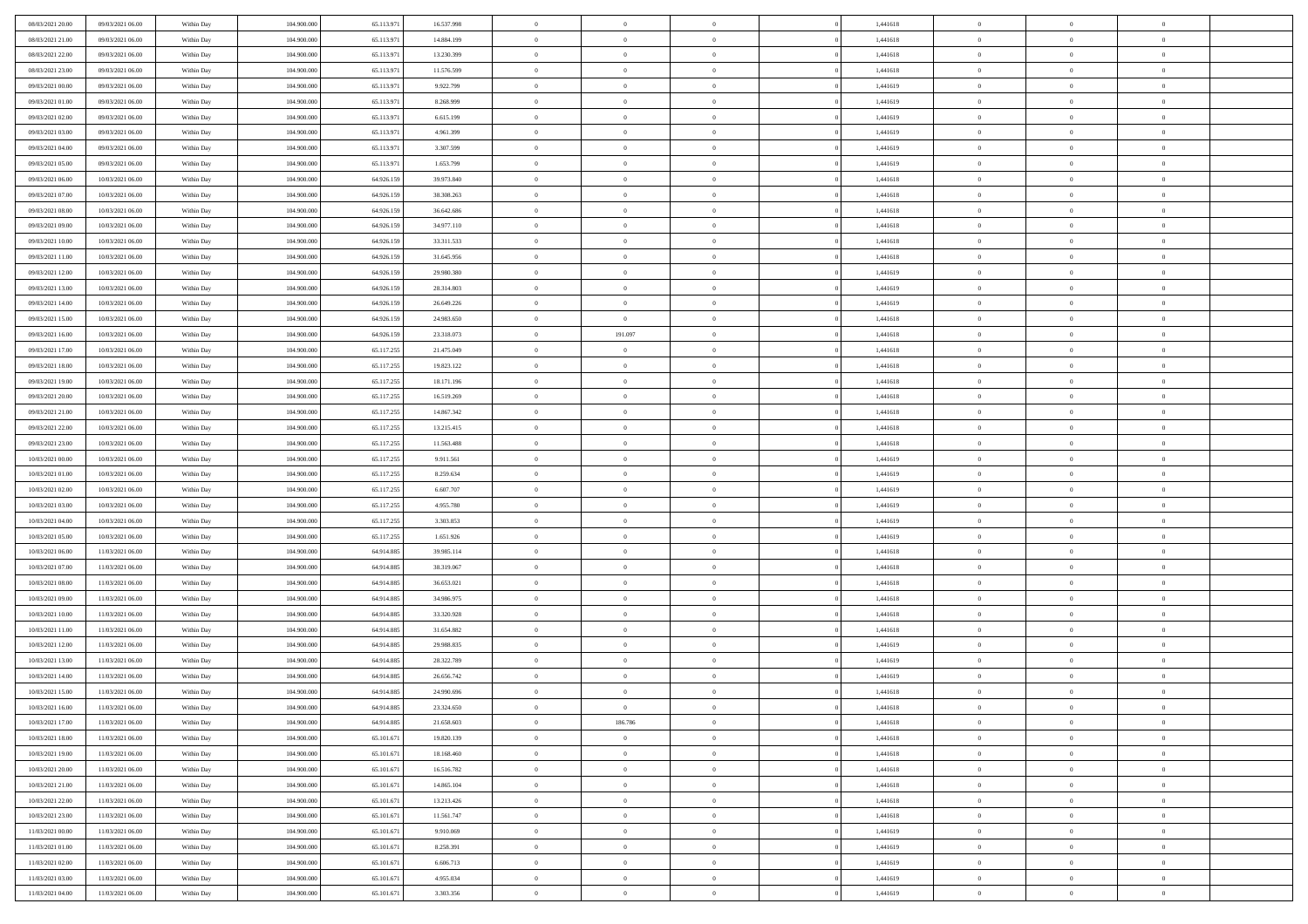| 11/03/2021 05:00                     | 11/03/2021 06:00                     | Within Day               | 104.900.000                | 65.101.67                | 1.651.678                | $\bf{0}$                    | $\bf{0}$                      | $\Omega$                         | 1,441619             | $\bf{0}$                    | $\overline{0}$             | $\bf{0}$                         |  |
|--------------------------------------|--------------------------------------|--------------------------|----------------------------|--------------------------|--------------------------|-----------------------------|-------------------------------|----------------------------------|----------------------|-----------------------------|----------------------------|----------------------------------|--|
| 11/03/2021 06:00                     | 12/03/2021 06:00                     | Within Day               | 104,900,000                | 64,910.07                | 39.989.924               | $\overline{0}$              | $\overline{0}$                | $\Omega$                         | 1.441618             | $\overline{0}$              | $\theta$                   | $\theta$                         |  |
| 11/03/2021 07:00                     | 12/03/2021 06:00                     | Within Day               | 104.900.000                | 64.910.075               | 38.323.677               | $\overline{0}$              | $\overline{0}$                | $\overline{0}$                   | 1,441618             | $\mathbf{0}$                | $\overline{0}$             | $\theta$                         |  |
| 11/03/2021 08:00                     | 12/03/2021 06:00                     | Within Day               | 104.900.000                | 64.910.075               | 36.657.431               | $\bf{0}$                    | $\overline{0}$                | $\overline{0}$                   | 1,441618             | $\mathbf{0}$                | $\overline{0}$             | $\bf{0}$                         |  |
| 11/03/2021 09:00                     | 12/03/2021 06:00                     | Within Day               | 104,900,000                | 64.910.07                | 34.991.184               | $\bf{0}$                    | $\overline{0}$                | $\overline{0}$                   | 1,441618             | $\bf{0}$                    | $\overline{0}$             | $\bf{0}$                         |  |
| 11/03/2021 10:00                     | 12/03/2021 06:00                     | Within Day               | 104.900.000                | 64.910.075               | 33.324.937               | $\overline{0}$              | $\overline{0}$                | $\overline{0}$                   | 1,441618             | $\mathbf{0}$                | $\overline{0}$             | $\theta$                         |  |
| 11/03/2021 11:00                     | 12/03/2021 06:00                     | Within Day               | 104.900.000                | 64.910.075               | 31.658.690               | $\bf{0}$                    | $\overline{0}$                | $\overline{0}$                   | 1,441618             | $\bf{0}$                    | $\overline{0}$             | $\bf{0}$                         |  |
| 11/03/2021 12:00                     | 12/03/2021 06:00                     | Within Day               | 104,900,000                | 64.910.07                | 29.992.443               | $\overline{0}$              | $\overline{0}$                | $\overline{0}$                   | 1,441619             | $\mathbf{0}$                | $\theta$                   | $\theta$                         |  |
| 11/03/2021 13:00                     | 12/03/2021 06:00                     | Within Day               | 104.900.000                | 64.910.075               | 28.326.196               | $\overline{0}$              | $\overline{0}$                | $\overline{0}$                   | 1,441619             | $\mathbf{0}$                | $\overline{0}$             | $\theta$                         |  |
| 11/03/2021 14:00                     | 12/03/2021 06:00                     | Within Day               | 104.900.000                | 64.910.075               | 26.659.949               | $\bf{0}$                    | $\overline{0}$                | $\Omega$                         | 1,441619             | $\mathbf{0}$                | $\overline{0}$             | $\bf{0}$                         |  |
| 11/03/2021 15:00                     | 12/03/2021 06:00                     | Within Day               | 104,900,000                | 64.910.07                | 24.993.703               | $\bf{0}$                    | $\overline{0}$                | $\overline{0}$                   | 1.441618             | $\mathbf{0}$                | $\theta$                   | $\overline{0}$                   |  |
| 11/03/2021 16:00                     | 12/03/2021 06:00                     | Within Day               | 104.900.000                | 64.910.075               | 23.327.456               | $\overline{0}$              | $\overline{0}$                | $\overline{0}$                   | 1,441618             | $\mathbf{0}$                | $\overline{0}$             | $\theta$                         |  |
| 11/03/2021 17:00                     | 12/03/2021 06:00                     | Within Day               | 104.900.000                | 64.910.075               | 21.661.209               | $\bf{0}$                    | 185.619                       | $\overline{0}$                   | 1,441618             | $\mathbf{0}$                | $\overline{0}$             | $\bf{0}$                         |  |
| 11/03/2021 18:00                     | 12/03/2021 06:00                     | Within Day               | 104,900,000                | 65.095.693               | 19.823.621               | $\bf{0}$                    | $\overline{0}$                | $\overline{0}$                   | 1,441618             | $\bf{0}$                    | $\theta$                   | $\bf{0}$                         |  |
| 11/03/2021 19:00                     | 12/03/2021 06:00                     | Within Day               | 104.900.000                | 65.095.693               | 18.171.653               | $\overline{0}$              | $\overline{0}$                | $\overline{0}$                   | 1,441618             | $\mathbf{0}$                | $\overline{0}$             | $\theta$                         |  |
| 11/03/2021 20:00                     | 12/03/2021 06:00                     | Within Day               | 104.900.000                | 65.095.693               | 16.519.684               | $\bf{0}$                    | $\overline{0}$                | $\Omega$                         | 1,441618             | $\bf{0}$                    | $\overline{0}$             | $\bf{0}$                         |  |
| 11/03/2021 21:00                     | 12/03/2021 06:00                     | Within Day               | 104,900,000                | 65.095.69                | 14.867.716               | $\,$ 0 $\,$                 | $\overline{0}$                | $\overline{0}$                   | 1,441618             | $\mathbf{0}$                | $\theta$                   | $\theta$                         |  |
| 11/03/2021 22:00                     | 12/03/2021 06:00                     | Within Day               | 104.900.000                | 65.095.693               | 13.215.747               | $\overline{0}$              | $\overline{0}$                | $\overline{0}$                   | 1,441618             | $\mathbf{0}$                | $\overline{0}$             | $\theta$                         |  |
| 11/03/2021 23:00                     | 12/03/2021 06:00                     | Within Day               | 104.900.000                | 65.095.693               | 11.563.779               | $\bf{0}$                    | $\overline{0}$                | $\Omega$                         | 1,441618             | $\bf{0}$                    | $\overline{0}$             | $\bf{0}$                         |  |
| 12/03/2021 00:00                     | 12/03/2021 06:00                     | Within Day               | 104,900,000                | 65.095.693               | 9.911.810                | $\bf{0}$                    | $\overline{0}$                | $\overline{0}$                   | 1,441619             | $\mathbf{0}$                | $\theta$                   | $\overline{0}$                   |  |
| 12/03/2021 01:00                     | 12/03/2021 06:00                     | Within Day               | 104.900.000                | 65.095.693               | 8.259.842                | $\overline{0}$              | $\overline{0}$                | $\overline{0}$                   | 1,441619             | $\mathbf{0}$                | $\overline{0}$             | $\theta$                         |  |
| 12/03/2021 02:00                     | 12/03/2021 06:00                     | Within Day               | 104.900.000                | 65.095.693               | 6.607.873                | $\bf{0}$                    | $\overline{0}$                | $\overline{0}$                   | 1,441619             | $\mathbf{0}$                | $\overline{0}$             | $\bf{0}$                         |  |
| 12/03/2021 03:00                     | 12/03/2021 06:00                     | Within Day               | 104,900,000                | 65.095.693               | 4.955.905                | $\,$ 0 $\,$                 | $\overline{0}$                | $\overline{0}$                   | 1,441619             | $\,$ 0 $\,$                 | $\overline{0}$             | $\bf{0}$                         |  |
| 12/03/2021 04:00                     | 12/03/2021 06:00                     | Within Day               | 104.900.000                | 65.095.693               | 3.303.936                | $\overline{0}$              | $\overline{0}$                | $\overline{0}$                   | 1,441619             | $\mathbf{0}$                | $\overline{0}$             | $\theta$                         |  |
| 12/03/2021 05:00                     | 12/03/2021 06:00                     | Within Day               | 104.900.000                | 65.095.693               | 1.651.968                | $\bf{0}$                    | $\overline{0}$                | $\overline{0}$                   | 1,441619             | $\bf{0}$                    | $\overline{0}$             | $\bf{0}$                         |  |
| 12/03/2021 06:00                     | 13/03/2021 06:00                     | Within Day               | 104,900,000                | 64.919.72                | 39.980.278               | $\,$ 0 $\,$                 | $\overline{0}$                | $\overline{0}$                   | 1,441618             | $\mathbf{0}$                | $\overline{0}$             | $\overline{0}$                   |  |
| 12/03/2021 07:00                     | 13/03/2021 06:00                     | Within Day               | 104.900.000                | 64.919.722               | 38.314.433               | $\overline{0}$              | $\overline{0}$                | $\overline{0}$                   | 1,441618             | $\mathbf{0}$                | $\overline{0}$             | $\theta$                         |  |
| 12/03/2021 08:00                     | 13/03/2021 06:00                     | Within Day               | 104.900.000                | 64.919.722               | 36.648.588               | $\bf{0}$                    | $\overline{0}$                | $\Omega$                         | 1,441618             | $\mathbf{0}$                | $\overline{0}$             | $\bf{0}$                         |  |
| 12/03/2021 09:00                     | 13/03/2021 06:00                     | Within Day               | 104,900,000                | 64.919.72                | 34.982.743               | $\bf{0}$                    | $\overline{0}$                | $\overline{0}$                   | 1,441618             | $\mathbf{0}$                | $\theta$                   | $\overline{0}$                   |  |
| 12/03/2021 10:00                     | 13/03/2021 06:00                     | Within Day               | 104.900.000                | 64.919.722               | 33.316.898               | $\overline{0}$              | $\overline{0}$                | $\overline{0}$                   | 1,441618             | $\mathbf{0}$                | $\overline{0}$             | $\theta$                         |  |
| 12/03/2021 11:00                     | 13/03/2021 06:00                     | Within Day               | 104.900.000                | 64.919.722               | 31.651.053               | $\,$ 0                      | $\overline{0}$                | $\overline{0}$                   | 1,441618             | $\,$ 0 $\,$                 | $\overline{0}$             | $\,$ 0 $\,$                      |  |
| 12/03/2021 12:00                     | 13/03/2021 06:00                     | Within Day               | 104,900,000                | 64.919.72                | 29.985.208               | $\bf{0}$                    | $\overline{0}$                | $\overline{0}$                   | 1,441619             | $\bf{0}$                    | $\overline{0}$             | $\overline{0}$                   |  |
| 12/03/2021 13:00                     | 13/03/2021 06:00                     | Within Day               | 104.900.000                | 64.919.722               | 28.319.363               | $\overline{0}$              | $\overline{0}$                | $\overline{0}$                   | 1,441619             | $\mathbf{0}$                | $\overline{0}$             | $\theta$                         |  |
| 12/03/2021 14:00                     | 13/03/2021 06:00                     | Within Day               | 104.900.000                | 64.919.722               | 26.653.518               | $\,$ 0                      | $\overline{0}$                | $\overline{0}$                   | 1,441619             | $\,$ 0 $\,$                 | $\overline{0}$             | $\mathbf{0}$                     |  |
| 12/03/2021 15:00                     | 13/03/2021 06:00                     | Within Day               | 104,900,000                | 64.919.72                | 24.987.673               | $\bf{0}$                    | $\overline{0}$                | $\overline{0}$                   | 1,441618             | $\mathbf{0}$                | $\overline{0}$             | $\overline{0}$                   |  |
| 12/03/2021 16:00                     | 13/03/2021 06:00                     | Within Day               | 104.900.000                | 64.919.722               | 23.321.828               | $\overline{0}$              | 187.325                       | $\overline{0}$                   | 1,441618             | $\mathbf{0}$                | $\overline{0}$             | $\theta$                         |  |
| 12/03/2021 17:00                     | 13/03/2021 06:00                     | Within Day               | 104.900.000                | 65.107.047               | 21.482.039               | $\,$ 0                      | $\overline{0}$                | $\overline{0}$                   | 1,441618             | $\,$ 0 $\,$                 | $\overline{0}$             | $\mathbf{0}$                     |  |
| 12/03/2021 18:00                     | 13/03/2021 06:00                     | Within Day               | 104,900,000                | 65.107.04                | 19.829.574               | $\bf{0}$                    | $\overline{0}$                | $\overline{0}$                   | 1,441618             | $\mathbf{0}$                | $\overline{0}$             | $\overline{0}$                   |  |
| 12/03/2021 19:00                     | 13/03/2021 06:00                     | Within Day               | 104.900.000                | 65.107.047               | 18.177.110               | $\overline{0}$              | $\overline{0}$                | $\overline{0}$                   | 1,441618             | $\mathbf{0}$                | $\overline{0}$             | $\theta$                         |  |
| 12/03/2021 20:00                     | 13/03/2021 06:00                     | Within Day               | 104.900.000                | 65.107.047               | 16.524.645               | $\,$ 0                      | $\overline{0}$                | $\overline{0}$                   | 1,441618             | $\,$ 0 $\,$                 | $\overline{0}$             | $\,0\,$                          |  |
| 12/03/2021 21:00                     | 13/03/2021 06:00                     | Within Day               | 104,900,000                | 65.107.047               | 14.872.180               | $\,$ 0 $\,$                 | $\,$ 0 $\,$                   | $\overline{0}$                   | 1,441618             | $\,$ 0 $\,$                 | $\overline{0}$             | $\bf{0}$                         |  |
| 12/03/2021 22:00                     | 13/03/2021 06:00                     | Within Day               | 104.900.000                | 65.107.047               | 13.219.716               | $\overline{0}$              | $\overline{0}$                | $\overline{0}$                   | 1,441618             | $\mathbf{0}$                | $\overline{0}$             | $\theta$                         |  |
| 12/03/2021 23:00                     | 13/03/2021 06:00                     | Within Day               | 104.900.000                | 65.107.047               | 11.567.251               | $\overline{0}$              | $\overline{0}$                | $\overline{0}$                   | 1,441618             | $\,$ 0                      | $\overline{0}$             | $\mathbf{0}$                     |  |
| 13/03/2021 00:00                     | 13/03/2021 06:00                     | Within Day               | 104,900,000                | 65.107.047               | 9.914.787                | $\bf{0}$                    | $\overline{0}$                | $\overline{0}$                   | 1,441619             | $\mathbf{0}$                | $\overline{0}$             | $\bf{0}$                         |  |
| 13/03/2021 01:00                     | 13/03/2021 06:00                     | Within Day               | 104.900.000                | 65.107.047               | 8.262.322                | $\overline{0}$              | $\theta$                      |                                  | 1,441619             | $\overline{0}$              | $\Omega$                   | $\overline{0}$                   |  |
| 13/03/2021 02:00                     | 13/03/2021 06:00                     | Within Day               | 104.900.000<br>104,900,000 | 65.107.047<br>65.107.047 | 6.609.858                | $\,$ 0                      | $\overline{0}$                | $\overline{0}$                   | 1,441619<br>1.441619 | $\,$ 0 $\,$                 | $\bf{0}$<br>$\overline{0}$ | $\mathbf{0}$                     |  |
| 13/03/2021 03:00                     | 13/03/2021 06:00                     | Within Day               |                            |                          | 4.957.393                | $\mathbf{0}$                | $\overline{0}$                | $\overline{0}$                   |                      | $\,$ 0 $\,$                 |                            | $\overline{0}$                   |  |
| 13/03/2021 04:00                     | 13/03/2021 06:00                     | Within Day               | 104.900.000                | 65.107.047               | 3.304.929                | $\mathbf{0}$                | $\overline{0}$                | $\overline{0}$                   | 1,441619             | $\mathbf{0}$                | $\bf{0}$                   | $\overline{0}$                   |  |
| 13/03/2021 05:00                     | 13/03/2021 06:00                     | Within Day               | 104.900.000<br>104,900,000 | 65.107.047<br>64.927.562 | 1.652.464                | $\,$ 0 $\,$                 | $\overline{0}$                | $\overline{0}$                   | 1,441619             | $\,$ 0 $\,$                 | $\bf{0}$<br>$\overline{0}$ | $\theta$                         |  |
| 13/03/2021 06:00<br>13/03/2021 07:00 | 14/03/2021 06:00<br>14/03/2021 06:00 | Within Day<br>Within Day | 104.900.000                | 64.927.562               | 39.972.437<br>38.306.919 | $\,$ 0 $\,$<br>$\mathbf{0}$ | $\,$ 0 $\,$<br>$\overline{0}$ | $\overline{0}$<br>$\overline{0}$ | 1,441618<br>1,441618 | $\,$ 0 $\,$<br>$\mathbf{0}$ | $\bf{0}$                   | $\overline{0}$<br>$\overline{0}$ |  |
| 13/03/2021 08:00                     | 14/03/2021 06:00                     | Within Day               | 104.900.000                | 64.927.562               | 36.641.400               | $\,$ 0 $\,$                 | $\overline{0}$                | $\overline{0}$                   | 1,441618             | $\,$ 0 $\,$                 | $\mathbf{0}$               | $\theta$                         |  |
| 13/03/2021 09:00                     | 14/03/2021 06:00                     | Within Day               | 104,900,000                | 64.927.562               | 34.975.882               | $\mathbf{0}$                | $\overline{0}$                | $\overline{0}$                   | 1,441618             | $\mathbf{0}$                | $\overline{0}$             | $\overline{0}$                   |  |
| 13/03/2021 10:00                     | 14/03/2021 06:00                     | Within Day               | 104.900.000                | 64.927.562               | 33.310.364               | $\mathbf{0}$                | $\overline{0}$                | $\overline{0}$                   | 1,441618             | $\mathbf{0}$                | $\bf{0}$                   | $\overline{0}$                   |  |
| 13/03/2021 11:00                     | 14/03/2021 06:00                     | Within Day               | 104.900.000                | 64.927.562               | 31.644.846               | $\,$ 0 $\,$                 | $\overline{0}$                | $\overline{0}$                   | 1,441618             | $\,$ 0 $\,$                 | $\mathbf{0}$               | $\theta$                         |  |
| 13/03/2021 12:00                     | 14/03/2021 06:00                     | Within Day               | 104,900,000                | 64.927.562               | 29.979.327               | $\mathbf{0}$                | $\overline{0}$                | $\overline{0}$                   | 1.441619             | $\,$ 0 $\,$                 | $\overline{0}$             | $\overline{0}$                   |  |
| 13/03/2021 13:00                     | 14/03/2021 06:00                     | Within Day               | 104.900.000                | 64.927.562               | 28.313.809               | $\overline{0}$              | $\overline{0}$                | $\overline{0}$                   | 1,441619             | $\mathbf{0}$                | $\overline{0}$             | $\overline{0}$                   |  |
|                                      |                                      |                          |                            |                          |                          |                             |                               |                                  |                      |                             |                            |                                  |  |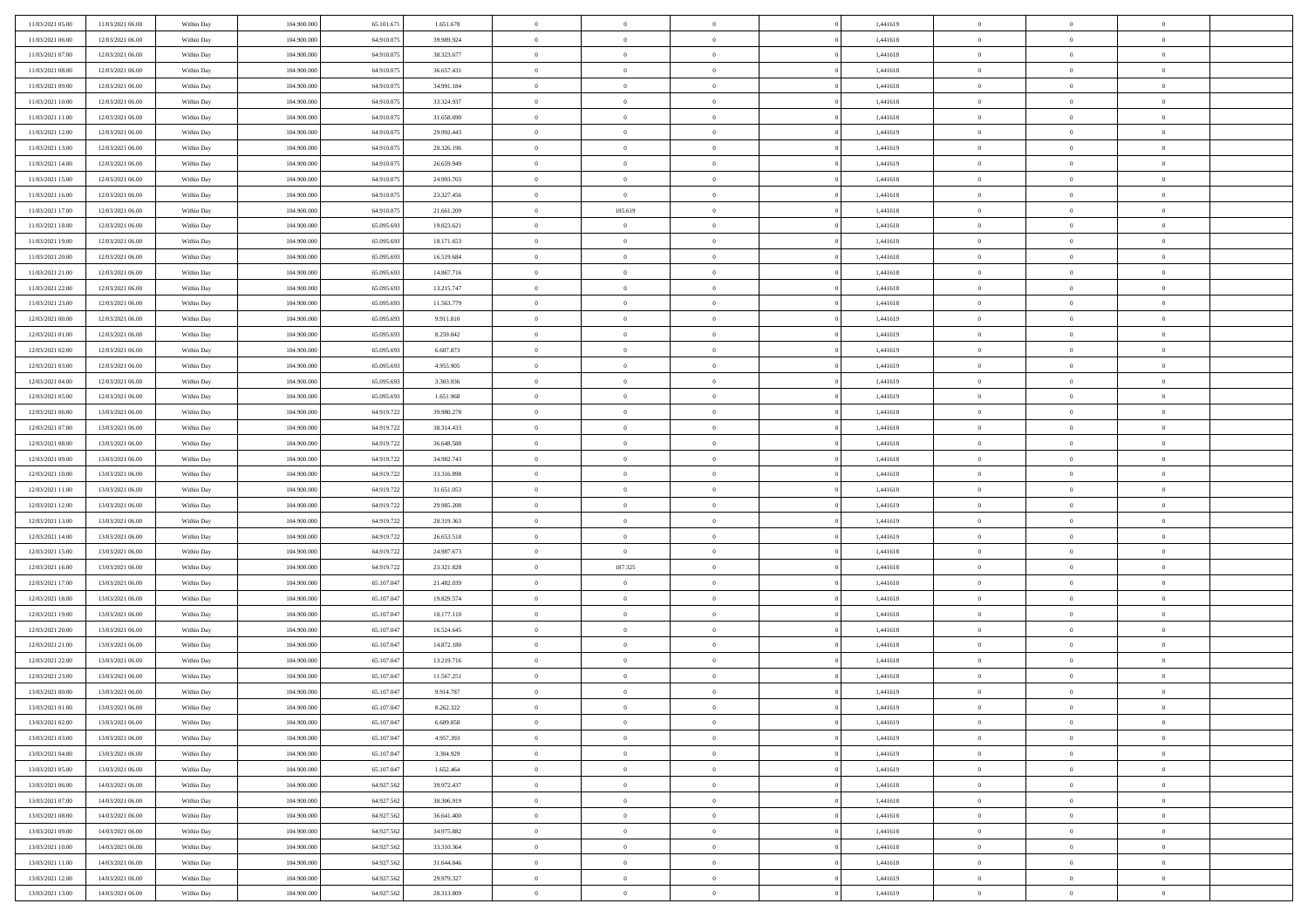| 13/03/2021 14:00 | 14/03/2021 06:00 | Within Day | 104.900.000 | 64.927.562 | 26.648.291 | $\,$ 0         | $\bf{0}$       | $\theta$       |                | 1,441619 | $\bf{0}$       | $\overline{0}$ | $\theta$       |  |
|------------------|------------------|------------|-------------|------------|------------|----------------|----------------|----------------|----------------|----------|----------------|----------------|----------------|--|
| 13/03/2021 15:00 | 14/03/2021 06:00 | Within Day | 104,900,000 | 64.927.562 | 24.982.773 | $\overline{0}$ | $\overline{0}$ | $\overline{0}$ |                | 1,441618 | $\theta$       | $\theta$       | $\overline{0}$ |  |
| 13/03/2021 16:00 | 14/03/2021 06:00 | Within Day | 104.900.000 | 64.927.562 | 23.317.255 | $\mathbf{0}$   | $\overline{0}$ | $\overline{0}$ |                | 1,441618 | $\theta$       | $\overline{0}$ | $\theta$       |  |
| 13/03/2021 17:00 | 14/03/2021 06:00 | Within Day | 104.900.000 | 64.927.562 | 21.651.736 | $\bf{0}$       | $\overline{0}$ | $\bf{0}$       |                | 1,441618 | $\bf{0}$       | $\overline{0}$ | $\bf{0}$       |  |
| 13/03/2021 18:00 | 14/03/2021 06:00 | Within Day | 104,900,000 | 64.927.562 | 19.986.218 | $\bf{0}$       | $\overline{0}$ | $\bf{0}$       |                | 1,441618 | $\bf{0}$       | $\Omega$       | $\bf{0}$       |  |
| 13/03/2021 19:00 | 14/03/2021 06:00 | Within Day | 104.900.000 | 64.927.562 | 18.320.700 | $\overline{0}$ | $\overline{0}$ |                |                | 1,441618 | $\theta$       |                | $\theta$       |  |
|                  |                  |            |             |            |            |                |                | $\overline{0}$ |                |          |                | $\overline{0}$ |                |  |
| 13/03/2021 20:00 | 14/03/2021 06:00 | Within Day | 104.900.000 | 64.927.562 | 16.655.182 | $\bf{0}$       | 361.725        | $\overline{0}$ |                | 1,441618 | $\bf{0}$       | $\overline{0}$ | $\theta$       |  |
| 13/03/2021 21:00 | 14/03/2021 06:00 | Within Day | 104,900,000 | 65.289.287 | 14.664.111 | $\overline{0}$ | $\overline{0}$ | $\overline{0}$ |                | 1,441618 | $\,$ 0 $\,$    | $\overline{0}$ | $\overline{0}$ |  |
| 13/03/2021 22:00 | 14/03/2021 06:00 | Within Day | 104.900.000 | 65.289.287 | 13.034.765 | $\mathbf{0}$   | $\overline{0}$ | $\overline{0}$ |                | 1,441618 | $\theta$       | $\overline{0}$ | $\theta$       |  |
| 13/03/2021 23:00 | 14/03/2021 06:00 | Within Day | 104.900.000 | 65.289.287 | 11.405.419 | $\bf{0}$       | $\bf{0}$       | $\overline{0}$ |                | 1,441618 | $\bf{0}$       | $\overline{0}$ | $\theta$       |  |
| 14/03/2021 00:00 | 14/03/2021 06:00 | Within Day | 104,900,000 | 65.289.287 | 9.776.074  | $\bf{0}$       | $\overline{0}$ | $\overline{0}$ |                | 1,441619 | $\bf{0}$       | $\Omega$       | $\overline{0}$ |  |
| 14/03/2021 01:00 | 14/03/2021 06:00 | Within Day | 104.900.000 | 65.289.287 | 8.146.728  | $\mathbf{0}$   | $\overline{0}$ | $\overline{0}$ |                | 1,441619 | $\theta$       | $\overline{0}$ | $\theta$       |  |
| 14/03/2021 02:00 | 14/03/2021 06:00 | Within Day | 104.900.000 | 65.289.287 | 6.517.382  | $\bf{0}$       | $\overline{0}$ | $\bf{0}$       |                | 1,441619 | $\bf{0}$       | $\overline{0}$ | $\bf{0}$       |  |
| 14/03/2021 03:00 | 14/03/2021 06:00 | Within Day | 104.900.000 | 65.289.287 | 4.888.037  | $\bf{0}$       | $\overline{0}$ | $\overline{0}$ |                | 1,441619 | $\bf{0}$       | $\Omega$       | $\bf{0}$       |  |
| 14/03/2021 04:00 | 14/03/2021 06:00 | Within Day | 104.900.000 | 65.289.287 | 3.258.691  | $\overline{0}$ | $\overline{0}$ | $\overline{0}$ |                | 1,441619 | $\theta$       | $\overline{0}$ | $\theta$       |  |
| 14/03/2021 05:00 | 14/03/2021 06:00 | Within Day | 104.900.000 | 65.289.287 | 1.629.345  | $\bf{0}$       | $\bf{0}$       | $\overline{0}$ |                | 1,441619 | $\bf{0}$       | $\overline{0}$ | $\theta$       |  |
| 14/03/2021 06:00 | 15/03/2021 06:00 | Within Day | 104,900,000 | 64.930.493 | 39.969.506 | $\bf{0}$       | $\overline{0}$ | $\overline{0}$ |                | 1,441618 | $\,$ 0 $\,$    | $\overline{0}$ | $\overline{0}$ |  |
| 14/03/2021 07:00 | 15/03/2021 06:00 | Within Day | 104.900.000 | 64.930.493 | 38.304.110 | $\mathbf{0}$   | $\overline{0}$ | $\overline{0}$ |                | 1,441618 | $\theta$       | $\overline{0}$ | $\theta$       |  |
| 14/03/2021 08:00 | 15/03/2021 06:00 | Within Day | 104.900.000 | 64.930.493 | 36.638.714 | $\bf{0}$       | $\bf{0}$       | $\overline{0}$ |                | 1,441618 | $\bf{0}$       | $\overline{0}$ | $\theta$       |  |
| 14/03/2021 09:00 | 15/03/2021 06:00 | Within Day | 104,900,000 | 64.930.493 | 34.973.317 | $\bf{0}$       | $\overline{0}$ | $\overline{0}$ |                | 1,441618 | $\bf{0}$       | $\theta$       | $\overline{0}$ |  |
| 14/03/2021 11:00 | 15/03/2021 06:00 | Within Day | 104.900.000 | 64.930.493 | 31.642.525 | $\mathbf{0}$   | $\overline{0}$ | $\overline{0}$ |                | 1,441618 | $\theta$       | $\overline{0}$ | $\theta$       |  |
| 14/03/2021 12:00 | 15/03/2021 06:00 | Within Day | 104.900.000 | 64.930.493 | 29.977.129 | $\bf{0}$       | $\bf{0}$       | $\bf{0}$       |                | 1,441619 | $\bf{0}$       | $\overline{0}$ | $\bf{0}$       |  |
| 14/03/2021 13:00 | 15/03/2021 06:00 | Within Day | 104,900,000 | 64.930.493 | 28.311.733 | $\bf{0}$       | $\bf{0}$       | $\overline{0}$ |                | 1,441619 | $\bf{0}$       | $\overline{0}$ | $\bf{0}$       |  |
| 14/03/2021 14:00 | 15/03/2021 06:00 | Within Day | 104.900.000 | 64.930.493 | 26.646.337 | $\mathbf{0}$   | $\overline{0}$ | $\overline{0}$ |                | 1,441619 | $\theta$       | $\overline{0}$ | $\theta$       |  |
| 14/03/2021 15:00 | 15/03/2021 06:00 | Within Day | 104.900.000 | 64.930.493 | 24.980.941 | $\bf{0}$       | $\bf{0}$       | $\overline{0}$ |                | 1,441618 | $\bf{0}$       | $\overline{0}$ | $\theta$       |  |
| 14/03/2021 16:00 | 15/03/2021 06:00 | Within Day | 104,900,000 | 64.930.493 | 23.315.545 | $\bf{0}$       | $\overline{0}$ | $\overline{0}$ |                | 1,441618 | $\,$ 0 $\,$    | $\overline{0}$ | $\bf{0}$       |  |
| 14/03/2021 17:00 | 15/03/2021 06:00 | Within Day | 104.900.000 | 64.930.493 | 21.650.149 | $\mathbf{0}$   | $\overline{0}$ | $\overline{0}$ |                | 1,441618 | $\theta$       | $\overline{0}$ | $\theta$       |  |
| 14/03/2021 18:00 | 15/03/2021 06:00 | Within Day | 104.900.000 | 64.930.493 | 19.984.753 | $\bf{0}$       | $\bf{0}$       | $\overline{0}$ |                | 1,441618 | $\bf{0}$       | $\overline{0}$ | $\theta$       |  |
| 14/03/2021 19:00 | 15/03/2021 06:00 | Within Day | 104,900,000 | 64.930.493 | 18.319.357 | $\bf{0}$       | 189.475        | $\bf{0}$       |                | 1,441618 | $\bf{0}$       | $\theta$       | $\bf{0}$       |  |
| 14/03/2021 20:00 | 15/03/2021 06:00 | Within Day | 104.900.000 | 65.119.968 | 16.481.710 | $\mathbf{0}$   | $\overline{0}$ | $\overline{0}$ |                | 1,441618 | $\theta$       | $\overline{0}$ | $\theta$       |  |
| 14/03/2021 21:00 | 15/03/2021 06:00 | Within Day | 104.900.000 | 65.119.968 | 14.833.539 | $\bf{0}$       | $\overline{0}$ | $\overline{0}$ |                | 1,441618 | $\,0\,$        | $\overline{0}$ | $\theta$       |  |
| 14/03/2021 22:00 | 15/03/2021 06:00 | Within Day | 104.900.000 | 65.119.968 | 13.185.368 | $\bf{0}$       | $\bf{0}$       | $\overline{0}$ |                | 1,441618 | $\bf{0}$       | $\overline{0}$ | $\bf{0}$       |  |
| 14/03/2021 23:00 | 15/03/2021 06:00 | Within Day | 104.900.000 | 65.119.968 | 11.537.197 | $\mathbf{0}$   | $\overline{0}$ | $\overline{0}$ |                | 1,441618 | $\theta$       | $\overline{0}$ | $\theta$       |  |
| 15/03/2021 00:00 | 15/03/2021 06:00 | Within Day | 104.900.000 | 65.119.968 | 9.889.026  | $\bf{0}$       | $\overline{0}$ | $\theta$       |                | 1,441619 | $\,0\,$        | $\overline{0}$ | $\theta$       |  |
| 15/03/2021 01:00 | 15/03/2021 06:00 | Within Day | 104,900,000 | 65.119.968 | 8.240.855  | $\bf{0}$       | $\overline{0}$ | $\overline{0}$ |                | 1,441619 | $\bf{0}$       | $\overline{0}$ | $\bf{0}$       |  |
| 15/03/2021 02:00 | 15/03/2021 06:00 | Within Day | 104.900.000 | 65.119.968 | 6.592.684  | $\mathbf{0}$   | $\overline{0}$ | $\overline{0}$ |                | 1,441619 | $\theta$       | $\overline{0}$ | $\theta$       |  |
| 15/03/2021 03:00 | 15/03/2021 06:00 | Within Day | 104.900.000 | 65.119.968 | 4.944.513  | $\bf{0}$       | $\overline{0}$ | $\theta$       |                | 1,441619 | $\,0\,$        | $\overline{0}$ | $\theta$       |  |
| 15/03/2021 04:00 | 15/03/2021 06:00 |            | 104,900,000 | 65.119.968 |            | $\bf{0}$       | $\overline{0}$ | $\overline{0}$ |                | 1,441619 | $\bf{0}$       | $\theta$       | $\bf{0}$       |  |
|                  |                  | Within Day |             |            | 3.296.342  | $\mathbf{0}$   |                |                |                |          | $\theta$       |                | $\theta$       |  |
| 15/03/2021 05:00 | 15/03/2021 06:00 | Within Day | 104.900.000 | 65.119.968 | 1.648.171  |                | $\overline{0}$ | $\overline{0}$ |                | 1,441619 |                | $\overline{0}$ |                |  |
| 15/03/2021 06:00 | 16/03/2021 06:00 | Within Day | 104.900.000 | 64.954.451 | 39.945.548 | $\bf{0}$       | $\overline{0}$ | $\theta$       |                | 1,441618 | $\,0\,$        | $\overline{0}$ | $\theta$       |  |
| 15/03/2021 07:00 | 16/03/2021 06:00 | Within Day | 104,900,000 | 64.954.451 | 38.281.150 | $\bf{0}$       | $\bf{0}$       | $\overline{0}$ |                | 1,441618 | $\bf{0}$       | $\overline{0}$ | $\bf{0}$       |  |
| 15/03/2021 08:00 | 16/03/2021 06:00 | Within Day | 104.900.000 | 64.954.451 | 36.616.752 | $\mathbf{0}$   | $\overline{0}$ | $\overline{0}$ |                | 1,441618 | $\theta$       | $\overline{0}$ | $\overline{0}$ |  |
| 15/03/2021 09:00 | 16/03/2021 06:00 | Within Day | 104.900.000 | 64.954.451 | 34.952.355 | $\bf{0}$       | $\overline{0}$ | $\overline{0}$ |                | 1,441618 | $\,0\,$        | $\overline{0}$ | $\theta$       |  |
| 15/03/2021 10:00 | 16/03/2021 06:00 | Within Day | 104,900,000 | 64.954.451 | 33.287.957 | $\bf{0}$       | $\overline{0}$ | $\overline{0}$ |                | 1,441618 | $\,$ 0 $\,$    | $\overline{0}$ | $\bf{0}$       |  |
| 15/03/2021 11:00 | 16/03/2021 06:00 | Within Day | 104.900.000 | 64.954.451 | 31.623.559 | $\bf{0}$       | $\overline{0}$ |                |                | 1,441618 | $\bf{0}$       | $\Omega$       | $\theta$       |  |
| 15/03/2021 12:00 | 16/03/2021 06:00 | Within Day | 104.900.000 | 64.954.451 | 29.959.161 | $\,0\,$        | $\overline{0}$ | $\overline{0}$ |                | 1,441619 | $\,$ 0 $\,$    | $\overline{0}$ | $\theta$       |  |
| 15/03/2021 13:00 | 16/03/2021 06:00 | Within Day | 104.900.000 | 64.954.451 | 28.294.763 | $\overline{0}$ | $\overline{0}$ | $\overline{0}$ |                | 1,441619 | $\overline{0}$ | $\overline{0}$ | $\overline{0}$ |  |
| 15/03/2021 14:00 | 16/03/2021 06:00 | Within Day | 104.900.000 | 64.954.451 | 26.630.365 | $\mathbf{0}$   | 195.407        | $\overline{0}$ |                | 1,441619 | $\mathbf{0}$   | $\overline{0}$ | $\overline{0}$ |  |
| 15/03/2021 15:00 | 16/03/2021 06:00 | Within Day | 104.900.000 | 65.149.858 | 24.782.773 | $\,$ 0 $\,$    | $\overline{0}$ | $\bf{0}$       | $\overline{0}$ | 1,441618 | $\,$ 0 $\,$    | $\overline{0}$ | $\,$ 0         |  |
| 15/03/2021 16:00 | 16/03/2021 06:00 | Within Day | 104.900.000 | 65.149.858 | 23.130.588 | $\mathbf{0}$   | $\overline{0}$ | $\overline{0}$ |                | 1,441618 | $\,$ 0 $\,$    | $\overline{0}$ | $\overline{0}$ |  |
| 15/03/2021 17:00 | 16/03/2021 06:00 | Within Day | 104.900.000 | 65.149.858 | 21.478.403 | $\mathbf{0}$   | $\overline{0}$ | $\overline{0}$ |                | 1,441618 | $\overline{0}$ | $\overline{0}$ | $\overline{0}$ |  |
| 15/03/2021 18:00 | 16/03/2021 06:00 | Within Day | 104.900.000 | 65.149.858 | 19.826.218 | $\,0\,$        | $\overline{0}$ | $\overline{0}$ |                | 1,441618 | $\,$ 0 $\,$    | $\overline{0}$ | $\theta$       |  |
| 15/03/2021 19:00 | 16/03/2021 06:00 | Within Day | 104.900.000 | 65.149.858 | 18.174.034 | $\bf{0}$       | $\overline{0}$ | $\overline{0}$ |                | 1,441618 | $\overline{0}$ | $\overline{0}$ | $\overline{0}$ |  |
| 15/03/2021 20:00 | 16/03/2021 06:00 | Within Day | 104.900.000 | 65.149.858 | 16.521.849 | $\mathbf{0}$   | $\overline{0}$ | $\overline{0}$ |                | 1,441618 | $\overline{0}$ | $\overline{0}$ | $\overline{0}$ |  |
| 15/03/2021 21:00 | 16/03/2021 06:00 | Within Day | 104.900.000 | 65.149.858 | 14.869.664 | $\,0\,$        | $\overline{0}$ | $\bf{0}$       |                | 1,441618 | $\,$ 0 $\,$    | $\overline{0}$ | $\theta$       |  |
| 15/03/2021 22.00 | 16/03/2021 06:00 | Within Day | 104,900,000 | 65.149.858 | 13.217.479 | $\bf{0}$       | $\bf{0}$       | $\overline{0}$ |                | 1,441618 | $\bf{0}$       | $\overline{0}$ | $\overline{0}$ |  |
| 15/03/2021 23:00 | 16/03/2021 06:00 | Within Day | 104.900.000 | 65.149.858 | 11.565.294 | $\mathbf{0}$   | $\overline{0}$ | $\overline{0}$ |                | 1,441618 | $\mathbf{0}$   | $\overline{0}$ | $\overline{0}$ |  |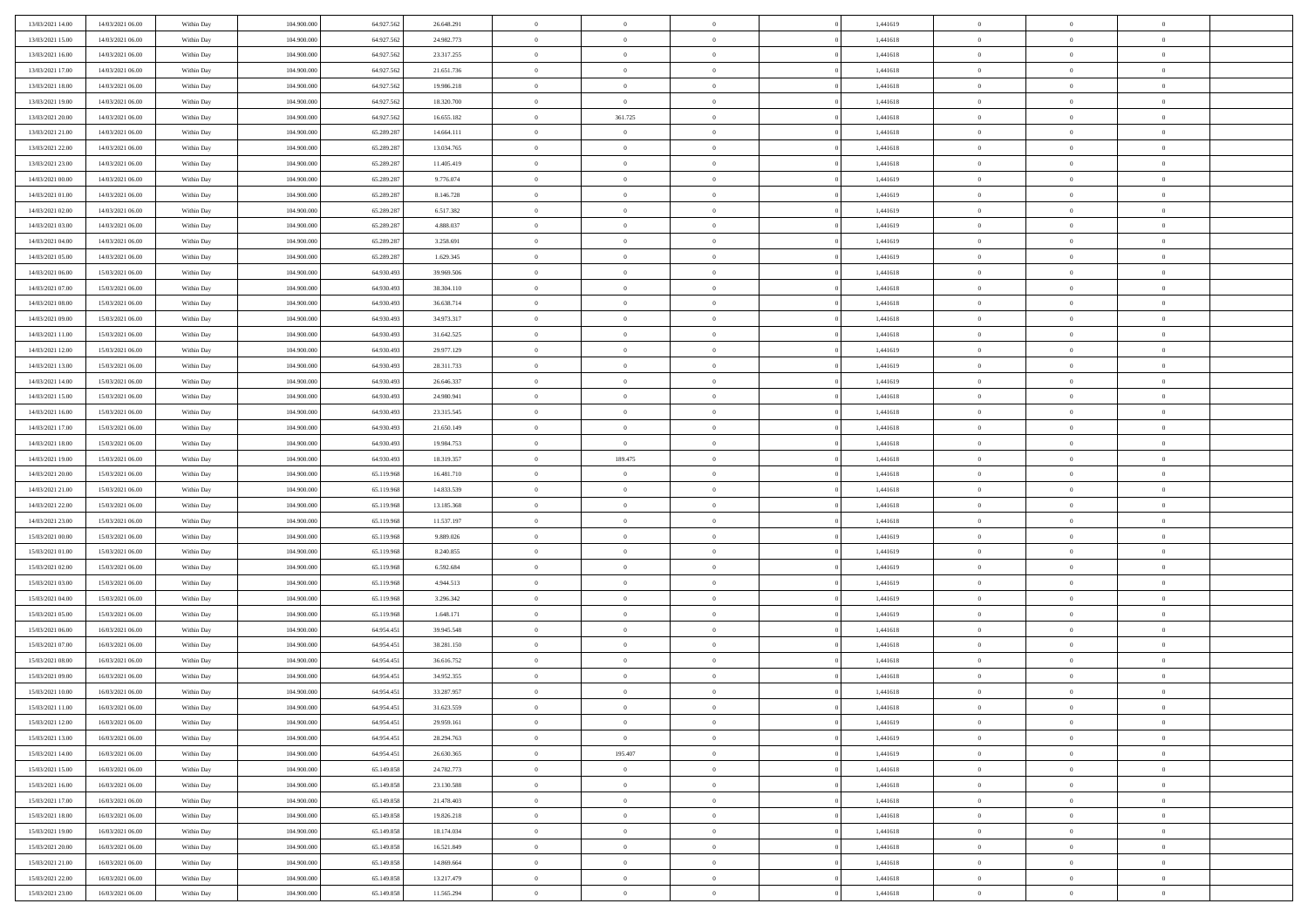| 16/03/2021 00:00 | 16/03/2021 06:00 | Within Day | 104.900.000 | 65.149.858 | 9.913.109  | $\,$ 0                   | $\bf{0}$       | $\overline{0}$ |          | 1,441619 | $\bf{0}$                 | $\overline{0}$ | $\,0\,$        |  |
|------------------|------------------|------------|-------------|------------|------------|--------------------------|----------------|----------------|----------|----------|--------------------------|----------------|----------------|--|
| 16/03/2021 01:00 | 16/03/2021 06:00 | Within Day | 104,900,000 | 65.149.858 | 8.260.924  | $\overline{0}$           | $\overline{0}$ | $\overline{0}$ |          | 1,441619 | $\overline{0}$           | $\overline{0}$ | $\theta$       |  |
| 16/03/2021 02:00 | 16/03/2021 06:00 | Within Dav | 104.900.000 | 65.149.858 | 6.608.739  | $\mathbf{0}$             | $\overline{0}$ | $\overline{0}$ |          | 1,441619 | $\mathbf{0}$             | $\overline{0}$ | $\overline{0}$ |  |
| 16/03/2021 03:00 | 16/03/2021 06:00 | Within Day | 104.900.000 | 65.149.858 | 4.956.554  | $\bf{0}$                 | $\overline{0}$ | $\bf{0}$       |          | 1,441619 | $\bf{0}$                 | $\overline{0}$ | $\bf{0}$       |  |
| 16/03/2021 04:00 | 16/03/2021 06:00 | Within Day | 104,900,000 | 65.149.858 | 3.304.369  | $\bf{0}$                 | $\bf{0}$       | $\overline{0}$ |          | 1,441619 | $\bf{0}$                 | $\bf{0}$       | $\,0\,$        |  |
| 16/03/2021 05:00 | 16/03/2021 06:00 | Within Dav | 104.900.000 | 65.149.858 | 1.652.184  | $\mathbf{0}$             | $\overline{0}$ | $\overline{0}$ |          | 1,441619 | $\mathbf{0}$             | $\overline{0}$ | $\overline{0}$ |  |
|                  |                  |            |             |            |            | $\bf{0}$                 |                | $\overline{0}$ |          |          | $\bf{0}$                 | $\overline{0}$ | $\,0\,$        |  |
| 16/03/2021 06:00 | 17/03/2021 06:00 | Within Day | 104.900.000 | 64.961.975 | 39.938.024 |                          | $\bf{0}$       |                |          | 1,441618 |                          |                |                |  |
| 16/03/2021 07:00 | 17/03/2021 06:00 | Within Day | 104,900,000 | 64.961.975 | 38.273.940 | $\overline{0}$           | $\overline{0}$ | $\overline{0}$ |          | 1,441618 | $\,$ 0 $\,$              | $\overline{0}$ | $\overline{0}$ |  |
| 16/03/2021 08:00 | 17/03/2021 06:00 | Within Dav | 104.900.000 | 64.961.975 | 36.609.856 | $\mathbf{0}$             | $\overline{0}$ | $\overline{0}$ |          | 1,441618 | $\mathbf{0}$             | $\overline{0}$ | $\overline{0}$ |  |
| 16/03/2021 09:00 | 17/03/2021 06:00 | Within Day | 104.900.000 | 64.961.975 | 34.945.771 | $\bf{0}$                 | $\bf{0}$       | $\overline{0}$ |          | 1,441618 | $\bf{0}$                 | $\overline{0}$ | $\,0\,$        |  |
| 16/03/2021 10:00 | 17/03/2021 06:00 | Within Day | 104,900,000 | 64.961.975 | 33.281.687 | $\overline{0}$           | $\overline{0}$ | $\overline{0}$ |          | 1,441618 | $\bf{0}$                 | $\overline{0}$ | $\theta$       |  |
| 16/03/2021 11:00 | 17/03/2021 06:00 | Within Dav | 104.900.000 | 64.961.975 | 31.617.602 | $\mathbf{0}$             | $\overline{0}$ | $\overline{0}$ |          | 1,441618 | $\mathbf{0}$             | $\overline{0}$ | $\overline{0}$ |  |
| 16/03/2021 12:00 | 17/03/2021 06:00 | Within Day | 104.900.000 | 64.961.975 | 29.953.518 | $\bf{0}$                 | $\overline{0}$ | $\bf{0}$       |          | 1,441619 | $\bf{0}$                 | $\overline{0}$ | $\bf{0}$       |  |
| 16/03/2021 13:00 | 17/03/2021 06:00 | Within Day | 104.900.000 | 64.961.975 | 28.289.434 | $\bf{0}$                 | $\overline{0}$ | $\overline{0}$ |          | 1,441619 | $\bf{0}$                 | $\theta$       | $\,0\,$        |  |
| 16/03/2021 14:00 | 17/03/2021 06:00 | Within Dav | 104.900.000 | 64.961.975 | 26.625.349 | $\overline{0}$           | $\overline{0}$ | $\overline{0}$ |          | 1,441619 | $\mathbf{0}$             | $\overline{0}$ | $\overline{0}$ |  |
| 16/03/2021 15:00 | 17/03/2021 06:00 | Within Day | 104.900.000 | 64.961.975 | 24.961.265 | $\bf{0}$                 | $\bf{0}$       | $\overline{0}$ |          | 1,441618 | $\bf{0}$                 | $\overline{0}$ | $\bf{0}$       |  |
| 16/03/2021 16:00 | 17/03/2021 06:00 | Within Day | 104,900,000 | 64.961.975 | 23.297.181 | $\overline{0}$           | $\overline{0}$ | $\overline{0}$ |          | 1,441618 | $\,$ 0 $\,$              | $\overline{0}$ | $\theta$       |  |
| 16/03/2021 17:00 | 17/03/2021 06:00 | Within Day | 104.900.000 | 64.961.975 | 21.633.096 | $\mathbf{0}$             | 197.293        | $\overline{0}$ |          | 1,441618 | $\mathbf{0}$             | $\overline{0}$ | $\overline{0}$ |  |
| 16/03/2021 18:00 | 17/03/2021 06:00 | Within Day | 104.900.000 | 65.159.268 | 19.786.895 | $\bf{0}$                 | $\bf{0}$       | $\overline{0}$ |          | 1,441618 | $\bf{0}$                 | $\overline{0}$ | $\,0\,$        |  |
| 16/03/2021 19:00 | 17/03/2021 06:00 | Within Day | 104,900,000 | 65.159.268 | 18.137.987 | $\bf{0}$                 | $\overline{0}$ | $\overline{0}$ |          | 1,441618 | $\bf{0}$                 | $\overline{0}$ | $\overline{0}$ |  |
| 16/03/2021 20:00 | 17/03/2021 06:00 | Within Dav | 104.900.000 | 65.159.268 | 16.489.079 | $\mathbf{0}$             | $\overline{0}$ | $\overline{0}$ |          | 1,441618 | $\mathbf{0}$             | $\overline{0}$ | $\overline{0}$ |  |
| 16/03/2021 21:00 | 17/03/2021 06:00 | Within Day | 104.900.000 | 65.159.268 | 14,840.171 | $\bf{0}$                 | $\overline{0}$ | $\bf{0}$       |          | 1,441618 | $\bf{0}$                 | $\overline{0}$ | $\bf{0}$       |  |
| 16/03/2021 22:00 | 17/03/2021 06:00 | Within Day | 104,900,000 | 65.159.268 | 13.191.263 | $\bf{0}$                 | $\bf{0}$       | $\overline{0}$ |          | 1,441618 | $\bf{0}$                 | $\overline{0}$ | $\,0\,$        |  |
| 16/03/2021 23:00 | 17/03/2021 06:00 | Within Dav | 104.900.000 | 65.159.268 | 11.542.355 | $\mathbf{0}$             | $\overline{0}$ | $\overline{0}$ |          | 1,441618 | $\mathbf{0}$             | $\overline{0}$ | $\theta$       |  |
| 17/03/2021 00:00 | 17/03/2021 06:00 | Within Day | 104.900.000 | 65.159.268 | 9.893.447  | $\bf{0}$                 | $\bf{0}$       | $\overline{0}$ |          | 1,441619 | $\bf{0}$                 | $\overline{0}$ | $\,0\,$        |  |
| 17/03/2021 01:00 | 17/03/2021 06:00 | Within Day | 104,900,000 | 65.159.268 | 8.244.539  | $\overline{0}$           | $\overline{0}$ | $\overline{0}$ |          | 1,441619 | $\bf{0}$                 | $\overline{0}$ | $\overline{0}$ |  |
| 17/03/2021 02:00 | 17/03/2021 06:00 | Within Dav | 104.900.000 | 65.159.268 | 6.595.631  | $\mathbf{0}$             | $\overline{0}$ | $\overline{0}$ |          | 1,441619 | $\mathbf{0}$             | $\overline{0}$ | $\overline{0}$ |  |
| 17/03/2021 03:00 | 17/03/2021 06:00 |            | 104.900.000 | 65.159.268 | 4.946.723  | $\bf{0}$                 | $\bf{0}$       | $\overline{0}$ |          | 1,441619 | $\bf{0}$                 | $\overline{0}$ | $\,0\,$        |  |
|                  |                  | Within Day | 104,900,000 |            |            |                          |                |                |          |          |                          |                | $\overline{0}$ |  |
| 17/03/2021 04:00 | 17/03/2021 06:00 | Within Day |             | 65.159.268 | 3.297.815  | $\bf{0}$<br>$\mathbf{0}$ | $\bf{0}$       | $\overline{0}$ |          | 1,441619 | $\bf{0}$<br>$\mathbf{0}$ | $\overline{0}$ | $\overline{0}$ |  |
| 17/03/2021 05:00 | 17/03/2021 06:00 | Within Dav | 104.900.000 | 65.159.268 | 1.648.907  |                          | $\overline{0}$ | $\overline{0}$ |          | 1,441619 |                          | $\overline{0}$ |                |  |
| 17/03/2021 06:00 | 18/03/2021 06:00 | Within Day | 104.900.000 | 64.935.321 | 39.964.678 | $\bf{0}$                 | $\overline{0}$ | $\theta$       |          | 1,441618 | $\,$ 0                   | $\overline{0}$ | $\theta$       |  |
| 17/03/2021 07:00 | 18/03/2021 06:00 | Within Day | 104,900,000 | 64.935.321 | 38.299.483 | $\bf{0}$                 | $\bf{0}$       | $\overline{0}$ |          | 1,441618 | $\bf{0}$                 | $\mathbf{0}$   | $\overline{0}$ |  |
| 17/03/2021 08:00 | 18/03/2021 06:00 | Within Dav | 104.900.000 | 64.935.321 | 36.634.288 | $\mathbf{0}$             | $\overline{0}$ | $\overline{0}$ |          | 1,441618 | $\mathbf{0}$             | $\overline{0}$ | $\overline{0}$ |  |
| 17/03/2021 09:00 | 18/03/2021 06:00 | Within Day | 104.900.000 | 64.935.321 | 34.969.093 | $\bf{0}$                 | $\overline{0}$ | $\theta$       |          | 1,441618 | $\,$ 0                   | $\overline{0}$ | $\theta$       |  |
| 17/03/2021 10:00 | 18/03/2021 06:00 | Within Day | 104,900,000 | 64.935.321 | 33.303.898 | $\bf{0}$                 | $\overline{0}$ | $\overline{0}$ |          | 1,441618 | $\bf{0}$                 | $\overline{0}$ | $\overline{0}$ |  |
| 17/03/2021 11:00 | 18/03/2021 06:00 | Within Day | 104.900.000 | 64.935.321 | 31.638.703 | $\mathbf{0}$             | $\overline{0}$ | $\overline{0}$ |          | 1,441618 | $\mathbf{0}$             | $\overline{0}$ | $\overline{0}$ |  |
| 17/03/2021 12:00 | 18/03/2021 06:00 | Within Day | 104.900.000 | 64.935.321 | 29.973.508 | $\bf{0}$                 | $\overline{0}$ | $\theta$       |          | 1,441619 | $\,$ 0                   | $\overline{0}$ | $\theta$       |  |
| 17/03/2021 13:00 | 18/03/2021 06:00 | Within Day | 104,900,000 | 64.935.321 | 28.308.313 | $\bf{0}$                 | $\overline{0}$ | $\overline{0}$ |          | 1,441619 | $\bf{0}$                 | $\overline{0}$ | $\bf{0}$       |  |
| 17/03/2021 14:00 | 18/03/2021 06:00 | Within Dav | 104.900.000 | 64.935.321 | 26.643.118 | $\mathbf{0}$             | $\overline{0}$ | $\overline{0}$ |          | 1,441619 | $\mathbf{0}$             | $\overline{0}$ | $\overline{0}$ |  |
| 17/03/2021 15:00 | 18/03/2021 06:00 | Within Day | 104.900.000 | 64.935.321 | 24.977.924 | $\,0\,$                  | 190.738        | $\theta$       |          | 1,441618 | $\,$ 0                   | $\overline{0}$ | $\theta$       |  |
| 17/03/2021 16:00 | 18/03/2021 06:00 | Within Day | 104,900,000 | 65.126.058 | 23.134.707 | $\bf{0}$                 | $\bf{0}$       | $\overline{0}$ |          | 1,441618 | $\bf{0}$                 | $\overline{0}$ | $\bf{0}$       |  |
| 17/03/2021 17:00 | 18/03/2021 06:00 | Within Dav | 104.900.000 | 65.126.058 | 21.482.228 | $\mathbf{0}$             | $\overline{0}$ | $\overline{0}$ |          | 1,441618 | $\mathbf{0}$             | $\overline{0}$ | $\overline{0}$ |  |
| 17/03/2021 18:00 | 18/03/2021 06:00 | Within Day | 104.900.000 | 65.126.058 | 19.829.749 | $\bf{0}$                 | $\overline{0}$ | $\theta$       |          | 1,441618 | $\,$ 0                   | $\overline{0}$ | $\theta$       |  |
| 17/03/2021 19:00 | 18/03/2021 06:00 | Within Day | 104,900,000 | 65.126.058 | 18.177.270 | $\bf{0}$                 | $\overline{0}$ | $\overline{0}$ |          | 1,441618 | $\,$ 0 $\,$              | $\overline{0}$ | $\bf{0}$       |  |
| 17/03/2021 20:00 | 18/03/2021 06:00 | Within Day | 104.900.000 | 65.126.058 | 16.524.791 | $\bf{0}$                 | $\overline{0}$ |                |          | 1,441618 | $\overline{0}$           | $\theta$       | $\theta$       |  |
| 17/03/2021 21:00 | 18/03/2021 06:00 | Within Day | 104.900.000 | 65.126.058 | 14.872.311 | $\,0\,$                  | $\overline{0}$ | $\theta$       |          | 1,441618 | $\,$ 0 $\,$              | $\overline{0}$ | $\theta$       |  |
| 17/03/2021 22.00 | 18/03/2021 06:00 | Within Day | 104.900.000 | 65.126.058 | 13.219.832 | $\overline{0}$           | $\overline{0}$ | $\overline{0}$ |          | 1,441618 | $\overline{0}$           | $\overline{0}$ | $\overline{0}$ |  |
| 17/03/2021 23:00 | 18/03/2021 06:00 | Within Day | 104.900.000 | 65.126.058 | 11.567.353 | $\bf{0}$                 | $\overline{0}$ | $\overline{0}$ |          | 1,441618 | $\overline{0}$           | $\bf{0}$       | $\mathbf{0}$   |  |
| 18/03/2021 00:00 | 18/03/2021 06:00 | Within Day | 104.900.000 | 65.126.058 | 9.914.874  | $\bf{0}$                 | $\overline{0}$ | $\overline{0}$ | $\theta$ | 1,441619 | $\,$ 0 $\,$              | $\bf{0}$       | $\,$ 0 $\,$    |  |
| 18/03/2021 01:00 | 18/03/2021 06:00 | Within Day | 104.900.000 | 65.126.058 | 8.262.395  | $\bf{0}$                 | $\overline{0}$ | $\overline{0}$ |          | 1,441619 | $\,$ 0 $\,$              | $\overline{0}$ | $\overline{0}$ |  |
| 18/03/2021 02:00 | 18/03/2021 06:00 | Within Day | 104.900.000 | 65.126.058 | 6.609.916  | $\bf{0}$                 | $\overline{0}$ | $\overline{0}$ |          | 1,441619 | $\mathbf{0}$             | $\overline{0}$ | $\overline{0}$ |  |
| 18/03/2021 03:00 | 18/03/2021 06:00 | Within Day | 104.900.000 | 65.126.058 | 4.957.437  | $\,0\,$                  | $\overline{0}$ | $\mathbf{0}$   | $\theta$ | 1,441619 | $\,$ 0 $\,$              | $\overline{0}$ | $\overline{0}$ |  |
| 18/03/2021 04:00 | 18/03/2021 06:00 | Within Day | 104.900.000 | 65.126.058 | 3.304.958  | $\bf{0}$                 | $\overline{0}$ | $\overline{0}$ |          | 1,441619 | $\overline{0}$           | $\overline{0}$ | $\overline{0}$ |  |
| 18/03/2021 05:00 | 18/03/2021 06:00 | Within Day | 104.900.000 | 65.126.058 | 1.652.479  | $\bf{0}$                 | $\overline{0}$ | $\overline{0}$ |          | 1,441619 | $\mathbf{0}$             | $\overline{0}$ | $\overline{0}$ |  |
| 18/03/2021 06:00 | 19/03/2021 06:00 | Within Day | 104.900.000 | 64.945.724 | 39.954.275 | $\,0\,$                  | $\overline{0}$ | $\overline{0}$ |          | 1,441618 | $\,$ 0 $\,$              | $\mathbf{0}$   | $\overline{0}$ |  |
| 18/03/2021 07:00 | 19/03/2021 06:00 | Within Day | 104,900,000 | 64.945.724 | 38.289.513 | $\bf{0}$                 | $\overline{0}$ | $\overline{0}$ |          | 1,441618 | $\bf{0}$                 | $\mathbf{0}$   | $\overline{0}$ |  |
| 18/03/2021 08:00 | 19/03/2021 06:00 | Within Day | 104.900.000 | 64.945.724 | 36.624.752 | $\mathbf{0}$             | $\overline{0}$ | $\overline{0}$ |          | 1,441618 | $\mathbf{0}$             | $\overline{0}$ | $\overline{0}$ |  |
|                  |                  |            |             |            |            |                          |                |                |          |          |                          |                |                |  |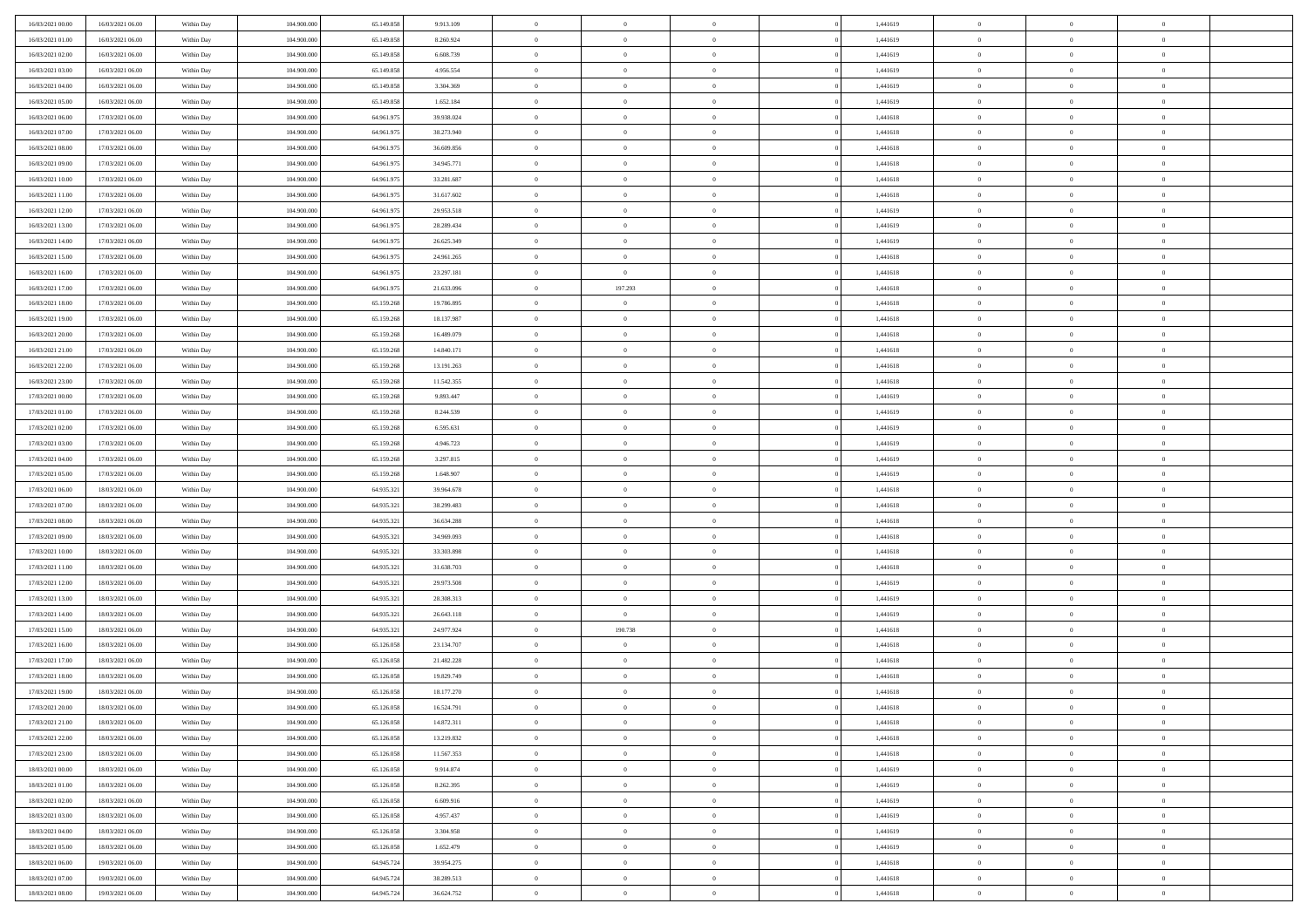| 18/03/2021 09:00                     | 19/03/2021 06:00                     | Within Day               | 104.900.000                | 64.945.724               | 34.959.990               | $\,$ 0                   | $\bf{0}$                   | $\theta$                         |          | 1,441618             | $\bf{0}$                    | $\overline{0}$                 | $\,0\,$                          |  |
|--------------------------------------|--------------------------------------|--------------------------|----------------------------|--------------------------|--------------------------|--------------------------|----------------------------|----------------------------------|----------|----------------------|-----------------------------|--------------------------------|----------------------------------|--|
| 18/03/2021 10:00                     | 19/03/2021 06:00                     | Within Day               | 104,900,000                | 64.945.724               | 33.295.229               | $\overline{0}$           | $\overline{0}$             | $\overline{0}$                   |          | 1,441618             | $\overline{0}$              | $\overline{0}$                 | $\theta$                         |  |
| 18/03/2021 11:00                     | 19/03/2021 06:00                     | Within Dav               | 104.900.000                | 64.945.724               | 31.630.467               | $\mathbf{0}$             | $\overline{0}$             | $\overline{0}$                   |          | 1,441618             | $\mathbf{0}$                | $\overline{0}$                 | $\overline{0}$                   |  |
| 18/03/2021 12:00                     | 19/03/2021 06:00                     | Within Day               | 104.900.000                | 64.945.724               | 29.965.706               | $\bf{0}$                 | $\overline{0}$             | $\bf{0}$                         |          | 1,441619             | $\bf{0}$                    | $\overline{0}$                 | $\bf{0}$                         |  |
| 18/03/2021 13:00                     | 19/03/2021 06:00                     | Within Day               | 104,900,000                | 64.945.724               | 28.300.944               | $\bf{0}$                 | 193.117                    | $\overline{0}$                   |          | 1,441619             | $\bf{0}$                    | $\bf{0}$                       | $\,0\,$                          |  |
| 18/03/2021 14:00                     | 19/03/2021 06:00                     | Within Dav               | 104.900.000                | 65.138.841               | 26.454.426               | $\mathbf{0}$             | $\overline{0}$             | $\overline{0}$                   |          | 1,441619             | $\mathbf{0}$                | $\overline{0}$                 | $\theta$                         |  |
| 18/03/2021 15:00                     | 19/03/2021 06:00                     | Within Day               | 104.900.000                | 65.138.841               | 24.801.024               | $\bf{0}$                 | $\bf{0}$                   | $\overline{0}$                   |          | 1,441618             | $\bf{0}$                    | $\overline{0}$                 | $\,0\,$                          |  |
| 18/03/2021 16:00                     | 19/03/2021 06:00                     | Within Day               | 104,900,000                | 65.138.841               | 23.147.622               | $\overline{0}$           | $\overline{0}$             | $\overline{0}$                   |          | 1,441618             | $\,$ 0 $\,$                 | $\overline{0}$                 | $\theta$                         |  |
| 18/03/2021 17:00                     | 19/03/2021 06:00                     | Within Dav               | 104.900.000                | 65.138.841               | 21.494.221               | $\mathbf{0}$             | 111.598                    | $\overline{0}$                   |          | 1,441618             | $\mathbf{0}$                | $\overline{0}$                 | $\overline{0}$                   |  |
| 18/03/2021 18:00                     | 19/03/2021 06:00                     |                          | 104.900.000                | 65.250.439               | 19.737.806               | $\bf{0}$                 | $\bf{0}$                   | $\overline{0}$                   |          | 1,441618             | $\bf{0}$                    | $\overline{0}$                 | $\,0\,$                          |  |
|                                      |                                      | Within Day               | 104,900,000                |                          |                          | $\overline{0}$           | $\overline{0}$             | $\overline{0}$                   |          |                      | $\bf{0}$                    | $\overline{0}$                 | $\theta$                         |  |
| 18/03/2021 19:00<br>18/03/2021 20:00 | 19/03/2021 06:00                     | Within Day               |                            | 65.250.439               | 18.092.988               | $\mathbf{0}$             |                            |                                  |          | 1,441618             | $\mathbf{0}$                |                                | $\overline{0}$                   |  |
|                                      | 19/03/2021 06:00                     | Within Dav               | 104.900.000                | 65.250.439               | 16.448.171               |                          | $\overline{0}$             | $\overline{0}$                   |          | 1,441618             |                             | $\overline{0}$                 |                                  |  |
| 18/03/2021 21:00                     | 19/03/2021 06:00                     | Within Day               | 104.900.000                | 65.250.439               | 14.803.354               | $\bf{0}$                 | $\overline{0}$             | $\bf{0}$                         |          | 1,441618             | $\bf{0}$                    | $\overline{0}$                 | $\bf{0}$                         |  |
| 18/03/2021 22:00                     | 19/03/2021 06:00                     | Within Day               | 104.900.000                | 65.250.439               | 13.158.537               | $\bf{0}$                 | $\overline{0}$             | $\overline{0}$                   |          | 1,441618             | $\bf{0}$                    | $\theta$                       | $\,0\,$                          |  |
| 18/03/2021 23:00                     | 19/03/2021 06:00                     | Within Dav               | 104.900.000                | 65.250.439               | 11.513.720               | $\overline{0}$           | $\overline{0}$             | $\overline{0}$                   |          | 1,441618             | $\mathbf{0}$                | $\overline{0}$                 | $\overline{0}$                   |  |
| 19/03/2021 00:00                     | 19/03/2021 06:00                     | Within Day               | 104.900.000                | 65.250.439               | 9.868.903                | $\bf{0}$                 | $\bf{0}$                   | $\overline{0}$                   |          | 1,441619             | $\bf{0}$                    | $\overline{0}$                 | $\bf{0}$                         |  |
| 19/03/2021 01:00                     | 19/03/2021 06:00                     | Within Day               | 104,900,000                | 65.250.439               | 8.224.085                | $\overline{0}$           | $\overline{0}$             | $\overline{0}$                   |          | 1,441619             | $\bf{0}$                    | $\overline{0}$                 | $\theta$                         |  |
| 19/03/2021 02:00                     | 19/03/2021 06:00                     | Within Day               | 104.900.000                | 65.250.439               | 6.579.268                | $\mathbf{0}$             | $\overline{0}$             | $\overline{0}$                   |          | 1,441619             | $\mathbf{0}$                | $\overline{0}$                 | $\overline{0}$                   |  |
| 19/03/2021 03:00                     | 19/03/2021 06:00                     | Within Day               | 104.900.000                | 65.250.439               | 4.934.451                | $\bf{0}$                 | $\bf{0}$                   | $\overline{0}$                   |          | 1,441619             | $\bf{0}$                    | $\overline{0}$                 | $\,0\,$                          |  |
| 19/03/2021 04:00                     | 19/03/2021 06:00                     | Within Day               | 104,900,000                | 65.250.439               | 3.289.634                | $\overline{0}$           | $\overline{0}$             | $\overline{0}$                   |          | 1,441619             | $\bf{0}$                    | $\overline{0}$                 | $\overline{0}$                   |  |
| 19/03/2021 05:00                     | 19/03/2021 06:00                     | Within Dav               | 104.900.000                | 65.250.439               | 1.644.817                | $\mathbf{0}$             | $\overline{0}$             | $\overline{0}$                   |          | 1,441619             | $\mathbf{0}$                | $\overline{0}$                 | $\overline{0}$                   |  |
| 19/03/2021 06:00                     | 20/03/2021 06:00                     | Within Day               | 104.900.000                | 65.118.565               | 39.781.434               | $\bf{0}$                 | $\overline{0}$             | $\bf{0}$                         |          | 1,441618             | $\bf{0}$                    | $\overline{0}$                 | $\bf{0}$                         |  |
| 19/03/2021 07:00                     | 20/03/2021 06:00                     | Within Day               | 104,900,000                | 65.118.565               | 38.123.874               | $\bf{0}$                 | $\bf{0}$                   | $\overline{0}$                   |          | 1,441618             | $\bf{0}$                    | $\overline{0}$                 | $\,0\,$                          |  |
| 19/03/2021 08:00                     | 20/03/2021 06:00                     | Within Dav               | 104.900.000                | 65.118.565               | 36.466.315               | $\mathbf{0}$             | $\overline{0}$             | $\overline{0}$                   |          | 1,441618             | $\mathbf{0}$                | $\overline{0}$                 | $\theta$                         |  |
| 19/03/2021 09:00                     | 20/03/2021 06:00                     | Within Day               | 104.900.000                | 65.118.565               | 34.808.755               | $\bf{0}$                 | $\bf{0}$                   | $\overline{0}$                   |          | 1,441618             | $\bf{0}$                    | $\overline{0}$                 | $\,0\,$                          |  |
| 19/03/2021 10:00                     | 20/03/2021 06:00                     | Within Day               | 104,900,000                | 65.118.565               | 33.151.195               | $\overline{0}$           | $\overline{0}$             | $\overline{0}$                   |          | 1,441618             | $\bf{0}$                    | $\overline{0}$                 | $\overline{0}$                   |  |
| 19/03/2021 11:00                     | 20/03/2021 06:00                     | Within Dav               | 104.900.000                | 65.118.565               | 31.493.635               | $\mathbf{0}$             | $\overline{0}$             | $\overline{0}$                   |          | 1,441618             | $\mathbf{0}$                | $\overline{0}$                 | $\overline{0}$                   |  |
| 19/03/2021 12:00                     | 20/03/2021 06:00                     | Within Day               | 104.900.000                | 65.118.565               | 29.836.075               | $\bf{0}$                 | $\bf{0}$                   | $\overline{0}$                   |          | 1,441619             | $\bf{0}$                    | $\overline{0}$                 | $\,0\,$                          |  |
| 19/03/2021 13:00                     | 20/03/2021 06:00                     | Within Day               | 104,900,000                | 65.118.565               | 28.178.516               | $\bf{0}$                 | $\overline{0}$             | $\overline{0}$                   |          | 1,441619             | $\bf{0}$                    | $\bf{0}$                       | $\overline{0}$                   |  |
|                                      |                                      |                          |                            |                          |                          |                          |                            |                                  |          |                      |                             |                                |                                  |  |
| 19/03/2021 14:00                     | 20/03/2021 06:00                     | Within Dav               | 104.900.000                | 65.118.565               | 26.520.956               | $\mathbf{0}$             | 197.246                    | $\overline{0}$                   |          | 1,441619             | $\mathbf{0}$                | $\overline{0}$                 | $\overline{0}$                   |  |
| 19/03/2021 15:00                     | 20/03/2021 06:00                     | Within Day               | 104.900.000                | 65.315.811               | 24.678.478               | $\bf{0}$                 | $\overline{0}$             | $\theta$                         |          | 1,441618             | $\,$ 0                      | $\overline{0}$                 | $\theta$                         |  |
| 19/03/2021 16:00                     | 20/03/2021 06:00                     | Within Day               | 104,900,000                | 65.315.81                | 23.033.246               | $\bf{0}$                 | $\bf{0}$                   | $\overline{0}$                   |          | 1,441618             | $\bf{0}$                    | $\mathbf{0}$                   | $\bf{0}$                         |  |
| 19/03/2021 17:00                     | 20/03/2021 06:00                     | Within Dav               | 104.900.000                | 65.315.811               | 21.388.014               | $\overline{0}$           | $\overline{0}$             | $\overline{0}$                   |          | 1,441618             | $\mathbf{0}$                | $\overline{0}$                 | $\overline{0}$                   |  |
| 19/03/2021 18:00                     | 20/03/2021 06:00                     | Within Day               | 104.900.000                | 65.315.811               | 19.742.782               | $\bf{0}$                 | $\overline{0}$             | $\theta$                         |          | 1,441618             | $\,$ 0                      | $\overline{0}$                 | $\theta$                         |  |
| 19/03/2021 19:00                     | 20/03/2021 06:00                     | Within Day               | 104,900,000                | 65.315.811               | 18.097.550               | $\overline{0}$           | $\overline{0}$             | $\overline{0}$                   |          | 1,441618             | $\bf{0}$                    | $\overline{0}$                 | $\overline{0}$                   |  |
| 19/03/2021 20:00                     | 20/03/2021 06:00                     | Within Day               | 104.900.000                | 65.315.811               | 16.452.318               | $\mathbf{0}$             | $\overline{0}$             | $\overline{0}$                   |          | 1,441618             | $\mathbf{0}$                | $\overline{0}$                 | $\overline{0}$                   |  |
| 19/03/2021 21:00                     | 20/03/2021 06:00                     | Within Day               | 104.900.000                | 65.315.811               | 14.807.086               | $\bf{0}$                 | $\overline{0}$             | $\theta$                         |          | 1,441618             | $\,$ 0                      | $\overline{0}$                 | $\theta$                         |  |
| 19/03/2021 22.00                     | 20/03/2021 06:00                     | Within Day               | 104,900,000                | 65.315.811               | 13.161.855               | $\bf{0}$                 | $\bf{0}$                   | $\overline{0}$                   |          | 1,441618             | $\bf{0}$                    | $\mathbf{0}$                   | $\bf{0}$                         |  |
| 19/03/2021 23:00                     | 20/03/2021 06:00                     | Within Dav               | 104.900.000                | 65.315.811               | 11.516.623               | $\mathbf{0}$             | $\overline{0}$             | $\overline{0}$                   |          | 1,441618             | $\mathbf{0}$                | $\overline{0}$                 | $\overline{0}$                   |  |
| 20/03/2021 00:00                     | 20/03/2021 06:00                     | Within Day               | 104.900.000                | 65.315.811               | 9.871.391                | $\,0\,$                  | $\overline{0}$             | $\theta$                         |          | 1,441619             | $\,$ 0                      | $\overline{0}$                 | $\theta$                         |  |
| 20/03/2021 01:00                     | 20/03/2021 06:00                     | Within Day               | 104,900,000                | 65.315.811               | 8.226.159                | $\bf{0}$                 | $\bf{0}$                   | $\overline{0}$                   |          | 1,441619             | $\bf{0}$                    | $\overline{0}$                 | $\bf{0}$                         |  |
| 20/03/2021 02:00                     | 20/03/2021 06:00                     | Within Dav               | 104.900.000                | 65.315.811               | 6.580.927                | $\mathbf{0}$             | $\overline{0}$             | $\overline{0}$                   |          | 1,441619             | $\mathbf{0}$                | $\overline{0}$                 | $\overline{0}$                   |  |
| 20/03/2021 03:00                     | 20/03/2021 06:00                     | Within Day               | 104.900.000                | 65.315.811               | 4.935.695                | $\bf{0}$                 | $\overline{0}$             | $\theta$                         |          | 1,441619             | $\,$ 0                      | $\overline{0}$                 | $\theta$                         |  |
| 20/03/2021 04:00                     | 20/03/2021 06:00                     | Within Day               | 104,900,000                | 65.315.811               | 3.290.463                | $\bf{0}$                 | $\overline{0}$             | $\overline{0}$                   |          | 1,441619             | $\bf{0}$                    | $\overline{0}$                 | $\bf{0}$                         |  |
| 20/03/2021 05:00                     | 20/03/2021 06:00                     | Within Day               | 104.900.000                | 65.315.811               | 1.645.231                | $\bf{0}$                 | $\overline{0}$             |                                  |          | 1,441619             | $\overline{0}$              | $\theta$                       | $\theta$                         |  |
| 20/03/2021 06:00                     | 21/03/2021 06:00                     | Within Day               | 104.900.000                | 65.065.320               | 39.834.679               | $\,0\,$                  | $\overline{0}$             | $\theta$                         |          | 1,441618             | $\,$ 0 $\,$                 | $\overline{0}$                 | $\theta$                         |  |
| 20/03/2021 07:00                     | 21/03/2021 06:00                     |                          | 104.900.000                | 65.065.320               | 38.174.901               | $\overline{0}$           | $\overline{0}$             | $\overline{0}$                   |          | 1,441618             | $\overline{0}$              | $\overline{0}$                 | $\overline{0}$                   |  |
| 20/03/2021 08:00                     | 21/03/2021 06:00                     | Within Day               | 104.900.000                | 65.065.320               | 36.515.122               | $\bf{0}$                 | $\overline{0}$             | $\overline{0}$                   |          | 1,441618             | $\overline{0}$              | $\bf{0}$                       | $\mathbf{0}$                     |  |
| 20/03/2021 09:00                     | 21/03/2021 06:00                     | Within Day<br>Within Day | 104.900.000                | 65.065.320               | 34.855.344               | $\bf{0}$                 | $\overline{0}$             | $\overline{0}$                   | $\theta$ | 1,441618             | $\,$ 0 $\,$                 | $\bf{0}$                       | $\,$ 0 $\,$                      |  |
| 20/03/2021 10:00                     | 21/03/2021 06:00                     |                          | 104.900.000                | 65.065.320               | 33.195.566               | $\bf{0}$                 | $\overline{0}$             | $\overline{0}$                   |          | 1,441618             |                             | $\overline{0}$                 | $\overline{0}$                   |  |
| 20/03/2021 11:00                     | 21/03/2021 06:00                     | Within Day<br>Within Day | 104.900.000                | 65.065.320               | 31.535.787               | $\bf{0}$                 | $\overline{0}$             | $\overline{0}$                   |          | 1,441618             | $\,$ 0 $\,$<br>$\mathbf{0}$ | $\overline{0}$                 | $\overline{0}$                   |  |
|                                      |                                      |                          |                            |                          |                          |                          |                            |                                  | $\theta$ |                      |                             | $\overline{0}$                 | $\overline{0}$                   |  |
| 20/03/2021 12:00                     | 21/03/2021 06:00                     | Within Day               | 104.900.000                | 65.065.320<br>65,065,320 | 29.876.009               | $\,0\,$                  | $\overline{0}$             | $\overline{0}$<br>$\overline{0}$ |          | 1,441619             | $\,$ 0 $\,$                 | $\overline{0}$                 |                                  |  |
| 20/03/2021 13:00                     | 21/03/2021 06:00                     | Within Day               | 104.900.000                |                          | 28.216.231               | $\bf{0}$                 | $\overline{0}$             |                                  |          | 1,441619             | $\overline{0}$              |                                | $\overline{0}$                   |  |
| 20/03/2021 14:00                     | 21/03/2021 06:00                     | Within Day               | 104.900.000                | 65.065.320               | 26.556.453               | $\bf{0}$                 | $\overline{0}$             | $\overline{0}$                   |          | 1,441619             | $\mathbf{0}$                | $\overline{0}$                 | $\mathbf{0}$                     |  |
| 20/03/2021 15:00                     | 21/03/2021 06:00                     | Within Day               | 104.900.000                | 65.065.320               | 24.896.674               | $\,0\,$                  | $\overline{0}$             | $\overline{0}$                   |          | 1,441618             | $\,$ 0 $\,$                 | $\mathbf{0}$                   | $\theta$                         |  |
| 20/03/2021 16:00<br>20/03/2021 17:00 | 21/03/2021 06:00<br>21/03/2021 06:00 | Within Day<br>Within Day | 104,900,000<br>104.900.000 | 65.065.320<br>65.065.320 | 23.236.896<br>21.577.118 | $\bf{0}$<br>$\mathbf{0}$ | $\bf{0}$<br>$\overline{0}$ | $\overline{0}$<br>$\overline{0}$ |          | 1,441618<br>1,441618 | $\bf{0}$<br>$\mathbf{0}$    | $\mathbf{0}$<br>$\overline{0}$ | $\overline{0}$<br>$\overline{0}$ |  |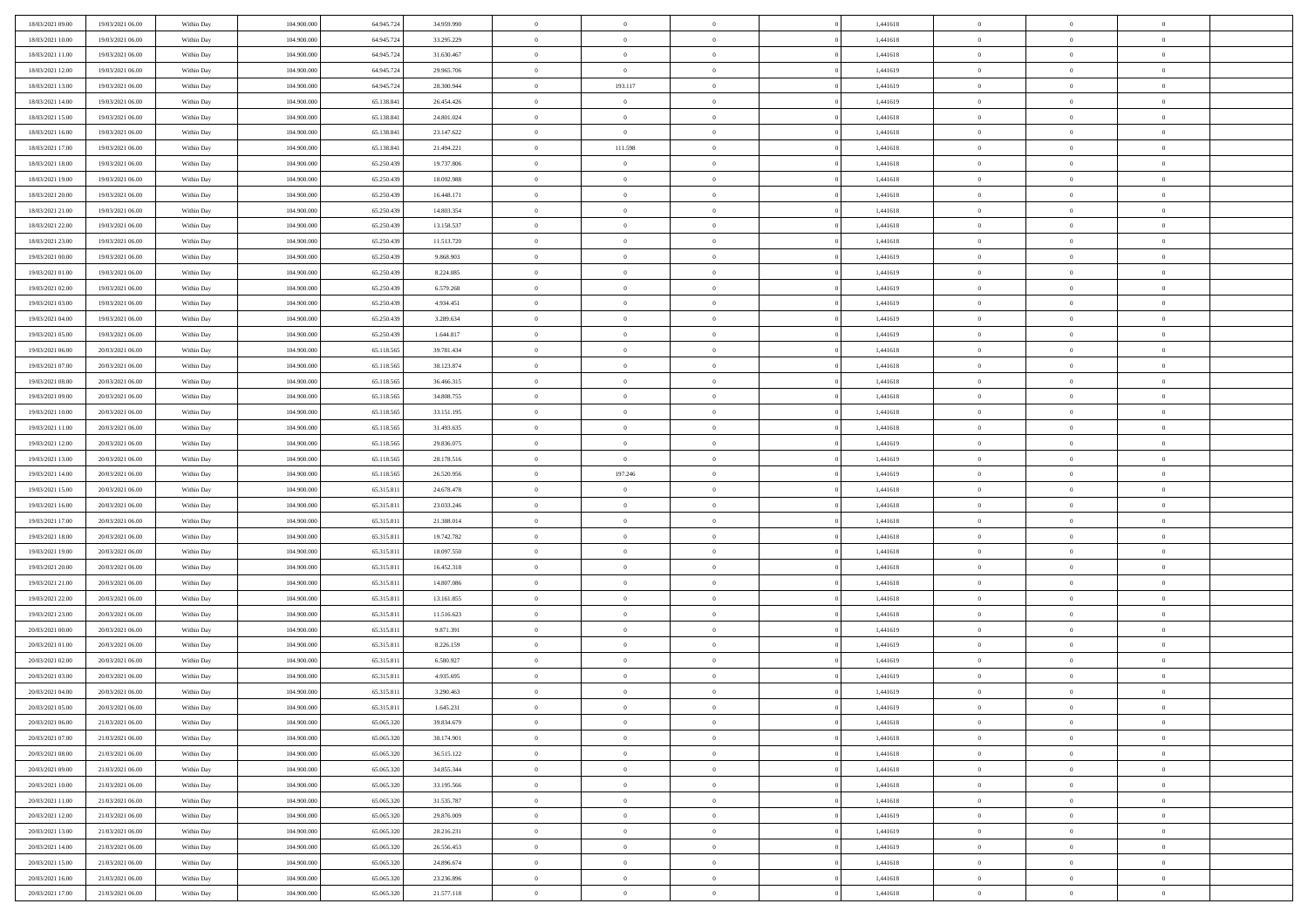| 20/03/2021 18:00 | 21/03/2021 06:00 | Within Day               | 104.900.000 | 65.065.320 | 19.917.339             | $\,$ 0         | $\bf{0}$                         | $\theta$       |          | 1,441618 | $\bf{0}$          | $\overline{0}$ | $\,0\,$        |  |
|------------------|------------------|--------------------------|-------------|------------|------------------------|----------------|----------------------------------|----------------|----------|----------|-------------------|----------------|----------------|--|
| 20/03/2021 19:00 | 21/03/2021 06:00 | Within Day               | 104,900,000 | 65.065.320 | 18.257.561             | $\overline{0}$ | 194.599                          | $\overline{0}$ |          | 1,441618 | $\theta$          | $\overline{0}$ | $\theta$       |  |
| 20/03/2021 20:00 | 21/03/2021 06:00 | Within Dav               | 104.900.000 | 65.259.918 | 16.420.874             | $\mathbf{0}$   | $\overline{0}$                   | $\overline{0}$ |          | 1,441618 | $\mathbf{0}$      | $\overline{0}$ | $\overline{0}$ |  |
| 20/03/2021 21:00 | 21/03/2021 06:00 | Within Day               | 104.900.000 | 65.259.918 | 14.778.787             | $\bf{0}$       | $\overline{0}$                   | $\bf{0}$       |          | 1,441618 | $\bf{0}$          | $\overline{0}$ | $\bf{0}$       |  |
| 20/03/2021 22:00 | 21/03/2021 06:00 | Within Day               | 104,900,000 | 65.259.918 | 13.136.699             | $\bf{0}$       | $\bf{0}$                         | $\overline{0}$ |          | 1,441618 | $\bf{0}$          | $\bf{0}$       | $\,0\,$        |  |
| 20/03/2021 23:00 | 21/03/2021 06:00 | Within Dav               | 104.900.000 | 65.259.918 | 11.494.612             | $\overline{0}$ | $\overline{0}$                   | $\overline{0}$ |          | 1,441618 | $\mathbf{0}$      | $\overline{0}$ | $\overline{0}$ |  |
| 21/03/2021 00:00 | 21/03/2021 06:00 | Within Day               | 104.900.000 | 65.259.918 | 9.852.524              | $\bf{0}$       | $\bf{0}$                         | $\overline{0}$ |          | 1,441619 | $\bf{0}$          | $\overline{0}$ | $\,0\,$        |  |
| 21/03/2021 01:00 | 21/03/2021 06:00 | Within Day               | 104,900,000 | 65.259.918 | 8.210.437              | $\overline{0}$ | $\overline{0}$                   | $\overline{0}$ |          | 1,441619 | $\,$ 0 $\,$       | $\overline{0}$ | $\theta$       |  |
| 21/03/2021 02:00 | 21/03/2021 06:00 | Within Dav               | 104.900.000 | 65.259.918 | 6.568.349              | $\mathbf{0}$   | $\overline{0}$                   | $\overline{0}$ |          | 1,441619 | $\mathbf{0}$      | $\overline{0}$ | $\overline{0}$ |  |
| 21/03/2021 03:00 | 21/03/2021 06:00 | Within Day               | 104.900.000 | 65.259.918 | 4.926.262              | $\bf{0}$       | $\bf{0}$                         | $\overline{0}$ |          | 1,441619 | $\bf{0}$          | $\overline{0}$ | $\,0\,$        |  |
| 21/03/2021 04:00 | 21/03/2021 06:00 |                          | 104,900,000 | 65.259.918 |                        | $\bf{0}$       | $\overline{0}$                   | $\overline{0}$ |          | 1,441619 | $\bf{0}$          | $\overline{0}$ | $\theta$       |  |
| 21/03/2021 05:00 | 21/03/2021 06:00 | Within Day<br>Within Dav | 104.900.000 | 65.259.918 | 3.284.174<br>1.642.087 | $\mathbf{0}$   | $\overline{0}$                   | $\overline{0}$ |          | 1,441619 | $\mathbf{0}$      | $\overline{0}$ | $\overline{0}$ |  |
|                  | 22/03/2021 06:00 |                          |             |            |                        | $\bf{0}$       |                                  |                |          |          | $\bf{0}$          |                |                |  |
| 21/03/2021 06:00 |                  | Within Day               | 104.900.000 | 65.053.221 | 39.846.778             |                | $\overline{0}$<br>$\overline{0}$ | $\bf{0}$       |          | 1,441618 |                   | $\overline{0}$ | $\bf{0}$       |  |
| 21/03/2021 07:00 | 22/03/2021 06:00 | Within Day               | 104.900.000 | 65.053.221 | 38.186.496             | $\bf{0}$       |                                  | $\overline{0}$ |          | 1,441618 | $\bf{0}$          | $\bf{0}$       | $\,0\,$        |  |
| 21/03/2021 08:00 | 22/03/2021 06:00 | Within Dav               | 104.900.000 | 65.053.221 | 36.526.214             | $\overline{0}$ | $\overline{0}$                   | $\overline{0}$ |          | 1,441618 | $\mathbf{0}$      | $\overline{0}$ | $\overline{0}$ |  |
| 21/03/2021 09:00 | 22/03/2021 06:00 | Within Day               | 104.900.000 | 65.053.221 | 34.865.931             | $\bf{0}$       | $\bf{0}$                         | $\overline{0}$ |          | 1,441618 | $\bf{0}$          | $\overline{0}$ | $\bf{0}$       |  |
| 21/03/2021 11:00 | 22/03/2021 06:00 | Within Day               | 104,900,000 | 65.053.221 | 31.545.366             | $\overline{0}$ | $\overline{0}$                   | $\overline{0}$ |          | 1,441618 | $\hspace{0.1cm}0$ | $\overline{0}$ | $\theta$       |  |
| 21/03/2021 12:00 | 22/03/2021 06:00 | Within Day               | 104.900.000 | 65.053.221 | 29.885.084             | $\mathbf{0}$   | $\overline{0}$                   | $\overline{0}$ |          | 1,441619 | $\mathbf{0}$      | $\overline{0}$ | $\overline{0}$ |  |
| 21/03/2021 13:00 | 22/03/2021 06:00 | Within Day               | 104.900.000 | 65.053.221 | 28.224.801             | $\bf{0}$       | $\bf{0}$                         | $\overline{0}$ |          | 1,441619 | $\bf{0}$          | $\overline{0}$ | $\,0\,$        |  |
| 21/03/2021 14:00 | 22/03/2021 06:00 | Within Day               | 104,900,000 | 65.053.221 | 26.564.519             | $\bf{0}$       | $\bf{0}$                         | $\overline{0}$ |          | 1,441619 | $\bf{0}$          | $\overline{0}$ | $\bf{0}$       |  |
| 21/03/2021 15:00 | 22/03/2021 06:00 | Within Dav               | 104.900.000 | 65.053.221 | 24.904.236             | $\mathbf{0}$   | $\overline{0}$                   | $\overline{0}$ |          | 1,441618 | $\mathbf{0}$      | $\overline{0}$ | $\overline{0}$ |  |
| 21/03/2021 16:00 | 22/03/2021 06:00 | Within Day               | 104.900.000 | 65.053.221 | 23.243.954             | $\bf{0}$       | $\overline{0}$                   | $\bf{0}$       |          | 1,441618 | $\bf{0}$          | $\overline{0}$ | $\bf{0}$       |  |
| 21/03/2021 17:00 | 22/03/2021 06:00 | Within Day               | 104,900,000 | 65.053.221 | 21.583.671             | $\bf{0}$       | $\bf{0}$                         | $\overline{0}$ |          | 1,441618 | $\bf{0}$          | $\overline{0}$ | $\,0\,$        |  |
| 21/03/2021 18:00 | 22/03/2021 06:00 | Within Dav               | 104.900.000 | 65.053.221 | 19.923.389             | $\mathbf{0}$   | $\overline{0}$                   | $\overline{0}$ |          | 1,441618 | $\mathbf{0}$      | $\overline{0}$ | $\overline{0}$ |  |
| 21/03/2021 19:00 | 22/03/2021 06:00 | Within Day               | 104.900.000 | 65.053.221 | 18.263.107             | $\bf{0}$       | 193.611                          | $\overline{0}$ |          | 1,441618 | $\bf{0}$          | $\overline{0}$ | $\,0\,$        |  |
| 21/03/2021 20:00 | 22/03/2021 06:00 | Within Day               | 104,900,000 | 65.246.832 | 16.426.814             | $\bf{0}$       | $\overline{0}$                   | $\overline{0}$ |          | 1,441618 | $\bf{0}$          | $\overline{0}$ | $\overline{0}$ |  |
| 21/03/2021 21:00 | 22/03/2021 06:00 | Within Dav               | 104.900.000 | 65.246.832 | 14.784.132             | $\overline{0}$ | $\overline{0}$                   | $\overline{0}$ |          | 1,441618 | $\mathbf{0}$      | $\overline{0}$ | $\overline{0}$ |  |
| 21/03/2021 22:00 | 22/03/2021 06:00 | Within Day               | 104.900.000 | 65.246.832 | 13.141.451             | $\bf{0}$       | $\bf{0}$                         | $\overline{0}$ |          | 1,441618 | $\bf{0}$          | $\overline{0}$ | $\,0\,$        |  |
| 21/03/2021 23:00 | 22/03/2021 06:00 | Within Day               | 104,900,000 | 65.246.832 | 11.498.770             | $\bf{0}$       | $\bf{0}$                         | $\overline{0}$ |          | 1,441618 | $\bf{0}$          | $\overline{0}$ | $\bf{0}$       |  |
| 22/03/2021 00:00 | 22/03/2021 06:00 | Within Dav               | 104.900.000 | 65.246.832 | 9.856.088              | $\mathbf{0}$   | $\overline{0}$                   | $\overline{0}$ |          | 1,441619 | $\mathbf{0}$      | $\overline{0}$ | $\overline{0}$ |  |
| 22/03/2021 01:00 | 22/03/2021 06:00 | Within Day               | 104.900.000 | 65.246.832 | 8.213.407              | $\bf{0}$       | $\overline{0}$                   | $\theta$       |          | 1,441619 | $\,$ 0            | $\overline{0}$ | $\theta$       |  |
| 22/03/2021 02:00 | 22/03/2021 06:00 | Within Day               | 104.900.000 | 65.246.832 | 6.570.725              | $\bf{0}$       | $\bf{0}$                         | $\overline{0}$ |          | 1,441619 | $\bf{0}$          | $\overline{0}$ | $\bf{0}$       |  |
| 22/03/2021 03:00 | 22/03/2021 06:00 | Within Dav               | 104.900.000 | 65.246.832 | 4.928.044              | $\overline{0}$ | $\overline{0}$                   | $\overline{0}$ |          | 1,441619 | $\mathbf{0}$      | $\overline{0}$ | $\overline{0}$ |  |
| 22/03/2021 04:00 | 22/03/2021 06:00 | Within Day               | 104.900.000 | 65.246.832 | 3.285.362              | $\bf{0}$       | $\overline{0}$                   | $\theta$       |          | 1,441619 | $\,$ 0            | $\overline{0}$ | $\theta$       |  |
| 22/03/2021 05:00 | 22/03/2021 06:00 | Within Day               | 104,900,000 | 65.246.832 | 1.642.681              | $\bf{0}$       | $\overline{0}$                   | $\overline{0}$ |          | 1,441619 | $\bf{0}$          | $\overline{0}$ | $\overline{0}$ |  |
| 22/03/2021 06:00 | 23/03/2021 06:00 | Within Day               | 104.900.000 | 65.036.572 | 39.863.428             | $\mathbf{0}$   | $\overline{0}$                   | $\overline{0}$ |          | 1,441618 | $\mathbf{0}$      | $\overline{0}$ | $\overline{0}$ |  |
| 22/03/2021 07:00 | 23/03/2021 06:00 | Within Day               | 104.900.000 | 65.036.572 | 38.202.451             | $\bf{0}$       | $\overline{0}$                   | $\theta$       |          | 1,441618 | $\,$ 0            | $\overline{0}$ | $\theta$       |  |
| 22/03/2021 08:00 | 23/03/2021 06:00 | Within Day               | 104,900,000 | 65.036.572 | 36.541.475             | $\bf{0}$       | $\bf{0}$                         | $\overline{0}$ |          | 1,441618 | $\bf{0}$          | $\overline{0}$ | $\bf{0}$       |  |
| 22/03/2021 09:00 | 23/03/2021 06:00 | Within Dav               | 104.900.000 | 65.036.572 | 34.880.499             | $\mathbf{0}$   | $\overline{0}$                   | $\overline{0}$ |          | 1,441618 | $\mathbf{0}$      | $\overline{0}$ | $\overline{0}$ |  |
| 22/03/2021 10:00 | 23/03/2021 06:00 | Within Day               | 104.900.000 | 65.036.572 | 33.219.523             | $\,0\,$        | $\overline{0}$                   | $\theta$       |          | 1,441618 | $\,$ 0            | $\overline{0}$ | $\theta$       |  |
| 22/03/2021 11:00 | 23/03/2021 06:00 | Within Day               | 104,900,000 | 65.036.572 | 31.558.547             | $\bf{0}$       | $\overline{0}$                   | $\overline{0}$ |          | 1,441618 | $\bf{0}$          | $\overline{0}$ | $\bf{0}$       |  |
| 22/03/2021 12:00 | 23/03/2021 06:00 | Within Dav               | 104.900.000 | 65.036.572 | 29.897.571             | $\mathbf{0}$   | $\overline{0}$                   | $\overline{0}$ |          | 1,441619 | $\mathbf{0}$      | $\overline{0}$ | $\overline{0}$ |  |
| 22/03/2021 13:00 | 23/03/2021 06:00 | Within Day               | 104.900.000 | 65.036.572 | 28.236.594             | $\bf{0}$       | $\overline{0}$                   | $\theta$       |          | 1,441619 | $\,$ 0            | $\overline{0}$ | $\theta$       |  |
| 22/03/2021 14:00 | 23/03/2021 06:00 | Within Day               | 104,900,000 | 65.036.572 | 26.575.618             | $\bf{0}$       | $\overline{0}$                   | $\overline{0}$ |          | 1,441619 | $\,$ 0 $\,$       | $\overline{0}$ | $\bf{0}$       |  |
| 22/03/2021 15:00 | 23/03/2021 06:00 | Within Day               | 104.900.000 | 65.036.572 | 24.914.642             | $\bf{0}$       | $\overline{0}$                   |                |          | 1,441618 | $\overline{0}$    | $\theta$       | $\theta$       |  |
| 22/03/2021 16:00 | 23/03/2021 06:00 | Within Day               | 104.900.000 | 65.036.572 | 23.253.666             | $\,0\,$        | $\overline{0}$                   | $\theta$       |          | 1,441618 | $\,$ 0 $\,$       | $\overline{0}$ | $\theta$       |  |
| 22/03/2021 17:00 | 23/03/2021 06:00 | Within Day               | 104.900.000 | 65.036.572 | 21.592.690             | $\overline{0}$ | $\overline{0}$                   | $\overline{0}$ |          | 1,441618 | $\overline{0}$    | $\overline{0}$ | $\overline{0}$ |  |
| 22/03/2021 18:00 | 23/03/2021 06:00 | Within Day               | 104.900.000 | 65.036.572 | 19.931.714             | $\bf{0}$       | $\overline{0}$                   | $\overline{0}$ |          | 1,441618 | $\overline{0}$    | $\bf{0}$       | $\mathbf{0}$   |  |
| 22/03/2021 19:00 | 23/03/2021 06:00 | Within Day               | 104.900.000 | 65.036.572 | 18.270.737             | $\bf{0}$       | 191.636                          | $\bf{0}$       | $\theta$ | 1,441618 | $\,$ 0 $\,$       | $\bf{0}$       | $\,$ 0 $\,$    |  |
| 22/03/2021 20:00 | 23/03/2021 06:00 | Within Day               | 104.900.000 | 65.228.207 | 16.435.547             | $\,$ 0 $\,$    | $\bf{0}$                         | $\overline{0}$ |          | 1,441618 | $\,$ 0 $\,$       | $\overline{0}$ | $\overline{0}$ |  |
| 22/03/2021 21:00 | 23/03/2021 06:00 | Within Day               | 104.900.000 | 65.228.207 | 14.791.992             | $\bf{0}$       | $\overline{0}$                   | $\overline{0}$ |          | 1,441618 | $\mathbf{0}$      | $\overline{0}$ | $\overline{0}$ |  |
| 22/03/2021 22:00 | 23/03/2021 06:00 |                          | 104.900.000 | 65.228.207 | 13.148.438             | $\,0\,$        | $\overline{0}$                   | $\overline{0}$ | $\theta$ | 1,441618 | $\,$ 0 $\,$       | $\overline{0}$ | $\overline{0}$ |  |
|                  |                  | Within Day               | 104,900,000 | 65.228.207 |                        | $\bf{0}$       | $\overline{0}$                   | $\overline{0}$ |          |          | $\overline{0}$    | $\overline{0}$ |                |  |
| 22/03/2021 23:00 | 23/03/2021 06:00 | Within Day               |             |            | 11.504.883             |                |                                  |                |          | 1,441618 |                   |                | $\overline{0}$ |  |
| 23/03/2021 00:00 | 23/03/2021 06:00 | Within Day               | 104.900.000 | 65.228.207 | 9.861.328              | $\bf{0}$       | $\overline{0}$                   | $\overline{0}$ |          | 1,441619 | $\mathbf{0}$      | $\overline{0}$ | $\mathbf{0}$   |  |
| 23/03/2021 01:00 | 23/03/2021 06:00 | Within Day               | 104.900.000 | 65.228.207 | 8.217.773              | $\,0\,$        | $\overline{0}$                   | $\overline{0}$ |          | 1,441619 | $\,$ 0 $\,$       | $\mathbf{0}$   | $\theta$       |  |
| 23/03/2021 02:00 | 23/03/2021 06:00 | Within Day               | 104,900,000 | 65.228.207 | 6.574.219              | $\overline{0}$ | $\bf{0}$                         | $\overline{0}$ |          | 1,441619 | $\mathbf 0$       | $\mathbf{0}$   | $\overline{0}$ |  |
| 23/03/2021 03:00 | 23/03/2021 06:00 | Within Day               | 104.900.000 | 65.228.207 | 4.930.664              | $\mathbf{0}$   | $\overline{0}$                   | $\overline{0}$ |          | 1,441619 | $\mathbf{0}$      | $\overline{0}$ | $\overline{0}$ |  |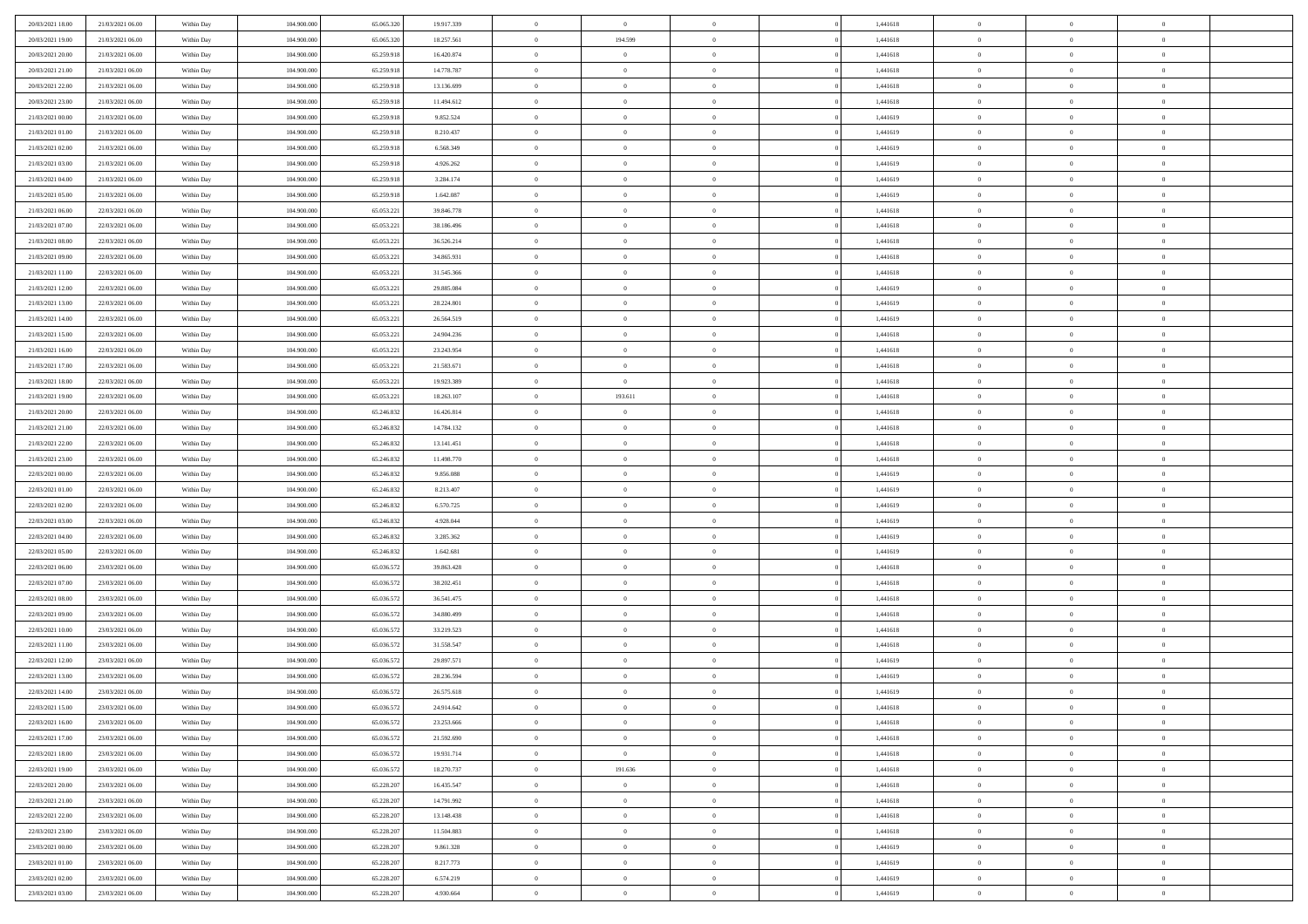| 23/03/2021 04:00 | 23/03/2021 06:00 | Within Day | 104,900,000 | 65.228.207 | 3.287.109  | $\overline{0}$ | $\overline{0}$ | $\Omega$       | 1,441619 | $\bf{0}$       | $\mathbf{0}$   | $\bf{0}$       |  |
|------------------|------------------|------------|-------------|------------|------------|----------------|----------------|----------------|----------|----------------|----------------|----------------|--|
| 23/03/2021 05:00 | 23/03/2021 06:00 | Within Day | 104.900.000 | 65.228.207 | 1.643.554  | $\mathbf{0}$   | $\overline{0}$ | $\overline{0}$ | 1,441619 | $\overline{0}$ | $\overline{0}$ | $\overline{0}$ |  |
| 23/03/2021 06:00 | 24/03/2021 06:00 | Within Day | 104.900.000 | 64.956.427 | 39.943.572 | $\,$ 0         | $\overline{0}$ | $\bf{0}$       | 1,441618 | $\,$ 0         | $\overline{0}$ | $\,$ 0 $\,$    |  |
| 23/03/2021 07:00 | 24/03/2021 06:00 | Within Day | 104,900,000 | 64.956.427 | 38.279.256 | $\bf{0}$       | $\overline{0}$ | $\Omega$       | 1,441618 | $\bf{0}$       | $\mathbf{0}$   | $\theta$       |  |
| 23/03/2021 08:00 | 24/03/2021 06:00 | Within Day | 104.900.000 | 64.956.427 | 36.614.941 | $\bf{0}$       | $\overline{0}$ | $\overline{0}$ | 1,441618 | $\overline{0}$ | $\overline{0}$ | $\overline{0}$ |  |
| 23/03/2021 09:00 | 24/03/2021 06:00 | Within Day | 104.900.000 | 64.956.427 | 34.950.625 | $\bf{0}$       | $\overline{0}$ | $\bf{0}$       | 1,441618 | $\,$ 0         | $\overline{0}$ | $\,$ 0 $\,$    |  |
| 23/03/2021 10:00 | 24/03/2021 06:00 | Within Day | 104,900,000 | 64.956.427 | 33.286.310 | $\bf{0}$       | $\overline{0}$ | $\overline{0}$ | 1,441618 | $\bf{0}$       | $\overline{0}$ | $\theta$       |  |
| 23/03/2021 11:00 | 24/03/2021 06:00 | Within Day | 104.900.000 | 64.956.427 | 31.621.994 | $\overline{0}$ | $\overline{0}$ | $\overline{0}$ | 1,441618 | $\mathbf{0}$   | $\overline{0}$ | $\overline{0}$ |  |
| 23/03/2021 12:00 | 24/03/2021 06:00 | Within Day | 104.900.000 | 64.956.427 | 29.957.679 | $\bf{0}$       | $\overline{0}$ | $\bf{0}$       | 1,441619 | $\,$ 0         | $\overline{0}$ | $\,$ 0 $\,$    |  |
| 23/03/2021 13:00 | 24/03/2021 06:00 | Within Day | 104,900,000 | 64.956.427 | 28.293.363 | $\bf{0}$       | $\overline{0}$ | $\Omega$       | 1,441619 | $\theta$       | $\mathbf{0}$   | $\theta$       |  |
| 23/03/2021 14:00 | 24/03/2021 06:00 | Within Day | 104.900.000 | 64.956.427 | 26.629.048 | $\overline{0}$ | $\overline{0}$ | $\overline{0}$ | 1,441619 | $\mathbf{0}$   | $\overline{0}$ | $\overline{0}$ |  |
| 23/03/2021 15:00 | 24/03/2021 06:00 | Within Day | 104.900.000 | 64.956.427 | 24.964.732 | $\bf{0}$       | $\overline{0}$ | $\bf{0}$       | 1,441618 | $\,$ 0         | $\overline{0}$ | $\,$ 0 $\,$    |  |
| 23/03/2021 16:00 | 24/03/2021 06:00 | Within Day | 104,900,000 | 64.956.427 | 23.300.417 | $\bf{0}$       | $\overline{0}$ | $\Omega$       | 1,441618 | $\overline{0}$ | $\mathbf{0}$   | $\theta$       |  |
| 23/03/2021 17:00 | 24/03/2021 06:00 | Within Day | 104.900.000 | 64.956.427 | 21.636.101 | $\overline{0}$ | 186.786        | $\overline{0}$ | 1,441618 | $\mathbf{0}$   | $\overline{0}$ | $\overline{0}$ |  |
| 23/03/2021 18:00 | 24/03/2021 06:00 | Within Day | 104.900.000 | 65.143.213 | 19.799.368 | $\bf{0}$       | $\overline{0}$ | $\bf{0}$       | 1,441618 | $\,$ 0         | $\overline{0}$ | $\,$ 0 $\,$    |  |
| 23/03/2021 19:00 | 24/03/2021 06:00 | Within Day | 104,900,000 | 65.143.213 | 18.149.420 | $\bf{0}$       | $\overline{0}$ | $\overline{0}$ | 1,441618 | $\bf{0}$       | $\mathbf{0}$   | $\bf{0}$       |  |
| 23/03/2021 20:00 | 24/03/2021 06:00 | Within Day | 104.900.000 | 65.143.213 | 16.499.473 | $\overline{0}$ | $\overline{0}$ | $\overline{0}$ | 1,441618 | $\mathbf{0}$   | $\overline{0}$ | $\overline{0}$ |  |
| 23/03/2021 21:00 | 24/03/2021 06:00 | Within Day | 104.900.000 | 65.143.213 | 14.849.526 | $\bf{0}$       | $\overline{0}$ | $\bf{0}$       | 1,441618 | $\,$ 0         | $\overline{0}$ | $\,0\,$        |  |
| 23/03/2021 22.00 | 24/03/2021 06:00 | Within Day | 104,900,000 | 65.143.213 | 13.199.578 | $\bf{0}$       | $\overline{0}$ | $\Omega$       | 1,441618 | $\theta$       | $\mathbf{0}$   | $\theta$       |  |
| 23/03/2021 23:00 | 24/03/2021 06:00 | Within Day | 104.900.000 | 65.143.213 | 11.549.631 | $\overline{0}$ | $\overline{0}$ | $\overline{0}$ | 1,441618 | $\mathbf{0}$   | $\overline{0}$ | $\overline{0}$ |  |
| 24/03/2021 00:00 | 24/03/2021 06:00 | Within Day | 104.900.000 | 65.143.213 | 9.899.684  | $\bf{0}$       | $\overline{0}$ | $\bf{0}$       | 1,441619 | $\,$ 0         | $\overline{0}$ | $\,$ 0 $\,$    |  |
| 24/03/2021 01:00 | 24/03/2021 06:00 | Within Day | 104,900,000 | 65.143.213 | 8.249.736  | $\bf{0}$       | $\overline{0}$ | $\Omega$       | 1,441619 | $\bf{0}$       | $\mathbf{0}$   | $\theta$       |  |
| 24/03/2021 02:00 | 24/03/2021 06:00 | Within Day | 104.900.000 | 65.143.213 | 6.599.789  | $\overline{0}$ | $\overline{0}$ | $\overline{0}$ | 1,441619 | $\mathbf{0}$   | $\overline{0}$ | $\overline{0}$ |  |
| 24/03/2021 03:00 | 24/03/2021 06:00 | Within Day | 104.900.000 | 65.143.213 | 4.949.842  | $\bf{0}$       | $\overline{0}$ | $\bf{0}$       | 1,441619 | $\,$ 0         | $\overline{0}$ | $\,$ 0 $\,$    |  |
| 24/03/2021 04:00 | 24/03/2021 06:00 | Within Day | 104,900,000 | 65.143.213 | 3.299.894  | $\bf{0}$       | $\overline{0}$ | $\overline{0}$ | 1,441619 | $\bf{0}$       | $\overline{0}$ | $\bf{0}$       |  |
| 24/03/2021 05:00 | 24/03/2021 06:00 | Within Day | 104.900.000 | 65.143.213 | 1.649.947  | $\overline{0}$ | $\overline{0}$ | $\overline{0}$ | 1,441619 | $\mathbf{0}$   | $\overline{0}$ | $\overline{0}$ |  |
| 24/03/2021 06:00 | 25/03/2021 06:00 | Within Day | 104.900.000 | 64.997.355 | 39.902.644 | $\bf{0}$       | $\overline{0}$ | $\bf{0}$       | 1,441618 | $\,$ 0         | $\overline{0}$ | $\,$ 0 $\,$    |  |
| 24/03/2021 07:00 | 25/03/2021 06:00 | Within Day | 104,900,000 | 64.997.355 | 38,240,034 | $\bf{0}$       | $\overline{0}$ | $\Omega$       | 1,441618 | $\theta$       | $\mathbf{0}$   | $\theta$       |  |
| 24/03/2021 08:00 | 25/03/2021 06:00 | Within Day | 104.900.000 | 64.997.355 | 36.577.424 | $\overline{0}$ | $\overline{0}$ | $\overline{0}$ | 1,441618 | $\mathbf{0}$   | $\overline{0}$ | $\overline{0}$ |  |
| 24/03/2021 09:00 | 25/03/2021 06:00 | Within Day | 104.900.000 | 64.997.355 | 34.914.814 | $\bf{0}$       | $\overline{0}$ | $\bf{0}$       | 1,441618 | $\,$ 0         | $\overline{0}$ | $\,$ 0 $\,$    |  |
| 24/03/2021 10:00 | 25/03/2021 06:00 | Within Day | 104.900.000 | 64.997.355 | 33.252.203 | $\bf{0}$       | $\bf{0}$       | $\overline{0}$ | 1,441618 | $\bf{0}$       | $\overline{0}$ | $\,0\,$        |  |
| 24/03/2021 11:00 | 25/03/2021 06:00 | Within Day | 104.900.000 | 64.997.355 | 31.589.593 | $\overline{0}$ | $\overline{0}$ | $\overline{0}$ | 1,441618 | $\mathbf{0}$   | $\overline{0}$ | $\overline{0}$ |  |
| 24/03/2021 12:00 | 25/03/2021 06:00 | Within Day | 104.900.000 | 64.997.355 | 29.926.983 | $\bf{0}$       | $\overline{0}$ | $\bf{0}$       | 1,441619 | $\,$ 0         | $\overline{0}$ | $\,$ 0 $\,$    |  |
| 24/03/2021 13:00 | 25/03/2021 06:00 | Within Day | 104.900.000 | 64.997.355 | 28.264.373 | $\bf{0}$       | $\overline{0}$ | $\bf{0}$       | 1,441619 | $\bf{0}$       | $\overline{0}$ | $\,0\,$        |  |
| 24/03/2021 14:00 | 25/03/2021 06:00 | Within Day | 104.900.000 | 64.997.355 | 26.601.763 | $\overline{0}$ | 191.815        | $\overline{0}$ | 1,441619 | $\overline{0}$ | $\overline{0}$ | $\overline{0}$ |  |
| 24/03/2021 15:00 | 25/03/2021 06:00 | Within Day | 104.900.000 | 65.189.170 | 24.759.326 | $\bf{0}$       | $\overline{0}$ | $\bf{0}$       | 1,441618 | $\,$ 0         | $\overline{0}$ | $\,$ 0 $\,$    |  |
| 24/03/2021 16:00 | 25/03/2021 06:00 | Within Day | 104.900.000 | 65.189.170 | 23.108.704 | $\bf{0}$       | $\bf{0}$       | $\theta$       | 1,441618 | $\bf{0}$       | $\overline{0}$ | $\,0\,$        |  |
| 24/03/2021 17:00 | 25/03/2021 06:00 | Within Day | 104.900.000 | 65.189.170 | 21.458.082 | $\overline{0}$ | $\overline{0}$ | $\overline{0}$ | 1,441618 | $\mathbf{0}$   | $\overline{0}$ | $\overline{0}$ |  |
| 24/03/2021 18:00 | 25/03/2021 06:00 | Within Day | 104.900.000 | 65.189.170 | 19.807.460 | $\bf{0}$       | $\overline{0}$ | $\bf{0}$       | 1,441618 | $\,$ 0         | $\overline{0}$ | $\,$ 0 $\,$    |  |
| 24/03/2021 19:00 | 25/03/2021 06:00 | Within Day | 104.900.000 | 65.189.170 | 18.156.839 | $\bf{0}$       | 1.976          | $\theta$       | 1,441618 | $\bf{0}$       | $\overline{0}$ | $\,0\,$        |  |
| 24/03/2021 20:00 | 25/03/2021 06:00 | Within Day | 104.900.000 | 65.191.145 | 16.504.421 | $\overline{0}$ | 7.110          | $\overline{0}$ | 1,441618 | $\overline{0}$ | $\overline{0}$ | $\overline{0}$ |  |
| 24/03/2021 21:00 | 25/03/2021 06:00 | Within Day | 104.900.000 | 65.198.256 | 14.847.579 | $\bf{0}$       | $\overline{0}$ | $\bf{0}$       | 1,441618 | $\,$ 0         | $\overline{0}$ | $\,$ 0 $\,$    |  |
| 24/03/2021 22.00 | 25/03/2021 06:00 | Within Day | 104.900.000 | 65.198.256 | 13.197.848 | $\bf{0}$       | $\bf{0}$       | $\bf{0}$       | 1,441618 | $\bf{0}$       | $\overline{0}$ | $\,0\,$        |  |
| 24/03/2021 23:00 | 25/03/2021 06:00 | Within Day | 104.900.000 | 65.198.256 | 11.548.117 | $\mathbf{0}$   | $\overline{0}$ | $\overline{0}$ | 1,441618 | $\overline{0}$ | $\overline{0}$ | $\overline{0}$ |  |
| 25/03/2021 00:00 | 25/03/2021 06:00 | Within Day | 104.900.000 | 65.198.256 | 9.898.386  | $\bf{0}$       | $\overline{0}$ | $\theta$       | 1,441619 | $\overline{0}$ | $\overline{0}$ | $\theta$       |  |
| 25/03/2021 01:00 | 25/03/2021 06:00 | Within Day | 104.900.000 | 65.198.256 | 8.248.655  | $\bf{0}$       | $\bf{0}$       | $\bf{0}$       | 1,441619 | $\bf{0}$       | $\overline{0}$ | $\,0\,$        |  |
| 25/03/2021 02:00 | 25/03/2021 06:00 | Within Day | 104.900.000 | 65.198.256 | 6.598.924  | $\overline{0}$ | $\overline{0}$ | $\overline{0}$ | 1,441619 | $\mathbf{0}$   | $\bf{0}$       | $\overline{0}$ |  |
| 25/03/2021 03:00 | 25/03/2021 06:00 | Within Day | 104.900.000 | 65.198.256 | 4.949.193  | $\,$ 0 $\,$    | $\overline{0}$ | $\overline{0}$ | 1,441619 | $\,$ 0 $\,$    | $\,$ 0 $\,$    | $\,$ 0 $\,$    |  |
| 25/03/2021 04:00 | 25/03/2021 06:00 | Within Day | 104.900.000 | 65.198.256 | 3.299.462  | $\bf{0}$       | $\bf{0}$       | $\overline{0}$ | 1,441619 | $\mathbf{0}$   | $\overline{0}$ | $\bf{0}$       |  |
| 25/03/2021 05:00 | 25/03/2021 06:00 | Within Day | 104.900.000 | 65.198.256 | 1.649.731  | $\bf{0}$       | $\overline{0}$ | $\overline{0}$ | 1,441619 | $\mathbf{0}$   | $\overline{0}$ | $\overline{0}$ |  |
| 25/03/2021 06:00 | 26/03/2021 06:00 | Within Day | 104.900.000 | 64.940.595 | 39.959.404 | $\,$ 0 $\,$    | $\overline{0}$ | $\overline{0}$ | 1,441618 | $\,$ 0 $\,$    | $\overline{0}$ | $\,$ 0 $\,$    |  |
| 25/03/2021 07:00 | 26/03/2021 06:00 | Within Day | 104.900.000 | 64.940.595 | 38.294.429 | $\bf{0}$       | $\overline{0}$ | $\overline{0}$ | 1,441618 | $\bf{0}$       | $\overline{0}$ | $\overline{0}$ |  |
| 25/03/2021 08:00 | 26/03/2021 06:00 | Within Day | 104.900.000 | 64.940.595 | 36.629.454 | $\overline{0}$ | $\overline{0}$ | $\overline{0}$ | 1,441618 | $\overline{0}$ | $\bf{0}$       | $\overline{0}$ |  |
| 25/03/2021 09:00 | 26/03/2021 06:00 | Within Day | 104.900.000 | 64.940.595 | 34.964.479 | $\,$ 0 $\,$    | $\overline{0}$ | $\overline{0}$ | 1,441618 | $\,$ 0 $\,$    | $\overline{0}$ | $\,$ 0 $\,$    |  |
| 25/03/2021 10:00 | 26/03/2021 06:00 | Within Day | 104.900.000 | 64.940.595 | 33.299.503 | $\bf{0}$       | $\bf{0}$       | $\overline{0}$ | 1,441618 | $\mathbf{0}$   | $\overline{0}$ | $\bf{0}$       |  |
| 25/03/2021 11:00 | 26/03/2021 06:00 | Within Day | 104.900.000 | 64.940.595 | 31.634.528 | $\bf{0}$       | $\overline{0}$ | $\overline{0}$ | 1,441618 | $\mathbf{0}$   | $\bf{0}$       | $\overline{0}$ |  |
| 25/03/2021 12:00 | 26/03/2021 06:00 | Within Day | 104.900.000 | 64.940.595 | 29.969.553 | $\,0\,$        | $\overline{0}$ | $\overline{0}$ | 1,441619 | $\,$ 0         | $\overline{0}$ | $\,$ 0 $\,$    |  |
|                  |                  |            |             |            |            |                |                |                |          |                |                |                |  |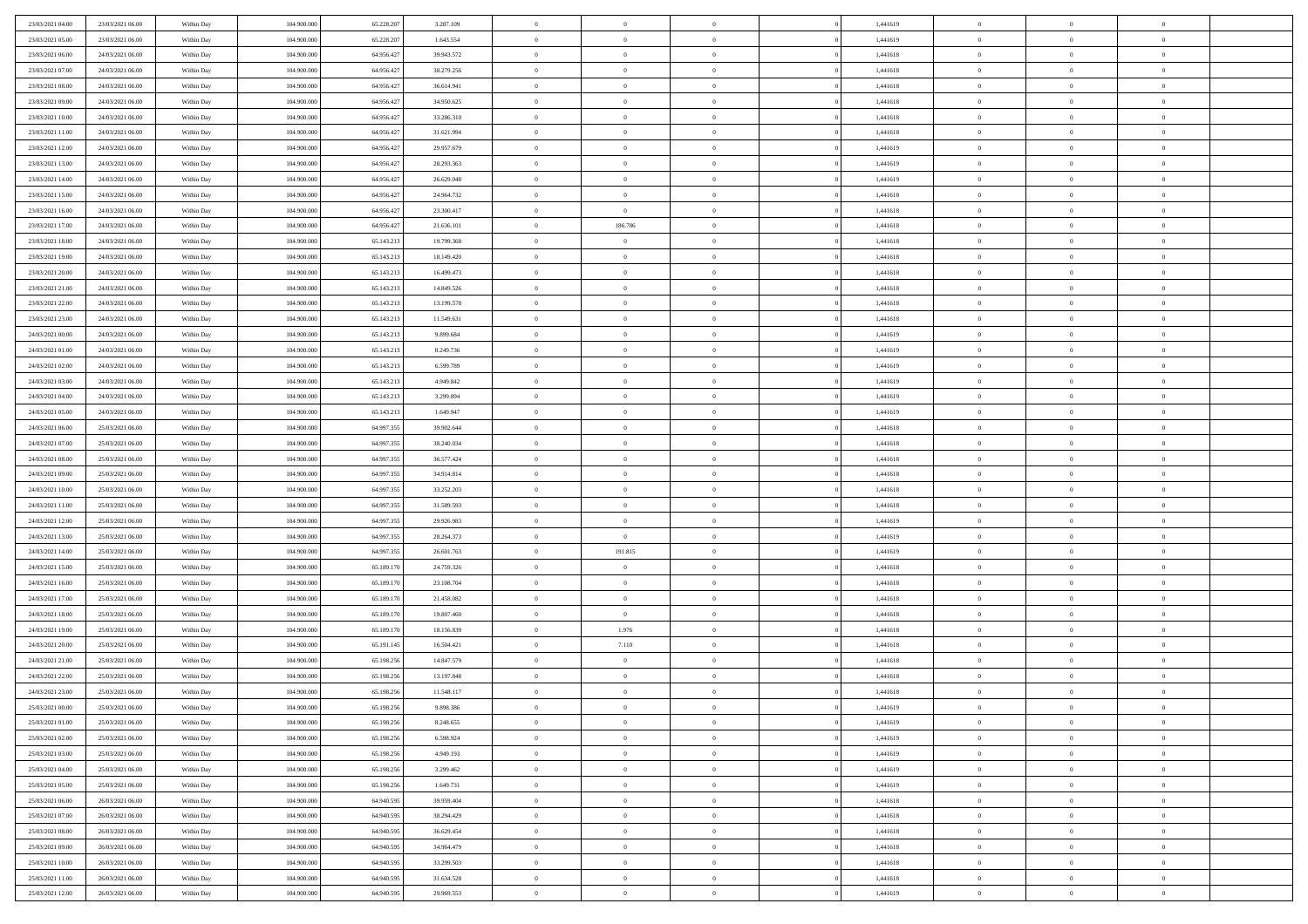| 25/03/2021 13:00 | 26/03/2021 06:00 | Within Day | 104,900,000 | 64.940.595 | 28.304.578 | $\overline{0}$ | $\overline{0}$ | $\Omega$       | 1,441619 | $\bf{0}$       | $\mathbf{0}$   | $\bf{0}$       |  |
|------------------|------------------|------------|-------------|------------|------------|----------------|----------------|----------------|----------|----------------|----------------|----------------|--|
| 25/03/2021 14:00 | 26/03/2021 06:00 | Within Day | 104.900.000 | 64.940.595 | 26.639.603 | $\mathbf{0}$   | $\overline{0}$ | $\overline{0}$ | 1,441619 | $\overline{0}$ | $\overline{0}$ | $\overline{0}$ |  |
| 25/03/2021 15:00 | 26/03/2021 06:00 | Within Day | 104.900.000 | 64.940.595 | 24.974.627 | $\,$ 0         | $\overline{0}$ | $\bf{0}$       | 1,441618 | $\,$ 0         | $\overline{0}$ | $\,$ 0 $\,$    |  |
| 25/03/2021 16:00 | 26/03/2021 06:00 | Within Day | 104,900,000 | 64,940,595 | 23.309.652 | $\bf{0}$       | $\overline{0}$ | $\Omega$       | 1,441618 | $\bf{0}$       | $\mathbf{0}$   | $\theta$       |  |
| 25/03/2021 17:00 | 26/03/2021 06:00 | Within Day | 104.900.000 | 64.940.595 | 21.644.677 | $\bf{0}$       | $\overline{0}$ | $\overline{0}$ | 1,441618 | $\overline{0}$ | $\overline{0}$ | $\overline{0}$ |  |
| 25/03/2021 18:00 | 26/03/2021 06:00 | Within Day | 104.900.000 | 64.940.595 | 19.979.702 | $\bf{0}$       | $\overline{0}$ | $\bf{0}$       | 1,441618 | $\,$ 0         | $\overline{0}$ | $\,$ 0 $\,$    |  |
| 25/03/2021 19:00 | 26/03/2021 06:00 | Within Day | 104,900,000 | 64,940,595 | 18.314.727 | $\bf{0}$       | 188.672        | $\Omega$       | 1,441618 | $\bf{0}$       | $\overline{0}$ | $\theta$       |  |
| 25/03/2021 20:00 | 26/03/2021 06:00 | Within Day | 104.900.000 | 65.129.267 | 16.478.231 | $\overline{0}$ | $\overline{0}$ | $\overline{0}$ | 1,441618 | $\mathbf{0}$   | $\overline{0}$ | $\overline{0}$ |  |
| 25/03/2021 21:00 | 26/03/2021 06:00 | Within Day | 104.900.000 | 65.129.267 | 14.830.408 | $\bf{0}$       | $\overline{0}$ | $\bf{0}$       | 1,441618 | $\,$ 0         | $\overline{0}$ | $\,$ 0 $\,$    |  |
| 25/03/2021 22.00 | 26/03/2021 06:00 | Within Day | 104,900,000 | 65.129.267 | 13.182.585 | $\bf{0}$       | $\overline{0}$ | $\Omega$       | 1,441618 | $\theta$       | $\mathbf{0}$   | $\theta$       |  |
| 25/03/2021 23:00 | 26/03/2021 06:00 | Within Day | 104.900.000 | 65.129.267 | 11.534.762 | $\overline{0}$ | $\overline{0}$ | $\overline{0}$ | 1,441618 | $\mathbf{0}$   | $\overline{0}$ | $\overline{0}$ |  |
| 26/03/2021 00:00 | 26/03/2021 06:00 | Within Day | 104.900.000 | 65.129.267 | 9.886.939  | $\bf{0}$       | $\overline{0}$ | $\bf{0}$       | 1,441619 | $\,$ 0         | $\overline{0}$ | $\,$ 0 $\,$    |  |
| 26/03/2021 01:00 | 26/03/2021 06:00 | Within Day | 104,900,000 | 65.129.267 | 8.239.115  | $\bf{0}$       | $\overline{0}$ | $\Omega$       | 1,441619 | $\overline{0}$ | $\mathbf{0}$   | $\theta$       |  |
| 26/03/2021 02:00 | 26/03/2021 06:00 | Within Day | 104.900.000 | 65.129.267 | 6.591.292  | $\overline{0}$ | $\overline{0}$ | $\overline{0}$ | 1,441619 | $\mathbf{0}$   | $\overline{0}$ | $\overline{0}$ |  |
| 26/03/2021 03:00 | 26/03/2021 06:00 | Within Day | 104.900.000 | 65.129.267 | 4.943.469  | $\bf{0}$       | $\overline{0}$ | $\bf{0}$       | 1,441619 | $\,$ 0         | $\overline{0}$ | $\,$ 0 $\,$    |  |
| 26/03/2021 04:00 | 26/03/2021 06:00 | Within Day | 104,900,000 | 65.129.267 | 3.295.646  | $\bf{0}$       | $\overline{0}$ | $\overline{0}$ | 1,441619 | $\bf{0}$       | $\mathbf{0}$   | $\bf{0}$       |  |
| 26/03/2021 05:00 | 26/03/2021 06:00 | Within Day | 104.900.000 | 65.129.267 | 1.647.823  | $\overline{0}$ | $\overline{0}$ | $\overline{0}$ | 1,441619 | $\mathbf{0}$   | $\overline{0}$ | $\overline{0}$ |  |
| 26/03/2021 06:00 | 27/03/2021 06:00 | Within Day | 104.900.000 | 65.152.592 | 39.747.407 | $\bf{0}$       | $\overline{0}$ | $\bf{0}$       | 1,441618 | $\,$ 0         | $\overline{0}$ | $\,0\,$        |  |
| 26/03/2021 07:00 | 27/03/2021 06:00 | Within Day | 104,900,000 | 65.152.592 | 38.091.265 | $\bf{0}$       | $\overline{0}$ | $\Omega$       | 1,441618 | $\theta$       | $\mathbf{0}$   | $\theta$       |  |
| 26/03/2021 08:00 | 27/03/2021 06:00 | Within Day | 104.900.000 | 65.152.592 | 36.435.123 | $\overline{0}$ | $\overline{0}$ | $\overline{0}$ | 1,441618 | $\mathbf{0}$   | $\overline{0}$ | $\overline{0}$ |  |
| 26/03/2021 09:00 | 27/03/2021 06:00 | Within Day | 104.900.000 | 65.152.592 | 34.778.981 | $\bf{0}$       | $\overline{0}$ | $\bf{0}$       | 1,441618 | $\,$ 0         | $\overline{0}$ | $\,$ 0 $\,$    |  |
| 26/03/2021 10:00 | 27/03/2021 06:00 | Within Day | 104,900,000 | 65.152.592 | 33.122.839 | $\bf{0}$       | $\overline{0}$ | $\Omega$       | 1,441618 | $\bf{0}$       | $\mathbf{0}$   | $\theta$       |  |
| 26/03/2021 11:00 | 27/03/2021 06:00 | Within Day | 104.900.000 | 65.152.592 | 31.466.697 | $\overline{0}$ | $\overline{0}$ | $\overline{0}$ | 1,441618 | $\mathbf{0}$   | $\overline{0}$ | $\overline{0}$ |  |
| 26/03/2021 12:00 | 27/03/2021 06:00 | Within Day | 104.900.000 | 65.152.592 | 29.810.555 | $\bf{0}$       | $\overline{0}$ | $\bf{0}$       | 1,441619 | $\,$ 0         | $\overline{0}$ | $\,$ 0 $\,$    |  |
| 26/03/2021 13:00 | 27/03/2021 06:00 | Within Day | 104,900,000 | 65.152.592 | 28.154.413 | $\bf{0}$       | $\overline{0}$ | $\overline{0}$ | 1,441619 | $\bf{0}$       | $\overline{0}$ | $\bf{0}$       |  |
| 26/03/2021 14:00 | 27/03/2021 06:00 | Within Day | 104.900.000 | 65.152.592 | 26.498.271 | $\overline{0}$ | $\overline{0}$ | $\overline{0}$ | 1,441619 | $\mathbf{0}$   | $\overline{0}$ | $\overline{0}$ |  |
| 26/03/2021 15:00 | 27/03/2021 06:00 | Within Day | 104.900.000 | 65.152.592 | 24.842.129 | $\bf{0}$       | $\overline{0}$ | $\bf{0}$       | 1,441618 | $\,$ 0         | $\overline{0}$ | $\,$ 0 $\,$    |  |
| 26/03/2021 16:00 | 27/03/2021 06:00 | Within Day | 104,900,000 | 65.152.592 | 23.185.987 | $\bf{0}$       | 198,640        | $\Omega$       | 1,441618 | $\theta$       | $\mathbf{0}$   | $\theta$       |  |
| 26/03/2021 17:00 | 27/03/2021 06:00 | Within Day | 104.900.000 | 65.351.232 | 21.345.394 | $\overline{0}$ | 207.904        | $\overline{0}$ | 1,441618 | $\mathbf{0}$   | $\overline{0}$ | $\overline{0}$ |  |
| 26/03/2021 18:00 | 27/03/2021 06:00 | Within Day | 104.900.000 | 65.559.135 | 19.511.530 | $\bf{0}$       | $\overline{0}$ | $\bf{0}$       | 1,441618 | $\,$ 0         | $\overline{0}$ | $\,$ 0 $\,$    |  |
| 26/03/2021 19:00 | 27/03/2021 06:00 | Within Day | 104.900.000 | 65.559.135 | 17.885.569 | $\,$ 0         | $\bf{0}$       | $\overline{0}$ | 1,441618 | $\bf{0}$       | $\overline{0}$ | $\,0\,$        |  |
| 26/03/2021 20:00 | 27/03/2021 06:00 | Within Day | 104.900.000 | 65.559.135 | 16.259.608 | $\overline{0}$ | $\overline{0}$ | $\overline{0}$ | 1,441618 | $\mathbf{0}$   | $\overline{0}$ | $\overline{0}$ |  |
| 26/03/2021 21:00 | 27/03/2021 06:00 | Within Day | 104.900.000 | 65.559.135 | 14.633.647 | $\bf{0}$       | $\overline{0}$ | $\bf{0}$       | 1,441618 | $\,$ 0         | $\overline{0}$ | $\,$ 0 $\,$    |  |
| 26/03/2021 22.00 | 27/03/2021 06:00 | Within Day | 104.900.000 | 65.559.135 | 13.007.686 | $\bf{0}$       | $\bf{0}$       | $\bf{0}$       | 1,441618 | $\bf{0}$       | $\overline{0}$ | $\,0\,$        |  |
| 26/03/2021 23:00 | 27/03/2021 06:00 | Within Day | 104.900.000 | 65.559.135 | 11.381.725 | $\overline{0}$ | $\overline{0}$ | $\overline{0}$ | 1,441618 | $\overline{0}$ | $\overline{0}$ | $\overline{0}$ |  |
| 27/03/2021 00:00 | 27/03/2021 06:00 | Within Day | 104.900.000 | 65.559.135 | 9.755.765  | $\bf{0}$       | $\overline{0}$ | $\bf{0}$       | 1,441619 | $\,$ 0         | $\overline{0}$ | $\,$ 0 $\,$    |  |
| 27/03/2021 01:00 | 27/03/2021 06:00 | Within Day | 104.900.000 | 65.559.135 | 8.129.804  | $\bf{0}$       | $\bf{0}$       | $\overline{0}$ | 1,441619 | $\bf{0}$       | $\overline{0}$ | $\,0\,$        |  |
| 27/03/2021 02:00 | 27/03/2021 06:00 | Within Day | 104.900.000 | 65.559.135 | 6.503.843  | $\overline{0}$ | $\overline{0}$ | $\overline{0}$ | 1,441619 | $\mathbf{0}$   | $\overline{0}$ | $\overline{0}$ |  |
| 27/03/2021 03:00 | 27/03/2021 06:00 | Within Day | 104.900.000 | 65.559.135 | 4.877.882  | $\bf{0}$       | $\overline{0}$ | $\bf{0}$       | 1,441619 | $\,$ 0         | $\overline{0}$ | $\,$ 0 $\,$    |  |
| 27/03/2021 04:00 | 27/03/2021 06:00 | Within Day | 104.900.000 | 65.559.135 | 3.251.921  | $\bf{0}$       | $\bf{0}$       | $\overline{0}$ | 1,441619 | $\bf{0}$       | $\overline{0}$ | $\,0\,$        |  |
| 27/03/2021 05:00 | 27/03/2021 06:00 | Within Day | 104.900.000 | 65.559.135 | 1.625.960  | $\overline{0}$ | $\overline{0}$ | $\overline{0}$ | 1,441619 | $\overline{0}$ | $\overline{0}$ | $\overline{0}$ |  |
| 27/03/2021 06:00 | 28/03/2021 06:00 | Within Day | 104.900.000 | 65.716.287 | 39.183.712 | $\bf{0}$       | $\overline{0}$ | $\bf{0}$       | 1,504297 | $\,$ 0         | $\overline{0}$ | $\,$ 0 $\,$    |  |
| 27/03/2021 07:00 | 28/03/2021 06:00 | Within Day | 104.900.000 | 65.716.287 | 37.480.073 | $\bf{0}$       | $\bf{0}$       | $\bf{0}$       | 1,504297 | $\bf{0}$       | $\overline{0}$ | $\,0\,$        |  |
| 27/03/2021 08:00 | 28/03/2021 06:00 | Within Day | 104.900.000 | 65.716.287 | 35.776.433 | $\mathbf{0}$   | $\overline{0}$ | $\overline{0}$ | 1,504297 | $\overline{0}$ | $\overline{0}$ | $\overline{0}$ |  |
| 27/03/2021 09:00 | 28/03/2021 06:00 | Within Day | 104.900.000 | 65.716.287 | 34.072.793 | $\bf{0}$       | $\overline{0}$ | $\theta$       | 1,504297 | $\overline{0}$ | $\overline{0}$ | $\theta$       |  |
| 27/03/2021 10:00 | 28/03/2021 06:00 | Within Day | 104.900.000 | 65.716.287 | 32.369.154 | $\bf{0}$       | $\bf{0}$       | $\bf{0}$       | 1,504298 | $\bf{0}$       | $\overline{0}$ | $\,0\,$        |  |
| 27/03/2021 11:00 | 28/03/2021 06:00 | Within Day | 104.900.000 | 65.716.287 | 30.665.514 | $\overline{0}$ | $\overline{0}$ | $\overline{0}$ | 1,504297 | $\overline{0}$ | $\bf{0}$       | $\overline{0}$ |  |
| 27/03/2021 12:00 | 28/03/2021 06:00 | Within Day | 104.900.000 | 65.716.287 | 28.961.874 | $\,$ 0 $\,$    | $\overline{0}$ | $\overline{0}$ | 1,504298 | $\mathbf{0}$   | $\,$ 0 $\,$    | $\,$ 0 $\,$    |  |
| 27/03/2021 13:00 | 28/03/2021 06:00 | Within Day | 104.900.000 | 65.716.287 | 27.258.235 | $\bf{0}$       | $\bf{0}$       | $\overline{0}$ | 1,504297 | $\bf{0}$       | $\overline{0}$ | $\bf{0}$       |  |
| 27/03/2021 14:00 | 28/03/2021 06:00 | Within Day | 104.900.000 | 65.716.287 | 25.554.595 | $\bf{0}$       | $\overline{0}$ | $\overline{0}$ | 1,504297 | $\mathbf{0}$   | $\overline{0}$ | $\overline{0}$ |  |
| 27/03/2021 15:00 | 28/03/2021 06:00 | Within Day | 104.900.000 | 65.716.287 | 23.850.955 | $\,$ 0 $\,$    | 13.495         | $\overline{0}$ | 1,504297 | $\,$ 0 $\,$    | $\overline{0}$ | $\,$ 0 $\,$    |  |
| 27/03/2021 16:00 | 28/03/2021 06:00 | Within Day | 104.900.000 | 65.729.781 | 22.134.784 | $\bf{0}$       | $\overline{0}$ | $\overline{0}$ | 1,504297 | $\bf{0}$       | $\overline{0}$ | $\overline{0}$ |  |
| 27/03/2021 17:00 | 28/03/2021 06:00 | Within Day | 104.900.000 | 65.729.781 | 20.432.109 | $\overline{0}$ | $\overline{0}$ | $\overline{0}$ | 1,504298 | $\overline{0}$ | $\bf{0}$       | $\overline{0}$ |  |
| 27/03/2021 18:00 | 28/03/2021 06:00 | Within Day | 104.900.000 | 65.729.781 | 18.729.433 | $\,$ 0 $\,$    | $\overline{0}$ | $\overline{0}$ | 1,504297 | $\,$ 0 $\,$    | $\,$ 0 $\,$    | $\,$ 0 $\,$    |  |
| 27/03/2021 19:00 | 28/03/2021 06:00 | Within Day | 104.900.000 | 65.729.781 | 17.026.757 | $\bf{0}$       | 214.369        | $\overline{0}$ | 1,504298 | $\mathbf{0}$   | $\overline{0}$ | $\bf{0}$       |  |
| 27/03/2021 20:00 | 28/03/2021 06:00 | Within Day | 104.900.000 | 65.944.150 | 15.131.150 | $\bf{0}$       | $\overline{0}$ | $\overline{0}$ | 1,504297 | $\mathbf{0}$   | $\bf{0}$       | $\overline{0}$ |  |
| 27/03/2021 21:00 | 28/03/2021 06:00 | Within Day | 104.900.000 | 65.944.150 | 13.449.911 | $\,0\,$        | $\overline{0}$ | $\overline{0}$ | 1,504298 | $\,$ 0         | $\overline{0}$ | $\,$ 0 $\,$    |  |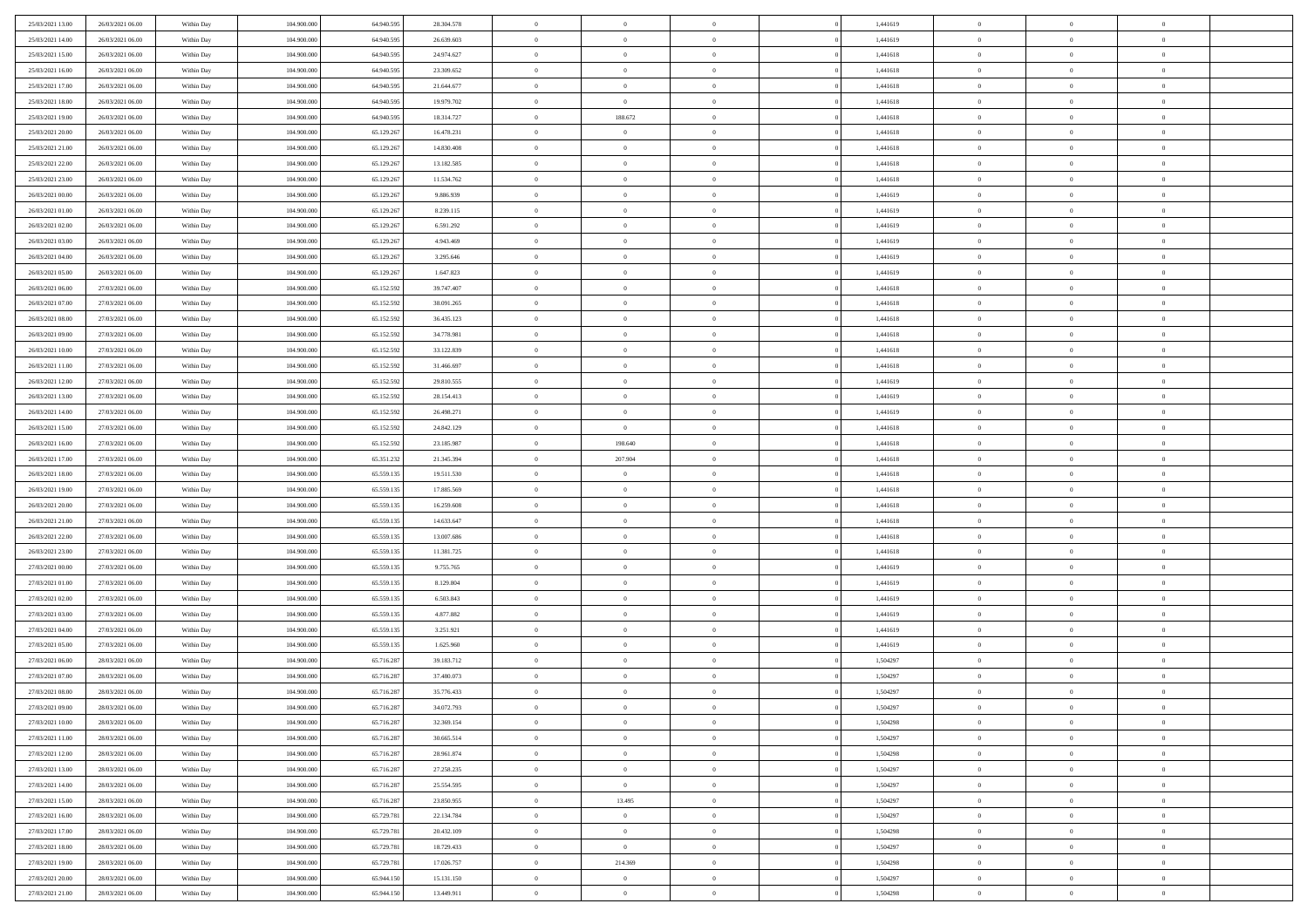| 27/03/2021 22.00                     | 28/03/2021 06:00 | Within Day               | 104.900.000 | 65.944.150 | 11.768.672               | $\bf{0}$       | $\bf{0}$       | $\theta$                         |          | 1,504297             | $\bf{0}$       | $\overline{0}$ | $\,0\,$        |  |
|--------------------------------------|------------------|--------------------------|-------------|------------|--------------------------|----------------|----------------|----------------------------------|----------|----------------------|----------------|----------------|----------------|--|
| 27/03/2021 23:00                     | 28/03/2021 06:00 | Within Day               | 104,900,000 | 65.944.15  | 10.087.433               | $\overline{0}$ | $\overline{0}$ | $\overline{0}$                   |          | 1,504297             | $\overline{0}$ | $\overline{0}$ | $\theta$       |  |
| 28/03/2021 00:00                     | 28/03/2021 06:00 | Within Dav               | 104.900.000 | 65.944.150 | 8.406.194                | $\mathbf{0}$   | $\overline{0}$ | $\overline{0}$                   |          | 1,504298             | $\mathbf{0}$   | $\overline{0}$ | $\overline{0}$ |  |
| 28/03/2021 01:00                     | 28/03/2021 06:00 | Within Day               | 104.900.000 | 65.944.150 | 6.724.955                | $\bf{0}$       | $\overline{0}$ | $\bf{0}$                         |          | 1,504297             | $\bf{0}$       | $\overline{0}$ | $\bf{0}$       |  |
| 28/03/2021 03:00                     | 28/03/2021 06:00 | Within Day               | 104,900,000 | 65.944.150 | 5.043.716                | $\bf{0}$       | $\bf{0}$       | $\overline{0}$                   |          | 1,504298             | $\bf{0}$       | $\bf{0}$       | $\,0\,$        |  |
| 28/03/2021 04:00                     | 28/03/2021 06:00 | Within Dav               | 104.900.000 | 65.944.150 | 3.362.477                | $\mathbf{0}$   | $\overline{0}$ | $\overline{0}$                   |          | 1,504297             | $\mathbf{0}$   | $\overline{0}$ | $\theta$       |  |
| 28/03/2021 05:00                     | 28/03/2021 06:00 | Within Day               | 104.900.000 | 65.944.150 | 1.681.238                | $\bf{0}$       | $\bf{0}$       | $\overline{0}$                   |          | 1,504302             | $\bf{0}$       | $\overline{0}$ | $\,0\,$        |  |
| 28/03/2021 06:00                     | 29/03/2021 06:00 | Within Day               | 104,900,000 | 65.676.866 | 39.223.133               | $\overline{0}$ | $\overline{0}$ | $\overline{0}$                   |          | 1,441618             | $\,$ 0 $\,$    | $\overline{0}$ | $\theta$       |  |
| 28/03/2021 07:00                     | 29/03/2021 06:00 | Within Dav               | 104.900.000 | 65.676.866 | 37.588.836               | $\mathbf{0}$   | $\overline{0}$ | $\overline{0}$                   |          | 1,441618             | $\mathbf{0}$   | $\overline{0}$ | $\overline{0}$ |  |
| 28/03/2021 08:00                     | 29/03/2021 06:00 | Within Day               | 104.900.000 | 65.676.866 | 35.954.539               | $\bf{0}$       | $\bf{0}$       | $\overline{0}$                   |          | 1,441618             | $\bf{0}$       | $\overline{0}$ | $\,0\,$        |  |
| 28/03/2021 09:00                     | 29/03/2021 06:00 |                          | 104,900,000 | 65.676.866 | 34.320.242               | $\bf{0}$       | $\overline{0}$ | $\overline{0}$                   |          | 1,441618             | $\bf{0}$       | $\overline{0}$ | $\theta$       |  |
| 28/03/2021 10:00                     | 29/03/2021 06:00 | Within Day<br>Within Dav | 104.900.000 | 65.676.866 | 32.685.944               | $\mathbf{0}$   | $\overline{0}$ | $\overline{0}$                   |          | 1,441618             | $\mathbf{0}$   | $\overline{0}$ | $\overline{0}$ |  |
| 28/03/2021 11:00                     | 29/03/2021 06:00 |                          | 104.900.000 | 65.676.866 | 31.051.647               | $\bf{0}$       | $\overline{0}$ | $\bf{0}$                         |          | 1,441618             | $\bf{0}$       | $\overline{0}$ | $\bf{0}$       |  |
|                                      | 29/03/2021 06:00 | Within Day               | 104.900.000 | 65.676.866 |                          | $\bf{0}$       | $\overline{0}$ | $\overline{0}$                   |          |                      | $\bf{0}$       | $\theta$       | $\,0\,$        |  |
| 28/03/2021 12:00<br>28/03/2021 13:00 | 29/03/2021 06:00 | Within Day<br>Within Dav | 104.900.000 | 65.676.866 | 29.417.350<br>27.783.053 | $\overline{0}$ | $\overline{0}$ |                                  |          | 1,441619<br>1,441619 | $\mathbf{0}$   | $\overline{0}$ | $\overline{0}$ |  |
|                                      |                  |                          |             |            |                          |                |                | $\overline{0}$<br>$\overline{0}$ |          |                      |                | $\overline{0}$ |                |  |
| 28/03/2021 14:00                     | 29/03/2021 06:00 | Within Day               | 104.900.000 | 65.676.866 | 26.148.755               | $\bf{0}$       | $\bf{0}$       |                                  |          | 1,441619             | $\bf{0}$       | $\overline{0}$ | $\bf{0}$       |  |
| 28/03/2021 15:00                     | 29/03/2021 06:00 | Within Day               | 104,900,000 | 65.676.866 | 24.514.458               | $\overline{0}$ | $\overline{0}$ | $\overline{0}$                   |          | 1,441618             | $\,$ 0 $\,$    |                | $\theta$       |  |
| 28/03/2021 16:00                     | 29/03/2021 06:00 | Within Day               | 104.900.000 | 65.676.866 | 22.880.161               | $\mathbf{0}$   | $\overline{0}$ | $\overline{0}$                   |          | 1,441618             | $\mathbf{0}$   | $\overline{0}$ | $\overline{0}$ |  |
| 28/03/2021 17:00                     | 29/03/2021 06:00 | Within Day               | 104.900.000 | 65.676.866 | 21.245.864               | $\bf{0}$       | $\bf{0}$       | $\overline{0}$                   |          | 1,441618             | $\bf{0}$       | $\overline{0}$ | $\,0\,$        |  |
| 28/03/2021 18:00                     | 29/03/2021 06:00 | Within Day               | 104,900,000 | 65.676.866 | 19.611.566               | $\bf{0}$       | $\overline{0}$ | $\overline{0}$                   |          | 1,441618             | $\bf{0}$       | $\overline{0}$ | $\bf{0}$       |  |
| 28/03/2021 19:00                     | 29/03/2021 06:00 | Within Dav               | 104.900.000 | 65.676.866 | 17.977.269               | $\mathbf{0}$   | $\overline{0}$ | $\overline{0}$                   |          | 1,441618             | $\mathbf{0}$   | $\overline{0}$ | $\overline{0}$ |  |
| 28/03/2021 20:00                     | 29/03/2021 06:00 | Within Day               | 104.900.000 | 65.676.866 | 16.342.972               | $\bf{0}$       | 217.411        | $\bf{0}$                         |          | 1,441618             | $\bf{0}$       | $\overline{0}$ | $\bf{0}$       |  |
| 28/03/2021 21:00                     | 29/03/2021 06:00 | Within Day               | 104,900,000 | 65.894.277 | 14.513.005               | $\bf{0}$       | $\bf{0}$       | $\overline{0}$                   |          | 1,441618             | $\bf{0}$       | $\bf{0}$       | $\,0\,$        |  |
| 28/03/2021 22:00                     | 29/03/2021 06:00 | Within Dav               | 104.900.000 | 65.894.277 | 12.900.449               | $\mathbf{0}$   | $\overline{0}$ | $\overline{0}$                   |          | 1,441618             | $\mathbf{0}$   | $\overline{0}$ | $\theta$       |  |
| 28/03/2021 23:00                     | 29/03/2021 06:00 | Within Day               | 104.900.000 | 65.894.277 | 11.287.892               | $\bf{0}$       | $\bf{0}$       | $\overline{0}$                   |          | 1,441618             | $\bf{0}$       | $\overline{0}$ | $\,0\,$        |  |
| 29/03/2021 00:00                     | 29/03/2021 06:00 | Within Day               | 104,900,000 | 65.894.277 | 9.675.336                | $\overline{0}$ | $\overline{0}$ | $\overline{0}$                   |          | 1,441619             | $\bf{0}$       | $\overline{0}$ | $\overline{0}$ |  |
| 29/03/2021 01:00                     | 29/03/2021 06:00 | Within Dav               | 104.900.000 | 65.894.277 | 8.062.780                | $\mathbf{0}$   | $\overline{0}$ | $\overline{0}$                   |          | 1,441619             | $\mathbf{0}$   | $\overline{0}$ | $\overline{0}$ |  |
| 29/03/2021 02:00                     | 29/03/2021 06:00 | Within Day               | 104.900.000 | 65.894.277 | 6.450.224                | $\bf{0}$       | $\bf{0}$       | $\overline{0}$                   |          | 1,441619             | $\bf{0}$       | $\overline{0}$ | $\,0\,$        |  |
| 29/03/2021 03:00                     | 29/03/2021 06:00 | Within Day               | 104,900,000 | 65.894.277 | 4.837.668                | $\bf{0}$       | $\bf{0}$       | $\overline{0}$                   |          | 1,441619             | $\bf{0}$       | $\bf{0}$       | $\bf{0}$       |  |
| 29/03/2021 04:00                     | 29/03/2021 06:00 | Within Dav               | 104.900.000 | 65.894.277 | 3.225.112                | $\mathbf{0}$   | $\overline{0}$ | $\overline{0}$                   |          | 1,441619             | $\mathbf{0}$   | $\overline{0}$ | $\overline{0}$ |  |
| 29/03/2021 05:00                     | 29/03/2021 06:00 | Within Day               | 104.900.000 | 65.894.277 | 1.612.556                | $\bf{0}$       | $\overline{0}$ | $\theta$                         |          | 1,441619             | $\,$ 0         | $\overline{0}$ | $\theta$       |  |
| 29/03/2021 06:00                     | 30/03/2021 06:00 | Within Day               | 104.900.000 | 65.719.856 | 39.180.143               | $\bf{0}$       | $\bf{0}$       | $\overline{0}$                   |          | 1,441618             | $\bf{0}$       | $\bf{0}$       | $\bf{0}$       |  |
| 29/03/2021 07:00                     | 30/03/2021 06:00 | Within Dav               | 104.900.000 | 65.719.856 | 37.547.637               | $\overline{0}$ | $\overline{0}$ | $\overline{0}$                   |          | 1,441618             | $\mathbf{0}$   | $\overline{0}$ | $\overline{0}$ |  |
| 29/03/2021 08:00                     | 30/03/2021 06:00 | Within Day               | 104.900.000 | 65.719.856 | 35.915.131               | $\bf{0}$       | $\overline{0}$ | $\theta$                         |          | 1,441618             | $\,$ 0         | $\overline{0}$ | $\theta$       |  |
| 29/03/2021 09:00                     | 30/03/2021 06:00 | Within Day               | 104,900,000 | 65.719.856 | 34.282.625               | $\bf{0}$       | $\overline{0}$ | $\overline{0}$                   |          | 1,441618             | $\bf{0}$       | $\overline{0}$ | $\overline{0}$ |  |
| 29/03/2021 10:00                     | 30/03/2021 06:00 | Within Day               | 104.900.000 | 65.719.856 | 32.650.119               | $\mathbf{0}$   | $\overline{0}$ | $\overline{0}$                   |          | 1,441618             | $\mathbf{0}$   | $\overline{0}$ | $\overline{0}$ |  |
| 29/03/2021 11:00                     | 30/03/2021 06:00 | Within Day               | 104.900.000 | 65.719.856 | 31.017.613               | $\bf{0}$       | $\overline{0}$ | $\theta$                         |          | 1,441618             | $\,$ 0         | $\overline{0}$ | $\theta$       |  |
| 29/03/2021 12:00                     | 30/03/2021 06:00 | Within Day               | 104,900,000 | 65.719.856 | 29.385.107               | $\bf{0}$       | $\overline{0}$ | $\overline{0}$                   |          | 1,441619             | $\bf{0}$       | $\bf{0}$       | $\overline{0}$ |  |
| 29/03/2021 13:00                     | 30/03/2021 06:00 | Within Dav               | 104.900.000 | 65.719.856 | 27.752.601               | $\mathbf{0}$   | $\overline{0}$ | $\overline{0}$                   |          | 1,441619             | $\mathbf{0}$   | $\overline{0}$ | $\overline{0}$ |  |
| 29/03/2021 14:00                     | 30/03/2021 06:00 | Within Day               | 104.900.000 | 65.719.856 | 26.120.095               | $\,0\,$        | $\overline{0}$ | $\theta$                         |          | 1,441619             | $\,$ 0         | $\overline{0}$ | $\theta$       |  |
| 29/03/2021 15:00                     | 30/03/2021 06:00 | Within Day               | 104,900,000 | 65.719.856 | 24.487.589               | $\bf{0}$       | 218.217        | $\overline{0}$                   |          | 1,441618             | $\bf{0}$       | $\overline{0}$ | $\overline{0}$ |  |
| 29/03/2021 16:00                     | 30/03/2021 06:00 | Within Dav               | 104.900.000 | 65.938.072 | 22.651.414               | $\mathbf{0}$   | $\overline{0}$ | $\overline{0}$                   |          | 1,441618             | $\mathbf{0}$   | $\overline{0}$ | $\overline{0}$ |  |
| 29/03/2021 17:00                     | 30/03/2021 06:00 | Within Day               | 104.900.000 | 65.938.072 | 21.033.456               | $\bf{0}$       | $\overline{0}$ | $\overline{0}$                   |          | 1,441618             | $\,$ 0         | $\overline{0}$ | $\theta$       |  |
| 29/03/2021 18:00                     | 30/03/2021 06:00 | Within Day               | 104,900,000 | 65.938.07  | 19.415.498               | $\bf{0}$       | $\overline{0}$ | $\overline{0}$                   |          | 1,441618             | $\,$ 0 $\,$    | $\overline{0}$ | $\overline{0}$ |  |
| 29/03/2021 19:00                     | 30/03/2021 06:00 | Within Day               | 104.900.000 | 65.938.072 | 17.797.540               | $\bf{0}$       | $\overline{0}$ |                                  |          | 1,441618             | $\overline{0}$ | $\theta$       | $\theta$       |  |
| 29/03/2021 20:00                     | 30/03/2021 06:00 | Within Day               | 104.900.000 | 65.938.072 | 16.179.582               | $\,0\,$        | $\overline{0}$ | $\overline{0}$                   |          | 1,441618             | $\,$ 0 $\,$    | $\overline{0}$ | $\theta$       |  |
| 29/03/2021 21:00                     | 30/03/2021 06:00 | Within Day               | 104.900.000 | 65.938.072 | 14.561.623               | $\overline{0}$ | $\overline{0}$ | $\overline{0}$                   |          | 1,441618             | $\overline{0}$ | $\overline{0}$ | $\overline{0}$ |  |
| 29/03/2021 22:00                     | 30/03/2021 06:00 | Within Day               | 104.900.000 | 65.938.072 | 12.943.665               | $\bf{0}$       | $\overline{0}$ | $\overline{0}$                   |          | 1,441618             | $\overline{0}$ | $\bf{0}$       | $\mathbf{0}$   |  |
| 29/03/2021 23:00                     | 30/03/2021 06:00 | Within Day               | 104.900.000 | 65.938.072 | 11.325.707               | $\bf{0}$       | $\overline{0}$ | $\overline{0}$                   | $\theta$ | 1,441618             | $\,$ 0 $\,$    | $\bf{0}$       | $\,$ 0 $\,$    |  |
| 30/03/2021 00:00                     | 30/03/2021 06:00 | Within Day               | 104.900.000 | 65.938.072 | 9.707.749                | $\bf{0}$       | $\overline{0}$ | $\overline{0}$                   |          | 1,441619             | $\,$ 0 $\,$    | $\overline{0}$ | $\overline{0}$ |  |
| 30/03/2021 01:00                     | 30/03/2021 06:00 | Within Day               | 104.900.000 | 65.938.072 | 8.089.791                | $\bf{0}$       | $\overline{0}$ | $\overline{0}$                   |          | 1,441619             | $\mathbf{0}$   | $\overline{0}$ | $\overline{0}$ |  |
| 30/03/2021 02:00                     | 30/03/2021 06:00 | Within Day               | 104.900.000 | 65.938.072 | 6.471.832                | $\,0\,$        | $\overline{0}$ | $\overline{0}$                   | $\theta$ | 1,441619             | $\,$ 0 $\,$    | $\overline{0}$ | $\overline{0}$ |  |
| 30/03/2021 03:00                     | 30/03/2021 06:00 | Within Day               | 104.900.000 | 65.938.072 | 4.853.874                | $\bf{0}$       | $\overline{0}$ | $\overline{0}$                   |          | 1,441619             | $\overline{0}$ | $\overline{0}$ | $\overline{0}$ |  |
| 30/03/2021 04:00                     | 30/03/2021 06:00 | Within Day               | 104.900.000 | 65.938.072 | 3.235.916                | $\bf{0}$       | $\overline{0}$ | $\overline{0}$                   |          | 1,441619             | $\mathbf{0}$   | $\overline{0}$ | $\mathbf{0}$   |  |
| 30/03/2021 05:00                     | 30/03/2021 06:00 | Within Day               | 104.900.000 | 65.938.072 | 1.617.958                | $\,0\,$        | $\overline{0}$ | $\overline{0}$                   |          | 1,441619             | $\,$ 0 $\,$    | $\mathbf{0}$   | $\overline{0}$ |  |
| 30/03/2021 06:00                     | 31/03/2021 06:00 | Within Day               | 104,900,000 | 65.397.191 | 39.502.809               | $\bf{0}$       | $\bf{0}$       | $\overline{0}$                   |          | 1,441618             | $\mathbf{0}$   | $\mathbf{0}$   | $\overline{0}$ |  |
| 30/03/2021 07:00                     | 31/03/2021 06:00 | Within Day               | 104.900.000 | 65.397.191 | 37.856.858               | $\mathbf{0}$   | $\overline{0}$ | $\overline{0}$                   |          | 1,441618             | $\mathbf{0}$   | $\overline{0}$ | $\overline{0}$ |  |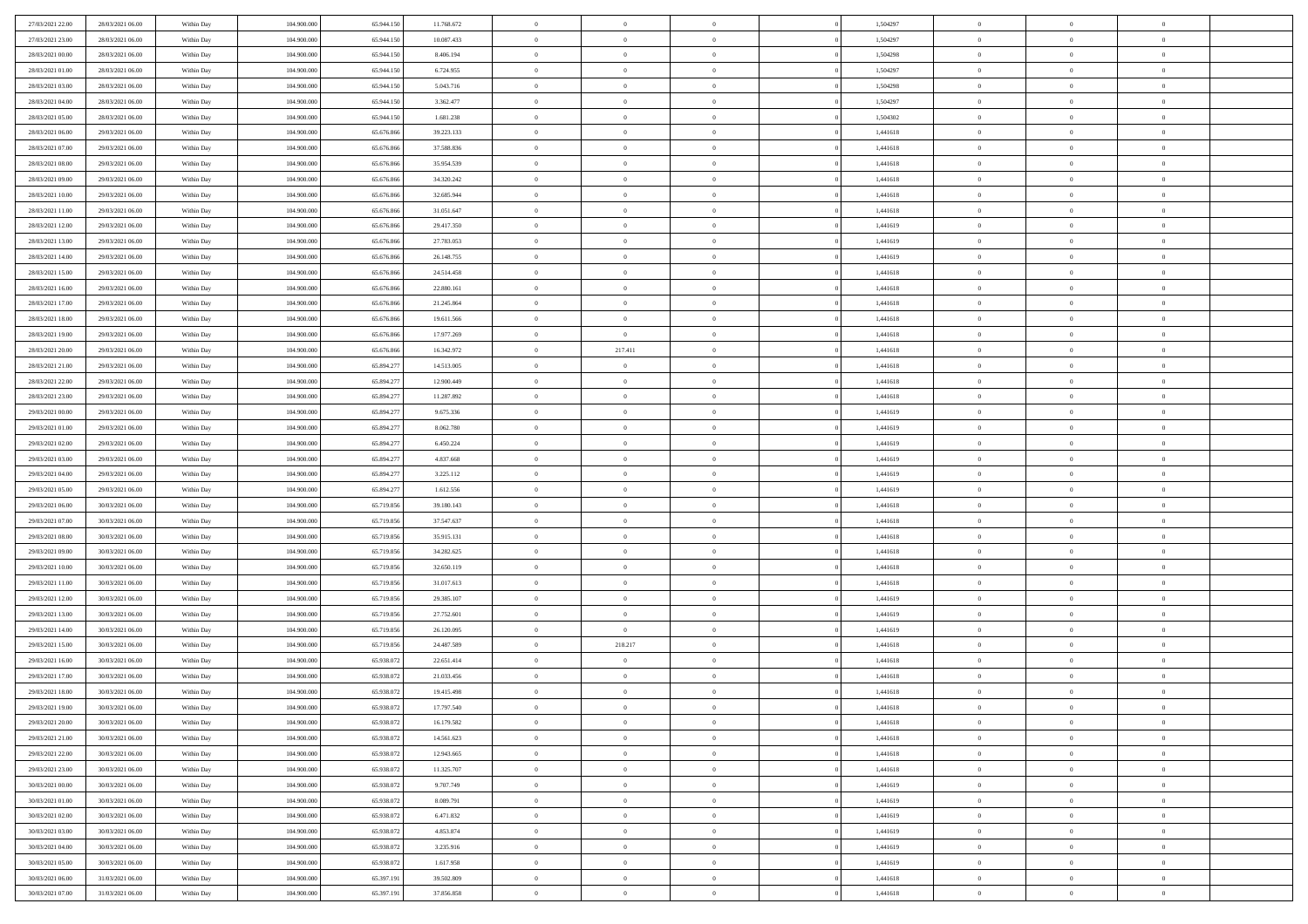| 30/03/2021 08:00 | 31/03/2021 06:00 | Within Day | 104.900.000 | 65.397.191 | 36.210.908 | $\theta$       | $\overline{0}$ | $\Omega$       | 1,441618 | $\Omega$     | $\Omega$ | $\Omega$ |  |
|------------------|------------------|------------|-------------|------------|------------|----------------|----------------|----------------|----------|--------------|----------|----------|--|
| 30/03/2021 09:00 | 31/03/2021 06:00 | Within Day | 104,900,000 | 65.397.19  | 34.564.957 | $\theta$       | $\overline{0}$ | $\overline{0}$ | 1,441618 | $\bf{0}$     |          | $\Omega$ |  |
| 30/03/2021 10:00 | 31/03/2021 06:00 | Within Day | 104.900.000 | 65.397.191 | 32.919.007 | $\mathbf{a}$   | $^{\circ}$     |                | 1,441618 | $\Omega$     |          |          |  |
| 30/03/2021 11:00 | 31/03/2021 06:00 | Within Day | 104.900.000 | 65.397.191 | 31.273.057 | $\theta$       | $\Omega$       | $\Omega$       | 1,441618 | $\Omega$     |          | $\Omega$ |  |
| 30/03/2021 12:00 | 31/03/2021 06:00 | Within Day | 104,900,000 | 65.397.191 | 29.627.106 | $\theta$       | $\Omega$       | $\Omega$       | 1,441619 | $\Omega$     |          | $\Omega$ |  |
| 30/03/2021 13:00 | 31/03/2021 06:00 | Within Day | 104.900.000 | 65.397.191 | 27.981.156 | $\theta$       | $\Omega$       | $\Omega$       | 1,441619 | $\bf{0}$     |          | $\Omega$ |  |
| 30/03/2021 14:00 | 31/03/2021 06:00 | Within Day | 104.900.000 | 65.397.191 | 26.335.206 | $\overline{0}$ | $\Omega$       | $\Omega$       | 1,441619 | $\Omega$     | $\Omega$ | $\Omega$ |  |
| 30/03/2021 15:00 | 31/03/2021 06:00 | Within Day | 104.900.000 | 65.397.191 | 24.689.255 | $\theta$       | $\Omega$       | $\overline{0}$ | 1,441618 | $\bf{0}$     |          | $\Omega$ |  |
| 30/03/2021 16:00 | 31/03/2021 06:00 | Within Day | 104.900.000 | 65.397.191 | 23.043.305 | $^{\circ}$     | $^{\circ}$     | $\Omega$       | 1,441618 | $\Omega$     |          |          |  |
| 30/03/2021 17:00 | 31/03/2021 06:00 | Within Day | 104.900.000 | 65.397.191 | 21.397.354 | $\theta$       | $\Omega$       | $\Omega$       | 1,441618 | $\Omega$     |          | $\Omega$ |  |
| 30/03/2021 18:00 | 31/03/2021 06:00 | Within Day | 104,900,000 | 65.397.191 | 19.751.404 | $\theta$       | $\Omega$       | $\Omega$       | 1,441618 | $\Omega$     |          | $\Omega$ |  |
| 30/03/2021 19:00 | 31/03/2021 06:00 | Within Day | 104.900.000 | 65.397.191 | 18.105.454 | $^{\circ}$     | 215.343        | $\Omega$       | 1,441618 | $\mathbf{0}$ |          | $\Omega$ |  |
| 30/03/2021 20:00 | 31/03/2021 06:00 | Within Day | 104.900.000 | 65.612.534 | 16.263.737 | $\overline{0}$ | 128.849        | $\overline{0}$ | 1,441618 | $\Omega$     | $\Omega$ | $\Omega$ |  |
| 30/03/2021 21:00 | 31/03/2021 06:00 | Within Day | 104.900.000 | 65.741.383 | 14.521.399 | $^{\circ}$     | $\overline{0}$ | $\overline{0}$ | 1,441618 | $\theta$     |          | $\Omega$ |  |
| 30/03/2021 22:00 | 31/03/2021 06:00 | Within Day | 104.900.000 | 65.741.383 | 12.907.910 | $^{\circ}$     | $^{\circ}$     | $\Omega$       | 1,441618 | $\Omega$     |          |          |  |
| 30/03/2021 23:00 | 31/03/2021 06:00 | Within Day | 104.900.000 | 65.741.383 | 11.294.421 | $\mathbf{a}$   | $\Omega$       | $\Omega$       | 1,441618 | $\Omega$     |          | $\Omega$ |  |
| 31/03/2021 00:00 | 31/03/2021 06:00 | Within Day | 104,900,000 | 65.741.383 | 9.680.932  | $\theta$       | $\Omega$       | $\Omega$       | 1,441619 | $\Omega$     |          | $\Omega$ |  |
| 31/03/2021 01:00 | 31/03/2021 06:00 | Within Day | 104.900.000 | 65.741.383 | 8.067.444  | $\mathbf{a}$   | $\Omega$       | $\Omega$       | 1,441619 | $\Omega$     |          | $\Omega$ |  |
| 31/03/2021 02:00 | 31/03/2021 06:00 | Within Day | 104.900.000 | 65.741.383 | 6.453.955  | $\Omega$       | $\overline{0}$ | $\Omega$       | 1,441619 | $\Omega$     | $\Omega$ | $\theta$ |  |
| 31/03/2021 03:00 | 31/03/2021 06:00 | Within Day | 104.900.000 | 65.741.383 | 4.840.466  | $^{\circ}$     | $^{\circ}$     | $\Omega$       | 1,441619 | $\mathbf{0}$ |          | $\Omega$ |  |
| 31/03/2021 04:00 | 31/03/2021 06:00 | Within Day | 104.900.000 | 65.741.383 | 3.226.977  | $^{\circ}$     |                |                | 1,441619 |              |          |          |  |
| 31/03/2021 06:00 | 01/04/2021 06:00 | Within Day | 104.900.000 | 65.032.093 | 39.867.906 |                | $^{\circ}$     |                | 1,441618 |              |          |          |  |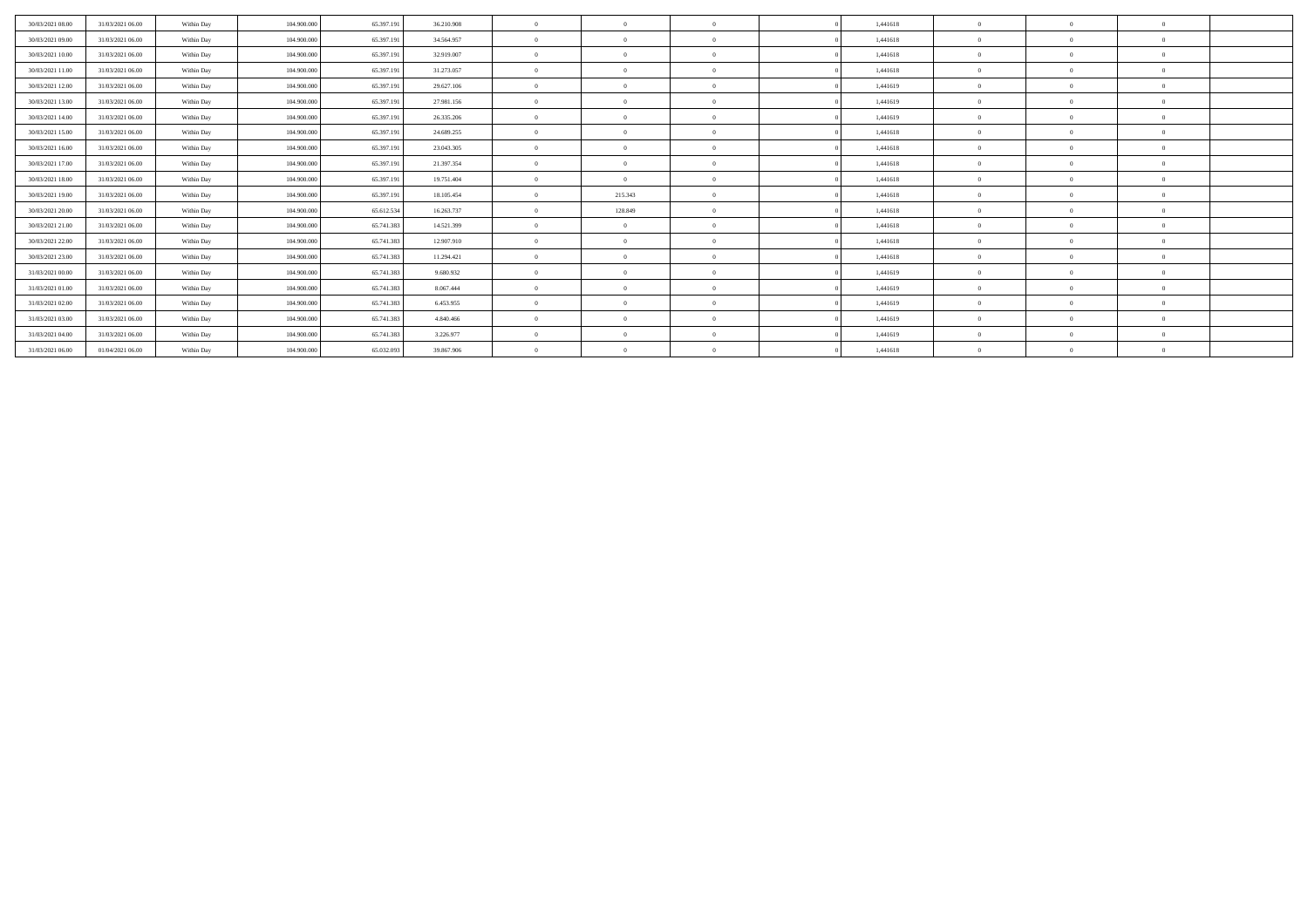## **SNAM RETE GAS**

**Transportation capacity at Entry Point interconnected with foreign pipelines**

**Update to 31/03/2021 of offered and assigned capacity in auction day-ahead and within-day**

**Thermal Year 2020/2021**

(Values in Ncm/day (0° C; 1,01325 bar) - 1 Scm=0,94794378 Ncm; Prices in c/Ncm)

| MAZARA-DEL-<br><b>Entry Point</b><br><b>VALLO</b> |
|---------------------------------------------------|
|---------------------------------------------------|

| Timeframe        |                  |                     |                            |                                              |            | <b>Offered capacity</b> |                | Assigned capacity | Day-Ahead                                    |                             | Prices                        |                                  |                                    |             |
|------------------|------------------|---------------------|----------------------------|----------------------------------------------|------------|-------------------------|----------------|-------------------|----------------------------------------------|-----------------------------|-------------------------------|----------------------------------|------------------------------------|-------------|
| From             | To               | <b>Auction type</b> | Transportation<br>capacity | <b>Assigned capacity</b><br>(before auction) | Firm       | Interruptible           | Firm           | Interruptible     | <b>Interrupted Capacity</b><br>Interruptible | <b>Reserve price - Firm</b> | <b>Auction premium - Firm</b> | Reserve price -<br>Interruptible | Auction premium -<br>Interruptible | <b>Note</b> |
| 01/03/2021 06:00 | 02/03/2021 06:00 | Day Ahead           | 110.660.571                | 68.292.106                                   | 42.368.465 | $\theta$                | $\Omega$       | $\theta$          |                                              | 0.013666                    | $\theta$                      | 0.013666                         | $\theta$                           |             |
| 02/03/2021 06:00 | 03/03/2021 06:00 | Day Ahead           | 110.660.57                 | 68.292.106                                   | 42.368.465 | $\theta$                | 167.868        | $\theta$          |                                              | 0,013666                    | $\bf{0}$                      | 0,013666                         | $\overline{0}$                     |             |
| 03/03/2021 06:00 | 04/03/2021 06:00 | Day Ahead           | 110.660.57                 | 68.292.106                                   | 42.368.465 | $\theta$                | 170.100        | $\theta$          |                                              | 0.013666                    | $\overline{0}$                | 0.013666                         | $\overline{0}$                     |             |
| 04/03/2021 06:00 | 05/03/2021 06:00 | Day Ahead           | 110.660.571                | 68.292.106                                   | 42.368.465 | $\theta$                | 171.491        | $\theta$          |                                              | 0,013666                    | $\overline{0}$                | 0,013666                         | $\overline{0}$                     |             |
| 05/03/2021 06:00 | 06/03/2021 06:00 | Day Ahead           | 110,660.571                | 68.292.106                                   | 42.368.465 | $\theta$                | 133,709        | $\theta$          |                                              | 0.013666                    | $\overline{0}$                | 0.013666                         | $\overline{0}$                     |             |
| 06/03/2021 06:00 | 07/03/2021 06:00 | Day Ahead           | 110.660.571                | 68.292.106                                   | 42.368.465 | $\theta$                | 174.204        | $\theta$          |                                              | 0,013666                    | $\bf{0}$                      | 0,013666                         | $\theta$                           |             |
| 07/03/2021 06:00 | 08/03/2021 06:00 | Day Ahead           | 110.660.571                | 68.292.106                                   | 42.368.465 | $\theta$                | 182.130        | $\theta$          |                                              | 0,013666                    | $\overline{0}$                | 0,013666                         | $\overline{0}$                     |             |
| 08/03/2021 06:00 | 09/03/2021 06:00 | Day Ahead           | 110.660.571                | 68.292.106                                   | 42.368.465 | $\theta$                | 197.517        | $\theta$          |                                              | 0,013666                    | $\overline{0}$                | 0,013666                         | $\overline{0}$                     |             |
| 09/03/2021 06:00 | 10/03/2021 06:00 | Day Ahead           | 110.660.571                | 68.292.106                                   | 42.368.465 | $\theta$                | 199.465        | $\Omega$          |                                              | 0,013666                    | $\bf{0}$                      | 0,013666                         | $\overline{0}$                     |             |
| 10/03/2021 06:00 | 11/03/2021 06:00 | Day Ahead           | 110.660.571                | 68.292.106                                   | 42.368.465 | $\theta$                | 187.572        | $\theta$          |                                              | 0.013666                    | $\overline{0}$                | 0.013666                         | $\overline{0}$                     |             |
| 11/03/2021 06:00 | 12/03/2021 06:00 | Day Ahead           | 110.660.57                 | 68.292.106                                   | 42.368.465 | $\theta$                | 182.498        | $\theta$          |                                              | 0,013666                    | $\overline{0}$                | 0,013666                         | $\Omega$                           |             |
| 12/03/2021 06:00 | 13/03/2021 06:00 | Day Ahead           | 110.660.571                | 68.292.106                                   | 42.368.465 | $\overline{0}$          | 192.675        | $\theta$          |                                              | 0,013666                    | $\overline{0}$                | 0,013666                         | $\overline{0}$                     |             |
| 13/03/2021 06:00 | 14/03/2021 06:00 | Day Ahead           | 110.660.571                | 68.292.106                                   | 42.368.465 | $\theta$                | 200.945        | $\Omega$          |                                              | 0,013666                    | $\bf{0}$                      | 0,013666                         | $\Omega$                           |             |
| 14/03/2021 06:00 | 15/03/2021 06:00 | Day Ahead           | 110.660.571                | 68.292.106                                   | 42.368.465 | $\overline{0}$          | 204.037        | $\overline{0}$    |                                              | 0.013666                    | $\overline{0}$                | 0,013666                         | $\overline{0}$                     |             |
| 15/03/2021 06:00 | 16/03/2021 06:00 | Day Ahead           | 110.660.571                | 68.292.106                                   | 42.368.465 | $\theta$                | 229.311        | $\theta$          |                                              | 0,013666                    | $\overline{0}$                | 0,013666                         | $\overline{0}$                     |             |
| 16/03/2021 06:00 | 17/03/2021 06:00 | Day Ahead           | 110.660.571                | 68.292.106                                   | 42.368.465 | $\theta$                | 237.248        | $\theta$          |                                              | 0,013666                    | $\overline{0}$                | 0,013666                         | $\overline{0}$                     |             |
| 17/03/2021 06:00 | 18/03/2021 06:00 | Day Ahead           | 110,660.571                | 68.292.106                                   | 42.368.465 | $\theta$                | 209.131        | $\theta$          |                                              | 0.013666                    | $\overline{0}$                | 0,013666                         | $\overline{0}$                     |             |
| 18/03/2021 06:00 | 19/03/2021 06:00 | Day Ahead           | 110.660.571                | 68.292.106                                   | 42.368.465 | $\theta$                | 220.105        | $\theta$          |                                              | 0,013666                    | $\bf{0}$                      | 0,013666                         | $\overline{0}$                     |             |
| 19/03/2021 06:00 | 20/03/2021 06:00 | Day Ahead           | 110,660.571                | 68.292.106                                   | 42.368.465 | $\theta$                | 402.437        | $\theta$          |                                              | 0.013666                    | $\theta$                      | 0.013666                         | $\overline{0}$                     |             |
| 20/03/2021 06:00 | 21/03/2021 06:00 | Day Ahead           | 110.660.571                | 68.292.106                                   | 42.368.465 | $\overline{0}$          | 346.268        | $\theta$          |                                              | 0,013666                    | $\bf{0}$                      | 0,013666                         | $\overline{0}$                     |             |
| 21/03/2021 06:00 | 22/03/2021 06:00 | Day Ahead           | 110.660.571                | 68.292.106                                   | 42.368.465 | $\theta$                | 333.505        | $\theta$          |                                              | 0.013666                    | $\overline{0}$                | 0.013666                         | $\overline{0}$                     |             |
| 22/03/2021 06:00 | 23/03/2021 06:00 | Day Ahead           | 110.660.571                | 68.292.106                                   | 42.368.465 | $\overline{0}$          | 315.942        | $\theta$          |                                              | 0,013666                    | $\bf{0}$                      | 0,013666                         | $\overline{0}$                     |             |
| 23/03/2021 06:00 | 24/03/2021 06:00 | Day Ahead           | 110.660.571                | 68.292.106                                   | 42.368.465 | $\theta$                | 231.396        | $\Omega$          |                                              | 0.013666                    | $\overline{0}$                | 0,013666                         | $\overline{0}$                     |             |
| 24/03/2021 06:00 | 25/03/2021 06:00 | Day Ahead           | 110.660.57                 | 68.292.106                                   | 42.368.465 | $\overline{0}$          | 274.571        | $\theta$          |                                              | 0,013666                    | $\bf{0}$                      | 0,013666                         | $\overline{0}$                     |             |
| 25/03/2021 06:00 | 26/03/2021 06:00 | Day Ahead           | 110.660.571                | 68.292.106                                   | 42.368.465 | $\theta$                | 214.694        | $\theta$          |                                              | 0.013666                    | $\overline{0}$                | 0,013666                         | $\Omega$                           |             |
| 26/03/2021 06:00 | 27/03/2021 06:00 | Day Ahead           | 110,660.571                | 68.292.106                                   | 42.368.465 | $\theta$                | 438,333        | $\theta$          |                                              | 0.013666                    | $\overline{0}$                | 0.013666                         | $\overline{0}$                     |             |
| 27/03/2021 06:00 | 28/03/2021 06:00 | Day Ahead           | 110.660.571                | 68.292.106                                   | 44.210.572 | $\theta$                | 1.032.983      | $\overline{0}$    |                                              | 0.013666                    | $\overline{0}$                | 0,013666                         | $\overline{0}$                     |             |
| 28/03/2021 06:00 | 29/03/2021 06:00 | Day Ahead           | 110,660.571                | 68.292.106                                   | 42.368.465 | $\theta$                | 991.397        | $\theta$          |                                              | 0.013666                    | $\overline{0}$                | 0.013666                         | $\overline{0}$                     |             |
| 29/03/2021 06:00 | 30/03/2021 06:00 | Day Ahead           | 110.660.571                | 68.292.106                                   | 42.368.465 | $\theta$                | 1.036.748      | $\theta$          |                                              | 0,013666                    | $\overline{0}$                | 0,013666                         | $\overline{0}$                     |             |
| 30/03/2021 06:00 | 31/03/2021 06:00 | Day Ahead           | 110,660.571                | 68.292.106                                   | 42.368.465 | $\overline{0}$          | 696.364        | $\theta$          |                                              | 0.013666                    | $\overline{0}$                | 0.013666                         | $\overline{0}$                     |             |
| 31/03/2021 06:00 | 01/04/2021 06:00 | Day Ahead           | 110.660.571                | 68.292.106                                   | 42.368.465 | $\theta$                | 311.217        | $\theta$          |                                              | 0,013666                    | $\overline{0}$                | 0,013666                         | $\overline{0}$                     |             |
| 01/03/2021 06:00 | 02/03/2021 06:00 | Within Day          | 110.660.571                | 68.292.106                                   | 42.368.464 | $\theta$                | 122.017        | $\Omega$          |                                              | 1,366573                    | $\overline{0}$                | $\theta$                         | $\overline{0}$                     |             |
| 01/03/2021 07:00 | 02/03/2021 06:00 | Within Day          | 110.660.571                | 68.414.122                                   | 40.486.179 | $\theta$                | $\overline{0}$ | $\theta$          |                                              | 1,366573                    | $\bf{0}$                      | $\overline{0}$                   | $\overline{0}$                     |             |
| 01/03/2021 08:00 | 02/03/2021 06:00 | Within Day          | 110,660.571                | 68.414.122                                   | 38.725.911 | $\theta$                | $\overline{0}$ | $\Omega$          |                                              | 1,366573                    | $\theta$                      | $\theta$                         | $\theta$                           |             |
| 01/03/2021 09:00 | 02/03/2021 06:00 | Within Day          | 110.660.571                | 68.414.122                                   | 36.965.642 | $\theta$                | $\overline{0}$ | $\theta$          |                                              | 1,366573                    | $\overline{0}$                | $\overline{0}$                   | $\overline{0}$                     |             |
| 01/03/2021 10:00 | 02/03/2021 06:00 | Within Day          | 110.660.571                | 68.414.122                                   | 35.205.374 | $\theta$                | $\Omega$       | $\Omega$          |                                              | 1,366573                    | $\overline{0}$                | $\theta$                         | $\overline{0}$                     |             |
| 01/03/2021 11:00 | 02/03/2021 06:00 | Within Day          | 110.660.571                | 68.414.122                                   | 33.445.105 | $\theta$                | $\overline{0}$ | $\theta$          |                                              | 1,366573                    | $\theta$                      | $\overline{0}$                   | $\Omega$                           |             |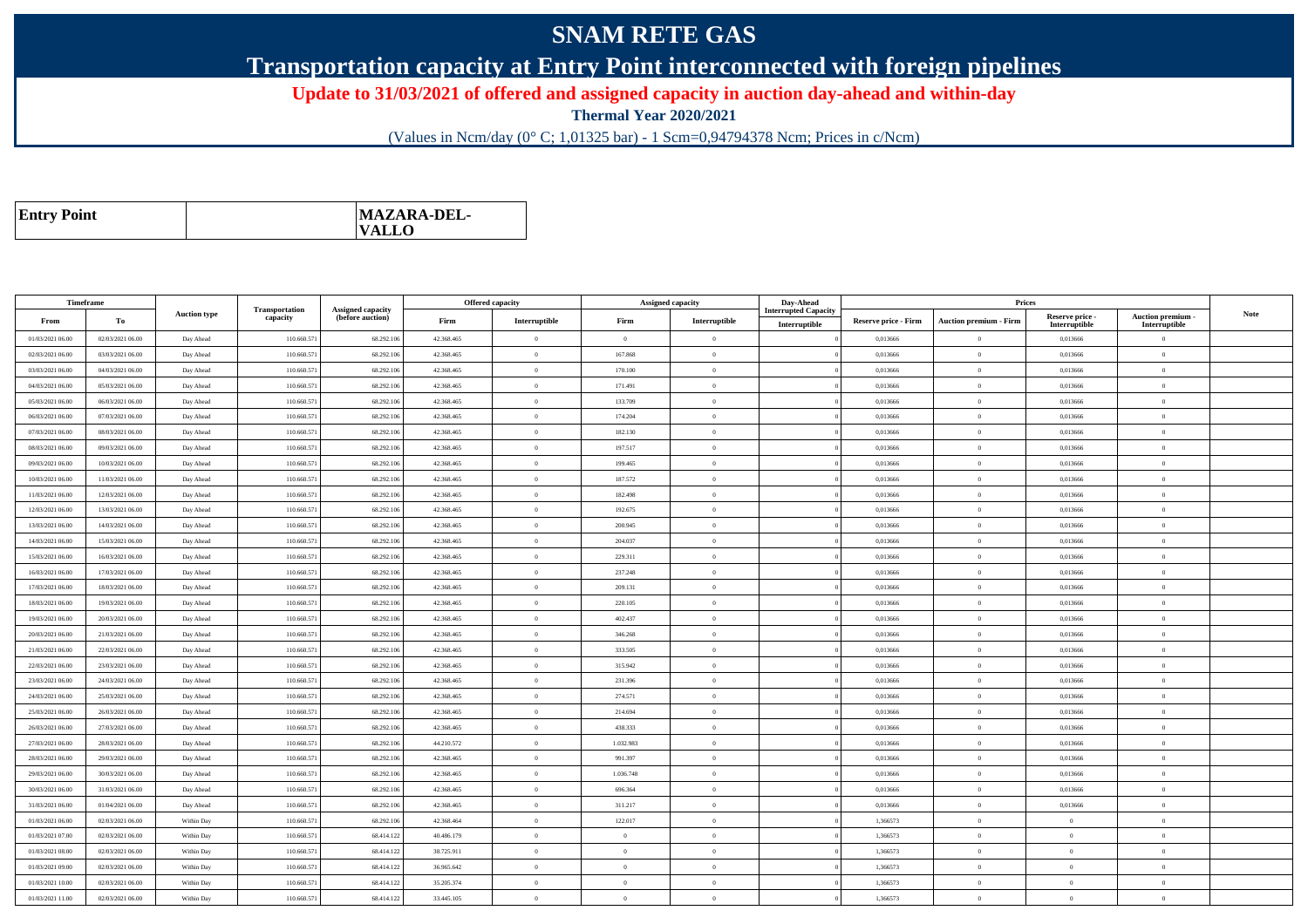| 01/03/2021 12:00 | 02/03/2021 06:00 | Within Day | 110.660.571 | 68.414.12  | 31.684.836 | $\bf{0}$       | $\overline{0}$ | $\overline{0}$ | 1,366573 | $\bf{0}$       | $\bf{0}$       | $\theta$       |  |
|------------------|------------------|------------|-------------|------------|------------|----------------|----------------|----------------|----------|----------------|----------------|----------------|--|
| 01/03/2021 13:00 | 02/03/2021 06:00 | Within Day | 110.660.571 | 68.414.122 | 29.924.567 | $\overline{0}$ | $\overline{0}$ | $\overline{0}$ | 1,366573 | $\theta$       | $\overline{0}$ | $\theta$       |  |
| 01/03/2021 14:00 | 02/03/2021 06:00 | Within Day | 110.660.571 | 68.414.122 | 28.164.299 | $\,0\,$        | $\overline{0}$ | $\bf{0}$       | 1,366573 | $\,$ 0 $\,$    | $\overline{0}$ | $\,$ 0 $\,$    |  |
| 01/03/2021 15:00 | 02/03/2021 06:00 | Within Day | 110,660.57  | 68.414.122 | 26.404.030 | $\mathbf{0}$   | 198.938        | $\overline{0}$ | 1,366573 | $\theta$       | $\mathbf{0}$   | $\theta$       |  |
| 01/03/2021 16:00 | 02/03/2021 06:00 | Within Day | 110.660.571 | 68.613.060 | 24.458.085 | $\overline{0}$ | $\overline{0}$ | $\overline{0}$ | 1,366573 | $\mathbf{0}$   | $\overline{0}$ | $\overline{0}$ |  |
| 01/03/2021 17:00 | 02/03/2021 06:00 | Within Day | 110.660.571 | 68.613.060 | 22.711.079 | $\,$ 0 $\,$    | $\overline{0}$ | $\bf{0}$       | 1,366573 | $\,$ 0 $\,$    | $\overline{0}$ | $\,$ 0 $\,$    |  |
| 01/03/2021 18:00 | 02/03/2021 06:00 | Within Day | 110.660.571 | 68.613.06  | 20.964.073 | $\bf{0}$       | $\overline{0}$ | $\overline{0}$ | 1,366573 | $\bf{0}$       | $\overline{0}$ | $\theta$       |  |
| 01/03/2021 20:00 | 02/03/2021 06:00 | Within Day | 110.660.571 | 68.613.060 | 17.470.061 | $\overline{0}$ | $\overline{0}$ | $\overline{0}$ | 1,366573 | $\mathbf{0}$   | $\overline{0}$ | $\theta$       |  |
| 01/03/2021 21:00 | 02/03/2021 06:00 | Within Day | 110.660.571 | 68.613.060 | 15.723.055 | $\,$ 0 $\,$    | $\overline{0}$ | $\bf{0}$       | 1,366573 | $\,$ 0 $\,$    | $\overline{0}$ | $\,$ 0 $\,$    |  |
| 01/03/2021 22.00 | 02/03/2021 06:00 | Within Day | 110,660.57  | 68.613.06  | 13.976.048 | $\overline{0}$ | $\Omega$       | $\overline{0}$ | 1,366573 | $\theta$       | $\mathbf{0}$   | $\theta$       |  |
| 01/03/2021 23:00 | 02/03/2021 06:00 | Within Day | 110.660.571 | 68.613.060 | 12.229.043 | $\overline{0}$ | $\overline{0}$ | $\overline{0}$ | 1,366572 | $\mathbf{0}$   | $\overline{0}$ | $\overline{0}$ |  |
| 02/03/2021 00:00 | 02/03/2021 06:00 | Within Day | 110.660.571 | 68.613.060 | 10.482.036 | $\,$ 0 $\,$    | $\overline{0}$ | $\bf{0}$       | 1,366574 | $\,$ 0 $\,$    | $\overline{0}$ | $\,$ 0 $\,$    |  |
| 02/03/2021 01:00 | 02/03/2021 06:00 | Within Day | 110.660.571 | 68.613.06  | 8.735.031  | $\bf{0}$       | $\overline{0}$ | $\overline{0}$ | 1,366574 | $\bf{0}$       | $\mathbf{0}$   | $\theta$       |  |
| 02/03/2021 02:00 | 02/03/2021 06:00 | Within Day | 110.660.571 | 68.613.060 | 6.988.024  | $\overline{0}$ | $\overline{0}$ | $\overline{0}$ | 1,366574 | $\mathbf{0}$   | $\overline{0}$ | $\theta$       |  |
| 02/03/2021 03:00 | 02/03/2021 06:00 | Within Day | 110.660.571 | 68.613.060 | 5.241.018  | $\,$ 0 $\,$    | $\overline{0}$ | $\bf{0}$       | 1,366574 | $\,$ 0 $\,$    | $\overline{0}$ | $\,$ 0 $\,$    |  |
| 02/03/2021 04:00 | 02/03/2021 06:00 | Within Day | 110,660.57  | 68.613.06  | 3.494.012  | $\overline{0}$ | $\mathbf{0}$   | $\overline{0}$ | 1,366574 | $\theta$       | $\mathbf{0}$   | $\theta$       |  |
| 02/03/2021 05:00 | 02/03/2021 06:00 | Within Day | 110.660.571 | 68.613.060 | 1.747.006  | $\overline{0}$ | $\overline{0}$ | $\overline{0}$ | 1,366574 | $\mathbf{0}$   | $\overline{0}$ | $\overline{0}$ |  |
| 02/03/2021 06:00 | 03/03/2021 06:00 | Within Day | 110.660.571 | 68.459.973 | 42.200.597 | $\,$ 0 $\,$    | $\overline{0}$ | $\bf{0}$       | 1,366573 | $\,$ 0 $\,$    | $\overline{0}$ | $\,$ 0 $\,$    |  |
| 02/03/2021 07:00 | 03/03/2021 06:00 | Within Day | 110.660.571 | 68.459.97  | 40.442.238 | $\mathbf{0}$   | $\Omega$       | $\overline{0}$ | 1,366573 | $\theta$       | $\theta$       | $\theta$       |  |
| 02/03/2021 08:00 | 03/03/2021 06:00 | Within Day | 110.660.571 | 68.459.973 | 38.683.881 | $\overline{0}$ | $\overline{0}$ | $\overline{0}$ | 1,366573 | $\mathbf{0}$   | $\overline{0}$ | $\overline{0}$ |  |
| 02/03/2021 09:00 | 03/03/2021 06:00 | Within Day | 110.660.571 | 68.459.973 | 36.925.522 | $\,$ 0 $\,$    | $\overline{0}$ | $\bf{0}$       | 1,366573 | $\,$ 0 $\,$    | $\overline{0}$ | $\,$ 0 $\,$    |  |
| 02/03/2021 10:00 | 03/03/2021 06:00 | Within Day | 110.660.57  | 68.459.97  | 35.167.164 | $\overline{0}$ | $\overline{0}$ | $\overline{0}$ | 1,366573 | $\bf{0}$       | $\mathbf{0}$   | $\theta$       |  |
| 02/03/2021 11:00 | 03/03/2021 06:00 | Within Day | 110.660.571 | 68.459.973 | 33.408.806 | $\overline{0}$ | $\overline{0}$ | $\overline{0}$ | 1,366573 | $\mathbf{0}$   | $\overline{0}$ | $\theta$       |  |
| 02/03/2021 12:00 | 03/03/2021 06:00 | Within Day | 110.660.571 | 68.459.973 | 31.650.448 | $\,$ 0 $\,$    | $\overline{0}$ | $\bf{0}$       | 1,366573 | $\,$ 0 $\,$    | $\overline{0}$ | $\bf{0}$       |  |
| 02/03/2021 13:00 | 03/03/2021 06:00 | Within Day | 110,660.57  | 68.459.97  | 29.892.089 | $\overline{0}$ | $\mathbf{0}$   | $\overline{0}$ | 1,366573 | $\theta$       | $\mathbf{0}$   | $\theta$       |  |
| 02/03/2021 14:00 | 03/03/2021 06:00 | Within Day | 110.660.571 | 68.459.973 | 28.133.731 | $\overline{0}$ | $\overline{0}$ | $\overline{0}$ | 1,366573 | $\mathbf{0}$   | $\overline{0}$ | $\overline{0}$ |  |
| 02/03/2021 15:00 | 03/03/2021 06:00 | Within Day | 110.660.571 | 68.459.973 | 26.375.373 | $\,$ 0 $\,$    | $\overline{0}$ | $\bf{0}$       | 1,366573 | $\,$ 0 $\,$    | $\overline{0}$ | $\,$ 0 $\,$    |  |
| 02/03/2021 16:00 | 03/03/2021 06:00 | Within Day | 110.660.571 | 68.459.97  | 24.617.015 | $\bf{0}$       | $\mathbf{0}$   | $\overline{0}$ | 1,366573 | $\bf{0}$       | $\mathbf{0}$   | $\bf{0}$       |  |
| 02/03/2021 17:00 | 03/03/2021 06:00 | Within Day | 110.660.571 | 68.459.973 | 22.858.656 | $\overline{0}$ | $\overline{0}$ | $\overline{0}$ | 1,366573 | $\overline{0}$ | $\overline{0}$ | $\theta$       |  |
|                  |                  |            |             |            |            |                |                |                |          |                |                |                |  |
| 02/03/2021 18:00 | 03/03/2021 06:00 | Within Day | 110.660.571 | 68.459.973 | 21.100.298 | $\,$ 0 $\,$    | 196.665        | $\bf{0}$       | 1,366573 | $\,$ 0 $\,$    | $\overline{0}$ | $\,$ 0 $\,$    |  |
| 02/03/2021 19:00 | 03/03/2021 06:00 | Within Day | 110.660.571 | 68.656.638 | 19.161.664 | $\,0\,$        | $\overline{0}$ | $\bf{0}$       | 1,366573 | $\,$ 0 $\,$    | $\overline{0}$ | $\bf{0}$       |  |
| 02/03/2021 20:00 | 03/03/2021 06:00 | Within Day | 110.660.571 | 68.656.638 | 17.419.694 | $\overline{0}$ | $\overline{0}$ | $\overline{0}$ | 1,366573 | $\mathbf{0}$   | $\overline{0}$ | $\overline{0}$ |  |
| 02/03/2021 21:00 | 03/03/2021 06:00 | Within Day | 110.660.571 | 68.656.638 | 15.677.725 | $\,$ 0 $\,$    | $\overline{0}$ | $\bf{0}$       | 1,366573 | $\,$ 0 $\,$    | $\overline{0}$ | $\,$ 0 $\,$    |  |
| 02/03/2021 22:00 | 03/03/2021 06:00 | Within Day | 110.660.571 | 68.656.638 | 13.935.756 | $\,0\,$        | $\overline{0}$ | $\bf{0}$       | 1,366573 | $\bf{0}$       | $\overline{0}$ | $\bf{0}$       |  |
| 02/03/2021 23:00 | 03/03/2021 06:00 | Within Day | 110.660.571 | 68.656.638 | 12.193.786 | $\overline{0}$ | $\overline{0}$ | $\overline{0}$ | 1,366572 | $\theta$       | $\overline{0}$ | $\theta$       |  |
| 03/03/2021 00:00 | 03/03/2021 06:00 | Within Day | 110.660.571 | 68.656.638 | 10.451.816 | $\,$ 0 $\,$    | $\overline{0}$ | $\bf{0}$       | 1,366574 | $\,$ 0 $\,$    | $\overline{0}$ | $\,$ 0 $\,$    |  |
| 03/03/2021 01:00 | 03/03/2021 06:00 | Within Day | 110.660.571 | 68.656.638 | 8.709.847  | $\bf{0}$       | $\overline{0}$ | $\bf{0}$       | 1,366574 | $\bf{0}$       | $\overline{0}$ | $\bf{0}$       |  |
| 03/03/2021 02:00 | 03/03/2021 06:00 | Within Day | 110.660.571 | 68.656.638 | 6.967.877  | $\overline{0}$ | $\overline{0}$ | $\overline{0}$ | 1,366574 | $\mathbf{0}$   | $\overline{0}$ | $\overline{0}$ |  |
| 03/03/2021 03:00 | 03/03/2021 06:00 | Within Day | 110.660.571 | 68.656.638 | 5.225.908  | $\,$ 0 $\,$    | $\overline{0}$ | $\bf{0}$       | 1,366574 | $\,$ 0 $\,$    | $\overline{0}$ | $\,$ 0 $\,$    |  |
| 03/03/2021 04:00 | 03/03/2021 06:00 | Within Day | 110.660.571 | 68.656.638 | 3.483.939  | $\mathbf{0}$   | $\overline{0}$ | $\bf{0}$       | 1,366574 | $\bf{0}$       | $\overline{0}$ | $\bf{0}$       |  |
| 03/03/2021 05:00 | 03/03/2021 06:00 | Within Day | 110.660.571 | 68.656.638 | 1.741.969  | $\overline{0}$ | $\overline{0}$ | $\overline{0}$ | 1,366574 | $\mathbf{0}$   | $\overline{0}$ | $\overline{0}$ |  |
| 03/03/2021 06:00 | 04/03/2021 06:00 | Within Day | 110.660.571 | 68.462.206 | 42.198.364 | $\,$ 0 $\,$    | $\overline{0}$ | $\bf{0}$       | 1,366573 | $\,$ 0 $\,$    | $\overline{0}$ | $\,$ 0 $\,$    |  |
| 03/03/2021 07:00 | 04/03/2021 06:00 | Within Day | 110.660.571 | 68.462.20  | 40.440.099 | $\bf{0}$       | $\overline{0}$ | $\bf{0}$       | 1,366573 | $\bf{0}$       | $\overline{0}$ | $\bf{0}$       |  |
| 03/03/2021 08:00 | 04/03/2021 06:00 | Within Day | 110.660.571 | 68.462.206 | 38.681.834 | $\mathbf{0}$   | $\overline{0}$ | $\overline{0}$ | 1,366573 | $\theta$       | $\overline{0}$ | $\overline{0}$ |  |
| 03/03/2021 09:00 | 04/03/2021 06:00 | Within Day | 110.660.571 | 68.462.206 | 36.923.568 | $\mathbf{0}$   | $\overline{0}$ | $\theta$       | 1,366573 | $\overline{0}$ | $\overline{0}$ | $\theta$       |  |
| 03/03/2021 10:00 | 04/03/2021 06:00 | Within Day | 110.660.571 | 68.462.206 | 35.165.304 | $\bf{0}$       | $\overline{0}$ | $\bf{0}$       | 1,366573 | $\bf{0}$       | $\overline{0}$ | $\bf{0}$       |  |
| 03/03/2021 11:00 | 04/03/2021 06:00 | Within Day | 110.660.571 | 68.462.206 | 33.407.038 | $\overline{0}$ | $\overline{0}$ | $\overline{0}$ | 1,366573 | $\overline{0}$ | $\overline{0}$ | $\overline{0}$ |  |
| 03/03/2021 12:00 | 04/03/2021 06:00 | Within Day | 110.660.571 | 68.462.206 | 31.648.772 | $\,$ 0         | $\overline{0}$ | $\overline{0}$ | 1,366573 | $\,$ 0 $\,$    | $\overline{0}$ | $\,$ 0 $\,$    |  |
| 03/03/2021 13:00 | 04/03/2021 06:00 | Within Day | 110.660.571 | 68.462.206 | 29.890.508 | $\bf{0}$       | $\overline{0}$ | $\overline{0}$ | 1,366573 | $\mathbf{0}$   | $\overline{0}$ | $\bf{0}$       |  |
| 03/03/2021 14:00 | 04/03/2021 06:00 | Within Day | 110.660.571 | 68.462.206 | 28.132.242 | $\overline{0}$ | $\overline{0}$ | $\overline{0}$ | 1,366573 | $\mathbf{0}$   | $\overline{0}$ | $\overline{0}$ |  |
| 03/03/2021 15:00 | 04/03/2021 06:00 | Within Day | 110.660.571 | 68.462.206 | 26.373.978 | $\,$ 0         | $\overline{0}$ | $\overline{0}$ | 1,366573 | $\,$ 0 $\,$    | $\overline{0}$ | $\,$ 0 $\,$    |  |
| 03/03/2021 16:00 | 04/03/2021 06:00 | Within Day | 110.660.571 | 68.462.206 | 24.615.712 | $\overline{0}$ | 194.960        | $\overline{0}$ | 1,366573 | $\overline{0}$ | $\overline{0}$ | $\overline{0}$ |  |
| 03/03/2021 17:00 | 04/03/2021 06:00 | Within Day | 110.660.571 | 68.657.164 | 22.676.413 | $\mathbf{0}$   | $\overline{0}$ | $\overline{0}$ | 1,366573 | $\mathbf{0}$   | $\overline{0}$ | $\overline{0}$ |  |
| 03/03/2021 18:00 | 04/03/2021 06:00 | Within Day | 110.660.571 | 68.657.164 | 20.932.074 | $\,$ 0         | $\overline{0}$ | $\overline{0}$ | 1,366573 | $\,$ 0 $\,$    | $\bf{0}$       | $\,$ 0 $\,$    |  |
| 03/03/2021 19:00 | 04/03/2021 06:00 | Within Day | 110.660.571 | 68.657.164 | 19.187.734 | $\bf{0}$       | $\bf{0}$       | $\overline{0}$ | 1,366573 | $\mathbf{0}$   | $\overline{0}$ | $\bf{0}$       |  |
| 03/03/2021 20:00 | 04/03/2021 06:00 | Within Day | 110.660.571 | 68.657.164 | 17.443.394 | $\mathbf{0}$   | $\overline{0}$ | $\overline{0}$ | 1,366573 | $\mathbf{0}$   | $\overline{0}$ | $\overline{0}$ |  |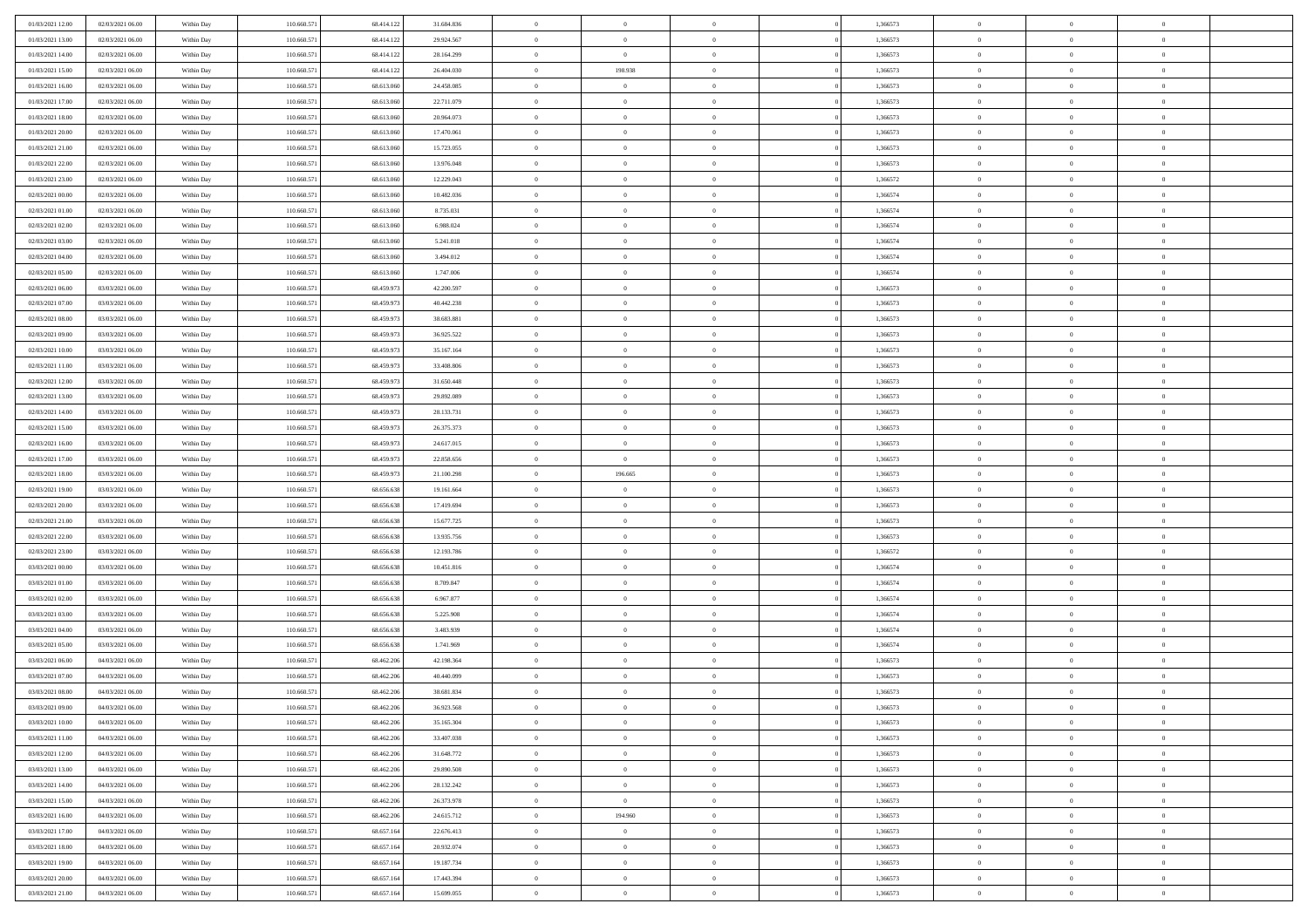| 03/03/2021 22:00 | 04/03/2021 06:00 | Within Day | 110.660.571 | 68.657.16  | 13.954.716 | $\overline{0}$ | $\overline{0}$ | $\overline{0}$ | 1,366573 | $\bf{0}$       | $\overline{0}$ | $\bf{0}$       |  |
|------------------|------------------|------------|-------------|------------|------------|----------------|----------------|----------------|----------|----------------|----------------|----------------|--|
| 03/03/2021 23:00 | 04/03/2021 06:00 | Within Day | 110.660.57  | 68.657.164 | 12.210.376 | $\overline{0}$ | $\overline{0}$ | $\overline{0}$ | 1,366572 | $\theta$       | $\overline{0}$ | $\theta$       |  |
| 04/03/2021 00:00 | 04/03/2021 06:00 | Within Day | 110.660.571 | 68.657.164 | 10.466.036 | $\,0\,$        | $\overline{0}$ | $\bf{0}$       | 1,366574 | $\,$ 0 $\,$    | $\overline{0}$ | $\,$ 0 $\,$    |  |
| 04/03/2021 01:00 | 04/03/2021 06:00 | Within Day | 110,660.57  | 68.657.16  | 8.721.697  | $\mathbf{0}$   | $\theta$       | $\overline{0}$ | 1,366574 | $\theta$       | $\theta$       | $\theta$       |  |
| 04/03/2021 02:00 | 04/03/2021 06:00 | Within Day | 110.660.571 | 68.657.164 | 6.977.358  | $\overline{0}$ | $\overline{0}$ | $\overline{0}$ | 1,366574 | $\mathbf{0}$   | $\overline{0}$ | $\overline{0}$ |  |
| 04/03/2021 03:00 | 04/03/2021 06:00 | Within Day | 110.660.571 | 68.657.164 | 5.233.018  | $\,$ 0 $\,$    | $\overline{0}$ | $\bf{0}$       | 1,366574 | $\,$ 0 $\,$    | $\overline{0}$ | $\,$ 0 $\,$    |  |
| 04/03/2021 04:00 | 04/03/2021 06:00 | Within Day | 110.660.571 | 68.657.16  | 3.488.678  | $\bf{0}$       | $\overline{0}$ | $\overline{0}$ | 1,366574 | $\bf{0}$       | $\overline{0}$ | $\theta$       |  |
| 04/03/2021 05:00 | 04/03/2021 06:00 | Within Day | 110.660.571 | 68.657.164 | 1.744.339  | $\overline{0}$ | $\overline{0}$ | $\overline{0}$ | 1,366574 | $\mathbf{0}$   | $\overline{0}$ | $\theta$       |  |
| 04/03/2021 06:00 | 05/03/2021 06:00 | Within Day | 110.660.571 | 68.463.597 | 42.196.973 | $\,$ 0 $\,$    | $\overline{0}$ | $\bf{0}$       | 1,366573 | $\,$ 0 $\,$    | $\overline{0}$ | $\,$ 0 $\,$    |  |
| 04/03/2021 07:00 | 05/03/2021 06:00 | Within Day | 110,660.57  | 68.463.59  | 40.438.765 | $\overline{0}$ | $\Omega$       | $\overline{0}$ | 1,366573 | $\theta$       | $\mathbf{0}$   | $\theta$       |  |
| 04/03/2021 08:00 | 05/03/2021 06:00 | Within Day | 110.660.571 | 68.463.597 | 38.680.559 | $\overline{0}$ | $\overline{0}$ | $\overline{0}$ | 1,366573 | $\mathbf{0}$   | $\overline{0}$ | $\overline{0}$ |  |
| 04/03/2021 09:00 | 05/03/2021 06:00 | Within Day | 110.660.571 | 68.463.597 | 36.922.351 | $\,$ 0 $\,$    | $\overline{0}$ | $\bf{0}$       | 1,366573 | $\,$ 0 $\,$    | $\overline{0}$ | $\,$ 0 $\,$    |  |
| 04/03/2021 10:00 | 05/03/2021 06:00 | Within Day | 110.660.571 | 68.463.59  | 35.164.143 | $\bf{0}$       | $\overline{0}$ | $\overline{0}$ | 1,366573 | $\bf{0}$       | $\mathbf{0}$   | $\theta$       |  |
| 04/03/2021 11:00 | 05/03/2021 06:00 | Within Day | 110.660.571 | 68.463.597 | 33.405.937 | $\overline{0}$ | $\overline{0}$ | $\overline{0}$ | 1,366573 | $\mathbf{0}$   | $\overline{0}$ | $\theta$       |  |
| 04/03/2021 12:00 | 05/03/2021 06:00 | Within Day | 110.660.571 | 68.463.597 | 31.647.729 | $\,$ 0 $\,$    | $\overline{0}$ | $\bf{0}$       | 1,366573 | $\,$ 0 $\,$    | $\overline{0}$ | $\,$ 0 $\,$    |  |
| 04/03/2021 13:00 | 05/03/2021 06:00 | Within Day | 110,660.57  | 68.463.59  | 29.889.523 | $\overline{0}$ | $\mathbf{0}$   | $\overline{0}$ | 1,366573 | $\theta$       | $\mathbf{0}$   | $\theta$       |  |
| 04/03/2021 14:00 | 05/03/2021 06:00 | Within Day | 110.660.571 | 68.463.597 | 28.131.315 | $\overline{0}$ | $\overline{0}$ | $\overline{0}$ | 1,366573 | $\mathbf{0}$   | $\overline{0}$ | $\overline{0}$ |  |
| 04/03/2021 15:00 | 05/03/2021 06:00 | Within Day | 110.660.571 | 68.463.597 | 26.373.107 | $\,$ 0 $\,$    | 197.517        | $\bf{0}$       | 1,366573 | $\,$ 0 $\,$    | $\overline{0}$ | $\,$ 0 $\,$    |  |
| 04/03/2021 16:00 | 05/03/2021 06:00 | Within Day | 110.660.571 | 68.661.114 | 24.430.551 | $\mathbf{0}$   | $\theta$       | $\overline{0}$ | 1,366573 | $\theta$       | $\theta$       | $\theta$       |  |
| 04/03/2021 17:00 | 05/03/2021 06:00 | Within Day | 110.660.571 | 68.661.114 | 22.685.512 | $\overline{0}$ | $\overline{0}$ | $\overline{0}$ | 1,366573 | $\mathbf{0}$   | $\overline{0}$ | $\overline{0}$ |  |
| 04/03/2021 18:00 | 05/03/2021 06:00 | Within Day | 110.660.571 | 68.661.114 | 20.940.472 | $\,$ 0 $\,$    | $\overline{0}$ | $\bf{0}$       | 1,366573 | $\,$ 0 $\,$    | $\overline{0}$ | $\,$ 0 $\,$    |  |
| 04/03/2021 19:00 | 05/03/2021 06:00 | Within Day | 110.660.57  | 68.661.11  | 19.195.433 | $\overline{0}$ | $\overline{0}$ | $\overline{0}$ | 1,366573 | $\bf{0}$       | $\mathbf{0}$   | $\theta$       |  |
| 04/03/2021 20:00 | 05/03/2021 06:00 | Within Day | 110.660.571 | 68.661.114 | 17.450.394 | $\overline{0}$ | $\overline{0}$ | $\overline{0}$ | 1,366573 | $\mathbf{0}$   | $\overline{0}$ | $\theta$       |  |
| 04/03/2021 21:00 | 05/03/2021 06:00 | Within Day | 110.660.571 | 68.661.114 | 15.705.354 | $\,$ 0 $\,$    | $\overline{0}$ | $\bf{0}$       | 1,366573 | $\,$ 0 $\,$    | $\overline{0}$ | $\,$ 0 $\,$    |  |
| 04/03/2021 22.00 | 05/03/2021 06:00 | Within Day | 110,660.57  | 68.661.114 | 13.960.314 | $\overline{0}$ | $\mathbf{0}$   | $\overline{0}$ | 1,366573 | $\theta$       | $\mathbf{0}$   | $\theta$       |  |
| 04/03/2021 23:00 | 05/03/2021 06:00 | Within Day | 110.660.571 | 68.661.114 | 12.215.275 | $\overline{0}$ | $\overline{0}$ | $\overline{0}$ | 1,366572 | $\mathbf{0}$   | $\overline{0}$ | $\overline{0}$ |  |
| 05/03/2021 00:00 | 05/03/2021 06:00 | Within Day | 110.660.571 | 68.661.114 | 10.470.236 | $\,$ 0 $\,$    | $\overline{0}$ | $\bf{0}$       | 1,366574 | $\,$ 0 $\,$    | $\overline{0}$ | $\,$ 0 $\,$    |  |
| 05/03/2021 01:00 | 05/03/2021 06:00 | Within Day | 110.660.571 | 68.661.11  | 8.725.197  | $\bf{0}$       | $\overline{0}$ | $\overline{0}$ | 1,366574 | $\bf{0}$       | $\mathbf{0}$   | $\bf{0}$       |  |
| 05/03/2021 02:00 | 05/03/2021 06:00 | Within Day | 110.660.571 | 68.661.114 | 6.980.157  | $\overline{0}$ | $\overline{0}$ | $\overline{0}$ | 1,366574 | $\overline{0}$ | $\overline{0}$ | $\theta$       |  |
| 05/03/2021 03:00 | 05/03/2021 06:00 | Within Day | 110.660.571 | 68.661.114 | 5.235.117  | $\,$ 0 $\,$    | $\overline{0}$ | $\bf{0}$       | 1,366574 | $\,$ 0 $\,$    | $\overline{0}$ | $\,$ 0 $\,$    |  |
| 05/03/2021 04:00 | 05/03/2021 06:00 | Within Day | 110.660.571 | 68.661.11  | 3.490.078  | $\,0\,$        | $\overline{0}$ | $\bf{0}$       | 1,366574 | $\,$ 0 $\,$    | $\overline{0}$ | $\bf{0}$       |  |
| 05/03/2021 05:00 | 05/03/2021 06:00 | Within Day | 110.660.571 | 68.661.114 | 1.745.039  | $\overline{0}$ | $\overline{0}$ | $\overline{0}$ | 1,366574 | $\mathbf{0}$   | $\overline{0}$ | $\overline{0}$ |  |
| 05/03/2021 06:00 | 06/03/2021 06:00 | Within Day | 110.660.571 | 68.425.815 | 42.234.755 | $\,$ 0 $\,$    | $\overline{0}$ | $\bf{0}$       | 1,366573 | $\,$ 0 $\,$    | $\overline{0}$ | $\,$ 0 $\,$    |  |
| 05/03/2021 07:00 | 06/03/2021 06:00 | Within Day | 110.660.571 | 68.425.815 | 40.474.973 | $\,0\,$        | $\overline{0}$ | $\bf{0}$       | 1,366573 | $\,$ 0 $\,$    | $\overline{0}$ | $\bf{0}$       |  |
| 05/03/2021 08:00 | 06/03/2021 06:00 | Within Day | 110.660.571 | 68.425.815 | 38.715.192 | $\overline{0}$ | $\overline{0}$ | $\overline{0}$ | 1,366573 | $\theta$       | $\overline{0}$ | $\theta$       |  |
| 05/03/2021 09:00 | 06/03/2021 06:00 | Within Day | 110.660.571 | 68.425.815 | 36.955.411 | $\,$ 0 $\,$    | $\overline{0}$ | $\bf{0}$       | 1,366573 | $\,$ 0 $\,$    | $\overline{0}$ | $\,$ 0 $\,$    |  |
| 05/03/2021 10:00 | 06/03/2021 06:00 | Within Day | 110.660.571 | 68.425.815 | 35.195.629 | $\bf{0}$       | $\overline{0}$ | $\bf{0}$       | 1,366573 | $\bf{0}$       | $\overline{0}$ | $\bf{0}$       |  |
| 05/03/2021 11:00 | 06/03/2021 06:00 | Within Day | 110.660.571 | 68.425.815 | 33.435.848 | $\overline{0}$ | $\overline{0}$ | $\overline{0}$ | 1,366573 | $\mathbf{0}$   | $\overline{0}$ | $\overline{0}$ |  |
| 05/03/2021 12:00 | 06/03/2021 06:00 | Within Day | 110.660.571 | 68.425.815 | 31.676.066 | $\,$ 0 $\,$    | $\overline{0}$ | $\bf{0}$       | 1,366573 | $\,$ 0 $\,$    | $\overline{0}$ | $\,$ 0 $\,$    |  |
| 05/03/2021 13:00 | 06/03/2021 06:00 | Within Day | 110.660.571 | 68.425.815 | 29.916.285 | $\mathbf{0}$   | $\overline{0}$ | $\bf{0}$       | 1,366573 | $\bf{0}$       | $\overline{0}$ | $\bf{0}$       |  |
| 05/03/2021 14:00 | 06/03/2021 06:00 | Within Day | 110.660.571 | 68.425.815 | 28.156.503 | $\overline{0}$ | $\overline{0}$ | $\overline{0}$ | 1,366573 | $\mathbf{0}$   | $\overline{0}$ | $\overline{0}$ |  |
| 05/03/2021 15:00 | 06/03/2021 06:00 | Within Day | 110.660.571 | 68.425.815 | 26.396.722 | $\,$ 0 $\,$    | $\overline{0}$ | $\bf{0}$       | 1,366573 | $\,$ 0 $\,$    | $\overline{0}$ | $\,$ 0 $\,$    |  |
| 05/03/2021 16:00 | 06/03/2021 06:00 | Within Day | 110.660.571 | 68.425.81  | 24.636.940 | $\,0\,$        | $\overline{0}$ | $\bf{0}$       | 1,366573 | $\bf{0}$       | $\overline{0}$ | $\bf{0}$       |  |
| 05/03/2021 20:00 | 06/03/2021 06:00 | Within Day | 110.660.571 | 68.425.815 | 17.460.452 | $\mathbf{0}$   | $\overline{0}$ | $\overline{0}$ | 1,366573 | $\theta$       | $\overline{0}$ | $\overline{0}$ |  |
| 05/03/2021 21:00 | 06/03/2021 06:00 | Within Day | 110.660.571 | 68.425.815 | 15.714.407 | $\mathbf{0}$   | $\overline{0}$ | $\theta$       | 1,366573 | $\overline{0}$ | $\overline{0}$ | $\theta$       |  |
| 05/03/2021 22.00 | 06/03/2021 06:00 | Within Day | 110.660.571 | 68.425.815 | 13.968.361 | $\bf{0}$       | $\overline{0}$ | $\bf{0}$       | 1,366573 | $\bf{0}$       | $\overline{0}$ | $\bf{0}$       |  |
| 05/03/2021 23:00 | 06/03/2021 06:00 | Within Day | 110.660.571 | 68.425.815 | 12.222.317 | $\bf{0}$       | $\overline{0}$ | $\overline{0}$ | 1,366572 | $\overline{0}$ | $\overline{0}$ | $\overline{0}$ |  |
| 06/03/2021 00:00 | 06/03/2021 06:00 | Within Day | 110.660.571 | 68.425.815 | 10.476.271 | $\,$ 0         | $\overline{0}$ | $\overline{0}$ | 1,366574 | $\,$ 0 $\,$    | $\overline{0}$ | $\,$ 0 $\,$    |  |
| 06/03/2021 01:00 | 06/03/2021 06:00 | Within Day | 110.660.571 | 68.425.815 | 8.730.226  | $\bf{0}$       | $\overline{0}$ | $\overline{0}$ | 1,366574 | $\mathbf{0}$   | $\overline{0}$ | $\bf{0}$       |  |
| 06/03/2021 02:00 | 06/03/2021 06:00 | Within Day | 110.660.571 | 68.425.815 | 6.984.180  | $\overline{0}$ | $\overline{0}$ | $\overline{0}$ | 1,366574 | $\mathbf{0}$   | $\overline{0}$ | $\overline{0}$ |  |
| 06/03/2021 03:00 | 06/03/2021 06:00 | Within Day | 110.660.571 | 68.425.815 | 5.238.136  | $\,$ 0         | $\overline{0}$ | $\overline{0}$ | 1,366574 | $\,$ 0 $\,$    | $\overline{0}$ | $\,$ 0 $\,$    |  |
| 06/03/2021 04:00 | 06/03/2021 06:00 | Within Day | 110.660.571 | 68.425.815 | 3.492.090  | $\bf{0}$       | $\overline{0}$ | $\overline{0}$ | 1,366574 | $\overline{0}$ | $\overline{0}$ | $\bf{0}$       |  |
| 06/03/2021 05:00 | 06/03/2021 06:00 | Within Day | 110.660.571 | 68.425.815 | 1.746.044  | $\mathbf{0}$   | $\overline{0}$ | $\overline{0}$ | 1,366574 | $\mathbf{0}$   | $\overline{0}$ | $\overline{0}$ |  |
| 06/03/2021 06:00 | 07/03/2021 06:00 | Within Day | 110.660.571 | 68.466.310 | 42.194.261 | $\,$ 0 $\,$    | $\overline{0}$ | $\overline{0}$ | 1,366573 | $\,$ 0 $\,$    | $\bf{0}$       | $\,$ 0 $\,$    |  |
| 06/03/2021 07:00 | 07/03/2021 06:00 | Within Day | 110.660.571 | 68.466.310 | 40.436.166 | $\bf{0}$       | $\overline{0}$ | $\overline{0}$ | 1,366573 | $\mathbf{0}$   | $\overline{0}$ | $\bf{0}$       |  |
| 06/03/2021 08:00 | 07/03/2021 06:00 | Within Day | 110.660.571 | 68.466.310 | 38.678.072 | $\mathbf{0}$   | $\overline{0}$ | $\overline{0}$ | 1,366573 | $\mathbf{0}$   | $\overline{0}$ | $\overline{0}$ |  |
| 06/03/2021 09:00 | 07/03/2021 06:00 | Within Day | 110.660.571 | 68.466.310 | 36.919.977 | $\,$ 0 $\,$    | $\overline{0}$ | $\bf{0}$       | 1,366573 | $\,$ 0 $\,$    | $\overline{0}$ | $\,$ 0 $\,$    |  |
|                  |                  |            |             |            |            |                |                |                |          |                |                |                |  |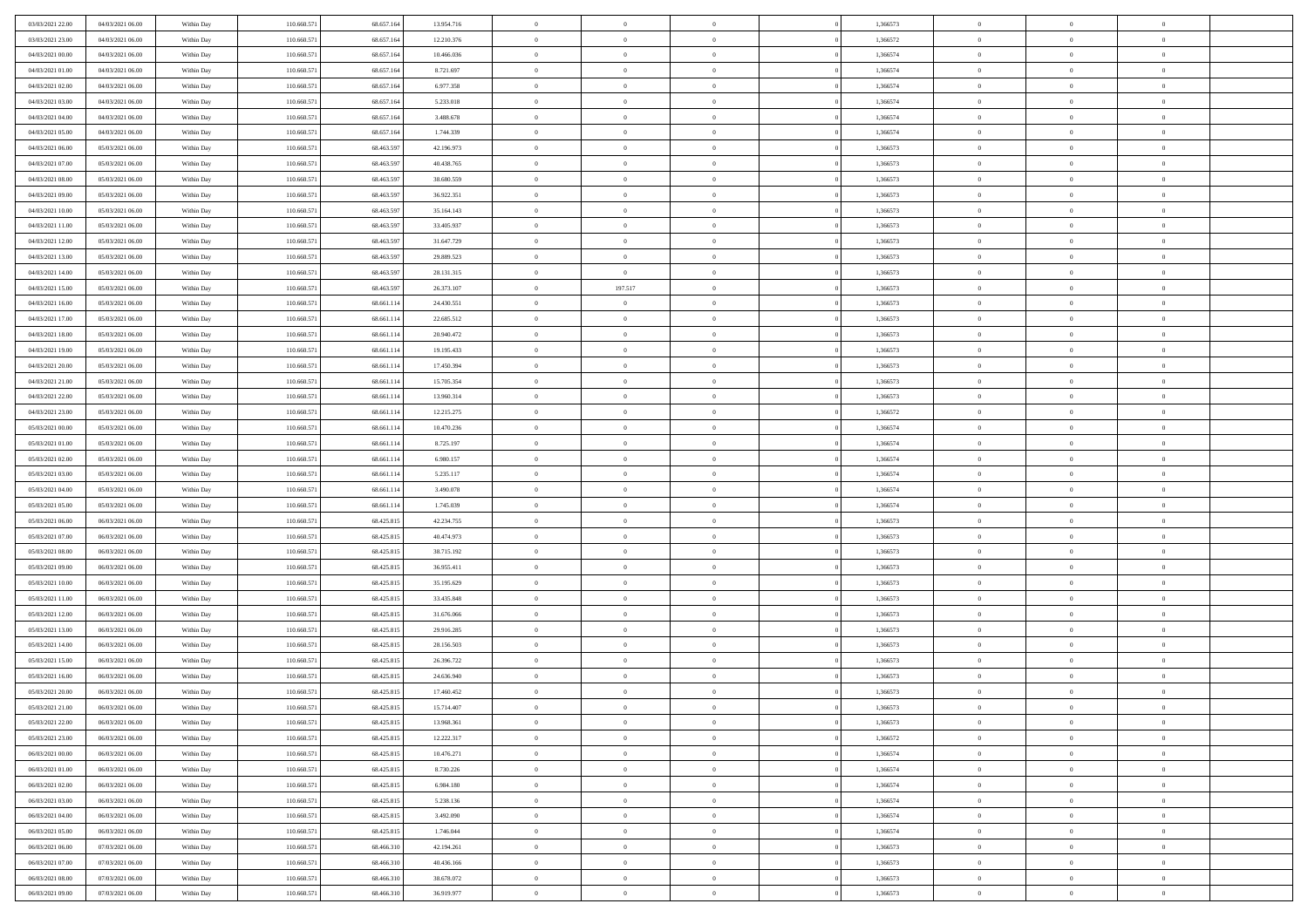| 06/03/2021 10:00                     | 07/03/2021 06:00                     | Within Day               | 110.660.571                | 68.466.310               | 35.161.884               | $\,$ 0                   | $\bf{0}$                   | $\theta$                         |          | 1,366573             | $\bf{0}$                 | $\overline{0}$                   | $\,0\,$                          |  |
|--------------------------------------|--------------------------------------|--------------------------|----------------------------|--------------------------|--------------------------|--------------------------|----------------------------|----------------------------------|----------|----------------------|--------------------------|----------------------------------|----------------------------------|--|
| 06/03/2021 11:00                     | 07/03/2021 06:00                     | Within Day               | 110.660.57                 | 68,466,310               | 33.403.789               | $\overline{0}$           | $\overline{0}$             | $\overline{0}$                   |          | 1,366573             | $\overline{0}$           | $\overline{0}$                   | $\theta$                         |  |
| 06/03/2021 12:00                     | 07/03/2021 06:00                     | Within Dav               | 110.660.571                | 68.466.310               | 31.645.695               | $\mathbf{0}$             | $\overline{0}$             | $\overline{0}$                   |          | 1,366573             | $\mathbf{0}$             | $\overline{0}$                   | $\overline{0}$                   |  |
| 06/03/2021 13:00                     | 07/03/2021 06:00                     | Within Day               | 110.660.571                | 68.466.310               | 29.887.601               | $\bf{0}$                 | $\overline{0}$             | $\bf{0}$                         |          | 1,366573             | $\bf{0}$                 | $\overline{0}$                   | $\,0\,$                          |  |
| 06/03/2021 14:00                     | 07/03/2021 06:00                     | Within Day               | 110.660.571                | 68.466.310               | 28.129.507               | $\bf{0}$                 | $\bf{0}$                   | $\overline{0}$                   |          | 1,366573             | $\bf{0}$                 | $\theta$                         | $\,0\,$                          |  |
| 06/03/2021 15:00                     | 07/03/2021 06:00                     | Within Dav               | 110.660.571                | 68.466.310               | 26.371.412               | $\overline{0}$           | $\overline{0}$             | $\overline{0}$                   |          | 1,366573             | $\mathbf{0}$             | $\overline{0}$                   | $\overline{0}$                   |  |
| 06/03/2021 16:00                     | 07/03/2021 06:00                     | Within Day               | 110.660.571                | 68.466.310               | 24.613.318               | $\bf{0}$                 | $\bf{0}$                   | $\overline{0}$                   |          | 1,366573             | $\bf{0}$                 | $\overline{0}$                   | $\,0\,$                          |  |
| 06/03/2021 17:00                     | 07/03/2021 06:00                     | Within Day               | 110.660.571                | 68,466,310               | 22.855.224               | $\overline{0}$           | $\overline{0}$             | $\overline{0}$                   |          | 1,366573             | $\,$ 0 $\,$              | $\overline{0}$                   | $\theta$                         |  |
| 06/03/2021 18:00                     | 07/03/2021 06:00                     | Within Day               | 110.660.571                | 68.466.310               | 21.097.130               | $\mathbf{0}$             | $\overline{0}$             | $\overline{0}$                   |          | 1,366573             | $\mathbf{0}$             | $\overline{0}$                   | $\overline{0}$                   |  |
| 06/03/2021 19:00                     | 07/03/2021 06:00                     | Within Day               | 110.660.571                | 68.466.310               | 19.339.036               | $\bf{0}$                 | $\bf{0}$                   | $\theta$                         |          | 1,366573             | $\bf{0}$                 | $\overline{0}$                   | $\,0\,$                          |  |
| 06/03/2021 20:00                     | 07/03/2021 06:00                     | Within Day               | 110.660.571                | 68,466,310               | 17.580.941               | $\overline{0}$           | 199.537                    | $\overline{0}$                   |          | 1,366573             | $\bf{0}$                 | $\overline{0}$                   | $\theta$                         |  |
| 06/03/2021 21:00                     | 07/03/2021 06:00                     | Within Dav               | 110.660.571                | 68.665.846               | 15.643.264               | $\mathbf{0}$             | $\overline{0}$             | $\overline{0}$                   |          | 1,366573             | $\mathbf{0}$             | $\overline{0}$                   | $\overline{0}$                   |  |
| 06/03/2021 22.00                     | 07/03/2021 06:00                     | Within Day               | 110.660.571                | 68.665.846               | 13.905.123               | $\bf{0}$                 | $\overline{0}$             | $\bf{0}$                         |          | 1,366573             | $\bf{0}$                 | $\overline{0}$                   | $\bf{0}$                         |  |
| 06/03/2021 23:00                     | 07/03/2021 06:00                     | Within Day               | 110.660.571                | 68.665.846               | 12.166.983               | $\bf{0}$                 | $\overline{0}$             | $\overline{0}$                   |          | 1,366572             | $\bf{0}$                 | $\theta$                         | $\,0\,$                          |  |
| 07/03/2021 00:00                     | 07/03/2021 06:00                     | Within Dav               | 110.660.571                | 68.665.846               | 10.428.842               | $\overline{0}$           | $\overline{0}$             | $\overline{0}$                   |          | 1,366574             | $\mathbf{0}$             | $\overline{0}$                   | $\overline{0}$                   |  |
| 07/03/2021 01:00                     | 07/03/2021 06:00                     | Within Day               | 110.660.571                | 68.665.846               | 8.690.702                | $\bf{0}$                 | $\bf{0}$                   | $\overline{0}$                   |          | 1,366574             | $\bf{0}$                 | $\overline{0}$                   | $\,0\,$                          |  |
| 07/03/2021 02:00                     | 07/03/2021 06:00                     | Within Day               | 110.660.571                | 68.665.846               | 6.952.561                | $\overline{0}$           | $\overline{0}$             | $\overline{0}$                   |          | 1,366574             | $\,$ 0 $\,$              | $\overline{0}$                   | $\theta$                         |  |
| 07/03/2021 03:00                     | 07/03/2021 06:00                     | Within Day               | 110.660.571                | 68.665.846               | 5.214.421                | $\mathbf{0}$             | $\overline{0}$             | $\overline{0}$                   |          | 1,366574             | $\mathbf{0}$             | $\overline{0}$                   | $\overline{0}$                   |  |
| 07/03/2021 04:00                     | 07/03/2021 06:00                     | Within Day               | 110.660.571                | 68.665.846               | 3.476.280                | $\bf{0}$                 | $\bf{0}$                   | $\overline{0}$                   |          | 1,366574             | $\bf{0}$                 | $\overline{0}$                   | $\,0\,$                          |  |
| 07/03/2021 05:00                     | 07/03/2021 06:00                     |                          | 110.660.571                | 68.665.846               | 1.738.140                | $\overline{0}$           | $\overline{0}$             | $\overline{0}$                   |          | 1,366574             | $\bf{0}$                 | $\overline{0}$                   | $\overline{0}$                   |  |
| 07/03/2021 06:00                     | 08/03/2021 06:00                     | Within Day<br>Within Dav | 110.660.571                | 68.474.236               | 42.186.334               | $\mathbf{0}$             | $\overline{0}$             | $\overline{0}$                   |          | 1,366573             | $\mathbf{0}$             | $\overline{0}$                   | $\overline{0}$                   |  |
| 07/03/2021 07:00                     | 08/03/2021 06:00                     |                          | 110.660.571                | 68.474.236               | 40.428.571               | $\bf{0}$                 | $\overline{0}$             | $\bf{0}$                         |          | 1,366573             | $\bf{0}$                 | $\overline{0}$                   | $\,0\,$                          |  |
|                                      |                                      | Within Day               | 110.660.571                | 68.474.236               | 38.670.807               | $\bf{0}$                 |                            |                                  |          |                      | $\bf{0}$                 | $\bf{0}$                         | $\,0\,$                          |  |
| 07/03/2021 08:00<br>07/03/2021 09:00 | 08/03/2021 06:00<br>08/03/2021 06:00 | Within Day<br>Within Dav | 110.660.571                | 68.474.236               | 36.913.042               | $\mathbf{0}$             | $\bf{0}$<br>$\overline{0}$ | $\overline{0}$                   |          | 1,366573<br>1,366573 | $\mathbf{0}$             | $\overline{0}$                   | $\overline{0}$                   |  |
|                                      |                                      |                          |                            |                          |                          | $\bf{0}$                 |                            | $\overline{0}$<br>$\overline{0}$ |          |                      | $\bf{0}$                 | $\overline{0}$                   | $\,0\,$                          |  |
| 07/03/2021 11:00                     | 08/03/2021 06:00                     | Within Day               | 110.660.571                | 68.474.236               | 33.397.514               |                          | $\bf{0}$                   |                                  |          | 1,366573             |                          | $\overline{0}$                   |                                  |  |
| 07/03/2021 12:00                     | 08/03/2021 06:00                     | Within Day               | 110.660.571                | 68.474.236               | 31.639.751               | $\overline{0}$           | $\overline{0}$             | $\overline{0}$                   |          | 1,366573             | $\,$ 0 $\,$              |                                  | $\overline{0}$                   |  |
| 07/03/2021 13:00                     | 08/03/2021 06:00                     | Within Day               | 110.660.571                | 68.474.236               | 29.881.987               | $\mathbf{0}$             | $\overline{0}$             | $\overline{0}$                   |          | 1,366573             | $\mathbf{0}$             | $\overline{0}$                   | $\overline{0}$                   |  |
| 07/03/2021 14:00                     | 08/03/2021 06:00                     | Within Day               | 110.660.571                | 68.474.236               | 28.124.223               | $\bf{0}$                 | $\bf{0}$                   | $\overline{0}$                   |          | 1,366573             | $\bf{0}$                 | $\overline{0}$                   | $\,0\,$                          |  |
| 07/03/2021 15:00                     | 08/03/2021 06:00                     | Within Day               | 110.660.571                | 68.474.236               | 26.366.459               | $\bf{0}$                 | $\overline{0}$             | $\overline{0}$                   |          | 1,366573             | $\bf{0}$                 | $\mathbf{0}$                     | $\bf{0}$                         |  |
| 07/03/2021 16:00                     | 08/03/2021 06:00                     | Within Dav               | 110.660.571                | 68.474.236               | 24.608.695               | $\mathbf{0}$             | $\overline{0}$             | $\overline{0}$                   |          | 1,366573             | $\mathbf{0}$             | $\overline{0}$                   | $\overline{0}$                   |  |
| 07/03/2021 17:00                     | 08/03/2021 06:00                     | Within Day               | 110.660.571                | 68.474.236               | 22.850.931               | $\bf{0}$                 | $\overline{0}$             | $\overline{0}$                   |          | 1,366573             | $\,$ 0                   | $\overline{0}$                   | $\theta$                         |  |
| 07/03/2021 18:00                     | 08/03/2021 06:00                     | Within Day               | 110.660.571                | 68.474.236               | 21.093.167               | $\bf{0}$<br>$\mathbf{0}$ | $\bf{0}$                   | $\overline{0}$                   |          | 1,366573             | $\bf{0}$<br>$\mathbf{0}$ | $\mathbf{0}$                     | $\overline{0}$<br>$\overline{0}$ |  |
| 07/03/2021 19:00                     | 08/03/2021 06:00                     | Within Dav               | 110.660.571                | 68.474.236               | 19.335.403               | $\bf{0}$                 | $\overline{0}$             | $\overline{0}$                   |          | 1,366573             |                          | $\overline{0}$                   | $\theta$                         |  |
| 07/03/2021 20:00                     | 08/03/2021 06:00                     | Within Day               | 110.660.57                 | 68.474.236<br>68.673.409 | 17.577.639               |                          | 199.173<br>$\overline{0}$  | $\overline{0}$<br>$\overline{0}$ |          | 1,366573             | $\,$ 0                   | $\overline{0}$<br>$\overline{0}$ | $\overline{0}$                   |  |
| 07/03/2021 21:00<br>07/03/2021 22:00 | 08/03/2021 06:00<br>08/03/2021 06:00 | Within Day<br>Within Day | 110.660.571<br>110.660.571 | 68.673.409               | 15.640.620<br>13.902.773 | $\bf{0}$<br>$\mathbf{0}$ | $\overline{0}$             |                                  |          | 1,366573<br>1,366573 | $\bf{0}$<br>$\mathbf{0}$ | $\overline{0}$                   | $\overline{0}$                   |  |
|                                      |                                      |                          |                            |                          |                          | $\bf{0}$                 |                            | $\overline{0}$                   |          |                      |                          |                                  | $\theta$                         |  |
| 07/03/2021 23:00                     | 08/03/2021 06:00                     | Within Day               | 110.660.571                | 68.673.409<br>68.673.409 | 12.164.926               |                          | $\overline{0}$             | $\overline{0}$                   |          | 1,366572             | $\,$ 0                   | $\overline{0}$<br>$\mathbf{0}$   |                                  |  |
| 08/03/2021 00:00<br>08/03/2021 01:00 | 08/03/2021 06:00                     | Within Day               | 110.660.571                |                          | 10.427.079               | $\bf{0}$<br>$\mathbf{0}$ | $\bf{0}$                   | $\overline{0}$                   |          | 1,366574             | $\bf{0}$<br>$\mathbf{0}$ |                                  | $\overline{0}$<br>$\overline{0}$ |  |
|                                      | 08/03/2021 06:00                     | Within Dav               | 110.660.571                | 68.673.409               | 8.689.233                |                          | $\overline{0}$             | $\overline{0}$                   |          | 1,366574             |                          | $\overline{0}$                   |                                  |  |
| 08/03/2021 02:00                     | 08/03/2021 06:00                     | Within Day               | 110.660.571                | 68.673.409               | 6.951.386                | $\,0\,$                  | $\overline{0}$             | $\overline{0}$                   |          | 1,366574             | $\,$ 0                   | $\overline{0}$<br>$\overline{0}$ | $\theta$                         |  |
| 08/03/2021 03:00<br>08/03/2021 04:00 | 08/03/2021 06:00<br>08/03/2021 06:00 | Within Day<br>Within Dav | 110.660.571<br>110.660.571 | 68.673.409<br>68.673.409 | 5.213.539<br>3.475.692   | $\bf{0}$<br>$\mathbf{0}$ | $\bf{0}$<br>$\overline{0}$ | $\overline{0}$                   |          | 1,366574<br>1,366574 | $\bf{0}$<br>$\mathbf{0}$ | $\overline{0}$                   | $\overline{0}$<br>$\overline{0}$ |  |
| 08/03/2021 05:00                     | 08/03/2021 06:00                     | Within Day               | 110.660.571                | 68.673.409               | 1.737.846                | $\bf{0}$                 | $\overline{0}$             | $\overline{0}$<br>$\overline{0}$ |          | 1,366574             | $\,$ 0                   | $\overline{0}$                   | $\theta$                         |  |
| 08/03/2021 06:00                     | 09/03/2021 06:00                     |                          | 110.660.57                 | 68.489.623               | 42.170.947               | $\bf{0}$                 | $\overline{0}$             | $\overline{0}$                   |          | 1,366573             | $\,$ 0 $\,$              | $\overline{0}$                   | $\overline{0}$                   |  |
| 08/03/2021 07:00                     | 09/03/2021 06:00                     | Within Day<br>Within Day | 110.660.571                | 68.489.623               | 40.413.824               | $\bf{0}$                 | $\overline{0}$             |                                  |          | 1,366573             | $\overline{0}$           | $\theta$                         | $\theta$                         |  |
|                                      |                                      |                          |                            |                          |                          |                          |                            |                                  |          |                      |                          |                                  | $\theta$                         |  |
| 08/03/2021 08:00                     | 09/03/2021 06:00<br>09/03/2021 06:00 | Within Day               | 110.660.571                | 68.489.623<br>68.489.623 | 38.656.702               | $\,0\,$                  | $\overline{0}$             | $\overline{0}$<br>$\overline{0}$ |          | 1,366573             | $\,$ 0 $\,$              | $\overline{0}$<br>$\overline{0}$ |                                  |  |
| 08/03/2021 09:00<br>08/03/2021 10:00 |                                      | Within Day               | 110.660.571                |                          | 36.899.579               | $\overline{0}$           | $\overline{0}$             |                                  |          | 1,366573             | $\overline{0}$           |                                  | $\overline{0}$                   |  |
|                                      | 09/03/2021 06:00                     | Within Day               | 110.660.571                | 68.489.623               | 35.142.455               | $\bf{0}$                 | $\overline{0}$             | $\overline{0}$                   |          | 1,366573             | $\overline{0}$           | $\overline{0}$                   | $\mathbf{0}$                     |  |
| 08/03/2021 11:00                     | 09/03/2021 06:00                     | Within Day               | 110.660.571                | 68.489.623               | 33.385.333               | $\bf{0}$                 | $\overline{0}$             | $\overline{0}$                   | $\theta$ | 1,366573             | $\,$ 0 $\,$              | $\mathbf{0}$                     | $\,$ 0 $\,$                      |  |
| 08/03/2021 12:00                     | 09/03/2021 06:00                     | Within Day               | 110.660.571                | 68.489.623               | 31.628.210               | $\bf{0}$                 | $\overline{0}$             | $\overline{0}$                   |          | 1,366573             | $\,$ 0 $\,$              | $\overline{0}$                   | $\overline{0}$                   |  |
| 08/03/2021 13:00                     | 09/03/2021 06:00                     | Within Day               | 110.660.571                | 68.489.623               | 29.871.087               | $\bf{0}$                 | $\overline{0}$             | $\overline{0}$                   |          | 1,366573             | $\mathbf{0}$             | $\overline{0}$                   | $\overline{0}$                   |  |
| 08/03/2021 14:00                     | 09/03/2021 06:00                     | Within Day               | 110.660.571                | 68.489.623               | 28.113.965               | $\,0\,$                  | 200.075                    | $\overline{0}$                   | $\theta$ | 1,366573             | $\,$ 0 $\,$              | $\overline{0}$                   | $\overline{0}$                   |  |
| 08/03/2021 15:00                     | 09/03/2021 06:00                     | Within Day               | 110.660.571                | 68,689,697               | 26.169.271               | $\bf{0}$                 | $\bf{0}$                   | $\overline{0}$                   |          | 1,366573             | $\overline{0}$           | $\overline{0}$                   | $\overline{0}$                   |  |
| 08/03/2021 16:00                     | 09/03/2021 06:00                     | Within Day               | 110.660.571                | 68.689.697               | 24.424.653               | $\bf{0}$                 | $\overline{0}$             | $\overline{0}$                   |          | 1,366573             | $\mathbf{0}$             | $\overline{0}$                   | $\mathbf{0}$                     |  |
| 08/03/2021 17:00                     | 09/03/2021 06:00                     | Within Day               | 110.660.571                | 68.689.697               | 22.680.035               | $\,0\,$                  | $\overline{0}$             | $\overline{0}$                   |          | 1,366573             | $\,$ 0 $\,$              | $\overline{0}$                   | $\theta$                         |  |
| 08/03/2021 18:00                     | 09/03/2021 06:00                     | Within Day               | 110.660.571                | 68,689,697               | 20.935.417               | $\bf{0}$                 | $\bf{0}$                   | $\overline{0}$                   |          | 1,366573             | $\mathbf 0$              | $\mathbf{0}$                     | $\overline{0}$                   |  |
| 08/03/2021 19:00                     | 09/03/2021 06:00                     | Within Day               | 110.660.571                | 68.689.697               | 19.190.798               | $\mathbf{0}$             | $\overline{0}$             | $\overline{0}$                   |          | 1,366573             | $\mathbf{0}$             | $\overline{0}$                   | $\overline{0}$                   |  |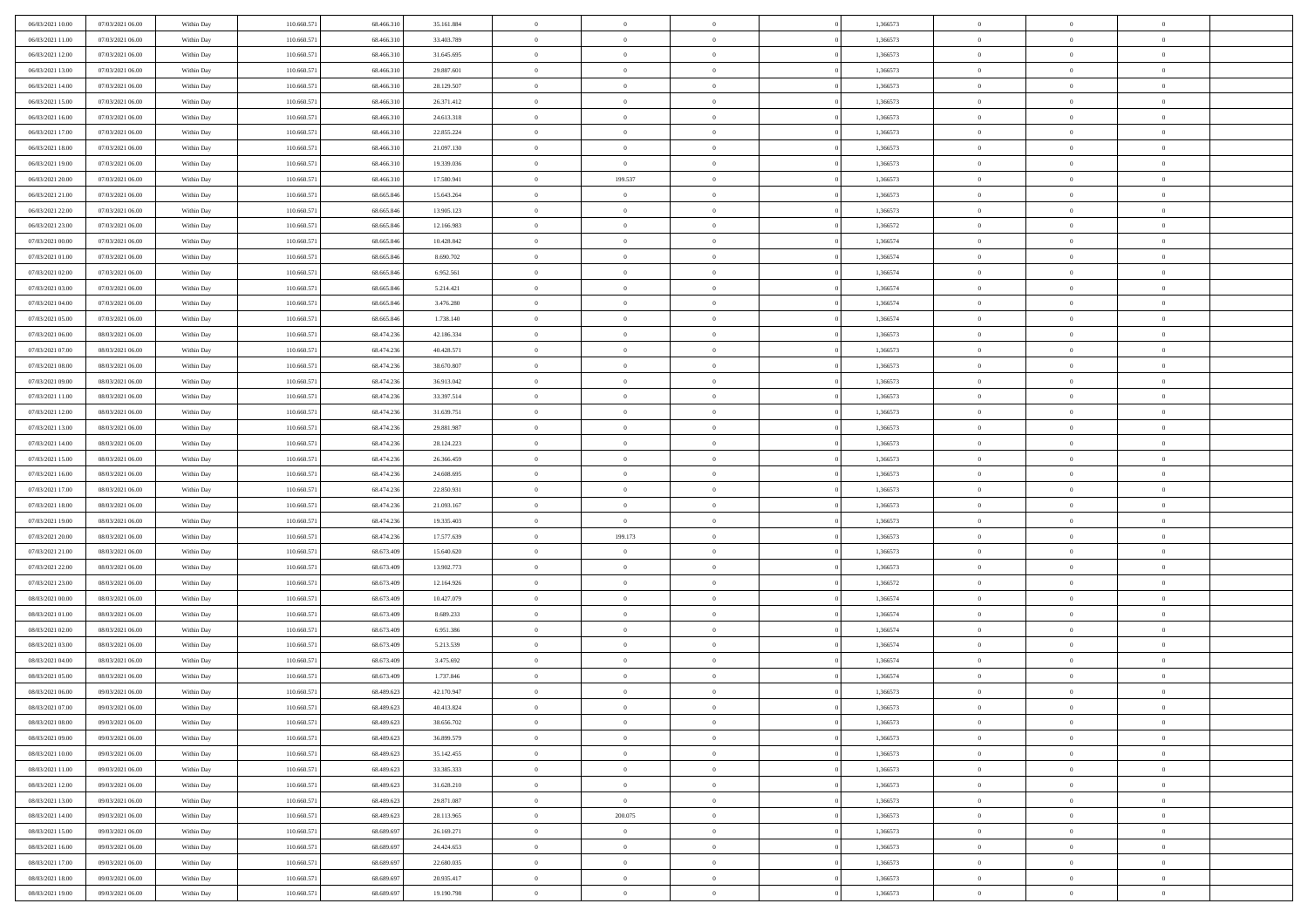| 08/03/2021 20:00 | 09/03/2021 06:00 | Within Day | 110.660.571 | 68.689.69  | 17.446.180 | $\bf{0}$       | $\overline{0}$ | $\overline{0}$ | 1,366573 | $\bf{0}$       | $\overline{0}$ | $\theta$       |  |
|------------------|------------------|------------|-------------|------------|------------|----------------|----------------|----------------|----------|----------------|----------------|----------------|--|
| 08/03/2021 21:00 | 09/03/2021 06:00 | Within Day | 110.660.57  | 68.689.697 | 15.701.563 | $\overline{0}$ | $\overline{0}$ | $\overline{0}$ | 1,366573 | $\theta$       | $\overline{0}$ | $\theta$       |  |
| 08/03/2021 22:00 | 09/03/2021 06:00 | Within Day | 110.660.571 | 68.689.697 | 13.956.945 | $\,$ 0 $\,$    | $\overline{0}$ | $\bf{0}$       | 1,366573 | $\,$ 0 $\,$    | $\overline{0}$ | $\,$ 0 $\,$    |  |
| 08/03/2021 23:00 | 09/03/2021 06:00 | Within Day | 110,660.57  | 68,689,69  | 12.212.327 | $\bf{0}$       | $\theta$       | $\overline{0}$ | 1,366572 | $\theta$       | $\mathbf{0}$   | $\theta$       |  |
| 09/03/2021 00:00 | 09/03/2021 06:00 | Within Day | 110.660.571 | 68.689.697 | 10.467.708 | $\overline{0}$ | $\overline{0}$ | $\overline{0}$ | 1,366574 | $\overline{0}$ | $\overline{0}$ | $\overline{0}$ |  |
| 09/03/2021 01:00 | 09/03/2021 06:00 | Within Day | 110.660.571 | 68.689.697 | 8.723.090  | $\,$ 0 $\,$    | $\overline{0}$ | $\bf{0}$       | 1,366574 | $\,$ 0 $\,$    | $\overline{0}$ | $\,$ 0 $\,$    |  |
| 09/03/2021 02:00 | 09/03/2021 06:00 | Within Day | 110.660.571 | 68,689,69  | 6.978.472  | $\bf{0}$       | $\overline{0}$ | $\overline{0}$ | 1,366574 | $\bf{0}$       | $\overline{0}$ | $\theta$       |  |
| 09/03/2021 03:00 | 09/03/2021 06:00 | Within Day | 110.660.571 | 68.689.697 | 5.233.854  | $\overline{0}$ | $\overline{0}$ | $\overline{0}$ | 1,366574 | $\overline{0}$ | $\overline{0}$ | $\theta$       |  |
| 09/03/2021 04:00 | 09/03/2021 06:00 | Within Day | 110.660.571 | 68.689.697 | 3.489.235  | $\,$ 0 $\,$    | $\overline{0}$ | $\bf{0}$       | 1,366574 | $\,$ 0 $\,$    | $\overline{0}$ | $\,$ 0 $\,$    |  |
| 09/03/2021 05:00 | 09/03/2021 06:00 | Within Day | 110,660.57  | 68,689,69  | 1.744.617  | $\overline{0}$ | $\Omega$       | $\overline{0}$ | 1,366574 | $\theta$       | $\mathbf{0}$   | $\theta$       |  |
| 09/03/2021 06:00 | 10/03/2021 06:00 | Within Day | 110.660.571 | 68.491.571 | 42.168.999 | $\overline{0}$ | $\overline{0}$ | $\overline{0}$ | 1,366573 | $\overline{0}$ | $\overline{0}$ | $\overline{0}$ |  |
| 09/03/2021 07:00 | 10/03/2021 06:00 | Within Day | 110.660.571 | 68.491.571 | 40.411.957 | $\,$ 0 $\,$    | $\overline{0}$ | $\bf{0}$       | 1,366573 | $\,$ 0 $\,$    | $\overline{0}$ | $\,$ 0 $\,$    |  |
| 09/03/2021 08:00 | 10/03/2021 06:00 | Within Day | 110.660.571 | 68.491.571 | 38.654.915 | $\bf{0}$       | $\overline{0}$ | $\overline{0}$ | 1,366573 | $\bf{0}$       | $\overline{0}$ | $\theta$       |  |
| 09/03/2021 09:00 | 10/03/2021 06:00 | Within Day | 110.660.571 | 68.491.571 | 36.897.874 | $\overline{0}$ | $\overline{0}$ | $\overline{0}$ | 1,366573 | $\overline{0}$ | $\overline{0}$ | $\theta$       |  |
| 09/03/2021 10:00 | 10/03/2021 06:00 | Within Day | 110.660.571 | 68.491.571 | 35.140.832 | $\,$ 0 $\,$    | $\overline{0}$ | $\bf{0}$       | 1,366573 | $\,$ 0 $\,$    | $\overline{0}$ | $\,$ 0 $\,$    |  |
| 09/03/2021 11:00 | 10/03/2021 06:00 | Within Day | 110,660.57  | 68.491.57  | 33,383,790 | $\overline{0}$ | $\mathbf{0}$   | $\overline{0}$ | 1,366573 | $\theta$       | $\mathbf{0}$   | $\theta$       |  |
| 09/03/2021 12:00 | 10/03/2021 06:00 | Within Day | 110.660.571 | 68.491.571 | 31.626.749 | $\overline{0}$ | $\overline{0}$ | $\overline{0}$ | 1,366573 | $\overline{0}$ | $\overline{0}$ | $\overline{0}$ |  |
| 09/03/2021 13:00 | 10/03/2021 06:00 | Within Day | 110.660.571 | 68.491.571 | 29.869.707 | $\,$ 0 $\,$    | $\overline{0}$ | $\bf{0}$       | 1,366573 | $\,$ 0 $\,$    | $\overline{0}$ | $\,$ 0 $\,$    |  |
| 09/03/2021 14:00 | 10/03/2021 06:00 | Within Day | 110.660.571 | 68.491.571 | 28.112.665 | $\bf{0}$       | $\mathbf{0}$   | $\overline{0}$ | 1,366573 | $\theta$       | $\theta$       | $\theta$       |  |
| 09/03/2021 15:00 | 10/03/2021 06:00 | Within Day | 110.660.571 | 68.491.571 | 26.355.624 | $\overline{0}$ | $\overline{0}$ | $\overline{0}$ | 1,366573 | $\overline{0}$ | $\overline{0}$ | $\overline{0}$ |  |
| 09/03/2021 16:00 | 10/03/2021 06:00 | Within Day | 110.660.571 | 68.491.571 | 24.598.582 | $\,$ 0 $\,$    | 201.591        | $\bf{0}$       | 1,366573 | $\,$ 0 $\,$    | $\overline{0}$ | $\,$ 0 $\,$    |  |
| 09/03/2021 17:00 | 10/03/2021 06:00 | Within Day | 110.660.57  | 68.693.16  | 22.654.349 | $\bf{0}$       | $\mathbf{0}$   | $\overline{0}$ | 1,366573 | $\bf{0}$       | $\mathbf{0}$   | $\theta$       |  |
| 09/03/2021 18:00 | 10/03/2021 06:00 | Within Day | 110.660.571 | 68.693.161 | 20.911.706 | $\overline{0}$ | $\overline{0}$ | $\overline{0}$ | 1,366573 | $\mathbf{0}$   | $\overline{0}$ | $\theta$       |  |
| 09/03/2021 19:00 | 10/03/2021 06:00 | Within Day | 110.660.571 | 68.693.161 | 19.169.065 | $\,$ 0 $\,$    | $\overline{0}$ | $\bf{0}$       | 1,366573 | $\,$ 0 $\,$    | $\overline{0}$ | $\bf{0}$       |  |
| 09/03/2021 20:00 | 10/03/2021 06:00 | Within Day | 110,660.57  | 68.693.16  | 17.426.423 | $\overline{0}$ | $\mathbf{0}$   | $\overline{0}$ | 1,366573 | $\theta$       | $\mathbf{0}$   | $\theta$       |  |
| 09/03/2021 21:00 | 10/03/2021 06:00 | Within Day | 110.660.571 | 68.693.161 | 15.683.780 | $\overline{0}$ | $\overline{0}$ | $\overline{0}$ | 1,366573 | $\mathbf{0}$   | $\overline{0}$ | $\overline{0}$ |  |
| 09/03/2021 22:00 | 10/03/2021 06:00 | Within Day | 110.660.571 | 68.693.161 | 13.941.138 | $\,$ 0 $\,$    | $\overline{0}$ | $\bf{0}$       | 1,366573 | $\,$ 0 $\,$    | $\overline{0}$ | $\,$ 0 $\,$    |  |
| 09/03/2021 23:00 | 10/03/2021 06:00 | Within Day | 110.660.571 | 68.693.161 | 12.198.496 | $\bf{0}$       | $\overline{0}$ | $\overline{0}$ | 1,366572 | $\bf{0}$       | $\mathbf{0}$   | $\bf{0}$       |  |
| 10/03/2021 00:00 | 10/03/2021 06:00 | Within Day | 110.660.571 | 68.693.161 | 10.455.853 | $\overline{0}$ | $\overline{0}$ | $\overline{0}$ | 1,366574 | $\overline{0}$ | $\overline{0}$ | $\theta$       |  |
| 10/03/2021 01:00 | 10/03/2021 06:00 | Within Day | 110.660.571 | 68.693.161 | 8.713.211  | $\,$ 0 $\,$    | $\overline{0}$ | $\bf{0}$       | 1,366574 | $\,$ 0 $\,$    | $\overline{0}$ | $\,$ 0 $\,$    |  |
| 10/03/2021 02:00 | 10/03/2021 06:00 | Within Day | 110.660.571 | 68.693.16  | 6.970.568  | $\,0\,$        | $\overline{0}$ | $\bf{0}$       | 1,366574 | $\,$ 0 $\,$    | $\overline{0}$ | $\bf{0}$       |  |
| 10/03/2021 03:00 | 10/03/2021 06:00 | Within Day | 110.660.571 | 68.693.161 | 5.227.926  | $\overline{0}$ | $\overline{0}$ | $\overline{0}$ | 1,366574 | $\mathbf{0}$   | $\overline{0}$ | $\overline{0}$ |  |
| 10/03/2021 04:00 | 10/03/2021 06:00 | Within Day | 110.660.571 | 68.693.161 | 3.485.284  | $\,$ 0 $\,$    | $\overline{0}$ | $\bf{0}$       | 1,366574 | $\,$ 0 $\,$    | $\overline{0}$ | $\,$ 0 $\,$    |  |
| 10/03/2021 05:00 | 10/03/2021 06:00 | Within Day | 110.660.571 | 68.693.161 | 1.742.641  | $\,0\,$        | $\overline{0}$ | $\bf{0}$       | 1,366574 | $\bf{0}$       | $\overline{0}$ | $\bf{0}$       |  |
| 10/03/2021 06:00 | 11/03/2021 06:00 | Within Day | 110.660.571 | 68.479.678 | 42.180.892 | $\overline{0}$ | $\overline{0}$ | $\overline{0}$ | 1,366573 | $\overline{0}$ | $\overline{0}$ | $\theta$       |  |
| 10/03/2021 07:00 | 11/03/2021 06:00 | Within Day | 110.660.571 | 68.479.678 | 40.423.354 | $\,$ 0 $\,$    | $\overline{0}$ | $\bf{0}$       | 1,366573 | $\,$ 0 $\,$    | $\overline{0}$ | $\,$ 0 $\,$    |  |
| 10/03/2021 08:00 | 11/03/2021 06:00 | Within Day | 110.660.571 | 68.479.678 | 38.665.817 | $\bf{0}$       | $\overline{0}$ | $\bf{0}$       | 1,366573 | $\bf{0}$       | $\overline{0}$ | $\bf{0}$       |  |
| 10/03/2021 09:00 | 11/03/2021 06:00 | Within Day | 110.660.571 | 68.479.678 | 36.908.281 | $\overline{0}$ | $\overline{0}$ | $\overline{0}$ | 1,366573 | $\mathbf{0}$   | $\overline{0}$ | $\overline{0}$ |  |
| 10/03/2021 10:00 | 11/03/2021 06:00 | Within Day | 110.660.571 | 68.479.678 | 35.150.743 | $\,$ 0 $\,$    | $\overline{0}$ | $\bf{0}$       | 1,366573 | $\,$ 0 $\,$    | $\overline{0}$ | $\,$ 0 $\,$    |  |
| 10/03/2021 11:00 | 11/03/2021 06:00 | Within Day | 110.660.571 | 68.479.678 | 33.393.206 | $\mathbf{0}$   | $\overline{0}$ | $\bf{0}$       | 1,366573 | $\bf{0}$       | $\overline{0}$ | $\bf{0}$       |  |
| 10/03/2021 12:00 | 11/03/2021 06:00 | Within Day | 110.660.571 | 68.479.678 | 31.635.668 | $\overline{0}$ | $\overline{0}$ | $\overline{0}$ | 1,366573 | $\mathbf{0}$   | $\overline{0}$ | $\overline{0}$ |  |
| 10/03/2021 13:00 | 11/03/2021 06:00 | Within Day | 110.660.571 | 68.479.678 | 29.878.132 | $\,$ 0 $\,$    | $\overline{0}$ | $\bf{0}$       | 1,366573 | $\,$ 0 $\,$    | $\overline{0}$ | $\,$ 0 $\,$    |  |
| 10/03/2021 14:00 | 11/03/2021 06:00 | Within Day | 110.660.571 | 68.479.678 | 28.120.594 | $\bf{0}$       | $\overline{0}$ | $\bf{0}$       | 1,366573 | $\bf{0}$       | $\overline{0}$ | $\bf{0}$       |  |
| 10/03/2021 15:00 | 11/03/2021 06:00 | Within Day | 110.660.571 | 68.479.678 | 26.363.057 | $\mathbf{0}$   | $\overline{0}$ | $\overline{0}$ | 1,366573 | $\theta$       | $\overline{0}$ | $\overline{0}$ |  |
| 10/03/2021 16:00 | 11/03/2021 06:00 | Within Day | 110.660.571 | 68.479.678 | 24.605.520 | $\mathbf{0}$   | $\overline{0}$ | $\theta$       | 1,366573 | $\overline{0}$ | $\overline{0}$ | $\theta$       |  |
| 10/03/2021 17:00 | 11/03/2021 06:00 | Within Day | 110.660.571 | 68.479.678 | 22.847.983 | $\bf{0}$       | 197.043        | $\bf{0}$       | 1,366573 | $\bf{0}$       | $\overline{0}$ | $\bf{0}$       |  |
| 10/03/2021 18:00 | 11/03/2021 06:00 | Within Day | 110.660.571 | 68.676.722 | 20.908.560 | $\bf{0}$       | $\overline{0}$ | $\overline{0}$ | 1,366573 | $\overline{0}$ | $\overline{0}$ | $\overline{0}$ |  |
| 10/03/2021 19:00 | 11/03/2021 06:00 | Within Day | 110.660.571 | 68.676.722 | 19.166.179 | $\,$ 0         | $\overline{0}$ | $\overline{0}$ | 1,366573 | $\,$ 0 $\,$    | $\,$ 0 $\,$    | $\,$ 0 $\,$    |  |
| 10/03/2021 20:00 | 11/03/2021 06:00 | Within Day | 110.660.571 | 68.676.722 | 17.423.799 | $\bf{0}$       | $\overline{0}$ | $\overline{0}$ | 1,366573 | $\mathbf{0}$   | $\overline{0}$ | $\bf{0}$       |  |
| 10/03/2021 21:00 | 11/03/2021 06:00 | Within Day | 110.660.571 | 68.676.722 | 15.681.419 | $\overline{0}$ | $\overline{0}$ | $\overline{0}$ | 1,366573 | $\mathbf{0}$   | $\overline{0}$ | $\overline{0}$ |  |
| 10/03/2021 22:00 | 11/03/2021 06:00 | Within Day | 110.660.571 | 68.676.722 | 13.939.040 | $\,$ 0         | $\overline{0}$ | $\overline{0}$ | 1,366573 | $\,$ 0 $\,$    | $\overline{0}$ | $\,$ 0 $\,$    |  |
| 10/03/2021 23:00 | 11/03/2021 06:00 | Within Day | 110.660.571 | 68.676.722 | 12.196.659 | $\overline{0}$ | $\overline{0}$ | $\overline{0}$ | 1,366572 | $\overline{0}$ | $\overline{0}$ | $\overline{0}$ |  |
| 11/03/2021 00:00 | 11/03/2021 06:00 | Within Day | 110.660.571 | 68.676.722 | 10.454.279 | $\mathbf{0}$   | $\overline{0}$ | $\overline{0}$ | 1,366574 | $\overline{0}$ | $\overline{0}$ | $\overline{0}$ |  |
| 11/03/2021 01:00 | 11/03/2021 06:00 | Within Day | 110.660.571 | 68.676.722 | 8.711.900  | $\,$ 0         | $\overline{0}$ | $\overline{0}$ | 1,366574 | $\,$ 0 $\,$    | $\,$ 0 $\,$    | $\,$ 0 $\,$    |  |
| 11/03/2021 02:00 | 11/03/2021 06:00 | Within Day | 110.660.571 | 68.676.722 | 6.969.520  | $\bf{0}$       | $\overline{0}$ | $\overline{0}$ | 1,366574 | $\mathbf{0}$   | $\overline{0}$ | $\bf{0}$       |  |
| 11/03/2021 03:00 | 11/03/2021 06:00 | Within Day | 110.660.571 | 68.676.722 | 5.227.139  | $\mathbf{0}$   | $\overline{0}$ | $\overline{0}$ | 1,366574 | $\overline{0}$ | $\overline{0}$ | $\overline{0}$ |  |
| 11/03/2021 04:00 | 11/03/2021 06:00 | Within Day | 110.660.571 | 68.676.722 | 3.484.759  | $\,$ 0 $\,$    | $\overline{0}$ | $\bf{0}$       | 1,366574 | $\,$ 0 $\,$    | $\overline{0}$ | $\,$ 0 $\,$    |  |
|                  |                  |            |             |            |            |                |                |                |          |                |                |                |  |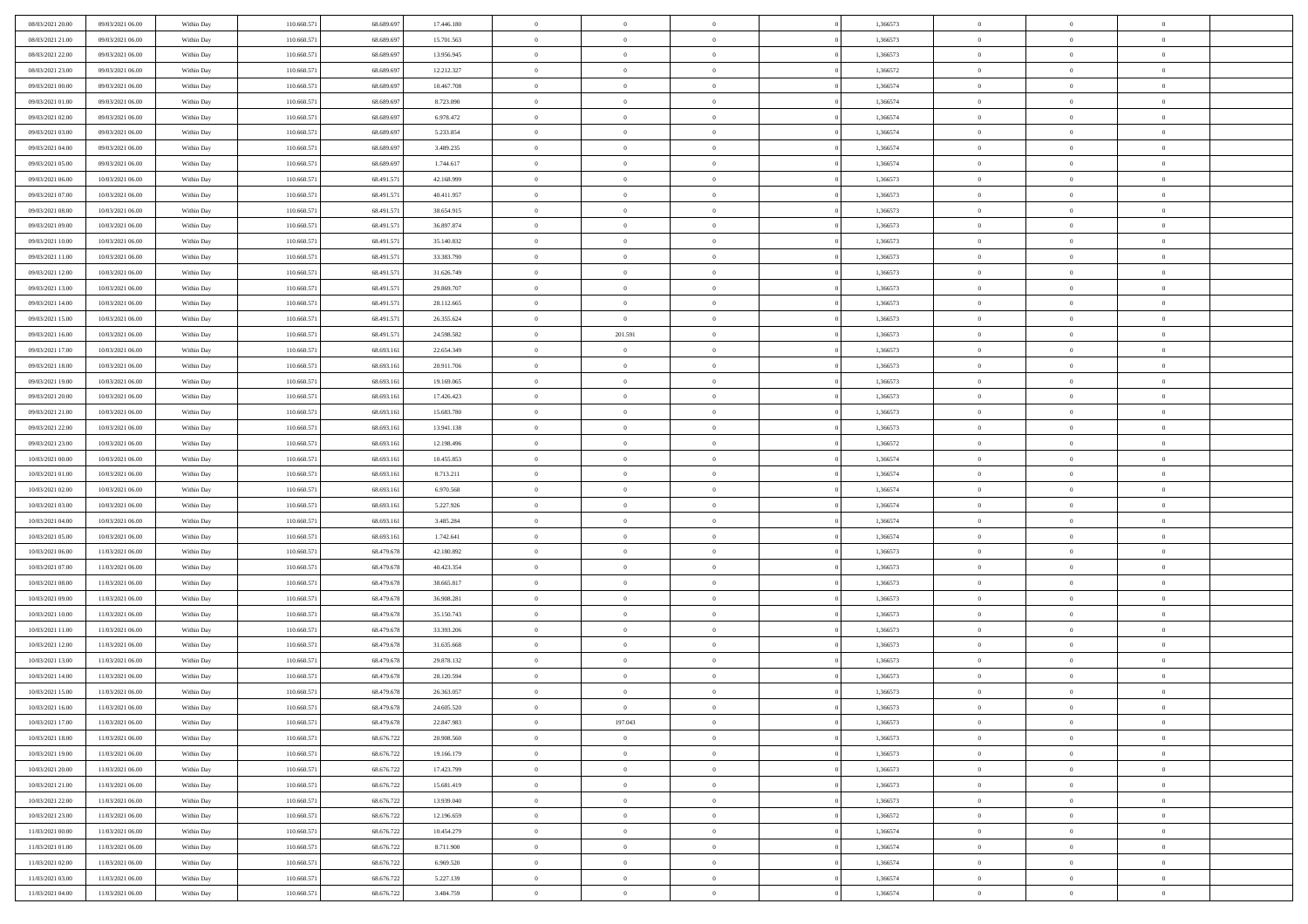| 11/03/2021 05:00                     | 11/03/2021 06:00                     | Within Day               | 110.660.571                | 68.676.722               | 1.742.380                | $\,$ 0 $\,$    | $\overline{0}$                   | $\overline{0}$             | 1,366574             | $\bf{0}$       | $\overline{0}$             | $\,0\,$        |  |
|--------------------------------------|--------------------------------------|--------------------------|----------------------------|--------------------------|--------------------------|----------------|----------------------------------|----------------------------|----------------------|----------------|----------------------------|----------------|--|
| 11/03/2021 06:00                     | 12/03/2021 06:00                     | Within Day               | 110.660.571                | 68.474.604               | 42.185.966               | $\theta$       | $\overline{0}$                   | $\mathbf{0}$               | 1,366573             | $\theta$       | $\overline{0}$             | $\theta$       |  |
| 11/03/2021 07:00                     | 12/03/2021 06:00                     | Within Day               | 110.660.571                | 68.474.604               | 40.428.217               | $\theta$       | $\overline{0}$                   | $\overline{0}$             | 1,366573             | $\mathbf{0}$   | $\overline{0}$             | $\overline{0}$ |  |
| 11/03/2021 08:00                     | 12/03/2021 06:00                     | Within Day               | 110.660.571                | 68.474.604               | 38.670.469               | $\,$ 0 $\,$    | $\overline{0}$                   | $\overline{0}$             | 1,366573             | $\bf{0}$       | $\overline{0}$             | $\bf{0}$       |  |
| 11/03/2021 09:00                     | 12/03/2021 06:00                     | Within Day               | 110.660.571                | 68.474.604               | 36.912.721               | $\,$ 0         | $\overline{0}$                   | $\mathbf{0}$               | 1,366573             | $\bf{0}$       | $\theta$                   | $\,0\,$        |  |
| 11/03/2021 10:00                     | 12/03/2021 06:00                     | Within Day               | 110.660.571                | 68.474.604               | 35.154.972               | $\theta$       | $\overline{0}$                   | $\mathbf{0}$               | 1,366573             | $\mathbf{0}$   | $\overline{0}$             | $\overline{0}$ |  |
| 11/03/2021 11:00                     | 12/03/2021 06:00                     | Within Day               | 110.660.571                | 68.474.604               | 33.397.223               | $\,$ 0 $\,$    | $\overline{0}$                   | $\overline{0}$             | 1,366573             | $\bf{0}$       | $\overline{0}$             | $\,0\,$        |  |
| 11/03/2021 12:00                     | 12/03/2021 06:00                     | Within Day               | 110.660.571                | 68.474.604               | 31.639.474               | $\overline{0}$ | $\overline{0}$                   | $\mathbf{0}$               | 1,366573             | $\,$ 0 $\,$    | $\overline{0}$             | $\theta$       |  |
| 11/03/2021 13:00                     | 12/03/2021 06:00                     | Within Day               | 110.660.571                | 68.474.604               | 29.881.726               | $\theta$       | $\overline{0}$                   | $\overline{0}$             | 1,366573             | $\mathbf{0}$   | $\bf{0}$                   | $\overline{0}$ |  |
| 11/03/2021 14:00                     | 12/03/2021 06:00                     | Within Day               | 110.660.571                | 68.474.604               | 28.123.977               | $\,$ 0 $\,$    | $\overline{0}$                   | $\Omega$                   | 1,366573             | $\bf{0}$       | $\overline{0}$             | $\,0\,$        |  |
| 11/03/2021 15:00                     | 12/03/2021 06:00                     | Within Day               | 110.660.571                | 68.474.604               | 26.366.229               | $\bf{0}$       | $\overline{0}$                   | $\mathbf{0}$               | 1,366573             | $\bf{0}$       | $\mathbf{0}$               | $\theta$       |  |
| 11/03/2021 16:00                     | 12/03/2021 06:00                     | Within Day               | 110.660.571                | 68.474.604               | 24.608.480               | $\theta$       | $\overline{0}$                   | $\mathbf{0}$               | 1,366573             | $\mathbf{0}$   | $\overline{0}$             | $\overline{0}$ |  |
| 11/03/2021 17:00                     | 12/03/2021 06:00                     | Within Day               | 110.660.571                | 68.474.604               | 22.850.732               | $\,$ 0 $\,$    | 195.812                          | $\overline{0}$             | 1,366573             | $\bf{0}$       | $\overline{0}$             | $\bf{0}$       |  |
| 11/03/2021 18:00                     | 12/03/2021 06:00                     | Within Day               | 110.660.571                | 68.670.415               | 20.912.233               | $\bf{0}$       | $\overline{0}$                   | $\mathbf{0}$               | 1,366573             | $\bf{0}$       | $\theta$                   | $\,0\,$        |  |
| 11/03/2021 19:00                     | 12/03/2021 06:00                     | Within Day               | 110.660.571                | 68.670.415               | 19.169.547               | $\theta$       | $\overline{0}$                   | $\mathbf{0}$               | 1,366573             | $\mathbf{0}$   | $\overline{0}$             | $\overline{0}$ |  |
| 11/03/2021 20:00                     | 12/03/2021 06:00                     | Within Day               | 110.660.571                | 68.670.415               | 17.426.860               | $\,$ 0 $\,$    | $\overline{0}$                   | $\Omega$                   | 1,366573             | $\bf{0}$       | $\overline{0}$             | $\bf{0}$       |  |
|                                      | 12/03/2021 06:00                     | Within Day               | 110.660.571                | 68.670.415               | 15.684.175               | $\,$ 0         | $\overline{0}$                   | $\mathbf{0}$               | 1,366573             | $\,$ 0 $\,$    | $\overline{0}$             | $\theta$       |  |
| 11/03/2021 21:00<br>11/03/2021 22:00 | 12/03/2021 06:00                     | Within Day               | 110.660.571                | 68.670.415               | 13.941.488               | $\theta$       | $\overline{0}$                   | $\mathbf{0}$               | 1,366573             | $\mathbf{0}$   | $\overline{0}$             | $\overline{0}$ |  |
| 11/03/2021 23:00                     | 12/03/2021 06:00                     | Within Day               | 110.660.571                | 68.670.415               | 12.198.803               | $\,$ 0 $\,$    | $\overline{0}$                   | $\Omega$                   | 1,366572             | $\bf{0}$       | $\overline{0}$             | $\,0\,$        |  |
| 12/03/2021 00:00                     | 12/03/2021 06:00                     |                          | 110.660.571                | 68.670.415               | 10.456.116               | $\bf{0}$       | $\overline{0}$                   | $\mathbf{0}$               | 1,366574             | $\bf{0}$       | $\mathbf{0}$               | $\theta$       |  |
| 12/03/2021 01:00                     | 12/03/2021 06:00                     | Within Day<br>Within Day | 110.660.571                | 68.670.415               | 8.713.430                | $\theta$       | $\overline{0}$                   | $\overline{0}$             | 1,366574             | $\mathbf{0}$   | $\overline{0}$             | $\overline{0}$ |  |
| 12/03/2021 02:00                     | 12/03/2021 06:00                     | Within Day               | 110.660.571                | 68.670.415               | 6.970.744                | $\,$ 0 $\,$    | $\overline{0}$                   | $\overline{0}$             | 1,366574             | $\bf{0}$       | $\overline{0}$             | $\bf{0}$       |  |
|                                      |                                      |                          | 110.660.571                | 68.670.415               |                          | $\,$ 0         | $\overline{0}$                   | $\mathbf{0}$               | 1,366574             | $\bf{0}$       | $\theta$                   | $\,0\,$        |  |
| 12/03/2021 03:00<br>12/03/2021 04:00 | 12/03/2021 06:00<br>12/03/2021 06:00 | Within Day<br>Within Day | 110.660.571                | 68.670.415               | 5.228.058<br>3.485.371   | $\theta$       | $\overline{0}$                   | $\mathbf{0}$               | 1,366574             | $\mathbf{0}$   | $\overline{0}$             | $\overline{0}$ |  |
| 12/03/2021 05:00                     | 12/03/2021 06:00                     | Within Day               | 110.660.571                | 68.670.415               | 1.742.686                | $\,$ 0 $\,$    | $\overline{0}$                   | $\overline{0}$             | 1,366574             | $\bf{0}$       | $\overline{0}$             | $\,0\,$        |  |
|                                      |                                      |                          |                            | 68,484.78                |                          | $\,$ 0         | $\overline{0}$                   | $\mathbf{0}$               |                      | $\bf{0}$       | $\overline{0}$             | $\theta$       |  |
| 12/03/2021 06:00                     | 13/03/2021 06:00<br>13/03/2021 06:00 | Within Day               | 110.660.571                |                          | 42.175.790               | $\theta$       |                                  |                            | 1,366573             | $\mathbf{0}$   |                            | $\overline{0}$ |  |
| 12/03/2021 07:00                     |                                      | Within Day               | 110.660.571                | 68.484.781               | 40.418.466               | $\,$ 0 $\,$    | $\overline{0}$                   | $\overline{0}$<br>$\Omega$ | 1,366573             | $\bf{0}$       | $\bf{0}$<br>$\overline{0}$ | $\,0\,$        |  |
| 12/03/2021 08:00                     | 13/03/2021 06:00                     | Within Day               | 110.660.571                | 68.484.781<br>68,484,781 | 38.661.141               | $\bf{0}$       | $\overline{0}$                   | $\mathbf{0}$               | 1,366573             | $\bf{0}$       | $\mathbf{0}$               | $\overline{0}$ |  |
| 12/03/2021 09:00<br>12/03/2021 10:00 | 13/03/2021 06:00<br>13/03/2021 06:00 | Within Day<br>Within Day | 110.660.571<br>110.660.571 | 68.484.781               | 36.903.816<br>35.146.491 | $\theta$       | $\overline{0}$<br>$\overline{0}$ | $\overline{0}$             | 1,366573<br>1,366573 | $\mathbf{0}$   | $\overline{0}$             | $\overline{0}$ |  |
|                                      |                                      |                          |                            |                          |                          | $\,$ 0 $\,$    |                                  | $\overline{0}$             |                      | $\,$ 0         | $\overline{0}$             | $\,$ 0 $\,$    |  |
| 12/03/2021 11:00                     | 13/03/2021 06:00                     | Within Day               | 110.660.571<br>110.660.571 | 68.484.781<br>68,484,781 | 33.389.167<br>31.631.842 | $\bf{0}$       | $\overline{0}$<br>$\overline{0}$ | $\mathbf{0}$               | 1,366573<br>1,366573 | $\bf{0}$       | $\mathbf{0}$               | $\overline{0}$ |  |
| 12/03/2021 12:00<br>12/03/2021 13:00 | 13/03/2021 06:00<br>13/03/2021 06:00 | Within Day<br>Within Day | 110.660.571                | 68.484.781               | 29.874.517               | $\theta$       | $\overline{0}$                   | $\mathbf{0}$               | 1,366573             | $\mathbf{0}$   | $\overline{0}$             | $\overline{0}$ |  |
| 12/03/2021 14:00                     | 13/03/2021 06:00                     | Within Day               | 110.660.571                | 68.484.781               | 28.117.193               | $\theta$       | $\overline{0}$                   | $\overline{0}$             | 1,366573             | $\,$ 0         | $\overline{0}$             | $\theta$       |  |
| 12/03/2021 15:00                     | 13/03/2021 06:00                     |                          | 110.660.571                | 68,484,781               | 26.359.868               | $\bf{0}$       | $\overline{0}$                   | $\mathbf{0}$               | 1,366573             | $\mathbf{0}$   | $\overline{0}$             | $\overline{0}$ |  |
| 12/03/2021 16:00                     | 13/03/2021 06:00                     | Within Day<br>Within Day | 110.660.571                | 68.484.781               | 24.602.543               | $\theta$       | 197.612                          | $\mathbf{0}$               | 1,366573             | $\mathbf{0}$   | $\overline{0}$             | $\overline{0}$ |  |
| 12/03/2021 17:00                     | 13/03/2021 06:00                     | Within Day               | 110.660.571                | 68.682.393               | 22.661.723               | $\theta$       | $\overline{0}$                   | $\overline{0}$             | 1,366573             | $\,$ 0         | $\overline{0}$             | $\theta$       |  |
| 12/03/2021 18:00                     | 13/03/2021 06:00                     | Within Day               | 110.660.571                | 68.682.393               | 20.918.513               | $\bf{0}$       | $\overline{0}$                   | $\mathbf{0}$               | 1,366573             | $\bf{0}$       | $\mathbf{0}$               | $\overline{0}$ |  |
| 12/03/2021 19:00                     | 13/03/2021 06:00                     | Within Day               | 110.660.571                | 68.682.393               | 19.175.304               | $\theta$       | $\overline{0}$                   | $\overline{0}$             | 1,366573             | $\mathbf{0}$   | $\overline{0}$             | $\overline{0}$ |  |
| 12/03/2021 20:00                     | 13/03/2021 06:00                     | Within Day               | 110.660.571                | 68.682.393               | 17.432.094               | $\,$ 0 $\,$    | $\overline{0}$                   | $\overline{0}$             | 1,366573             | $\,$ 0         | $\overline{0}$             | $\,$ 0 $\,$    |  |
| 12/03/2021 21:00                     | 13/03/2021 06:00                     | Within Day               | 110.660.571                | 68.682.393               | 15.688.884               | $\,$ 0         | $\,$ 0 $\,$                      | $\overline{0}$             | 1,366573             | $\,$ 0 $\,$    | $\bf{0}$                   | $\overline{0}$ |  |
| 12/03/2021 22:00                     | 13/03/2021 06:00                     | Within Day               | 110.660.571                | 68.682.393               | 13.945.675               | $\theta$       | $\overline{0}$                   | $\mathbf{0}$               | 1,366573             | $\mathbf{0}$   | $\overline{0}$             | $\theta$       |  |
| 12/03/2021 23:00                     | 13/03/2021 06:00                     | Within Day               | 110.660.571                | 68.682.393               | 12.202.465               | $\overline{0}$ | $\overline{0}$                   | $\overline{0}$             | 1,366572             | $\,$ 0         | $\overline{0}$             | $\theta$       |  |
| 13/03/2021 00:00                     | 13/03/2021 06:00                     | Within Day               | 110.660.571                | 68.682.393               | 10.459.256               | $\,$ 0         | $\overline{0}$                   | $\mathbf{0}$               | 1,366574             | $\,$ 0 $\,$    | $\overline{0}$             | $\overline{0}$ |  |
| 13/03/2021 01:00                     | 13/03/2021 06:00                     | Within Day               | 110.660.571                | 68.682.393               | 8.716.046                | $\overline{0}$ | $\theta$                         |                            | 1,366574             | $\overline{0}$ | $\theta$                   | $\theta$       |  |
| 13/03/2021 02:00                     | 13/03/2021 06:00                     | Within Day               | 110.660.571                | 68.682.393               | 6.972.838                | $\,$ 0 $\,$    | $\overline{0}$                   | $\overline{0}$             | 1,366574             | $\,$ 0 $\,$    | $\bf{0}$                   | $\theta$       |  |
| 13/03/2021 03:00                     | 13/03/2021 06:00                     | Within Day               | 110,660,571                | 68.682.393               | 5.229.628                | $\bf{0}$       | $\,$ 0 $\,$                      | $\overline{0}$             | 1,366574             | $\,$ 0 $\,$    | $\overline{0}$             | $\overline{0}$ |  |
| 13/03/2021 04:00                     | 13/03/2021 06:00                     | Within Day               | 110.660.571                | 68.682.393               | 3.486.419                | $\mathbf{0}$   | $\overline{0}$                   | $\overline{0}$             | 1,366574             | $\mathbf{0}$   | $\bf{0}$                   | $\mathbf{0}$   |  |
| 13/03/2021 05:00                     | 13/03/2021 06:00                     | Within Day               | 110.660.571                | 68.682.393               | 1.743.209                | $\,$ 0 $\,$    | $\overline{0}$                   | $\overline{0}$             | 1,366574             | $\,$ 0 $\,$    | $\bf{0}$                   | $\,$ 0 $\,$    |  |
| 13/03/2021 06:00                     | 14/03/2021 06:00                     | Within Day               | 110.660.571                | 68.493.051               | 42.167.519               | $\,$ 0 $\,$    | $\,$ 0 $\,$                      | $\overline{0}$             | 1,366573             | $\,$ 0 $\,$    | $\overline{0}$             | $\overline{0}$ |  |
| 13/03/2021 07:00                     | 14/03/2021 06:00                     | Within Day               | 110.660.571                | 68.493.051               | 40.410.539               | $\overline{0}$ | $\overline{0}$                   | $\overline{0}$             | 1,366573             | $\mathbf{0}$   | $\overline{0}$             | $\overline{0}$ |  |
| 13/03/2021 08:00                     | 14/03/2021 06:00                     | Within Day               | 110.660.571                | 68.493.051               | 38.653.558               | $\,$ 0 $\,$    | $\overline{0}$                   | $\overline{0}$             | 1,366573             | $\,$ 0 $\,$    | $\overline{0}$             | $\,$ 0 $\,$    |  |
| 13/03/2021 09:00                     | 14/03/2021 06:00                     | Within Day               | 110.660.571                | 68,493,051               | 36.896.578               | $\bf{0}$       | $\overline{0}$                   | $\overline{0}$             | 1,366573             | $\,$ 0 $\,$    | $\overline{0}$             | $\overline{0}$ |  |
| 13/03/2021 10:00                     | 14/03/2021 06:00                     | Within Day               | 110.660.571                | 68.493.051               | 35.139.599               | $\overline{0}$ | $\overline{0}$                   | $\overline{0}$             | 1,366573             | $\mathbf{0}$   | $\bf{0}$                   | $\overline{0}$ |  |
| 13/03/2021 11:00                     | 14/03/2021 06:00                     | Within Day               | 110.660.571                | 68.493.051               | 33.382.619               | $\,$ 0 $\,$    | $\overline{0}$                   | $\overline{0}$             | 1,366573             | $\,$ 0 $\,$    | $\overline{0}$             | $\,$ 0 $\,$    |  |
| 13/03/2021 12:00                     | 14/03/2021 06:00                     | Within Day               | 110.660.571                | 68.493.051               | 31.625.638               | $\,$ 0 $\,$    | $\,$ 0 $\,$                      | $\overline{0}$             | 1,366573             |                | $\overline{0}$             | $\overline{0}$ |  |
|                                      |                                      |                          |                            |                          |                          |                |                                  |                            |                      | $\bf{0}$       |                            |                |  |
| 13/03/2021 13:00                     | 14/03/2021 06:00                     | Within Day               | 110.660.571                | 68.493.051               | 29.868.658               | $\theta$       | $\overline{0}$                   | $\overline{0}$             | 1,366573             | $\mathbf{0}$   | $\overline{0}$             | $\overline{0}$ |  |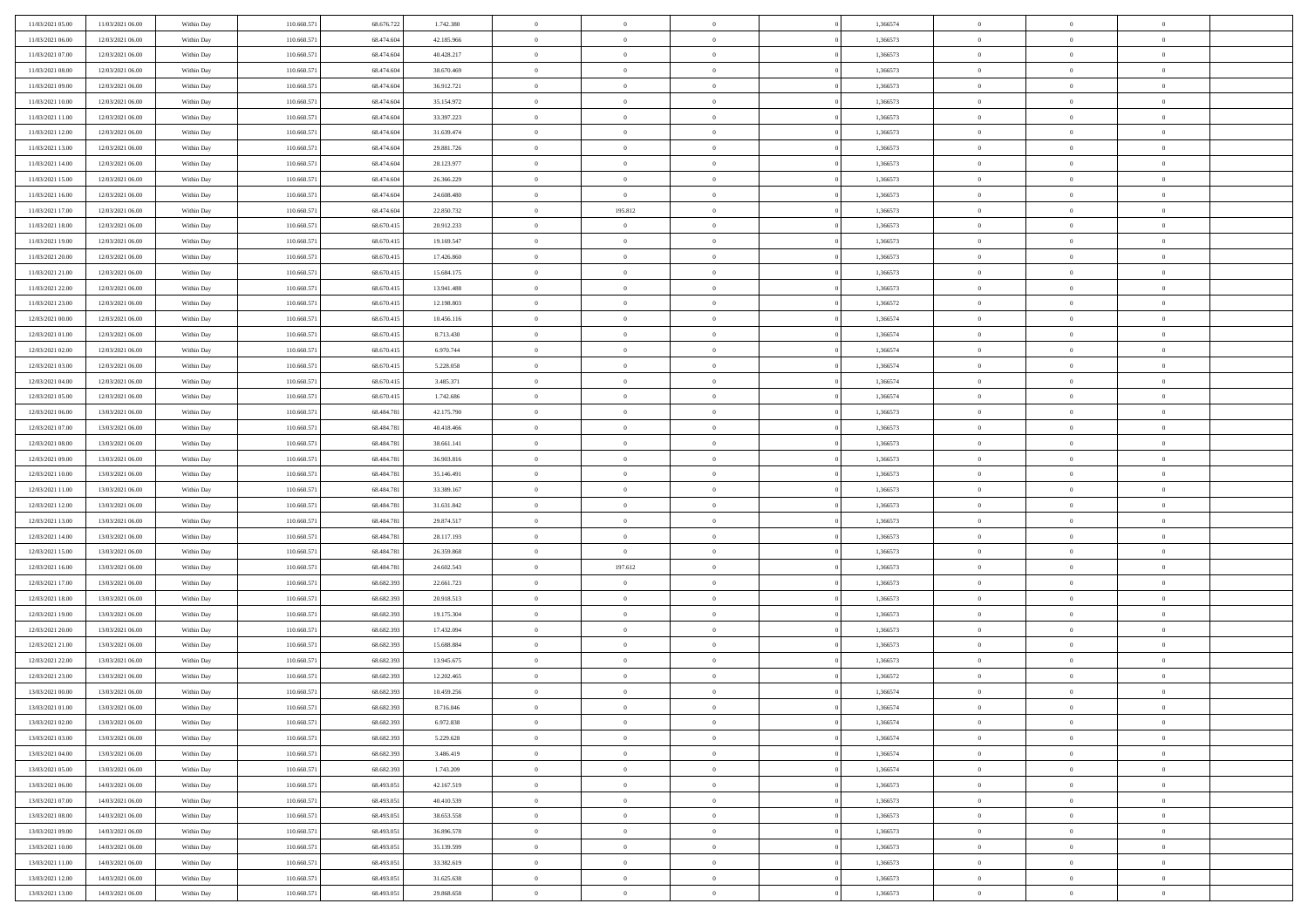| 13/03/2021 14:00                     | 14/03/2021 06:00 | Within Day | 110.660.571 | 68.493.051 | 28.111.679 | $\,$ 0                   | $\overline{0}$ | $\theta$       |          | 1,366573 | $\bf{0}$                 | $\overline{0}$ | $\,0\,$        |  |
|--------------------------------------|------------------|------------|-------------|------------|------------|--------------------------|----------------|----------------|----------|----------|--------------------------|----------------|----------------|--|
| 13/03/2021 15:00                     | 14/03/2021 06:00 | Within Day | 110.660.57  | 68.493.05  | 26.354.699 | $\overline{0}$           | $\overline{0}$ | $\Omega$       |          | 1,366573 | $\overline{0}$           | $\overline{0}$ | $\theta$       |  |
| 13/03/2021 16:00                     | 14/03/2021 06:00 | Within Dav | 110.660.571 | 68.493.051 | 24.597.719 | $\mathbf{0}$             | $\overline{0}$ | $\overline{0}$ |          | 1,366573 | $\mathbf{0}$             | $\overline{0}$ | $\overline{0}$ |  |
| 13/03/2021 17:00                     | 14/03/2021 06:00 | Within Day | 110.660.571 | 68.493.051 | 22.840.739 | $\bf{0}$                 | $\overline{0}$ | $\bf{0}$       |          | 1,366573 | $\bf{0}$                 | $\overline{0}$ | $\,0\,$        |  |
| 13/03/2021 18:00                     | 14/03/2021 06:00 | Within Day | 110.660.571 | 68.493.051 | 21.083.759 | $\bf{0}$                 | $\overline{0}$ | $\overline{0}$ |          | 1,366573 | $\bf{0}$                 | $\theta$       | $\,0\,$        |  |
| 13/03/2021 19:00                     | 14/03/2021 06:00 | Within Dav | 110.660.571 | 68.493.051 | 19.326.779 | $\overline{0}$           | $\overline{0}$ | $\overline{0}$ |          | 1,366573 | $\mathbf{0}$             | $\overline{0}$ | $\overline{0}$ |  |
| 13/03/2021 20:00                     | 14/03/2021 06:00 | Within Day | 110.660.571 | 68.493.051 | 17.569.799 | $\bf{0}$                 | 381.589        | $\overline{0}$ |          | 1,366573 | $\bf{0}$                 | $\overline{0}$ | $\,0\,$        |  |
| 13/03/2021 21:00                     | 14/03/2021 06:00 | Within Day | 110.660.571 | 68.874.640 | 15.469.389 | $\overline{0}$           | $\overline{0}$ | $\overline{0}$ |          | 1,366573 | $\,$ 0 $\,$              | $\overline{0}$ | $\theta$       |  |
| 13/03/2021 22:00                     | 14/03/2021 06:00 | Within Day | 110.660.571 | 68.874.640 | 13.750.568 | $\mathbf{0}$             | $\overline{0}$ | $\overline{0}$ |          | 1,366573 | $\mathbf{0}$             | $\bf{0}$       | $\overline{0}$ |  |
|                                      | 14/03/2021 06:00 |            | 110.660.571 | 68.874.640 | 12.031.746 | $\bf{0}$                 | $\bf{0}$       | $\theta$       |          | 1,366572 | $\bf{0}$                 | $\overline{0}$ | $\,0\,$        |  |
| 13/03/2021 23:00                     |                  | Within Day | 110.660.571 | 68.874.640 |            |                          | $\overline{0}$ |                |          |          |                          | $\overline{0}$ | $\theta$       |  |
| 14/03/2021 00:00<br>14/03/2021 01:00 | 14/03/2021 06:00 | Within Day |             |            | 10.312.926 | $\bf{0}$<br>$\mathbf{0}$ |                | $\overline{0}$ |          | 1,366574 | $\bf{0}$<br>$\mathbf{0}$ |                | $\overline{0}$ |  |
|                                      | 14/03/2021 06:00 | Within Dav | 110.660.571 | 68.874.640 | 8.594.105  |                          | $\overline{0}$ | $\overline{0}$ |          | 1,366574 |                          | $\overline{0}$ |                |  |
| 14/03/2021 02:00                     | 14/03/2021 06:00 | Within Day | 110.660.571 | 68.874.640 | 6.875.283  | $\bf{0}$                 | $\overline{0}$ | $\bf{0}$       |          | 1,366574 | $\bf{0}$                 | $\overline{0}$ | $\,0\,$        |  |
| 14/03/2021 03:00                     | 14/03/2021 06:00 | Within Day | 110.660.571 | 68.874.640 | 5.156.463  | $\bf{0}$                 | $\overline{0}$ | $\overline{0}$ |          | 1,366574 | $\bf{0}$                 | $\theta$       | $\,0\,$        |  |
| 14/03/2021 04:00                     | 14/03/2021 06:00 | Within Dav | 110.660.571 | 68.874.640 | 3.437.642  | $\overline{0}$           | $\overline{0}$ | $\overline{0}$ |          | 1,366574 | $\mathbf{0}$             | $\overline{0}$ | $\overline{0}$ |  |
| 14/03/2021 05:00                     | 14/03/2021 06:00 | Within Day | 110.660.571 | 68.874.640 | 1.718.820  | $\bf{0}$                 | $\bf{0}$       | $\overline{0}$ |          | 1,366574 | $\bf{0}$                 | $\overline{0}$ | $\,0\,$        |  |
| 14/03/2021 06:00                     | 15/03/2021 06:00 | Within Day | 110.660.571 | 68.496.143 | 42.164.427 | $\bf{0}$                 | $\overline{0}$ | $\overline{0}$ |          | 1,366573 | $\,$ 0 $\,$              | $\overline{0}$ | $\theta$       |  |
| 14/03/2021 07:00                     | 15/03/2021 06:00 | Within Day | 110.660.571 | 68.496.143 | 40.407.576 | $\mathbf{0}$             | $\overline{0}$ | $\overline{0}$ |          | 1,366573 | $\mathbf{0}$             | $\overline{0}$ | $\overline{0}$ |  |
| 14/03/2021 08:00                     | 15/03/2021 06:00 | Within Day | 110.660.571 | 68.496.143 | 38.650.725 | $\bf{0}$                 | $\bf{0}$       | $\overline{0}$ |          | 1,366573 | $\bf{0}$                 | $\overline{0}$ | $\,0\,$        |  |
| 14/03/2021 09:00                     | 15/03/2021 06:00 | Within Day | 110.660.571 | 68.496.143 | 36.893.873 | $\bf{0}$                 | $\overline{0}$ | $\overline{0}$ |          | 1,366573 | $\bf{0}$                 | $\overline{0}$ | $\overline{0}$ |  |
| 14/03/2021 11:00                     | 15/03/2021 06:00 | Within Dav | 110.660.571 | 68.496.143 | 33.380.170 | $\mathbf{0}$             | $\overline{0}$ | $\overline{0}$ |          | 1,366573 | $\mathbf{0}$             | $\overline{0}$ | $\overline{0}$ |  |
| 14/03/2021 12:00                     | 15/03/2021 06:00 | Within Day | 110.660.571 | 68.496.143 | 31.623.319 | $\bf{0}$                 | $\bf{0}$       | $\bf{0}$       |          | 1,366573 | $\bf{0}$                 | $\overline{0}$ | $\,0\,$        |  |
| 14/03/2021 13:00                     | 15/03/2021 06:00 | Within Day | 110.660.571 | 68.496.143 | 29.866.468 | $\bf{0}$                 | $\bf{0}$       | $\overline{0}$ |          | 1,366573 | $\bf{0}$                 | $\bf{0}$       | $\,0\,$        |  |
| 14/03/2021 14:00                     | 15/03/2021 06:00 | Within Dav | 110.660.571 | 68.496.143 | 28.109.617 | $\mathbf{0}$             | $\overline{0}$ | $\overline{0}$ |          | 1,366573 | $\mathbf{0}$             | $\overline{0}$ | $\theta$       |  |
| 14/03/2021 15:00                     | 15/03/2021 06:00 | Within Day | 110.660.571 | 68.496.143 | 26.352.766 | $\bf{0}$                 | $\bf{0}$       | $\overline{0}$ |          | 1,366573 | $\bf{0}$                 | $\overline{0}$ | $\,0\,$        |  |
| 14/03/2021 16:00                     | 15/03/2021 06:00 | Within Day | 110.660.571 | 68.496.143 | 24.595.915 | $\bf{0}$                 | $\overline{0}$ | $\overline{0}$ |          | 1,366573 | $\bf{0}$                 | $\overline{0}$ | $\theta$       |  |
| 14/03/2021 17:00                     | 15/03/2021 06:00 | Within Day | 110.660.571 | 68.496.143 | 22.839.064 | $\overline{0}$           | $\overline{0}$ | $\overline{0}$ |          | 1,366573 | $\mathbf{0}$             | $\overline{0}$ | $\overline{0}$ |  |
| 14/03/2021 18:00                     | 15/03/2021 06:00 | Within Day | 110.660.571 | 68.496.143 | 21.082.213 | $\bf{0}$                 | $\bf{0}$       | $\overline{0}$ |          | 1,366573 | $\bf{0}$                 | $\overline{0}$ | $\,0\,$        |  |
| 14/03/2021 19:00                     | 15/03/2021 06:00 | Within Day | 110.660.571 | 68.496.143 | 19.325.362 | $\bf{0}$                 | 199.880        | $\overline{0}$ |          | 1,366573 | $\bf{0}$                 | $\mathbf{0}$   | $\overline{0}$ |  |
| 14/03/2021 20:00                     | 15/03/2021 06:00 | Within Day | 110.660.571 | 68.696.023 | 17.386.801 | $\mathbf{0}$             | $\overline{0}$ | $\overline{0}$ |          | 1,366573 | $\mathbf{0}$             | $\overline{0}$ | $\overline{0}$ |  |
| 14/03/2021 21:00                     | 15/03/2021 06:00 | Within Day | 110.660.571 | 68.696.023 | 15.648.121 | $\bf{0}$                 | $\overline{0}$ | $\theta$       |          | 1,366573 | $\,$ 0                   | $\overline{0}$ | $\theta$       |  |
| 14/03/2021 22:00                     | 15/03/2021 06:00 | Within Day | 110.660.571 | 68.696.02  | 13.909.441 | $\bf{0}$                 | $\bf{0}$       | $\overline{0}$ |          | 1,366573 | $\bf{0}$                 | $\mathbf{0}$   | $\overline{0}$ |  |
| 14/03/2021 23:00                     | 15/03/2021 06:00 | Within Dav | 110.660.571 | 68.696.023 | 12.170.761 | $\overline{0}$           | $\overline{0}$ | $\overline{0}$ |          | 1,366572 | $\mathbf{0}$             | $\overline{0}$ | $\overline{0}$ |  |
| 15/03/2021 00:00                     | 15/03/2021 06:00 | Within Day | 110.660.571 | 68.696.023 | 10.432.081 | $\bf{0}$                 | $\overline{0}$ | $\theta$       |          | 1,366574 | $\,$ 0                   | $\overline{0}$ | $\theta$       |  |
| 15/03/2021 01:00                     | 15/03/2021 06:00 | Within Day | 110.660.571 | 68.696.023 | 8.693.401  | $\bf{0}$                 | $\overline{0}$ | $\overline{0}$ |          | 1,366574 | $\bf{0}$                 | $\overline{0}$ | $\overline{0}$ |  |
| 15/03/2021 02:00                     | 15/03/2021 06:00 | Within Day | 110.660.571 | 68.696.023 | 6.954.720  | $\mathbf{0}$             | $\overline{0}$ | $\overline{0}$ |          | 1,366574 | $\mathbf{0}$             | $\overline{0}$ | $\overline{0}$ |  |
| 15/03/2021 03:00                     | 15/03/2021 06:00 | Within Day | 110.660.571 | 68.696.023 | 5.216.040  | $\bf{0}$                 | $\overline{0}$ | $\theta$       |          | 1,366574 | $\,$ 0                   | $\overline{0}$ | $\theta$       |  |
| 15/03/2021 04:00                     | 15/03/2021 06:00 | Within Day | 110.660.571 | 68.696.023 | 3.477.360  | $\bf{0}$                 | $\overline{0}$ | $\overline{0}$ |          | 1,366574 | $\bf{0}$                 | $\mathbf{0}$   | $\overline{0}$ |  |
| 15/03/2021 05:00                     | 15/03/2021 06:00 | Within Dav | 110.660.571 | 68.696.023 | 1.738.680  | $\mathbf{0}$             | $\overline{0}$ | $\overline{0}$ |          | 1,366574 | $\mathbf{0}$             | $\overline{0}$ | $\overline{0}$ |  |
| 15/03/2021 06:00                     | 16/03/2021 06:00 | Within Day | 110.660.571 | 68.521.417 | 42.139.153 | $\,0\,$                  | $\overline{0}$ | $\theta$       |          | 1,366573 | $\,$ 0                   | $\overline{0}$ | $\theta$       |  |
| 15/03/2021 07:00                     | 16/03/2021 06:00 | Within Day | 110.660.571 | 68.521.417 | 40.383.355 | $\bf{0}$                 | $\overline{0}$ | $\overline{0}$ |          | 1,366573 | $\bf{0}$                 | $\overline{0}$ | $\overline{0}$ |  |
| 15/03/2021 08:00                     | 16/03/2021 06:00 | Within Dav | 110.660.571 | 68.521.417 | 38.627.557 | $\mathbf{0}$             | $\overline{0}$ | $\overline{0}$ |          | 1,366573 | $\mathbf{0}$             | $\overline{0}$ | $\theta$       |  |
| 15/03/2021 09:00                     | 16/03/2021 06:00 | Within Day | 110.660.571 | 68.521.417 | 36.871.759 | $\bf{0}$                 | $\overline{0}$ | $\theta$       |          | 1,366573 | $\,$ 0                   | $\overline{0}$ | $\theta$       |  |
| 15/03/2021 10:00                     | 16/03/2021 06:00 | Within Day | 110.660.57  | 68.521.417 | 35.115.961 | $\bf{0}$                 | $\overline{0}$ | $\overline{0}$ |          | 1,366573 | $\,$ 0 $\,$              | $\overline{0}$ | $\overline{0}$ |  |
| 15/03/2021 11:00                     | 16/03/2021 06:00 | Within Day | 110.660.571 | 68.521.417 | 33.360.163 | $\overline{0}$           | $\overline{0}$ |                |          | 1,366573 | $\overline{0}$           | $\theta$       | $\theta$       |  |
| 15/03/2021 12:00                     | 16/03/2021 06:00 | Within Day | 110.660.571 | 68.521.417 | 31.604.365 | $\,0\,$                  | $\overline{0}$ | $\theta$       |          | 1,366573 | $\,$ 0 $\,$              | $\overline{0}$ | $\theta$       |  |
| 15/03/2021 13:00                     | 16/03/2021 06:00 | Within Day | 110.660.571 | 68.521.417 | 29.848.567 | $\overline{0}$           | $\overline{0}$ | $\overline{0}$ |          | 1,366573 | $\overline{0}$           | $\overline{0}$ | $\overline{0}$ |  |
| 15/03/2021 14:00                     | 16/03/2021 06:00 | Within Day | 110.660.571 | 68.521.417 | 28.092.768 | $\bf{0}$                 | 206.138        | $\overline{0}$ |          | 1,366573 | $\overline{0}$           | $\bf{0}$       | $\mathbf{0}$   |  |
| 15/03/2021 15:00                     | 16/03/2021 06:00 | Within Day | 110.660.571 | 68.727.555 | 26.143.716 | $\bf{0}$                 | $\overline{0}$ | $\bf{0}$       | $\theta$ | 1,366573 | $\,$ 0 $\,$              | $\bf{0}$       | $\,$ 0 $\,$    |  |
| 15/03/2021 16:00                     | 16/03/2021 06:00 | Within Day | 110.660.571 | 68.727.555 | 24.400.801 | $\bf{0}$                 | $\overline{0}$ | $\overline{0}$ |          | 1,366573 | $\,$ 0 $\,$              | $\overline{0}$ | $\overline{0}$ |  |
| 15/03/2021 17:00                     | 16/03/2021 06:00 | Within Day | 110.660.571 | 68.727.555 | 22.657.887 | $\bf{0}$                 | $\overline{0}$ | $\overline{0}$ |          | 1,366573 | $\mathbf{0}$             | $\overline{0}$ | $\overline{0}$ |  |
|                                      |                  |            |             |            |            |                          |                |                |          |          |                          |                |                |  |
| 15/03/2021 18:00                     | 16/03/2021 06:00 | Within Day | 110.660.571 | 68.727.555 | 20.914.972 | $\,0\,$                  | $\overline{0}$ | $\mathbf{0}$   | $\theta$ | 1,366573 | $\,$ 0 $\,$              | $\overline{0}$ | $\overline{0}$ |  |
| 15/03/2021 19:00                     | 16/03/2021 06:00 | Within Day | 110.660.571 | 68.727.555 | 19.172.059 | $\bf{0}$                 | $\overline{0}$ | $\overline{0}$ |          | 1,366573 | $\overline{0}$           | $\overline{0}$ | $\overline{0}$ |  |
| 15/03/2021 20:00                     | 16/03/2021 06:00 | Within Day | 110.660.571 | 68.727.555 | 17.429.144 | $\bf{0}$                 | $\overline{0}$ | $\overline{0}$ |          | 1,366573 | $\mathbf{0}$             | $\overline{0}$ | $\mathbf{0}$   |  |
| 15/03/2021 21:00                     | 16/03/2021 06:00 | Within Day | 110.660.571 | 68.727.555 | 15.686.230 | $\,0\,$                  | $\overline{0}$ | $\overline{0}$ |          | 1,366573 | $\,$ 0 $\,$              | $\mathbf{0}$   | $\overline{0}$ |  |
| 15/03/2021 22.00                     | 16/03/2021 06:00 | Within Day | 110.660.571 | 68.727.555 | 13.943.315 | $\bf{0}$                 | $\bf{0}$       | $\overline{0}$ |          | 1,366573 | $\mathbf 0$              | $\mathbf{0}$   | $\overline{0}$ |  |
| 15/03/2021 23:00                     | 16/03/2021 06:00 | Within Day | 110.660.571 | 68.727.555 | 12.200.401 | $\mathbf{0}$             | $\overline{0}$ | $\overline{0}$ |          | 1,366572 | $\mathbf{0}$             | $\overline{0}$ | $\overline{0}$ |  |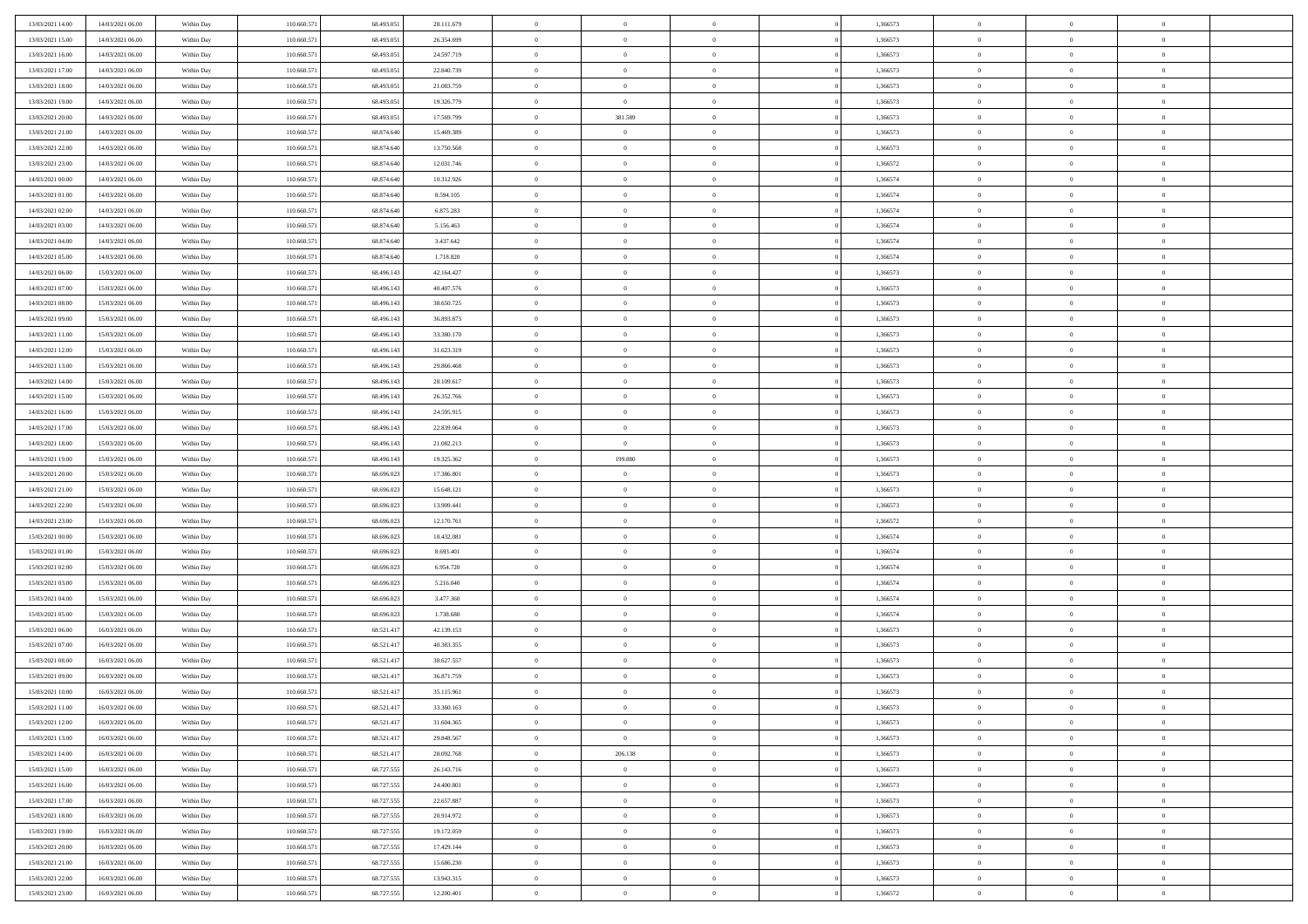| 16/03/2021 00:00 | 16/03/2021 06:00 | Within Day               | 110.660.571 | 68.727.555 | 10.457.486 | $\,$ 0         | $\bf{0}$       | $\theta$                   |          | 1,366574 | $\bf{0}$              | $\overline{0}$                   | $\,0\,$        |  |
|------------------|------------------|--------------------------|-------------|------------|------------|----------------|----------------|----------------------------|----------|----------|-----------------------|----------------------------------|----------------|--|
| 16/03/2021 01:00 | 16/03/2021 06:00 | Within Day               | 110.660.57  | 68.727.555 | 8.714.572  | $\overline{0}$ | $\overline{0}$ | $\overline{0}$             |          | 1,366574 | $\overline{0}$        | $\overline{0}$                   | $\theta$       |  |
| 16/03/2021 02:00 | 16/03/2021 06:00 | Within Dav               | 110.660.571 | 68.727.555 | 6.971.657  | $\mathbf{0}$   | $\overline{0}$ | $\overline{0}$             |          | 1,366574 | $\mathbf{0}$          | $\overline{0}$                   | $\overline{0}$ |  |
| 16/03/2021 03:00 | 16/03/2021 06:00 | Within Day               | 110.660.571 | 68.727.555 | 5.228.743  | $\bf{0}$       | $\overline{0}$ | $\bf{0}$                   |          | 1,366574 | $\bf{0}$              | $\overline{0}$                   | $\bf{0}$       |  |
| 16/03/2021 04:00 | 16/03/2021 06:00 | Within Day               | 110.660.571 | 68.727.555 | 3.485.828  | $\bf{0}$       | $\bf{0}$       | $\overline{0}$             |          | 1,366574 | $\bf{0}$              | $\theta$                         | $\,0\,$        |  |
| 16/03/2021 05:00 | 16/03/2021 06:00 | Within Dav               | 110.660.571 | 68.727.555 | 1.742.913  | $\mathbf{0}$   | $\overline{0}$ | $\overline{0}$             |          | 1,366574 | $\mathbf{0}$          | $\overline{0}$                   | $\overline{0}$ |  |
| 16/03/2021 06:00 | 17/03/2021 06:00 | Within Day               | 110.660.571 | 68.529.354 | 42.131.216 | $\bf{0}$       | $\bf{0}$       | $\overline{0}$             |          | 1,366573 | $\bf{0}$              | $\overline{0}$                   | $\,0\,$        |  |
| 16/03/2021 07:00 | 17/03/2021 06:00 | Within Day               | 110.660.571 | 68.529.354 | 40.375.749 | $\overline{0}$ | $\overline{0}$ | $\overline{0}$             |          | 1,366573 | $\,$ 0 $\,$           | $\overline{0}$                   | $\theta$       |  |
| 16/03/2021 08:00 | 17/03/2021 06:00 | Within Day               | 110.660.571 | 68.529.354 | 38.620.282 | $\mathbf{0}$   | $\overline{0}$ | $\overline{0}$             |          | 1,366573 | $\mathbf{0}$          | $\overline{0}$                   | $\overline{0}$ |  |
| 16/03/2021 09:00 | 17/03/2021 06:00 | Within Day               | 110.660.571 | 68.529.354 | 36.864.814 | $\bf{0}$       | $\bf{0}$       | $\theta$                   |          | 1,366573 | $\bf{0}$              | $\overline{0}$                   | $\,0\,$        |  |
| 16/03/2021 10:00 | 17/03/2021 06:00 | Within Day               | 110.660.571 | 68.529.354 | 35.109.347 | $\bf{0}$       | $\overline{0}$ | $\overline{0}$             |          | 1,366573 | $\bf{0}$              | $\overline{0}$                   | $\theta$       |  |
| 16/03/2021 11:00 | 17/03/2021 06:00 | Within Dav               | 110.660.571 | 68.529.354 | 33.353.879 | $\mathbf{0}$   | $\overline{0}$ | $\overline{0}$             |          | 1,366573 | $\mathbf{0}$          | $\overline{0}$                   | $\overline{0}$ |  |
| 16/03/2021 12:00 | 17/03/2021 06:00 | Within Day               | 110.660.571 | 68.529.354 | 31.598.412 | $\bf{0}$       | $\overline{0}$ | $\bf{0}$                   |          | 1,366573 | $\bf{0}$              | $\overline{0}$                   | $\bf{0}$       |  |
| 16/03/2021 13:00 | 17/03/2021 06:00 | Within Day               | 110.660.571 | 68.529.354 | 29.842.945 | $\bf{0}$       | $\overline{0}$ | $\overline{0}$             |          | 1,366573 | $\bf{0}$              | $\theta$                         | $\,0\,$        |  |
| 16/03/2021 14:00 | 17/03/2021 06:00 | Within Dav               | 110.660.571 | 68.529.354 | 28.087.477 | $\overline{0}$ | $\overline{0}$ | $\overline{0}$             |          | 1,366573 | $\mathbf{0}$          | $\overline{0}$                   | $\overline{0}$ |  |
| 16/03/2021 15:00 | 17/03/2021 06:00 | Within Day               | 110.660.571 | 68.529.354 | 26.332.010 | $\bf{0}$       | $\overline{0}$ | $\overline{0}$             |          | 1,366573 | $\bf{0}$              | $\overline{0}$                   | $\,0\,$        |  |
| 16/03/2021 16:00 | 17/03/2021 06:00 |                          | 110.660.571 | 68.529.354 | 24.576.543 | $\bf{0}$       | $\overline{0}$ | $\overline{0}$             |          | 1,366573 | $\,$ 0 $\,$           | $\overline{0}$                   | $\theta$       |  |
| 16/03/2021 17:00 | 17/03/2021 06:00 | Within Day<br>Within Day | 110.660.571 | 68.529.354 | 22.821.075 | $\mathbf{0}$   | 208.127        | $\overline{0}$             |          | 1,366573 | $\mathbf{0}$          | $\overline{0}$                   | $\overline{0}$ |  |
| 16/03/2021 18:00 | 17/03/2021 06:00 | Within Day               | 110.660.571 | 68.737.481 | 20.873.490 | $\,$ 0         | $\bf{0}$       | $\overline{0}$             |          | 1,366573 | $\bf{0}$              | $\overline{0}$                   | $\,0\,$        |  |
| 16/03/2021 19:00 | 17/03/2021 06:00 |                          | 110.660.571 | 68,737,481 | 19.134.032 | $\bf{0}$       | $\overline{0}$ | $\overline{0}$             |          | 1,366573 | $\bf{0}$              | $\overline{0}$                   | $\overline{0}$ |  |
| 16/03/2021 20:00 | 17/03/2021 06:00 | Within Day<br>Within Dav | 110.660.571 | 68.737.481 | 17.394.575 | $\mathbf{0}$   | $\overline{0}$ |                            |          | 1,366573 | $\mathbf{0}$          | $\overline{0}$                   | $\overline{0}$ |  |
|                  |                  |                          |             |            |            | $\bf{0}$       |                | $\overline{0}$             |          |          | $\bf{0}$              |                                  | $\bf{0}$       |  |
| 16/03/2021 21:00 | 17/03/2021 06:00 | Within Day               | 110.660.571 | 68.737.481 | 15.655.117 |                | $\bf{0}$       | $\bf{0}$                   |          | 1,366573 |                       | $\overline{0}$                   |                |  |
| 16/03/2021 22:00 | 17/03/2021 06:00 | Within Day               | 110.660.571 | 68.737.481 | 13.915.660 | $\bf{0}$       | $\bf{0}$       | $\overline{0}$             |          | 1,366573 | $\bf{0}$              | $\bf{0}$                         | $\,0\,$        |  |
| 16/03/2021 23:00 | 17/03/2021 06:00 | Within Dav               | 110.660.571 | 68.737.481 | 12.176.202 | $\mathbf{0}$   | $\overline{0}$ | $\overline{0}$             |          | 1,366572 | $\mathbf{0}$          | $\overline{0}$                   | $\overline{0}$ |  |
| 17/03/2021 00:00 | 17/03/2021 06:00 | Within Day               | 110.660.571 | 68.737.481 | 10.436.744 | $\bf{0}$       | $\bf{0}$       | $\overline{0}$             |          | 1,366574 | $\bf{0}$              | $\overline{0}$                   | $\,0\,$        |  |
| 17/03/2021 01:00 | 17/03/2021 06:00 | Within Day               | 110.660.571 | 68.737.481 | 8.697.287  | $\overline{0}$ | $\overline{0}$ | $\overline{0}$             |          | 1,366574 | $\bf{0}$              | $\overline{0}$                   | $\overline{0}$ |  |
| 17/03/2021 02:00 | 17/03/2021 06:00 | Within Day               | 110.660.571 | 68.737.481 | 6.957.829  | $\mathbf{0}$   | $\overline{0}$ | $\overline{0}$             |          | 1,366574 | $\mathbf{0}$          | $\overline{0}$                   | $\overline{0}$ |  |
| 17/03/2021 03:00 | 17/03/2021 06:00 | Within Day               | 110.660.571 | 68.737.481 | 5.218.372  | $\bf{0}$       | $\bf{0}$       | $\overline{0}$             |          | 1,366574 | $\bf{0}$              | $\overline{0}$                   | $\,0\,$        |  |
| 17/03/2021 04:00 | 17/03/2021 06:00 | Within Day               | 110.660.571 | 68,737,481 | 3.478.914  | $\bf{0}$       | $\overline{0}$ | $\overline{0}$             |          | 1,366574 | $\bf{0}$              | $\mathbf{0}$                     | $\overline{0}$ |  |
| 17/03/2021 05:00 | 17/03/2021 06:00 | Within Dav               | 110.660.571 | 68.737.481 | 1.739.457  | $\mathbf{0}$   | $\overline{0}$ | $\overline{0}$             |          | 1,366574 | $\mathbf{0}$          | $\overline{0}$                   | $\overline{0}$ |  |
| 17/03/2021 06:00 | 18/03/2021 06:00 | Within Day               | 110.660.571 | 68.501.236 | 42.159.334 | $\bf{0}$       | $\overline{0}$ | $\theta$                   |          | 1,366573 | $\,$ 0                | $\overline{0}$                   | $\theta$       |  |
| 17/03/2021 07:00 | 18/03/2021 06:00 | Within Day               | 110.660.571 | 68.501.236 | 40.402.695 | $\bf{0}$       | $\overline{0}$ | $\overline{0}$             |          | 1,366573 | $\bf{0}$              | $\mathbf{0}$                     | $\overline{0}$ |  |
| 17/03/2021 08:00 | 18/03/2021 06:00 | Within Dav               | 110.660.571 | 68.501.236 | 38.646.056 | $\overline{0}$ | $\overline{0}$ | $\overline{0}$             |          | 1,366573 | $\mathbf{0}$          | $\overline{0}$                   | $\overline{0}$ |  |
| 17/03/2021 09:00 | 18/03/2021 06:00 | Within Day               | 110.660.57  | 68.501.236 | 36.889.417 | $\bf{0}$       | $\overline{0}$ | $\theta$                   |          | 1,366573 | $\,$ 0                | $\overline{0}$                   | $\theta$       |  |
| 17/03/2021 10:00 | 18/03/2021 06:00 | Within Day               | 110.660.571 | 68.501.236 | 35.132.778 | $\bf{0}$       | $\overline{0}$ | $\overline{0}$             |          | 1,366573 | $\bf{0}$              | $\overline{0}$                   | $\overline{0}$ |  |
| 17/03/2021 11:00 | 18/03/2021 06:00 | Within Day               | 110.660.571 | 68.501.236 | 33.376.139 | $\mathbf{0}$   | $\overline{0}$ | $\overline{0}$             |          | 1,366573 | $\mathbf{0}$          | $\overline{0}$                   | $\overline{0}$ |  |
| 17/03/2021 12:00 | 18/03/2021 06:00 | Within Day               | 110.660.571 | 68.501.236 | 31.619.500 | $\bf{0}$       | $\overline{0}$ | $\theta$                   |          | 1,366573 | $\,$ 0                | $\overline{0}$                   | $\theta$       |  |
| 17/03/2021 13:00 | 18/03/2021 06:00 | Within Day               | 110.660.571 | 68.501.236 | 29.862.861 | $\bf{0}$       | $\overline{0}$ | $\overline{0}$             |          | 1,366573 | $\bf{0}$              | $\mathbf{0}$                     | $\overline{0}$ |  |
| 17/03/2021 14:00 | 18/03/2021 06:00 | Within Dav               | 110.660.571 | 68.501.236 | 28.106.222 | $\mathbf{0}$   | $\overline{0}$ | $\overline{0}$             |          | 1,366573 | $\mathbf{0}$          | $\overline{0}$                   | $\overline{0}$ |  |
| 17/03/2021 15:00 | 18/03/2021 06:00 | Within Day               | 110.660.571 | 68.501.236 | 26.349.584 | $\,0\,$        | 201.212        | $\theta$                   |          | 1,366573 | $\,$ 0                | $\overline{0}$                   | $\theta$       |  |
| 17/03/2021 16:00 | 18/03/2021 06:00 | Within Day               | 110.660.571 | 68.702.448 | 24.405.147 | $\bf{0}$       | $\overline{0}$ | $\overline{0}$             |          | 1,366573 | $\bf{0}$              | $\overline{0}$                   | $\overline{0}$ |  |
| 17/03/2021 17:00 | 18/03/2021 06:00 | Within Dav               | 110.660.571 | 68.702.448 | 22.661.922 | $\mathbf{0}$   | $\overline{0}$ | $\overline{0}$             |          | 1,366573 | $\mathbf{0}$          | $\overline{0}$                   | $\overline{0}$ |  |
| 17/03/2021 18:00 | 18/03/2021 06:00 | Within Day               | 110.660.57  | 68.702.448 | 20.918.697 | $\bf{0}$       | $\overline{0}$ | $\theta$<br>$\overline{0}$ |          | 1,366573 | $\,$ 0<br>$\,$ 0 $\,$ | $\overline{0}$<br>$\overline{0}$ | $\theta$       |  |
| 17/03/2021 19:00 | 18/03/2021 06:00 | Within Day               | 110.660.57  | 68.702.448 | 19.175.473 | $\bf{0}$       | $\overline{0}$ |                            |          | 1,366573 |                       |                                  | $\overline{0}$ |  |
| 17/03/2021 20:00 | 18/03/2021 06:00 | Within Day               | 110.660.571 | 68.702.448 | 17.432.248 | $\overline{0}$ | $\overline{0}$ |                            |          | 1,366573 | $\overline{0}$        | $\theta$                         | $\theta$       |  |
| 17/03/2021 21:00 | 18/03/2021 06:00 | Within Day               | 110.660.571 | 68.702.448 | 15.689.022 | $\,0\,$        | $\overline{0}$ | $\theta$                   |          | 1,366573 | $\,$ 0 $\,$           | $\overline{0}$                   | $\theta$       |  |
| 17/03/2021 22.00 | 18/03/2021 06:00 | Within Day               | 110.660.571 | 68,702.448 | 13.945.798 | $\overline{0}$ | $\overline{0}$ | $\overline{0}$             |          | 1,366573 | $\overline{0}$        | $\overline{0}$                   | $\overline{0}$ |  |
| 17/03/2021 23:00 | 18/03/2021 06:00 | Within Day               | 110.660.571 | 68.702.448 | 12.202.573 | $\bf{0}$       | $\overline{0}$ | $\overline{0}$             |          | 1,366572 | $\overline{0}$        | $\bf{0}$                         | $\mathbf{0}$   |  |
| 18/03/2021 00:00 | 18/03/2021 06:00 | Within Day               | 110.660.571 | 68.702.448 | 10.459.348 | $\bf{0}$       | $\overline{0}$ | $\overline{0}$             | $\theta$ | 1,366574 | $\,$ 0 $\,$           | $\bf{0}$                         | $\,$ 0 $\,$    |  |
| 18/03/2021 01:00 | 18/03/2021 06:00 | Within Day               | 110.660.571 | 68.702.448 | 8.716.123  | $\bf{0}$       | $\overline{0}$ | $\overline{0}$             |          | 1,366574 | $\,$ 0 $\,$           | $\overline{0}$                   | $\overline{0}$ |  |
| 18/03/2021 02:00 | 18/03/2021 06:00 | Within Day               | 110.660.571 | 68.702.448 | 6.972.899  | $\bf{0}$       | $\overline{0}$ | $\overline{0}$             |          | 1,366574 | $\mathbf{0}$          | $\overline{0}$                   | $\overline{0}$ |  |
| 18/03/2021 03:00 | 18/03/2021 06:00 | Within Day               | 110.660.571 | 68.702.448 | 5.229.674  | $\,0\,$        | $\overline{0}$ | $\mathbf{0}$               | $\theta$ | 1,366574 | $\,$ 0 $\,$           | $\overline{0}$                   | $\overline{0}$ |  |
| 18/03/2021 04:00 | 18/03/2021 06:00 | Within Day               | 110.660.571 | 68,702,448 | 3.486.449  | $\bf{0}$       | $\overline{0}$ | $\overline{0}$             |          | 1,366574 | $\overline{0}$        | $\overline{0}$                   | $\overline{0}$ |  |
| 18/03/2021 05:00 | 18/03/2021 06:00 | Within Day               | 110.660.571 | 68.702.448 | 1.743.225  | $\bf{0}$       | $\overline{0}$ | $\overline{0}$             |          | 1,366574 | $\mathbf{0}$          | $\overline{0}$                   | $\mathbf{0}$   |  |
| 18/03/2021 06:00 | 19/03/2021 06:00 | Within Day               | 110.660.571 | 68.512.211 | 42.148.359 | $\,0\,$        | $\overline{0}$ | $\overline{0}$             |          | 1,366573 | $\,$ 0 $\,$           | $\mathbf{0}$                     | $\overline{0}$ |  |
| 18/03/2021 07:00 | 19/03/2021 06:00 | Within Day               | 110.660.571 | 68.512.211 | 40.392.177 | $\bf{0}$       | $\bf{0}$       | $\overline{0}$             |          | 1,366573 | $\mathbf 0$           | $\mathbf{0}$                     | $\overline{0}$ |  |
| 18/03/2021 08:00 | 19/03/2021 06:00 | Within Day               | 110.660.571 | 68.512.211 | 38.635.996 | $\mathbf{0}$   | $\overline{0}$ | $\overline{0}$             |          | 1,366573 | $\mathbf{0}$          | $\overline{0}$                   | $\overline{0}$ |  |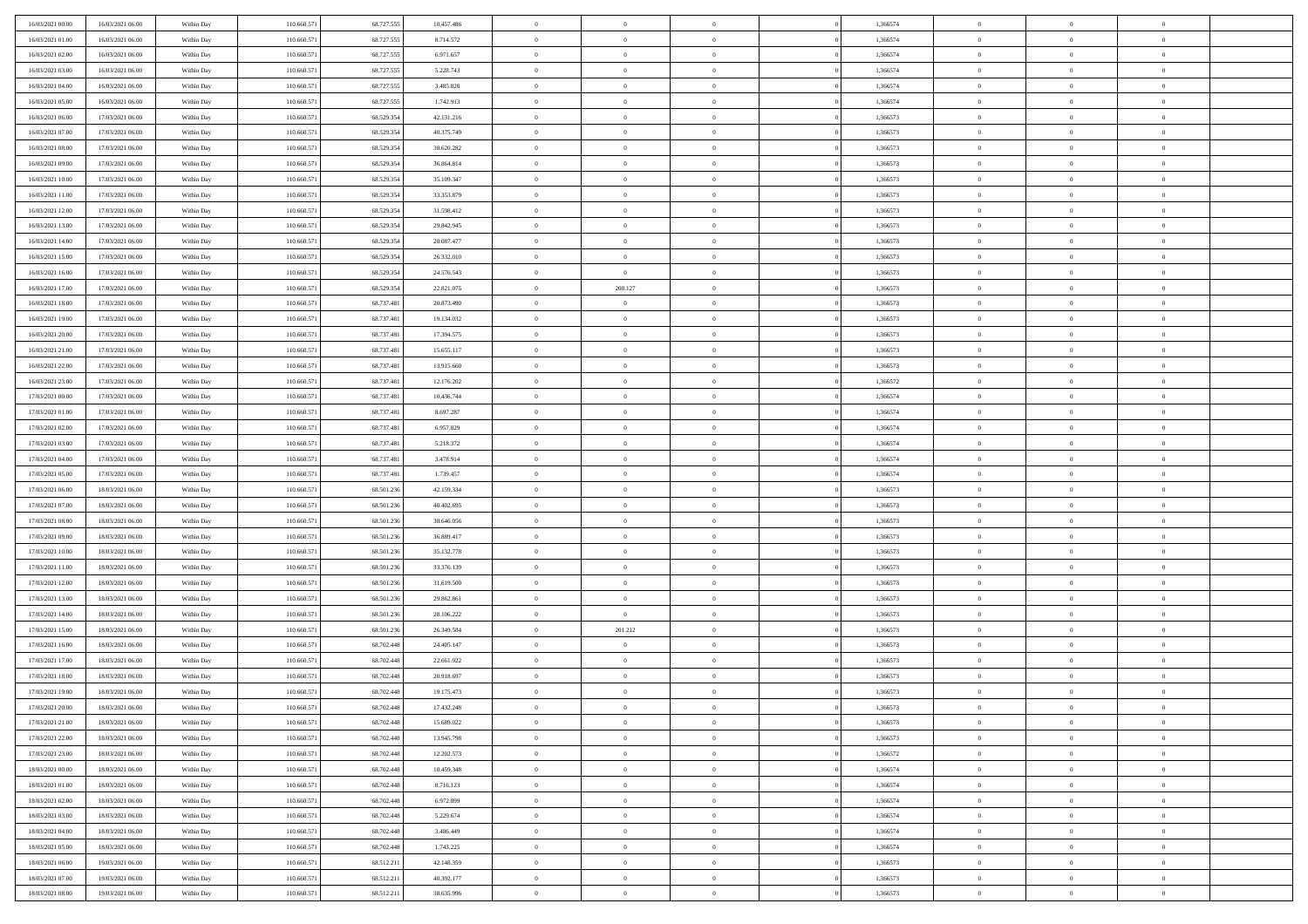| 18/03/2021 09:00                     | 19/03/2021 06:00                     | Within Day               | 110.660.571                | 68.512.21                | 36.879.814             | $\,$ 0              | $\bf{0}$                         | $\theta$                         |          | 1,366573             | $\bf{0}$                 | $\overline{0}$ | $\,0\,$                          |  |
|--------------------------------------|--------------------------------------|--------------------------|----------------------------|--------------------------|------------------------|---------------------|----------------------------------|----------------------------------|----------|----------------------|--------------------------|----------------|----------------------------------|--|
| 18/03/2021 10:00                     | 19/03/2021 06:00                     | Within Day               | 110.660.57                 | 68.512.21                | 35.123.633             | $\overline{0}$      | $\overline{0}$                   | $\overline{0}$                   |          | 1,366573             | $\overline{0}$           | $\overline{0}$ | $\theta$                         |  |
| 18/03/2021 11:00                     | 19/03/2021 06:00                     | Within Dav               | 110.660.571                | 68.512.211               | 33.367.450             | $\mathbf{0}$        | $\overline{0}$                   | $\overline{0}$                   |          | 1,366573             | $\mathbf{0}$             | $\overline{0}$ | $\overline{0}$                   |  |
| 18/03/2021 12:00                     | 19/03/2021 06:00                     | Within Day               | 110.660.571                | 68.512.211               | 31.611.269             | $\bf{0}$            | $\overline{0}$                   | $\bf{0}$                         |          | 1,366573             | $\bf{0}$                 | $\overline{0}$ | $\bf{0}$                         |  |
| 18/03/2021 13:00                     | 19/03/2021 06:00                     | Within Day               | 110.660.571                | 68.512.21                | 29.855.087             | $\bf{0}$            | 203.722                          | $\overline{0}$                   |          | 1,366573             | $\bf{0}$                 | $\theta$       | $\,0\,$                          |  |
| 18/03/2021 14:00                     | 19/03/2021 06:00                     | Within Dav               | 110.660.571                | 68.715.933               | 27.907.168             | $\mathbf{0}$        | $\overline{0}$                   | $\overline{0}$                   |          | 1,366573             | $\mathbf{0}$             | $\overline{0}$ | $\overline{0}$                   |  |
| 18/03/2021 15:00                     | 19/03/2021 06:00                     | Within Day               | 110.660.571                | 68.715.933               | 26.162.969             | $\bf{0}$            | $\bf{0}$                         | $\overline{0}$                   |          | 1,366573             | $\bf{0}$                 | $\overline{0}$ | $\,0\,$                          |  |
| 18/03/2021 16:00                     | 19/03/2021 06:00                     | Within Day               | 110.660.571                | 68.715.933               | 24.418.771             | $\overline{0}$      | $\overline{0}$                   | $\overline{0}$                   |          | 1,366573             | $\,$ 0 $\,$              | $\overline{0}$ | $\theta$                         |  |
| 18/03/2021 17:00                     | 19/03/2021 06:00                     | Within Day               | 110.660.571                | 68.715.933               | 22.674.574             | $\mathbf{0}$        | 117.726                          | $\overline{0}$                   |          | 1,366573             | $\mathbf{0}$             | $\overline{0}$ | $\overline{0}$                   |  |
| 18/03/2021 18:00                     | 19/03/2021 06:00                     |                          | 110.660.571                | 68.833.659               | 20.821.705             | $\bf{0}$            | $\bf{0}$                         | $\overline{0}$                   |          | 1,366573             | $\bf{0}$                 | $\overline{0}$ | $\,0\,$                          |  |
|                                      |                                      | Within Day               |                            | 68.833.659               |                        | $\overline{0}$      | $\overline{0}$                   |                                  |          |                      |                          | $\overline{0}$ | $\theta$                         |  |
| 18/03/2021 19:00<br>18/03/2021 20:00 | 19/03/2021 06:00                     | Within Day               | 110.660.571                |                          | 19.086.562             |                     |                                  | $\overline{0}$                   |          | 1,366573             | $\bf{0}$                 |                |                                  |  |
|                                      | 19/03/2021 06:00                     | Within Dav               | 110.660.571                | 68.833.659               | 17.351.420             | $\mathbf{0}$        | $\overline{0}$                   | $\overline{0}$                   |          | 1,366573             | $\mathbf{0}$             | $\overline{0}$ | $\overline{0}$                   |  |
| 18/03/2021 21:00                     | 19/03/2021 06:00                     | Within Day               | 110.660.571                | 68.833.659               | 15.616.278             | $\bf{0}$            | $\overline{0}$                   | $\bf{0}$                         |          | 1,366573             | $\bf{0}$                 | $\overline{0}$ | $\overline{0}$                   |  |
| 18/03/2021 22:00                     | 19/03/2021 06:00                     | Within Day               | 110.660.571                | 68.833.659               | 13.881.136             | $\bf{0}$            | $\overline{0}$                   | $\overline{0}$                   |          | 1,366573             | $\bf{0}$                 | $\theta$       | $\,0\,$                          |  |
| 18/03/2021 23:00                     | 19/03/2021 06:00                     | Within Dav               | 110.660.571                | 68.833.659               | 12.145.995             | $\overline{0}$      | $\overline{0}$                   | $\overline{0}$                   |          | 1,366572             | $\mathbf{0}$             | $\overline{0}$ | $\overline{0}$                   |  |
| 19/03/2021 00:00                     | 19/03/2021 06:00                     | Within Day               | 110.660.571                | 68.833.659               | 10.410.853             | $\bf{0}$            | $\bf{0}$                         | $\overline{0}$                   |          | 1,366574             | $\bf{0}$                 | $\overline{0}$ | $\,0\,$                          |  |
| 19/03/2021 01:00                     | 19/03/2021 06:00                     | Within Day               | 110.660.571                | 68.833.659               | 8.675.710              | $\overline{0}$      | $\overline{0}$                   | $\overline{0}$                   |          | 1,366574             | $\,$ 0 $\,$              | $\overline{0}$ | $\theta$                         |  |
| 19/03/2021 02:00                     | 19/03/2021 06:00                     | Within Day               | 110.660.571                | 68.833.659               | 6.940.568              | $\mathbf{0}$        | $\overline{0}$                   | $\overline{0}$                   |          | 1,366574             | $\mathbf{0}$             | $\overline{0}$ | $\overline{0}$                   |  |
| 19/03/2021 03:00                     | 19/03/2021 06:00                     | Within Day               | 110.660.571                | 68.833.659               | 5.205.426              | $\bf{0}$            | $\bf{0}$                         | $\overline{0}$                   |          | 1,366574             | $\bf{0}$                 | $\overline{0}$ | $\,0\,$                          |  |
| 19/03/2021 04:00                     | 19/03/2021 06:00                     | Within Day               | 110.660.571                | 68.833.659               | 3.470.284              | $\overline{0}$      | $\overline{0}$                   | $\overline{0}$                   |          | 1,366574             | $\bf{0}$                 | $\overline{0}$ | $\overline{0}$                   |  |
| 19/03/2021 05:00                     | 19/03/2021 06:00                     | Within Dav               | 110.660.571                | 68.833.659               | 1.735.142              | $\mathbf{0}$        | $\overline{0}$                   | $\overline{0}$                   |          | 1,366574             | $\mathbf{0}$             | $\overline{0}$ | $\overline{0}$                   |  |
| 19/03/2021 06:00                     | 20/03/2021 06:00                     | Within Day               | 110.660.571                | 68.694.543               | 41.966.027             | $\bf{0}$            | $\overline{0}$                   | $\bf{0}$                         |          | 1,366573             | $\bf{0}$                 | $\overline{0}$ | $\bf{0}$                         |  |
| 19/03/2021 07:00                     | 20/03/2021 06:00                     | Within Day               | 110.660.571                | 68.694.543               | 40.217.442             | $\bf{0}$            | $\bf{0}$                         | $\overline{0}$                   |          | 1,366573             | $\bf{0}$                 | $\bf{0}$       | $\,0\,$                          |  |
| 19/03/2021 08:00                     | 20/03/2021 06:00                     | Within Dav               | 110.660.571                | 68.694.543               | 38.468.858             | $\mathbf{0}$        | $\overline{0}$                   | $\overline{0}$                   |          | 1,366573             | $\mathbf{0}$             | $\overline{0}$ | $\theta$                         |  |
| 19/03/2021 09:00                     | 20/03/2021 06:00                     | Within Day               | 110.660.571                | 68.694.543               | 36.720.274             | $\bf{0}$            | $\overline{0}$                   | $\overline{0}$                   |          | 1,366573             | $\bf{0}$                 | $\overline{0}$ | $\,0\,$                          |  |
| 19/03/2021 10:00                     | 20/03/2021 06:00                     | Within Day               | 110.660.571                | 68.694.54                | 34.971.689             | $\overline{0}$      | $\overline{0}$                   | $\overline{0}$                   |          | 1,366573             | $\,$ 0 $\,$              | $\overline{0}$ | $\overline{0}$                   |  |
| 19/03/2021 11:00                     | 20/03/2021 06:00                     | Within Dav               | 110.660.571                | 68.694.543               | 33.223.104             | $\mathbf{0}$        | $\overline{0}$                   | $\overline{0}$                   |          | 1,366573             | $\mathbf{0}$             | $\bf{0}$       | $\overline{0}$                   |  |
| 19/03/2021 12:00                     | 20/03/2021 06:00                     | Within Day               | 110.660.571                | 68.694.543               | 31.474.520             | $\bf{0}$            | $\overline{0}$                   | $\overline{0}$                   |          | 1,366573             | $\bf{0}$                 | $\overline{0}$ | $\,0\,$                          |  |
| 19/03/2021 13:00                     |                                      |                          |                            |                          |                        |                     |                                  |                                  |          |                      |                          |                |                                  |  |
|                                      | 20/03/2021 06:00                     | Within Day               | 110.660.571                | 68.694.543               | 29.725.936             | $\bf{0}$            | $\overline{0}$                   | $\overline{0}$                   |          | 1,366573             | $\bf{0}$                 | $\mathbf{0}$   | $\overline{0}$                   |  |
| 19/03/2021 14:00                     | 20/03/2021 06:00                     | Within Dav               | 110.660.571                | 68.694.543               | 27.977.351             | $\mathbf{0}$        | 208.078                          | $\overline{0}$                   |          | 1,366573             | $\mathbf{0}$             | $\overline{0}$ | $\overline{0}$                   |  |
| 19/03/2021 15:00                     | 20/03/2021 06:00                     | Within Day               | 110.660.571                | 68.902.621               | 26.033.694             | $\bf{0}$            | $\overline{0}$                   | $\overline{0}$                   |          | 1,366573             | $\,$ 0                   | $\overline{0}$ | $\theta$                         |  |
| 19/03/2021 16:00                     | 20/03/2021 06:00                     | Within Day               | 110.660.571                | 68.902.621               | 24.298.114             | $\bf{0}$            | $\overline{0}$                   | $\overline{0}$                   |          | 1,366573             | $\bf{0}$                 | $\mathbf{0}$   | $\overline{0}$                   |  |
| 19/03/2021 17:00                     | 20/03/2021 06:00                     | Within Dav               | 110.660.571                | 68.902.621               | 22.562.534             | $\overline{0}$      | $\overline{0}$                   | $\overline{0}$                   |          | 1,366573             | $\mathbf{0}$             | $\overline{0}$ | $\overline{0}$                   |  |
| 19/03/2021 18:00                     | 20/03/2021 06:00                     | Within Day               | 110.660.571                | 68.902.621               | 20.826.955             | $\bf{0}$            | $\overline{0}$                   | $\theta$                         |          | 1,366573             | $\,$ 0                   | $\overline{0}$ | $\theta$                         |  |
| 19/03/2021 19:00                     | 20/03/2021 06:00                     |                          | 110.660.571                | 68.902.62                | 19.091.375             | $\overline{0}$      | $\overline{0}$                   | $\overline{0}$                   |          | 1,366573             | $\bf{0}$                 | $\overline{0}$ | $\overline{0}$                   |  |
| 19/03/2021 20:00                     | 20/03/2021 06:00                     | Within Day<br>Within Day | 110.660.571                | 68.902.621               | 17.355.795             | $\mathbf{0}$        | $\overline{0}$                   | $\overline{0}$                   |          | 1,366573             | $\mathbf{0}$             | $\overline{0}$ | $\overline{0}$                   |  |
|                                      |                                      |                          |                            |                          |                        | $\bf{0}$            |                                  | $\theta$                         |          |                      |                          | $\overline{0}$ | $\theta$                         |  |
| 19/03/2021 21:00                     | 20/03/2021 06:00                     | Within Day               | 110.660.571                | 68.902.621               | 15.620.215             | $\bf{0}$            | $\overline{0}$<br>$\overline{0}$ | $\overline{0}$                   |          | 1,366573             | $\,$ 0                   | $\mathbf{0}$   |                                  |  |
| 19/03/2021 22:00                     | 20/03/2021 06:00<br>20/03/2021 06:00 | Within Day<br>Within Dav | 110.660.571                | 68.902.621               | 13.884.637             | $\mathbf{0}$        |                                  | $\overline{0}$                   |          | 1,366573             | $\bf{0}$<br>$\mathbf{0}$ | $\overline{0}$ | $\overline{0}$<br>$\overline{0}$ |  |
| 19/03/2021 23:00                     |                                      |                          | 110.660.571                | 68.902.621               | 12.149.057             |                     | $\overline{0}$                   | $\theta$                         |          | 1,366572             |                          | $\overline{0}$ | $\theta$                         |  |
| 20/03/2021 00:00                     | 20/03/2021 06:00                     | Within Day               | 110.660.571                | 68.902.621               | 10.413.477             | $\,0\,$<br>$\bf{0}$ | $\overline{0}$                   |                                  |          | 1,366574             | $\,$ 0                   | $\overline{0}$ |                                  |  |
| 20/03/2021 01:00<br>20/03/2021 02:00 | 20/03/2021 06:00<br>20/03/2021 06:00 | Within Day<br>Within Dav | 110.660.571<br>110.660.571 | 68.902.621<br>68.902.621 | 8.677.898<br>6.942.318 | $\mathbf{0}$        | $\overline{0}$<br>$\overline{0}$ | $\overline{0}$<br>$\overline{0}$ |          | 1,366574<br>1,366574 | $\bf{0}$<br>$\mathbf{0}$ | $\overline{0}$ | $\overline{0}$<br>$\overline{0}$ |  |
|                                      |                                      |                          |                            |                          |                        | $\bf{0}$            |                                  | $\theta$                         |          |                      |                          | $\overline{0}$ | $\theta$                         |  |
| 20/03/2021 03:00                     | 20/03/2021 06:00<br>20/03/2021 06:00 | Within Day               | 110.660.571                | 68.902.621               | 5.206.738              |                     | $\overline{0}$                   | $\overline{0}$                   |          | 1,366574             | $\,$ 0                   | $\overline{0}$ |                                  |  |
| 20/03/2021 04:00                     |                                      | Within Day               | 110.660.57                 | 68.902.621               | 3.471.158              | $\bf{0}$            | $\overline{0}$                   |                                  |          | 1,366574             | $\,$ 0 $\,$              |                | $\overline{0}$                   |  |
| 20/03/2021 05:00                     | 20/03/2021 06:00                     | Within Day               | 110.660.571                | 68.902.621               | 1.735.579              | $\bf{0}$            | $\overline{0}$                   |                                  |          | 1,366574             | $\overline{0}$           | $\theta$       | $\theta$                         |  |
| 20/03/2021 06:00                     | 21/03/2021 06:00                     | Within Day               | 110.660.571                | 68.638.374               | 42.022.196             | $\,0\,$             | $\overline{0}$                   | $\theta$                         |          | 1,366573             | $\,$ 0 $\,$              | $\overline{0}$ | $\theta$                         |  |
| 20/03/2021 07:00                     | 21/03/2021 06:00                     | Within Day               | 110.660.571                | 68.638.374               | 40.271.271             | $\overline{0}$      | $\overline{0}$                   | $\overline{0}$                   |          | 1,366573             | $\overline{0}$           | $\overline{0}$ | $\overline{0}$                   |  |
| 20/03/2021 08:00                     | 21/03/2021 06:00                     | Within Day               | 110.660.571                | 68.638.374               | 38.520.346             | $\bf{0}$            | $\overline{0}$                   | $\overline{0}$                   |          | 1,366573             | $\overline{0}$           | $\bf{0}$       | $\mathbf{0}$                     |  |
| 20/03/2021 09:00                     | 21/03/2021 06:00                     | Within Day               | 110.660.571                | 68.638.374               | 36.769.421             | $\bf{0}$            | $\overline{0}$                   | $\overline{0}$                   | $\theta$ | 1,366573             | $\,$ 0 $\,$              | $\bf{0}$       | $\,$ 0 $\,$                      |  |
| 20/03/2021 10:00                     | 21/03/2021 06:00                     | Within Day               | 110.660.571                | 68.638.374               | 35.018.497             | $\bf{0}$            | $\overline{0}$                   | $\overline{0}$                   |          | 1,366573             | $\,$ 0 $\,$              | $\overline{0}$ | $\overline{0}$                   |  |
| 20/03/2021 11:00                     | 21/03/2021 06:00                     | Within Day               | 110.660.571                | 68.638.374               | 33.267.571             | $\bf{0}$            | $\overline{0}$                   | $\overline{0}$                   |          | 1,366573             | $\mathbf{0}$             | $\overline{0}$ | $\overline{0}$                   |  |
| 20/03/2021 12:00                     | 21/03/2021 06:00                     | Within Day               | 110.660.571                | 68.638.374               | 31.516.646             | $\,0\,$             | $\overline{0}$                   | $\mathbf{0}$                     | $\theta$ | 1,366573             | $\,$ 0 $\,$              | $\overline{0}$ | $\overline{0}$                   |  |
| 20/03/2021 13:00                     | 21/03/2021 06:00                     | Within Day               | 110.660.571                | 68.638.374               | 29.765.722             | $\bf{0}$            | $\overline{0}$                   | $\overline{0}$                   |          | 1,366573             | $\overline{0}$           | $\overline{0}$ | $\overline{0}$                   |  |
| 20/03/2021 14:00                     | 21/03/2021 06:00                     | Within Day               | 110.660.571                | 68.638.374               | 28.014.797             | $\bf{0}$            | $\overline{0}$                   | $\overline{0}$                   |          | 1,366573             | $\mathbf{0}$             | $\overline{0}$ | $\mathbf{0}$                     |  |
| 20/03/2021 15:00                     | 21/03/2021 06:00                     | Within Day               | 110.660.571                | 68.638.374               | 26.263.872             | $\,0\,$             | $\overline{0}$                   | $\overline{0}$                   |          | 1,366573             | $\,$ 0 $\,$              | $\mathbf{0}$   | $\theta$                         |  |
| 20/03/2021 16:00                     | 21/03/2021 06:00                     | Within Day               | 110.660.571                | 68.638.374<br>68.638.374 | 24.512.947             | $\bf{0}$            | $\bf{0}$                         | $\overline{0}$                   |          | 1,366573             | $\mathbf 0$              | $\mathbf{0}$   | $\overline{0}$                   |  |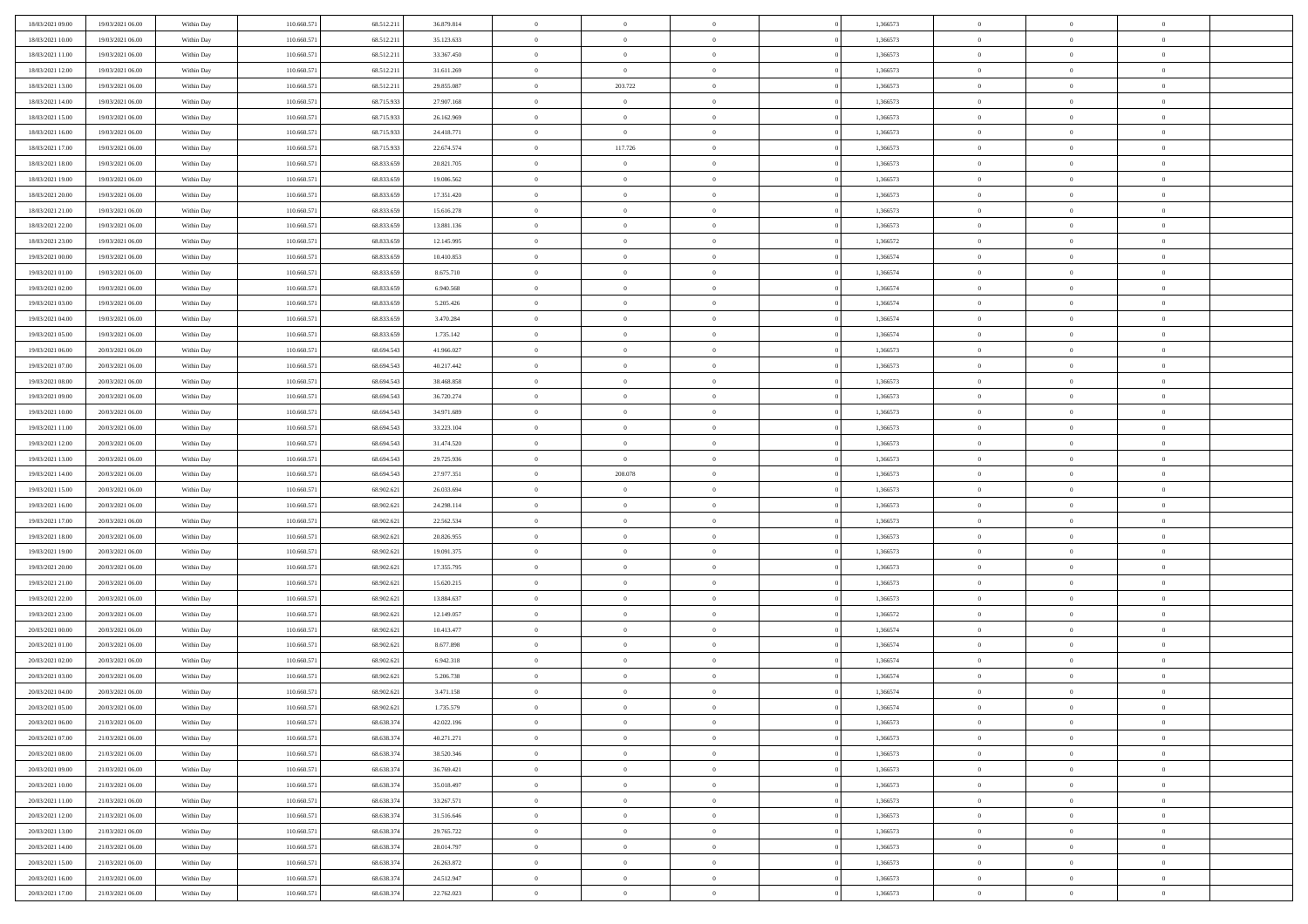| 20/03/2021 18:00                     | 21/03/2021 06:00 | Within Day | 110.660.571 | 68.638.37               | 21.011.097 | $\,0\,$                | $\bf{0}$       | $\bf{0}$       |                | 1,366573 | $\,$ 0 $\,$    | $\overline{0}$ | $\bf{0}$       |  |
|--------------------------------------|------------------|------------|-------------|-------------------------|------------|------------------------|----------------|----------------|----------------|----------|----------------|----------------|----------------|--|
| 20/03/2021 19:00                     | 21/03/2021 06:00 | Within Day | 110,660.57  | 68.638.37               | 19.260.173 | $\overline{0}$         | 205.285        | $\overline{0}$ |                | 1,366573 | $\,$ 0 $\,$    | $\overline{0}$ | $\theta$       |  |
| 20/03/2021 20:00                     | 21/03/2021 06:00 | Within Day | 110.660.571 | 68.843.659              | 17.322.624 | $\mathbf{0}$           | $\overline{0}$ | $\overline{0}$ |                | 1,366573 | $\theta$       | $\overline{0}$ | $\overline{0}$ |  |
| 20/03/2021 21:00                     | 21/03/2021 06:00 | Within Day | 110.660.571 | 68.843.659              | 15.590.362 | $\bf{0}$               | $\overline{0}$ | $\bf{0}$       |                | 1,366573 | $\bf{0}$       | $\overline{0}$ | $\bf{0}$       |  |
| 20/03/2021 22:00                     | 21/03/2021 06:00 | Within Day | 110.660.571 | 68.843.659              | 13.858.099 | $\bf{0}$               | $\overline{0}$ | $\overline{0}$ |                | 1,366573 | $\bf{0}$       | $\bf{0}$       | $\bf{0}$       |  |
| 20/03/2021 23:00                     | 21/03/2021 06:00 | Within Day | 110.660.571 | 68.843.659              | 12.125.837 | $\mathbf{0}$           | $\overline{0}$ | $\overline{0}$ |                | 1,366572 | $\theta$       | $\bf{0}$       | $\theta$       |  |
| 21/03/2021 00:00                     | 21/03/2021 06:00 | Within Day | 110.660.571 | 68.843.659              | 10.393.574 | $\,0\,$                | $\overline{0}$ | $\overline{0}$ |                | 1,366574 | $\bf{0}$       | $\overline{0}$ | $\theta$       |  |
|                                      |                  |            |             |                         |            |                        | $\mathbf{0}$   |                |                |          |                | $\overline{0}$ |                |  |
| 21/03/2021 01:00                     | 21/03/2021 06:00 | Within Day | 110,660.57  | 68.843.659              | 8.661.312  | $\overline{0}$         |                | $\overline{0}$ |                | 1,366574 | $\,$ 0 $\,$    |                | $\theta$       |  |
| 21/03/2021 02:00                     | 21/03/2021 06:00 | Within Day | 110.660.571 | 68.843.659              | 6.929.049  | $\mathbf{0}$           | $\overline{0}$ | $\overline{0}$ |                | 1,366574 | $\theta$       | $\overline{0}$ | $\overline{0}$ |  |
| 21/03/2021 03:00                     | 21/03/2021 06:00 | Within Day | 110.660.571 | 68.843.659              | 5.196.787  | $\bf{0}$               | $\overline{0}$ | $\bf{0}$       |                | 1,366574 | $\bf{0}$       | $\overline{0}$ | $\bf{0}$       |  |
| 21/03/2021 04:00                     | 21/03/2021 06:00 | Within Day | 110.660.571 | 68.843.659              | 3.464.524  | $\bf{0}$               | $\overline{0}$ | $\overline{0}$ |                | 1,366574 | $\bf{0}$       | $\theta$       | $\theta$       |  |
| 21/03/2021 05:00                     | 21/03/2021 06:00 | Within Day | 110.660.571 | 68.843.659              | 1.732.262  | $\mathbf{0}$           | $\overline{0}$ | $\overline{0}$ |                | 1,366574 | $\theta$       | $\overline{0}$ | $\overline{0}$ |  |
| 21/03/2021 06:00                     | 22/03/2021 06:00 | Within Day | 110.660.571 | 68.625.611              | 42.034.959 | $\,0\,$                | $\overline{0}$ | $\bf{0}$       |                | 1,366573 | $\bf{0}$       | $\overline{0}$ | $\bf{0}$       |  |
| 21/03/2021 07:00                     | 22/03/2021 06:00 | Within Day | 110.660.57  | 68.625.611              | 40.283.503 | $\bf{0}$               | $\overline{0}$ | $\overline{0}$ |                | 1,366573 | $\,$ 0 $\,$    | $\overline{0}$ | $\theta$       |  |
| 21/03/2021 08:00                     | 22/03/2021 06:00 | Within Day | 110.660.571 | 68.625.611              | 38.532.047 | $\mathbf{0}$           | $\overline{0}$ | $\overline{0}$ |                | 1,366573 | $\theta$       | $\overline{0}$ | $\overline{0}$ |  |
| 21/03/2021 09:00                     | 22/03/2021 06:00 | Within Day | 110.660.571 | 68.625.611              | 36.780.589 | $\,0\,$                | $\overline{0}$ | $\bf{0}$       |                | 1,366573 | $\bf{0}$       | $\overline{0}$ | $\bf{0}$       |  |
| 21/03/2021 11:00                     | 22/03/2021 06:00 | Within Day | 110.660.571 | 68.625.611              | 33.277.676 | $\bf{0}$               | $\overline{0}$ | $\overline{0}$ |                | 1,366573 | $\bf{0}$       | $\overline{0}$ | $\overline{0}$ |  |
| 21/03/2021 12:00                     | 22/03/2021 06:00 | Within Day | 110.660.571 | 68.625.611              | 31.526.220 | $\mathbf{0}$           | $\overline{0}$ | $\overline{0}$ |                | 1,366573 | $\theta$       | $\overline{0}$ | $\overline{0}$ |  |
| 21/03/2021 13:00                     | 22/03/2021 06:00 | Within Day | 110.660.571 | 68.625.611              | 29.774.763 | $\,0\,$                | $\overline{0}$ | $\bf{0}$       |                | 1,366573 | $\bf{0}$       | $\overline{0}$ | $\bf{0}$       |  |
| 21/03/2021 14:00                     | 22/03/2021 06:00 | Within Day | 110.660.57  | 68.625.611              | 28.023.306 | $\bf{0}$               | $\overline{0}$ | $\overline{0}$ |                | 1,366573 | $\,$ 0 $\,$    | $\overline{0}$ | $\bf{0}$       |  |
| 21/03/2021 15:00                     | 22/03/2021 06:00 | Within Day | 110.660.571 | 68.625.611              | 26.271.849 | $\mathbf{0}$           | $\overline{0}$ | $\overline{0}$ |                | 1,366573 | $\theta$       | $\overline{0}$ | $\overline{0}$ |  |
| 21/03/2021 16:00                     | 22/03/2021 06:00 | Within Day | 110.660.571 | 68.625.611              | 24.520.393 | $\,0\,$                | $\overline{0}$ | $\overline{0}$ |                | 1,366573 | $\bf{0}$       | $\overline{0}$ | $\theta$       |  |
| 21/03/2021 17:00                     | 22/03/2021 06:00 | Within Day | 110,660.57  | 68.625.611              | 22.768.936 | $\bf{0}$               | $\overline{0}$ | $\overline{0}$ |                | 1,366573 | $\,$ 0 $\,$    | $\overline{0}$ | $\overline{0}$ |  |
| 21/03/2021 18:00                     | 22/03/2021 06:00 | Within Day | 110.660.571 | 68.625.611              | 21.017.480 | $\mathbf{0}$           | $\overline{0}$ | $\overline{0}$ |                | 1,366573 | $\theta$       | $\overline{0}$ | $\overline{0}$ |  |
| 21/03/2021 19:00                     | 22/03/2021 06:00 | Within Day | 110.660.571 | 68.625.611              | 19.266.023 | $\bf{0}$               | 204.243        | $\bf{0}$       |                | 1,366573 | $\bf{0}$       | $\overline{0}$ | $\bf{0}$       |  |
| 21/03/2021 20:00                     | 22/03/2021 06:00 | Within Day | 110.660.57  | 68.829.854              | 17.328.891 | $\bf{0}$               | $\overline{0}$ | $\overline{0}$ |                | 1,366573 | $\,$ 0 $\,$    | $\overline{0}$ | $\bf{0}$       |  |
| 21/03/2021 21:00                     | 22/03/2021 06:00 | Within Day | 110.660.571 | 68.829.854              | 15.596.001 | $\mathbf{0}$           | $\overline{0}$ | $\overline{0}$ |                | 1,366573 | $\theta$       | $\overline{0}$ | $\overline{0}$ |  |
| 21/03/2021 22:00                     | 22/03/2021 06:00 | Within Day | 110.660.571 | 68.829.854              | 13.863.112 | $\bf{0}$               | $\overline{0}$ | $\bf{0}$       |                | 1,366573 | $\bf{0}$       | $\overline{0}$ | $\bf{0}$       |  |
| 21/03/2021 23:00                     | 22/03/2021 06:00 | Within Day | 110.660.571 | 68.829.854              | 12.130.224 | $\overline{0}$         | $\overline{0}$ | $\overline{0}$ |                | 1,366572 | $\,$ 0 $\,$    | $\overline{0}$ | $\overline{0}$ |  |
| 22/03/2021 00:00                     | 22/03/2021 06:00 | Within Day | 110.660.571 | 68.829.854              | 10.397.334 | $\mathbf{0}$           | $\overline{0}$ | $\overline{0}$ |                | 1,366574 | $\theta$       | $\overline{0}$ | $\overline{0}$ |  |
| 22/03/2021 01:00                     | 22/03/2021 06:00 | Within Day | 110.660.571 | 68.829.854              | 8.664.445  | $\mathbf{0}$           | $\overline{0}$ | $\overline{0}$ |                | 1,366574 | $\,$ 0 $\,$    | $\overline{0}$ | $\theta$       |  |
| 22/03/2021 02:00                     | 22/03/2021 06:00 | Within Day | 110.660.571 | 68.829.854              | 6.931.556  | $\bf{0}$               | $\overline{0}$ | $\overline{0}$ |                | 1,366574 | $\bf{0}$       | $\overline{0}$ | $\overline{0}$ |  |
| 22/03/2021 03:00                     | 22/03/2021 06:00 | Within Day | 110.660.571 | 68.829.854              | 5.198.667  | $\mathbf{0}$           | $\overline{0}$ | $\overline{0}$ |                | 1,366574 | $\theta$       | $\overline{0}$ | $\overline{0}$ |  |
| 22/03/2021 04:00                     | 22/03/2021 06:00 | Within Day | 110.660.57  | 68.829.854              | 3.465.777  | $\mathbf{0}$           | $\overline{0}$ | $\overline{0}$ |                | 1,366574 | $\,$ 0 $\,$    | $\overline{0}$ | $\theta$       |  |
| 22/03/2021 05:00                     | 22/03/2021 06:00 | Within Day | 110.660.57  | 68.829.854              | 1.732.889  | $\overline{0}$         | $\overline{0}$ | $\overline{0}$ |                | 1,366574 | $\,$ 0 $\,$    | $\overline{0}$ | $\overline{0}$ |  |
| 22/03/2021 06:00                     | 23/03/2021 06:00 | Within Day | 110.660.571 | 68.608.048              | 42.052.523 | $\mathbf{0}$           | $\overline{0}$ | $\overline{0}$ |                | 1,366573 | $\theta$       | $\overline{0}$ | $\overline{0}$ |  |
| 22/03/2021 07:00                     |                  |            |             |                         |            | $\mathbf{0}$           | $\overline{0}$ | $\theta$       |                | 1,366573 | $\,$ 0 $\,$    | $\overline{0}$ | $\theta$       |  |
|                                      | 23/03/2021 06:00 | Within Day | 110.660.571 | 68.608.048<br>68,608,04 | 40.300.334 | $\bf{0}$               | $\overline{0}$ |                |                |          | $\,$ 0 $\,$    | $\overline{0}$ | $\overline{0}$ |  |
| 22/03/2021 08:00<br>22/03/2021 09:00 | 23/03/2021 06:00 | Within Day | 110.660.57  |                         | 38.548.146 | $\mathbf{0}$           |                | $\overline{0}$ |                | 1,366573 | $\theta$       |                | $\overline{0}$ |  |
|                                      | 23/03/2021 06:00 | Within Day | 110.660.571 | 68.608.048              | 36.795.957 |                        | $\overline{0}$ | $\overline{0}$ |                | 1,366573 |                | $\overline{0}$ |                |  |
| 22/03/2021 10:00                     | 23/03/2021 06:00 | Within Day | 110.660.571 | 68.608.048              | 35.043.769 | $\,$ 0 $\,$            | $\overline{0}$ | $\bf{0}$       |                | 1,366573 | $\,$ 0 $\,$    | $\overline{0}$ | $\theta$       |  |
| 22/03/2021 11:00                     | 23/03/2021 06:00 | Within Day | 110.660.57  | 68,608,04               | 33.291.581 | $\bf{0}$               | $\overline{0}$ | $\overline{0}$ |                | 1,366573 | $\bf{0}$       | $\overline{0}$ | $\overline{0}$ |  |
| 22/03/2021 12:00                     | 23/03/2021 06:00 | Within Day | 110.660.571 | 68.608.048              | 31.539.393 | $\mathbf{0}$           | $\overline{0}$ | $\overline{0}$ |                | 1,366573 | $\theta$       | $\overline{0}$ | $\overline{0}$ |  |
| 22/03/2021 13:00                     | 23/03/2021 06:00 | Within Day | 110.660.571 | 68.608.048              | 29.787.203 | $\mathbf{0}$           | $\overline{0}$ | $\overline{0}$ |                | 1,366573 | $\,$ 0 $\,$    | $\overline{0}$ | $\theta$       |  |
| 22/03/2021 14:00                     | 23/03/2021 06:00 | Within Day | 110.660.57  | 68,608,04               | 28.035.015 | $\bf{0}$               | $\overline{0}$ | $\overline{0}$ |                | 1,366573 | $\,$ 0 $\,$    | $\overline{0}$ | $\bf{0}$       |  |
| 22/03/2021 15:00                     | 23/03/2021 06:00 | Within Day | 110.660.571 | 68.608.048              | 26.282.827 | $\bf{0}$               | $\overline{0}$ | $\Omega$       |                | 1,366573 | $\overline{0}$ | $^{\circ}$     | $\theta$       |  |
| 22/03/2021 16:00                     | 23/03/2021 06:00 | Within Day | 110.660.571 | 68.608.048              | 24.530.638 | $\,$ 0 $\,$            | $\overline{0}$ | $\overline{0}$ |                | 1,366573 | $\,$ 0 $\,$    | $\overline{0}$ | $\theta$       |  |
| 22/03/2021 17:00                     | 23/03/2021 06:00 | Within Day | 110.660.571 | 68,608,04               | 22.778.450 | $\mathbf{0}$           | $\overline{0}$ | $\overline{0}$ |                | 1,366573 | $\,$ 0 $\,$    | $\overline{0}$ | $\overline{0}$ |  |
| 22/03/2021 18:00                     | 23/03/2021 06:00 | Within Day | 110.660.571 | 68.608.048              | 21.026.262 | $\mathbf{0}$           | $\overline{0}$ | $\overline{0}$ |                | 1,366573 | $\mathbf{0}$   | $\overline{0}$ | $\mathbf{0}$   |  |
| 22/03/2021 19:00                     | 23/03/2021 06:00 | Within Day | 110.660.571 | 68.608.048              | 19.274.072 | $\,$ 0                 | 202.160        | $\bf{0}$       | $\overline{0}$ | 1,366573 | $\,$ 0 $\,$    | $\bf{0}$       | $\theta$       |  |
| 22/03/2021 20:00                     | 23/03/2021 06:00 | Within Day | 110.660.571 | 68.810.206              | 17.338.103 | $\hspace{0.1mm}\bm{0}$ | $\overline{0}$ | $\overline{0}$ |                | 1,366573 | $\,$ 0 $\,$    | $\overline{0}$ | $\overline{0}$ |  |
| 22/03/2021 21:00                     | 23/03/2021 06:00 | Within Day | 110.660.571 | 68.810.206              | 15.604.292 | $\mathbf{0}$           | $\overline{0}$ | $\overline{0}$ |                | 1,366573 | $\overline{0}$ | $\overline{0}$ | $\overline{0}$ |  |
| 22/03/2021 22:00                     | 23/03/2021 06:00 | Within Day | 110.660.571 | 68.810.206              | 13.870.483 | $\,$ 0 $\,$            | $\overline{0}$ | $\bf{0}$       |                | 1,366573 | $\,$ 0 $\,$    | $\overline{0}$ | $\theta$       |  |
| 22/03/2021 23:00                     | 23/03/2021 06:00 | Within Day | 110,660.57  | 68.810.20               | 12.136.672 | $\overline{0}$         | $\overline{0}$ | $\overline{0}$ |                | 1,366572 | $\overline{0}$ | $\overline{0}$ | $\bf{0}$       |  |
| 23/03/2021 00:00                     | 23/03/2021 06:00 | Within Day | 110.660.571 | 68.810.206              | 10.402.862 | $\mathbf{0}$           | $\overline{0}$ | $\overline{0}$ |                | 1,366574 | $\mathbf{0}$   | $\overline{0}$ | $\mathbf{0}$   |  |
| 23/03/2021 01:00                     | 23/03/2021 06:00 | Within Day | 110.660.571 | 68.810.206              | 8.669.051  | $\,$ 0 $\,$            | $\overline{0}$ | $\bf{0}$       |                | 1,366574 | $\,$ 0 $\,$    | $\bf{0}$       | $\,$ 0 $\,$    |  |
| 23/03/2021 02:00                     | 23/03/2021 06:00 | Within Day | 110.660.571 | 68.810.206              | 6.935.241  | $\overline{0}$         | $\overline{0}$ | $\overline{0}$ |                | 1,366574 | $\,$ 0 $\,$    | $\mathbf{0}$   | $\bf{0}$       |  |
| 23/03/2021 03:00                     | 23/03/2021 06:00 | Within Day | 110.660.571 | 68.810.206              | 5.201.431  | $\overline{0}$         | $\overline{0}$ | $\overline{0}$ |                | 1,366574 | $\mathbf{0}$   | $\overline{0}$ | $\overline{0}$ |  |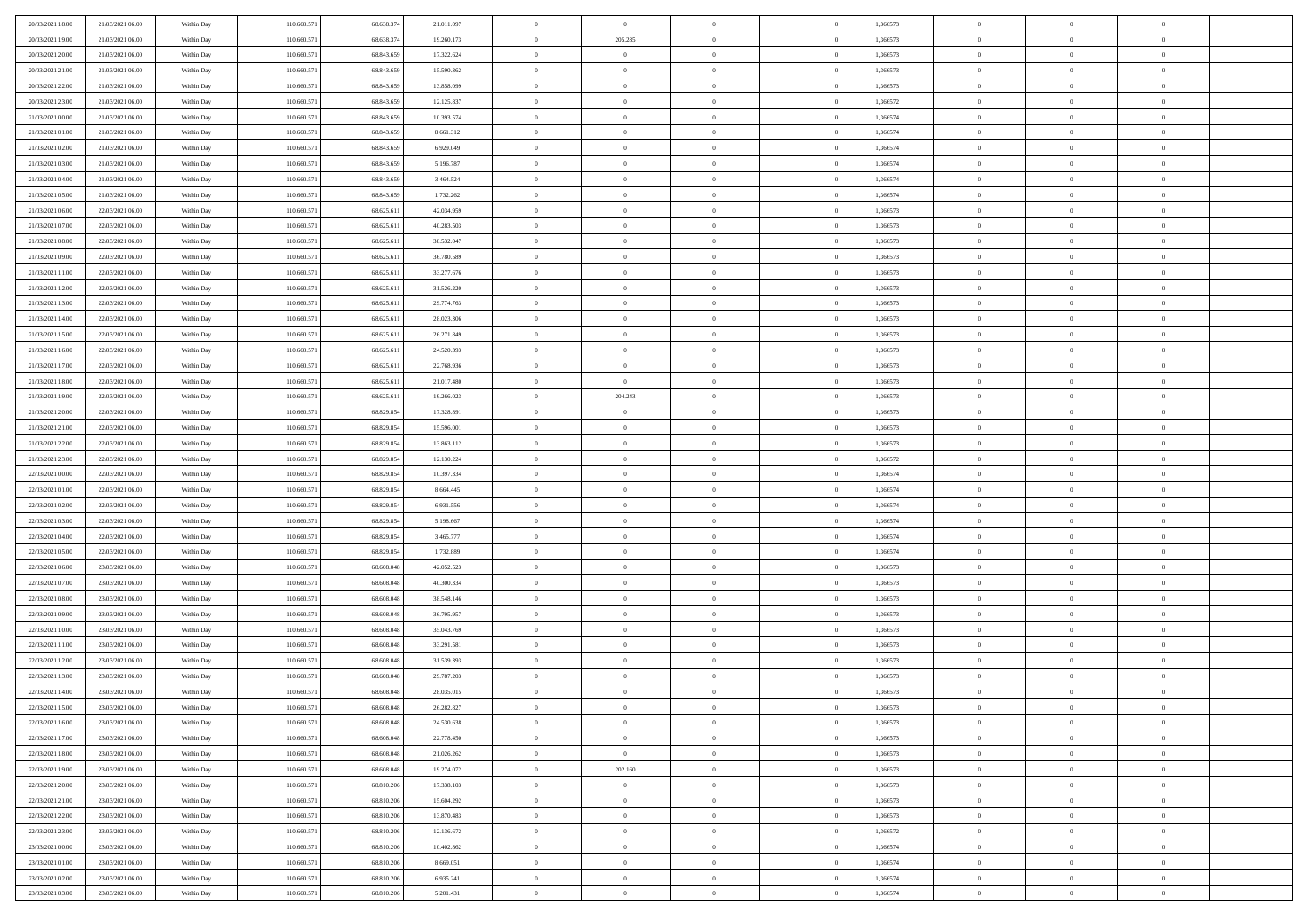| 23/03/2021 04:00                     | 23/03/2021 06:00                     | Within Day               | 110.660.571                | 68.810.206               | 3.467.620               | $\,$ 0                   | $\bf{0}$                         | $\theta$                   |          | 1,366574             | $\bf{0}$                 | $\overline{0}$                   | $\,0\,$                   |  |
|--------------------------------------|--------------------------------------|--------------------------|----------------------------|--------------------------|-------------------------|--------------------------|----------------------------------|----------------------------|----------|----------------------|--------------------------|----------------------------------|---------------------------|--|
| 23/03/2021 05:00                     | 23/03/2021 06:00                     | Within Day               | 110.660.57                 | 68.810.20                | 1.733.810               | $\overline{0}$           | $\overline{0}$                   | $\overline{0}$             |          | 1,366574             | $\overline{0}$           | $\overline{0}$                   | $\theta$                  |  |
| 23/03/2021 06:00                     | 24/03/2021 06:00                     | Within Dav               | 110.660.571                | 68.523.501               | 42.137.069              | $\mathbf{0}$             | $\overline{0}$                   | $\overline{0}$             |          | 1,366573             | $\mathbf{0}$             | $\overline{0}$                   | $\overline{0}$            |  |
| 23/03/2021 07:00                     | 24/03/2021 06:00                     | Within Day               | 110.660.571                | 68.523.501               | 40.381.357              | $\bf{0}$                 | $\overline{0}$                   | $\bf{0}$                   |          | 1,366573             | $\bf{0}$                 | $\overline{0}$                   | $\bf{0}$                  |  |
| 23/03/2021 08:00                     | 24/03/2021 06:00                     | Within Day               | 110.660.571                | 68.523.501               | 38.625.646              | $\bf{0}$                 | $\overline{0}$                   | $\overline{0}$             |          | 1,366573             | $\bf{0}$                 | $\bf{0}$                         | $\,0\,$                   |  |
| 23/03/2021 09:00                     | 24/03/2021 06:00                     | Within Dav               | 110.660.571                | 68.523.501               | 36.869.934              | $\overline{0}$           | $\overline{0}$                   | $\overline{0}$             |          | 1,366573             | $\mathbf{0}$             | $\overline{0}$                   | $\overline{0}$            |  |
| 23/03/2021 10:00                     | 24/03/2021 06:00                     | Within Day               | 110.660.571                | 68.523.501               | 35.114.224              | $\bf{0}$                 | $\overline{0}$                   | $\overline{0}$             |          | 1,366573             | $\bf{0}$                 | $\overline{0}$                   | $\,0\,$                   |  |
| 23/03/2021 11:00                     | 24/03/2021 06:00                     | Within Day               | 110.660.571                | 68.523.501               | 33.358.512              | $\overline{0}$           | $\overline{0}$                   | $\overline{0}$             |          | 1,366573             | $\,$ 0 $\,$              | $\overline{0}$                   | $\theta$                  |  |
| 23/03/2021 12:00                     | 24/03/2021 06:00                     | Within Day               | 110.660.571                | 68.523.501               | 31.602.801              | $\mathbf{0}$             | $\overline{0}$                   | $\overline{0}$             |          | 1,366573             | $\mathbf{0}$             | $\overline{0}$                   | $\overline{0}$            |  |
| 23/03/2021 13:00                     | 24/03/2021 06:00                     | Within Day               | 110.660.571                | 68.523.501               | 29.847.090              | $\bf{0}$                 | $\overline{0}$                   | $\theta$                   |          | 1,366573             | $\bf{0}$                 | $\overline{0}$                   | $\,0\,$                   |  |
| 23/03/2021 14:00                     | 24/03/2021 06:00                     | Within Day               | 110.660.571                | 68.523.501               | 28.091.379              | $\bf{0}$                 | $\overline{0}$                   | $\overline{0}$             |          | 1,366573             | $\bf{0}$                 | $\overline{0}$                   | $\theta$                  |  |
| 23/03/2021 15:00                     | 24/03/2021 06:00                     | Within Dav               | 110.660.571                | 68.523.501               | 26.335.667              | $\mathbf{0}$             | $\overline{0}$                   | $\overline{0}$             |          | 1,366573             | $\mathbf{0}$             | $\overline{0}$                   | $\overline{0}$            |  |
| 23/03/2021 16:00                     | 24/03/2021 06:00                     | Within Day               | 110.660.571                | 68.523.501               | 24.579.957              | $\bf{0}$                 | $\overline{0}$                   | $\bf{0}$                   |          | 1,366573             | $\bf{0}$                 | $\overline{0}$                   | $\bf{0}$                  |  |
| 23/03/2021 17:00                     | 24/03/2021 06:00                     | Within Day               | 110.660.571                | 68.523.501               | 22.824.245              | $\bf{0}$                 | 197.043                          | $\overline{0}$             |          | 1,366573             | $\bf{0}$                 | $\theta$                         | $\,0\,$                   |  |
| 23/03/2021 18:00                     | 24/03/2021 06:00                     | Within Dav               | 110.660.571                | 68.720.545               | 20.886.648              | $\overline{0}$           | $\overline{0}$                   | $\overline{0}$             |          | 1,366573             | $\mathbf{0}$             | $\overline{0}$                   | $\overline{0}$            |  |
| 23/03/2021 19:00                     | 24/03/2021 06:00                     | Within Day               | 110.660.571                | 68.720.545               | 19.146.093              | $\bf{0}$                 | $\bf{0}$                         | $\overline{0}$             |          | 1,366573             | $\bf{0}$                 | $\overline{0}$                   | $\bf{0}$                  |  |
| 23/03/2021 20:00                     | 24/03/2021 06:00                     |                          | 110.660.571                | 68.720.545               | 17.405.540              | $\overline{0}$           | $\overline{0}$                   | $\overline{0}$             |          | 1,366573             | $\,$ 0 $\,$              | $\overline{0}$                   | $\theta$                  |  |
| 23/03/2021 21:00                     | 24/03/2021 06:00                     | Within Day<br>Within Day | 110.660.571                | 68.720.545               | 15.664.986              | $\mathbf{0}$             | $\overline{0}$                   | $\overline{0}$             |          | 1,366573             | $\mathbf{0}$             | $\overline{0}$                   | $\overline{0}$            |  |
| 23/03/2021 22:00                     | 24/03/2021 06:00                     | Within Day               | 110.660.571                | 68.720.545               | 13.924.431              | $\bf{0}$                 | $\bf{0}$                         | $\overline{0}$             |          | 1,366573             | $\bf{0}$                 | $\overline{0}$                   | $\,0\,$                   |  |
| 23/03/2021 23:00                     | 24/03/2021 06:00                     |                          | 110.660.571                | 68.720.545               |                         | $\bf{0}$                 | $\overline{0}$                   | $\overline{0}$             |          | 1,366572             | $\bf{0}$                 | $\overline{0}$                   | $\overline{0}$            |  |
|                                      |                                      | Within Day               |                            |                          | 12.183.878              | $\mathbf{0}$             |                                  |                            |          |                      | $\mathbf{0}$             |                                  | $\overline{0}$            |  |
| 24/03/2021 00:00<br>24/03/2021 01:00 | 24/03/2021 06:00<br>24/03/2021 06:00 | Within Dav<br>Within Day | 110.660.571<br>110.660.571 | 68.720.545<br>68.720.545 | 10.443.324<br>8.702.769 | $\bf{0}$                 | $\overline{0}$<br>$\overline{0}$ | $\overline{0}$<br>$\bf{0}$ |          | 1,366574<br>1,366574 | $\bf{0}$                 | $\overline{0}$<br>$\overline{0}$ | $\bf{0}$                  |  |
|                                      |                                      |                          |                            |                          |                         |                          |                                  |                            |          |                      |                          |                                  |                           |  |
| 24/03/2021 02:00                     | 24/03/2021 06:00                     | Within Day               | 110.660.571                | 68.720.545               | 6.962.216               | $\bf{0}$<br>$\mathbf{0}$ | $\bf{0}$                         | $\overline{0}$             |          | 1,366574             | $\bf{0}$<br>$\mathbf{0}$ | $\bf{0}$                         | $\,0\,$<br>$\overline{0}$ |  |
| 24/03/2021 03:00                     | 24/03/2021 06:00                     | Within Dav               | 110.660.571                | 68.720.545               | 5.221.662               |                          | $\overline{0}$                   | $\overline{0}$             |          | 1,366574             |                          | $\overline{0}$                   |                           |  |
| 24/03/2021 04:00                     | 24/03/2021 06:00                     | Within Day               | 110.660.571                | 68.720.545               | 3.481.107               | $\bf{0}$                 | $\bf{0}$                         | $\overline{0}$             |          | 1,366574             | $\bf{0}$                 | $\overline{0}$                   | $\,0\,$                   |  |
| 24/03/2021 05:00                     | 24/03/2021 06:00                     | Within Day               | 110.660.571                | 68.720.545               | 1.740.554               | $\bf{0}$                 | $\overline{0}$                   | $\overline{0}$             |          | 1,366574             | $\bf{0}$                 | $\overline{0}$                   | $\overline{0}$            |  |
| 24/03/2021 06:00                     | 25/03/2021 06:00                     | Within Dav               | 110.660.571                | 68.566.677               | 42.093.893              | $\mathbf{0}$             | $\overline{0}$                   | $\overline{0}$             |          | 1,366573             | $\mathbf{0}$             | $\overline{0}$                   | $\overline{0}$            |  |
| 24/03/2021 07:00                     | 25/03/2021 06:00                     | Within Day               | 110.660.571                | 68.566.677               | 40.339.981              | $\bf{0}$                 | $\bf{0}$                         | $\overline{0}$             |          | 1,366573             | $\bf{0}$                 | $\overline{0}$                   | $\,0\,$                   |  |
| 24/03/2021 08:00                     | 25/03/2021 06:00                     | Within Day               | 110.660.571                | 68.566.677               | 38.586.069              | $\bf{0}$                 | $\bf{0}$                         | $\overline{0}$             |          | 1,366573             | $\bf{0}$                 | $\bf{0}$                         | $\bf{0}$                  |  |
| 24/03/2021 09:00                     | 25/03/2021 06:00                     | Within Dav               | 110.660.571                | 68.566.677               | 36.832.157              | $\mathbf{0}$             | $\overline{0}$                   | $\overline{0}$             |          | 1,366573             | $\mathbf{0}$             | $\overline{0}$                   | $\overline{0}$            |  |
| 24/03/2021 10:00                     | 25/03/2021 06:00                     | Within Day               | 110.660.571                | 68.566.677               | 35.078.244              | $\bf{0}$                 | $\overline{0}$                   | $\theta$                   |          | 1,366573             | $\,$ 0                   | $\overline{0}$                   | $\theta$                  |  |
| 24/03/2021 11:00                     | 25/03/2021 06:00                     | Within Day               | 110.660.571                | 68.566.677               | 33.324.332              | $\bf{0}$                 | $\overline{0}$                   | $\overline{0}$             |          | 1,366573             | $\bf{0}$                 | $\mathbf{0}$                     | $\bf{0}$                  |  |
| 24/03/2021 12:00                     | 25/03/2021 06:00                     | Within Dav               | 110.660.571                | 68.566.677               | 31.570.420              | $\mathbf{0}$             | $\overline{0}$                   | $\overline{0}$             |          | 1,366573             | $\mathbf{0}$             | $\overline{0}$                   | $\overline{0}$            |  |
| 24/03/2021 13:00                     | 25/03/2021 06:00                     | Within Day               | 110.660.571                | 68.566.677               | 29.816.508              | $\bf{0}$                 | $\overline{0}$                   | $\theta$                   |          | 1,366573             | $\,$ 0                   | $\overline{0}$                   | $\theta$                  |  |
| 24/03/2021 14:00                     | 25/03/2021 06:00                     | Within Day               | 110.660.571                | 68.566.677               | 28.062.596              | $\bf{0}$                 | 202.348                          | $\overline{0}$             |          | 1,366573             | $\bf{0}$                 | $\overline{0}$                   | $\overline{0}$            |  |
| 24/03/2021 15:00                     | 25/03/2021 06:00                     | Within Day               | 110.660.571                | 68.769.026               | 26.118.981              | $\mathbf{0}$             | $\overline{0}$                   | $\overline{0}$             |          | 1,366573             | $\mathbf{0}$             | $\overline{0}$                   | $\overline{0}$            |  |
| 24/03/2021 16:00                     | 25/03/2021 06:00                     | Within Day               | 110.660.571                | 68.769.026               | 24.377.716              | $\bf{0}$                 | $\overline{0}$                   | $\theta$                   |          | 1,366573             | $\,$ 0                   | $\overline{0}$                   | $\theta$                  |  |
| 24/03/2021 17:00                     | 25/03/2021 06:00                     | Within Day               | 110.660.571                | 68.769.026               | 22.636.450              | $\bf{0}$                 | $\overline{0}$                   | $\overline{0}$             |          | 1,366573             | $\bf{0}$                 | $\mathbf{0}$                     | $\bf{0}$                  |  |
| 24/03/2021 18:00                     | 25/03/2021 06:00                     | Within Dav               | 110.660.571                | 68.769.026               | 20.895.184              | $\mathbf{0}$             | $\overline{0}$                   | $\overline{0}$             |          | 1,366573             | $\mathbf{0}$             | $\overline{0}$                   | $\overline{0}$            |  |
| 24/03/2021 19:00                     | 25/03/2021 06:00                     | Within Day               | 110.660.571                | 68.769.026               | 19.153.920              | $\,0\,$                  | 2.085                            | $\theta$                   |          | 1,366573             | $\,$ 0                   | $\overline{0}$                   | $\theta$                  |  |
| 24/03/2021 20:00                     | 25/03/2021 06:00                     | Within Day               | 110.660.571                | 68.771.109               | 17.410.759              | $\bf{0}$                 | 7.500                            | $\overline{0}$             |          | 1,366573             | $\bf{0}$                 | $\overline{0}$                   | $\bf{0}$                  |  |
| 24/03/2021 21:00                     | 25/03/2021 06:00                     | Within Dav               | 110.660.571                | 68.778.610               | 15.662.932              | $\mathbf{0}$             | $\overline{0}$                   | $\overline{0}$             |          | 1,366573             | $\mathbf{0}$             | $\overline{0}$                   | $\overline{0}$            |  |
| 24/03/2021 22:00                     | 25/03/2021 06:00                     | Within Day               | 110.660.57                 | 68.778.610               | 13.922.606              | $\bf{0}$                 | $\overline{0}$                   | $\theta$                   |          | 1,366573             | $\,$ 0                   | $\overline{0}$                   | $\theta$                  |  |
| 24/03/2021 23.00                     | 25/03/2021 06:00                     | Within Day               | 110.660.57                 | 68.778.610               | 12.182.280              | $\bf{0}$                 | $\overline{0}$                   | $\overline{0}$             |          | 1,366572             | $\,$ 0 $\,$              | $\overline{0}$                   | $\bf{0}$                  |  |
| 25/03/2021 00:00                     | 25/03/2021 06:00                     | Within Day               | 110.660.571                | 68.778.610               | 10.441.955              | $\bf{0}$                 | $\overline{0}$                   |                            |          | 1,366574             | $\overline{0}$           | $\theta$                         | $\theta$                  |  |
| 25/03/2021 01:00                     | 25/03/2021 06:00                     | Within Day               | 110.660.571                | 68.778.610               | 8.701.629               | $\,0\,$                  | $\overline{0}$                   | $\theta$                   |          | 1,366574             | $\,$ 0 $\,$              | $\overline{0}$                   | $\theta$                  |  |
| 25/03/2021 02:00                     | 25/03/2021 06:00                     | Within Day               | 110.660.571                | 68,778,610               | 6.961.303               | $\overline{0}$           | $\overline{0}$                   | $\overline{0}$             |          | 1,366574             | $\overline{0}$           | $\overline{0}$                   | $\overline{0}$            |  |
| 25/03/2021 03:00                     | 25/03/2021 06:00                     | Within Day               | 110.660.571                | 68.778.610               | 5.220.977               | $\bf{0}$                 | $\overline{0}$                   | $\overline{0}$             |          | 1,366574             | $\overline{0}$           | $\bf{0}$                         | $\mathbf{0}$              |  |
| 25/03/2021 04:00                     | 25/03/2021 06:00                     | Within Day               | 110.660.571                | 68.778.610               | 3.480.652               | $\bf{0}$                 | $\overline{0}$                   | $\overline{0}$             | $\theta$ | 1,366574             | $\,$ 0 $\,$              | $\bf{0}$                         | $\,$ 0 $\,$               |  |
| 25/03/2021 05:00                     | 25/03/2021 06:00                     | Within Day               | 110.660.571                | 68.778.610               | 1.740.326               | $\bf{0}$                 | $\overline{0}$                   | $\overline{0}$             |          | 1,366574             | $\,$ 0 $\,$              | $\overline{0}$                   | $\overline{0}$            |  |
| 25/03/2021 06:00                     | 26/03/2021 06:00                     | Within Day               | 110.660.571                | 68.506.800               | 42.153.770              | $\bf{0}$                 | $\overline{0}$                   | $\overline{0}$             |          | 1,366573             | $\mathbf{0}$             | $\overline{0}$                   | $\overline{0}$            |  |
| 25/03/2021 07:00                     | 26/03/2021 06:00                     | Within Day               | 110.660.571                | 68.506.800               | 40.397.363              | $\,0\,$                  | $\overline{0}$                   | $\mathbf{0}$               | $\theta$ | 1,366573             | $\,$ 0 $\,$              | $\overline{0}$                   | $\overline{0}$            |  |
| 25/03/2021 08:00                     | 26/03/2021 06:00                     | Within Day               | 110.660.571                | 68,506,800               | 38.640.956              | $\bf{0}$                 | $\overline{0}$                   | $\overline{0}$             |          | 1,366573             | $\overline{0}$           | $\overline{0}$                   | $\overline{0}$            |  |
| 25/03/2021 09:00                     | 26/03/2021 06:00                     | Within Day               | 110.660.571                | 68.506.800               | 36.884.549              | $\bf{0}$                 | $\overline{0}$                   | $\overline{0}$             |          | 1,366573             | $\mathbf{0}$             | $\overline{0}$                   | $\mathbf{0}$              |  |
| 25/03/2021 10:00                     | 26/03/2021 06:00                     | Within Day               | 110.660.571                | 68.506.800               | 35.128.141              | $\,0\,$                  | $\overline{0}$                   | $\overline{0}$             |          | 1,366573             | $\,$ 0 $\,$              | $\mathbf{0}$                     | $\theta$                  |  |
| 25/03/2021 11:00                     | 26/03/2021 06:00                     | Within Day               | 110.660.571                | 68,506,800               | 33.371.734              | $\bf{0}$                 | $\bf{0}$                         | $\overline{0}$             |          | 1,366573             | $\mathbf 0$              | $\mathbf{0}$                     | $\overline{0}$            |  |
| 25/03/2021 12:00                     | 26/03/2021 06:00                     | Within Day               | 110.660.571                | 68.506.800               | 31.615.327              | $\mathbf{0}$             | $\overline{0}$                   | $\overline{0}$             |          | 1,366573             | $\mathbf{0}$             | $\overline{0}$                   | $\overline{0}$            |  |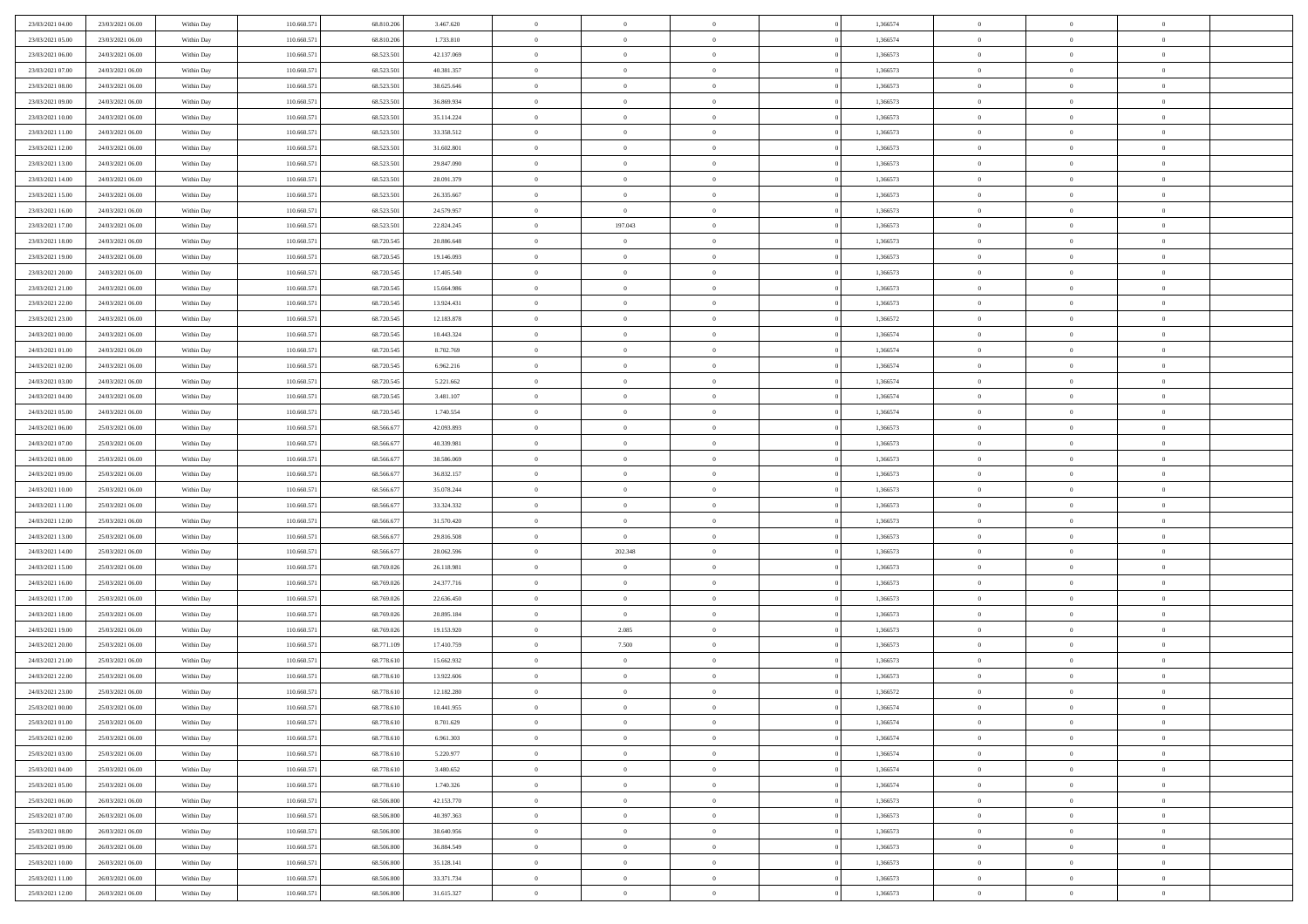| 25/03/2021 13:00 | 26/03/2021 06:00 | Within Day               | 110.660.571 | 68.506.800 | 29.858.921               | $\,$ 0         | $\bf{0}$       | $\theta$       |          | 1,366573 | $\bf{0}$       | $\overline{0}$ | $\,0\,$        |  |
|------------------|------------------|--------------------------|-------------|------------|--------------------------|----------------|----------------|----------------|----------|----------|----------------|----------------|----------------|--|
| 25/03/2021 14:00 | 26/03/2021 06:00 | Within Day               | 110.660.57  | 68,506,800 | 28.102.514               | $\overline{0}$ | $\overline{0}$ | $\overline{0}$ |          | 1,366573 | $\overline{0}$ | $\overline{0}$ | $\theta$       |  |
| 25/03/2021 15:00 | 26/03/2021 06:00 | Within Dav               | 110.660.571 | 68.506.800 | 26.346.106               | $\mathbf{0}$   | $\overline{0}$ | $\overline{0}$ |          | 1,366573 | $\mathbf{0}$   | $\overline{0}$ | $\overline{0}$ |  |
| 25/03/2021 16:00 | 26/03/2021 06:00 | Within Day               | 110.660.571 | 68.506.800 | 24.589.699               | $\bf{0}$       | $\overline{0}$ | $\bf{0}$       |          | 1,366573 | $\bf{0}$       | $\overline{0}$ | $\bf{0}$       |  |
| 25/03/2021 17:00 | 26/03/2021 06:00 | Within Day               | 110.660.571 | 68,506,800 | 22.833.292               | $\bf{0}$       | $\bf{0}$       | $\overline{0}$ |          | 1,366573 | $\bf{0}$       | $\bf{0}$       | $\,0\,$        |  |
| 25/03/2021 18:00 | 26/03/2021 06:00 | Within Dav               | 110.660.571 | 68.506.800 | 21.076.885               | $\overline{0}$ | $\overline{0}$ | $\overline{0}$ |          | 1,366573 | $\mathbf{0}$   | $\overline{0}$ | $\overline{0}$ |  |
| 25/03/2021 19:00 | 26/03/2021 06:00 | Within Day               | 110.660.571 | 68.506.800 | 19.320.478               | $\bf{0}$       | 199.033        | $\overline{0}$ |          | 1,366573 | $\bf{0}$       | $\overline{0}$ | $\,0\,$        |  |
|                  |                  |                          |             | 68,705,833 |                          | $\overline{0}$ | $\overline{0}$ | $\overline{0}$ |          |          | $\,$ 0 $\,$    | $\overline{0}$ | $\theta$       |  |
| 25/03/2021 20:00 | 26/03/2021 06:00 | Within Day               | 110.660.571 |            | 17.383.131               |                |                |                |          | 1,366573 |                |                |                |  |
| 25/03/2021 21:00 | 26/03/2021 06:00 | Within Day               | 110.660.571 | 68.705.833 | 15.644.818               | $\mathbf{0}$   | $\overline{0}$ | $\overline{0}$ |          | 1,366573 | $\mathbf{0}$   | $\overline{0}$ | $\overline{0}$ |  |
| 25/03/2021 22:00 | 26/03/2021 06:00 | Within Day               | 110.660.571 | 68.705.833 | 13.906.505               | $\bf{0}$       | $\bf{0}$       | $\theta$       |          | 1,366573 | $\bf{0}$       | $\overline{0}$ | $\,0\,$        |  |
| 25/03/2021 23.00 | 26/03/2021 06:00 | Within Day               | 110.660.571 | 68.705.833 | 12.168.192               | $\bf{0}$       | $\overline{0}$ | $\overline{0}$ |          | 1,366572 | $\bf{0}$       | $\overline{0}$ | $\theta$       |  |
| 26/03/2021 00:00 | 26/03/2021 06:00 | Within Dav               | 110.660.571 | 68.705.833 | 10.429.879               | $\mathbf{0}$   | $\overline{0}$ | $\overline{0}$ |          | 1,366574 | $\mathbf{0}$   | $\overline{0}$ | $\overline{0}$ |  |
| 26/03/2021 01:00 | 26/03/2021 06:00 | Within Day               | 110.660.571 | 68.705.833 | 8.691.565                | $\bf{0}$       | $\overline{0}$ | $\bf{0}$       |          | 1,366574 | $\bf{0}$       | $\overline{0}$ | $\bf{0}$       |  |
| 26/03/2021 02:00 | 26/03/2021 06:00 | Within Day               | 110.660.571 | 68.705.833 | 6.953.252                | $\bf{0}$       | $\overline{0}$ | $\overline{0}$ |          | 1,366574 | $\bf{0}$       | $\theta$       | $\,0\,$        |  |
| 26/03/2021 03:00 | 26/03/2021 06:00 | Within Dav               | 110.660.571 | 68.705.833 | 5.214.939                | $\overline{0}$ | $\overline{0}$ | $\overline{0}$ |          | 1,366574 | $\mathbf{0}$   | $\overline{0}$ | $\overline{0}$ |  |
| 26/03/2021 04:00 | 26/03/2021 06:00 | Within Day               | 110.660.571 | 68.705.833 | 3.476.626                | $\bf{0}$       | $\bf{0}$       | $\overline{0}$ |          | 1,366574 | $\bf{0}$       | $\overline{0}$ | $\,0\,$        |  |
| 26/03/2021 05:00 | 26/03/2021 06:00 | Within Day               | 110.660.571 | 68.705.833 | 1.738.313                | $\bf{0}$       | $\overline{0}$ | $\overline{0}$ |          | 1,366574 | $\,$ 0 $\,$    | $\overline{0}$ | $\theta$       |  |
| 26/03/2021 06:00 | 27/03/2021 06:00 | Within Day               | 110.660.571 | 68.730.439 | 41.930.131               | $\mathbf{0}$   | $\overline{0}$ | $\overline{0}$ |          | 1,366573 | $\mathbf{0}$   | $\overline{0}$ | $\overline{0}$ |  |
| 26/03/2021 07:00 | 27/03/2021 06:00 | Within Day               | 110.660.571 | 68.730.439 | 40.183.042               | $\bf{0}$       | $\bf{0}$       | $\overline{0}$ |          | 1,366573 | $\bf{0}$       | $\overline{0}$ | $\,0\,$        |  |
| 26/03/2021 08:00 | 27/03/2021 06:00 | Within Day               | 110.660.571 | 68.730.439 | 38.435.953               | $\bf{0}$       | $\overline{0}$ | $\overline{0}$ |          | 1,366573 | $\bf{0}$       | $\overline{0}$ | $\overline{0}$ |  |
| 26/03/2021 09:00 | 27/03/2021 06:00 | Within Dav               | 110.660.571 | 68.730.439 | 36.688.865               | $\mathbf{0}$   | $\overline{0}$ | $\overline{0}$ |          | 1,366573 | $\mathbf{0}$   | $\overline{0}$ | $\overline{0}$ |  |
| 26/03/2021 10:00 | 27/03/2021 06:00 | Within Day               | 110.660.571 | 68.730.439 | 34.941.776               | $\bf{0}$       | $\bf{0}$       | $\bf{0}$       |          | 1,366573 | $\bf{0}$       | $\overline{0}$ | $\bf{0}$       |  |
| 26/03/2021 11:00 | 27/03/2021 06:00 | Within Day               | 110.660.571 | 68.730.439 | 33.194.687               | $\bf{0}$       | $\bf{0}$       | $\overline{0}$ |          | 1,366573 | $\bf{0}$       | $\bf{0}$       | $\,0\,$        |  |
| 26/03/2021 12:00 | 27/03/2021 06:00 | Within Dav               | 110.660.571 | 68.730.439 | 31.447.598               | $\mathbf{0}$   | $\overline{0}$ | $\overline{0}$ |          | 1,366573 | $\mathbf{0}$   | $\overline{0}$ | $\theta$       |  |
| 26/03/2021 13:00 | 27/03/2021 06:00 | Within Day               | 110.660.571 | 68.730.439 | 29.700.509               | $\bf{0}$       | $\bf{0}$       | $\overline{0}$ |          | 1,366573 | $\bf{0}$       | $\overline{0}$ | $\,0\,$        |  |
| 26/03/2021 14:00 | 27/03/2021 06:00 | Within Day               | 110.660.571 | 68.730.439 | 27.953.420               | $\bf{0}$       | $\overline{0}$ | $\overline{0}$ |          | 1,366573 | $\bf{0}$       | $\overline{0}$ | $\overline{0}$ |  |
| 26/03/2021 15:00 | 27/03/2021 06:00 | Within Dav               | 110.660.571 | 68.730.439 | 26.206.332               | $\mathbf{0}$   | $\overline{0}$ | $\overline{0}$ |          | 1,366573 | $\mathbf{0}$   | $\overline{0}$ | $\overline{0}$ |  |
| 26/03/2021 16:00 | 27/03/2021 06:00 | Within Day               | 110.660.571 | 68.730.439 | 24.459.243               | $\bf{0}$       | 209.548        | $\overline{0}$ |          | 1,366573 | $\bf{0}$       | $\overline{0}$ | $\,0\,$        |  |
| 26/03/2021 17:00 | 27/03/2021 06:00 |                          | 110.660.571 | 68.939.987 |                          | $\bf{0}$       | 219.321        | $\overline{0}$ |          | 1,366573 | $\bf{0}$       | $\overline{0}$ | $\overline{0}$ |  |
| 26/03/2021 18:00 | 27/03/2021 06:00 | Within Day<br>Within Dav | 110.660.571 | 69.159.307 | 22.517.574<br>20.583.003 | $\mathbf{0}$   | $\overline{0}$ | $\overline{0}$ |          | 1,366573 | $\mathbf{0}$   | $\overline{0}$ | $\overline{0}$ |  |
|                  |                  |                          |             |            |                          |                |                |                |          |          |                |                |                |  |
| 26/03/2021 19:00 | 27/03/2021 06:00 | Within Day               | 110.660.571 | 69.159.307 | 18.867.753               | $\bf{0}$       | $\overline{0}$ | $\theta$       |          | 1,366573 | $\,$ 0         | $\overline{0}$ | $\theta$       |  |
| 26/03/2021 20:00 | 27/03/2021 06:00 | Within Day               | 110.660.571 | 69.159.307 | 17.152.502               | $\bf{0}$       | $\bf{0}$       | $\overline{0}$ |          | 1,366573 | $\bf{0}$       | $\overline{0}$ | $\overline{0}$ |  |
| 26/03/2021 21:00 | 27/03/2021 06:00 | Within Dav               | 110.660.571 | 69.159.307 | 15.437.252               | $\overline{0}$ | $\overline{0}$ | $\overline{0}$ |          | 1,366573 | $\mathbf{0}$   | $\overline{0}$ | $\overline{0}$ |  |
| 26/03/2021 22:00 | 27/03/2021 06:00 | Within Day               | 110.660.57  | 69.159.307 | 13.722.002               | $\bf{0}$       | $\overline{0}$ | $\theta$       |          | 1,366573 | $\,$ 0         | $\overline{0}$ | $\theta$       |  |
| 26/03/2021 23:00 | 27/03/2021 06:00 | Within Day               | 110.660.571 | 69.159.307 | 12.006.751               | $\bf{0}$       | $\overline{0}$ | $\overline{0}$ |          | 1,366572 | $\bf{0}$       | $\overline{0}$ | $\overline{0}$ |  |
| 27/03/2021 00:00 | 27/03/2021 06:00 | Within Day               | 110.660.571 | 69.159.307 | 10.291.502               | $\mathbf{0}$   | $\overline{0}$ | $\overline{0}$ |          | 1,366574 | $\mathbf{0}$   | $\overline{0}$ | $\overline{0}$ |  |
| 27/03/2021 01:00 | 27/03/2021 06:00 | Within Day               | 110.660.571 | 69.159.307 | 8.576.251                | $\bf{0}$       | $\overline{0}$ | $\theta$       |          | 1,366574 | $\,$ 0         | $\overline{0}$ | $\theta$       |  |
| 27/03/2021 02:00 | 27/03/2021 06:00 | Within Day               | 110.660.571 | 69.159.307 | 6.861.001                | $\bf{0}$       | $\bf{0}$       | $\overline{0}$ |          | 1,366574 | $\bf{0}$       | $\mathbf{0}$   | $\overline{0}$ |  |
| 27/03/2021 03:00 | 27/03/2021 06:00 | Within Dav               | 110.660.571 | 69.159.307 | 5.145.750                | $\mathbf{0}$   | $\overline{0}$ | $\overline{0}$ |          | 1,366574 | $\mathbf{0}$   | $\overline{0}$ | $\overline{0}$ |  |
| 27/03/2021 04:00 | 27/03/2021 06:00 | Within Day               | 110.660.571 | 69.159.307 | 3.430.500                | $\,0\,$        | $\overline{0}$ | $\theta$       |          | 1,366574 | $\,$ 0         | $\overline{0}$ | $\theta$       |  |
| 27/03/2021 05:00 | 27/03/2021 06:00 | Within Day               | 110.660.571 | 69.159.307 | 1.715.249                | $\bf{0}$       | $\overline{0}$ | $\overline{0}$ |          | 1,366574 | $\bf{0}$       | $\overline{0}$ | $\overline{0}$ |  |
| 27/03/2021 06:00 | 28/03/2021 06:00 | Within Dav               | 110.660.571 | 69.325.089 | 41.335.481               | $\mathbf{0}$   | $\overline{0}$ | $\overline{0}$ |          | 1,425989 | $\mathbf{0}$   | $\overline{0}$ | $\overline{0}$ |  |
| 27/03/2021 07:00 | 28/03/2021 06:00 | Within Day               | 110.660.57  | 69.325.089 | 39.538.287               | $\bf{0}$       | $\overline{0}$ | $\theta$       |          | 1,425989 | $\,$ 0         | $\overline{0}$ | $\theta$       |  |
| 27/03/2021 08:00 | 28/03/2021 06:00 | Within Day               | 110.660.57  | 69.325.089 | 37.741.092               | $\bf{0}$       | $\overline{0}$ | $\overline{0}$ |          | 1,425989 | $\,$ 0 $\,$    | $\overline{0}$ | $\overline{0}$ |  |
| 27/03/2021 09:00 | 28/03/2021 06:00 | Within Day               | 110.660.571 | 69.325.089 | 35.943.896               | $\bf{0}$       | $\overline{0}$ |                |          | 1,425989 | $\overline{0}$ | $\theta$       | $\theta$       |  |
| 27/03/2021 10:00 | 28/03/2021 06:00 | Within Day               | 110.660.571 | 69.325.089 | 34.146.702               | $\,0\,$        | $\overline{0}$ | $\theta$       |          | 1,425989 | $\,$ 0 $\,$    | $\overline{0}$ | $\theta$       |  |
| 27/03/2021 11:00 | 28/03/2021 06:00 | Within Day               | 110.660.571 | 69.325.089 | 32.349.507               | $\overline{0}$ | $\overline{0}$ | $\overline{0}$ |          | 1,425989 | $\overline{0}$ | $\overline{0}$ | $\overline{0}$ |  |
| 27/03/2021 12:00 | 28/03/2021 06:00 | Within Day               | 110.660.571 | 69.325.089 | 30.552.312               | $\bf{0}$       | $\overline{0}$ | $\overline{0}$ |          | 1,425990 | $\overline{0}$ | $\bf{0}$       | $\mathbf{0}$   |  |
| 27/03/2021 13:00 | 28/03/2021 06:00 | Within Day               | 110.660.571 | 69.325.089 | 28.755.118               | $\bf{0}$       | $\overline{0}$ | $\overline{0}$ | $\theta$ | 1,425989 | $\,$ 0 $\,$    | $\bf{0}$       | $\,$ 0 $\,$    |  |
| 27/03/2021 14:00 | 28/03/2021 06:00 | Within Day               | 110.660.571 | 69.325.089 | 26.957.923               | $\,$ 0 $\,$    | $\overline{0}$ | $\overline{0}$ |          | 1,425989 | $\,$ 0 $\,$    | $\overline{0}$ | $\overline{0}$ |  |
| 27/03/2021 15:00 | 28/03/2021 06:00 | Within Day               | 110.660.571 | 69.325.089 | 25.160.727               | $\bf{0}$       | 14.236         | $\overline{0}$ |          | 1,425989 | $\mathbf{0}$   | $\overline{0}$ | $\overline{0}$ |  |
| 27/03/2021 16:00 | 28/03/2021 06:00 | Within Day               | 110.660.571 | 69.339.324 | 23.350.313               | $\,0\,$        | $\overline{0}$ | $\mathbf{0}$   | $\theta$ | 1,425989 | $\,$ 0 $\,$    | $\overline{0}$ | $\overline{0}$ |  |
| 27/03/2021 17:00 | 28/03/2021 06:00 | Within Day               | 110.660.571 | 69.339.324 | 21.554.136               | $\bf{0}$       | $\overline{0}$ | $\overline{0}$ |          | 1,425990 | $\overline{0}$ | $\overline{0}$ | $\overline{0}$ |  |
| 27/03/2021 18:00 | 28/03/2021 06:00 | Within Day               | 110.660.571 | 69.339.324 | 19.757.958               | $\bf{0}$       | $\overline{0}$ | $\overline{0}$ |          | 1,425989 | $\mathbf{0}$   | $\overline{0}$ | $\mathbf{0}$   |  |
|                  |                  |                          |             |            |                          | $\,0\,$        |                | $\overline{0}$ |          |          | $\,$ 0 $\,$    | $\mathbf{0}$   | $\overline{0}$ |  |
| 27/03/2021 19:00 | 28/03/2021 06:00 | Within Day               | 110.660.571 | 69.339.324 | 17.961.779               |                | 226.141        |                |          | 1,425990 |                |                |                |  |
| 27/03/2021 20:00 | 28/03/2021 06:00 | Within Day               | 110.660.571 | 69.565.465 | 15.962.075               | $\bf{0}$       | $\bf{0}$       | $\overline{0}$ |          | 1,425989 | $\mathbf 0$    | $\mathbf{0}$   | $\overline{0}$ |  |
| 27/03/2021 21:00 | 28/03/2021 06:00 | Within Day               | 110.660.571 | 69.565.465 | 14.188.511               | $\mathbf{0}$   | $\overline{0}$ | $\overline{0}$ |          | 1,425990 | $\mathbf{0}$   | $\overline{0}$ | $\overline{0}$ |  |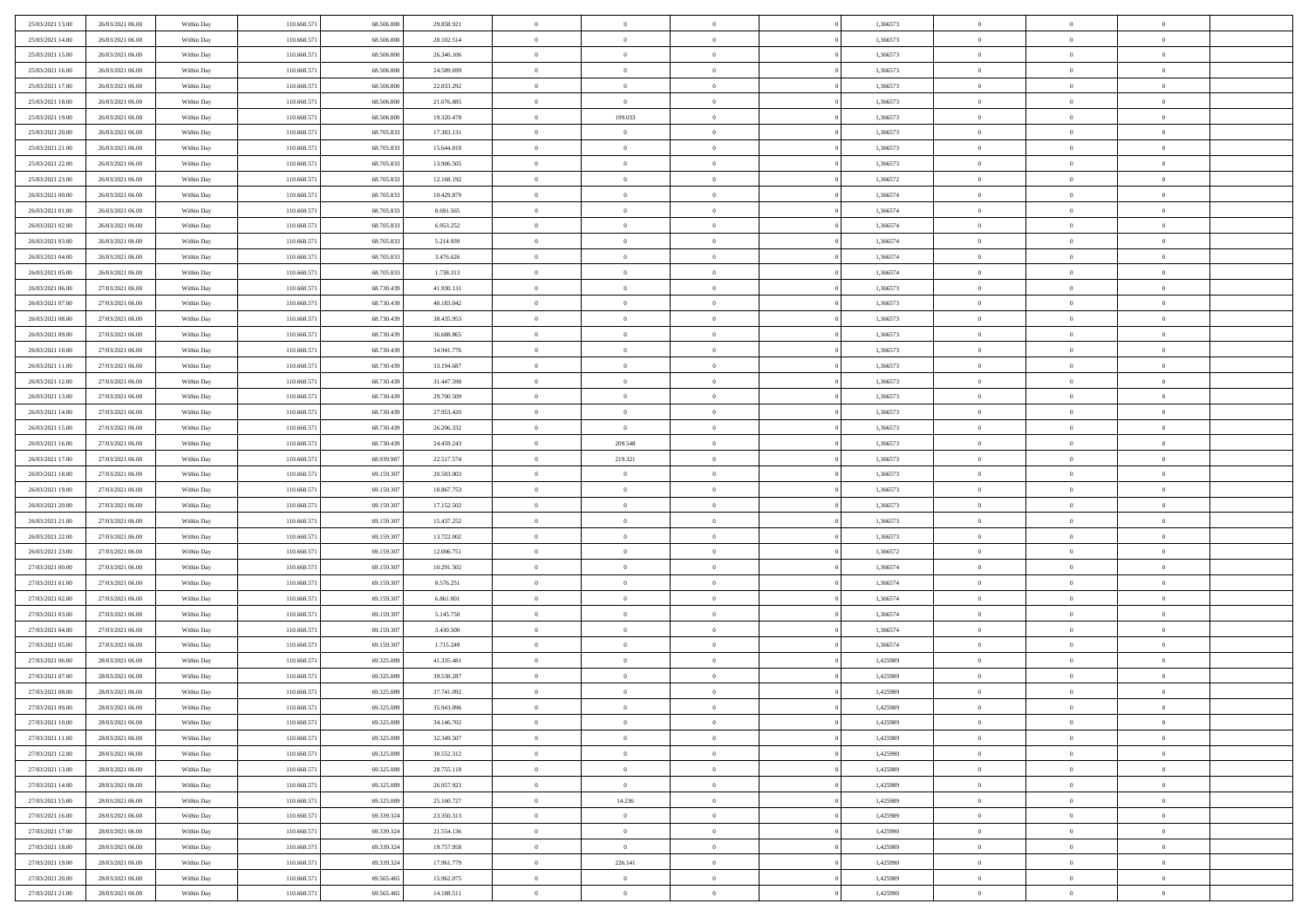| 27/03/2021 22.00 | 28/03/2021 06:00 | Within Day               | 110.660.571 | 69.565.465 | 12.414.947 | $\,0\,$                         | $\overline{0}$ | $\overline{0}$ |                | 1,425989 | $\,$ 0 $\,$    | $\overline{0}$                   | $\bf{0}$       |  |
|------------------|------------------|--------------------------|-------------|------------|------------|---------------------------------|----------------|----------------|----------------|----------|----------------|----------------------------------|----------------|--|
| 27/03/2021 23:00 | 28/03/2021 06:00 | Within Day               | 110,660.57  | 69.565.46  | 10.641.383 | $\overline{0}$                  | $\overline{0}$ | $\overline{0}$ |                | 1,425989 | $\theta$       | $\overline{0}$                   | $\theta$       |  |
| 28/03/2021 00:00 | 28/03/2021 06:00 | Within Day               | 110.660.571 | 69.565.465 | 8.867.819  | $\mathbf{0}$                    | $\overline{0}$ | $\overline{0}$ |                | 1,425990 | $\theta$       | $\overline{0}$                   | $\overline{0}$ |  |
| 28/03/2021 01:00 | 28/03/2021 06:00 | Within Day               | 110.660.571 | 69.565.465 | 7.094.255  | $\bf{0}$                        | $\overline{0}$ | $\bf{0}$       |                | 1,425989 | $\bf{0}$       | $\overline{0}$                   | $\bf{0}$       |  |
| 28/03/2021 03:00 | 28/03/2021 06:00 | Within Day               | 110.660.57  | 69.565.465 | 5.320.691  | $\bf{0}$                        | $\overline{0}$ | $\overline{0}$ |                | 1,425990 | $\bf{0}$       | $\bf{0}$                         | $\bf{0}$       |  |
| 28/03/2021 04:00 | 28/03/2021 06:00 | Within Day               | 110.660.571 | 69.565.465 | 3.547.127  | $\mathbf{0}$                    | $\overline{0}$ | $\overline{0}$ |                | 1,425989 | $\theta$       |                                  | $\theta$       |  |
|                  |                  |                          |             |            |            |                                 |                |                |                |          |                | $\overline{0}$                   |                |  |
| 28/03/2021 05:00 | 28/03/2021 06:00 | Within Day               | 110.660.571 | 69.565.465 | 1.773.563  | $\mathbf{0}$                    | $\overline{0}$ | $\overline{0}$ |                | 1,425994 | $\bf{0}$       | $\overline{0}$                   | $\theta$       |  |
| 28/03/2021 06:00 | 29/03/2021 06:00 | Within Day               | 110,660.57  | 69.283.50  | 41.377.067 | $\overline{0}$                  | $\mathbf{0}$   | $\overline{0}$ |                | 1,366573 | $\,$ 0 $\,$    | $\overline{0}$                   | $\overline{0}$ |  |
| 28/03/2021 07:00 | 29/03/2021 06:00 | Within Day               | 110.660.571 | 69.283.503 | 39.653.022 | $\mathbf{0}$                    | $\overline{0}$ | $\overline{0}$ |                | 1,366573 | $\theta$       | $\overline{0}$                   | $\overline{0}$ |  |
| 28/03/2021 08:00 | 29/03/2021 06:00 | Within Day               | 110.660.571 | 69.283.503 | 37.928.978 | $\bf{0}$                        | $\overline{0}$ | $\bf{0}$       |                | 1,366573 | $\bf{0}$       | $\overline{0}$                   | $\bf{0}$       |  |
| 28/03/2021 09:00 | 29/03/2021 06:00 | Within Day               | 110.660.571 | 69.283.503 | 36.204.934 | $\bf{0}$                        | $\overline{0}$ | $\overline{0}$ |                | 1,366573 | $\bf{0}$       | $\theta$                         | $\theta$       |  |
| 28/03/2021 10:00 | 29/03/2021 06:00 | Within Day               | 110.660.571 | 69.283.503 | 34.480.889 | $\mathbf{0}$                    | $\overline{0}$ | $\overline{0}$ |                | 1,366573 | $\theta$       | $\overline{0}$                   | $\overline{0}$ |  |
| 28/03/2021 11:00 | 29/03/2021 06:00 | Within Day               | 110.660.571 | 69.283.503 | 32.756.845 | $\,0\,$                         | $\overline{0}$ | $\bf{0}$       |                | 1,366573 | $\bf{0}$       | $\overline{0}$                   | $\bf{0}$       |  |
| 28/03/2021 12:00 | 29/03/2021 06:00 | Within Day               | 110.660.57  | 69.283.503 | 31.032.800 | $\bf{0}$                        | $\overline{0}$ | $\overline{0}$ |                | 1,366573 | $\,$ 0 $\,$    | $\overline{0}$                   | $\theta$       |  |
| 28/03/2021 13:00 | 29/03/2021 06:00 | Within Day               | 110.660.571 | 69.283.503 | 29.308.756 | $\mathbf{0}$                    | $\overline{0}$ | $\overline{0}$ |                | 1,366573 | $\theta$       | $\overline{0}$                   | $\overline{0}$ |  |
| 28/03/2021 14:00 | 29/03/2021 06:00 | Within Day               | 110.660.571 | 69.283.503 | 27.584.711 | $\,0\,$                         | $\overline{0}$ | $\bf{0}$       |                | 1,366573 | $\bf{0}$       | $\overline{0}$                   | $\bf{0}$       |  |
| 28/03/2021 15:00 | 29/03/2021 06:00 | Within Day               | 110.660.571 | 69.283.503 | 25.860.667 | $\bf{0}$                        | $\overline{0}$ | $\overline{0}$ |                | 1,366573 | $\bf{0}$       | $\bf{0}$                         | $\overline{0}$ |  |
| 28/03/2021 16:00 | 29/03/2021 06:00 | Within Day               | 110.660.571 | 69.283.503 | 24.136.622 | $\mathbf{0}$                    | $\overline{0}$ | $\overline{0}$ |                | 1,366573 | $\theta$       | $\overline{0}$                   | $\overline{0}$ |  |
| 28/03/2021 17:00 | 29/03/2021 06:00 | Within Day               | 110.660.571 | 69.283.503 | 22.412.578 | $\,0\,$                         | $\overline{0}$ | $\bf{0}$       |                | 1,366573 | $\bf{0}$       | $\overline{0}$                   | $\bf{0}$       |  |
| 28/03/2021 18:00 | 29/03/2021 06:00 | Within Day               | 110.660.57  | 69.283.503 | 20.688.533 | $\bf{0}$                        | $\overline{0}$ | $\overline{0}$ |                | 1,366573 | $\,$ 0 $\,$    | $\overline{0}$                   | $\bf{0}$       |  |
| 28/03/2021 19:00 | 29/03/2021 06:00 | Within Day               | 110.660.571 | 69.283.503 | 18.964.489 | $\mathbf{0}$                    | $\overline{0}$ | $\overline{0}$ |                | 1,366573 | $\theta$       | $\bf{0}$                         | $\overline{0}$ |  |
| 28/03/2021 20:00 | 29/03/2021 06:00 | Within Day               | 110.660.571 | 69.283.503 | 17.240.444 | $\mathbf{0}$                    | 229.350        | $\overline{0}$ |                | 1,366573 | $\bf{0}$       | $\overline{0}$                   | $\theta$       |  |
| 28/03/2021 21:00 | 29/03/2021 06:00 | Within Day               | 110,660.57  | 69.512.853 | 15.309.985 | $\bf{0}$                        | $\overline{0}$ | $\overline{0}$ |                | 1,366573 | $\,$ 0 $\,$    | $\overline{0}$                   | $\overline{0}$ |  |
| 28/03/2021 22:00 | 29/03/2021 06:00 | Within Day               | 110.660.571 | 69.512.853 | 13.608.876 | $\mathbf{0}$                    | $\overline{0}$ | $\overline{0}$ |                | 1,366573 | $\theta$       | $\overline{0}$                   | $\overline{0}$ |  |
| 28/03/2021 23:00 | 29/03/2021 06:00 | Within Day               | 110.660.571 | 69.512.853 | 11.907.765 | $\bf{0}$                        | $\overline{0}$ | $\overline{0}$ |                | 1,366572 | $\bf{0}$       | $\overline{0}$                   | $\bf{0}$       |  |
| 29/03/2021 00:00 | 29/03/2021 06:00 | Within Day               | 110.660.57  | 69.512.853 | 10.206.656 | $\bf{0}$                        | $\overline{0}$ | $\overline{0}$ |                | 1,366574 | $\,$ 0 $\,$    | $\mathbf{0}$                     | $\bf{0}$       |  |
| 29/03/2021 01:00 | 29/03/2021 06:00 | Within Day               | 110.660.571 | 69.512.853 | 8.505.547  | $\mathbf{0}$                    | $\overline{0}$ | $\overline{0}$ |                | 1,366574 | $\theta$       | $\overline{0}$                   | $\overline{0}$ |  |
| 29/03/2021 02:00 | 29/03/2021 06:00 | Within Day               | 110.660.571 | 69.512.853 | 6.804.437  | $\,0\,$                         | $\overline{0}$ | $\bf{0}$       |                | 1,366574 | $\bf{0}$       | $\overline{0}$                   | $\bf{0}$       |  |
| 29/03/2021 03:00 | 29/03/2021 06:00 | Within Day               | 110.660.571 | 69.512.853 | 5.103.328  | $\overline{0}$                  | $\overline{0}$ | $\overline{0}$ |                | 1,366574 | $\,$ 0 $\,$    | $\overline{0}$                   | $\overline{0}$ |  |
| 29/03/2021 04:00 | 29/03/2021 06:00 | Within Day               | 110.660.571 | 69.512.853 | 3.402.219  | $\mathbf{0}$                    | $\overline{0}$ | $\overline{0}$ |                | 1,366574 | $\theta$       | $\overline{0}$                   | $\overline{0}$ |  |
| 29/03/2021 05:00 | 29/03/2021 06:00 | Within Day               | 110.660.571 | 69.512.853 | 1.701.109  | $\mathbf{0}$                    | $\overline{0}$ | $\overline{0}$ |                | 1,366574 | $\,$ 0 $\,$    | $\overline{0}$                   | $\theta$       |  |
| 29/03/2021 06:00 | 30/03/2021 06:00 | Within Day               | 110.660.571 | 69.328.854 | 41.331.716 | $\bf{0}$                        | $\overline{0}$ | $\overline{0}$ |                | 1,366573 | $\bf{0}$       | $\bf{0}$                         | $\overline{0}$ |  |
| 29/03/2021 07:00 | 30/03/2021 06:00 | Within Day               | 110.660.571 | 69.328.854 | 39.609.561 | $\mathbf{0}$                    | $\overline{0}$ | $\overline{0}$ |                | 1,366573 | $\theta$       | $\overline{0}$                   | $\overline{0}$ |  |
| 29/03/2021 08:00 | 30/03/2021 06:00 | Within Day               | 110.660.57  | 69.328.854 | 37.887.406 | $\mathbf{0}$                    | $\overline{0}$ | $\overline{0}$ |                | 1,366573 | $\,$ 0 $\,$    | $\overline{0}$                   | $\theta$       |  |
| 29/03/2021 09:00 | 30/03/2021 06:00 |                          | 110.660.571 | 69.328.854 | 36.165.251 | $\overline{0}$                  | $\overline{0}$ | $\overline{0}$ |                | 1,366573 | $\,$ 0 $\,$    | $\overline{0}$                   | $\overline{0}$ |  |
| 29/03/2021 10:00 | 30/03/2021 06:00 | Within Day<br>Within Day | 110.660.571 | 69.328.854 | 34.443.096 | $\mathbf{0}$                    | $\overline{0}$ | $\overline{0}$ |                | 1,366573 | $\theta$       | $\bf{0}$                         | $\theta$       |  |
|                  |                  |                          |             |            |            | $\mathbf{0}$                    | $\overline{0}$ |                |                |          |                |                                  | $\theta$       |  |
| 29/03/2021 11:00 | 30/03/2021 06:00 | Within Day               | 110.660.571 | 69.328.854 | 32.720.942 |                                 | $\overline{0}$ | $\overline{0}$ |                | 1,366573 | $\,$ 0 $\,$    | $\overline{0}$<br>$\overline{0}$ | $\overline{0}$ |  |
| 29/03/2021 12:00 | 30/03/2021 06:00 | Within Day               | 110.660.57  | 69.328.854 | 30.998.787 | $\bf{0}$                        |                | $\overline{0}$ |                | 1,366573 | $\,$ 0 $\,$    |                                  |                |  |
| 29/03/2021 13:00 | 30/03/2021 06:00 | Within Day               | 110.660.571 | 69.328.854 | 29.276.632 | $\mathbf{0}$                    | $\overline{0}$ | $\overline{0}$ |                | 1,366573 | $\theta$       | $\overline{0}$                   | $\overline{0}$ |  |
| 29/03/2021 14:00 | 30/03/2021 06:00 | Within Day               | 110.660.571 | 69.328.854 | 27.554.477 | $\mathbf{0}$                    | $\overline{0}$ | $\bf{0}$       |                | 1,366573 | $\,$ 0 $\,$    | $\overline{0}$                   | $\theta$       |  |
| 29/03/2021 15:00 | 30/03/2021 06:00 | Within Day               | 110.660.57  | 69.328.854 | 25.832.322 | $\bf{0}$                        | 230.200        | $\overline{0}$ |                | 1,366573 | $\bf{0}$       | $\overline{0}$                   | $\overline{0}$ |  |
| 29/03/2021 16:00 | 30/03/2021 06:00 | Within Day               | 110.660.571 | 69.559.053 | 23.895.314 | $\mathbf{0}$                    | $\overline{0}$ | $\overline{0}$ |                | 1,366573 | $\theta$       | $\overline{0}$                   | $\overline{0}$ |  |
| 29/03/2021 17:00 | 30/03/2021 06:00 | Within Day               | 110.660.571 | 69.559.053 | 22.188.506 | $\mathbf{0}$                    | $\overline{0}$ | $\overline{0}$ |                | 1,366573 | $\,$ 0 $\,$    | $\overline{0}$                   | $\theta$       |  |
| 29/03/2021 18:00 | 30/03/2021 06:00 | Within Day               | 110.660.57  | 69.559.053 | 20.481.698 | $\bf{0}$                        | $\overline{0}$ | $\overline{0}$ |                | 1,366573 | $\,$ 0 $\,$    | $\overline{0}$                   | $\overline{0}$ |  |
| 29/03/2021 19:00 | 30/03/2021 06:00 | Within Day               | 110.660.571 | 69.559.053 | 18.774.890 | $\mathbf{0}$                    | $\overline{0}$ | $\overline{0}$ |                | 1,366573 | $\overline{0}$ | $^{\circ}$                       | $\theta$       |  |
| 29/03/2021 20:00 | 30/03/2021 06:00 | Within Day               | 110.660.571 | 69.559.053 | 17.068.082 | $\,$ 0 $\,$                     | $\overline{0}$ | $\overline{0}$ |                | 1,366573 | $\,$ 0 $\,$    | $\overline{0}$                   | $\theta$       |  |
| 29/03/2021 21:00 | 30/03/2021 06:00 | Within Day               | 110.660.571 | 69.559.05  | 15.361.273 | $\bf{0}$                        | $\overline{0}$ | $\overline{0}$ |                | 1,366573 | $\overline{0}$ | $\overline{0}$                   | $\overline{0}$ |  |
| 29/03/2021 22:00 | 30/03/2021 06:00 | Within Day               | 110.660.571 | 69.559.053 | 13.654.465 | $\mathbf{0}$                    | $\overline{0}$ | $\overline{0}$ |                | 1,366573 | $\mathbf{0}$   | $\overline{0}$                   | $\mathbf{0}$   |  |
| 29/03/2021 23:00 | 30/03/2021 06:00 | Within Day               | 110.660.571 | 69.559.053 | 11.947.657 | $\,$ 0                          | $\overline{0}$ | $\bf{0}$       | $\overline{0}$ | 1,366572 | $\,$ 0 $\,$    | $\bf{0}$                         | $\theta$       |  |
| 30/03/2021 00:00 | 30/03/2021 06:00 | Within Day               | 110.660.571 | 69.559.053 | 10.240.849 | $\hspace{0.1cm}0\hspace{0.1cm}$ | $\overline{0}$ | $\overline{0}$ |                | 1,366574 | $\,$ 0 $\,$    | $\overline{0}$                   | $\overline{0}$ |  |
| 30/03/2021 01:00 | 30/03/2021 06:00 | Within Day               | 110.660.571 | 69.559.053 | 8.534.041  | $\mathbf{0}$                    | $\overline{0}$ | $\overline{0}$ |                | 1,366574 | $\overline{0}$ | $\overline{0}$                   | $\overline{0}$ |  |
| 30/03/2021 02:00 | 30/03/2021 06:00 | Within Day               | 110.660.571 | 69.559.053 | 6.827.232  | $\,$ 0 $\,$                     | $\overline{0}$ | $\bf{0}$       |                | 1,366574 | $\,$ 0 $\,$    | $\overline{0}$                   | $\theta$       |  |
| 30/03/2021 03:00 | 30/03/2021 06:00 | Within Day               | 110,660.57  | 69.559.05  | 5.120.424  | $\overline{0}$                  | $\overline{0}$ | $\overline{0}$ |                | 1,366574 | $\overline{0}$ | $\overline{0}$                   | $\bf{0}$       |  |
| 30/03/2021 04:00 | 30/03/2021 06:00 | Within Day               | 110.660.571 | 69.559.053 | 3.413.616  | $\mathbf{0}$                    | $\overline{0}$ | $\overline{0}$ |                | 1,366574 | $\mathbf{0}$   | $\overline{0}$                   | $\mathbf{0}$   |  |
| 30/03/2021 05:00 | 30/03/2021 06:00 | Within Day               | 110.660.571 | 69.559.053 | 1.706.808  | $\,$ 0 $\,$                     | $\overline{0}$ | $\bf{0}$       |                | 1,366574 | $\,$ 0 $\,$    | $\bf{0}$                         | $\,$ 0 $\,$    |  |
| 30/03/2021 06:00 | 31/03/2021 06:00 | Within Day               | 110.660.571 | 68.988.470 | 41.672.101 | $\overline{0}$                  | $\overline{0}$ | $\overline{0}$ |                | 1,366573 | $\,$ 0 $\,$    | $\mathbf{0}$                     | $\bf{0}$       |  |
| 30/03/2021 07:00 | 31/03/2021 06:00 | Within Day               | 110.660.571 | 68.988.470 | 39.935.763 | $\overline{0}$                  | $\overline{0}$ | $\overline{0}$ |                | 1,366573 | $\overline{0}$ | $\overline{0}$                   | $\overline{0}$ |  |